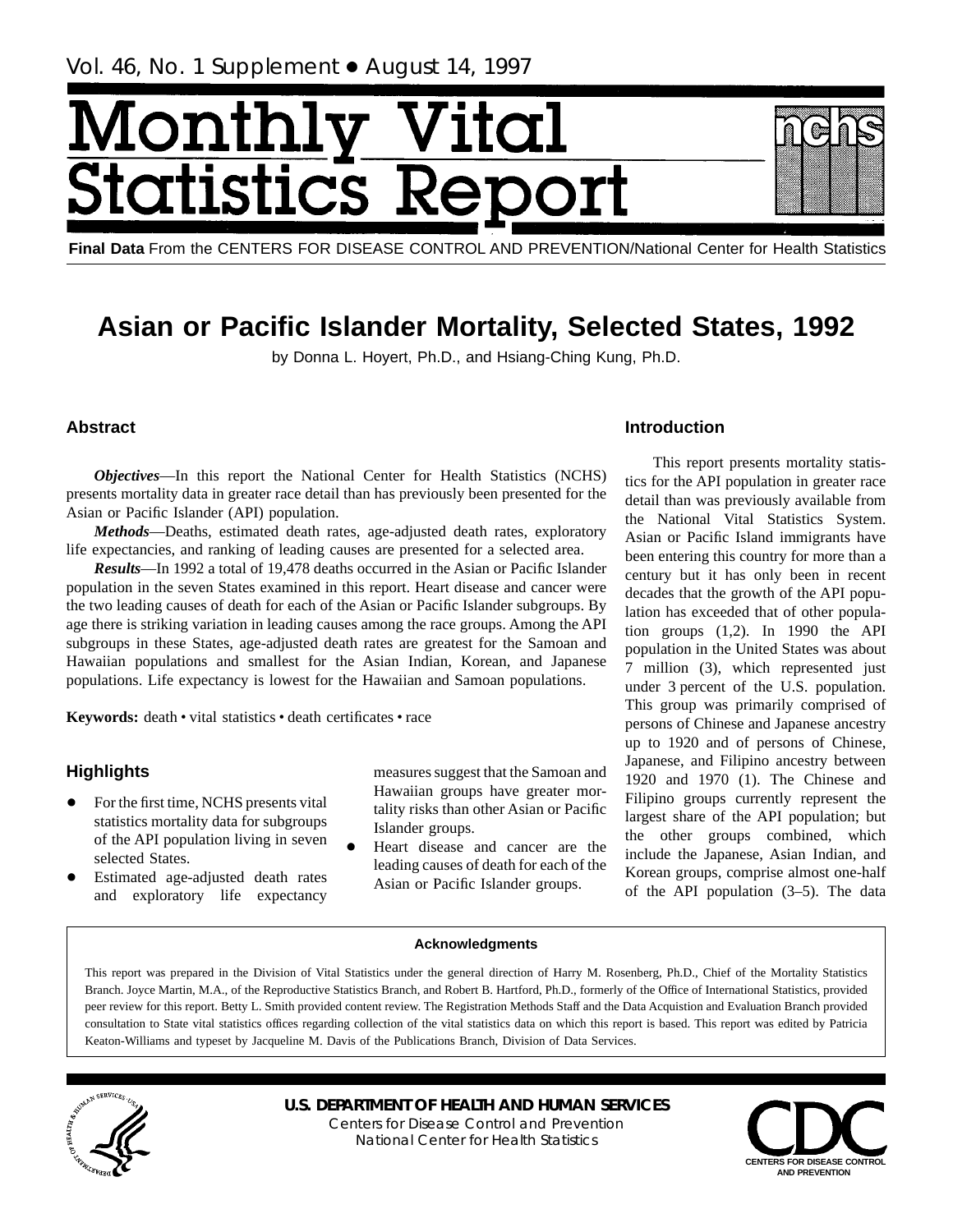<span id="page-1-0"></span>examined in this study provide insight into this rapidly growing segment of the population.

Typically, national vital statistics on the API population living in the United States has included the categories of Chinese, Japanese, Filipino, Hawaiian, and a residual ''Other Asian or Pacific Islander'' group (6). The passage of the legislation Disadvantaged Minority Health Improvement Act of 1990 (P.L. 101–527) was the catalyst for expanding the information available on specific Asian or Pacific Islander populations. The data for selected States now also include the new categories of Asian Indian, Korean, Vietnamese, Guamanian, and Samoan.

## **Methods**

This report presents descriptive statistics including numbers of deaths, death rates, age-adjusted death rates, exploratory life expectancies, and rankings of the leading causes of death in selected States. The selected States shown in this report are those with the largest API populations in 1990: California, Hawaii, Illinois, New Jersey, New York, Texas, and Washington (3).

These seven States account for the majority of the API population living in the United States, but they account for other groups of the U.S. population to a much smaller extent. In 1990 these seven States combined accounted for 73 percent of the API population in the United States, about 77 percent of the Chinese population, 81 percent of the Japanese population, 82 percent of the Filipino population, 88 percent of the Hawaiian population, 63 percent of the Asian Indian population, 65 percent of the Korean population, 66 percent of the Vietnamese population, 84 percent of the Samoan population, and 74 percent of the Guamanian population (3). In contrast the seven States accounted for 33 percent each of the white and the black populations, 25 percent of the American Indian population, and 36 percent of the total U.S. population (3). In 1992 the median age of decedents in these States was somewhat younger than that for the United States as a whole, but the proportions of deaths to males and deaths from the 10 leading causes of death for the

seven States are similar to the comparable proportions for the entire United States (8).

The race data featured in this report have limitations resulting from reporting practices and the use of different data sources in calculating rates. Race information on the death certificate is reported by the funeral director as provided by an informant, or in the absence of an informant, on the basis of observation. The data sources for the population at risk of dying obtain race data directly from the individual or from someone else living in the same household. Sorlie, Rogot, and Johnson (9) found the percent agreement between race on death certificates and a population data source to be 99 percent for the white population, 98 percent for the black population, 74 percent for the American Indian population, and 82 percent for the API population. Some studies (9–11) have demonstrated that a portion of the American Indian and API population tend to be misclassified as members of the white population on the death certificate. A small number of decedents residing in the seven States at the time of their deaths were classified on the death certificate as other API, because they died in States that did not have the expanded race categories. The net effect of misclassification is an underestimation of deaths and death rates for smaller groups such as the American Indian and API populations.

Population data used to calculate rates and life tables also have qualifications. Population data by age, race, and sex used in this report were from the 1-percent public use sample of the 1990 Census for each of the States shown in this report (12). The 1990 Census is used as a denominator for 1992 death rates because the detailed race categories were only available on the decennial census. Using 1990 population data for 1992 death rates could result in overestimating death rates because the population subgroups continued to grow between 1990 and 1992 (4). Errors in rates can also result from enumeration problems in the census. Net census undercount has resulted from miscounting and misreporting of demographic characteristics such as race (6). For the entire United States, the estimate of the percent undercount in 1990 was 2.1 for all races, 1.4 for the API population, 4.8 for the black

population, and 5.0 for the American Indian population (13). The effect of an undercount of the population would be overestimated death rates.

Readers should consider the limitations of the mortality data and the population data used to calculate rates in this report. Nevertheless, the death rates presented in this report should provide indicative estimates of levels of mortality risk and relatively reliable indicators of differential risk.

Age-adjusted death rates are constructs used to make comparisons of relative mortality risks across groups rather than direct or actual measures of risk. Statistically, they are weighted averages of the age-specific death rates where the weights represent fixed population proportions by age (6,8). For Samoan and Guamanian males, the two oldest age groups were collapsed because of empty population cells before the age-adjusted death rates were calculated.

Abridged life tables provide a comprehensive measure of the effect of mortality on life expectancy. They are constructed using the mortality experience of a hypothetical group of infants born at the same time and subject throughout their lifetime to the specific mortality rates of a particular time (6). The data were modified slightly to correct for empty cells or dips in the mortality curve by age before computing the probability of dying. Unlike the U.S. life tables, the exploratory life table measures shown in this report do not make use of a standard table (6).

Cause-of-death rank is based on the number of deaths using a standard list of causes. Ran[kings su](#page-39-0)ch as those shown in [tables 2](#page-11-0) and 4 are based on Human immunodeficiency virus (HIV) infection (ICD–9 Nos.  $*042-*044$ ) and the List of 72 Selected Causes of Death (6,8).

Infant deaths are shown in the tables, but infant mortality rates are not shown in this report. Although the data needed to calculate infant mortality rates are available, reports of race for the same infant are not consistent between birth and death certificates for the smaller race groups (6). In general, these inconsistencies result in underestimates of infant mortality for race groups other than white and black, sometimes substantial differences (6). Although data from the national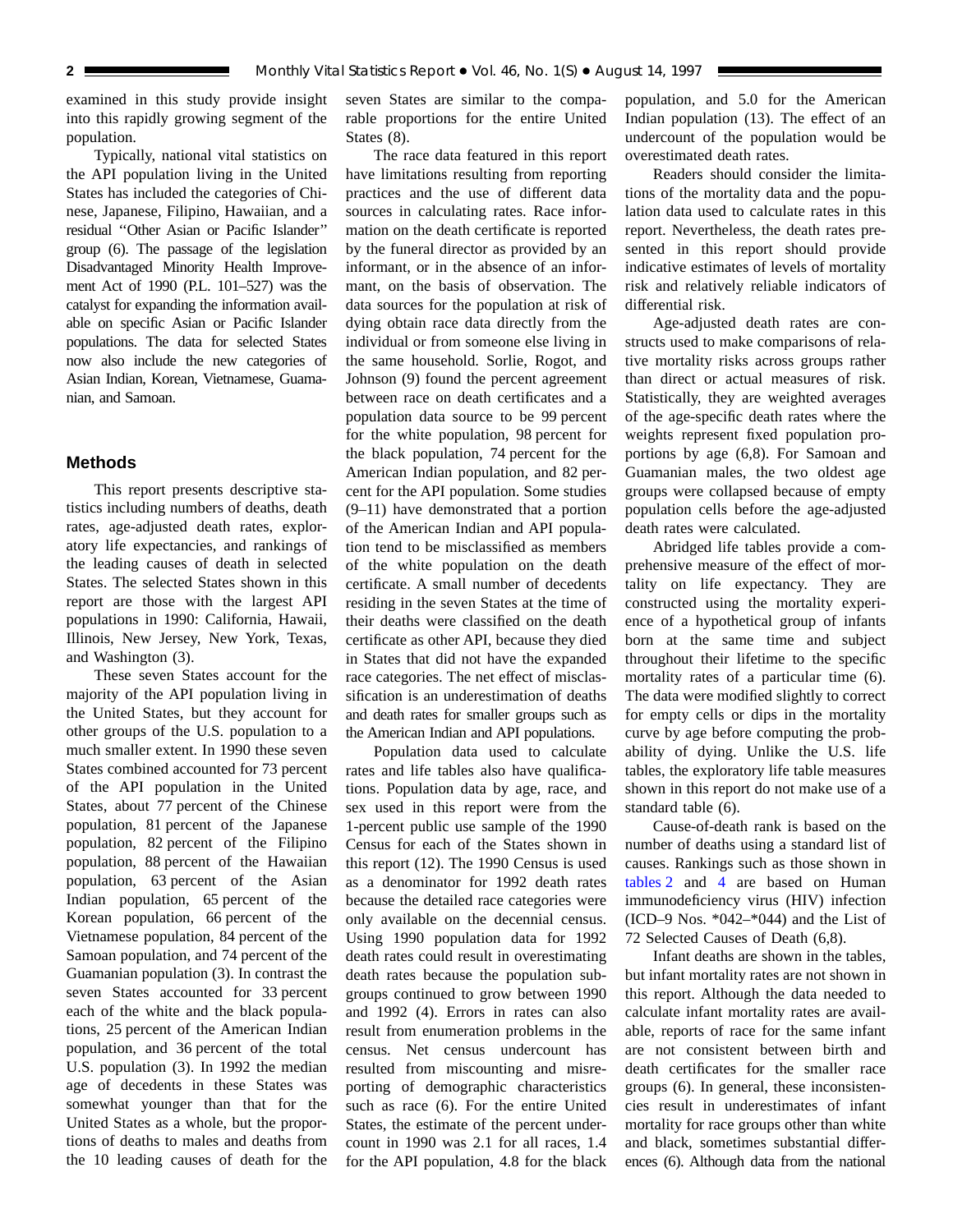<span id="page-2-0"></span>linked files of infant death and live births can correct for these inconsistencies in reporting, linked files with expanded race detail are not available yet.

## **Results**

## **Estimated death rates**

Age-adjusted death rates show striking differences between groups in the level of mortality. Age-adjusted death rates for Samoans, 907.7 deaths per 100,000 standard population, and Hawaiians, 901.4 deaths per 100,000 standard population, [\(tables 1](#page-9-0) and A) are highest among the API population, while rates for the Asian Indian, Korean, and Japanese groups are the lowest at 275.2, 292.3, and 298.8, respectively. Ageadjusted death rates for the white and black populations also fall within this range.

Mortality risks are generally greater for men than for women, but the ratio of age-adjusted death rates for males to females varies among API subgroups. The ratio is 1.2 for the residual Other API group, 1.3 for the Samoan population, and 1.4 for the Vietnamese population (table A). The other groups including the white and black populations have ratios between 1.6 and 2.8. It is likely that the ratios for Guamanian and Samoan populations reflect small numbers and less stable rates. For the Vietnamese and other API population, the age-adjusted mor-

tality sex-ratio is low (1.2 and 1.4, respectively), because the age-specific death rates for males do not exceed those for females until the older ages. This finding is exceedingly unusual and probably reflects a reporting problem.

For all groups mortality is high for under 1 year of age; the death rates decrease with ages 5–14 years and then increase with ages 15 and over. However, the differential by age between each group and the Total API group is not the sam[e \(figure 1\).](#page-3-0) For example, the mortality curve by age is flatter for the Hawaiian population than for the total API group, particularly at older ages. For Hawaiians the death rate of 17,966.1 deaths per 100,000 population at age 85 years or older is slightly less than three times the rate of 6,175.5 deaths per 100,000 population at ages 65–74 years in comparison with a seven-fold differential for the total API population (12,790.4 and 1,812.7). This large discrepancy may indicate that reporting problems exist within the Hawaiian population.

One consideration in interpreting estimates of death rates is the number of deaths for each API group. In 1992 a total of 19,478 Asian or Pacific Islander persons died in the seven selected States. The largest number of deaths among the API population were to Chinese, Filipino, and Japanese persons (4,936, 4,339, and 3,904, respectively) [\(table 1\).](#page-9-0) The smallest number of deaths, a total of 83,

**Table A. Age-adjusted death rates and ratio of age-adjusted death rates by sex and race: Total of 7 selected reporting States, 1992**

[Age-adjusted rates per 100,000 U.S. standard population. Extreme caution should be exercised in interpreting these rates and ratios, particularly those for specified races other than white and black]

| Race                                                          | Age-adjusted death<br>rate for both sexes | Ratio<br>male to female |
|---------------------------------------------------------------|-------------------------------------------|-------------------------|
| All races                                                     | 523.6                                     | 1.7                     |
| Asian or Pacific Islander                                     | 350.5                                     | 1.6                     |
| Chinese                                                       | 304.0                                     | 1.6                     |
| Japanese                                                      | 298.8                                     | 1.7                     |
| Hawaiian $\ldots$ , $\ldots$ , $\ldots$ , $\ldots$ , $\ldots$ | 901.4                                     | 1.6                     |
| Filipino $\ldots \ldots \ldots \ldots \ldots$                 | 329.4                                     | 1.8                     |
| Asian Indian <sup>1</sup>                                     | 275.2                                     | 1.6                     |
| Korean                                                        | 292.3                                     | 1.8                     |
| $Samoan1$                                                     | 907.7                                     | 1.3                     |
| Vietnamese <sup>1</sup>                                       | 415.9                                     | 1.4                     |
|                                                               | 444.3                                     | 2.8                     |
| Other API.                                                    | 714.7                                     | 1.2                     |
|                                                               | 527.4                                     | 1.7                     |
| $Black. \ldots \ldots \ldots \ldots \ldots$                   | 816.8                                     | 1.8                     |
| American Indian                                               | 295.5                                     | 1.8                     |

<sup>1</sup>Small population size limits the reliability of measures.

was to Guamanian persons. Caution should be taken when the number of deaths is small.

## **Life expectancy**

Life expectancy is the average number of years remaining to be lived by those surviving to a particular age (6). Exploratory estimates of life expectancy of the API population are likely to be upwardly biased because of misclassification of race on the death certificate (9). Among the API subgroups in the selected seven State[s \(table B\), t](#page-6-0)he Samoan and Hawaiian populations have the lowest exploratory life expectancy at birth, 68.3 years, which is the estimate projected for the black population residing in these States. Most of the other API subpopulations have at birth exploratory life expectancies of 80 years or about five years longer than the white population. Some of the groups, most notably the Guamanians, are fairly small and may be expected to yield less stable life table measures. For example, life expectancy at birth using a more stable three years of data (data not shown) was 6 percent lower for the Asian Indian population, 3 percent lower for the Vietnamese population, and 2 percent lower for the American Indian and Korean populations than the value shown in this report. In these States the exploratory life expectancy for white persons (75.1) and black persons (68.3) was within the range observed for life expectancies at birth for API subgroups.

Although members of the API population living in the United States are not all immigrants (1,4), the pattern for life expectancy at birth is generally consistent with what is known about life expectancy in Asian and Pacific Island countries. The population in Japan has a life expectancy that is greater than the other API countries; Guam and Korea have life expectancies in the middle of the range; China, the Philippines, Samoa, and Vietnam cluster near the bottom of the range; and India has the lowest life expectancy (14–15). As shown in this report, life expectancy for Asian Indians living in the States was considerably higher than would be expected from the life expectancy of the population in India. Possible explanations are that the population in the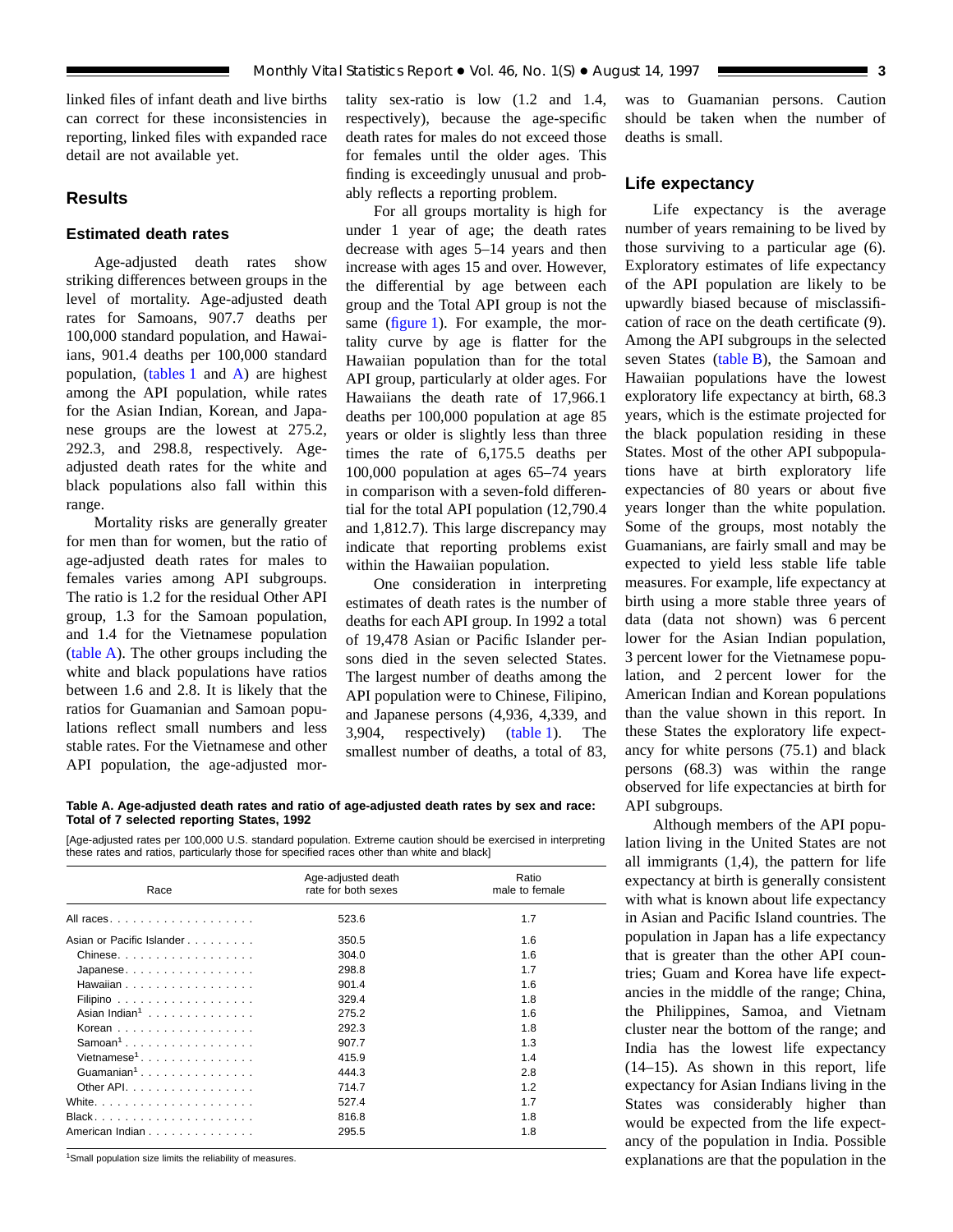<span id="page-3-0"></span>

**Figure 1. Age-specific death rates by ethnicity**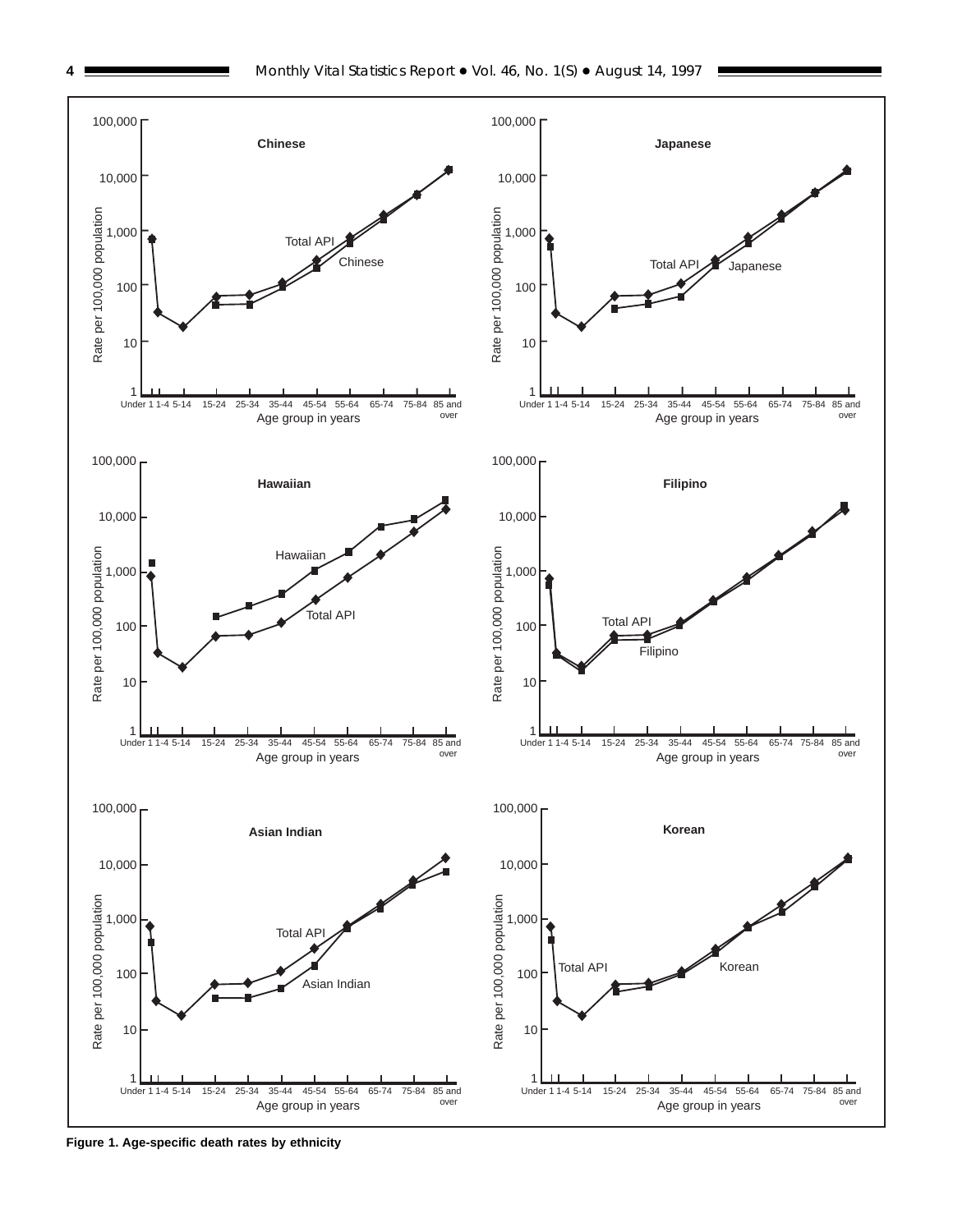

**Figure 1. Age-specific death rates by ethnicity—Con.**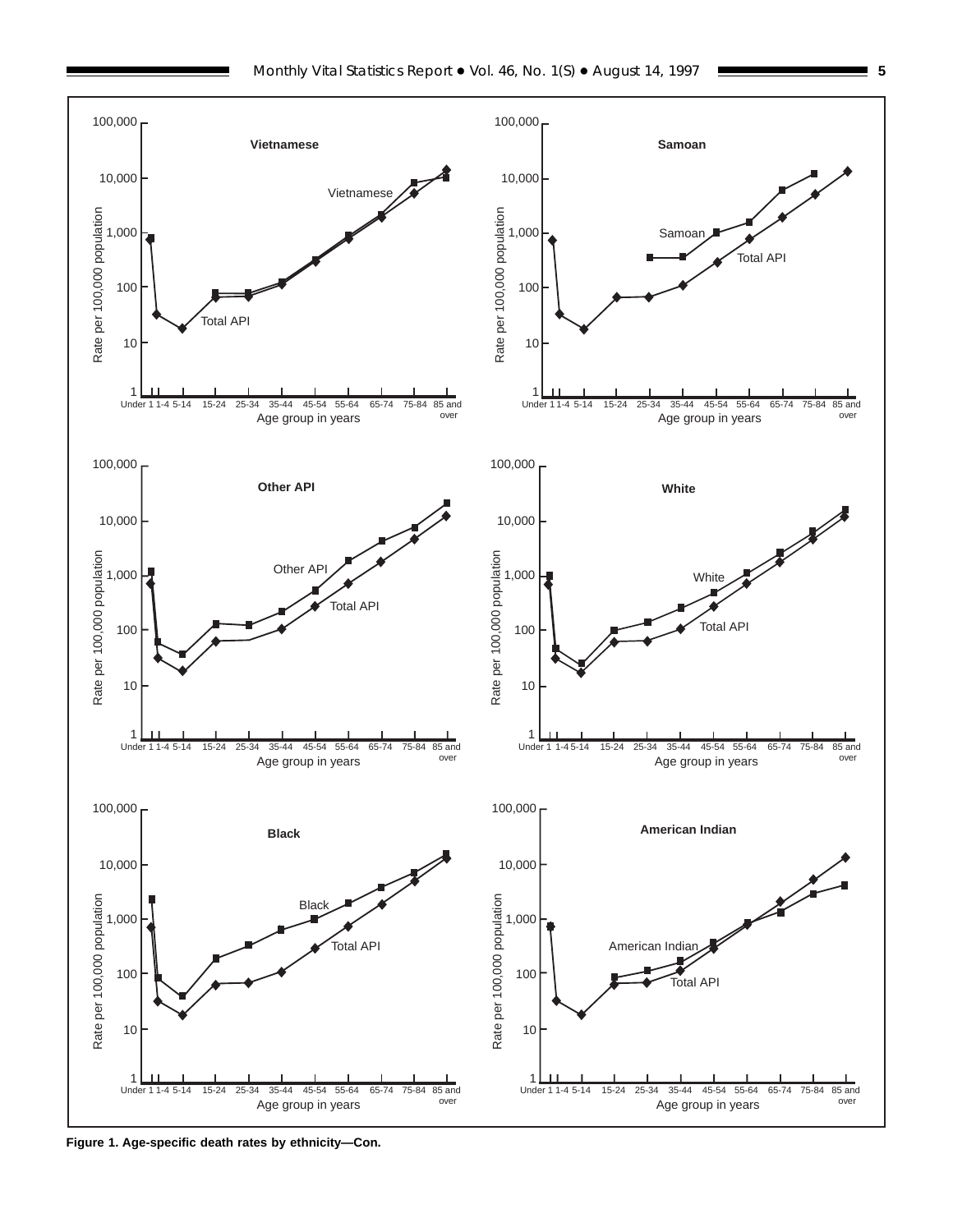<span id="page-5-0"></span>United States is not large enough to yield stable life expectancy measures or that selective migration (1,4) has resulted in the U.S. Asian Indian population having attributes—social, economic, and physical—that are associated with better health and lower mortality than their counterparts in the country of origin.

## **Causes of death**

Overall, deaths assigned to the 10 leading causes of death for all races in 1992 accounted for 82 percent of total API deaths in the seven reporting States. The 10 leading causes of death accounted for more than 82 percent of total deaths for most groups; the 10 leading causes of death accounted for a somewhat smaller percent of all deaths for the American Indian and other API population living in these State[s \(table 2\). D](#page-11-0)eaths and death rates by sex for the List of 72 Selected Causes of Death and HIV infection are shown in [table 3.](#page-19-0)

Ranking of the leading causes of death begins to vary for population groups with the third leading cause [\(tables C](#page-6-0) and [2\). D](#page-11-0)iseases of heart (heart disease) and Malignant neoplasms, including neoplasms of lymphatic and hematopoietic tissues (cancer), were either the leading or second leading cause of death for each of the API subgroups, white, and black populations [\(tables C](#page-6-0) and [2\). C](#page-11-0)erebrovascular diseases (stroke) was the third leading cause of death for Chinese, Japanese, Hawaiian, Filipino, and white persons, while Accidents and adverse effects (accidents) was the third leading cause of death for Asian Indian, Korean, Samoan, Vietnamese, and the residual Other API persons. For black persons HIV infection was the third leading cause of death [\(table C\).](#page-6-0) Although HIV infection has become increasingly prominent as a cause of death in the United States, this is largely not reflected among the API population for 1992.

For males the two leading causes of death were heart disease and cancer for the racial groups. For Filipino, Hawaiian, Asian Indian, Samoan, white, and black males, heart disease was the leading cause of death. For the Chinese, Japanese, Korean, and Vietnamese populations, cancer was the leading cause of

death. Stroke was the third leading cause of death for the Chinese, Japanese, and Filipino populations, while accidents was the third leading cause of death for the Hawaiian, Asian Indian, Korean, Samoan, Vietnamese, Other API, and white populations. HIV was the third leading cause of death for black males [\(table C\).](#page-6-0)

For females the two leading causes of death were heart disease and cancer for each of the groups (table  $C$ ). For Chinese, Hawaiian, Filipino, Asian Indian, Korean, white, and black females, the leading cause of death was heart disease followed by cancer and stroke. For Japanese, Samoan, and Vietnamese females, the leading cause of death was cancer followed by heart disease and stroke. For Other API females, the leading cause of death was cancer followed by heart disease and accident[s \(table C\).](#page-6-0)

## **Leading causes of death by age**

The leading causes of death differed substantially by age for these racial group[s \(table 4\); h](#page-39-0)owever, caution should be exercised in interpreting the rankings when the number of deaths is small. In the age group 15–24 years, accidents was the leading cause of death for the Chinese, Japanese, Hawaiian, Filipino, Korean, and white populations. In contrast suicide was the leading cause of death for Asian Indian persons in that same age group. Homicide was the leading cause of death for Samoan, Vietnamese, Other API, and black persons.

In the age group 25–44 years, the leading cause of death varied by race. Cancer was the leading cause of death for the Chinese, Japanese, Filipino, Asian Indian, Korean, Vietnamese, and Other API populations. Heart disease was the leading cause of death for Hawaiian and Samoan persons. HIV infection was the leading cause of death for white and black persons.

In the age group 45–64 years, either cancer or heart disease was the leading cause of death for each of the groups. Cancer was the leading cause of death for Chinese, Japanese, Filipino, Korean, Vietnamese, Other API, white, and black persons. Heart disease was the leading cause of death for Hawaiian, Asian Indian, and Samoan persons.

In the age group 65 years and older, ranking of the leading causes was generally the same for the different populations. Heart disease was the leading cause of death for all racial groups. Except for groups with small numbers of deaths in this age group, rankings of the three leading causes of death (heart disease, cancer, and stroke) were the same.

## **Discussion**

For the first time, NCHS presents mortality statistics for specific API populations living in seven selected States. Data limitations include possible race misclassification on the death certificate, small numbers of deaths for specific API groups, use of 1990 population data to calculate 1992 death rates, and undercount of population by the Census. Despite these limitations, the mortality data presented in this report provide indicative estimates of levels of mortality risk and relatively reliable indicators of differential risk among the groups.

Estimated age-adjusted death rates and exploratory life expectancy measures suggest that the Samoan and Hawaiian groups are at greater risk for death than other API groups. Although there is variation in overall risk, the leading causes of death for each of the API subgroups were heart disease and cancer. However, by age the profile of causes of death differ among API groups.

Although an API population has lived in the United States for more than a century and Hawaii is part of the United States, a majority of the current Asian American population or almost one-half of the API population is comprised of immigrants (1,4). Differences in the mortality experience of the API population in comparison with others living in the United States probably reflect influences of factors such as culture, nutrition, socioeconomic well-being, and selective migration.

## **References**

- 1. Gardner RW, Robey B, Smith PC. Asian Americans: Growth, change, and diversity. Population Bulletin. 1985. 40(4): 2–44.
- 2. U.S. Bureau of the Census. Population profile of the United States: 1995. Current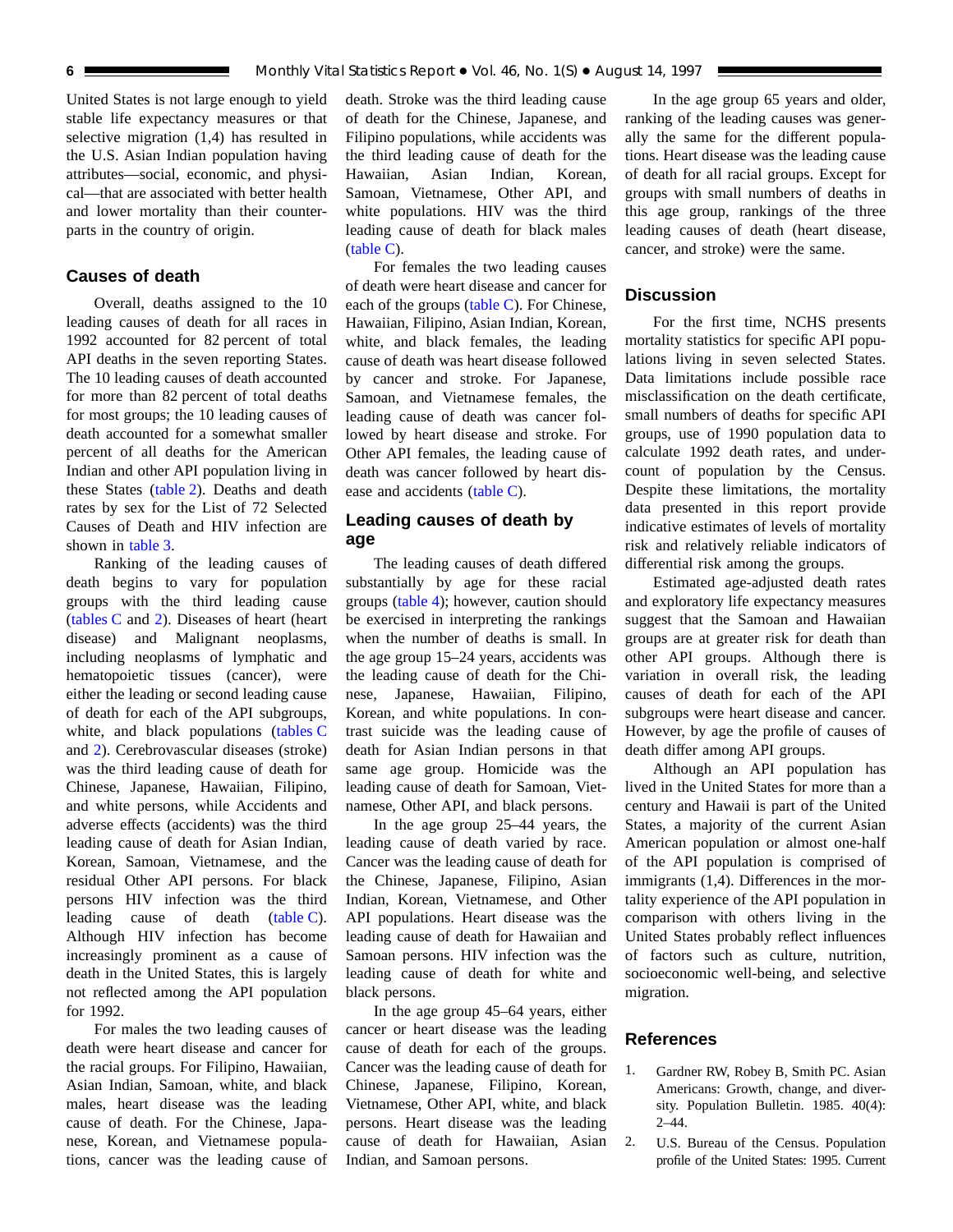#### <span id="page-6-0"></span>Table B: Life expectancy by age and race: Total of 7 selected reporting States, 1992

[Extreme caution should be exercised in interpreting these estimates, particularly those for specified groups other than white and black. Estimates from abridged life table]

|              |              |       |       |                    |       |         |          |          |          |                              | Asian or Pacific Islander |                     |                         |                        |       |
|--------------|--------------|-------|-------|--------------------|-------|---------|----------|----------|----------|------------------------------|---------------------------|---------------------|-------------------------|------------------------|-------|
| Age          | All<br>races | White | Black | American<br>Indian | Total | Chinese | Japanese | Hawaiian | Filipino | Asian<br>Indian <sup>1</sup> | Korean                    | Samoan <sup>1</sup> | Vietnamese <sup>1</sup> | Guamanian <sup>1</sup> | Other |
|              | 75.2         | 75.1  | 68.3  | 91.1               | 80.3  | 81.7    | 82.1     | 68.3     | 80.6     | 85.1                         | 82.3                      | 68.3                | 78.8                    | 85.5                   | 71.4  |
|              | 75.0         | 74.9  | 69.1  | 90.8               | 79.9  | 81.3    | 81.5     | 68.2     | 80.0     | 84.5                         | 81.7                      | 68.3                | 78.4                    | 84.7                   | 71.3  |
| $5 - 14$ .   | 71.1         | 71.0  | 65.3  | 87.0               | 76.0  | 77.3    | 77.6     | 64.3     | 76.1     | 80.6                         | 77.7                      | 64.6                | 74.5                    | 80.9                   | 67.4  |
|              | 61.3         | 61.2  | 55.5  | 77.0               | 66.1  | 67.4    | 67.7     | 54.4     | 66.2     | 70.6                         | 67.8                      | 54.9                | 64.7                    | 71.0                   | 57.6  |
|              | 51.8         | 51.7  | 46.5  | 67.6               | 56.5  | 57.7    | 58.0     | 45.1     | 56.6     | 60.9                         | 58.1                      | 45.8                | 55.1                    | 61.2                   | 48.3  |
|              | 42.5         | 42.4  | 37.8  | 58.3               | 46.8  | 47.9    | 48.2     | 36.0     | 46.9     | 51.1                         | 48.5                      | 37.2                | 45.5                    | 51.6                   | 38.9  |
|              | 33.5         | 33.4  | 29.9  | 49.2               | 37.3  | 38.3    | 38.5     | 27.1     | 37.3     | 41.3                         | 38.9                      | 28.3                | 36.0                    | 42.0                   | 29.7  |
|              | 25.0         | 24.8  | 22.4  | 40.7               | 28.2  | 29.0    | 29.2     | 19.5     | 28.1     | 31.8                         | 29.7                      | 20.7                | 26.9                    | 33.5                   | 21.0  |
|              | 17.3         | 17.2  | 15.9  | 33.6               | 19.9  | 20.5    | 20.7     | 12.7     | 19.6     | 23.8                         | 21.5                      | 13.2                | 18.8                    | 26.6                   | 14.3  |
|              | 11.0         | 10.8  | 10.8  | 27.6               | 12.9  | 13.2    | 13.4     | 9.6      | 12.4     | 17.0                         | 13.9                      | 9.9                 | 11.9                    | 25.3                   | 9.3   |
| 85 and older | 6.2          | 5.9   | 6.8   | 24.9               | 7.8   | 7.9     | 8.5      | 5.6      | 6.6      | 13.6                         | 8.1                       | 9.3                 | 10.2                    | 23.8                   | 4.7   |

<sup>1</sup>Small population size limits the reliability of life table values.

#### Table C. Rankings of 5 leading causes of death by sex: United States and 7 reporting States, 1992

[Extreme caution should be exercised in interpreting these ranks, particularly those for specified groups other than white or black. Numbers after causes of death are categories of the Ninth Revision, International Classification of Diseases, 1975. For explanation of asterisks preceding cause-of-death categories, see [Technical](#page-61-0) notes]

|                                                                                                 |                      |              |                   |          |                         |                            |                         |                      | Asian or Pacific Islander |                      |                                                                           |          |                      |                         |                      |                      |
|-------------------------------------------------------------------------------------------------|----------------------|--------------|-------------------|----------|-------------------------|----------------------------|-------------------------|----------------------|---------------------------|----------------------|---------------------------------------------------------------------------|----------|----------------------|-------------------------|----------------------|----------------------|
| Cause of death (Based on the Ninth Revision,<br>International Classification of Diseases, 1975) | United<br>States     | All<br>races | Total             | Chinese  |                         | Japanese Hawaiian Filipino |                         | Asian<br>Indian $^2$ |                           |                      | Korean Samoan <sup>2</sup> Vietnamese <sup>2</sup> Guamanian <sup>2</sup> |          | Other<br><b>API</b>  | White                   | <b>Black</b>         | American<br>Indian   |
| Both sexes                                                                                      |                      |              |                   |          |                         |                            |                         |                      | Rank <sup>1</sup>         |                      |                                                                           |          |                      |                         |                      |                      |
| Diseases of heart<br>$\ldots \ldots 390 - 398, 402, 404 - 429$                                  |                      |              |                   |          | $\mathcal{P}$           |                            |                         |                      | 2                         |                      | 2                                                                         |          |                      |                         |                      |                      |
| Malignant neoplasms, including neoplasms of                                                     |                      |              |                   |          |                         |                            |                         |                      |                           |                      |                                                                           |          |                      |                         |                      |                      |
| lymphatic and hematopoietic tissues 140–208                                                     | 2                    |              |                   |          |                         | 2                          |                         |                      |                           |                      |                                                                           |          |                      |                         |                      |                      |
| Cerebrovascular diseases<br>.430-438                                                            | 3                    | 3            |                   | 3        | 3                       | 3                          | 3                       |                      |                           | Δ                    |                                                                           | 3        |                      |                         | $\overline{4}$       |                      |
| Chronic obstructive pulmonary diseases and                                                      |                      |              |                   |          |                         |                            |                         |                      |                           |                      |                                                                           |          |                      |                         |                      |                      |
| allied conditions.<br>.490–496<br>.                                                             |                      |              |                   |          |                         |                            |                         |                      |                           |                      | .                                                                         |          |                      |                         |                      |                      |
| Accidents and adverse effects<br>E800-E949<br>and a straight and                                | 5                    |              |                   | 5        | 5                       | 5                          |                         | 3                    | 3                         | 3                    | 3                                                                         | 5        | 3                    | $\cdots$                | $\sim$ $\sim$ $\sim$ |                      |
| Motor vehicle accidents<br>E810-E825                                                            | $\cdots$             |              |                   | $\cdots$ | $\sim$ $\sim$ $\sim$    | .                          | $\cdots$                | $\cdots$             | $\cdots$                  | .                    | $\cdots$                                                                  | .        |                      |                         |                      |                      |
| All other accidents and adverse                                                                 |                      |              |                   |          |                         |                            |                         |                      |                           |                      |                                                                           |          |                      |                         |                      |                      |
| E800-E807, E826-E949<br>effects<br>.                                                            | $\sim$ $\sim$ $\sim$ |              |                   |          | $\cdots$                | .                          |                         | $\cdots$             | $\cdots$                  | $\cdots$             | $\cdots$                                                                  | .        |                      |                         |                      |                      |
| Pneumonia and influenza 480-487                                                                 | $\cdots$             |              | 5                 | 4        | 4                       | $\sim$ $\sim$ $\sim$       | 5                       | $\sim$ $\sim$ $\sim$ | $\sim$ $\sim$ $\sim$      | $\cdots$             | $\sim$ 100 $\sim$                                                         | 5        | $\sim$ $\sim$ $\sim$ |                         | $\sim$ 100 $\pm$     | $\cdots$             |
| Diabetes mellitus                                                                               | $\cdots$             |              |                   | $\cdots$ | $\cdot$ $\cdot$ $\cdot$ | 4                          | $\cdot$ $\cdot$ $\cdot$ | $\sim$ $\sim$ $\sim$ | $\cdot$ $\cdot$ $\cdot$   | 5                    | $\cdots$                                                                  |          | $\cdots$             |                         | $\cdots$             | .                    |
| E950-E959<br>Suicide                                                                            | $\sim$ $\sim$ $\sim$ |              |                   | $\cdots$ | $\cdots$                | $\cdots$                   | $\cdots$                | $\sim$ $\sim$ $\sim$ | 5                         | $\sim$ $\sim$ $\sim$ | $\cdots$                                                                  | $\cdots$ |                      |                         | $\cdots$             | .                    |
| Human immunodeficiency virus infection *042-*044                                                | $\cdots$             |              |                   | $\cdots$ | $\cdots$                | $\cdots$                   | $\cdots$                | $\cdots$             | $\cdots$                  | $\cdots$             | $\cdots$                                                                  | $\cdots$ | $\cdots$             | $\cdot$ $\cdot$ $\cdot$ | 3                    | $\sim$ $\sim$ $\sim$ |
| Homicide and legal intervention<br>E960-E978                                                    | $\sim$ $\sim$ $\sim$ | $\cdots$     | $\cdots$          | $\cdots$ | $\sim$ $\sim$ $\sim$    | $\cdots$                   | $\cdots$                | 5                    | 5                         | $\sim$ $\sim$ $\sim$ | 5                                                                         | $\cdots$ | 5                    | $\sim$ $\sim$ $\sim$    | 5                    | $\sim$ $\sim$ $\sim$ |
| Chronic liver disease and cirrhosis<br>. 571                                                    | $\sim$ $\sim$ $\sim$ | $\cdots$     | <b>Contractor</b> | $\cdots$ | $\cdots$                | $\cdots$                   | $\cdots$                | $\sim$ $\sim$ $\sim$ | $\cdots$                  | $\cdots$             | $\sim$ 100 $\sim$ 100 $\sim$                                              | $\cdots$ | $\cdots$             | $\cdots$                | $\sim$ $\sim$ $\sim$ |                      |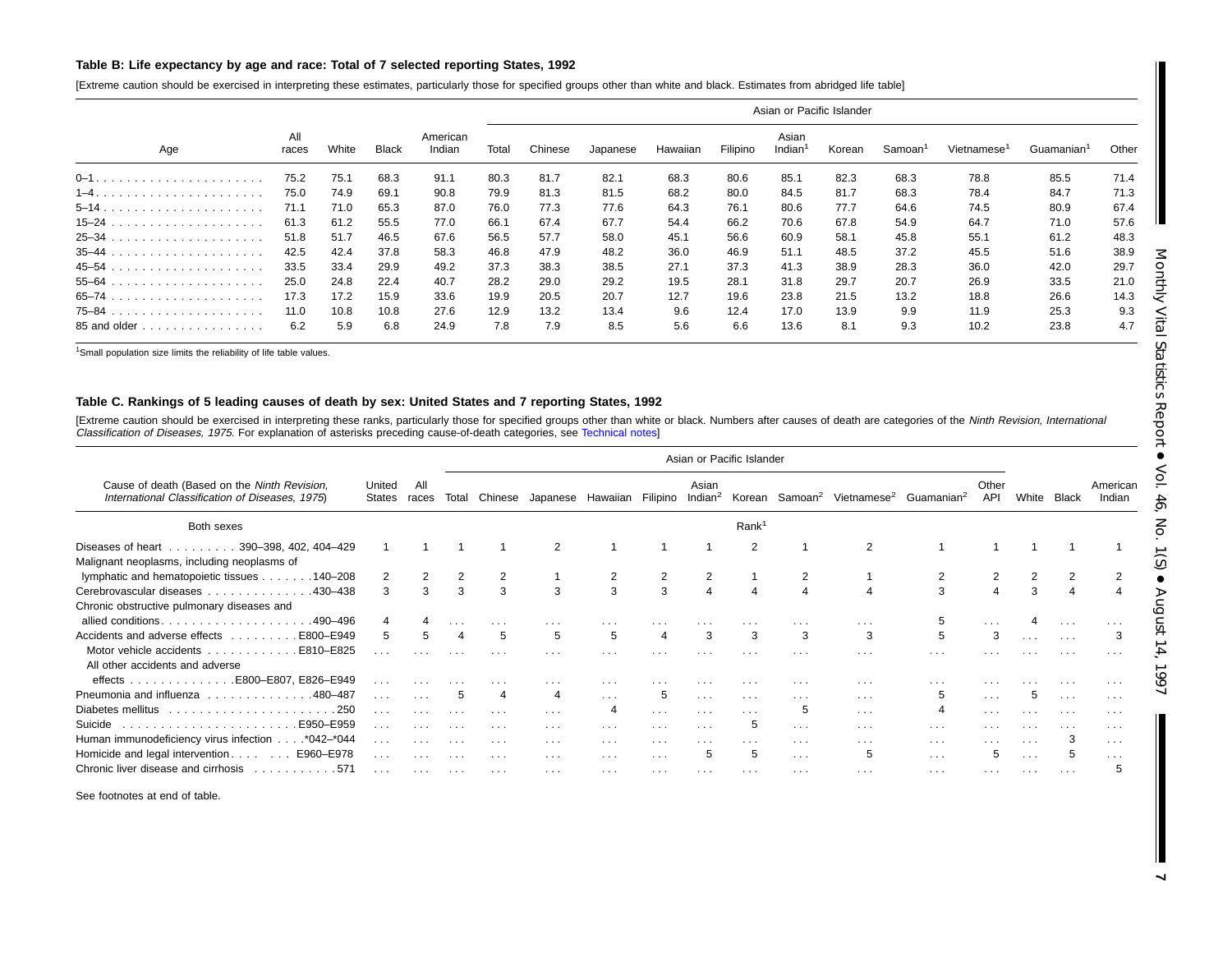#### Table C. Rankings of 5 leading causes of death by sex: United States and 7 reporting States, 1992-Con.

[Extreme caution should be exercised in interpreting these ranks, particularly those for specified groups other than white or black. Numbers after causes of death are categories of the Ninth Revision, International Classification of Diseases, 1975. For explanation of asterisks preceding cause-of-death categories, see [Technical](#page-61-0) notes]

|                                                                                                 |                  |                      |                      |                         |                      |                      |                      |                         | Asian or Pacific Islander |                      |                      |                                                                                                                                        |                         |                         |                      |                      |
|-------------------------------------------------------------------------------------------------|------------------|----------------------|----------------------|-------------------------|----------------------|----------------------|----------------------|-------------------------|---------------------------|----------------------|----------------------|----------------------------------------------------------------------------------------------------------------------------------------|-------------------------|-------------------------|----------------------|----------------------|
| Cause of death (Based on the Ninth Revision,<br>International Classification of Diseases, 1975) | United<br>States | All<br>races         |                      |                         |                      |                      |                      | Asian                   |                           |                      |                      | Total Chinese Japanese Hawaiian Filipino Indian <sup>2</sup> Korean Samoan <sup>2</sup> Vietnamese <sup>2</sup> Guamanian <sup>2</sup> | Other<br>API            |                         | White Black          | American<br>Indian   |
| Male                                                                                            |                  |                      |                      |                         |                      |                      |                      |                         | Rank <sup>1</sup>         |                      |                      |                                                                                                                                        |                         |                         |                      |                      |
| Diseases of heart<br>390-398, 402, 404-429                                                      | $\overline{1}$   | $\mathbf{1}$         |                      | 2                       | $\overline{2}$       |                      | -1                   | $\overline{\mathbf{1}}$ | 2                         |                      | 2                    | $\mathbf 1$                                                                                                                            | $\overline{1}$          |                         |                      | $\mathbf{1}$         |
| Malignant neoplasms, including neoplasms of                                                     |                  |                      |                      |                         |                      |                      |                      |                         |                           |                      |                      |                                                                                                                                        |                         |                         |                      |                      |
| lymphatic and hematopoietic tissues 140–208                                                     | 2                | $\overline{2}$       | $\overline{2}$       | 1                       | -1                   | $\overline{2}$       | 2                    | $\overline{2}$          | -1                        | 2                    | $\mathbf 1$          | 2                                                                                                                                      | $\overline{2}$          | 2                       | 2                    | $\overline{2}$       |
| Cerebrovascular diseases 430-438                                                                | $\overline{4}$   | $\overline{4}$       | 3                    | 3                       | 3                    | $\overline{4}$       | 3                    | 5                       | 4                         | 5                    | 5                    | 3                                                                                                                                      | 5                       | 4                       | $\sim 10$            | $\cdots$             |
| Chronic obstructive pulmonary diseases and                                                      |                  |                      |                      |                         |                      |                      |                      |                         |                           |                      |                      |                                                                                                                                        |                         |                         |                      |                      |
| allied conditions490-496                                                                        | 5                |                      | $\sim$ .             | $\cdots$                | $\sim$ $\sim$ $\sim$ | .                    |                      |                         |                           |                      | .                    | .                                                                                                                                      |                         | 5                       |                      | $\cdots$             |
| Accidents and adverse effects E800–E949                                                         | 3                | 3                    | $\overline{4}$       | 5                       | 5                    | 3                    | 5                    | 3                       | 3                         | 3                    | 3                    | 3                                                                                                                                      | 3                       | 3                       | 5                    | 3                    |
| Motor vehicle accidents E810–E825                                                               | $\cdots$         | $\cdots$             | $\cdots$             | $\sim$ $\sim$ $\sim$    | $\sim$ $\sim$ $\sim$ | $\sim$ $\sim$ $\sim$ | $\sim$ $\sim$ $\sim$ | $\sim$ $\sim$ $\sim$    | $\cdots$                  | $\cdots$             | $\sim$ $\sim$        | .                                                                                                                                      | $\cdots$                | $\sim$ $\sim$ $\sim$    | $\cdots$             | $\sim$ $\sim$ $\sim$ |
| All other accidents and adverse                                                                 |                  |                      |                      |                         |                      |                      |                      |                         |                           |                      |                      |                                                                                                                                        |                         |                         |                      |                      |
| effects E800–E807. E826–E949                                                                    | $\cdots$         |                      |                      |                         | $\cdots$             | $\cdots$             |                      | $\cdots$                |                           | $\cdots$             | $\cdots$             | .                                                                                                                                      | $\cdot$ $\cdot$ $\cdot$ |                         |                      | $\cdots$             |
| Pneumonia and influenza 480-487                                                                 | $\cdots$         |                      | 5                    | $\Delta$                | $\Delta$             | .                    | $\overline{4}$       | $\ldots$                |                           |                      | .                    | 3                                                                                                                                      |                         |                         |                      | $\cdots$             |
|                                                                                                 | $\sim 100$       | $\sim$               |                      | $\sim 100$              | $\sim 100$           | .                    | $\cdots$             | $\sim$ $\sim$           |                           | $\cdots$             | $\cdots$             | 3                                                                                                                                      | $\cdots$                | $\cdots$                |                      | $\cdots$             |
| .E950-E959<br>Suicide                                                                           | $\cdots$         | $\sim$               |                      |                         |                      | 5                    |                      | $\sim$ $\sim$ $\sim$    |                           |                      |                      | .                                                                                                                                      |                         |                         |                      | $\cdots$             |
| Human immunodeficiency virus infection *042-*044                                                | $\sim$ $\sim$    | 5                    | $\sim$ $\sim$ $\sim$ | $\cdots$                | $\cdots$             | $\cdots$             |                      | $\sim$ $\sim$ $\sim$    |                           | $\cdots$             | $\cdots$             | $\cdots$                                                                                                                               |                         | $\cdots$                | 3                    | $\cdots$             |
| Homicide and legal intervention E960-E978                                                       | $\sim 100$       | $\sim 100$           |                      |                         |                      | .                    | $\sim$ $\sim$ $\sim$ | 4                       | 5                         | $\overline{4}$       | 4                    | .                                                                                                                                      | 4                       | $\cdots$                | $\overline{4}$       | 5                    |
| Chronic liver disease and cirrhosis 571                                                         | $\sim 100$       | $\cdots$             |                      | $\cdots$                | $\cdots$             | $\cdots$             | $\cdots$             | $\sim$ $\sim$ $\sim$    | .                         | $\cdots$             | .                    | $\cdots$                                                                                                                               | $\cdots$                |                         |                      | $\overline{4}$       |
| Female                                                                                          |                  |                      |                      |                         |                      |                      |                      |                         |                           |                      |                      |                                                                                                                                        |                         |                         |                      |                      |
| Diseases of heart 390-398, 402, 404-429                                                         |                  | $\overline{1}$       |                      |                         | 2                    | -1                   | -1                   | 1                       | -1                        | 2                    | 2                    | 2                                                                                                                                      | 2                       |                         | $\overline{1}$       | 2                    |
| Malignant neoplasms, including neoplasms of                                                     |                  |                      |                      |                         |                      |                      |                      |                         |                           |                      |                      |                                                                                                                                        |                         |                         |                      |                      |
| lymphatic and hematopoietic tissues 140-208                                                     | 2                | $\overline{2}$       | $\overline{2}$       | $\overline{2}$          | -1                   | $\overline{2}$       | 2                    | $\overline{2}$          | 2                         | $\mathbf{1}$         | -1                   | $\mathbf 1$                                                                                                                            | -1                      | 2                       | 2                    | $\mathbf{1}$         |
| Cerebrovascular diseases 430-438                                                                | 3                | 3                    | 3                    | 3                       | 3                    | 3                    | 3                    | 3                       | 3                         | 3                    | 3                    | 3                                                                                                                                      | $\overline{4}$          | 3                       | 3                    | 3                    |
| Chronic obstructive pulmonary diseases and                                                      |                  |                      |                      |                         |                      |                      |                      |                         |                           |                      |                      |                                                                                                                                        |                         |                         |                      |                      |
|                                                                                                 | $\overline{4}$   | 5                    | .                    |                         |                      | .                    |                      |                         |                           |                      |                      | 4                                                                                                                                      | $\sim$ $\sim$ $\sim$    |                         | $\cdots$             | $\sim$               |
| Accidents and adverse effects E800–E949                                                         | $\cdots$         |                      | $\overline{4}$       | 5                       | 5                    | $\sim$ $\sim$        | $\overline{4}$       | 3                       | $\overline{4}$            | $\cdots$             | 4                    | .                                                                                                                                      | 3                       | $\sim$ $\sim$ $\sim$    | $\sim$ $\sim$ $\sim$ | $\overline{4}$       |
| Motor vehicle accidents<br>E810-E825                                                            | $\cdots$         | $\sim$ $\sim$ $\sim$ |                      |                         | $\cdots$             | $\cdots$             | $\sim$ $\sim$ $\sim$ | $\cdots$                | $\cdots$                  | $\cdots$             | $\cdots$             | .                                                                                                                                      | $\cdot$ $\cdot$ $\cdot$ | $\cdot$ $\cdot$ $\cdot$ |                      | $\cdots$             |
| All other accidents and adverse                                                                 |                  |                      |                      |                         |                      |                      |                      |                         |                           |                      |                      |                                                                                                                                        |                         |                         |                      |                      |
|                                                                                                 |                  |                      | $\cdots$             | $\cdots$                | $\cdots$             | $\cdots$             | $\sim$ $\sim$        | $\cdots$                |                           | $\cdots$             | $\cdots$             | .                                                                                                                                      | $\cdot$ $\cdot$ $\cdot$ | $\ldots$                | .                    | $\cdots$             |
| Pneumonia and influenza 480-487                                                                 | 5                | $\overline{4}$       | 5                    | $\overline{\mathbf{A}}$ | $\overline{4}$       | $\sim$               | 5                    | $\sim 100$              | 5                         | 5                    | 5                    | .                                                                                                                                      |                         | 5                       | .                    | $\cdots$             |
|                                                                                                 | $\sim 100$       | $\sim 100$           | $\sim$ $\sim$ $\sim$ | $\sim 100$              | $\cdots$             | $\overline{4}$       | $\cdots$             | 5                       | $\cdots$                  | $\overline{4}$       | $\sim$               | 4                                                                                                                                      | $\sim$ $\sim$ $\sim$    | $\cdots$                | $\overline{4}$       | $\cdots$             |
| Suicide                                                                                         | $\sim 100$       | $\cdots$             | $\sim$ $\sim$ $\sim$ | $\sim$ $\sim$ $\sim$    |                      | $\cdots$             | $\sim$ $\sim$ $\sim$ | $\sim$ $\sim$ $\sim$    |                           | $\cdots$             | $\cdots$             | .                                                                                                                                      | $\cdots$                | $\sim$ $\sim$ $\sim$    |                      | $\cdots$             |
| Human immunodeficiency virus infection *042-*044                                                | $\sim 100$       | $\cdots$             | $\ldots$             | $\cdots$                | $\sim$ $\sim$ $\sim$ | $\cdots$             | $\cdots$             | $\sim$ $\sim$ $\sim$    | $\sim$ $\sim$             | $\cdots$             | $\cdots$             | $\cdots$                                                                                                                               | $\cdots$                | $\cdots$                | 5                    | $\sim$ $\sim$ $\sim$ |
| Homicide and legal intervention  E960-E978                                                      | $\sim 100$       | $\sim$ $\sim$ $\sim$ | $\sim$ $\sim$ $\sim$ | $\sim$ $\sim$ $\sim$    | $\sim$ $\sim$ $\sim$ | $\sim$ $\sim$ $\sim$ | $\sim$ $\sim$ $\sim$ | $\cdots$                | $\sim$ $\sim$ $\sim$      | $\sim$ $\sim$ $\sim$ | $\sim$ $\sim$ $\sim$ | .                                                                                                                                      | $\cdots$                | $\sim$ $\sim$ $\sim$    | $\sim$ $\sim$ $\sim$ | $\cdots$             |
| Chronic liver disease and cirrhosis 571                                                         | $\sim 100$       | $\cdots$             | $\cdots$             | $\cdots$                | $\cdots$             | $\cdots$             | $\cdots$             | $\cdots$                | .                         | $\cdots$             | .                    | .                                                                                                                                      | $\cdots$                | $\cdots$                | $\cdots$             | 5                    |
| Congenital anomalies 740-759                                                                    | $\mathbf{1}$     |                      |                      |                         |                      | .                    |                      | $\sim$ $\sim$ $\sim$    |                           | 5                    | .                    | .                                                                                                                                      | 5                       |                         | $\sim$ $\sim$        | $\sim$ $\sim$        |
| Certain conditions originating in the perinatal                                                 |                  |                      |                      |                         |                      |                      |                      |                         |                           |                      |                      |                                                                                                                                        |                         |                         |                      |                      |
|                                                                                                 |                  | $\sim 100$           |                      |                         |                      | 5                    |                      |                         |                           |                      |                      |                                                                                                                                        |                         |                         |                      |                      |

. . . Category not applicable.

<sup>1</sup>Rank based on number of deaths; see [methods.](#page-1-0)

<sup>2</sup>Small population size limits the reliability of ranking.

**8**

 $\blacksquare$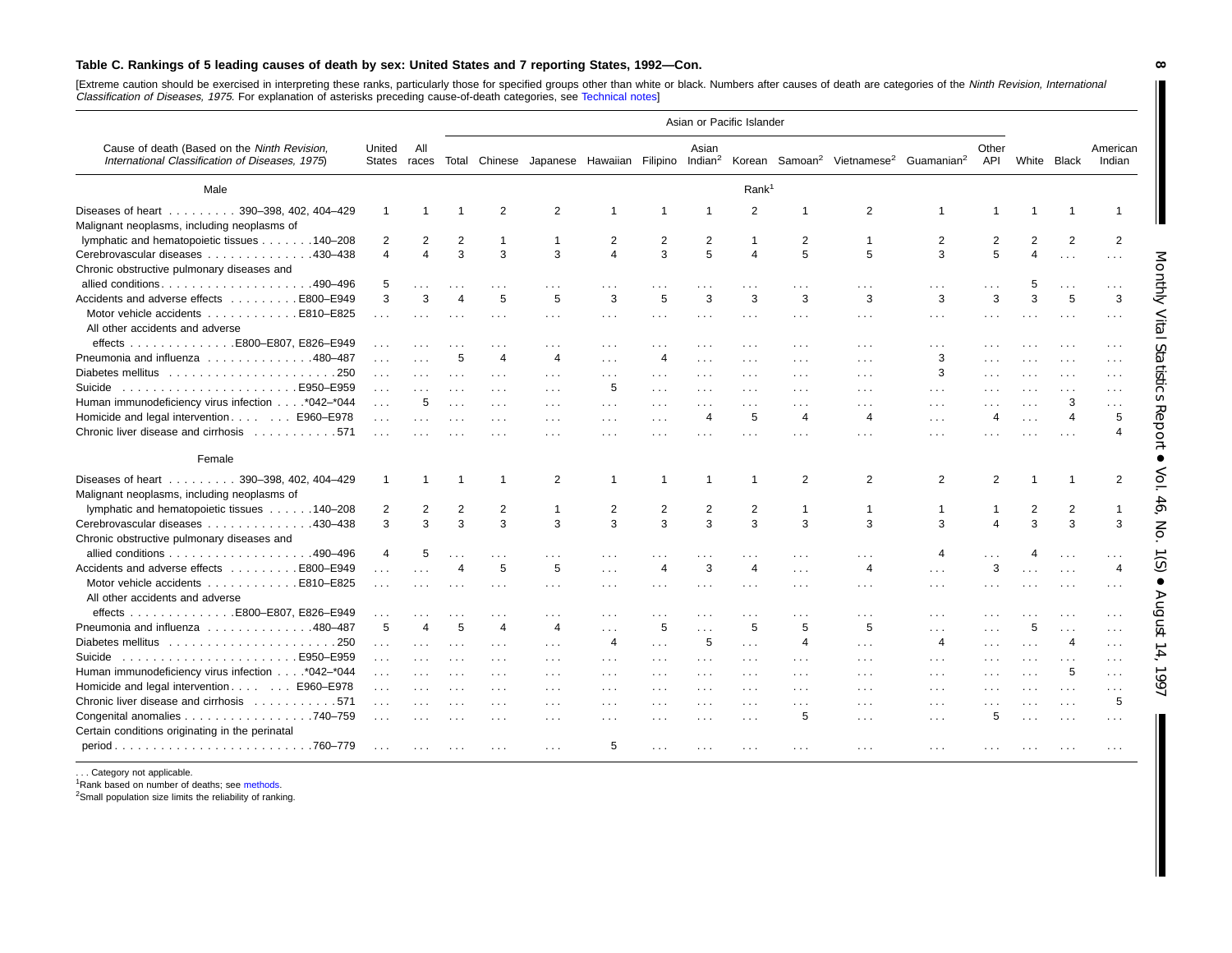<span id="page-8-0"></span>population reports; series P23–189. Washington: U.S. Government Printing Office. 1995.

- 3. U.S. Bureau of the Census. 1990 Census of Population. General population characteristics, United States. (1990 CP-1–1). Washington: U.S. Department of Commerce. 1992.
- 4. Lin-Fu SJ. Asian and pacific islander Americans: An overview of demographic characteristics and health care issues. Asian American and Pacific Islander Journal of Health. 1(1):20–36. 1993.
- 5. Lieberson S, Waters MC. From many strands: Ethnic and racial groups in contemporary America. New York: Russell Sage. 1988.
- 6. National Center for Health Statistics. Vital statistics of the United States, 1992, vol II, mortality, part A. Washington: Public Health Service. 1996.
- 7. U.S. Department of Health and Human Services. Current legislative authorities. Hyattsville, Maryland: Public Health Service. 1995.
- 8. Kochanek KD, Hudson BL. Advance report of final mortality statistics, 1992. Monthly vital statistics report; vol 43 no 6, supp. Hyattsville, Maryland: National Center for Health Statistics. 1995.
- 9. Sorlie PD, Rogot E, Johnson NJ. Validity of demographic characteristics on the death certificate. Epidemiology 3(2): 181–4. 1992.
- 10. Hambright TZ. Comparability of marital status, race, nativity, and country of

origin on the death certificate and matching census record: United States, May–Aug 1960. National Center for Health Statistics. Vital Health Stat 2(34). 1969.

- 11. Poe GS, Powell-Griner E, McLaughlin JK, et al. Comparability of the death certificate and the 1986 national mortality followback survey. National Center for Health Statistics. Vital Health Stat 2(118). 1993.
- 12. U.S. Bureau of the Census. Census of population and housing, 1990. Washington: U.S. Bureau of the Census, 1992.
- 13. Hogan, H. The 1990 post-enumeration survey: Operations and results. 1991 proceedings of the social statistics section of the American Statistical Association. Alexandria, Virginia: American Statistical Association 1–10. 1991.
- 14. Statistics Bureau. Japan: Statistical Yearbook, 1995. Management and Coordination Agency. 1995.
- 15. Population Reference Bureau data sheet. Washington: Population Reference Bureau, Inc. 1995.
- 16. World Health Organization. Manual of the International Statistical Classification of Diseases, Injuries, and Causes of Death, based on the recommendations of the Ninth Revision Conference, 1975. Geneva: World Health Organization. 1977.
- 17. National Center for Health Statistics. Vital statistics, instructions for classifying the underlying cause of death. NCHS instruction manual; part 2a.

Hyattsville, Maryland: Public Health Service. Published annually.

- 18. National Center for Health Statistics. Vital statistics, instructions for classifying multiple causes of death. NCHS instruction manual; part 2b. Hyattsville, Maryland: Public Health Service. Published annually.
- 19. National Center for Health Statistics. Vital statistics, nonindexed terms, standard abbreviations, and State geographic codes used in mortality data classification. NCHS instruction manual; part 2e. Hyattsville, Maryland: Public Health Service. Published annually.

## **List of detailed tables**

- [1. Deaths and death rates, by age,](#page-9-0) specified race, or national origin: Total of 7 selected reporting States, 1992....................... 10
- [2. Number of deaths, death rates, and](#page-11-0) percent of total deaths for selected leading causes of death, by race and sex: United States and 7 selected reporting States, 1992 .......... 12
- [3. Deaths and death rates for 72](#page-19-0) selected causes and Human immunodeficiency virus infection, by specified race or national origin and sex: Total of 7 selected reporting States, 1992 ................. 20
- [4. Deaths and death rates for 5 leading](#page-39-0) causes of death in specified age groups, by race: Total of 7 selected reporting States, 1992 .......... 40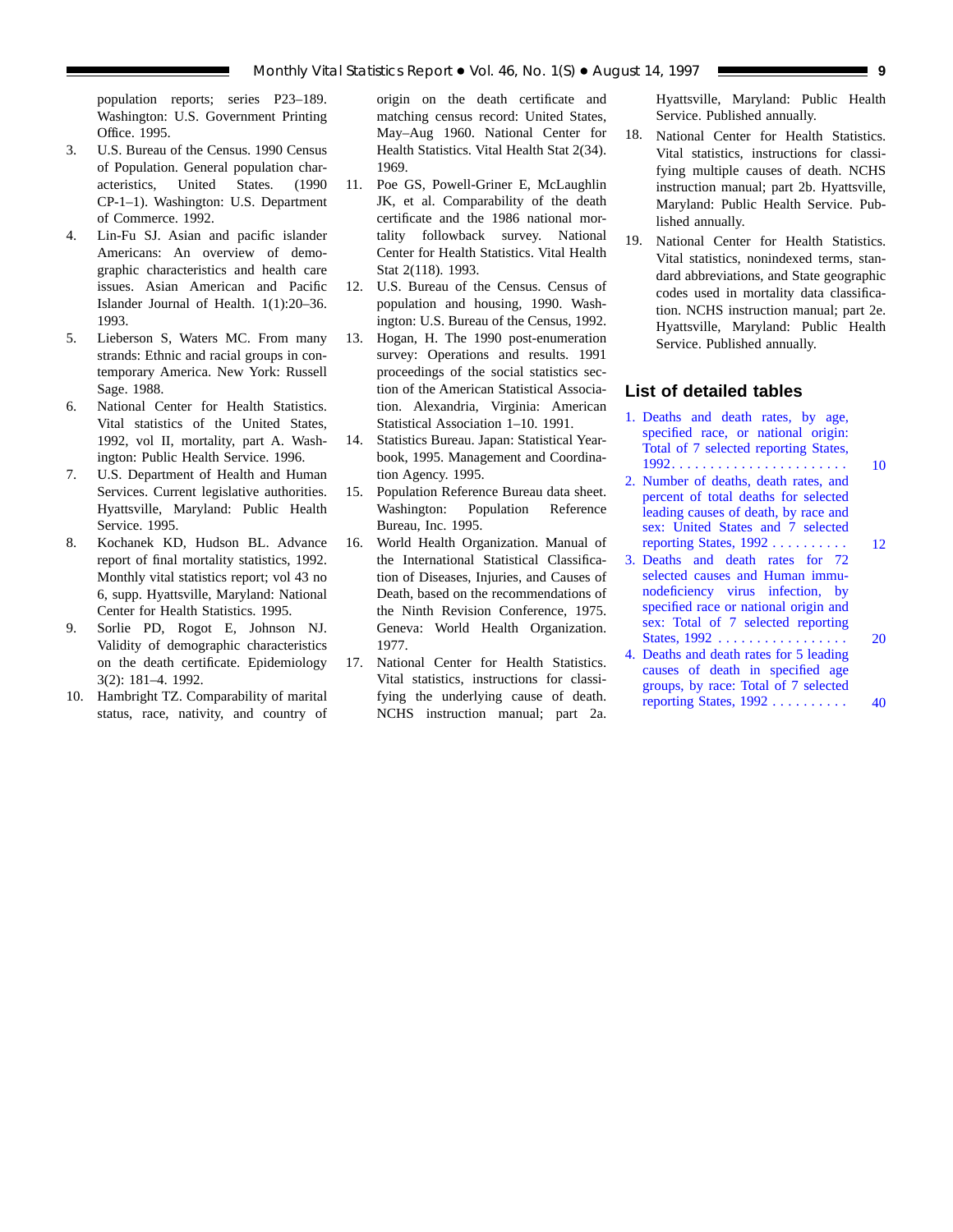## <span id="page-9-0"></span>**Table 1. Deaths and death rates, by age, specified race, or national origin: Total of 7 selected reporting States, 1992**

[For a listing of reporting States, see [Technical notes. Po](#page-61-0)pulation is based on 1990 Census. Data for specified races other than white and black should be interpreted<br>with caution because of inconsistencies in reporting ra

| Sex, race, or<br>national origin | All<br>ages      | Under 1<br>year          | $1 - 4$<br>years         | $5 - 14$<br>years        | $15 - 24$<br>years | $25 - 34$<br>years | $35 - 44$<br>years | $45 - 54$<br>years | $55 - 64$<br>years | 65-74<br>years  | 75-84<br>years  | 85 years<br>and older    | Not<br>stated                        |
|----------------------------------|------------------|--------------------------|--------------------------|--------------------------|--------------------|--------------------|--------------------|--------------------|--------------------|-----------------|-----------------|--------------------------|--------------------------------------|
|                                  |                  |                          |                          |                          |                    |                    | Number of deaths   |                    |                    |                 |                 |                          |                                      |
| All races                        | 729,404          | 12,813                   | 2,517                    | 2,810                    | 12,856             | 23,547             | 36,632             | 45,229             | 80,914             | 155,650         | 196,848         | 159,343                  | 245                                  |
| Male $\ldots$                    | 378,107          | 7,138                    | 1,403                    | 1,729                    | 9,987              | 17,593             | 26,033             | 28,988             | 48,719             | 88,101          | 96,108          | 52,108                   | 200                                  |
| Female                           | 351,297          | 5,675                    | 1,114                    | 1,081                    | 2,869              | 5,954              | 10,599             | 16,241             | 32,195             | 67,549          | 100,740         | 107,235                  | 45                                   |
| All, Asian or                    |                  |                          |                          |                          |                    |                    |                    |                    |                    |                 |                 |                          |                                      |
| Pacific Islander                 | 19,478           | 527                      | 109                      | 144                      | 532                | 681                | 1,018              | 1,487              | 2,647              | 4,371           | 4,695           | 3,260                    | 7                                    |
| Male                             | 11,239           | 296                      | 61                       | 93                       | 399                | 441                | 647                | 892                | 1,507              | 2,553           | 2,767           | 1,577                    | 6                                    |
| Female                           | 8,239            | 231                      | 48                       | 51                       | 133                | 240                | 371                | 595                | 1,140              | 1,818           | 1,928           | 1,683                    | 1                                    |
| Chinese                          | 4,936            | 84                       | 10                       | 16                       | 82                 | 115                | 218                | 252                | 593                | 1,162           | 1,412           | 991                      | $\mathbf{1}$                         |
| Male                             | 2,785            | 47                       | 4                        | 13                       | 66                 | 71                 | 134                | 158                | 383                | 708             | 786             | 414                      | $\mathbf{1}$                         |
| Female                           | 2,151            | 37                       | 6                        | 3                        | 16                 | 44                 | 84                 | 94                 | 210                | 454             | 626             | 577                      | $\overline{\phantom{0}}$             |
| Japanese                         | 3,904            | 32                       | 9                        | 9                        | 26                 | 59                 | 82                 | 166                | 506                | 1,042           | 931             | 1,042                    | $\overline{\phantom{0}}$             |
| Male                             | 2,021            | 18                       | 3                        | 8                        | 22                 | 42                 | 49                 | 79                 | 233                | 630             | 558             | 379                      | $\overline{\phantom{0}}$             |
| Female                           | 1,883            | 14                       | 6                        | 1                        | 4                  | 17                 | 33                 | 87                 | 273                | 412             | 373             | 663                      |                                      |
| Hawaiian                         | 1,260            | 50                       | 6                        | 6                        | 45                 | 73                 | 83                 | 166                | 227                | 290             | 208             | 106                      | $\overline{\phantom{0}}$             |
| Male                             | 730              | 21                       | 3                        | 4                        | 36                 | 53                 | 58                 | 114                | 134                | 161             | 102             | 44                       |                                      |
| Female                           | 530              | 29                       | 3                        | 2                        | 9                  | 20                 | 25                 | 52                 | 93                 | 129             | 106             | 62                       | -                                    |
| Filipino.                        | 4,339            | 86                       | 21                       | 26                       | 104                | 114                | 204                | 329                | 497                | 889             | 1,281           | 785                      | 3                                    |
| Male                             | 2,821            | 53                       | 14                       | 19                       | 75                 | 75                 | 125                | 178                | 269                | 512             | 895             | 604                      | $\overline{\mathbf{c}}$              |
| Female                           | 1,518            | 33                       | 7                        | 7                        | 29                 | 39                 | 79                 | 151                | 228                | 377             | 386             | 181                      | 1                                    |
| Asian Indian                     | 744              | 39                       | 8                        | 6                        | 28                 | 39                 | 54                 | 84                 | 139                | 185             | 121             | 40                       | 1                                    |
| Male.                            | 460              | 20                       | 6                        | 4                        | 22                 | 28                 | 43                 | 52                 | 95                 | 102             | 62              | 25                       | $\mathbf{1}$                         |
| Female                           | 284              | 19                       | 2                        | 2                        | 6                  | 11                 | 11                 | 32                 | 44                 | 83              | 59              | 15                       | $\overline{\phantom{0}}$             |
| Korean.                          | 1,296            | 29                       | 8                        | 12                       | 40                 | 62                 | 91                 | 149                | 235                | 257             | 295             | 117                      | $\mathbf{1}$                         |
| Male                             | 689              | 15                       | 5                        | 8                        | 21                 | 28                 | 48                 | 96                 | 133                | 146             | 149             | 39                       | 1                                    |
| Female                           | 607              | 14                       | 3                        | 4                        | 19                 | 34                 | 43                 | 53                 | 102                | 111             | 146             | 78                       | $\overline{\phantom{0}}$             |
| Samoan                           | 266              | 16                       | 7                        | 7                        | 16                 | 25                 | 21                 | 38                 | 38                 | 56              | 32              | 10                       | $\overline{\phantom{0}}$             |
| Male                             | 165              | 9                        | 6                        | 7                        | 13                 | 12                 | 15                 | 27                 | 23                 | 28              | 19              | 6                        |                                      |
| Female                           | 101              | $\overline{7}$           | 1                        | $\overline{\phantom{0}}$ | 3                  | 13                 | 6                  | 11                 | 15                 | 28              | 13              | 4                        | $\overline{\phantom{0}}$<br>$\equiv$ |
| Vietnamese                       | 893              | 42<br>21                 | 7<br>4                   | 16<br>9                  | 64<br>54           | 64<br>55           | 79<br>48           | 88<br>53           | 118<br>71          | 162<br>89       | 178<br>86       | 75<br>24                 |                                      |
| Male                             | 514              | 21                       | 3                        | $\overline{7}$           | 10                 | 9                  | 31                 | 35                 | 47                 | 73              | 92              | 51                       |                                      |
| Female<br>Guamanian              | 379<br>83        | $\mathbf{1}$             | $\overline{\phantom{0}}$ | 1                        | 3                  | 5                  | 5                  | 11                 | 21                 | 23              | 12              | 1                        |                                      |
| Male                             | 48               | $\mathbf{1}$             | $\overline{\phantom{0}}$ | $\mathbf{1}$             | 1                  | 4                  | 3                  | 7                  | 13                 | 12              | 5               | 1                        |                                      |
| Female                           | 35               | $\overline{\phantom{0}}$ | $\overline{\phantom{0}}$ | $\overline{\phantom{0}}$ | $\overline{2}$     | $\mathbf 1$        | $\overline{2}$     | $\overline{4}$     | 8                  | 11              | 7               | $\overline{\phantom{0}}$ |                                      |
| Other.                           | 1,667            | 145                      | 33                       | 43                       | 112                | 110                | 169                | 190                | 262                | 292             | 218             | 92                       | 1                                    |
| Male                             | 950              | 89                       | 16                       | 19                       | 80                 | 62                 | 116                | 121                | 145                | 157             | 103             | 41                       | $\mathbf{1}$                         |
| Female                           | 717              | 56                       | 17                       | 24                       | 32                 | 48                 | 53                 | 69                 | 117                | 135             | 115             | 51                       | ÷                                    |
|                                  |                  |                          |                          |                          |                    |                    |                    |                    |                    |                 |                 |                          |                                      |
| White $\ldots$                   | 622,620          | 8,532                    | 1,809                    | 2,054                    | 9,192              | 16,931             | 26,606             | 34,584             | 65,340             | 134,020         | 176,968         | 146,378                  | 206                                  |
| Male                             | 318,608          | 4,745                    | 1,029                    | 1,257                    | 7,063              | 12,946             | 19,275             | 22,337             | 39,787             | 76,332          | 86,290          | 47,376                   | 171                                  |
| Female                           | 304,012          | 3,787                    | 780                      | 797                      | 2,129              | 3,985              | 7,331              | 12,247             | 25,553             | 57,688          | 90,678          | 99,002                   | 35                                   |
| Black                            | 85,830<br>47,416 | 3,698<br>2,059           | 586<br>305               | 604<br>374               | 3,062<br>2,473     | 5,827<br>4,134     | 8,878<br>6,017     | 8,981<br>5,651     | 12,667<br>7,273    | 16,984<br>9,058 | 14,951<br>6,943 | 9,560<br>3,106           | 32<br>23                             |
| Male. $\ldots$<br>Female         | 38,414           | 1,639                    | 281                      | 230                      | 589                | 1,693              | 2,861              | 3,330              | 5,394              | 7,926           | 8,008           | 6,454                    | 9                                    |
| American Indian                  | 1,476            | 56                       | 13                       | 8                        | 70                 | 108                | 130                | 177                | 260                | 275             | 234             | 145                      | $\overline{\phantom{0}}$             |
| Male.                            | 844              | 38                       | 8                        | 5                        | 52                 | 72                 | 94                 | 108                | 152                | 158             | 108             | 49                       | $\overline{\phantom{0}}$             |
| Female                           | 632              | 18                       | 5                        | 3                        | 18                 | 36                 | 36                 | 69                 | 108                | 117             | 126             | 96                       | $\overline{\phantom{0}}$             |
|                                  |                  |                          |                          |                          |                    |                    |                    |                    |                    |                 |                 |                          |                                      |
|                                  |                  |                          |                          |                          |                    |                    | Rate <sup>1</sup>  |                    |                    |                 |                 |                          | Age<br>adiusted <sup>2</sup>         |
| All races                        | 817.7            | 1,075.0                  | 44.9                     | 22.3                     | 98.2               | 144.5              | 266.6              | 496.5              | 1,114.8            | 2,569.5         | 6,043.8         | 16,230.0                 | 523.5                                |
| Male $\ldots$                    | 863.1            | 1,183.5                  | 48.9                     | 26.9                     | 147.9              | 213.0              | 381.0              | 651.1              | 1,417.9            | 3,292.0         | 7,988.7         | 19,048.4                 | 681.3                                |
| Female                           | 773.9            | 963.9                    | 40.7                     | 17.6                     | 45.2               | 74.1               | 153.4              | 348.7              | 842.3              | 1,997.6         | 4,904.2         | 15,139.4                 | 394.2                                |
| All, Asian or                    |                  |                          |                          |                          |                    |                    |                    |                    |                    |                 |                 |                          |                                      |
| Pacific Islander                 | 368.5            | 750.8                    | 31.5                     | 17.3                     | 65.0               | 67.3               | 108.3              | 280.2              | 723.8              | 1,812.7         | 4,731.7         | 12,790.4                 | 350.5                                |
| Male                             | 432.8            | 947.3                    | 35.1                     | 21.6                     | 94.0               | 88.1               | 144.9              | 339.7              | 955.6              | 2,308.7         | 5,743.1         | 15,699.9                 | 443.4                                |
| Female                           | 306.5            | 593.1                    | 27.9                     | 12.6                     | 33.7               | 46.9               | 75.2               | 222.0              | 548.0              | 1,392.5         | 3,776.8         | 10,896.9                 | 270.4                                |
|                                  |                  |                          |                          |                          |                    |                    |                    |                    |                    |                 |                 |                          |                                      |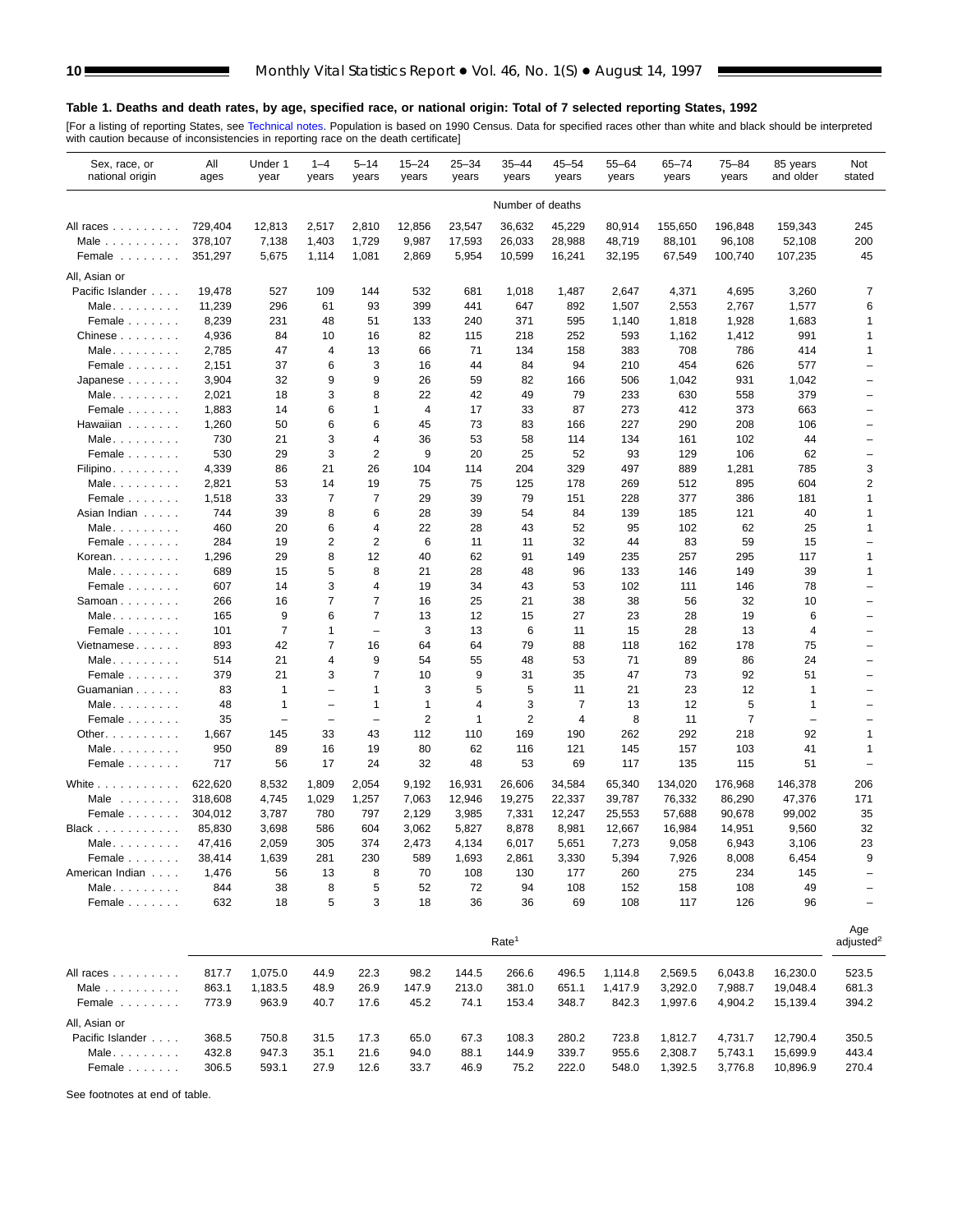## **Table 1. Deaths and death rates, by age, specified race, or national origin: Total of 7 selected reporting States, 1992—Con.**

[For a listing of reporting States, see Technical notes. Population is based on 1990 Census. Data for specified races other than white and black should be interpreted<br>with caution because of inconsistencies in reporting ra

| Sex, race, or<br>national origin       | All<br>ages | Under 1<br>year | $1 - 4$<br>years | 5–14<br>years | $15 - 24$<br>years | $25 - 34$<br>years | 35–44<br>years    | 45–54<br>years | 55-64<br>years | $65 - 74$<br>years | 75–84<br>years | 85 years<br>and older | Not<br>stated                |
|----------------------------------------|-------------|-----------------|------------------|---------------|--------------------|--------------------|-------------------|----------------|----------------|--------------------|----------------|-----------------------|------------------------------|
| All, Asian or<br>Pacific Islander-Con. |             |                 |                  |               |                    |                    | Rate <sup>1</sup> |                |                |                    |                |                       | Age<br>adiusted <sup>2</sup> |
| Chinese                                | 392.6       | 715.2           | $\star$          | $\star$       | 44.8               | 45.9               | 90.8              | 204.1          | 595.5          | 1,601.5            | 4,503.0        | 12,594.7              | 304.0                        |
| Male                                   | 446.5       | 877.8           | ×                |               | 68.9               | 58.1               | 114.9             | 252.6          | 820.9          | 2,005.7            | 5,492.7        | 13,874.3              | 381.0                        |
| Female                                 | 339.5       | 578.8           |                  | $\star$       | $\star$            | 34.3               | 68.0              | 154.3          | 396.8          | 1,218.4            | 3,672.0        | 11,811.7              | 234.3                        |
| $Japanese \ldots$                      | 569.6       | 525.7           |                  |               | 38.8               | 46.6               | 64.8              | 225.4          | 566.0          | 1,601.7            | 4,670.9        | 11,774.0              | 298.8                        |
| Male.                                  | 616.9       | $\star$         |                  |               | 60.8               | 65.5               | 76.6              | 234.9          | 725.0          | 2,013.5            | 6,378.6        | 18,344.6              | 392.2                        |
| Female                                 | 526.2       | $\star$         | $\star$          | $\star$       | $\star$            | $\star$            | 52.7              | 217.5          | 476.7          | 1,220.1            | 3,335.1        | 9,773.0               | 231.4                        |
| Hawaiian                               | 696.0       | 1,329.8         |                  |               | 137.4              | 218.1              | 358.4             | 998.9          | 2,022.8        | 6,175.5            | 7,890.7        | 17,966.1              | 901.4                        |
| Male                                   | 802.7       | 1,064.4         | $\star$          | $\star$       | 206.7              | 314.0              | 540.3             | 1,464.7        | 2,626.9        | 8,702.7            | 6,636.3        | 21,568.6              | 1,165.4                      |
| Female                                 | 588.3       | 1,622.8         | $\star$          | $\star$       | $\pmb{\ast}$       | 120.5              | 201.2             | 588.5          | 1,519.4        | 4,532.7            | 9,645.1        | 16,062.2              | 710.0                        |
| Filipino.                              | 375.8       | 559.7           | 29.5             | 14.8          | 54.1               | 55.7               | 99.2              | 264.4          | 626.8          | 1,740.0            | 4,402.2        | 15,068.9              | 329.4                        |
| Male                                   | 524.4       | 829.1           | $\star$          |               | 80.2               | 80.4               | 141.3             | 315.7          | 815.0          | 2,437.5            | 5,197.5        | 16,902.4              | 423.6                        |
| Female                                 | 246.2       | 367.8           | $\star$          |               | 29.4               | 35.0               | 67.5              | 221.8          | 492.5          | 1,253.1            | 3,249.4        | 11,064.1              | 241.9                        |
| Asian Indian                           | 148.5       | 501.1           |                  |               | 37.1               | 36.8               | 54.5              | 141.7          | 696.9          | 1,594.1            | 4,289.0        | 7,349.3               | 275.2                        |
| Male                                   | 172.0       | 477.5           | $\star$          | $\star$       | 55.9               | 50.7               | 79.4              | 147.3          | 848.6          | 1,816.0            | 8,251.7        | 5,786.3               | 372.8                        |
| Female                                 | 121.6       | $\star$         | ٠                | $\star$       | $\star$            | $\pmb{\ast}$       | $\star$           | 133.5          | 502.6          | 1,385.2            | 2,847.5        | $\star$               | 229.2                        |
| Korean                                 | 243.9       | 411.0           |                  |               | 47.1               | 59.3               | 99.7              | 238.2          | 715.5          | 1,312.6            | 3,863.7        | 12,325.3              | 292.3                        |
| Male                                   | 279.9       | $\star$         | $\star$          |               | 46.6               | 60.3               | 127.4             | 318.1          | 972.8          | 1,876.2            | 5,110.2        | 19,926.9              | 398.3                        |
| Female                                 | 212.9       | $\star$         | $\star$          | $\star$       | $\star$            | 58.5               | 80.2              | 163.7          | 531.9          | 940.6              | 3,092.6        | 10,344.8              | 227.3                        |
| Samoan                                 | 515.6       |                 |                  |               | $\star$            | 342.1              | 339.8             | 961.8          | 1,502.6        | 5,755.4            | 11,678.8       | $\star$               | 907.7                        |
| Male                                   | 630.5       |                 | ×                |               | $\star$            | $\star$            |                   | 1,305.6        | 1,964.1        | 4,737.7            |                |                       | 921.6                        |
| Female                                 | 397.3       | $\star$         | ٠                | $\star$       | $\star$            | $\star$            | $\star$           | $\star$        | $\star$        | 7,329.8            | $\pmb{\ast}$   | $\star$               | 734.8                        |
| Vietnamese                             | 224.9       | 785.0           |                  |               | 75.8               | 75.6               | 119.5             | 304.0          | 804.4          | 2,007.2            | 7,584.1        | 9,778.4               | 415.9                        |
| Male.                                  | 247.4       | 1,414.1         |                  |               | 115.6              | 112.2              | 154.1             | 345.3          | 957.1          | 2,321.9            | 7,543.9        | 15,384.6              | 491.4                        |
| Female                                 | 200.2       | 543.3           |                  |               | $\star$            | $\star$            | 88.6              | 257.4          | 648.2          | 1,722.5            | 7,622.2        | 8,347.0               | 355.1                        |
| Guamanian                              | 244.6       | $\star$         |                  |               | $\star$            | $\star$            | $\star$           |                | 1,024.4        | 4,299.1            | $\star$        |                       | 444.3                        |
| Male.                                  | 283.3       | $\star$         | ٠                |               | $\star$            | $\star$            | $\star$           |                | $\star$        |                    |                |                       | 820.3                        |
| Female                                 | 206.0       | $\star$         | $\star$          |               |                    | $\star$            |                   |                | $\star$        | $\star$            |                |                       | 295.0                        |
| Other.                                 | 339.0       | 1,245.6         | 59.4             | 36.4          | 135.1              | 125.4              | 221.8             | 544.5          | 1,851.1        | 4,192.5            | 7,773.7        | 21,458.1              | 714.7                        |
| Male.                                  | 376.8       | 1,736.0         | $\star$          | $\star$       | 190.2              | 133.8              | 301.6             | 680.2          | 2,250.4        | 4,962.6            | 6,609.5        | 14,350.8              | 788.9                        |
| Female                                 | 299.1       | 859.4           | $\star$          | 42.4          | 78.3               | 116.0              | 140.5             | 403.3          | 1,517.1        | 3,550.8            | 9,229.5        | 35,664.3              | 676.9                        |
| White $\ldots$                         | 942.8       | 1,042.9         | 47.6             | 24.1          | 102.7              | 144.0              | 257.6             | 489.7          | 1,115.3        | 2,589.7            | 6,186.1        | 16,836.3              | 527.4                        |
| Male $\ldots$                          | 983.3       | 1,137.1         | 52.5             | 28.7          | 153.8              | 216.5              | 371.9             | 641.0          | 1,416.8        | 3,324.2            | 8,226.3        | 20,155.0              | 689.0                        |
| Female                                 | 903.7       | 944.8           | 42.3             | 19.2          | 48.8               | 69.0               | 142.5             | 342.3          | 837.7          | 2,003.8            | 5,004.4        | 15,604.4              | 394.8                        |
| Black                                  | 871.4       | 2,536.6         | 80.8             | 36.3          | 184.7              | 315.3              | 619.3             | 962.2          | 1,835.7        | 3,658.0            | 6,744.0        | 14,788.9              | 816.8                        |
| Male $\ldots$                          | 1,012.5     | 2,815.4         | 84.6             | 45.1          | 297.1              | 466.9              | 892.8             | 1,323.8        | 2,361.7        | 4,644.2            | 8,974.4        | 16,127.8              | 1,080.7                      |
| Female                                 | 743.5       | 2,255.9         | 77.1             | 27.6          | 71.3               | 175.8              | 376.6             | 657.4          | 1,411.8        | 2,943.5            | 5,548.0        | 14,219.5              | 606.9                        |
| American Indian                        | 293.4       | 745.1           | $\star$          | $\star$       | 81.9               | 107.8              | 156.4             | 345.3          | 785.2          | 1,295.3            | 2,775.8        | 4,021.1               | 295.5                        |
| Male $\ldots$                          | 336.7       | 883.1           |                  |               | 114.2              | 136.3              | 232.2             | 461.1          | 1,025.8        | 1,711.3            | 4,081.6        | 5,010.2               | 398.2                        |
| Female                                 | 250.4       | $\star$         | $\star$          | $\star$       | $\star$            | 76.0               | 84.4              | 247.9          | 590.3          | 975.2              | 2,178.4        | 3,653.0               | 215.8                        |

– Quantity zero.

\* Figure does not meet standard of reliability or precision.

<sup>1</sup>Rates per 100,000 population in specified group.<br><sup>2</sup>Age-adjusted rates per 100,000 U.S. standard population.

NOTE: The total for Asian or Pacific Islander may be greater than the sum of the specified subgroups, because it includes deaths to residents occurring outside the 7 selected reporting States.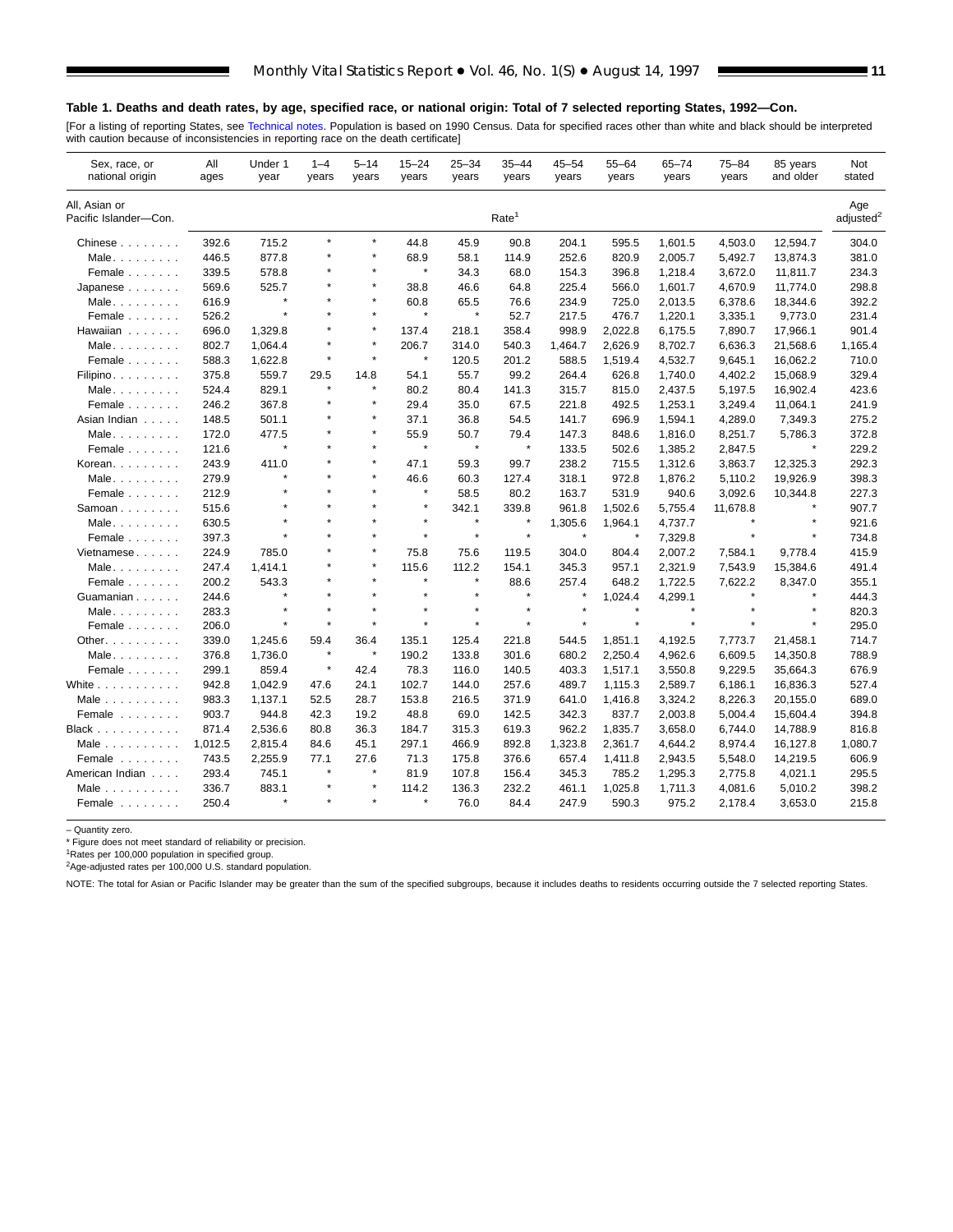<span id="page-11-0"></span>[Data for specified races other than white and black should be interpreted with caution because of inconsistencies in reporting race on the death certificate. Numbers after causes of death are categories of the Ninth Revision, International Classification of Diseases, 1975. For explanation of asterisks preceding cause-of-death categories, see [Technical](#page-61-0) notes]

|                                                                                                         |                             | <b>United States</b>                                                                           |                      |                           |                      |                          |                      |                                                                                                |                                  | 7 selected reporting States                                                                    |                                                                                                                                                                                                                                                                                                                                                                                              |                      |                |                          |                                                                                                                                                                                                                                                                                                                                                                                                                                                |                      |
|---------------------------------------------------------------------------------------------------------|-----------------------------|------------------------------------------------------------------------------------------------|----------------------|---------------------------|----------------------|--------------------------|----------------------|------------------------------------------------------------------------------------------------|----------------------------------|------------------------------------------------------------------------------------------------|----------------------------------------------------------------------------------------------------------------------------------------------------------------------------------------------------------------------------------------------------------------------------------------------------------------------------------------------------------------------------------------------|----------------------|----------------|--------------------------|------------------------------------------------------------------------------------------------------------------------------------------------------------------------------------------------------------------------------------------------------------------------------------------------------------------------------------------------------------------------------------------------------------------------------------------------|----------------------|
|                                                                                                         |                             | All races                                                                                      |                      |                           |                      |                          | All races            |                                                                                                |                                  | All, Asian or Pacific Islander                                                                 |                                                                                                                                                                                                                                                                                                                                                                                              |                      |                |                          | Chinese                                                                                                                                                                                                                                                                                                                                                                                                                                        |                      |
| Sex and cause of death (Based on the Ninth Revision,<br>International Classification of Diseases, 1975) | Rank <sup>1</sup>           | Number                                                                                         | Rate <sup>2</sup>    | Percent Rank <sup>1</sup> |                      | Number Rate <sup>2</sup> |                      |                                                                                                |                                  | Percent Rank <sup>1</sup> Number Rate <sup>2</sup> Percent Rank <sup>1</sup>                   |                                                                                                                                                                                                                                                                                                                                                                                              |                      |                | Number Rate <sup>2</sup> |                                                                                                                                                                                                                                                                                                                                                                                                                                                | Percent              |
| Both sexes                                                                                              |                             |                                                                                                |                      |                           |                      |                          |                      |                                                                                                |                                  |                                                                                                |                                                                                                                                                                                                                                                                                                                                                                                              |                      |                |                          |                                                                                                                                                                                                                                                                                                                                                                                                                                                |                      |
|                                                                                                         |                             | 2.175.613                                                                                      | 852.9                | 100.0                     |                      | 729.404                  | 817.7                | 100.0                                                                                          |                                  | 19.478                                                                                         | 368.5                                                                                                                                                                                                                                                                                                                                                                                        | 100.0                |                | 4.936                    | 392.6                                                                                                                                                                                                                                                                                                                                                                                                                                          | 100.0                |
| Diseases of heart 390-398,402,404-429<br>Malignant neoplasms, including neoplasms of                    |                             | 717.706                                                                                        | 281.4                | 33.0                      | $\overline{1}$       | 243,301                  | 272.8                | 33.4                                                                                           | $\overline{1}$                   | 5,611                                                                                          | 106.2                                                                                                                                                                                                                                                                                                                                                                                        | 28.8                 | $\overline{1}$ | 1,451                    | 115.4                                                                                                                                                                                                                                                                                                                                                                                                                                          | 29.4                 |
| lymphatic and hematopoietic tissues 140–208                                                             | 2                           | 520,578                                                                                        | 204.1                | 23.9                      | 2                    | 172,514                  | 193.4                | 23.7                                                                                           | 2                                | 5,035                                                                                          | 95.3                                                                                                                                                                                                                                                                                                                                                                                         | 25.8                 | 2              | 1,426                    | 113.4                                                                                                                                                                                                                                                                                                                                                                                                                                          | 28.9                 |
| Chronic obstructive pulmonary diseases and                                                              | 3                           | 143,769                                                                                        | 56.4                 | 6.6                       | 3                    | 46,321                   | 51.9                 | 6.4                                                                                            | 3                                | 1,618                                                                                          | 30.6                                                                                                                                                                                                                                                                                                                                                                                         | 8.3                  | 3              | 417                      | 33.2                                                                                                                                                                                                                                                                                                                                                                                                                                           | 8.4                  |
|                                                                                                         | 4                           | 91,938                                                                                         | 36.0                 | 4.2                       | $\overline{4}$       | 29,871                   | 33.5                 | 4.1                                                                                            | 6                                | 548                                                                                            | 10.4                                                                                                                                                                                                                                                                                                                                                                                         | 2.8                  | 6              | 168                      | 13.4                                                                                                                                                                                                                                                                                                                                                                                                                                           | 3.4                  |
| Accidents and adverse effects E800–E949<br>Motor vehicle accidents<br>E810-E825.                        | 5<br>$\sim 10$              | 86,777<br>40,982                                                                               | 34.0<br>16.1         | 4.0<br>1.9                | 5<br>$\sim 10$       | 28,000<br>12,869         | 31.4<br>14.4         | 3.8<br>1.8                                                                                     | 4<br>$\sim 100$                  | 990<br>576                                                                                     | 18.7<br>10.9                                                                                                                                                                                                                                                                                                                                                                                 | 5.1<br>3.0           | 5<br>$\sim$    | 188<br>108               | 15.0<br>8.6                                                                                                                                                                                                                                                                                                                                                                                                                                    | 3.8<br>2.2           |
| All other accidents and adverse<br>effects E800-E807, E826-E949                                         | .                           | 45.795                                                                                         | 18.0                 | 2.1                       | $\sim$ $\sim$        | 15.131                   | 17.0                 | 2.1                                                                                            | $\cdots$                         | 414                                                                                            | 7.8                                                                                                                                                                                                                                                                                                                                                                                          | 2.1                  | $\sim$         | 80                       | 6.4                                                                                                                                                                                                                                                                                                                                                                                                                                            | 1.6                  |
|                                                                                                         | 6                           | 75,719                                                                                         | 29.7                 | 3.5                       | 6                    | 27,020                   | 30.3                 | 3.7                                                                                            | 5                                | 781                                                                                            | 14.8                                                                                                                                                                                                                                                                                                                                                                                         | 4.0                  | 4              | 234                      | 18.6                                                                                                                                                                                                                                                                                                                                                                                                                                           | 4.7                  |
|                                                                                                         | 7                           | 50,067                                                                                         | 19.6                 | 2.3                       | 8                    | 15,789                   | 17.7                 | 2.2                                                                                            | 7                                | 486                                                                                            | 9.2                                                                                                                                                                                                                                                                                                                                                                                          | 2.5                  | $\overline{7}$ | 118                      | 9.4                                                                                                                                                                                                                                                                                                                                                                                                                                            | 2.4                  |
|                                                                                                         | 9                           | 30,484                                                                                         | 12.0                 | 1.4                       | $\cdots$             | $\sim$ $\sim$ $\sim$     | $\sim$ $\sim$ $\sim$ | $- - -$                                                                                        | 8                                | 369                                                                                            | 7.0                                                                                                                                                                                                                                                                                                                                                                                          | 1.9                  | 8              | 92                       | 7.3                                                                                                                                                                                                                                                                                                                                                                                                                                            | 1.9                  |
| Human immunodeficiency virus infection * 042-* 044                                                      | 8                           | 33,566                                                                                         | 13.2                 | 1.5                       | $\overline{7}$       | 18,519                   | 20.8                 | 2.5                                                                                            | $\cdots$                         | $\sim$ $\sim$ $\sim$                                                                           | $\frac{1}{2} \frac{1}{2} \frac{1}{2} \frac{1}{2} \frac{1}{2} \frac{1}{2} \frac{1}{2} \frac{1}{2} \frac{1}{2} \frac{1}{2} \frac{1}{2} \frac{1}{2} \frac{1}{2} \frac{1}{2} \frac{1}{2} \frac{1}{2} \frac{1}{2} \frac{1}{2} \frac{1}{2} \frac{1}{2} \frac{1}{2} \frac{1}{2} \frac{1}{2} \frac{1}{2} \frac{1}{2} \frac{1}{2} \frac{1}{2} \frac{1}{2} \frac{1}{2} \frac{1}{2} \frac{1}{2} \frac{$ | $\sim$ $\sim$ $\sim$ |                | .                        | $\sim$ $\sim$ $\sim$                                                                                                                                                                                                                                                                                                                                                                                                                           | .                    |
| Homicide and legal interventionE960–E978                                                                | 10                          | 25,488                                                                                         | 10.0                 | 1.2                       | 9                    | 11,165                   | 12.5                 | 1.5                                                                                            | 9                                | 365                                                                                            | 6.9                                                                                                                                                                                                                                                                                                                                                                                          | 1.9                  | $\sim$<br>10   | 44                       | 3.5                                                                                                                                                                                                                                                                                                                                                                                                                                            | 0.9                  |
|                                                                                                         |                             | $\sim$ $\sim$ $\sim$                                                                           | $\sim$ $\sim$ $\sim$ | $\sim$ $\sim$ $\sim$      | 10                   | 10,157                   | 11.4                 | 1.4                                                                                            |                                  | $\sim$ $\sim$ $\sim$                                                                           | $ -$                                                                                                                                                                                                                                                                                                                                                                                         | $ -$                 |                | .                        | $\sim$ $\sim$ $\sim$                                                                                                                                                                                                                                                                                                                                                                                                                           | .                    |
| Nephritis, nephrotic syndrome, and nephrosis 580–589                                                    | $\sim$ $\sim$<br>$\sim 100$ | $\frac{1}{2} \left( \frac{1}{2} \right) \left( \frac{1}{2} \right) \left( \frac{1}{2} \right)$ | $  -$                | $\sim$ $\sim$ $\sim$      | $\sim$ $\sim$ $\sim$ | $\sim$ $\sim$ $\sim$     | $\sim$ $\sim$ $\sim$ | $\sim$ $\sim$ $\sim$                                                                           | $\cdots$<br>$\sim$ $\sim$ $\sim$ | $\sim$ $\sim$ $\sim$                                                                           | $\sim$ $\sim$ $\sim$                                                                                                                                                                                                                                                                                                                                                                         | $\sim$ $\sim$ $\sim$ | $\cdots$<br>9  | 53                       | 4.2                                                                                                                                                                                                                                                                                                                                                                                                                                            | 1.1                  |
|                                                                                                         |                             | $  -$                                                                                          |                      | $  -$                     |                      | $  -$                    |                      | $\sim$ $\sim$ $\sim$                                                                           | 10                               | 226                                                                                            | 4.3                                                                                                                                                                                                                                                                                                                                                                                          | 1.2                  |                | - - -                    | $\frac{1}{2} \left( \frac{1}{2} \right) + \frac{1}{2} \left( \frac{1}{2} \right) + \frac{1}{2} \left( \frac{1}{2} \right) + \frac{1}{2} \left( \frac{1}{2} \right) + \frac{1}{2} \left( \frac{1}{2} \right) + \frac{1}{2} \left( \frac{1}{2} \right) + \frac{1}{2} \left( \frac{1}{2} \right) + \frac{1}{2} \left( \frac{1}{2} \right) + \frac{1}{2} \left( \frac{1}{2} \right) + \frac{1}{2} \left( \frac{1}{2} \right) + \frac{1}{2} \left($ | .                    |
|                                                                                                         | $\sim 100$<br>$\ldots$      | $\sim$ $\sim$ $\sim$                                                                           |                      | $  -$                     |                      | $\sim$ $\sim$ $\sim$     |                      | $\frac{1}{2} \left( \frac{1}{2} \right) \left( \frac{1}{2} \right) \left( \frac{1}{2} \right)$ |                                  | $\sim$ $\sim$ $\sim$                                                                           | $\sim$ $\sim$ $\sim$                                                                                                                                                                                                                                                                                                                                                                         | $\sim$ $\sim$ $\sim$ | $\sim$         | .                        | $\sim$ $\sim$ $\sim$                                                                                                                                                                                                                                                                                                                                                                                                                           | .                    |
| Gastric, duodenal, and peptic ulcer. 531–533                                                            | $\mathbf{1}$                | $\frac{1}{2} \left( \frac{1}{2} \right) \left( \frac{1}{2} \right) \left( \frac{1}{2} \right)$ | $\sim$ $\sim$ $\sim$ | $\sim$ $\sim$ $\sim$      |                      | $  -$                    |                      | $\sim$ $\sim$ $\sim$                                                                           | $\sim$ $\sim$ $\sim$             | $\frac{1}{2} \left( \frac{1}{2} \right) \left( \frac{1}{2} \right) \left( \frac{1}{2} \right)$ | $\frac{1}{2} \frac{1}{2} \frac{1}{2} \frac{1}{2} \frac{1}{2} \frac{1}{2} \frac{1}{2} \frac{1}{2} \frac{1}{2} \frac{1}{2} \frac{1}{2} \frac{1}{2} \frac{1}{2} \frac{1}{2} \frac{1}{2} \frac{1}{2} \frac{1}{2} \frac{1}{2} \frac{1}{2} \frac{1}{2} \frac{1}{2} \frac{1}{2} \frac{1}{2} \frac{1}{2} \frac{1}{2} \frac{1}{2} \frac{1}{2} \frac{1}{2} \frac{1}{2} \frac{1}{2} \frac{1}{2} \frac{$ | $\sim$ $\sim$ $\sim$ | $\sim$ $\sim$  | .                        | $\sim$ $\sim$ $\sim$                                                                                                                                                                                                                                                                                                                                                                                                                           | $\sim$ $\sim$ $\sim$ |
| Certain conditions originating in the perinatal period 760-779                                          |                             |                                                                                                |                      | $- - -$                   |                      | - -                      |                      | $  -$                                                                                          | $\sim$ $\sim$ $\sim$             | $  -$                                                                                          | - - -                                                                                                                                                                                                                                                                                                                                                                                        | $\sim$ $\sim$ $\sim$ | $\mathbf{1}$   | $  -$                    | $\sim$ $\sim$ $\sim$                                                                                                                                                                                                                                                                                                                                                                                                                           | - - -                |
|                                                                                                         | $\cdots$                    |                                                                                                |                      |                           |                      |                          |                      |                                                                                                | $\ldots$                         |                                                                                                |                                                                                                                                                                                                                                                                                                                                                                                              |                      | $\cdots$       |                          |                                                                                                                                                                                                                                                                                                                                                                                                                                                |                      |
|                                                                                                         | $\cdots$                    | 399,521                                                                                        | 156.6                | 18.4                      |                      | 126,747                  | 142.1                | 17.4                                                                                           | $\cdots$                         | 3,449                                                                                          | 65.3                                                                                                                                                                                                                                                                                                                                                                                         | 17.7                 | $\cdots$       | 745                      | 59.3                                                                                                                                                                                                                                                                                                                                                                                                                                           | 15.1                 |
| Male                                                                                                    |                             |                                                                                                |                      |                           |                      |                          |                      |                                                                                                |                                  |                                                                                                |                                                                                                                                                                                                                                                                                                                                                                                              |                      |                |                          |                                                                                                                                                                                                                                                                                                                                                                                                                                                |                      |
|                                                                                                         | $\sim$                      | 1.122.336                                                                                      | 901.6                | 100.0                     | $\sim$ $\sim$        | 378.107                  | 863.1                | 100.0                                                                                          | $\cdots$                         | 11.239                                                                                         | 432.8                                                                                                                                                                                                                                                                                                                                                                                        | 100.0                | $\cdots$       | 2,785                    | 446.5                                                                                                                                                                                                                                                                                                                                                                                                                                          | 100.0                |
| Diseases of heart 390-398,402,404-429                                                                   | $\mathbf{1}$                | 357.545                                                                                        | 287.2                | 31.9                      | $\overline{1}$       | 119,915                  | 273.7                | 31.7                                                                                           | $\overline{1}$                   | 3,276                                                                                          | 126.2                                                                                                                                                                                                                                                                                                                                                                                        | 29.1                 | 2              | 773                      | 123.9                                                                                                                                                                                                                                                                                                                                                                                                                                          | 27.8                 |
| Malignant neoplasms, including neoplasms of                                                             |                             |                                                                                                |                      |                           |                      |                          |                      |                                                                                                |                                  |                                                                                                |                                                                                                                                                                                                                                                                                                                                                                                              |                      |                |                          |                                                                                                                                                                                                                                                                                                                                                                                                                                                |                      |
| lymphatic and hematopoietic tissues 140–208                                                             | $\overline{2}$              | 274.838                                                                                        | 220.8                | 24.5                      | 2                    | 88.992                   | 203.1                | 23.5                                                                                           | $\overline{2}$                   | 2.836                                                                                          | 109.2                                                                                                                                                                                                                                                                                                                                                                                        | 25.2                 | $\overline{1}$ | 842                      | 135.0                                                                                                                                                                                                                                                                                                                                                                                                                                          | 30.2                 |
| 430-438                                                                                                 | 4                           | 56,645                                                                                         | 45.5                 | 5.0                       | $\overline{4}$       | 18,319                   | 41.8                 | 4.8                                                                                            | 3                                | 802                                                                                            | 30.9                                                                                                                                                                                                                                                                                                                                                                                         | 7.1                  | 3              | 189                      | 30.3                                                                                                                                                                                                                                                                                                                                                                                                                                           | 6.8                  |
| Chronic obstructive pulmonary diseases and                                                              |                             |                                                                                                |                      |                           |                      |                          |                      |                                                                                                |                                  |                                                                                                |                                                                                                                                                                                                                                                                                                                                                                                              |                      |                |                          |                                                                                                                                                                                                                                                                                                                                                                                                                                                |                      |
|                                                                                                         | 5                           | 50,465                                                                                         | 40.5                 | 4.5                       | 6                    | 15,759                   | 36.0                 | 4.2                                                                                            | 6                                | 371                                                                                            | 14.3                                                                                                                                                                                                                                                                                                                                                                                         | 3.3                  | 6              | 116                      | 18.6                                                                                                                                                                                                                                                                                                                                                                                                                                           | 4.2                  |
|                                                                                                         | 3                           | 57,862                                                                                         | 46.5                 | 5.2                       | 3                    | 19,214                   | 43.9                 | 5.1                                                                                            | $\overline{4}$                   | 647                                                                                            | 24.9                                                                                                                                                                                                                                                                                                                                                                                         | 5.8                  | 5              | 125                      | 20.0                                                                                                                                                                                                                                                                                                                                                                                                                                           | 4.5                  |
|                                                                                                         | $\sim 100$                  | 27,982                                                                                         | 22.5                 | 2.5                       | $\sim$ $\sim$ $\sim$ | 8,895                    | 20.3                 | 2.4                                                                                            | $\sim 100$                       | 366                                                                                            | 14.1                                                                                                                                                                                                                                                                                                                                                                                         | 3.3                  | $\sim 100$     | 77                       | 12.3                                                                                                                                                                                                                                                                                                                                                                                                                                           | 2.8                  |
| All other accidents and adverse                                                                         |                             |                                                                                                |                      |                           |                      |                          |                      |                                                                                                |                                  |                                                                                                |                                                                                                                                                                                                                                                                                                                                                                                              |                      |                |                          |                                                                                                                                                                                                                                                                                                                                                                                                                                                |                      |
| effects E800-E807, E826-E949                                                                            | $\cdots$                    | 29,880                                                                                         | 24.0                 | 2.7                       | $\cdots$             | 10,319                   | 23.6                 | 2.7                                                                                            | $\sim 100$                       | 281                                                                                            | 10.8                                                                                                                                                                                                                                                                                                                                                                                         | 2.5                  | $\cdots$       | 48                       | 7.7                                                                                                                                                                                                                                                                                                                                                                                                                                            | 1.7                  |
| Pneumonia and influenza. 480-487                                                                        | 6                           | 35,465                                                                                         | 28.5                 | 3.2                       | $\overline{7}$       | 12,655                   | 28.9                 | 3.3                                                                                            | 5                                | 457                                                                                            | 17.6                                                                                                                                                                                                                                                                                                                                                                                         | 4.1                  | $\overline{4}$ | 132                      | 21.2                                                                                                                                                                                                                                                                                                                                                                                                                                           | 4.7                  |
| Diabetes mellitus250                                                                                    | 9                           | 21,672                                                                                         | 17.4                 | 1.9                       | 10                   | 7,004                    | 16.0                 | 1.9                                                                                            | 9                                | 236                                                                                            | 9.1                                                                                                                                                                                                                                                                                                                                                                                          | 2.1                  | 7              | 58                       | 9.3                                                                                                                                                                                                                                                                                                                                                                                                                                            | 2.1                  |
|                                                                                                         | 8                           | 24.457                                                                                         | 19.6                 | 2.2                       | 9                    | 7.813                    | 17.8                 | 2.1                                                                                            | 8                                | 247                                                                                            | 9.5                                                                                                                                                                                                                                                                                                                                                                                          | 2.2                  | 8              | 49                       | 7.9                                                                                                                                                                                                                                                                                                                                                                                                                                            | 1.8                  |
| Human immunodeficiency virus infection *042-*044                                                        | $\overline{7}$              | 29.325                                                                                         | 23.6                 | 2.6                       | 5                    | 16.125                   | 36.8                 | 4.3                                                                                            | 10                               | 170                                                                                            | 6.5                                                                                                                                                                                                                                                                                                                                                                                          | 1.5                  | q              | 39                       | 6.3                                                                                                                                                                                                                                                                                                                                                                                                                                            | 1.4                  |

See footnotes at end of table.

**12**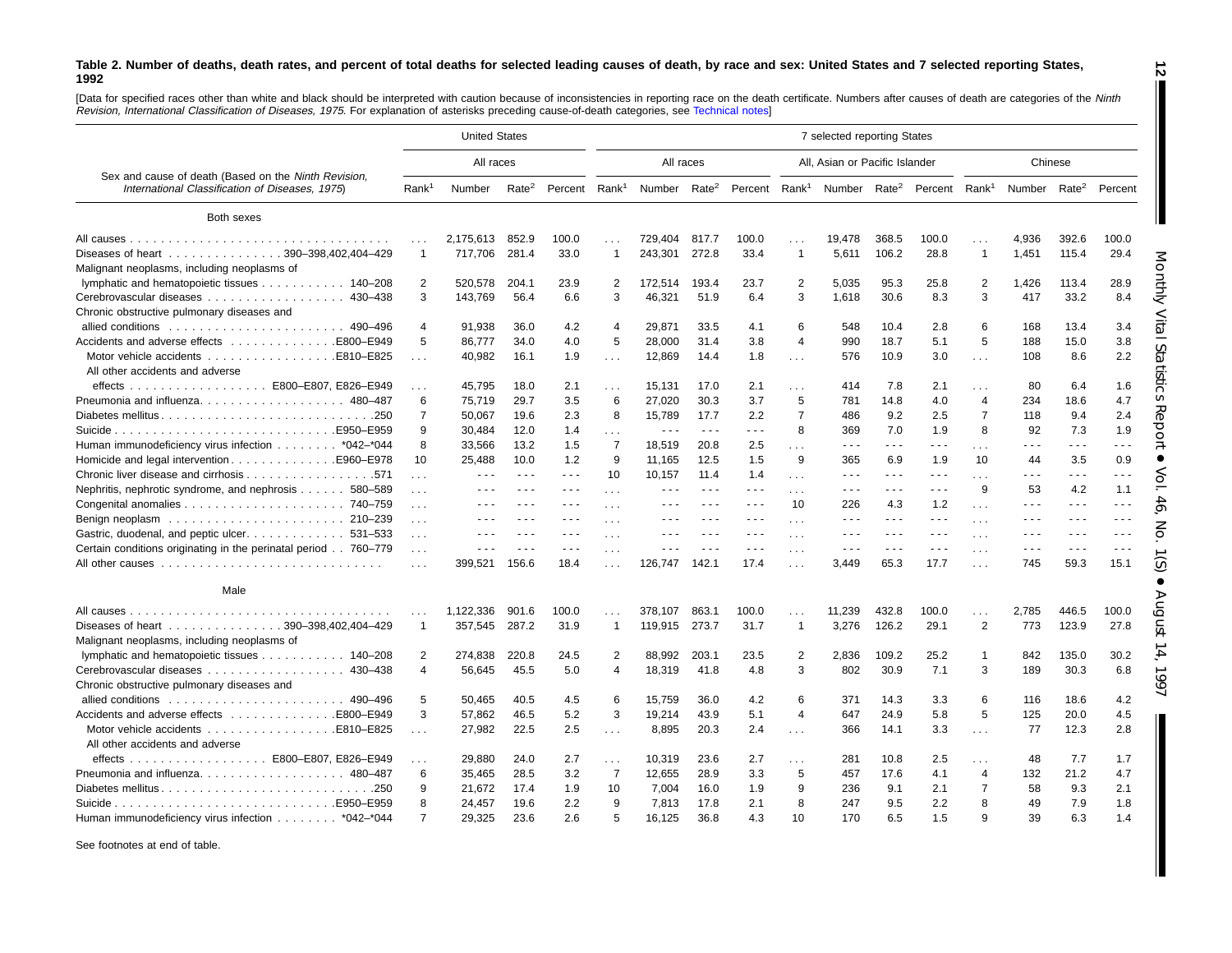[Data for specified races other than white and black should be interpreted with caution because of inconsistencies in reporting race on the death certificate. Numbers after causes of death are categories of the Ninth Revision, International Classification of Diseases, 1975. For explanation of asterisks preceding cause-of-death categories, see [Technical](#page-61-0) notes]

|                                                                                                         |                      | <b>United States</b>                                                                                                                                                                                                                                                                                                                                                                         |                      |                           |                            |                                              |                      |                                                                                                                                                                                                                                                                                                                                                                                              |                       | 7 selected reporting States                                                                                                                                                                                                                                                                                                                                                                                                                    |                                                                                                                                                                                                                                                                                                                                                                                              |                                                                                                                        |                      |                          |                      |                      |
|---------------------------------------------------------------------------------------------------------|----------------------|----------------------------------------------------------------------------------------------------------------------------------------------------------------------------------------------------------------------------------------------------------------------------------------------------------------------------------------------------------------------------------------------|----------------------|---------------------------|----------------------------|----------------------------------------------|----------------------|----------------------------------------------------------------------------------------------------------------------------------------------------------------------------------------------------------------------------------------------------------------------------------------------------------------------------------------------------------------------------------------------|-----------------------|------------------------------------------------------------------------------------------------------------------------------------------------------------------------------------------------------------------------------------------------------------------------------------------------------------------------------------------------------------------------------------------------------------------------------------------------|----------------------------------------------------------------------------------------------------------------------------------------------------------------------------------------------------------------------------------------------------------------------------------------------------------------------------------------------------------------------------------------------|------------------------------------------------------------------------------------------------------------------------|----------------------|--------------------------|----------------------|----------------------|
|                                                                                                         |                      | All races                                                                                                                                                                                                                                                                                                                                                                                    |                      |                           |                            |                                              | All races            |                                                                                                                                                                                                                                                                                                                                                                                              |                       | All, Asian or Pacific Islander                                                                                                                                                                                                                                                                                                                                                                                                                 |                                                                                                                                                                                                                                                                                                                                                                                              |                                                                                                                        |                      |                          | Chinese              |                      |
| Sex and cause of death (Based on the Ninth Revision,<br>International Classification of Diseases, 1975) | Rank <sup>1</sup>    | Number                                                                                                                                                                                                                                                                                                                                                                                       | Rate <sup>2</sup>    | Percent Rank <sup>1</sup> |                            | Number Rate <sup>2</sup>                     |                      |                                                                                                                                                                                                                                                                                                                                                                                              |                       | Percent Rank <sup>1</sup> Number Rate <sup>2</sup> Percent Rank <sup>1</sup>                                                                                                                                                                                                                                                                                                                                                                   |                                                                                                                                                                                                                                                                                                                                                                                              |                                                                                                                        |                      | Number Rate <sup>2</sup> |                      | Percent              |
| Male-Con.                                                                                               |                      |                                                                                                                                                                                                                                                                                                                                                                                              |                      |                           |                            |                                              |                      |                                                                                                                                                                                                                                                                                                                                                                                              |                       |                                                                                                                                                                                                                                                                                                                                                                                                                                                |                                                                                                                                                                                                                                                                                                                                                                                              |                                                                                                                        |                      |                          |                      |                      |
| Homicide and legal intervention<br>.E960-E978                                                           | 10                   | 20,115                                                                                                                                                                                                                                                                                                                                                                                       | 16.2                 | 1.8                       | 8                          | 9,189                                        | 21.0                 | 2.4                                                                                                                                                                                                                                                                                                                                                                                          | 7                     | 277                                                                                                                                                                                                                                                                                                                                                                                                                                            | 10.7                                                                                                                                                                                                                                                                                                                                                                                         | 2.5                                                                                                                    | 10                   | 30                       | 4.8                  | 1.1                  |
|                                                                                                         | $\ldots$             | $\sim$ $\sim$ $\sim$                                                                                                                                                                                                                                                                                                                                                                         | $\sim$ $\sim$ $\sim$ | $\sim$ $\sim$ $\sim$      | $\sim$ $\sim$ $\sim$       | $\sim$ $\sim$ $\sim$                         | $\sim$ $\sim$ $\sim$ | $\frac{1}{2} \frac{1}{2} \frac{1}{2} \frac{1}{2} \frac{1}{2} \frac{1}{2} \frac{1}{2} \frac{1}{2} \frac{1}{2} \frac{1}{2} \frac{1}{2} \frac{1}{2} \frac{1}{2} \frac{1}{2} \frac{1}{2} \frac{1}{2} \frac{1}{2} \frac{1}{2} \frac{1}{2} \frac{1}{2} \frac{1}{2} \frac{1}{2} \frac{1}{2} \frac{1}{2} \frac{1}{2} \frac{1}{2} \frac{1}{2} \frac{1}{2} \frac{1}{2} \frac{1}{2} \frac{1}{2} \frac{$ | $\sim$ $\sim$ $\sim$  | $\sim$ $\sim$ $\sim$                                                                                                                                                                                                                                                                                                                                                                                                                           | $\sim$ $\sim$ $\sim$                                                                                                                                                                                                                                                                                                                                                                         | $\sim$ $\sim$ $\sim$                                                                                                   | $\cdots$             | .                        | $\sim$ $\sim$ $\sim$ | .                    |
| Nephritis, nephrotic syndrome, and nephrosis 580–589                                                    | $\sim$ $\sim$ $\sim$ | $\frac{1}{2}$                                                                                                                                                                                                                                                                                                                                                                                | $  -$                | $\sim$ $\sim$ $\sim$      | $\cdots$                   | $  -$                                        | $- - -$              | $\frac{1}{2} \left( \frac{1}{2} \right) \left( \frac{1}{2} \right) \left( \frac{1}{2} \right)$                                                                                                                                                                                                                                                                                               | $\sim$ $\sim$ $\sim$  | $  -$                                                                                                                                                                                                                                                                                                                                                                                                                                          | $\frac{1}{2} \left( \frac{1}{2} \right) \frac{1}{2} \left( \frac{1}{2} \right)$                                                                                                                                                                                                                                                                                                              | $\sim$ $\sim$ $\sim$                                                                                                   | $\cdots$             | .                        | $  -$                | .                    |
|                                                                                                         | $\sim 100$           | $\frac{1}{2} \left( \frac{1}{2} \right) \left( \frac{1}{2} \right) \left( \frac{1}{2} \right)$                                                                                                                                                                                                                                                                                               |                      | $  -$                     |                            | $  -$                                        |                      | $  -$                                                                                                                                                                                                                                                                                                                                                                                        | $\sim$ $\sim$ $\sim$  |                                                                                                                                                                                                                                                                                                                                                                                                                                                | $\frac{1}{2} \left( \frac{1}{2} \right) \frac{1}{2} \left( \frac{1}{2} \right)$                                                                                                                                                                                                                                                                                                              | $  -$                                                                                                                  | $\sim$ $\sim$ $\sim$ | - - -                    | $\sim$ $\sim$ $\sim$ | .                    |
|                                                                                                         | $\cdots$             | .                                                                                                                                                                                                                                                                                                                                                                                            |                      | ---                       |                            | .                                            |                      | $  -$                                                                                                                                                                                                                                                                                                                                                                                        | $\cdots$              |                                                                                                                                                                                                                                                                                                                                                                                                                                                | $  -$                                                                                                                                                                                                                                                                                                                                                                                        | $  -$                                                                                                                  | $\cdots$             | .                        | $  -$                | .                    |
| Gastric, duodenal, and peptic ulcer. 531–533                                                            | $\sim$ $\sim$ $\sim$ | $  -$                                                                                                                                                                                                                                                                                                                                                                                        |                      | ---                       |                            | $  -$                                        |                      | $\sim$ $\sim$ $\sim$                                                                                                                                                                                                                                                                                                                                                                         |                       | $  -$                                                                                                                                                                                                                                                                                                                                                                                                                                          | $  -$                                                                                                                                                                                                                                                                                                                                                                                        | $\frac{1}{2} \left( \frac{1}{2} \right) \left( \frac{1}{2} \right) \left( \frac{1}{2} \right)$                         | .                    | .                        | $\cdots$             | - - -                |
| Certain conditions originating in the perinatal period 760–779                                          | $\sim$ $\sim$ $\sim$ | ---                                                                                                                                                                                                                                                                                                                                                                                          |                      | .                         |                            |                                              |                      | $- - -$                                                                                                                                                                                                                                                                                                                                                                                      | $\sim$ $\sim$ $\sim$  |                                                                                                                                                                                                                                                                                                                                                                                                                                                | $  -$                                                                                                                                                                                                                                                                                                                                                                                        | $\cdots$                                                                                                               | $\cdots$             | ---                      | $\cdots$             | .                    |
|                                                                                                         |                      | ---                                                                                                                                                                                                                                                                                                                                                                                          |                      | $  -$                     | $\sim$ $\sim$ $\sim$       | $  -$                                        |                      | $  -$                                                                                                                                                                                                                                                                                                                                                                                        | $\sim$ $\sim$ $\sim$  | $  -$                                                                                                                                                                                                                                                                                                                                                                                                                                          | $- - -$                                                                                                                                                                                                                                                                                                                                                                                      | $  -$                                                                                                                  | $\sim$ $\sim$        | $- - -$                  | $  -$                | $\sim$ $\sim$ $\sim$ |
|                                                                                                         | $\sim$ $\sim$ $\sim$ | 193,947                                                                                                                                                                                                                                                                                                                                                                                      | 155.8                | 17.3                      | $\cdots$                   | 63,122                                       | 144.1                | 16.7                                                                                                                                                                                                                                                                                                                                                                                         | $\sim$ $\sim$         | 1,920                                                                                                                                                                                                                                                                                                                                                                                                                                          | 73.9                                                                                                                                                                                                                                                                                                                                                                                         | 17.1                                                                                                                   | $\cdots$             | 432                      | 69.3                 | 15.5                 |
| Female                                                                                                  |                      |                                                                                                                                                                                                                                                                                                                                                                                              |                      |                           |                            |                                              |                      |                                                                                                                                                                                                                                                                                                                                                                                              |                       |                                                                                                                                                                                                                                                                                                                                                                                                                                                |                                                                                                                                                                                                                                                                                                                                                                                              |                                                                                                                        |                      |                          |                      |                      |
|                                                                                                         |                      | 1,053,277                                                                                                                                                                                                                                                                                                                                                                                    | 806.5                | 100.0                     |                            | 351,297                                      | 773.9                | 100.0                                                                                                                                                                                                                                                                                                                                                                                        |                       | 8,239                                                                                                                                                                                                                                                                                                                                                                                                                                          | 306.5                                                                                                                                                                                                                                                                                                                                                                                        | 100.0                                                                                                                  |                      | 2,151                    | 339.5                | 100.0                |
| Diseases of heart 390-398,402,404-429                                                                   |                      | 360,161                                                                                                                                                                                                                                                                                                                                                                                      | 275.8                | 34.2                      | $\overline{1}$             | 123,386                                      | 271.8                | 35.1                                                                                                                                                                                                                                                                                                                                                                                         | -1                    | 2,335                                                                                                                                                                                                                                                                                                                                                                                                                                          | 86.9                                                                                                                                                                                                                                                                                                                                                                                         | 28.3                                                                                                                   | $\mathbf{1}$         | 678                      | 107.0                | 31.5                 |
| Malignant neoplasms, including neoplasms of                                                             |                      |                                                                                                                                                                                                                                                                                                                                                                                              |                      |                           |                            |                                              |                      |                                                                                                                                                                                                                                                                                                                                                                                              |                       |                                                                                                                                                                                                                                                                                                                                                                                                                                                |                                                                                                                                                                                                                                                                                                                                                                                              |                                                                                                                        |                      |                          |                      |                      |
| lymphatic and hematopoietic tissues 140–208                                                             | $\overline{2}$       | 245.740                                                                                                                                                                                                                                                                                                                                                                                      | 188.2                | 23.3                      | 2                          | 83.522                                       | 184.0                | 23.8                                                                                                                                                                                                                                                                                                                                                                                         | $\overline{2}$        | 2,199                                                                                                                                                                                                                                                                                                                                                                                                                                          | 81.8                                                                                                                                                                                                                                                                                                                                                                                         | 26.7                                                                                                                   | 2                    | 584                      | 92.2                 | 27.2                 |
| Cerebrovascular diseases<br>430-438                                                                     | 3                    | 87,124                                                                                                                                                                                                                                                                                                                                                                                       | 66.7                 | 8.3                       | 3                          | 28,002                                       | 61.7                 | 8.0                                                                                                                                                                                                                                                                                                                                                                                          | 3                     | 816                                                                                                                                                                                                                                                                                                                                                                                                                                            | 30.4                                                                                                                                                                                                                                                                                                                                                                                         | 9.9                                                                                                                    | 3                    | 228                      | 36.0                 | 10.6                 |
| Chronic obstructive pulmonary diseases and                                                              |                      |                                                                                                                                                                                                                                                                                                                                                                                              |                      |                           |                            |                                              |                      |                                                                                                                                                                                                                                                                                                                                                                                              |                       |                                                                                                                                                                                                                                                                                                                                                                                                                                                |                                                                                                                                                                                                                                                                                                                                                                                              |                                                                                                                        |                      |                          |                      |                      |
| allied conditions                                                                                       | 4                    | 41.473                                                                                                                                                                                                                                                                                                                                                                                       | 31.8                 | 3.9                       | 5                          | 14.112                                       | 31.1                 | 4.0                                                                                                                                                                                                                                                                                                                                                                                          | $\overline{7}$        | 177                                                                                                                                                                                                                                                                                                                                                                                                                                            | 6.6                                                                                                                                                                                                                                                                                                                                                                                          | 2.1                                                                                                                    | $\overline{7}$       | 52                       | 8.2                  | 2.4                  |
| Accidents and adverse effects E800–E949                                                                 | 6                    | 28,915                                                                                                                                                                                                                                                                                                                                                                                       | 22.1                 | 2.7                       | 6                          | 8,786                                        | 19.4                 | 2.5                                                                                                                                                                                                                                                                                                                                                                                          | 4                     | 343                                                                                                                                                                                                                                                                                                                                                                                                                                            | 12.8                                                                                                                                                                                                                                                                                                                                                                                         | 4.2                                                                                                                    | 5                    | 63                       | 9.9                  | 2.9                  |
| Motor vehicle accidents E810–E825                                                                       |                      | 13,000                                                                                                                                                                                                                                                                                                                                                                                       | 10.0                 | 1.2                       |                            | 3,974                                        | 8.8                  | 1.1                                                                                                                                                                                                                                                                                                                                                                                          |                       | 210                                                                                                                                                                                                                                                                                                                                                                                                                                            | 7.8                                                                                                                                                                                                                                                                                                                                                                                          | 2.5                                                                                                                    |                      | 31                       | 4.9                  | 1.4                  |
| All other accidents and adverse                                                                         | $\cdots$             |                                                                                                                                                                                                                                                                                                                                                                                              |                      |                           | $\sim$ $\sim$              |                                              |                      |                                                                                                                                                                                                                                                                                                                                                                                              | $\cdots$              |                                                                                                                                                                                                                                                                                                                                                                                                                                                |                                                                                                                                                                                                                                                                                                                                                                                              |                                                                                                                        | $\sim$ $\sim$ $\sim$ |                          |                      |                      |
| . E800-E807, E826-E949<br>effects                                                                       |                      | 15,915                                                                                                                                                                                                                                                                                                                                                                                       | 12.2                 | 1.5                       |                            | 4,812                                        | 10.6                 | 1.4                                                                                                                                                                                                                                                                                                                                                                                          |                       | 133                                                                                                                                                                                                                                                                                                                                                                                                                                            | 4.9                                                                                                                                                                                                                                                                                                                                                                                          | 1.6                                                                                                                    |                      | 32                       | 5.1                  |                      |
| Pneumonia and influenza 480–487                                                                         | .<br>5               | 40,254                                                                                                                                                                                                                                                                                                                                                                                       | 30.8                 | 3.8                       | $\cdots$<br>$\overline{4}$ | 14,365                                       | 31.6                 | 4.1                                                                                                                                                                                                                                                                                                                                                                                          | .<br>5                | 324                                                                                                                                                                                                                                                                                                                                                                                                                                            | 12.1                                                                                                                                                                                                                                                                                                                                                                                         | 3.9                                                                                                                    | $\cdots$<br>4        | 102                      | 16.1                 | 1.5<br>4.7           |
| Diabetes mellitus250                                                                                    | $\overline{7}$       |                                                                                                                                                                                                                                                                                                                                                                                              |                      | 2.7                       | $\overline{7}$             | 8,785                                        | 19.4                 |                                                                                                                                                                                                                                                                                                                                                                                              | 6                     |                                                                                                                                                                                                                                                                                                                                                                                                                                                | 9.3                                                                                                                                                                                                                                                                                                                                                                                          |                                                                                                                        | 6                    |                          | 9.5                  | 2.8                  |
| Suicide                                                                                                 |                      | 28,395<br>$\sim$ $\sim$ $\sim$                                                                                                                                                                                                                                                                                                                                                               | 21.7                 | - - -                     |                            | $\sim$ $\sim$ $\sim$                         | $\sim$ $\sim$ $\sim$ | 2.5<br>$  -$                                                                                                                                                                                                                                                                                                                                                                                 | 8                     | 250<br>122                                                                                                                                                                                                                                                                                                                                                                                                                                     | 4.5                                                                                                                                                                                                                                                                                                                                                                                          | 3.0<br>1.5                                                                                                             | 8                    | 60<br>43                 |                      | 2.0                  |
|                                                                                                         | $\cdots$             |                                                                                                                                                                                                                                                                                                                                                                                              |                      |                           |                            |                                              |                      |                                                                                                                                                                                                                                                                                                                                                                                              |                       |                                                                                                                                                                                                                                                                                                                                                                                                                                                |                                                                                                                                                                                                                                                                                                                                                                                              |                                                                                                                        |                      |                          | 6.8                  |                      |
| Human immunodeficiency virus infection *042-*044                                                        | $\cdots$             | $  -$                                                                                                                                                                                                                                                                                                                                                                                        |                      | ---                       |                            | $\sim$ $\sim$ $\sim$<br>$\sim$ $\sim$ $\sim$ |                      | $  -$                                                                                                                                                                                                                                                                                                                                                                                        | $\cdots$              | $\frac{1}{2} \left( \frac{1}{2} \right) + \frac{1}{2} \left( \frac{1}{2} \right) + \frac{1}{2} \left( \frac{1}{2} \right) + \frac{1}{2} \left( \frac{1}{2} \right) + \frac{1}{2} \left( \frac{1}{2} \right) + \frac{1}{2} \left( \frac{1}{2} \right) + \frac{1}{2} \left( \frac{1}{2} \right) + \frac{1}{2} \left( \frac{1}{2} \right) + \frac{1}{2} \left( \frac{1}{2} \right) + \frac{1}{2} \left( \frac{1}{2} \right) + \frac{1}{2} \left($ | $  -$<br>$\sim$ $\sim$ $\sim$                                                                                                                                                                                                                                                                                                                                                                | $\frac{1}{2} \left( \frac{1}{2} \right) \left( \frac{1}{2} \right) \left( \frac{1}{2} \right)$<br>$\sim$ $\sim$ $\sim$ | $\cdots$             | $\sim$ $\sim$ $\sim$     | $\sim$ $\sim$ $\sim$ | - - -                |
|                                                                                                         | $\ldots$             | $\sim$ $\sim$ $\sim$                                                                                                                                                                                                                                                                                                                                                                         | $  -$                | ---                       |                            |                                              |                      | $\frac{1}{2} \left( \frac{1}{2} \right) \left( \frac{1}{2} \right) \left( \frac{1}{2} \right)$                                                                                                                                                                                                                                                                                               | $\sim$ $\sim$ $\sim$  | $\sim$ $\sim$ $\sim$                                                                                                                                                                                                                                                                                                                                                                                                                           |                                                                                                                                                                                                                                                                                                                                                                                              |                                                                                                                        | .                    | - - -                    | $  -$                | - - -                |
|                                                                                                         | $\sim$ $\sim$ $\sim$ | $\frac{1}{2} \frac{1}{2} \frac{1}{2} \frac{1}{2} \frac{1}{2} \frac{1}{2} \frac{1}{2} \frac{1}{2} \frac{1}{2} \frac{1}{2} \frac{1}{2} \frac{1}{2} \frac{1}{2} \frac{1}{2} \frac{1}{2} \frac{1}{2} \frac{1}{2} \frac{1}{2} \frac{1}{2} \frac{1}{2} \frac{1}{2} \frac{1}{2} \frac{1}{2} \frac{1}{2} \frac{1}{2} \frac{1}{2} \frac{1}{2} \frac{1}{2} \frac{1}{2} \frac{1}{2} \frac{1}{2} \frac{$ | $\sim$ $\sim$ $\sim$ | $\sim$ $\sim$             | 8                          | 3,372                                        | 7.4                  | 1.0                                                                                                                                                                                                                                                                                                                                                                                          | $\sim 100$ km $^{-1}$ | .                                                                                                                                                                                                                                                                                                                                                                                                                                              | $\frac{1}{2} \frac{1}{2} \frac{1}{2} \frac{1}{2} \frac{1}{2} \frac{1}{2} \frac{1}{2} \frac{1}{2} \frac{1}{2} \frac{1}{2} \frac{1}{2} \frac{1}{2} \frac{1}{2} \frac{1}{2} \frac{1}{2} \frac{1}{2} \frac{1}{2} \frac{1}{2} \frac{1}{2} \frac{1}{2} \frac{1}{2} \frac{1}{2} \frac{1}{2} \frac{1}{2} \frac{1}{2} \frac{1}{2} \frac{1}{2} \frac{1}{2} \frac{1}{2} \frac{1}{2} \frac{1}{2} \frac{$ | $\sim$ $\sim$ $\sim$                                                                                                   | $\cdots$             | - - -                    | $\sim$ $\sim$ $\sim$ | - - -                |
| Nephritis, nephrotic syndrome, and nephrosis 580–589                                                    | 8                    | 11,346                                                                                                                                                                                                                                                                                                                                                                                       | 8.7                  | 1.1                       | $\sim$ $\sim$ $\sim$       | $\sim$ $\sim$ $\sim$                         | $\sim$ $\sim$ $\sim$ | $\sim$ $\sim$ $\sim$                                                                                                                                                                                                                                                                                                                                                                         | 10                    | 99                                                                                                                                                                                                                                                                                                                                                                                                                                             | 3.7                                                                                                                                                                                                                                                                                                                                                                                          | 1.2                                                                                                                    | 9                    | 26                       | 4.1                  | 1.2                  |
|                                                                                                         | $\cdots$             | $  -$                                                                                                                                                                                                                                                                                                                                                                                        | $\sim$ $\sim$ $\sim$ | - - -                     | $\cdots$                   | $\sim$ $\sim$ $\sim$                         |                      | $  -$                                                                                                                                                                                                                                                                                                                                                                                        | 9                     | 110                                                                                                                                                                                                                                                                                                                                                                                                                                            | 4.1                                                                                                                                                                                                                                                                                                                                                                                          | 1.3                                                                                                                    | $\ldots$             | - - -                    | $  -$                | .                    |
|                                                                                                         | $\sim$ $\sim$ $\sim$ | $  -$                                                                                                                                                                                                                                                                                                                                                                                        |                      | - - -                     |                            | $  -$                                        |                      | $  -$                                                                                                                                                                                                                                                                                                                                                                                        | $\sim$ $\sim$ $\sim$  | .                                                                                                                                                                                                                                                                                                                                                                                                                                              | $\frac{1}{2} \left( \frac{1}{2} \right) \left( \frac{1}{2} \right) \left( \frac{1}{2} \right)$                                                                                                                                                                                                                                                                                               | $\frac{1}{2} \left( \frac{1}{2} \right) \left( \frac{1}{2} \right) = \frac{1}{2}$                                      | $\sim$ $\sim$ $\sim$ | - - -                    | $  -$                | - - -                |
| Gastric, duodenal, and peptic ulcer. 531–533                                                            | $\sim$ $\sim$        | $  -$                                                                                                                                                                                                                                                                                                                                                                                        |                      | ---                       |                            | $  -$                                        |                      | $  -$                                                                                                                                                                                                                                                                                                                                                                                        | $\cdots$              |                                                                                                                                                                                                                                                                                                                                                                                                                                                | $\frac{1}{2}$                                                                                                                                                                                                                                                                                                                                                                                | $\frac{1}{2} \left( \frac{1}{2} \right) \left( \frac{1}{2} \right) = \frac{1}{2}$                                      | .                    | ---                      | $  -$                | ---                  |
| Certain conditions originating in the perinatal period 760-779                                          | $\sim$ $\sim$ $\sim$ | $\cdots$                                                                                                                                                                                                                                                                                                                                                                                     | $\frac{1}{2}$        | $  -$                     | $\sim$ $\sim$ $\sim$       | $  -$                                        | ---                  | $  -$                                                                                                                                                                                                                                                                                                                                                                                        | $\sim$ $\sim$ $\sim$  |                                                                                                                                                                                                                                                                                                                                                                                                                                                | $\cdots$                                                                                                                                                                                                                                                                                                                                                                                     | $\frac{1}{2} \left( \frac{1}{2} \right) \frac{1}{2} \left( \frac{1}{2} \right)$                                        | $\sim$ $\sim$ $\sim$ | ---                      | $  -$                | - - -                |
|                                                                                                         | $\sim$ $\sim$        | $\sim$ $\sim$ $\sim$                                                                                                                                                                                                                                                                                                                                                                         | $  -$                | ---                       | $\cdots$                   | $\sim$ $\sim$ $\sim$                         | $  -$                | $\frac{1}{2} \left( \frac{1}{2} \right) \left( \frac{1}{2} \right) \left( \frac{1}{2} \right)$                                                                                                                                                                                                                                                                                               | $\ldots$              | $  -$                                                                                                                                                                                                                                                                                                                                                                                                                                          | $\frac{1}{2}$                                                                                                                                                                                                                                                                                                                                                                                | $\cdots$                                                                                                               | $\cdots$             | $\frac{1}{2}$            | $\cdots$             | - - -                |
|                                                                                                         | 9                    | 11,140                                                                                                                                                                                                                                                                                                                                                                                       | 8.5                  | 1.1                       | 10                         | 3,287                                        | 7.2                  | 0.9                                                                                                                                                                                                                                                                                                                                                                                          | $\sim$ $\sim$ $\sim$  |                                                                                                                                                                                                                                                                                                                                                                                                                                                | .                                                                                                                                                                                                                                                                                                                                                                                            | $\sim$ $\sim$ $\sim$                                                                                                   | $\cdots$             | $\sim$ $\sim$ $\sim$     | $\sim$ $\sim$ $\sim$ | .                    |
|                                                                                                         | 10                   | 10,503                                                                                                                                                                                                                                                                                                                                                                                       | 8.0                  | 1.0                       | 9                          | 3,347                                        | 7.4                  | 1.0                                                                                                                                                                                                                                                                                                                                                                                          | $\cdots$              | $  -$                                                                                                                                                                                                                                                                                                                                                                                                                                          | $- - -$                                                                                                                                                                                                                                                                                                                                                                                      | $  -$                                                                                                                  | $\cdots$             | $\sim$ $\sim$ $\sim$     | $  -$                | .                    |
|                                                                                                         |                      | $\sim$ $\sim$ $\sim$                                                                                                                                                                                                                                                                                                                                                                         | $\sim$ $\sim$ $\sim$ | $\sim$ $\sim$ $\sim$      |                            | $\sim$ $\sim$ .                              | $\sim$ $\sim$ $\sim$ | $\sim$ $\sim$ $\sim$                                                                                                                                                                                                                                                                                                                                                                         |                       |                                                                                                                                                                                                                                                                                                                                                                                                                                                | $\sim$ $\sim$ $\sim$                                                                                                                                                                                                                                                                                                                                                                         | $\sim$ $\sim$ $\sim$                                                                                                   | 10                   | 18                       |                      | 0.8                  |
|                                                                                                         |                      | 188,226                                                                                                                                                                                                                                                                                                                                                                                      | 144.1                | 17.9                      | $\sim$ $\sim$ $\sim$       | 60,333                                       | 132.9                | 17.2                                                                                                                                                                                                                                                                                                                                                                                         | $\sim$ $\sim$         | 1.464                                                                                                                                                                                                                                                                                                                                                                                                                                          | 54.5                                                                                                                                                                                                                                                                                                                                                                                         | 17.8                                                                                                                   | $\sim$ $\sim$        | 297                      | 46.9                 | 13.8                 |

See footnotes at end of table.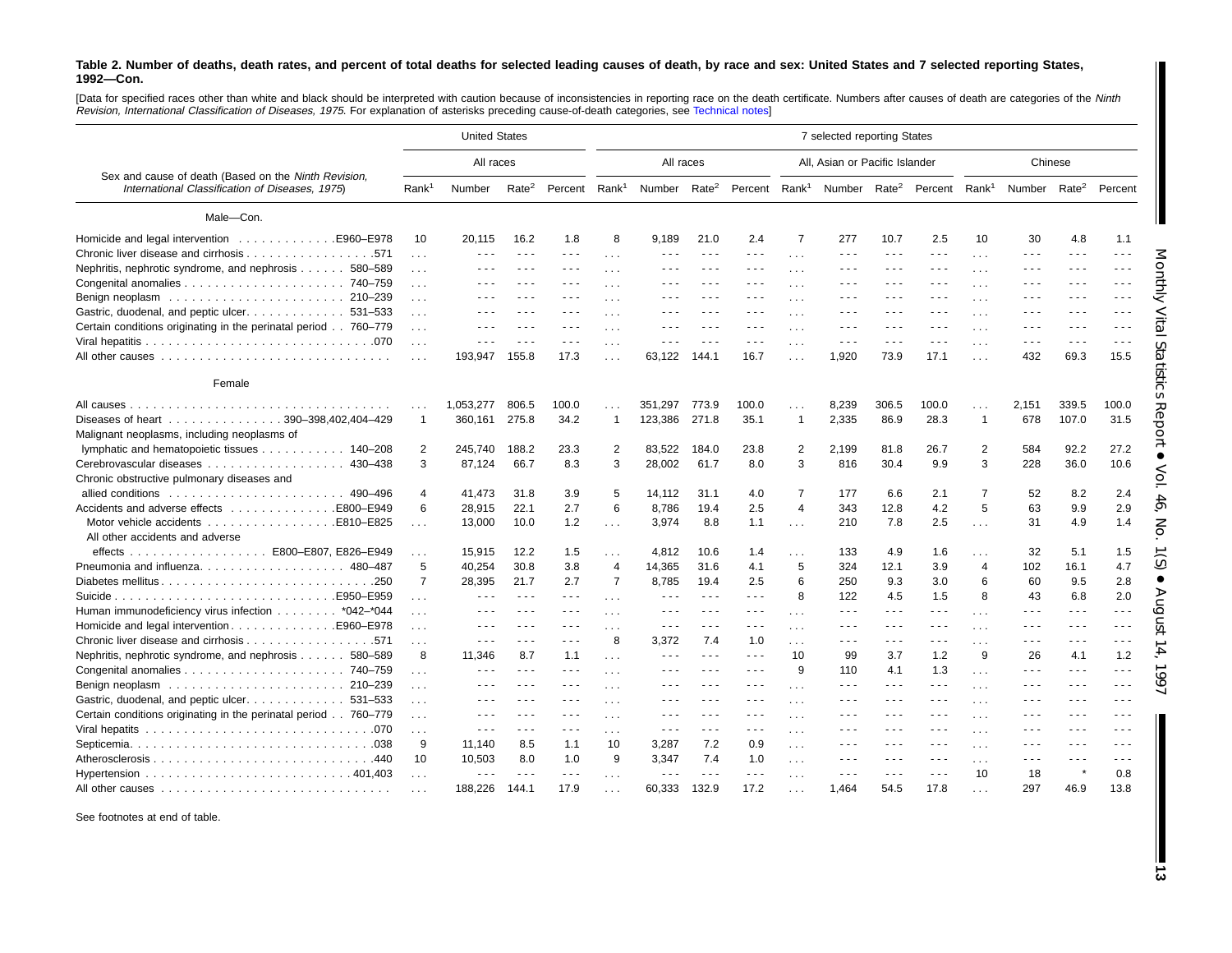[Data for specified races other than white and black should be interpreted with caution because of inconsistencies in reporting race on the death certificate]

|                                                                                                         |                   |                      |                      |                      |                   |                          |                      | 7 selected reporting States                                                                                                                                                                                                                                                                                                                                                                  |                |                          |                      |                      |                         |                      |                                                                                                                                                                                                                                                                                                                                                                                                                                                |                      |
|---------------------------------------------------------------------------------------------------------|-------------------|----------------------|----------------------|----------------------|-------------------|--------------------------|----------------------|----------------------------------------------------------------------------------------------------------------------------------------------------------------------------------------------------------------------------------------------------------------------------------------------------------------------------------------------------------------------------------------------|----------------|--------------------------|----------------------|----------------------|-------------------------|----------------------|------------------------------------------------------------------------------------------------------------------------------------------------------------------------------------------------------------------------------------------------------------------------------------------------------------------------------------------------------------------------------------------------------------------------------------------------|----------------------|
|                                                                                                         |                   |                      | Japanese             |                      |                   | Hawaiian                 |                      |                                                                                                                                                                                                                                                                                                                                                                                              |                |                          | Filipino             |                      |                         |                      | Asian Indian                                                                                                                                                                                                                                                                                                                                                                                                                                   |                      |
| Sex and cause of death (Based on the Ninth Revision,<br>International Classification of Diseases, 1975) | Rank <sup>1</sup> | Number               | Rate <sup>2</sup>    | Percent              | Rank <sup>1</sup> | Number Rate <sup>2</sup> |                      | Percent Rank <sup>1</sup>                                                                                                                                                                                                                                                                                                                                                                    |                | Number Rate <sup>2</sup> |                      | Percent              | Rank <sup>1</sup>       | Number               | Rate <sup>2</sup>                                                                                                                                                                                                                                                                                                                                                                                                                              | Percent              |
| Both sexes                                                                                              |                   |                      |                      |                      |                   |                          |                      |                                                                                                                                                                                                                                                                                                                                                                                              |                |                          |                      |                      |                         |                      |                                                                                                                                                                                                                                                                                                                                                                                                                                                |                      |
|                                                                                                         |                   | 3.904                | 569.6                | 100.0                |                   | 1.260                    | 696.0                | 100.0                                                                                                                                                                                                                                                                                                                                                                                        | .              | 4,339                    | 375.8                | 100.0                | .                       | 744                  | 148.5                                                                                                                                                                                                                                                                                                                                                                                                                                          | 100.0                |
| Diseases of heart 390-398,402,404-429<br>Malignant neoplasms, including neoplasms of                    | 2                 | 1,083                | 158.0                | 27.7                 | $\overline{1}$    | 421                      | 232.5                | 33.4                                                                                                                                                                                                                                                                                                                                                                                         | $\mathbf{1}$   | 1,415                    | 122.6                | 32.6                 | $\mathbf{1}$            | 288                  | 57.5                                                                                                                                                                                                                                                                                                                                                                                                                                           | 38.7                 |
| lymphatic and hematopoietic tissues 140–208                                                             | $\mathbf{1}$      | 1.163                | 169.7                | 29.8                 | 2                 | 306                      | 169.0                | 24.3                                                                                                                                                                                                                                                                                                                                                                                         | 2              | 947                      | 82.0                 | 21.8                 | $\overline{2}$          | 132                  | 26.3                                                                                                                                                                                                                                                                                                                                                                                                                                           | 17.7                 |
| Cerebrovascular diseases 430-438<br>Chronic obstructive pulmonary diseases and                          | 3                 | 382                  | 55.7                 | 9.8                  | 3                 | 67                       | 37.0                 | 5.3                                                                                                                                                                                                                                                                                                                                                                                          | 3              | 420                      | 36.4                 | 9.7                  | $\overline{4}$          | 31                   | 6.2                                                                                                                                                                                                                                                                                                                                                                                                                                            | 4.2                  |
| allied conditions 490–496                                                                               | 6                 | 98                   | 14.3                 | 2.5                  | $\overline{7}$    | 26                       | 14.4                 | 2.1                                                                                                                                                                                                                                                                                                                                                                                          | 6              | 138                      | 12.0                 | 3.2                  | 10                      | 15                   |                                                                                                                                                                                                                                                                                                                                                                                                                                                | 2.0                  |
|                                                                                                         | 5                 | 127                  | 18.5                 | 3.3                  | 5                 | 52                       | 28.7                 | 4.1                                                                                                                                                                                                                                                                                                                                                                                          | $\overline{4}$ | 209                      | 18.1                 | 4.8                  | 3                       | 51                   | 10.2                                                                                                                                                                                                                                                                                                                                                                                                                                           | 6.9                  |
| All other accidents and adverse                                                                         | $\sim$            | 47                   | 6.9                  | 1.2                  | $\sim$            | 27                       | 14.9                 | 2.1                                                                                                                                                                                                                                                                                                                                                                                          | .              | 124                      | 10.7                 | 2.9                  | .                       | 35                   | 7.0                                                                                                                                                                                                                                                                                                                                                                                                                                            | 4.7                  |
|                                                                                                         | .                 | 80                   | 11.7                 | 2.0                  | $\cdots$          | 25                       | 13.8                 | 2.0                                                                                                                                                                                                                                                                                                                                                                                          | $\cdots$       | 85                       | 7.4                  | 2.0                  | .                       | 16                   |                                                                                                                                                                                                                                                                                                                                                                                                                                                | 2.2                  |
|                                                                                                         | $\overline{4}$    | 185                  | 27.0                 | 4.7                  | 9                 | 23                       | 12.7                 | 1.8                                                                                                                                                                                                                                                                                                                                                                                          | 5              | 199                      | 17.2                 | 4.6                  | 8                       | 17                   |                                                                                                                                                                                                                                                                                                                                                                                                                                                | 2.3                  |
|                                                                                                         | $\overline{7}$    | 85                   | 12.4                 | 2.2                  | $\overline{4}$    | 55                       | 30.4                 | 4.4                                                                                                                                                                                                                                                                                                                                                                                          | $\overline{7}$ | 103                      | 8.9                  | 2.4                  | $\overline{7}$          | 18                   |                                                                                                                                                                                                                                                                                                                                                                                                                                                | 2.4                  |
|                                                                                                         | 8                 | 50                   | 7.3                  | 1.3                  | 6                 | 29                       | 16.0                 | 2.3                                                                                                                                                                                                                                                                                                                                                                                          | 9              | 52                       | 4.5                  | 1.2                  | 6                       | 20                   | 4.0                                                                                                                                                                                                                                                                                                                                                                                                                                            | 2.7                  |
| Human immunodeficiency virus infection * 042-*044                                                       |                   | $\sim$ $\sim$ $\sim$ | $\sim 100$           | $\sim$ $\sim$ $\sim$ | 10                | 22                       | 12.2                 | 1.7                                                                                                                                                                                                                                                                                                                                                                                          | 10             | 47                       | 4.1                  | 1.1                  | $\sim 100$              | .                    | .                                                                                                                                                                                                                                                                                                                                                                                                                                              | .                    |
|                                                                                                         | $\sim$            | $\sim$ $\sim$ $\sim$ | $\sim$ $\sim$ $\sim$ | $  -$                | $\sim$            | .                        | $\sim$ $\sim$ $\sim$ | $\sim$ $\sim$                                                                                                                                                                                                                                                                                                                                                                                | 8              | 56                       | 4.9                  | 1.3                  | 5                       | 22                   | 4.4                                                                                                                                                                                                                                                                                                                                                                                                                                            | 3.0                  |
|                                                                                                         | 9                 | 39                   | 5.7                  | 1.0                  |                   | ---                      | .                    | $  -$                                                                                                                                                                                                                                                                                                                                                                                        |                |                          | $- - -$              | $\sim$ $\sim$ $\sim$ |                         | .                    | $\sim$ $\sim$ $\sim$                                                                                                                                                                                                                                                                                                                                                                                                                           |                      |
| Nephritis, nephrotic syndrome, and nephrosis 580–589                                                    | 10                | 36                   | 5.3                  | 0.9                  | $\cdots$          | ---                      | $\sim$ $\sim$ $\sim$ | $- - -$                                                                                                                                                                                                                                                                                                                                                                                      | $\cdots$       | - - -                    | $  -$                | $\sim$ $\sim$ $\sim$ | $\cdots$                | $\sim$ $\sim$ $\sim$ | $\frac{1}{2} \left( \frac{1}{2} \right) + \frac{1}{2} \left( \frac{1}{2} \right) + \frac{1}{2} \left( \frac{1}{2} \right) + \frac{1}{2} \left( \frac{1}{2} \right) + \frac{1}{2} \left( \frac{1}{2} \right) + \frac{1}{2} \left( \frac{1}{2} \right) + \frac{1}{2} \left( \frac{1}{2} \right) + \frac{1}{2} \left( \frac{1}{2} \right) + \frac{1}{2} \left( \frac{1}{2} \right) + \frac{1}{2} \left( \frac{1}{2} \right) + \frac{1}{2} \left($ | - - -                |
|                                                                                                         |                   | $\sim$ $\sim$ $\sim$ | $\sim$ $\sim$ $\sim$ | $\sim$ $\sim$ $\sim$ | $\cdots$          | $  -$                    | $\sim$ $\sim$ $\sim$ | $\frac{1}{2} \frac{1}{2} \frac{1}{2} \frac{1}{2} \frac{1}{2} \frac{1}{2} \frac{1}{2} \frac{1}{2} \frac{1}{2} \frac{1}{2} \frac{1}{2} \frac{1}{2} \frac{1}{2} \frac{1}{2} \frac{1}{2} \frac{1}{2} \frac{1}{2} \frac{1}{2} \frac{1}{2} \frac{1}{2} \frac{1}{2} \frac{1}{2} \frac{1}{2} \frac{1}{2} \frac{1}{2} \frac{1}{2} \frac{1}{2} \frac{1}{2} \frac{1}{2} \frac{1}{2} \frac{1}{2} \frac{$ | .              | - - -                    | $\cdots$             | $\sim$ $\sim$ $\sim$ | .<br>9                  | 16                   |                                                                                                                                                                                                                                                                                                                                                                                                                                                | 2.2                  |
|                                                                                                         | $\sim$            |                      |                      |                      | $\cdots$          |                          |                      |                                                                                                                                                                                                                                                                                                                                                                                              | $\cdots$       |                          |                      |                      |                         |                      |                                                                                                                                                                                                                                                                                                                                                                                                                                                |                      |
|                                                                                                         | $\sim$ $\sim$     | $\sim$ $\sim$ $\sim$ | $\sim$ $\sim$ $\sim$ | $- - -$              | $\sim$ $\sim$     | $- - -$                  | $\sim$ $\sim$ $\sim$ | $- - -$                                                                                                                                                                                                                                                                                                                                                                                      | .              |                          | $\sim$ $\sim$ $\sim$ | $\sim$ $\sim$ $\sim$ | $\cdots$                | $\sim$ $\sim$ $\sim$ | $\sim$ $\sim$ $\sim$                                                                                                                                                                                                                                                                                                                                                                                                                           | $\sim$ $\sim$ $\sim$ |
| Gastric, duodenal, and peptic ulcer. 531–533                                                            | $\sim 10$         | $\sim$ $\sim$ $\sim$ | $\sim$ $\sim$ $\sim$ | $\sim$ $\sim$ $\sim$ | $\overline{7}$    | 26                       | 14.4                 | 2.1                                                                                                                                                                                                                                                                                                                                                                                          | $\cdots$       | - - -                    | $\sim$ $\sim$ $\sim$ | .                    | .                       | $\sim$ $\sim$ $\sim$ | $\sim$ $\sim$ $\sim$                                                                                                                                                                                                                                                                                                                                                                                                                           | .                    |
| Certain conditions originating in the perinatal period 760-779                                          | $\sim 10$         | $\sim$ $\sim$ $\sim$ | $\sim$ $\sim$ $\sim$ | $\sim$ $\sim$ $\sim$ | $\cdots$          | .                        | $\sim$ $\sim$ $\sim$ | $ -$                                                                                                                                                                                                                                                                                                                                                                                         | $\cdots$       | $  -$                    | $\sim$ $\sim$ $\sim$ | $\sim$ $\sim$ $\sim$ | 10                      | 15                   |                                                                                                                                                                                                                                                                                                                                                                                                                                                | 2.0                  |
|                                                                                                         | $\sim 10$         | 656                  | 95.7                 | 16.8                 | $\sim 100$        | 233                      | 128.7                | 18.5                                                                                                                                                                                                                                                                                                                                                                                         | $\sim 10$      | 753                      | 65.2                 | 17.4                 | $\sim$                  | 119                  | 23.7                                                                                                                                                                                                                                                                                                                                                                                                                                           | 16.0                 |
| Male                                                                                                    |                   |                      |                      |                      |                   |                          |                      |                                                                                                                                                                                                                                                                                                                                                                                              |                |                          |                      |                      |                         |                      |                                                                                                                                                                                                                                                                                                                                                                                                                                                |                      |
|                                                                                                         |                   | 2.021                | 616.9                | 100.0                | .                 | 730                      | 802.7                | 100.0                                                                                                                                                                                                                                                                                                                                                                                        | .              | 2,821                    | 524.4                | 100.0                | .                       | 460                  | 172.0                                                                                                                                                                                                                                                                                                                                                                                                                                          | 100.0                |
| Diseases of heart 390-398,402,404-429                                                                   | $\overline{2}$    | 594                  | 181.3                | 29.4                 | $\mathbf{1}$      | 247                      | 271.6                | 33.8                                                                                                                                                                                                                                                                                                                                                                                         | $\mathbf{1}$   | 981                      | 182.4                | 34.8                 | $\overline{1}$          | 185                  | 69.2                                                                                                                                                                                                                                                                                                                                                                                                                                           | 40.2                 |
| Malignant neoplasms, including neoplasms of                                                             |                   |                      |                      |                      |                   |                          |                      |                                                                                                                                                                                                                                                                                                                                                                                              |                |                          |                      |                      |                         |                      |                                                                                                                                                                                                                                                                                                                                                                                                                                                |                      |
| lymphatic and hematopoietic tissues 140–208                                                             | $\mathbf{1}$      | 617                  | 188.3                | 30.5                 | 2                 | 170                      | 186.9                | 23.3                                                                                                                                                                                                                                                                                                                                                                                         | $\overline{c}$ | 544                      | 101.1                | 19.3                 | $\overline{\mathbf{c}}$ | 73                   | 27.3                                                                                                                                                                                                                                                                                                                                                                                                                                           | 15.9                 |
|                                                                                                         | 3                 | 163                  | 49.8                 | 8.1                  | 4                 | 27                       | 29.7                 | 3.7                                                                                                                                                                                                                                                                                                                                                                                          | 3              | 252                      | 46.8                 | 8.9                  | 5                       | 19                   |                                                                                                                                                                                                                                                                                                                                                                                                                                                | 4.1                  |
| Chronic obstructive pulmonary diseases and                                                              |                   |                      |                      |                      |                   |                          |                      |                                                                                                                                                                                                                                                                                                                                                                                              |                |                          |                      |                      |                         |                      |                                                                                                                                                                                                                                                                                                                                                                                                                                                |                      |
|                                                                                                         | 6                 | 56                   | 17.1                 | 2.8                  | 8                 | 17                       |                      | 2.3                                                                                                                                                                                                                                                                                                                                                                                          | 6              | 110                      | 20.4                 | 3.9                  | .                       | $\sim$ $\sim$ $\sim$ | $\sim$ $\sim$ $\sim$                                                                                                                                                                                                                                                                                                                                                                                                                           |                      |
| Accidents and adverse effects E800–E949                                                                 | 5                 | 72                   | 22.0                 | 3.6                  | 3                 | 42                       | 46.2                 | 5.8                                                                                                                                                                                                                                                                                                                                                                                          | 5              | 135                      | 25.1                 | 4.8                  | 3                       | 39                   | 14.6                                                                                                                                                                                                                                                                                                                                                                                                                                           | 8.5                  |
|                                                                                                         | $\sim$            | 26                   | 7.9                  | 1.3                  | $\sim$            | 23                       | 25.3                 | 3.2                                                                                                                                                                                                                                                                                                                                                                                          | $\sim 10$      | 68                       | 12.6                 | 2.4                  | $\sim$ $\sim$ $\sim$    | 27                   | 10.1                                                                                                                                                                                                                                                                                                                                                                                                                                           | 5.9                  |
| All other accidents and adverse                                                                         |                   |                      |                      |                      |                   |                          |                      |                                                                                                                                                                                                                                                                                                                                                                                              |                |                          |                      |                      |                         |                      |                                                                                                                                                                                                                                                                                                                                                                                                                                                |                      |
|                                                                                                         |                   | 46                   | 14.0                 | 2.3                  | .                 | 19                       |                      | 2.6                                                                                                                                                                                                                                                                                                                                                                                          | .              | 67                       | 12.5                 | 2.4                  | .                       | 12                   |                                                                                                                                                                                                                                                                                                                                                                                                                                                | 2.6                  |
|                                                                                                         | $\overline{4}$    | 84                   | 25.6                 | 4.2                  | 8                 | 17                       |                      | 2.3                                                                                                                                                                                                                                                                                                                                                                                          | $\overline{4}$ | 147                      | 27.3                 | 5.2                  | $\overline{7}$          | 11                   |                                                                                                                                                                                                                                                                                                                                                                                                                                                | 2.4                  |
|                                                                                                         | $\overline{7}$    | 40                   | 12.2                 | 2.0                  | $\overline{7}$    | 20                       | 22.0                 | 2.7                                                                                                                                                                                                                                                                                                                                                                                          | $\overline{7}$ | 62                       | 11.5                 | 2.2                  | 9                       | 8                    |                                                                                                                                                                                                                                                                                                                                                                                                                                                | 1.7                  |
| Suicide                                                                                                 | 8                 | 34                   | 10.4                 | 1.7                  | 5                 | 26                       | 28.6                 | 3.6                                                                                                                                                                                                                                                                                                                                                                                          | $\mathbf{Q}$   | 41                       | 7.6                  | 1.5                  | 6                       | 13                   |                                                                                                                                                                                                                                                                                                                                                                                                                                                | 2.8                  |
|                                                                                                         |                   | 28                   |                      |                      |                   |                          |                      |                                                                                                                                                                                                                                                                                                                                                                                              | $\mathsf{R}$   | 45                       |                      |                      |                         |                      |                                                                                                                                                                                                                                                                                                                                                                                                                                                |                      |
| Human immunodeficiency virus infection *042–*044                                                        |                   |                      | 8.5                  | 1.4                  |                   | 21                       | 23.1                 | 2.9                                                                                                                                                                                                                                                                                                                                                                                          |                |                          | 8.4                  | 1.6                  |                         |                      |                                                                                                                                                                                                                                                                                                                                                                                                                                                |                      |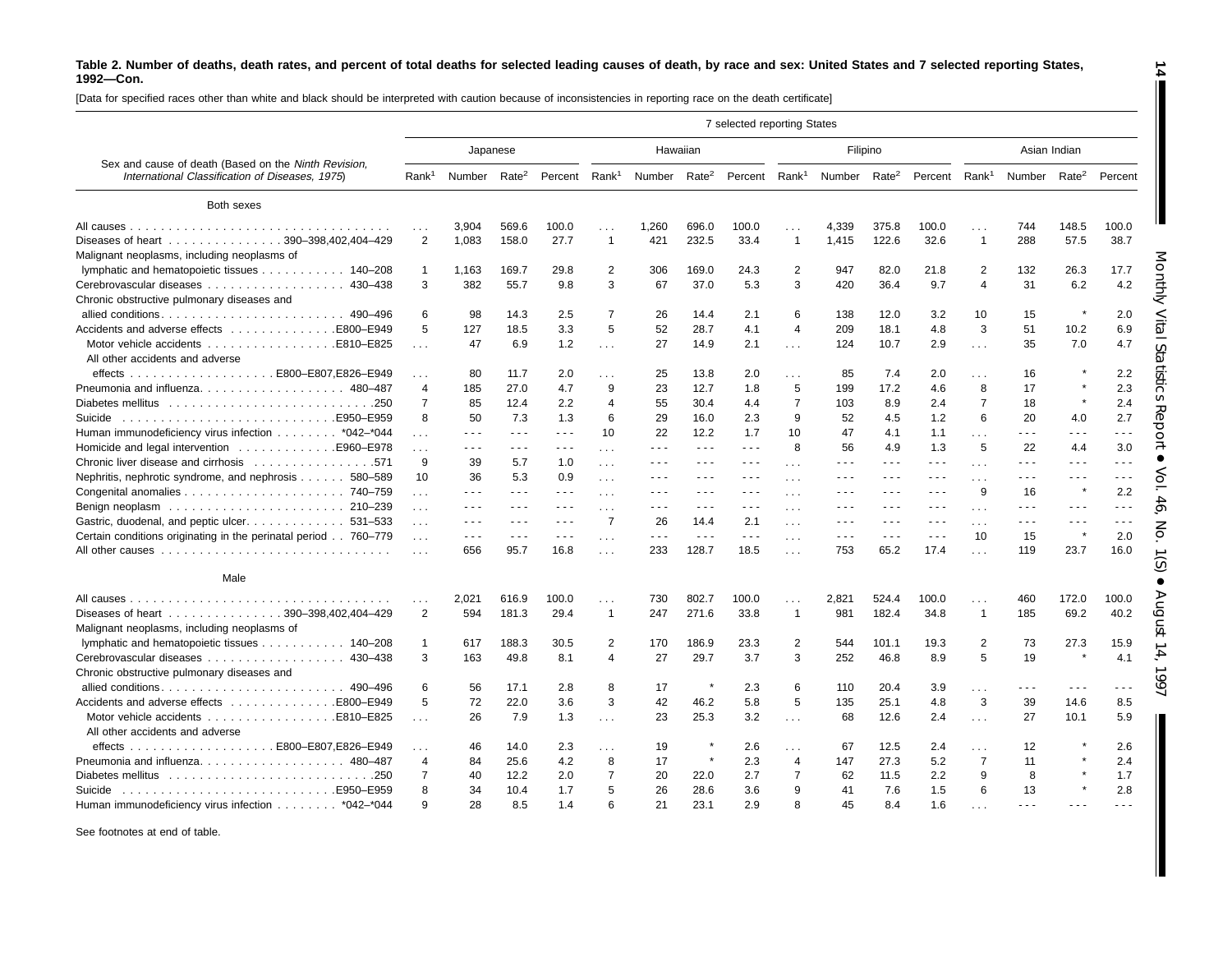[Data for specified races other than white and black should be interpreted with caution because of inconsistencies in reporting race on the death certificate]

|                                                                                                         |                 |                          |                                                                                                                                                                                                                                                                                                                                                                                                                                                |                                                                                                                                                                                                                                                                                                                                                                                                                                                |                   |                                                                                   |                                                                                                | 7 selected reporting States                                                                                                                                                                                                                                                                                                                                                                  |                      |                                                                                                |                                                                                 |                                                                                 |                      |                      |                                                                                                                                                                                                                                                                                                                                                                                                                                                |                      |
|---------------------------------------------------------------------------------------------------------|-----------------|--------------------------|------------------------------------------------------------------------------------------------------------------------------------------------------------------------------------------------------------------------------------------------------------------------------------------------------------------------------------------------------------------------------------------------------------------------------------------------|------------------------------------------------------------------------------------------------------------------------------------------------------------------------------------------------------------------------------------------------------------------------------------------------------------------------------------------------------------------------------------------------------------------------------------------------|-------------------|-----------------------------------------------------------------------------------|------------------------------------------------------------------------------------------------|----------------------------------------------------------------------------------------------------------------------------------------------------------------------------------------------------------------------------------------------------------------------------------------------------------------------------------------------------------------------------------------------|----------------------|------------------------------------------------------------------------------------------------|---------------------------------------------------------------------------------|---------------------------------------------------------------------------------|----------------------|----------------------|------------------------------------------------------------------------------------------------------------------------------------------------------------------------------------------------------------------------------------------------------------------------------------------------------------------------------------------------------------------------------------------------------------------------------------------------|----------------------|
|                                                                                                         |                 |                          | Japanese                                                                                                                                                                                                                                                                                                                                                                                                                                       |                                                                                                                                                                                                                                                                                                                                                                                                                                                |                   | Hawaiian                                                                          |                                                                                                |                                                                                                                                                                                                                                                                                                                                                                                              |                      |                                                                                                | Filipino                                                                        |                                                                                 |                      |                      | Asian Indian                                                                                                                                                                                                                                                                                                                                                                                                                                   |                      |
| Sex and cause of death (Based on the Ninth Revision,<br>International Classification of Diseases, 1975) |                 | Rank <sup>1</sup> Number | Rate <sup>2</sup>                                                                                                                                                                                                                                                                                                                                                                                                                              | Percent                                                                                                                                                                                                                                                                                                                                                                                                                                        | Rank <sup>1</sup> | Number Rate <sup>2</sup>                                                          |                                                                                                | Percent Rank <sup>1</sup>                                                                                                                                                                                                                                                                                                                                                                    |                      | Number Rate <sup>2</sup>                                                                       |                                                                                 | Percent Rank <sup>1</sup>                                                       |                      | Number               | Rate <sup>2</sup>                                                                                                                                                                                                                                                                                                                                                                                                                              | Percent              |
| Male-Con.                                                                                               |                 |                          |                                                                                                                                                                                                                                                                                                                                                                                                                                                |                                                                                                                                                                                                                                                                                                                                                                                                                                                |                   |                                                                                   |                                                                                                |                                                                                                                                                                                                                                                                                                                                                                                              |                      |                                                                                                |                                                                                 |                                                                                 |                      |                      |                                                                                                                                                                                                                                                                                                                                                                                                                                                |                      |
| Homicide and legal intervention E960-E978                                                               | .               |                          |                                                                                                                                                                                                                                                                                                                                                                                                                                                |                                                                                                                                                                                                                                                                                                                                                                                                                                                | $\ddotsc$         |                                                                                   |                                                                                                |                                                                                                                                                                                                                                                                                                                                                                                              | 10                   | 40                                                                                             | 7.4                                                                             | 1.4                                                                             | $\boldsymbol{4}$     | 21                   | 7.9                                                                                                                                                                                                                                                                                                                                                                                                                                            | 4.6                  |
| Chronic liver disease and cirrhosis 571                                                                 | 10              | 24                       | 7.3                                                                                                                                                                                                                                                                                                                                                                                                                                            | 1.2                                                                                                                                                                                                                                                                                                                                                                                                                                            | 10                | 14                                                                                |                                                                                                | 1.9                                                                                                                                                                                                                                                                                                                                                                                          | $\sim 10$            | .                                                                                              | $\frac{1}{2} \left( \frac{1}{2} \right) \frac{1}{2} \left( \frac{1}{2} \right)$ | $\sim$ $\sim$ $\sim$                                                            | 8                    | 9                    |                                                                                                                                                                                                                                                                                                                                                                                                                                                | 2.0                  |
| Nephritis, nephrotic syndrome, and nephrosis 580-589                                                    | $\sim 10$       | .                        | $\sim$ $\sim$ $\sim$                                                                                                                                                                                                                                                                                                                                                                                                                           | $  -$                                                                                                                                                                                                                                                                                                                                                                                                                                          | $\cdots$          | $\frac{1}{2} \left( \frac{1}{2} \right) \left( \frac{1}{2} \right) = \frac{1}{2}$ | $\sim$ $\sim$ $\sim$                                                                           | $  -$                                                                                                                                                                                                                                                                                                                                                                                        | .                    | - - -                                                                                          | $  -$                                                                           | $- - -$                                                                         | $\cdots$             | .                    | $\sim$ $\sim$ $\sim$                                                                                                                                                                                                                                                                                                                                                                                                                           | .                    |
|                                                                                                         | $\sim$ $\sim$   | .                        | $\frac{1}{2} \left( \frac{1}{2} \right) + \frac{1}{2} \left( \frac{1}{2} \right) + \frac{1}{2} \left( \frac{1}{2} \right) + \frac{1}{2} \left( \frac{1}{2} \right) + \frac{1}{2} \left( \frac{1}{2} \right) + \frac{1}{2} \left( \frac{1}{2} \right) + \frac{1}{2} \left( \frac{1}{2} \right) + \frac{1}{2} \left( \frac{1}{2} \right) + \frac{1}{2} \left( \frac{1}{2} \right) + \frac{1}{2} \left( \frac{1}{2} \right) + \frac{1}{2} \left($ | $\frac{1}{2} \left( \frac{1}{2} \right) \left( \frac{1}{2} \right) \left( \frac{1}{2} \right)$                                                                                                                                                                                                                                                                                                                                                 | $\cdots$          | $  -$                                                                             | $\frac{1}{2} \left( \frac{1}{2} \right) \left( \frac{1}{2} \right) \left( \frac{1}{2} \right)$ | $\frac{1}{2} \frac{1}{2} \frac{1}{2} \frac{1}{2} \frac{1}{2} \frac{1}{2} \frac{1}{2} \frac{1}{2} \frac{1}{2} \frac{1}{2} \frac{1}{2} \frac{1}{2} \frac{1}{2} \frac{1}{2} \frac{1}{2} \frac{1}{2} \frac{1}{2} \frac{1}{2} \frac{1}{2} \frac{1}{2} \frac{1}{2} \frac{1}{2} \frac{1}{2} \frac{1}{2} \frac{1}{2} \frac{1}{2} \frac{1}{2} \frac{1}{2} \frac{1}{2} \frac{1}{2} \frac{1}{2} \frac{$ | $\sim$ $\sim$ $\sim$ | - - -                                                                                          | $  -$                                                                           | $- - -$                                                                         | 9                    | 8                    | $\star$                                                                                                                                                                                                                                                                                                                                                                                                                                        | 1.7                  |
|                                                                                                         | $\sim 100$      | .                        | $  -$                                                                                                                                                                                                                                                                                                                                                                                                                                          | $\frac{1}{2} \left( \frac{1}{2} \right) \left( \frac{1}{2} \right) \left( \frac{1}{2} \right)$                                                                                                                                                                                                                                                                                                                                                 | .                 | .                                                                                 | $\sim$ $\sim$ $\sim$                                                                           | $  -$                                                                                                                                                                                                                                                                                                                                                                                        | .                    | - - -                                                                                          | $  -$                                                                           | $- - -$                                                                         | $\cdots$             | .                    | $  -$                                                                                                                                                                                                                                                                                                                                                                                                                                          | .                    |
| Gastric, duodenal, and peptic ulcer. 531-533                                                            | $\sim$ $\sim$   |                          | $\sim$ $\sim$ $\sim$                                                                                                                                                                                                                                                                                                                                                                                                                           | $\frac{1}{2} \left( \frac{1}{2} \right) + \frac{1}{2} \left( \frac{1}{2} \right) + \frac{1}{2} \left( \frac{1}{2} \right) + \frac{1}{2} \left( \frac{1}{2} \right) + \frac{1}{2} \left( \frac{1}{2} \right) + \frac{1}{2} \left( \frac{1}{2} \right) + \frac{1}{2} \left( \frac{1}{2} \right) + \frac{1}{2} \left( \frac{1}{2} \right) + \frac{1}{2} \left( \frac{1}{2} \right) + \frac{1}{2} \left( \frac{1}{2} \right) + \frac{1}{2} \left($ | $\cdots$          | .                                                                                 |                                                                                                | $\sim$ $\sim$ $\sim$                                                                                                                                                                                                                                                                                                                                                                         | .                    |                                                                                                | $\sim$ $\sim$ $\sim$                                                            | - - -                                                                           | $\cdots$             | .                    | $\sim$ $\sim$ $\sim$                                                                                                                                                                                                                                                                                                                                                                                                                           | .                    |
| Certain conditions originating in the perinatal period 760–779                                          | $\cdots$        | $  -$                    | $\cdots$                                                                                                                                                                                                                                                                                                                                                                                                                                       | $\frac{1}{2} \left( \frac{1}{2} \right) \left( \frac{1}{2} \right) \left( \frac{1}{2} \right)$                                                                                                                                                                                                                                                                                                                                                 | 10                | 14                                                                                |                                                                                                | 1.9                                                                                                                                                                                                                                                                                                                                                                                          | $\sim 10$            | - - -                                                                                          | $\cdots$                                                                        | $\frac{1}{2} \left( \frac{1}{2} \right) \frac{1}{2} \left( \frac{1}{2} \right)$ | 9                    | 8                    |                                                                                                                                                                                                                                                                                                                                                                                                                                                | 1.7                  |
|                                                                                                         | $\ldots$        | ---                      | $\sim$ $\sim$ $\sim$                                                                                                                                                                                                                                                                                                                                                                                                                           | $- - -$                                                                                                                                                                                                                                                                                                                                                                                                                                        | $\cdots$          | $\sim$ $\sim$ $\sim$                                                              | $\sim$ $\sim$ $\sim$                                                                           | $- - -$                                                                                                                                                                                                                                                                                                                                                                                      | .                    | .                                                                                              | $\sim$ $\sim$ $\sim$                                                            | $- - -$                                                                         | $\cdots$             | $- - -$              | $\sim$ $\sim$ $\sim$                                                                                                                                                                                                                                                                                                                                                                                                                           | $- - -$              |
|                                                                                                         |                 | 309                      | 94.3                                                                                                                                                                                                                                                                                                                                                                                                                                           | 15.3                                                                                                                                                                                                                                                                                                                                                                                                                                           | $\cdots$          | 115                                                                               | 126.5                                                                                          | 15.8                                                                                                                                                                                                                                                                                                                                                                                         | .                    | 464                                                                                            | 86.3                                                                            | 16.4                                                                            | $\sim$               | 66                   | 24.7                                                                                                                                                                                                                                                                                                                                                                                                                                           | 14.3                 |
| Female                                                                                                  |                 |                          |                                                                                                                                                                                                                                                                                                                                                                                                                                                |                                                                                                                                                                                                                                                                                                                                                                                                                                                |                   |                                                                                   |                                                                                                |                                                                                                                                                                                                                                                                                                                                                                                              |                      |                                                                                                |                                                                                 |                                                                                 |                      |                      |                                                                                                                                                                                                                                                                                                                                                                                                                                                |                      |
|                                                                                                         | $\cdots$        | 1,883                    | 526.2                                                                                                                                                                                                                                                                                                                                                                                                                                          | 100.0                                                                                                                                                                                                                                                                                                                                                                                                                                          | .                 | 530                                                                               | 588.3                                                                                          | 100.0                                                                                                                                                                                                                                                                                                                                                                                        | .                    | 1,518                                                                                          | 246.2                                                                           | 100.0                                                                           | .                    | 284                  | 121.6                                                                                                                                                                                                                                                                                                                                                                                                                                          | 100.0                |
| Diseases of heart 390-398,402,404-429                                                                   | 2               | 489                      | 136.6                                                                                                                                                                                                                                                                                                                                                                                                                                          | 26.0                                                                                                                                                                                                                                                                                                                                                                                                                                           | $\overline{1}$    | 174                                                                               | 193.1                                                                                          | 32.8                                                                                                                                                                                                                                                                                                                                                                                         | $\mathbf{1}$         | 434                                                                                            | 70.4                                                                            | 28.6                                                                            | $\mathbf{1}$         | 103                  | 44.1                                                                                                                                                                                                                                                                                                                                                                                                                                           | 36.3                 |
| Malignant neoplasms, including neoplasms of                                                             |                 |                          |                                                                                                                                                                                                                                                                                                                                                                                                                                                |                                                                                                                                                                                                                                                                                                                                                                                                                                                |                   |                                                                                   |                                                                                                |                                                                                                                                                                                                                                                                                                                                                                                              |                      |                                                                                                |                                                                                 |                                                                                 |                      |                      |                                                                                                                                                                                                                                                                                                                                                                                                                                                |                      |
|                                                                                                         |                 |                          |                                                                                                                                                                                                                                                                                                                                                                                                                                                |                                                                                                                                                                                                                                                                                                                                                                                                                                                |                   |                                                                                   |                                                                                                |                                                                                                                                                                                                                                                                                                                                                                                              | $\overline{2}$       |                                                                                                |                                                                                 |                                                                                 |                      |                      |                                                                                                                                                                                                                                                                                                                                                                                                                                                |                      |
| lymphatic and hematopoietic tissues 140-208                                                             | $\mathbf{1}$    | 546                      | 152.6                                                                                                                                                                                                                                                                                                                                                                                                                                          | 29.0                                                                                                                                                                                                                                                                                                                                                                                                                                           | 2                 | 136                                                                               | 150.9                                                                                          | 25.7                                                                                                                                                                                                                                                                                                                                                                                         |                      | 403                                                                                            | 65.4                                                                            | 26.5                                                                            | $\overline{2}$       | 59                   | 25.3                                                                                                                                                                                                                                                                                                                                                                                                                                           | 20.8                 |
| 430-438                                                                                                 | 3               | 219                      | 61.2                                                                                                                                                                                                                                                                                                                                                                                                                                           | 11.6                                                                                                                                                                                                                                                                                                                                                                                                                                           | 3                 | 40                                                                                | 44.4                                                                                           | 7.5                                                                                                                                                                                                                                                                                                                                                                                          | 3                    | 168                                                                                            | 27.2                                                                            | 11.1                                                                            | 3                    | 12                   |                                                                                                                                                                                                                                                                                                                                                                                                                                                | 4.2                  |
| Chronic obstructive pulmonary diseases and                                                              |                 |                          |                                                                                                                                                                                                                                                                                                                                                                                                                                                |                                                                                                                                                                                                                                                                                                                                                                                                                                                |                   |                                                                                   |                                                                                                |                                                                                                                                                                                                                                                                                                                                                                                              |                      |                                                                                                |                                                                                 |                                                                                 |                      |                      |                                                                                                                                                                                                                                                                                                                                                                                                                                                |                      |
|                                                                                                         | $\overline{7}$  | 42                       | 11.7                                                                                                                                                                                                                                                                                                                                                                                                                                           | 2.2                                                                                                                                                                                                                                                                                                                                                                                                                                            | $\overline{7}$    | 9                                                                                 |                                                                                                | 1.7                                                                                                                                                                                                                                                                                                                                                                                          | $\overline{7}$       | 28                                                                                             | 4.5                                                                             | 1.8                                                                             | 6                    | 8                    |                                                                                                                                                                                                                                                                                                                                                                                                                                                | 2.8                  |
| Accidents and adverse effects E800–E949                                                                 | 5               | 55                       | 15.4                                                                                                                                                                                                                                                                                                                                                                                                                                           | 2.9                                                                                                                                                                                                                                                                                                                                                                                                                                            | 6                 | 10                                                                                |                                                                                                | 1.9                                                                                                                                                                                                                                                                                                                                                                                          | $\overline{4}$       | 74                                                                                             | 12.0                                                                            | 4.9                                                                             | 3                    | 12                   |                                                                                                                                                                                                                                                                                                                                                                                                                                                | 4.2                  |
|                                                                                                         | $\sim 100$      | 21                       | 5.9                                                                                                                                                                                                                                                                                                                                                                                                                                            | 1.1                                                                                                                                                                                                                                                                                                                                                                                                                                            | $\cdots$          | $\overline{4}$                                                                    |                                                                                                | 0.8                                                                                                                                                                                                                                                                                                                                                                                          | $\sim 10$            | 56                                                                                             | 9.1                                                                             | 3.7                                                                             | $\sim$ $\sim$ $\sim$ | 8                    |                                                                                                                                                                                                                                                                                                                                                                                                                                                | 2.8                  |
| All other accidents and adverse                                                                         |                 |                          |                                                                                                                                                                                                                                                                                                                                                                                                                                                |                                                                                                                                                                                                                                                                                                                                                                                                                                                |                   |                                                                                   |                                                                                                |                                                                                                                                                                                                                                                                                                                                                                                              |                      |                                                                                                |                                                                                 |                                                                                 |                      |                      |                                                                                                                                                                                                                                                                                                                                                                                                                                                |                      |
|                                                                                                         | .               | 34                       | 9.5                                                                                                                                                                                                                                                                                                                                                                                                                                            | 1.8                                                                                                                                                                                                                                                                                                                                                                                                                                            | $\cdots$          | 6                                                                                 |                                                                                                | 1.1                                                                                                                                                                                                                                                                                                                                                                                          | .                    | 18                                                                                             | $\pmb{\ast}$                                                                    | 1.2                                                                             | .                    | $\overline{4}$       |                                                                                                                                                                                                                                                                                                                                                                                                                                                | 1.4                  |
| Pneumonia and influenza. 480-487                                                                        | $\overline{4}$  | 101                      | 28.2                                                                                                                                                                                                                                                                                                                                                                                                                                           | 5.4                                                                                                                                                                                                                                                                                                                                                                                                                                            | 10                | 6                                                                                 |                                                                                                | 1.1                                                                                                                                                                                                                                                                                                                                                                                          | 5                    | 52                                                                                             | 8.4                                                                             | 3.4                                                                             | 10                   | 6                    |                                                                                                                                                                                                                                                                                                                                                                                                                                                | 2.1                  |
| .250                                                                                                    | 6               | 45                       | 12.6                                                                                                                                                                                                                                                                                                                                                                                                                                           | 2.4                                                                                                                                                                                                                                                                                                                                                                                                                                            | $\overline{4}$    | 35                                                                                | 38.8                                                                                           | 6.6                                                                                                                                                                                                                                                                                                                                                                                          | 6                    | 41                                                                                             | 6.6                                                                             | 2.7                                                                             | 5                    | 10                   |                                                                                                                                                                                                                                                                                                                                                                                                                                                | 3.5                  |
| Suicide                                                                                                 | 10              | 16                       | ×                                                                                                                                                                                                                                                                                                                                                                                                                                              | 0.8                                                                                                                                                                                                                                                                                                                                                                                                                                            | $\cdots$          | .                                                                                 | $\sim$ $\sim$ $\sim$                                                                           | $\sim$ $\sim$ $\sim$                                                                                                                                                                                                                                                                                                                                                                         | .                    |                                                                                                | $\sim$ $\sim$ $\sim$                                                            | .                                                                               | 8                    | $\overline{7}$       |                                                                                                                                                                                                                                                                                                                                                                                                                                                | 2.5                  |
| Human immunodeficiency virus infection * 042-* 044                                                      | .               | $\sim$ $\sim$ $\sim$     | $\sim$ $\sim$ $\sim$                                                                                                                                                                                                                                                                                                                                                                                                                           | $\frac{1}{2} \left( \frac{1}{2} \right) + \frac{1}{2} \left( \frac{1}{2} \right) + \frac{1}{2} \left( \frac{1}{2} \right) + \frac{1}{2} \left( \frac{1}{2} \right) + \frac{1}{2} \left( \frac{1}{2} \right) + \frac{1}{2} \left( \frac{1}{2} \right) + \frac{1}{2} \left( \frac{1}{2} \right) + \frac{1}{2} \left( \frac{1}{2} \right) + \frac{1}{2} \left( \frac{1}{2} \right) + \frac{1}{2} \left( \frac{1}{2} \right) + \frac{1}{2} \left($ | $\cdots$          | $\sim$ $\sim$ $\sim$                                                              | $\sim$ $\sim$ $\sim$                                                                           | $- - -$                                                                                                                                                                                                                                                                                                                                                                                      | $\cdots$             | .                                                                                              | $  -$                                                                           | $  -$                                                                           | $\cdots$             | .                    | $\sim$ $\sim$ $\sim$                                                                                                                                                                                                                                                                                                                                                                                                                           | .                    |
|                                                                                                         | $\cdots$        | .                        | $\sim$ $\sim$ $\sim$                                                                                                                                                                                                                                                                                                                                                                                                                           | $\sim$ $\sim$ $\sim$                                                                                                                                                                                                                                                                                                                                                                                                                           | 10                | 6                                                                                 |                                                                                                | 1.1                                                                                                                                                                                                                                                                                                                                                                                          | $\cdots$             | - - -                                                                                          | $\sim$ $\sim$ $\sim$                                                            | .                                                                               | .                    |                      |                                                                                                                                                                                                                                                                                                                                                                                                                                                | .                    |
|                                                                                                         | $\sim$          | $ -$                     | $\sim$ $\sim$ $\sim$                                                                                                                                                                                                                                                                                                                                                                                                                           | $- - -$                                                                                                                                                                                                                                                                                                                                                                                                                                        | .                 | $\sim$ $\sim$ $\sim$                                                              | $  -$                                                                                          | $ -$                                                                                                                                                                                                                                                                                                                                                                                         | $\cdots$             | .                                                                                              | $\sim$ $\sim$ $\sim$                                                            | $\sim$ $\sim$ $\sim$                                                            | $\cdots$             | .                    | $  -$                                                                                                                                                                                                                                                                                                                                                                                                                                          | $- - -$              |
| Nephritis, nephrotic syndrome, and nephrosis 580-589                                                    | 8               | 26                       | 7.3                                                                                                                                                                                                                                                                                                                                                                                                                                            | 1.4                                                                                                                                                                                                                                                                                                                                                                                                                                            |                   | $\sim$ $\sim$ $\sim$                                                              | .                                                                                              | $\sim$ $\sim$ $\sim$                                                                                                                                                                                                                                                                                                                                                                         | 9                    | 19                                                                                             | $\pmb{\ast}$                                                                    | 1.3                                                                             | .                    | .                    | $\sim$ $\sim$ $\sim$                                                                                                                                                                                                                                                                                                                                                                                                                           | $\sim$ $\sim$ $\sim$ |
|                                                                                                         | $\cdots$        | $  -$                    | $\frac{1}{2} \left( \frac{1}{2} \right) + \frac{1}{2} \left( \frac{1}{2} \right) + \frac{1}{2} \left( \frac{1}{2} \right) + \frac{1}{2} \left( \frac{1}{2} \right) + \frac{1}{2} \left( \frac{1}{2} \right) + \frac{1}{2} \left( \frac{1}{2} \right) + \frac{1}{2} \left( \frac{1}{2} \right) + \frac{1}{2} \left( \frac{1}{2} \right) + \frac{1}{2} \left( \frac{1}{2} \right) + \frac{1}{2} \left( \frac{1}{2} \right) + \frac{1}{2} \left($ | $\sim$ $\sim$ $\sim$                                                                                                                                                                                                                                                                                                                                                                                                                           | 9                 | $\overline{7}$                                                                    |                                                                                                | 1.3                                                                                                                                                                                                                                                                                                                                                                                          | 8                    | 23                                                                                             | 3.7                                                                             | 1.5                                                                             | 6                    | 8                    |                                                                                                                                                                                                                                                                                                                                                                                                                                                | 2.8                  |
|                                                                                                         |                 | $ -$                     | $  -$                                                                                                                                                                                                                                                                                                                                                                                                                                          | $\frac{1}{2} \left( \frac{1}{2} \right) \left( \frac{1}{2} \right) \left( \frac{1}{2} \right)$                                                                                                                                                                                                                                                                                                                                                 |                   | $\sim$ $\sim$ $\sim$                                                              | $\sim$ $\sim$ $\sim$                                                                           | $- - -$                                                                                                                                                                                                                                                                                                                                                                                      | .                    | .                                                                                              | $\sim$ $\sim$ $\sim$                                                            | $  -$                                                                           | .                    | $\sim$ $\sim$ $\sim$ | $\frac{1}{2} \left( \frac{1}{2} \right) + \frac{1}{2} \left( \frac{1}{2} \right) + \frac{1}{2} \left( \frac{1}{2} \right) + \frac{1}{2} \left( \frac{1}{2} \right) + \frac{1}{2} \left( \frac{1}{2} \right) + \frac{1}{2} \left( \frac{1}{2} \right) + \frac{1}{2} \left( \frac{1}{2} \right) + \frac{1}{2} \left( \frac{1}{2} \right) + \frac{1}{2} \left( \frac{1}{2} \right) + \frac{1}{2} \left( \frac{1}{2} \right) + \frac{1}{2} \left($ | - - -                |
| Gastric, duodenal, and peptic ulcer. 531-533                                                            | $\sim$ $\sim$   | .                        | $\sim$ $\sim$ $\sim$                                                                                                                                                                                                                                                                                                                                                                                                                           |                                                                                                                                                                                                                                                                                                                                                                                                                                                | .                 | .                                                                                 |                                                                                                | $  -$                                                                                                                                                                                                                                                                                                                                                                                        | $\sim 10$            |                                                                                                | .                                                                               | - - -                                                                           | $\cdots$             | .                    | $\sim$ $\sim$ $\sim$                                                                                                                                                                                                                                                                                                                                                                                                                           | $- - -$              |
| Certain conditions originating in the perinatal period 760-779                                          | $\cdots$        | $\sim$ $\sim$ $\sim$     | $\frac{1}{2} \left( \frac{1}{2} \right) + \frac{1}{2} \left( \frac{1}{2} \right) + \frac{1}{2} \left( \frac{1}{2} \right) + \frac{1}{2} \left( \frac{1}{2} \right) + \frac{1}{2} \left( \frac{1}{2} \right) + \frac{1}{2} \left( \frac{1}{2} \right) + \frac{1}{2} \left( \frac{1}{2} \right) + \frac{1}{2} \left( \frac{1}{2} \right) + \frac{1}{2} \left( \frac{1}{2} \right) + \frac{1}{2} \left( \frac{1}{2} \right) + \frac{1}{2} \left($ | $\frac{1}{2} \left( \frac{1}{2} \right) \left( \frac{1}{2} \right) \left( \frac{1}{2} \right)$                                                                                                                                                                                                                                                                                                                                                 | 5                 | 12                                                                                | $\star$                                                                                        | 2.3                                                                                                                                                                                                                                                                                                                                                                                          | $\sim 10$            | .                                                                                              | $  -$                                                                           | $\sim$ $\sim$ $\sim$                                                            | 8                    | $\overline{7}$       | $\star$                                                                                                                                                                                                                                                                                                                                                                                                                                        | 2.5                  |
|                                                                                                         |                 | .                        | $\sim$ $\sim$ $\sim$                                                                                                                                                                                                                                                                                                                                                                                                                           | $  -$                                                                                                                                                                                                                                                                                                                                                                                                                                          |                   | - - -                                                                             | - - -                                                                                          | $- - -$                                                                                                                                                                                                                                                                                                                                                                                      |                      | - - -                                                                                          | $\sim$ $\sim$ $\sim$                                                            | $- - -$                                                                         |                      | $- - -$              | $\sim$ $\sim$ $\sim$                                                                                                                                                                                                                                                                                                                                                                                                                           | $\sim$ $\sim$ $\sim$ |
|                                                                                                         | $\sim 100$<br>9 | 17                       | $\star$                                                                                                                                                                                                                                                                                                                                                                                                                                        | 0.9                                                                                                                                                                                                                                                                                                                                                                                                                                            | .<br>8            | 8                                                                                 | $\star$                                                                                        | 1.5                                                                                                                                                                                                                                                                                                                                                                                          | $\cdots$<br>10       | 17                                                                                             | $\pmb{\ast}$                                                                    |                                                                                 | $\cdots$             | $  -$                | $  -$                                                                                                                                                                                                                                                                                                                                                                                                                                          | $ -$                 |
|                                                                                                         |                 |                          |                                                                                                                                                                                                                                                                                                                                                                                                                                                |                                                                                                                                                                                                                                                                                                                                                                                                                                                |                   |                                                                                   |                                                                                                |                                                                                                                                                                                                                                                                                                                                                                                              |                      |                                                                                                |                                                                                 | 1.1                                                                             | $\sim$ $\sim$ $\sim$ |                      |                                                                                                                                                                                                                                                                                                                                                                                                                                                |                      |
|                                                                                                         | $\sim 10$ .     | $\sim$ $\sim$ $\sim$     | $\sim$ $\sim$ $\sim$                                                                                                                                                                                                                                                                                                                                                                                                                           | $\sim$ $\sim$ $\sim$                                                                                                                                                                                                                                                                                                                                                                                                                           | $\cdots$          | $\sim$ $\sim$ $\sim$                                                              | $\sim$ $\sim$ $\sim$                                                                           | $- - -$                                                                                                                                                                                                                                                                                                                                                                                      | .                    | .                                                                                              | $\sim$ $\sim$ $\sim$                                                            | $\sim$ $\sim$ $\sim$                                                            | .                    | $\sim$ $\sim$ $\sim$ | $\sim$ $\sim$ $\sim$                                                                                                                                                                                                                                                                                                                                                                                                                           | $\sim$ $\sim$ $\sim$ |
| Hypertension $\ldots \ldots \ldots \ldots \ldots \ldots \ldots \ldots \ldots$                           |                 | $\sim$ $\sim$ $\sim$     | $\sim$ $\sim$ $\sim$                                                                                                                                                                                                                                                                                                                                                                                                                           | $\sim$ $\sim$ $\sim$                                                                                                                                                                                                                                                                                                                                                                                                                           | $\cdots$          | $- - -$                                                                           | $\sim$ $\sim$ $\sim$                                                                           | $- - -$                                                                                                                                                                                                                                                                                                                                                                                      | $\cdots$             | $\frac{1}{2} \left( \frac{1}{2} \right) \left( \frac{1}{2} \right) \left( \frac{1}{2} \right)$ | $\sim$ $\sim$ $\sim$                                                            | $\sim$ $\sim$ $\sim$                                                            | .                    | .                    | $\frac{1}{2} \left( \frac{1}{2} \right) + \frac{1}{2} \left( \frac{1}{2} \right) + \frac{1}{2} \left( \frac{1}{2} \right) + \frac{1}{2} \left( \frac{1}{2} \right) + \frac{1}{2} \left( \frac{1}{2} \right) + \frac{1}{2} \left( \frac{1}{2} \right) + \frac{1}{2} \left( \frac{1}{2} \right) + \frac{1}{2} \left( \frac{1}{2} \right) + \frac{1}{2} \left( \frac{1}{2} \right) + \frac{1}{2} \left( \frac{1}{2} \right) + \frac{1}{2} \left($ | $\sim$ $\sim$ $\sim$ |
|                                                                                                         |                 | 327                      | 91.4                                                                                                                                                                                                                                                                                                                                                                                                                                           | 17.4                                                                                                                                                                                                                                                                                                                                                                                                                                           |                   | 87                                                                                | 96.6                                                                                           | 16.4                                                                                                                                                                                                                                                                                                                                                                                         | .                    | 259                                                                                            | 42.0                                                                            | 17.1                                                                            |                      | 52                   | 22.3                                                                                                                                                                                                                                                                                                                                                                                                                                           | 18.3                 |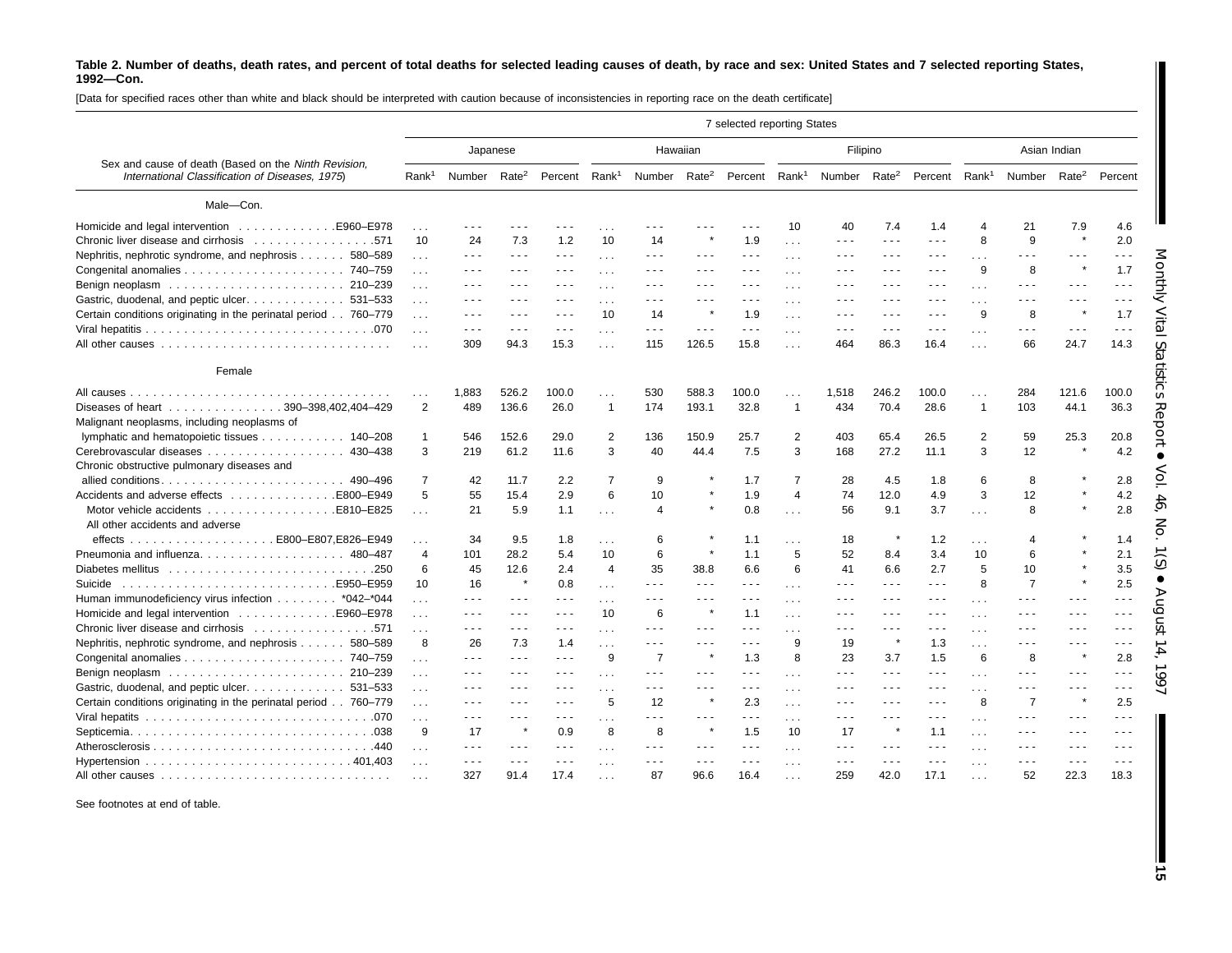[Data for specified races other than white and black should be interpreted with caution because of inconsistencies in reporting race on the death certificate]

|                                                                                                         |                   |                      |                                                                                                                                                                                                                                                                                                                                                                                                                                                |                                                                                                                                                                                                                                                                                                                                                                                              |                   |                          |                      | 7 selected reporting States                                                                                                                                                                                                                                                                                                                                                                  |                      |                          |                      |                      |                          |                |                   |         |
|---------------------------------------------------------------------------------------------------------|-------------------|----------------------|------------------------------------------------------------------------------------------------------------------------------------------------------------------------------------------------------------------------------------------------------------------------------------------------------------------------------------------------------------------------------------------------------------------------------------------------|----------------------------------------------------------------------------------------------------------------------------------------------------------------------------------------------------------------------------------------------------------------------------------------------------------------------------------------------------------------------------------------------|-------------------|--------------------------|----------------------|----------------------------------------------------------------------------------------------------------------------------------------------------------------------------------------------------------------------------------------------------------------------------------------------------------------------------------------------------------------------------------------------|----------------------|--------------------------|----------------------|----------------------|--------------------------|----------------|-------------------|---------|
|                                                                                                         |                   |                      | Korean                                                                                                                                                                                                                                                                                                                                                                                                                                         |                                                                                                                                                                                                                                                                                                                                                                                              |                   | Samoan                   |                      |                                                                                                                                                                                                                                                                                                                                                                                              |                      |                          | Vietnamese           |                      |                          |                | Guamanian         |         |
| Sex and cause of death (Based on the Ninth Revision,<br>International Classification of Diseases, 1975) | Rank <sup>1</sup> | Number               | Rate <sup>2</sup>                                                                                                                                                                                                                                                                                                                                                                                                                              | Percent                                                                                                                                                                                                                                                                                                                                                                                      | Rank <sup>1</sup> | Number Rate <sup>2</sup> |                      | Percent Rank <sup>1</sup>                                                                                                                                                                                                                                                                                                                                                                    |                      | Number Rate <sup>2</sup> |                      | Percent              | Rank <sup>1</sup>        | Number         | Rate <sup>2</sup> | Percent |
| Both sexes                                                                                              |                   |                      |                                                                                                                                                                                                                                                                                                                                                                                                                                                |                                                                                                                                                                                                                                                                                                                                                                                              |                   |                          |                      |                                                                                                                                                                                                                                                                                                                                                                                              |                      |                          |                      |                      |                          |                |                   |         |
|                                                                                                         |                   | 1.296                | 243.9                                                                                                                                                                                                                                                                                                                                                                                                                                          | 100.0                                                                                                                                                                                                                                                                                                                                                                                        |                   | 266                      | 515.6                | 100.0                                                                                                                                                                                                                                                                                                                                                                                        | .                    | 893                      | 224.9                | 100.0                | .                        | 83             | 244.6             | 100.0   |
| Diseases of heart 390-398,402,404-429<br>Malignant neoplasms, including neoplasms of                    | 2                 | 307                  | 57.8                                                                                                                                                                                                                                                                                                                                                                                                                                           | 23.7                                                                                                                                                                                                                                                                                                                                                                                         | $\overline{1}$    | 77                       | 149.2                | 28.9                                                                                                                                                                                                                                                                                                                                                                                         | 2                    | 172                      | 43.3                 | 19.3                 | $\mathbf{1}$             | 29             | 85.5              | 34.9    |
| lymphatic and hematopoietic tissues 140–208                                                             | $\mathbf{1}$      | 412                  | 77.6                                                                                                                                                                                                                                                                                                                                                                                                                                           | 31.8                                                                                                                                                                                                                                                                                                                                                                                         | 2                 | 50                       | 96.9                 | 18.8                                                                                                                                                                                                                                                                                                                                                                                         | $\mathbf{1}$         | 225                      | 56.7                 | 25.2                 | $\overline{2}$           | 18             |                   | 21.7    |
| Chronic obstructive pulmonary diseases and                                                              | $\overline{4}$    | 88                   | 16.6                                                                                                                                                                                                                                                                                                                                                                                                                                           | 6.8                                                                                                                                                                                                                                                                                                                                                                                          | $\overline{4}$    | 17                       | $\star$              | 6.4                                                                                                                                                                                                                                                                                                                                                                                          | $\overline{4}$       | 72                       | 18.1                 | 8.1                  | 3                        | $\overline{7}$ |                   | 8.4     |
|                                                                                                         | 10                | 28                   | 5.3                                                                                                                                                                                                                                                                                                                                                                                                                                            | 2.2                                                                                                                                                                                                                                                                                                                                                                                          | 8                 | 9                        |                      | 3.4                                                                                                                                                                                                                                                                                                                                                                                          | $\overline{7}$       | 29                       | 7.3                  | 3.2                  | 5                        | 3              |                   | 3.6     |
|                                                                                                         | 3                 | 90                   | 16.9                                                                                                                                                                                                                                                                                                                                                                                                                                           | 6.9                                                                                                                                                                                                                                                                                                                                                                                          | 3                 | 20                       | 38.8                 | 7.5                                                                                                                                                                                                                                                                                                                                                                                          | 3                    | 75                       | 18.9                 | 8.4                  | 5                        | 3              |                   | 3.6     |
| All other accidents and adverse                                                                         | $\sim 100$        | 56                   | 10.5                                                                                                                                                                                                                                                                                                                                                                                                                                           | 4.3                                                                                                                                                                                                                                                                                                                                                                                          | $\sim$            | 10                       |                      | 3.8                                                                                                                                                                                                                                                                                                                                                                                          | $\sim 10$            | 49                       | 12.3                 | 5.5                  | $\sim$                   | $\mathbf{1}$   |                   | 1.2     |
|                                                                                                         | .                 | 34                   | 6.4                                                                                                                                                                                                                                                                                                                                                                                                                                            | 2.6                                                                                                                                                                                                                                                                                                                                                                                          | $\cdots$          | 10                       |                      | 3.8                                                                                                                                                                                                                                                                                                                                                                                          | $\cdots$             | 26                       | 6.5                  | 2.9                  | .                        | $\overline{2}$ |                   | 2.4     |
|                                                                                                         | $\overline{7}$    | 41                   | 7.7                                                                                                                                                                                                                                                                                                                                                                                                                                            | 3.2                                                                                                                                                                                                                                                                                                                                                                                          | $\overline{7}$    | 10                       |                      | 3.8                                                                                                                                                                                                                                                                                                                                                                                          | 6                    | 32                       | 8.1                  | 3.6                  | 5                        | 3              |                   | 3.6     |
|                                                                                                         | 9                 | 29                   | 5.5                                                                                                                                                                                                                                                                                                                                                                                                                                            | 2.2                                                                                                                                                                                                                                                                                                                                                                                          | 5                 | 14                       |                      | 5.3                                                                                                                                                                                                                                                                                                                                                                                          | 9                    | 17                       | $\star$              | 1.9                  | $\overline{\mathcal{A}}$ | 5              |                   | 6.0     |
|                                                                                                         | 5                 | 42                   | 7.9                                                                                                                                                                                                                                                                                                                                                                                                                                            | 3.2                                                                                                                                                                                                                                                                                                                                                                                          | $\cdots$          | .                        |                      | $\sim$ $\sim$ $\sim$                                                                                                                                                                                                                                                                                                                                                                         | $\mathsf{R}$         | 28                       | 7.1                  | 3.1                  | 9                        | $\overline{1}$ |                   | 1.2     |
| Human immunodeficiency virus infection *042-*044                                                        | .                 | .                    | $\sim 100$                                                                                                                                                                                                                                                                                                                                                                                                                                     | $\sim$ $\sim$ $\sim$                                                                                                                                                                                                                                                                                                                                                                         | $\cdots$          | $\sim$ $\sim$ $\sim$     | .                    | $- - -$                                                                                                                                                                                                                                                                                                                                                                                      |                      | .                        | $\sim$ $\sim$ $\sim$ | - - -                | 8                        | $\overline{2}$ |                   | 2.4     |
|                                                                                                         | 5                 | 42                   | 7.9                                                                                                                                                                                                                                                                                                                                                                                                                                            | 3.2                                                                                                                                                                                                                                                                                                                                                                                          | 6                 | 11                       |                      | 4.1                                                                                                                                                                                                                                                                                                                                                                                          | 5                    | 66                       | 16.6                 | 7.4                  | .                        | $  -$          |                   | ---     |
|                                                                                                         | 8                 | 31                   | 5.8                                                                                                                                                                                                                                                                                                                                                                                                                                            | 2.4                                                                                                                                                                                                                                                                                                                                                                                          |                   | - - -                    | .                    | $- - -$                                                                                                                                                                                                                                                                                                                                                                                      | 9                    | 17                       | $\star$              | 1.9                  | 9                        | $\mathbf{1}$   |                   | 1.2     |
| Nephritis, nephrotic syndrome, and nephrosis 580–589                                                    |                   | $\sim$ $\sim$ $\sim$ | $\sim$ $\sim$ $\sim$                                                                                                                                                                                                                                                                                                                                                                                                                           | $\frac{1}{2} \frac{1}{2} \frac{1}{2} \frac{1}{2} \frac{1}{2} \frac{1}{2} \frac{1}{2} \frac{1}{2} \frac{1}{2} \frac{1}{2} \frac{1}{2} \frac{1}{2} \frac{1}{2} \frac{1}{2} \frac{1}{2} \frac{1}{2} \frac{1}{2} \frac{1}{2} \frac{1}{2} \frac{1}{2} \frac{1}{2} \frac{1}{2} \frac{1}{2} \frac{1}{2} \frac{1}{2} \frac{1}{2} \frac{1}{2} \frac{1}{2} \frac{1}{2} \frac{1}{2} \frac{1}{2} \frac{$ | $\cdots$          | $ -$                     | - - -                | $- - -$                                                                                                                                                                                                                                                                                                                                                                                      |                      | $\sim$ $\sim$ $\sim$     | $\sim$ $\sim$ $\sim$ | .                    | 9                        | $\mathbf{1}$   |                   | 1.2     |
|                                                                                                         | $\sim 100$        | $\sim$ $\sim$ $\sim$ | $\frac{1}{2} \left( \frac{1}{2} \right) + \frac{1}{2} \left( \frac{1}{2} \right) + \frac{1}{2} \left( \frac{1}{2} \right) + \frac{1}{2} \left( \frac{1}{2} \right) + \frac{1}{2} \left( \frac{1}{2} \right) + \frac{1}{2} \left( \frac{1}{2} \right) + \frac{1}{2} \left( \frac{1}{2} \right) + \frac{1}{2} \left( \frac{1}{2} \right) + \frac{1}{2} \left( \frac{1}{2} \right) + \frac{1}{2} \left( \frac{1}{2} \right) + \frac{1}{2} \left($ | $\sim$ $\sim$ $\sim$                                                                                                                                                                                                                                                                                                                                                                         | $\cdots$<br>10    | 5                        |                      | 1.9                                                                                                                                                                                                                                                                                                                                                                                          | .<br>9               | 17                       | $\star$              | 1.9                  | 9                        | $\mathbf{1}$   |                   | 1.2     |
|                                                                                                         | $\sim$            | $\sim$ $\sim$ $\sim$ | $\sim$ $\sim$ $\sim$                                                                                                                                                                                                                                                                                                                                                                                                                           | $\sim$ $\sim$ $\sim$                                                                                                                                                                                                                                                                                                                                                                         |                   | $\sim$ $\sim$ $\sim$     | $\sim$ $\sim$ $\sim$ | $\frac{1}{2} \frac{1}{2} \frac{1}{2} \frac{1}{2} \frac{1}{2} \frac{1}{2} \frac{1}{2} \frac{1}{2} \frac{1}{2} \frac{1}{2} \frac{1}{2} \frac{1}{2} \frac{1}{2} \frac{1}{2} \frac{1}{2} \frac{1}{2} \frac{1}{2} \frac{1}{2} \frac{1}{2} \frac{1}{2} \frac{1}{2} \frac{1}{2} \frac{1}{2} \frac{1}{2} \frac{1}{2} \frac{1}{2} \frac{1}{2} \frac{1}{2} \frac{1}{2} \frac{1}{2} \frac{1}{2} \frac{$ |                      | $\sim$ $\sim$ $\sim$     | $\sim$ $\sim$ $\sim$ | $\sim$ $\sim$ $\sim$ | 9                        | $\mathbf{1}$   |                   | 1.2     |
|                                                                                                         | $\sim$ $\sim$     | .                    | $\sim$ $\sim$ $\sim$                                                                                                                                                                                                                                                                                                                                                                                                                           | $\sim$ $\sim$ $\sim$                                                                                                                                                                                                                                                                                                                                                                         | $\sim$ $\sim$     | .                        |                      | $\sim$ $\sim$ $\sim$                                                                                                                                                                                                                                                                                                                                                                         | $\sim$ $\sim$ $\sim$ | $\sim$ $\sim$ $\sim$     | $\sim$ $\sim$ $\sim$ | .                    | 9                        | $\overline{1}$ |                   | 1.2     |
| Gastric, duodenal, and peptic ulcer. 531–533                                                            | $\sim 10$         | $\sim$ $\sim$ $\sim$ | $\sim$ $\sim$ $\sim$                                                                                                                                                                                                                                                                                                                                                                                                                           | $\sim$ $\sim$ $\sim$                                                                                                                                                                                                                                                                                                                                                                         |                   | $\overline{7}$           |                      |                                                                                                                                                                                                                                                                                                                                                                                              | $\cdots$             | $\sim$ $\sim$ $\sim$     |                      | $\sim$ $\sim$ $\sim$ |                          |                |                   |         |
| Certain conditions originating in the perinatalperiod 760-779                                           | $\sim 10$         |                      |                                                                                                                                                                                                                                                                                                                                                                                                                                                |                                                                                                                                                                                                                                                                                                                                                                                              | 9                 |                          |                      | 2.6                                                                                                                                                                                                                                                                                                                                                                                          | $\cdots$             |                          | $\sim$ $\sim$ $\sim$ |                      | .                        |                |                   |         |
|                                                                                                         |                   | 186                  | 35.0                                                                                                                                                                                                                                                                                                                                                                                                                                           | 14.4                                                                                                                                                                                                                                                                                                                                                                                         | $\sim$ $\sim$     | 46                       | 89.2                 | 17.3                                                                                                                                                                                                                                                                                                                                                                                         | $\sim 10$            | 143                      | 36.0                 | 16.0                 | $\sim$                   | $\overline{7}$ |                   | 8.4     |
| Male                                                                                                    |                   |                      |                                                                                                                                                                                                                                                                                                                                                                                                                                                |                                                                                                                                                                                                                                                                                                                                                                                              |                   |                          |                      |                                                                                                                                                                                                                                                                                                                                                                                              |                      |                          |                      |                      |                          |                |                   |         |
|                                                                                                         | $\cdots$          | 689                  | 279.9                                                                                                                                                                                                                                                                                                                                                                                                                                          | 100.0                                                                                                                                                                                                                                                                                                                                                                                        | .                 | 165                      | 630.5                | 100.0                                                                                                                                                                                                                                                                                                                                                                                        | .                    | 514                      | 247.4                | 100.0                | .                        | 48             | 283.3             | 100.0   |
| Diseases of heart 390-398,402,404-429                                                                   | 2                 | 130                  | 52.8                                                                                                                                                                                                                                                                                                                                                                                                                                           | 18.9                                                                                                                                                                                                                                                                                                                                                                                         | $\mathbf{1}$      | 51                       | 194.9                | 30.9                                                                                                                                                                                                                                                                                                                                                                                         | 2                    | 87                       | 41.9                 | 16.9                 | $\mathbf{1}$             | 21             | 124.0             | 43.8    |
| Malignant neoplasms, including neoplasms of                                                             |                   |                      |                                                                                                                                                                                                                                                                                                                                                                                                                                                |                                                                                                                                                                                                                                                                                                                                                                                              |                   |                          |                      |                                                                                                                                                                                                                                                                                                                                                                                              |                      |                          |                      |                      |                          |                |                   |         |
| lymphatic and hematopoietic tissues 140–208                                                             | $\mathbf{1}$      | 247                  | 100.4                                                                                                                                                                                                                                                                                                                                                                                                                                          | 35.8                                                                                                                                                                                                                                                                                                                                                                                         | 2                 | 23                       | 87.9                 | 13.9                                                                                                                                                                                                                                                                                                                                                                                         | -1                   | 130                      | 62.6                 | 25.3                 | $\overline{\mathbf{c}}$  | 9              |                   | 18.8    |
|                                                                                                         | $\overline{4}$    | 41                   | 16.7                                                                                                                                                                                                                                                                                                                                                                                                                                           | 6.0                                                                                                                                                                                                                                                                                                                                                                                          | 5                 | 8                        |                      | 4.8                                                                                                                                                                                                                                                                                                                                                                                          | 5                    | 34                       | 16.4                 | 6.6                  | 3                        | 3              |                   | 6.3     |
| Chronic obstructive pulmonary diseases and                                                              |                   |                      |                                                                                                                                                                                                                                                                                                                                                                                                                                                |                                                                                                                                                                                                                                                                                                                                                                                              |                   |                          |                      |                                                                                                                                                                                                                                                                                                                                                                                              |                      |                          |                      |                      |                          |                |                   |         |
|                                                                                                         | 9                 | 18                   | $\star$                                                                                                                                                                                                                                                                                                                                                                                                                                        | 2.6                                                                                                                                                                                                                                                                                                                                                                                          | 6                 | $\overline{7}$           |                      | 4.2                                                                                                                                                                                                                                                                                                                                                                                          | 8                    | 17                       | $\pmb{\ast}$         | 3.3                  | 8                        | $\mathbf 1$    |                   | 2.1     |
| Accidents and adverse effects E800–E949                                                                 | 3                 | 47                   | 19.1                                                                                                                                                                                                                                                                                                                                                                                                                                           | 6.8                                                                                                                                                                                                                                                                                                                                                                                          | 3                 | 17                       |                      | 10.3                                                                                                                                                                                                                                                                                                                                                                                         | 3                    | 57                       | 27.4                 | 11.1                 | 3                        | 3              |                   | 6.3     |
|                                                                                                         | $\sim$            | 25                   | 10.2                                                                                                                                                                                                                                                                                                                                                                                                                                           | 3.6                                                                                                                                                                                                                                                                                                                                                                                          | $\sim$            | 9                        |                      | 5.5                                                                                                                                                                                                                                                                                                                                                                                          | $\sim 10$            | 35                       | 16.8                 | 6.8                  | $\sim$                   | $\mathbf{1}$   |                   | 2.1     |
| All other accidents and adverse                                                                         |                   |                      |                                                                                                                                                                                                                                                                                                                                                                                                                                                |                                                                                                                                                                                                                                                                                                                                                                                              |                   |                          |                      |                                                                                                                                                                                                                                                                                                                                                                                              |                      |                          |                      |                      |                          |                |                   |         |
|                                                                                                         | .                 | 22                   | 8.9                                                                                                                                                                                                                                                                                                                                                                                                                                            | 3.2                                                                                                                                                                                                                                                                                                                                                                                          | $\sim$            | 8                        |                      | 4.8                                                                                                                                                                                                                                                                                                                                                                                          | .                    | 22                       | 10.6                 | 4.3                  | .                        | $\overline{2}$ |                   | 4.2     |
| Pneumonia and influenza. 480-487                                                                        | $\overline{7}$    | 21                   | 8.5                                                                                                                                                                                                                                                                                                                                                                                                                                            | 3.0                                                                                                                                                                                                                                                                                                                                                                                          | 8                 | 6                        |                      | 3.6                                                                                                                                                                                                                                                                                                                                                                                          | $\overline{7}$       | 18                       | $\pmb{\ast}$         | 3.5                  | 3                        | 3              |                   | 6.3     |
| Diabetes mellitus250                                                                                    | 10                | 12                   | $\pmb{\ast}$                                                                                                                                                                                                                                                                                                                                                                                                                                   | 1.7                                                                                                                                                                                                                                                                                                                                                                                          | 6                 | $\overline{7}$           |                      | 4.2                                                                                                                                                                                                                                                                                                                                                                                          | $\ldots$             | $ -$                     | $\sim$ $\sim$ $\sim$ | $\sim$ $\sim$ $\sim$ | 3                        | 3              |                   | 6.3     |
|                                                                                                         | 6                 | 27                   | 11.0                                                                                                                                                                                                                                                                                                                                                                                                                                           | 3.9                                                                                                                                                                                                                                                                                                                                                                                          | 10                | 3                        |                      | 1.8                                                                                                                                                                                                                                                                                                                                                                                          | 6                    | 22                       | 10.6                 | 4.3                  | $\sim$                   |                |                   | .       |
| Human immunodeficiency virus infection *042-*044                                                        |                   | $\sim$ $\sim$ $\sim$ | $\sim$ $\sim$ $\sim$                                                                                                                                                                                                                                                                                                                                                                                                                           | $  -$                                                                                                                                                                                                                                                                                                                                                                                        | 10                | ঽ                        |                      | 1.8                                                                                                                                                                                                                                                                                                                                                                                          |                      | $  -$                    |                      | - - -                | $\overline{7}$           | $\mathcal{P}$  |                   | 4.2     |

See footnotes at end of table.

**16**  $\blacksquare$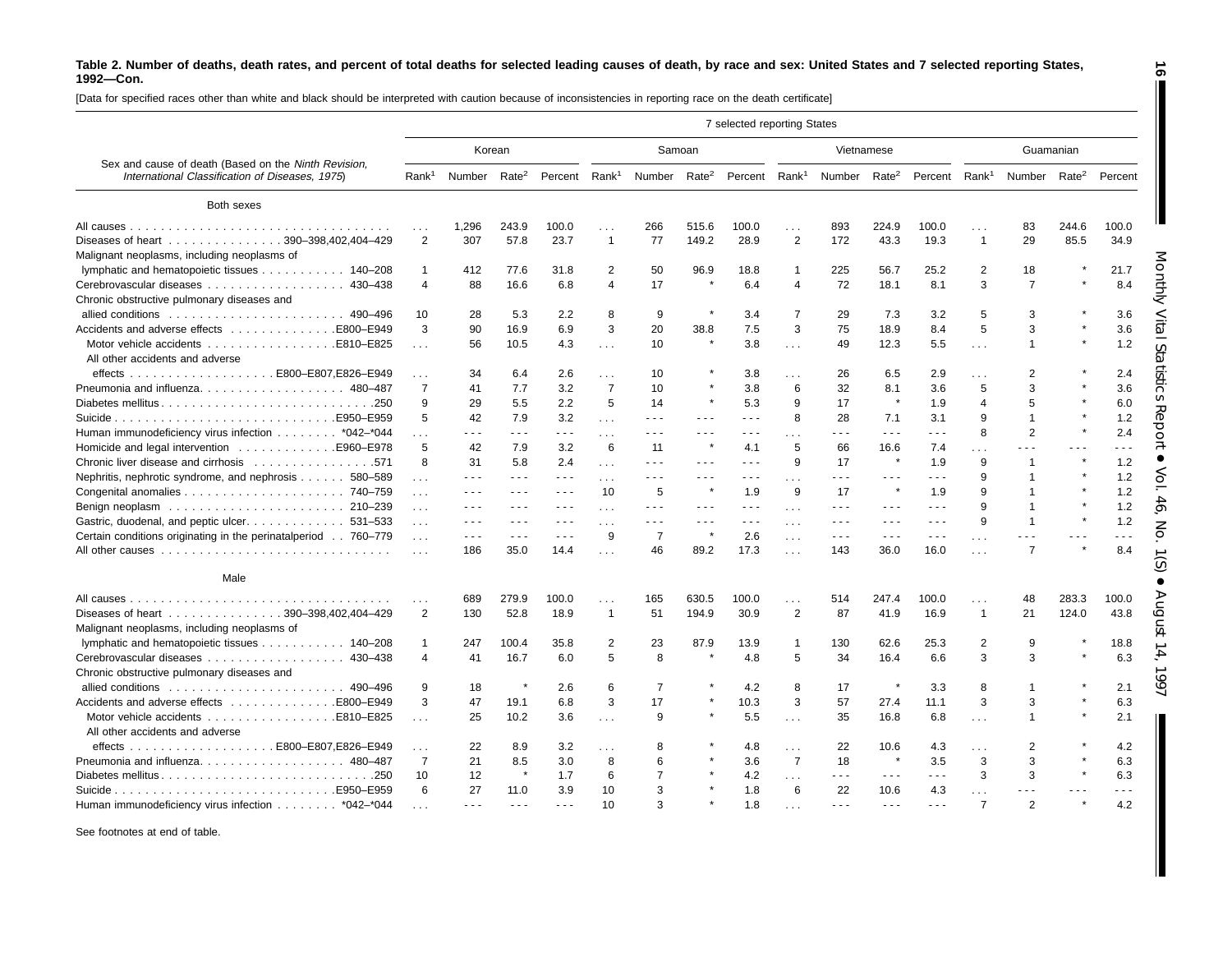[Data for specified races other than white and black should be interpreted with caution because of inconsistencies in reporting race on the death certificate]

| Korean<br>Samoan<br>Vietnamese<br>Guamanian<br>Sex and cause of death (Based on the Ninth Revision,<br>Number Rate <sup>2</sup><br>Percent Rank <sup>1</sup><br>Rate <sup>2</sup><br>Percent Rank <sup>1</sup> Number Rate <sup>2</sup><br>Number<br>Percent Rank <sup>1</sup><br>International Classification of Diseases, 1975)<br>Rank <sup>1</sup><br>Number Rate <sup>2</sup> Percent<br>Male-Con.<br>Homicide and legal intervention 5960–E978<br>5<br>34<br>11<br>6.7<br>56<br>13.8<br>4.9<br>$\overline{4}$<br>27.0<br>10.9<br>$\overline{4}$<br>- - -<br>$\sim$<br>9<br>1.9<br>8<br>20<br>8.1<br>2.9<br>10<br>$\pmb{\ast}$<br>$\frac{1}{2} \frac{1}{2} \frac{1}{2} \frac{1}{2} \frac{1}{2} \frac{1}{2} \frac{1}{2} \frac{1}{2} \frac{1}{2} \frac{1}{2} \frac{1}{2} \frac{1}{2} \frac{1}{2} \frac{1}{2} \frac{1}{2} \frac{1}{2} \frac{1}{2} \frac{1}{2} \frac{1}{2} \frac{1}{2} \frac{1}{2} \frac{1}{2} \frac{1}{2} \frac{1}{2} \frac{1}{2} \frac{1}{2} \frac{1}{2} \frac{1}{2} \frac{1}{2} \frac{1}{2} \frac{1}{2} \frac{$<br>$\sim$ $\sim$ $\sim$<br>$- - -$<br>$\sim$ $\sim$ $\sim$<br>$\sim$ $\sim$ $\sim$<br>$\cdots$<br>Nephritis, nephrotic syndrome, and nephrosis 580–589<br>- - -<br>$\sim$ $\sim$ $\sim$<br>$\sim$ $\sim$ $\sim$<br>$\sim$ $\sim$ $\sim$<br>$\sim$ $\sim$ $\sim$<br>$\sim$ $\sim$ $\sim$<br>$\cdots$<br>$\frac{1}{2} \left( \frac{1}{2} \right) \frac{1}{2} \left( \frac{1}{2} \right)$<br>$  -$<br>$\sim$ $\sim$ $\sim$<br>- - -<br>.<br>$\cdots$<br>$\cdots$<br>8<br>$\overline{1}$<br>2.1<br>$\sim$ $\sim$ $\sim$<br>.<br>$\sim$ $\sim$ $\sim$<br>$\sim$ $\sim$ $\sim$<br>$\sim$ $\sim$ $\sim$<br>.<br>$\sim$ $\sim$ $\sim$<br>$\sim$ $\sim$ $\sim$<br>$\sim 100$<br>$  -$<br>$\sim$ $\sim$ $\sim$<br>$\sim$ $\sim$ $\sim$<br>2.1<br>8<br>-1<br>.<br>$\sim$ $\sim$ $\sim$<br>$\sim$ $\sim$ $\sim$<br>$\sim$ $\sim$ $\sim$<br>$\sim$ $\sim$ $\sim$<br>$\frac{1}{2} \left( \frac{1}{2} \right) \left( \frac{1}{2} \right) \left( \frac{1}{2} \right)$<br>$\frac{1}{2} \left( \frac{1}{2} \right) \frac{1}{2} \left( \frac{1}{2} \right)$<br>$  -$<br>$\sim$<br>- - -<br>$\cdots$<br>Gastric, duodenal, and peptic ulcer. 531-533<br>8<br>2.1<br>$\overline{1}$<br>- - -<br>- - -<br>$\frac{1}{2} \left( \frac{1}{2} \right) + \frac{1}{2} \left( \frac{1}{2} \right) + \frac{1}{2} \left( \frac{1}{2} \right) + \frac{1}{2} \left( \frac{1}{2} \right) + \frac{1}{2} \left( \frac{1}{2} \right) + \frac{1}{2} \left( \frac{1}{2} \right) + \frac{1}{2} \left( \frac{1}{2} \right) + \frac{1}{2} \left( \frac{1}{2} \right) + \frac{1}{2} \left( \frac{1}{2} \right) + \frac{1}{2} \left( \frac{1}{2} \right) + \frac{1}{2} \left($<br>$  -$<br>$\sim$ $\sim$ $\sim$<br>$\sim$ $\sim$ $\sim$<br>$- - -$<br>$\cdots$<br>$\cdots$<br>Certain conditions originating in the perinatal period 760–779<br>9<br>$\overline{4}$<br>$\star$<br>2.4<br>$\sim$ $\sim$ $\sim$<br>$\frac{1}{2} \left( \frac{1}{2} \right) \left( \frac{1}{2} \right) \left( \frac{1}{2} \right)$<br>$\sim$ $\sim$ $\sim$<br>$\frac{1}{2} \left( \frac{1}{2} \right) \left( \frac{1}{2} \right) \left( \frac{1}{2} \right)$<br>$\sim$ $\sim$ $\sim$<br>$\sim$ $\sim$ $\sim$<br>$  -$<br>$  -$<br>$\sim$ $\sim$ $\sim$<br>$\cdots$<br>$\sim 100$<br>$\sim$ $\sim$ $\sim$<br>10<br>9<br>×<br>1.8<br>$  -$<br>- - -<br>$\frac{1}{2} \frac{1}{2} \frac{1}{2} \frac{1}{2} \frac{1}{2} \frac{1}{2} \frac{1}{2} \frac{1}{2} \frac{1}{2} \frac{1}{2} \frac{1}{2} \frac{1}{2} \frac{1}{2} \frac{1}{2} \frac{1}{2} \frac{1}{2} \frac{1}{2} \frac{1}{2} \frac{1}{2} \frac{1}{2} \frac{1}{2} \frac{1}{2} \frac{1}{2} \frac{1}{2} \frac{1}{2} \frac{1}{2} \frac{1}{2} \frac{1}{2} \frac{1}{2} \frac{1}{2} \frac{1}{2} \frac{$<br>$\sim$ $\sim$ $\sim$<br>$- - -$<br>$\mathbf{1}$<br>$\sim$ $\sim$ $\sim$<br>$  -$<br>$\sim$ $\sim$ $\sim$<br>.<br>$\cdots$<br>74<br>92<br>37.4<br>13.4<br>25<br>95.5<br>15.2<br>35.6<br>14.4<br>0.0<br>$\sim$<br>$\cdots$<br>Female<br>607<br>212.9<br>100.0<br>101<br>397.3<br>100.0<br>379<br>200.2<br>100.0<br>35<br>206.0<br>100.0<br>$\sim$<br>.<br>.<br>$\cdots$<br>2<br>$\overline{2}$<br>2<br>Diseases of heart 390-398,402,404-429<br>62.1<br>29.2<br>26<br>102.3<br>25.7<br>44.9<br>22.4<br>8<br>22.9<br>177<br>85<br>$\mathbf{1}$ |  |  |  |  | 7 selected reporting States |  |  |  |  |
|-----------------------------------------------------------------------------------------------------------------------------------------------------------------------------------------------------------------------------------------------------------------------------------------------------------------------------------------------------------------------------------------------------------------------------------------------------------------------------------------------------------------------------------------------------------------------------------------------------------------------------------------------------------------------------------------------------------------------------------------------------------------------------------------------------------------------------------------------------------------------------------------------------------------------------------------------------------------------------------------------------------------------------------------------------------------------------------------------------------------------------------------------------------------------------------------------------------------------------------------------------------------------------------------------------------------------------------------------------------------------------------------------------------------------------------------------------------------------------------------------------------------------------------------------------------------------------------------------------------------------------------------------------------------------------------------------------------------------------------------------------------------------------------------------------------------------------------------------------------------------------------------------------------------------------------------------------------------------------------------------------------------------------------------------------------------------------------------------------------------------------------------------------------------------------------------------------------------------------------------------------------------------------------------------------------------------------------------------------------------------------------------------------------------------------------------------------------------------------------------------------------------------------------------------------------------------------------------------------------------------------------------------------------------------------------------------------------------------------------------------------------------------------------------------------------------------------------------------------------------------------------------------------------------------------------------------------------------------------------------------------------------------------------------------------------------------------------------------------------------------------------------------------------------------------------------------------------------------------------------------------------------------------------------------------------------------------------------------------------------------------------------------------------------------------------------------------------------------------------------------------------------------------------------------------------------------------------------------------------------------------------------------------------------------------------------------------------------------------------------------------------------------------------------------------------------------------------------------------------------------------------------------------------------------------------------------------------------------------------------------------------------------------------------------------------------------------------------------------------------------------------------------------------------------------------------------------------------------------------------------------------------------|--|--|--|--|-----------------------------|--|--|--|--|
|                                                                                                                                                                                                                                                                                                                                                                                                                                                                                                                                                                                                                                                                                                                                                                                                                                                                                                                                                                                                                                                                                                                                                                                                                                                                                                                                                                                                                                                                                                                                                                                                                                                                                                                                                                                                                                                                                                                                                                                                                                                                                                                                                                                                                                                                                                                                                                                                                                                                                                                                                                                                                                                                                                                                                                                                                                                                                                                                                                                                                                                                                                                                                                                                                                                                                                                                                                                                                                                                                                                                                                                                                                                                                                                                                                                                                                                                                                                                                                                                                                                                                                                                                                                                                                                                       |  |  |  |  |                             |  |  |  |  |
|                                                                                                                                                                                                                                                                                                                                                                                                                                                                                                                                                                                                                                                                                                                                                                                                                                                                                                                                                                                                                                                                                                                                                                                                                                                                                                                                                                                                                                                                                                                                                                                                                                                                                                                                                                                                                                                                                                                                                                                                                                                                                                                                                                                                                                                                                                                                                                                                                                                                                                                                                                                                                                                                                                                                                                                                                                                                                                                                                                                                                                                                                                                                                                                                                                                                                                                                                                                                                                                                                                                                                                                                                                                                                                                                                                                                                                                                                                                                                                                                                                                                                                                                                                                                                                                                       |  |  |  |  |                             |  |  |  |  |
|                                                                                                                                                                                                                                                                                                                                                                                                                                                                                                                                                                                                                                                                                                                                                                                                                                                                                                                                                                                                                                                                                                                                                                                                                                                                                                                                                                                                                                                                                                                                                                                                                                                                                                                                                                                                                                                                                                                                                                                                                                                                                                                                                                                                                                                                                                                                                                                                                                                                                                                                                                                                                                                                                                                                                                                                                                                                                                                                                                                                                                                                                                                                                                                                                                                                                                                                                                                                                                                                                                                                                                                                                                                                                                                                                                                                                                                                                                                                                                                                                                                                                                                                                                                                                                                                       |  |  |  |  |                             |  |  |  |  |
|                                                                                                                                                                                                                                                                                                                                                                                                                                                                                                                                                                                                                                                                                                                                                                                                                                                                                                                                                                                                                                                                                                                                                                                                                                                                                                                                                                                                                                                                                                                                                                                                                                                                                                                                                                                                                                                                                                                                                                                                                                                                                                                                                                                                                                                                                                                                                                                                                                                                                                                                                                                                                                                                                                                                                                                                                                                                                                                                                                                                                                                                                                                                                                                                                                                                                                                                                                                                                                                                                                                                                                                                                                                                                                                                                                                                                                                                                                                                                                                                                                                                                                                                                                                                                                                                       |  |  |  |  |                             |  |  |  |  |
|                                                                                                                                                                                                                                                                                                                                                                                                                                                                                                                                                                                                                                                                                                                                                                                                                                                                                                                                                                                                                                                                                                                                                                                                                                                                                                                                                                                                                                                                                                                                                                                                                                                                                                                                                                                                                                                                                                                                                                                                                                                                                                                                                                                                                                                                                                                                                                                                                                                                                                                                                                                                                                                                                                                                                                                                                                                                                                                                                                                                                                                                                                                                                                                                                                                                                                                                                                                                                                                                                                                                                                                                                                                                                                                                                                                                                                                                                                                                                                                                                                                                                                                                                                                                                                                                       |  |  |  |  |                             |  |  |  |  |
|                                                                                                                                                                                                                                                                                                                                                                                                                                                                                                                                                                                                                                                                                                                                                                                                                                                                                                                                                                                                                                                                                                                                                                                                                                                                                                                                                                                                                                                                                                                                                                                                                                                                                                                                                                                                                                                                                                                                                                                                                                                                                                                                                                                                                                                                                                                                                                                                                                                                                                                                                                                                                                                                                                                                                                                                                                                                                                                                                                                                                                                                                                                                                                                                                                                                                                                                                                                                                                                                                                                                                                                                                                                                                                                                                                                                                                                                                                                                                                                                                                                                                                                                                                                                                                                                       |  |  |  |  |                             |  |  |  |  |
|                                                                                                                                                                                                                                                                                                                                                                                                                                                                                                                                                                                                                                                                                                                                                                                                                                                                                                                                                                                                                                                                                                                                                                                                                                                                                                                                                                                                                                                                                                                                                                                                                                                                                                                                                                                                                                                                                                                                                                                                                                                                                                                                                                                                                                                                                                                                                                                                                                                                                                                                                                                                                                                                                                                                                                                                                                                                                                                                                                                                                                                                                                                                                                                                                                                                                                                                                                                                                                                                                                                                                                                                                                                                                                                                                                                                                                                                                                                                                                                                                                                                                                                                                                                                                                                                       |  |  |  |  |                             |  |  |  |  |
|                                                                                                                                                                                                                                                                                                                                                                                                                                                                                                                                                                                                                                                                                                                                                                                                                                                                                                                                                                                                                                                                                                                                                                                                                                                                                                                                                                                                                                                                                                                                                                                                                                                                                                                                                                                                                                                                                                                                                                                                                                                                                                                                                                                                                                                                                                                                                                                                                                                                                                                                                                                                                                                                                                                                                                                                                                                                                                                                                                                                                                                                                                                                                                                                                                                                                                                                                                                                                                                                                                                                                                                                                                                                                                                                                                                                                                                                                                                                                                                                                                                                                                                                                                                                                                                                       |  |  |  |  |                             |  |  |  |  |
|                                                                                                                                                                                                                                                                                                                                                                                                                                                                                                                                                                                                                                                                                                                                                                                                                                                                                                                                                                                                                                                                                                                                                                                                                                                                                                                                                                                                                                                                                                                                                                                                                                                                                                                                                                                                                                                                                                                                                                                                                                                                                                                                                                                                                                                                                                                                                                                                                                                                                                                                                                                                                                                                                                                                                                                                                                                                                                                                                                                                                                                                                                                                                                                                                                                                                                                                                                                                                                                                                                                                                                                                                                                                                                                                                                                                                                                                                                                                                                                                                                                                                                                                                                                                                                                                       |  |  |  |  |                             |  |  |  |  |
|                                                                                                                                                                                                                                                                                                                                                                                                                                                                                                                                                                                                                                                                                                                                                                                                                                                                                                                                                                                                                                                                                                                                                                                                                                                                                                                                                                                                                                                                                                                                                                                                                                                                                                                                                                                                                                                                                                                                                                                                                                                                                                                                                                                                                                                                                                                                                                                                                                                                                                                                                                                                                                                                                                                                                                                                                                                                                                                                                                                                                                                                                                                                                                                                                                                                                                                                                                                                                                                                                                                                                                                                                                                                                                                                                                                                                                                                                                                                                                                                                                                                                                                                                                                                                                                                       |  |  |  |  |                             |  |  |  |  |
|                                                                                                                                                                                                                                                                                                                                                                                                                                                                                                                                                                                                                                                                                                                                                                                                                                                                                                                                                                                                                                                                                                                                                                                                                                                                                                                                                                                                                                                                                                                                                                                                                                                                                                                                                                                                                                                                                                                                                                                                                                                                                                                                                                                                                                                                                                                                                                                                                                                                                                                                                                                                                                                                                                                                                                                                                                                                                                                                                                                                                                                                                                                                                                                                                                                                                                                                                                                                                                                                                                                                                                                                                                                                                                                                                                                                                                                                                                                                                                                                                                                                                                                                                                                                                                                                       |  |  |  |  |                             |  |  |  |  |
|                                                                                                                                                                                                                                                                                                                                                                                                                                                                                                                                                                                                                                                                                                                                                                                                                                                                                                                                                                                                                                                                                                                                                                                                                                                                                                                                                                                                                                                                                                                                                                                                                                                                                                                                                                                                                                                                                                                                                                                                                                                                                                                                                                                                                                                                                                                                                                                                                                                                                                                                                                                                                                                                                                                                                                                                                                                                                                                                                                                                                                                                                                                                                                                                                                                                                                                                                                                                                                                                                                                                                                                                                                                                                                                                                                                                                                                                                                                                                                                                                                                                                                                                                                                                                                                                       |  |  |  |  |                             |  |  |  |  |
|                                                                                                                                                                                                                                                                                                                                                                                                                                                                                                                                                                                                                                                                                                                                                                                                                                                                                                                                                                                                                                                                                                                                                                                                                                                                                                                                                                                                                                                                                                                                                                                                                                                                                                                                                                                                                                                                                                                                                                                                                                                                                                                                                                                                                                                                                                                                                                                                                                                                                                                                                                                                                                                                                                                                                                                                                                                                                                                                                                                                                                                                                                                                                                                                                                                                                                                                                                                                                                                                                                                                                                                                                                                                                                                                                                                                                                                                                                                                                                                                                                                                                                                                                                                                                                                                       |  |  |  |  |                             |  |  |  |  |
|                                                                                                                                                                                                                                                                                                                                                                                                                                                                                                                                                                                                                                                                                                                                                                                                                                                                                                                                                                                                                                                                                                                                                                                                                                                                                                                                                                                                                                                                                                                                                                                                                                                                                                                                                                                                                                                                                                                                                                                                                                                                                                                                                                                                                                                                                                                                                                                                                                                                                                                                                                                                                                                                                                                                                                                                                                                                                                                                                                                                                                                                                                                                                                                                                                                                                                                                                                                                                                                                                                                                                                                                                                                                                                                                                                                                                                                                                                                                                                                                                                                                                                                                                                                                                                                                       |  |  |  |  |                             |  |  |  |  |
|                                                                                                                                                                                                                                                                                                                                                                                                                                                                                                                                                                                                                                                                                                                                                                                                                                                                                                                                                                                                                                                                                                                                                                                                                                                                                                                                                                                                                                                                                                                                                                                                                                                                                                                                                                                                                                                                                                                                                                                                                                                                                                                                                                                                                                                                                                                                                                                                                                                                                                                                                                                                                                                                                                                                                                                                                                                                                                                                                                                                                                                                                                                                                                                                                                                                                                                                                                                                                                                                                                                                                                                                                                                                                                                                                                                                                                                                                                                                                                                                                                                                                                                                                                                                                                                                       |  |  |  |  |                             |  |  |  |  |
| Malignant neoplasms, including neoplasms of                                                                                                                                                                                                                                                                                                                                                                                                                                                                                                                                                                                                                                                                                                                                                                                                                                                                                                                                                                                                                                                                                                                                                                                                                                                                                                                                                                                                                                                                                                                                                                                                                                                                                                                                                                                                                                                                                                                                                                                                                                                                                                                                                                                                                                                                                                                                                                                                                                                                                                                                                                                                                                                                                                                                                                                                                                                                                                                                                                                                                                                                                                                                                                                                                                                                                                                                                                                                                                                                                                                                                                                                                                                                                                                                                                                                                                                                                                                                                                                                                                                                                                                                                                                                                           |  |  |  |  |                             |  |  |  |  |
| 2<br>165<br>57.9<br>27.2<br>27<br>106.2<br>95<br>50.2<br>25.1<br>9<br>25.7<br>$\overline{1}$<br>26.7<br>1                                                                                                                                                                                                                                                                                                                                                                                                                                                                                                                                                                                                                                                                                                                                                                                                                                                                                                                                                                                                                                                                                                                                                                                                                                                                                                                                                                                                                                                                                                                                                                                                                                                                                                                                                                                                                                                                                                                                                                                                                                                                                                                                                                                                                                                                                                                                                                                                                                                                                                                                                                                                                                                                                                                                                                                                                                                                                                                                                                                                                                                                                                                                                                                                                                                                                                                                                                                                                                                                                                                                                                                                                                                                                                                                                                                                                                                                                                                                                                                                                                                                                                                                                             |  |  |  |  |                             |  |  |  |  |
| 9<br>$\star$<br>3<br>47<br>16.5<br>7.7<br>3<br>8.9<br>3<br>38<br>20.1<br>10.0<br>3<br>$\overline{4}$<br>Cerebrovascular diseases 430-438<br>11.4                                                                                                                                                                                                                                                                                                                                                                                                                                                                                                                                                                                                                                                                                                                                                                                                                                                                                                                                                                                                                                                                                                                                                                                                                                                                                                                                                                                                                                                                                                                                                                                                                                                                                                                                                                                                                                                                                                                                                                                                                                                                                                                                                                                                                                                                                                                                                                                                                                                                                                                                                                                                                                                                                                                                                                                                                                                                                                                                                                                                                                                                                                                                                                                                                                                                                                                                                                                                                                                                                                                                                                                                                                                                                                                                                                                                                                                                                                                                                                                                                                                                                                                      |  |  |  |  |                             |  |  |  |  |
| Chronic obstructive pulmonary diseases and                                                                                                                                                                                                                                                                                                                                                                                                                                                                                                                                                                                                                                                                                                                                                                                                                                                                                                                                                                                                                                                                                                                                                                                                                                                                                                                                                                                                                                                                                                                                                                                                                                                                                                                                                                                                                                                                                                                                                                                                                                                                                                                                                                                                                                                                                                                                                                                                                                                                                                                                                                                                                                                                                                                                                                                                                                                                                                                                                                                                                                                                                                                                                                                                                                                                                                                                                                                                                                                                                                                                                                                                                                                                                                                                                                                                                                                                                                                                                                                                                                                                                                                                                                                                                            |  |  |  |  |                             |  |  |  |  |
| $\star$<br>$\overline{2}$<br>$\overline{2}$<br>9<br>10<br>9<br>6<br>12<br>3.2<br>5.7<br>1.6<br>2.0<br>$\overline{4}$                                                                                                                                                                                                                                                                                                                                                                                                                                                                                                                                                                                                                                                                                                                                                                                                                                                                                                                                                                                                                                                                                                                                                                                                                                                                                                                                                                                                                                                                                                                                                                                                                                                                                                                                                                                                                                                                                                                                                                                                                                                                                                                                                                                                                                                                                                                                                                                                                                                                                                                                                                                                                                                                                                                                                                                                                                                                                                                                                                                                                                                                                                                                                                                                                                                                                                                                                                                                                                                                                                                                                                                                                                                                                                                                                                                                                                                                                                                                                                                                                                                                                                                                                  |  |  |  |  |                             |  |  |  |  |
| $\overline{7}$<br>3<br>Accidents and adverse effects E800-E949<br>7.1<br>$\star$<br>$\overline{4}$<br>18<br>$\star$<br>4.7<br>$\overline{4}$<br>43<br>3.0<br>$\sim$ $\sim$ $\sim$<br>$\sim$ $\sim$ $\sim$<br>$\sim$ $\sim$ $\sim$                                                                                                                                                                                                                                                                                                                                                                                                                                                                                                                                                                                                                                                                                                                                                                                                                                                                                                                                                                                                                                                                                                                                                                                                                                                                                                                                                                                                                                                                                                                                                                                                                                                                                                                                                                                                                                                                                                                                                                                                                                                                                                                                                                                                                                                                                                                                                                                                                                                                                                                                                                                                                                                                                                                                                                                                                                                                                                                                                                                                                                                                                                                                                                                                                                                                                                                                                                                                                                                                                                                                                                                                                                                                                                                                                                                                                                                                                                                                                                                                                                     |  |  |  |  |                             |  |  |  |  |
| 15.1<br>$\cdots$                                                                                                                                                                                                                                                                                                                                                                                                                                                                                                                                                                                                                                                                                                                                                                                                                                                                                                                                                                                                                                                                                                                                                                                                                                                                                                                                                                                                                                                                                                                                                                                                                                                                                                                                                                                                                                                                                                                                                                                                                                                                                                                                                                                                                                                                                                                                                                                                                                                                                                                                                                                                                                                                                                                                                                                                                                                                                                                                                                                                                                                                                                                                                                                                                                                                                                                                                                                                                                                                                                                                                                                                                                                                                                                                                                                                                                                                                                                                                                                                                                                                                                                                                                                                                                                      |  |  |  |  |                             |  |  |  |  |
| Motor vehicle accidents E810-E825<br>3.7<br>31<br>10.9<br>5.1<br>$\mathbf{1}$<br>1.0<br>14<br>---<br>$\sim 100$<br>$\sim 100$<br>$\cdots$<br>.                                                                                                                                                                                                                                                                                                                                                                                                                                                                                                                                                                                                                                                                                                                                                                                                                                                                                                                                                                                                                                                                                                                                                                                                                                                                                                                                                                                                                                                                                                                                                                                                                                                                                                                                                                                                                                                                                                                                                                                                                                                                                                                                                                                                                                                                                                                                                                                                                                                                                                                                                                                                                                                                                                                                                                                                                                                                                                                                                                                                                                                                                                                                                                                                                                                                                                                                                                                                                                                                                                                                                                                                                                                                                                                                                                                                                                                                                                                                                                                                                                                                                                                        |  |  |  |  |                             |  |  |  |  |
| All other accidents and adverse<br>$\star$                                                                                                                                                                                                                                                                                                                                                                                                                                                                                                                                                                                                                                                                                                                                                                                                                                                                                                                                                                                                                                                                                                                                                                                                                                                                                                                                                                                                                                                                                                                                                                                                                                                                                                                                                                                                                                                                                                                                                                                                                                                                                                                                                                                                                                                                                                                                                                                                                                                                                                                                                                                                                                                                                                                                                                                                                                                                                                                                                                                                                                                                                                                                                                                                                                                                                                                                                                                                                                                                                                                                                                                                                                                                                                                                                                                                                                                                                                                                                                                                                                                                                                                                                                                                                            |  |  |  |  |                             |  |  |  |  |
| 12<br>2.0<br>2<br>2.0<br>4<br>1.1<br>$\sim$ $\sim$ $\sim$<br>.<br>$\sim$<br>.                                                                                                                                                                                                                                                                                                                                                                                                                                                                                                                                                                                                                                                                                                                                                                                                                                                                                                                                                                                                                                                                                                                                                                                                                                                                                                                                                                                                                                                                                                                                                                                                                                                                                                                                                                                                                                                                                                                                                                                                                                                                                                                                                                                                                                                                                                                                                                                                                                                                                                                                                                                                                                                                                                                                                                                                                                                                                                                                                                                                                                                                                                                                                                                                                                                                                                                                                                                                                                                                                                                                                                                                                                                                                                                                                                                                                                                                                                                                                                                                                                                                                                                                                                                         |  |  |  |  |                             |  |  |  |  |
| Pneumonia and influenza. 480-487<br>20<br>$\overline{4}$<br>5<br>3.7<br>5<br>7.0<br>3.3<br>5<br>4.0<br>14<br>$\sim$ $\sim$ $\sim$<br>.<br>$\sim$ $\sim$ $\sim$<br>.                                                                                                                                                                                                                                                                                                                                                                                                                                                                                                                                                                                                                                                                                                                                                                                                                                                                                                                                                                                                                                                                                                                                                                                                                                                                                                                                                                                                                                                                                                                                                                                                                                                                                                                                                                                                                                                                                                                                                                                                                                                                                                                                                                                                                                                                                                                                                                                                                                                                                                                                                                                                                                                                                                                                                                                                                                                                                                                                                                                                                                                                                                                                                                                                                                                                                                                                                                                                                                                                                                                                                                                                                                                                                                                                                                                                                                                                                                                                                                                                                                                                                                   |  |  |  |  |                             |  |  |  |  |
| $\overline{7}$<br>17<br>$\overline{7}$<br>$\pmb{\ast}$<br>$\star$<br>2.9<br>$\sqrt{2}$<br>5.7<br>Diabetes mellitus<br>2.8<br>$\overline{4}$<br>6.9<br>$\overline{4}$<br>.250<br>6<br>11                                                                                                                                                                                                                                                                                                                                                                                                                                                                                                                                                                                                                                                                                                                                                                                                                                                                                                                                                                                                                                                                                                                                                                                                                                                                                                                                                                                                                                                                                                                                                                                                                                                                                                                                                                                                                                                                                                                                                                                                                                                                                                                                                                                                                                                                                                                                                                                                                                                                                                                                                                                                                                                                                                                                                                                                                                                                                                                                                                                                                                                                                                                                                                                                                                                                                                                                                                                                                                                                                                                                                                                                                                                                                                                                                                                                                                                                                                                                                                                                                                                                               |  |  |  |  |                             |  |  |  |  |
| $\pmb{\ast}$<br>15<br>2.5<br>6<br>$\overline{1}$<br>2.9<br>7<br>$\sim$ $\sim$ $\sim$<br>$\sim$ $\sim$ $\sim$<br>$\sim$ $\sim$ $\sim$<br>.<br>$\sim$ $\sim$ $\sim$<br>$ -$<br>$\cdots$<br>$\cdots$                                                                                                                                                                                                                                                                                                                                                                                                                                                                                                                                                                                                                                                                                                                                                                                                                                                                                                                                                                                                                                                                                                                                                                                                                                                                                                                                                                                                                                                                                                                                                                                                                                                                                                                                                                                                                                                                                                                                                                                                                                                                                                                                                                                                                                                                                                                                                                                                                                                                                                                                                                                                                                                                                                                                                                                                                                                                                                                                                                                                                                                                                                                                                                                                                                                                                                                                                                                                                                                                                                                                                                                                                                                                                                                                                                                                                                                                                                                                                                                                                                                                     |  |  |  |  |                             |  |  |  |  |
| Human immunodeficiency virus infection *042-*044<br>$\sim$ $\sim$ $\sim$<br>.<br>.<br>$\sim$ $\sim$ $\sim$<br>$  -$<br>$  -$<br>$  -$<br>$  -$<br>.<br>.<br>.<br>.<br>$\cdots$                                                                                                                                                                                                                                                                                                                                                                                                                                                                                                                                                                                                                                                                                                                                                                                                                                                                                                                                                                                                                                                                                                                                                                                                                                                                                                                                                                                                                                                                                                                                                                                                                                                                                                                                                                                                                                                                                                                                                                                                                                                                                                                                                                                                                                                                                                                                                                                                                                                                                                                                                                                                                                                                                                                                                                                                                                                                                                                                                                                                                                                                                                                                                                                                                                                                                                                                                                                                                                                                                                                                                                                                                                                                                                                                                                                                                                                                                                                                                                                                                                                                                        |  |  |  |  |                             |  |  |  |  |
| $\star$<br>8<br>10<br>8<br>1.3<br>10<br>2.6<br>$- - -$<br>$  -$<br>$  -$<br>.<br>.<br>$\sim$ $\sim$ $\sim$<br>$\sim$ $\sim$<br>$\sim$ $\sim$                                                                                                                                                                                                                                                                                                                                                                                                                                                                                                                                                                                                                                                                                                                                                                                                                                                                                                                                                                                                                                                                                                                                                                                                                                                                                                                                                                                                                                                                                                                                                                                                                                                                                                                                                                                                                                                                                                                                                                                                                                                                                                                                                                                                                                                                                                                                                                                                                                                                                                                                                                                                                                                                                                                                                                                                                                                                                                                                                                                                                                                                                                                                                                                                                                                                                                                                                                                                                                                                                                                                                                                                                                                                                                                                                                                                                                                                                                                                                                                                                                                                                                                          |  |  |  |  |                             |  |  |  |  |
| 8<br>1.8<br>$\overline{7}$<br>$\pmb{\ast}$<br>6<br>2.9<br>11<br>×<br>10<br>1.8<br>$\overline{1}$<br>$ -$<br>$- - -$<br>.                                                                                                                                                                                                                                                                                                                                                                                                                                                                                                                                                                                                                                                                                                                                                                                                                                                                                                                                                                                                                                                                                                                                                                                                                                                                                                                                                                                                                                                                                                                                                                                                                                                                                                                                                                                                                                                                                                                                                                                                                                                                                                                                                                                                                                                                                                                                                                                                                                                                                                                                                                                                                                                                                                                                                                                                                                                                                                                                                                                                                                                                                                                                                                                                                                                                                                                                                                                                                                                                                                                                                                                                                                                                                                                                                                                                                                                                                                                                                                                                                                                                                                                                              |  |  |  |  |                             |  |  |  |  |
| Nephritis, nephrotic syndrome, and nephrosis 580-589<br>6<br>$\overline{1}$<br>2.9<br>.<br>.<br>$\sim$ $\sim$ $\sim$<br>$\sim$ $\sim$ $\sim$<br>$\sim$ $\sim$ $\sim$<br>$\sim$ $\sim$ $\sim$<br>$  -$<br>- - -<br>- - -<br>$\cdots$<br>$\cdots$                                                                                                                                                                                                                                                                                                                                                                                                                                                                                                                                                                                                                                                                                                                                                                                                                                                                                                                                                                                                                                                                                                                                                                                                                                                                                                                                                                                                                                                                                                                                                                                                                                                                                                                                                                                                                                                                                                                                                                                                                                                                                                                                                                                                                                                                                                                                                                                                                                                                                                                                                                                                                                                                                                                                                                                                                                                                                                                                                                                                                                                                                                                                                                                                                                                                                                                                                                                                                                                                                                                                                                                                                                                                                                                                                                                                                                                                                                                                                                                                                       |  |  |  |  |                             |  |  |  |  |
| 5<br>$\star$<br>8<br>$\star$<br>2.6<br>$\overline{4}$<br>4.0<br>10<br>$ -$<br>$\sim$ $\sim$ $\sim$<br>$  -$<br>$\sim$ $\sim$ $\sim$<br>$\sim$ $\sim$ $\sim$<br>$\sim$ $\sim$ $\sim$<br>.<br>$\cdots$                                                                                                                                                                                                                                                                                                                                                                                                                                                                                                                                                                                                                                                                                                                                                                                                                                                                                                                                                                                                                                                                                                                                                                                                                                                                                                                                                                                                                                                                                                                                                                                                                                                                                                                                                                                                                                                                                                                                                                                                                                                                                                                                                                                                                                                                                                                                                                                                                                                                                                                                                                                                                                                                                                                                                                                                                                                                                                                                                                                                                                                                                                                                                                                                                                                                                                                                                                                                                                                                                                                                                                                                                                                                                                                                                                                                                                                                                                                                                                                                                                                                  |  |  |  |  |                             |  |  |  |  |
| .<br>$\sim$ $\sim$ $\sim$<br>$\sim$ $\sim$ $\sim$<br>$\sim$ $\sim$ $\sim$<br>$- - -$<br>$\sim$ $\sim$ $\sim$<br>$\sim$ $\sim$ $\sim$<br>$\sim$ $\sim$ $\sim$<br>$- - -$<br>.<br>$\sim$ $\sim$ $\sim$<br>- - -<br>$\sim$<br>$\cdots$<br>$\cdots$                                                                                                                                                                                                                                                                                                                                                                                                                                                                                                                                                                                                                                                                                                                                                                                                                                                                                                                                                                                                                                                                                                                                                                                                                                                                                                                                                                                                                                                                                                                                                                                                                                                                                                                                                                                                                                                                                                                                                                                                                                                                                                                                                                                                                                                                                                                                                                                                                                                                                                                                                                                                                                                                                                                                                                                                                                                                                                                                                                                                                                                                                                                                                                                                                                                                                                                                                                                                                                                                                                                                                                                                                                                                                                                                                                                                                                                                                                                                                                                                                       |  |  |  |  |                             |  |  |  |  |
| Gastric, duodenal, and peptic ulcer. 531-533<br>.<br>$  -$<br>$  -$<br>$\sim$ $\sim$ $\sim$<br>$\sim$ $\sim$ $\sim$<br>$\sim$ $\sim$ $\sim$<br>$- - -$<br>$- - -$<br>$  -$<br>$  -$<br>$\sim$ $\sim$ $\sim$<br>$- - -$<br>$\sim$<br>$\cdots$<br>$\cdots$                                                                                                                                                                                                                                                                                                                                                                                                                                                                                                                                                                                                                                                                                                                                                                                                                                                                                                                                                                                                                                                                                                                                                                                                                                                                                                                                                                                                                                                                                                                                                                                                                                                                                                                                                                                                                                                                                                                                                                                                                                                                                                                                                                                                                                                                                                                                                                                                                                                                                                                                                                                                                                                                                                                                                                                                                                                                                                                                                                                                                                                                                                                                                                                                                                                                                                                                                                                                                                                                                                                                                                                                                                                                                                                                                                                                                                                                                                                                                                                                              |  |  |  |  |                             |  |  |  |  |
| Certain conditions originating in the perinatal period 760-779<br>$\overline{7}$<br>3<br>$\star$<br>$\overline{7}$<br>$\star$<br>3.0<br>10<br>1.8<br>.<br>.<br>$\sim$ $\sim$ $\sim$<br>$\sim$ $\sim$ $\sim$<br>.<br>$\sim$ $\sim$ $\sim$<br>$\sim 100$<br>$\cdots$                                                                                                                                                                                                                                                                                                                                                                                                                                                                                                                                                                                                                                                                                                                                                                                                                                                                                                                                                                                                                                                                                                                                                                                                                                                                                                                                                                                                                                                                                                                                                                                                                                                                                                                                                                                                                                                                                                                                                                                                                                                                                                                                                                                                                                                                                                                                                                                                                                                                                                                                                                                                                                                                                                                                                                                                                                                                                                                                                                                                                                                                                                                                                                                                                                                                                                                                                                                                                                                                                                                                                                                                                                                                                                                                                                                                                                                                                                                                                                                                    |  |  |  |  |                             |  |  |  |  |
| $  -$<br>$  -$<br>$ -$<br>.<br>$- - -$<br>$\sim$ $\sim$ $\sim$<br>$- - -$<br>.<br>$  -$<br>$\cdots$<br>$  -$<br>$\frac{1}{2}$<br>$  -$<br>$\sim$ $\sim$ $\sim$<br>$\sim$ $\sim$ $\sim$                                                                                                                                                                                                                                                                                                                                                                                                                                                                                                                                                                                                                                                                                                                                                                                                                                                                                                                                                                                                                                                                                                                                                                                                                                                                                                                                                                                                                                                                                                                                                                                                                                                                                                                                                                                                                                                                                                                                                                                                                                                                                                                                                                                                                                                                                                                                                                                                                                                                                                                                                                                                                                                                                                                                                                                                                                                                                                                                                                                                                                                                                                                                                                                                                                                                                                                                                                                                                                                                                                                                                                                                                                                                                                                                                                                                                                                                                                                                                                                                                                                                                |  |  |  |  |                             |  |  |  |  |
| $\overline{2}$<br>9<br>$\star$<br>2.0<br>.<br>$\sim$ $\sim$ $\sim$<br>$\sim$ $\sim$ $\sim$<br>$  -$<br>- - -<br>$\frac{1}{2} \left( \frac{1}{2} \right) \left( \frac{1}{2} \right) \left( \frac{1}{2} \right)$<br>$\sim$ $\sim$ $\sim$<br>.<br>$\frac{1}{2}$<br>$\cdots$<br>$\sim$ $\sim$ $\sim$<br>$\cdots$                                                                                                                                                                                                                                                                                                                                                                                                                                                                                                                                                                                                                                                                                                                                                                                                                                                                                                                                                                                                                                                                                                                                                                                                                                                                                                                                                                                                                                                                                                                                                                                                                                                                                                                                                                                                                                                                                                                                                                                                                                                                                                                                                                                                                                                                                                                                                                                                                                                                                                                                                                                                                                                                                                                                                                                                                                                                                                                                                                                                                                                                                                                                                                                                                                                                                                                                                                                                                                                                                                                                                                                                                                                                                                                                                                                                                                                                                                                                                          |  |  |  |  |                             |  |  |  |  |
| $\sim$ $\sim$ $\sim$<br>$\sim$ $\sim$ $\sim$<br>- - -<br>$- - -$<br>$\frac{1}{2} \left( \frac{1}{2} \right) \left( \frac{1}{2} \right) \left( \frac{1}{2} \right)$<br>$  -$<br>$- - -$<br>$- - -$<br>$\frac{1}{2} \left( \frac{1}{2} \right) \left( \frac{1}{2} \right) \left( \frac{1}{2} \right)$<br>$\frac{1}{2} \left( \frac{1}{2} \right) \left( \frac{1}{2} \right) \left( \frac{1}{2} \right)$<br>.<br>$\sim$ $\sim$ $\sim$<br>$\cdots$<br>$\cdots$<br>$\sim$ $\sim$ $\sim$<br>$\cdots$                                                                                                                                                                                                                                                                                                                                                                                                                                                                                                                                                                                                                                                                                                                                                                                                                                                                                                                                                                                                                                                                                                                                                                                                                                                                                                                                                                                                                                                                                                                                                                                                                                                                                                                                                                                                                                                                                                                                                                                                                                                                                                                                                                                                                                                                                                                                                                                                                                                                                                                                                                                                                                                                                                                                                                                                                                                                                                                                                                                                                                                                                                                                                                                                                                                                                                                                                                                                                                                                                                                                                                                                                                                                                                                                                                        |  |  |  |  |                             |  |  |  |  |
| $\overline{2}$<br>$\pmb{\ast}$<br>9<br>2.0<br>.<br>$\sim$ $\sim$ $\sim$<br>$\sim$ $\sim$ $\sim$<br>$\sim$ $\sim$ $\sim$<br>$\sim$ $\sim$ $\sim$<br>$\sim$ $\sim$ $\sim$<br>$\sim 100$<br>$\sim$ $\sim$ $\sim$<br>$\cdots$                                                                                                                                                                                                                                                                                                                                                                                                                                                                                                                                                                                                                                                                                                                                                                                                                                                                                                                                                                                                                                                                                                                                                                                                                                                                                                                                                                                                                                                                                                                                                                                                                                                                                                                                                                                                                                                                                                                                                                                                                                                                                                                                                                                                                                                                                                                                                                                                                                                                                                                                                                                                                                                                                                                                                                                                                                                                                                                                                                                                                                                                                                                                                                                                                                                                                                                                                                                                                                                                                                                                                                                                                                                                                                                                                                                                                                                                                                                                                                                                                                             |  |  |  |  |                             |  |  |  |  |
| $\overline{7}$<br>94<br>33.0<br>15.5<br>12<br>47.2<br>11.9<br>72<br>38.0<br>19.0<br>20.0<br>$\sim$ $\sim$ $\sim$<br>$\sim$ $\sim$<br>$\sim 100$<br>$\cdots$                                                                                                                                                                                                                                                                                                                                                                                                                                                                                                                                                                                                                                                                                                                                                                                                                                                                                                                                                                                                                                                                                                                                                                                                                                                                                                                                                                                                                                                                                                                                                                                                                                                                                                                                                                                                                                                                                                                                                                                                                                                                                                                                                                                                                                                                                                                                                                                                                                                                                                                                                                                                                                                                                                                                                                                                                                                                                                                                                                                                                                                                                                                                                                                                                                                                                                                                                                                                                                                                                                                                                                                                                                                                                                                                                                                                                                                                                                                                                                                                                                                                                                           |  |  |  |  |                             |  |  |  |  |

See footnotes at end of table.

Monthly Vital StatisticsReport • Vol. 46, No. 1(S)  $\bullet$ August 14, 1997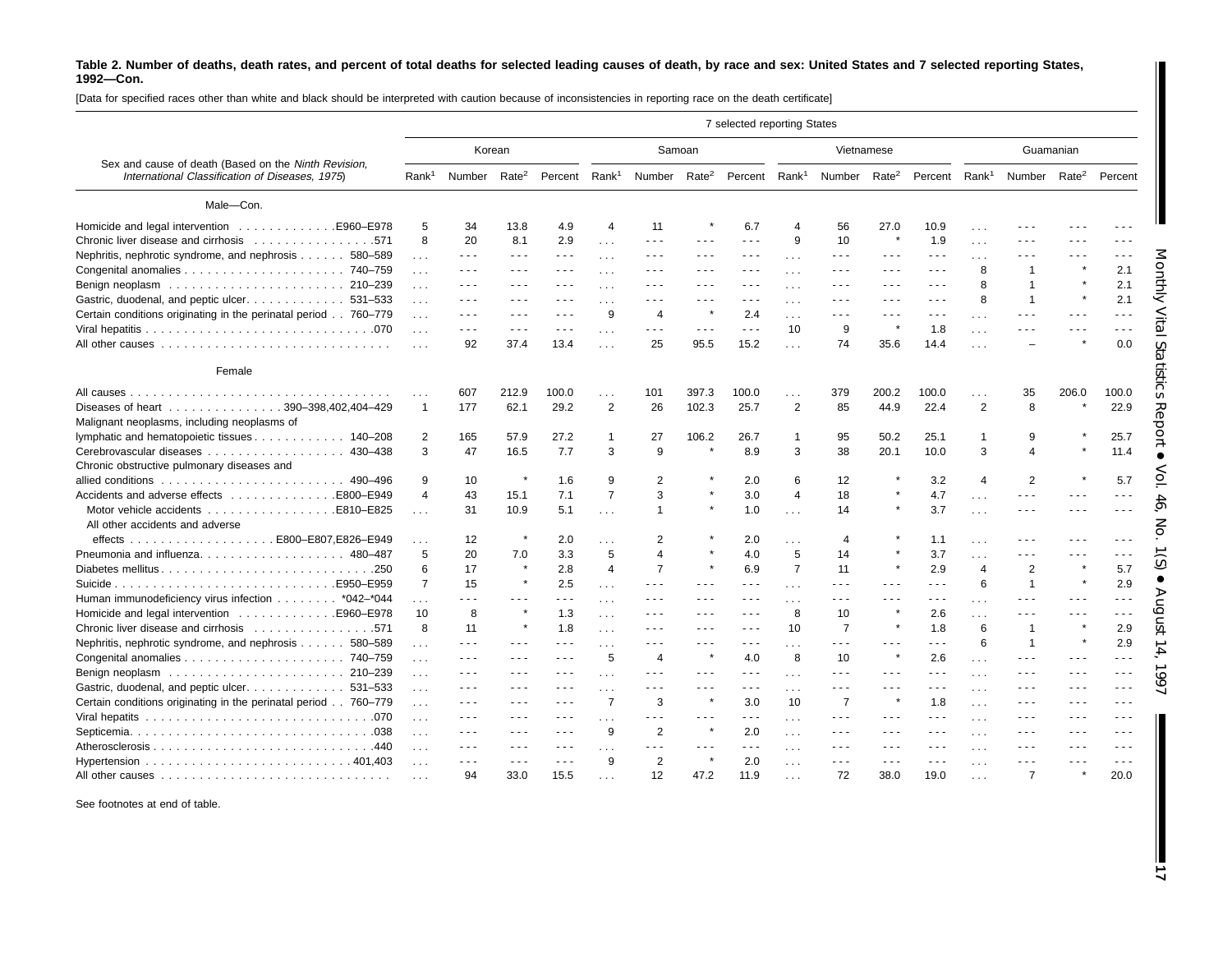[Data for specified races other than white and black should be interpreted with caution because of inconsistencies in reporting race on the death certificate]

|                                                                                                         |                      |                          |                      |                           |                      |                                                                                                |                      | 7 selected reporting States |                |                                                                                                |                                                                                                                                                                                                                                                                                                                                                                                              |                           |                |                                                                                 |                      |                      |
|---------------------------------------------------------------------------------------------------------|----------------------|--------------------------|----------------------|---------------------------|----------------------|------------------------------------------------------------------------------------------------|----------------------|-----------------------------|----------------|------------------------------------------------------------------------------------------------|----------------------------------------------------------------------------------------------------------------------------------------------------------------------------------------------------------------------------------------------------------------------------------------------------------------------------------------------------------------------------------------------|---------------------------|----------------|---------------------------------------------------------------------------------|----------------------|----------------------|
|                                                                                                         |                      |                          | Other API            |                           |                      | White                                                                                          |                      |                             |                |                                                                                                | <b>Black</b>                                                                                                                                                                                                                                                                                                                                                                                 |                           |                |                                                                                 | American Indian      |                      |
| Sex and cause of death (Based on the Ninth Revision,<br>International Classification of Diseases, 1975) | Rank <sup>1</sup>    | Number Rate <sup>2</sup> |                      | Percent Rank <sup>1</sup> |                      | Number Rate <sup>2</sup>                                                                       |                      | Percent Rank <sup>1</sup>   |                | Number                                                                                         | Rate <sup>2</sup>                                                                                                                                                                                                                                                                                                                                                                            | Percent Rank <sup>1</sup> |                | Number                                                                          | Rate <sup>2</sup>    | Percent              |
| Both sexes                                                                                              |                      |                          |                      |                           |                      |                                                                                                |                      |                             |                |                                                                                                |                                                                                                                                                                                                                                                                                                                                                                                              |                           |                |                                                                                 |                      |                      |
|                                                                                                         | $\cdots$             | 1,667                    | 339.0                | 100.0                     | $\mathbf{1}$         | 622.620                                                                                        | 942.8                | 100.0                       | .              | 85,830                                                                                         | 871.4                                                                                                                                                                                                                                                                                                                                                                                        | 100.0                     | .              | 1,476                                                                           | 293.4                | 100.0                |
| Diseases of heart 390-398,402,404-429<br>Malignant neoplasms, including neoplasms of                    | 1                    | 354                      | 72.0                 | 21.2                      | $\overline{1}$       | 213,326                                                                                        | 323.0                | 34.3                        | $\mathbf{1}$   | 23,998                                                                                         | 243.6                                                                                                                                                                                                                                                                                                                                                                                        | 28.0                      | $\mathbf{1}$   | 366                                                                             | 72.8                 | 24.8                 |
| lymphatic and hematopoietic tissues 140-208                                                             | $\overline{2}$       | 348                      | 70.8                 | 20.9                      | $\overline{2}$       | 149,081                                                                                        | 225.7                | 23.9                        | $\overline{2}$ | 18,137                                                                                         | 184.1                                                                                                                                                                                                                                                                                                                                                                                        | 21.1                      | $\overline{2}$ | 261                                                                             | 51.9                 | 17.7                 |
|                                                                                                         | $\overline{4}$       | 113                      | 23.0                 | 6.8                       | 3                    | 39,776                                                                                         | 60.2                 | 6.4                         | $\overline{4}$ | 4,838                                                                                          | 49.1                                                                                                                                                                                                                                                                                                                                                                                         | 5.6                       | 4              | 89                                                                              | 17.7                 | 6.0                  |
| Chronic obstructive pulmonary diseases and                                                              |                      |                          |                      |                           |                      |                                                                                                |                      |                             |                |                                                                                                |                                                                                                                                                                                                                                                                                                                                                                                              |                           |                |                                                                                 |                      |                      |
|                                                                                                         | $\sim$ .             | .                        | $\sim$ $\sim$ $\sim$ | $\sim$ $\sim$ $\sim$      | 4                    | 27,336                                                                                         | 41.4                 | 4.4                         | 9              | 1.946                                                                                          | 19.8                                                                                                                                                                                                                                                                                                                                                                                         | 2.3                       | 8              | 41                                                                              | 8.2                  | 2.8                  |
| Accidents and adverse effects E800–E949                                                                 | 3                    | 136                      | 27.7                 | 8.2                       | 6                    | 23,273                                                                                         | 35.2                 | 3.7                         | 6              | 3,589                                                                                          | 36.4                                                                                                                                                                                                                                                                                                                                                                                         | 4.2                       | 3              | 148                                                                             | 29.4                 | 10.0                 |
| All other accidents and adverse                                                                         | $\sim 100$           | 87                       | 17.7                 | 5.2                       | $\sim 100$           | 10,881                                                                                         | 16.5                 | 1.7                         | $\cdots$       | 1,342                                                                                          | 13.6                                                                                                                                                                                                                                                                                                                                                                                         | 1.6                       | $\mathbf{1}$   | 70                                                                              | 13.9                 | 4.7                  |
|                                                                                                         | $\cdots$             | 49                       | 10.0                 | 2.9                       | $\sim 100$           | 12,392                                                                                         | 18.8                 | 2.0                         | $\sim 10$      | 2.247                                                                                          | 22.8                                                                                                                                                                                                                                                                                                                                                                                         | 2.6                       | $\sim 100$     | 78                                                                              | 15.5                 | 5.3                  |
|                                                                                                         | 10                   | 37                       | 7.5                  | 2.2                       | 5                    | 23,723                                                                                         | 35.9                 | 3.8                         | 8              | 2,468                                                                                          | 25.1                                                                                                                                                                                                                                                                                                                                                                                         | 2.9                       | $\overline{7}$ | 48                                                                              | 9.5                  | 3.3                  |
| Diabetes mellitus250                                                                                    | 9                    | 41                       | 8.3                  | 2.5                       | 8                    | 12,681                                                                                         | 19.2                 | 2.0                         | $\overline{7}$ | 2,568                                                                                          | 26.1                                                                                                                                                                                                                                                                                                                                                                                         | 3.0                       | 6              | 54                                                                              | 10.7                 | 3.7                  |
|                                                                                                         | 8                    | 47                       | 9.6                  | 2.8                       | 9                    | 8.912                                                                                          | 13.5                 | 1.4                         | $\mathbf{1}$   | $\sim$ $\sim$ $\sim$                                                                           | $\sim$ $\sim$ $\sim$                                                                                                                                                                                                                                                                                                                                                                         | $\sim$ $\sim$ $\sim$      | 10             | 30                                                                              | 6.0                  | 2.0                  |
| Human immunodeficiency virus infection *042-*044                                                        | .                    | .                        | $\sim$ $\sim$ $\sim$ | $\omega \sim \omega$      | $\overline{7}$       | 12,739                                                                                         | 19.3                 | 2.0                         | 3              | 5.565                                                                                          | 56.5                                                                                                                                                                                                                                                                                                                                                                                         | 6.5                       | $\cdots$       | .                                                                               | - - -                | .                    |
| Homicide and legal intervention 5960–E978                                                               | 5                    | 89                       | 18.1                 | 5.3                       | $\sim 100$           | $\sim$ $\sim$ $\sim$                                                                           | $\sim$ $\sim$ $\sim$ | $  -$                       | 5              | 4,546                                                                                          | 46.2                                                                                                                                                                                                                                                                                                                                                                                         | 5.3                       | 9              | 40                                                                              | 8.0                  | 2.7                  |
|                                                                                                         | $\mathbf{1}$         | .                        | $\sim$ $\sim$ $\sim$ | $  -$                     | 10                   | 8,649                                                                                          | 13.1                 | 1.4                         | $\cdots$       | $  -$                                                                                          | $\frac{1}{2} \frac{1}{2} \frac{1}{2} \frac{1}{2} \frac{1}{2} \frac{1}{2} \frac{1}{2} \frac{1}{2} \frac{1}{2} \frac{1}{2} \frac{1}{2} \frac{1}{2} \frac{1}{2} \frac{1}{2} \frac{1}{2} \frac{1}{2} \frac{1}{2} \frac{1}{2} \frac{1}{2} \frac{1}{2} \frac{1}{2} \frac{1}{2} \frac{1}{2} \frac{1}{2} \frac{1}{2} \frac{1}{2} \frac{1}{2} \frac{1}{2} \frac{1}{2} \frac{1}{2} \frac{1}{2} \frac{$ | $  -$                     | 5              | 79                                                                              | 15.7                 | 5.4                  |
| Nephritis, nephrotic syndrome, and nephrosis 580–589                                                    | $\cdots$             | - - -                    | $\sim$ $\sim$ $\sim$ | $  -$                     | $\sim$ $\sim$ $\sim$ | $  -$                                                                                          |                      | $\sim$ $\sim$ $\sim$        | $\sim$ $\sim$  |                                                                                                | - - -                                                                                                                                                                                                                                                                                                                                                                                        | $\sim$ $\sim$ $\sim$      | $\cdots$       | $  -$                                                                           | $  -$                | - - -                |
|                                                                                                         | 6                    | 66                       | 13.4                 | 4.0                       | $\ldots$ .           | $\cdots$                                                                                       | $  -$                | $  -$                       | $\cdots$       | $  -$                                                                                          | $  -$                                                                                                                                                                                                                                                                                                                                                                                        | $\sim$ $\sim$ $\sim$      | $\cdots$       | $\cdots$                                                                        | $\sim$ $\sim$ $\sim$ | $  -$                |
|                                                                                                         | $\cdots$             | $\sim$ $\sim$ $\sim$     | $\sim$ $\sim$ $\sim$ | $\sim$ $\sim$ $\sim$      | $\ldots$             | $\frac{1}{2} \left( \frac{1}{2} \right) \left( \frac{1}{2} \right) \left( \frac{1}{2} \right)$ | $\sim$ $\sim$ $\sim$ | $\sim$ $\sim$ $\sim$        | $\sim$ $\sim$  | $\frac{1}{2} \left( \frac{1}{2} \right) \left( \frac{1}{2} \right) \left( \frac{1}{2} \right)$ | $\frac{1}{2} \left( \frac{1}{2} \right) \frac{1}{2} \left( \frac{1}{2} \right)$                                                                                                                                                                                                                                                                                                              | $\sim$ $\sim$ $\sim$      | $\cdots$       | $\frac{1}{2} \left( \frac{1}{2} \right) \frac{1}{2} \left( \frac{1}{2} \right)$ | $  -$                | $- - -$              |
| Gastric, duodenal, and peptic ulcer. 531–533                                                            | $\cdots$             | .                        | $\sim$ $\sim$ $\sim$ | $\sim$ $\sim$ $\sim$      | $\ldots$             | $\frac{1}{2} \left( \frac{1}{2} \right) \left( \frac{1}{2} \right) \left( \frac{1}{2} \right)$ | $\sim$ $\sim$ $\sim$ | $\sim$ $\sim$ $\sim$        | $\sim$ $\sim$  | $\sim$ $\sim$ $\sim$                                                                           | $\sim$ $\sim$ $\sim$                                                                                                                                                                                                                                                                                                                                                                         | $\sim$ $\sim$ $\sim$      | $\cdots$       | $\sim$ $\sim$ $\sim$                                                            | $\sim$ $\sim$ $\sim$ | $\sim$ $\sim$ $\sim$ |
| Certain conditions originating in the perinatal period 760-779                                          | $\overline{7}$       | 54                       | 11.0                 | 3.2                       | $\ldots$             | $\sim$ $\sim$ $\sim$                                                                           |                      | $\sim$ $\sim$ $\sim$        | 10             | 1,942                                                                                          | 19.7                                                                                                                                                                                                                                                                                                                                                                                         | 2.3                       | $\cdots$       | $\sim$ $\sim$ $\sim$                                                            | $\sim$ $\sim$ $\sim$ | $\sim$ $\sim$ $\sim$ |
|                                                                                                         |                      | 382                      | 77.7                 | 22.9                      | $\sim 10$            | 103,124                                                                                        | 156.2                | 16.6                        | .              | 16,233                                                                                         | 164.8                                                                                                                                                                                                                                                                                                                                                                                        | 18.9                      | .              | 320                                                                             | 63.6                 | 21.7                 |
| Male                                                                                                    |                      |                          |                      |                           |                      |                                                                                                |                      |                             |                |                                                                                                |                                                                                                                                                                                                                                                                                                                                                                                              |                           |                |                                                                                 |                      |                      |
|                                                                                                         | $\sim$ $\sim$ $\sim$ | 950                      | 376.8                | 100.0                     | $\sim$ $\sim$ $\sim$ | 318,608                                                                                        | 983.3                | 100.0                       | .              | 47,416                                                                                         | 1012.5                                                                                                                                                                                                                                                                                                                                                                                       | 100.0                     | $\cdots$       | 844                                                                             | 336.7                | 100.0                |
| Diseases of heart 390-398,402,404-429                                                                   | 1                    | 200                      | 79.3                 | 21.1                      | $\overline{1}$       | 104,759                                                                                        | 323.3                | 32.9                        | $\mathbf{1}$   | 11,653                                                                                         | 248.8                                                                                                                                                                                                                                                                                                                                                                                        | 24.6                      | $\mathbf{1}$   | 227                                                                             | 90.6                 | 26.9                 |
| Malignant neoplasms, including neoplasms of                                                             |                      |                          |                      |                           |                      |                                                                                                |                      |                             |                |                                                                                                |                                                                                                                                                                                                                                                                                                                                                                                              |                           |                |                                                                                 |                      |                      |
| lymphatic and hematopoietic tissues 140–208                                                             | 2                    | 179                      | 71.0                 | 18.8                      | 2                    | 76.305                                                                                         | 235.5                | 23.9                        | $\overline{2}$ | 9.730                                                                                          | 207.8                                                                                                                                                                                                                                                                                                                                                                                        | 20.5                      | $\overline{2}$ | 121                                                                             | 48.3                 | 14.3                 |
| Cerebrovascular diseases 430-438                                                                        | 5                    | 64                       | 25.4                 | 6.7                       | $\overline{4}$       | 15,397                                                                                         | 47.5                 | 4.8                         | 6              | 2,087                                                                                          | 44.6                                                                                                                                                                                                                                                                                                                                                                                         | 4.4                       | 6              | 33                                                                              | 13.2                 | 3.9                  |
| Chronic obstructive pulmonary diseases and                                                              |                      |                          |                      |                           |                      |                                                                                                |                      |                             |                |                                                                                                |                                                                                                                                                                                                                                                                                                                                                                                              |                           |                |                                                                                 |                      |                      |
|                                                                                                         | 9                    | 22                       | 8.7                  | 2.3                       | 5                    | 14.223                                                                                         | 43.9                 | 4.5                         | 8              | 1.142                                                                                          | 24.4                                                                                                                                                                                                                                                                                                                                                                                         | 2.4                       | 9              | 23                                                                              | 9.2                  | 2.7                  |
| Accidents and adverse effects E800–E949                                                                 | 3                    | 83                       | 32.9                 | 8.7                       | 3                    | 15,988                                                                                         | 49.3                 | 5.0                         | 5              | 2,469                                                                                          | 52.7                                                                                                                                                                                                                                                                                                                                                                                         | 5.2                       | 3              | 110                                                                             | 43.9                 | 13.0                 |
|                                                                                                         | $\sim$ $\sim$ $\sim$ | 54                       | 21.4                 | 5.7                       | $\sim 100$           | 7,556                                                                                          | 23.3                 | 2.4                         | .              | 922                                                                                            | 19.7                                                                                                                                                                                                                                                                                                                                                                                         | 1.9                       | $\mathbf{1}$   | 51                                                                              | 20.3                 | 6.0                  |
| All other accidents and adverse                                                                         |                      |                          |                      |                           |                      |                                                                                                |                      |                             |                |                                                                                                |                                                                                                                                                                                                                                                                                                                                                                                              |                           |                |                                                                                 |                      |                      |
|                                                                                                         | $\ldots$             | 29                       | 11.5                 | 3.1                       | $\sim 100$           | 8.432                                                                                          | 26.0                 | 2.6                         | $\sim 10$      | 1,547                                                                                          | 33.0                                                                                                                                                                                                                                                                                                                                                                                         | 3.3                       | $\sim 100$     | 59                                                                              | 23.5                 | 7.0                  |
| Pneumonia and influenza. 480-487                                                                        | $\sim$ $\sim$        | .                        | $\sim$ $\sim$ $\sim$ | $\sim$ $\sim$ $\sim$      | $\overline{7}$       | 10,843                                                                                         | 33.5                 | 3.4                         | $\overline{7}$ | 1,327                                                                                          | 28.3                                                                                                                                                                                                                                                                                                                                                                                         | 2.8                       | $\overline{7}$ | 28                                                                              | 11.2                 | 3.3                  |
| Diabetes mellitus<br>.250                                                                               | .                    | .                        | $\sim$ $\sim$ $\sim$ | $\sim$ $\sim$ $\sim$      | 10                   | 5,738                                                                                          | 17.7                 | 1.8                         | 10             | 1,007                                                                                          | 21.5                                                                                                                                                                                                                                                                                                                                                                                         | 2.1                       | 9              | 23                                                                              | 9.2                  | 2.7                  |
|                                                                                                         | 8                    | 30                       | 11.9                 | 3.2                       | 8                    | 6.989                                                                                          | 21.6                 | 2.2                         | $\sim$         | $\sim$ $\sim$ $\sim$                                                                           | $\sim$ $\sim$ $\sim$                                                                                                                                                                                                                                                                                                                                                                         | $\sim$ $\sim$ $\sim$      | $\cdots$       |                                                                                 | $\sim$ $\sim$ $\sim$ | .                    |
| Human immunodeficiency virus infection *042-*044                                                        | 9                    | 22                       | 8.7                  | 2.3                       | 6                    | 11.606                                                                                         | 35.8                 | 3.6                         | $\mathcal{R}$  | 4.322                                                                                          | 92.3                                                                                                                                                                                                                                                                                                                                                                                         | 9.1                       | 8              | 27                                                                              | 10.8                 | 3.2                  |

See footnotes at end of table.

**18**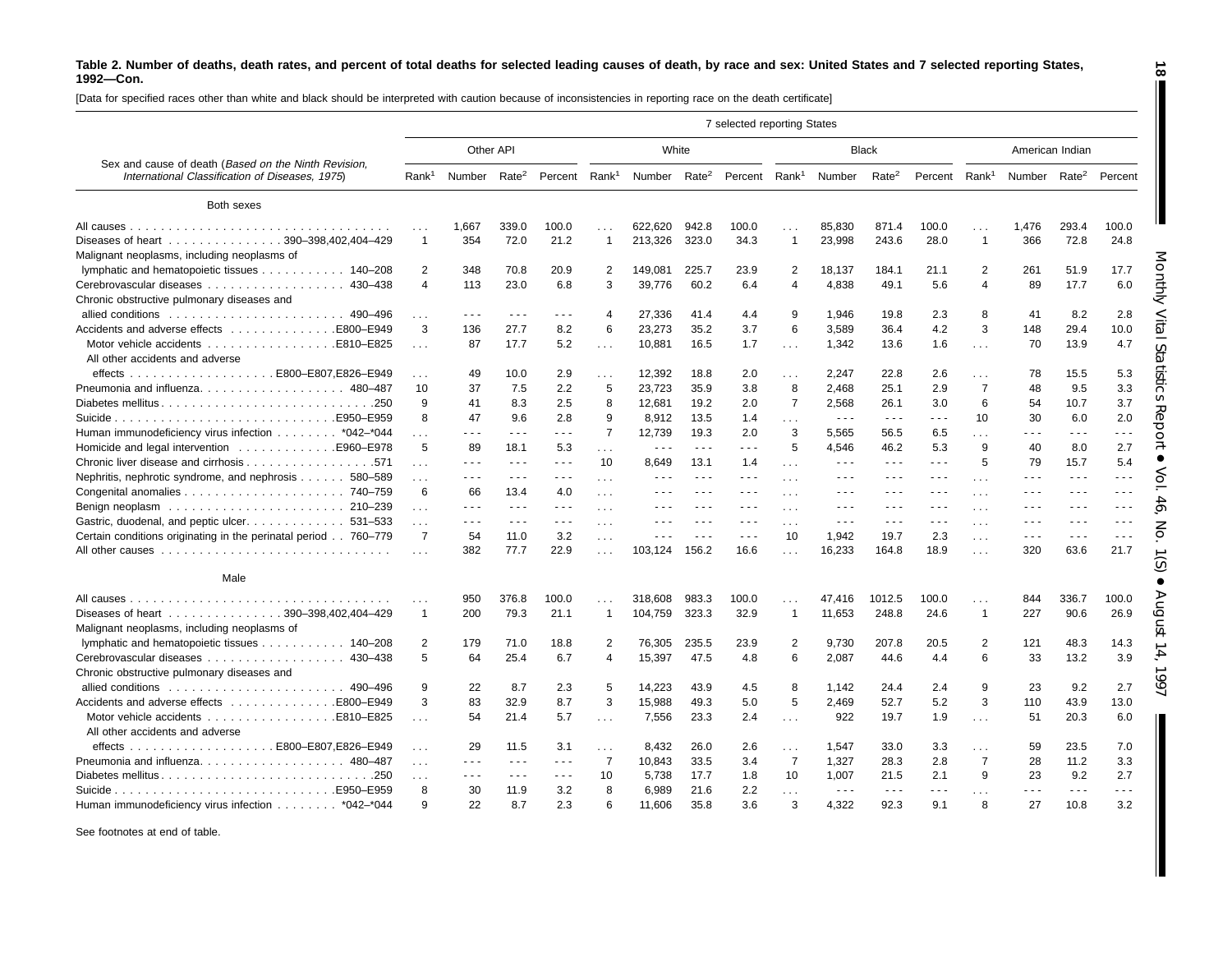[Data for specified races other than white and black should be interpreted with caution because of inconsistencies in reporting race on the death certificate]

|                                                                                                         | 7 selected reporting States<br>Other API<br>White<br><b>Black</b><br>American Indian |                                                                                                                                                                                                                                                                                                                                                                                                                                                |                                                                                                |                      |                       |                                                                                                                                                                                                                                                                                                                                                                                                                                                |                                                                                                                                                                                                                                                                                                                                                                                                                                                |                                                                                                |                |                                                                                                                                                                                                                                                                                                                                                                                              |                                                                                                |                                                                                                                                                                                                                                                                                                                                                                                                                                                |                      |                                  |                      |                                                                                                |
|---------------------------------------------------------------------------------------------------------|--------------------------------------------------------------------------------------|------------------------------------------------------------------------------------------------------------------------------------------------------------------------------------------------------------------------------------------------------------------------------------------------------------------------------------------------------------------------------------------------------------------------------------------------|------------------------------------------------------------------------------------------------|----------------------|-----------------------|------------------------------------------------------------------------------------------------------------------------------------------------------------------------------------------------------------------------------------------------------------------------------------------------------------------------------------------------------------------------------------------------------------------------------------------------|------------------------------------------------------------------------------------------------------------------------------------------------------------------------------------------------------------------------------------------------------------------------------------------------------------------------------------------------------------------------------------------------------------------------------------------------|------------------------------------------------------------------------------------------------|----------------|----------------------------------------------------------------------------------------------------------------------------------------------------------------------------------------------------------------------------------------------------------------------------------------------------------------------------------------------------------------------------------------------|------------------------------------------------------------------------------------------------|------------------------------------------------------------------------------------------------------------------------------------------------------------------------------------------------------------------------------------------------------------------------------------------------------------------------------------------------------------------------------------------------------------------------------------------------|----------------------|----------------------------------|----------------------|------------------------------------------------------------------------------------------------|
|                                                                                                         |                                                                                      |                                                                                                                                                                                                                                                                                                                                                                                                                                                |                                                                                                |                      |                       |                                                                                                                                                                                                                                                                                                                                                                                                                                                |                                                                                                                                                                                                                                                                                                                                                                                                                                                |                                                                                                |                |                                                                                                                                                                                                                                                                                                                                                                                              |                                                                                                |                                                                                                                                                                                                                                                                                                                                                                                                                                                |                      |                                  |                      |                                                                                                |
| Sex and cause of death (Based on the Ninth Revision,<br>International Classification of Diseases, 1975) |                                                                                      | Rank <sup>1</sup> Number                                                                                                                                                                                                                                                                                                                                                                                                                       | Rate <sup>2</sup>                                                                              | Percent              | Rank <sup>1</sup>     | Number Rate <sup>2</sup>                                                                                                                                                                                                                                                                                                                                                                                                                       |                                                                                                                                                                                                                                                                                                                                                                                                                                                | Percent Rank <sup>1</sup>                                                                      |                | Number                                                                                                                                                                                                                                                                                                                                                                                       | Rate <sup>2</sup>                                                                              | Percent Rank <sup>1</sup>                                                                                                                                                                                                                                                                                                                                                                                                                      |                      | Number Rate <sup>2</sup> Percent |                      |                                                                                                |
| Male-Con.                                                                                               |                                                                                      |                                                                                                                                                                                                                                                                                                                                                                                                                                                |                                                                                                |                      |                       |                                                                                                                                                                                                                                                                                                                                                                                                                                                |                                                                                                                                                                                                                                                                                                                                                                                                                                                |                                                                                                |                |                                                                                                                                                                                                                                                                                                                                                                                              |                                                                                                |                                                                                                                                                                                                                                                                                                                                                                                                                                                |                      |                                  |                      |                                                                                                |
| .E960-E978<br>Homicide and legal intervention                                                           | $\overline{4}$                                                                       | 67                                                                                                                                                                                                                                                                                                                                                                                                                                             | 26.6                                                                                           | 7.1                  | $\sim 10$             | $  -$                                                                                                                                                                                                                                                                                                                                                                                                                                          |                                                                                                                                                                                                                                                                                                                                                                                                                                                | $\sim$ $\sim$ $\sim$                                                                           | $\overline{4}$ | 3,835                                                                                                                                                                                                                                                                                                                                                                                        | 81.9                                                                                           | 8.1                                                                                                                                                                                                                                                                                                                                                                                                                                            | 5                    | 36                               | 14.4                 | 4.3                                                                                            |
|                                                                                                         | .                                                                                    | $\sim$ $\sim$ $\sim$                                                                                                                                                                                                                                                                                                                                                                                                                           | $\sim$ $\sim$ $\sim$                                                                           | $\sim$ $\sim$ $\sim$ | 9                     | 5.777                                                                                                                                                                                                                                                                                                                                                                                                                                          | 17.8                                                                                                                                                                                                                                                                                                                                                                                                                                           | 1.8                                                                                            | $\sim$         | - - -                                                                                                                                                                                                                                                                                                                                                                                        | $\sim$ $\sim$ $\sim$                                                                           | $  -$                                                                                                                                                                                                                                                                                                                                                                                                                                          | $\overline{4}$       | 43                               | 17.2                 | 5.1                                                                                            |
| Nephritis, nephrotic syndrome, and nephrosis 580-589                                                    | $\cdots$                                                                             | $\frac{1}{2} \left( \frac{1}{2} \right) + \frac{1}{2} \left( \frac{1}{2} \right) + \frac{1}{2} \left( \frac{1}{2} \right) + \frac{1}{2} \left( \frac{1}{2} \right) + \frac{1}{2} \left( \frac{1}{2} \right) + \frac{1}{2} \left( \frac{1}{2} \right) + \frac{1}{2} \left( \frac{1}{2} \right) + \frac{1}{2} \left( \frac{1}{2} \right) + \frac{1}{2} \left( \frac{1}{2} \right) + \frac{1}{2} \left( \frac{1}{2} \right) + \frac{1}{2} \left($ | $\sim$ $\sim$ $\sim$                                                                           | $\sim$ $\sim$ $\sim$ | $\sim 100$            | $\frac{1}{2} \left( \frac{1}{2} \right) + \frac{1}{2} \left( \frac{1}{2} \right) + \frac{1}{2} \left( \frac{1}{2} \right) + \frac{1}{2} \left( \frac{1}{2} \right) + \frac{1}{2} \left( \frac{1}{2} \right) + \frac{1}{2} \left( \frac{1}{2} \right) + \frac{1}{2} \left( \frac{1}{2} \right) + \frac{1}{2} \left( \frac{1}{2} \right) + \frac{1}{2} \left( \frac{1}{2} \right) + \frac{1}{2} \left( \frac{1}{2} \right) + \frac{1}{2} \left($ | $\sim$ $\sim$ $\sim$                                                                                                                                                                                                                                                                                                                                                                                                                           | $\sim$ $\sim$ $\sim$                                                                           | $\sim$ $\sim$  | ---                                                                                                                                                                                                                                                                                                                                                                                          | $\sim$ $\sim$ $\sim$                                                                           | $\sim$ $\sim$ $\sim$                                                                                                                                                                                                                                                                                                                                                                                                                           | $\sim 100$           | $\sim$ $\sim$ $\sim$             | $\sim$ $\sim$ $\sim$ | $  -$                                                                                          |
|                                                                                                         | $\overline{7}$                                                                       | 36                                                                                                                                                                                                                                                                                                                                                                                                                                             | 14.3                                                                                           | 3.8                  | $\ldots$              | $  -$                                                                                                                                                                                                                                                                                                                                                                                                                                          |                                                                                                                                                                                                                                                                                                                                                                                                                                                | $\sim$ $\sim$ $\sim$                                                                           | .              | - - -                                                                                                                                                                                                                                                                                                                                                                                        | $\sim$ $\sim$ $\sim$                                                                           | $  -$                                                                                                                                                                                                                                                                                                                                                                                                                                          | $\cdots$             | $  -$                            | - - -                | $\frac{1}{2} \left( \frac{1}{2} \right) \left( \frac{1}{2} \right) \left( \frac{1}{2} \right)$ |
|                                                                                                         | .                                                                                    | $\sim$ $\sim$ $\sim$                                                                                                                                                                                                                                                                                                                                                                                                                           | $\sim$ $\sim$ $\sim$                                                                           | $\sim$ $\sim$ $\sim$ | $\ldots$              | $\frac{1}{2}$                                                                                                                                                                                                                                                                                                                                                                                                                                  | $  -$                                                                                                                                                                                                                                                                                                                                                                                                                                          | $\frac{1}{2} \left( \frac{1}{2} \right) \frac{1}{2} \left( \frac{1}{2} \right)$                | .              | ---                                                                                                                                                                                                                                                                                                                                                                                          | $\sim$ $\sim$ $\sim$                                                                           | $\sim$ $\sim$ $\sim$                                                                                                                                                                                                                                                                                                                                                                                                                           | $\cdots$             | $  -$                            | $  -$                | $- - -$                                                                                        |
| Gastric, duodenal, and peptic ulcer. 531-533                                                            | .                                                                                    | $\frac{1}{2} \left( \frac{1}{2} \right) + \frac{1}{2} \left( \frac{1}{2} \right) + \frac{1}{2} \left( \frac{1}{2} \right) + \frac{1}{2} \left( \frac{1}{2} \right) + \frac{1}{2} \left( \frac{1}{2} \right) + \frac{1}{2} \left( \frac{1}{2} \right) + \frac{1}{2} \left( \frac{1}{2} \right) + \frac{1}{2} \left( \frac{1}{2} \right) + \frac{1}{2} \left( \frac{1}{2} \right) + \frac{1}{2} \left( \frac{1}{2} \right) + \frac{1}{2} \left($ | $\sim$ $\sim$ $\sim$                                                                           | $\sim$ $\sim$ $\sim$ |                       | $  -$                                                                                                                                                                                                                                                                                                                                                                                                                                          | - - -                                                                                                                                                                                                                                                                                                                                                                                                                                          | $  -$                                                                                          | .              | $\frac{1}{2} \left( \frac{1}{2} \right) \left( \frac{1}{2} \right) \left( \frac{1}{2} \right)$                                                                                                                                                                                                                                                                                               | $\sim$ $\sim$ $\sim$                                                                           | $\sim$ $\sim$ $\sim$                                                                                                                                                                                                                                                                                                                                                                                                                           | $\cdots$             | $  -$                            | - - -                | $\frac{1}{2}$                                                                                  |
| Certain conditions originating in the perinatal period 760–779                                          | 6                                                                                    | 37                                                                                                                                                                                                                                                                                                                                                                                                                                             | 14.7                                                                                           | 3.9                  | $\ldots$              | $\cdots$                                                                                                                                                                                                                                                                                                                                                                                                                                       | $\frac{1}{2} \left( \frac{1}{2} \right) + \frac{1}{2} \left( \frac{1}{2} \right) + \frac{1}{2} \left( \frac{1}{2} \right) + \frac{1}{2} \left( \frac{1}{2} \right) + \frac{1}{2} \left( \frac{1}{2} \right) + \frac{1}{2} \left( \frac{1}{2} \right) + \frac{1}{2} \left( \frac{1}{2} \right) + \frac{1}{2} \left( \frac{1}{2} \right) + \frac{1}{2} \left( \frac{1}{2} \right) + \frac{1}{2} \left( \frac{1}{2} \right) + \frac{1}{2} \left($ | $\cdots$                                                                                       | 9              | 1.093                                                                                                                                                                                                                                                                                                                                                                                        | 23.3                                                                                           | 2.3                                                                                                                                                                                                                                                                                                                                                                                                                                            | $\sim$ $\sim$ $\sim$ | $  -$                            | - - -                | $\frac{1}{2} \left( \frac{1}{2} \right) \left( \frac{1}{2} \right) \left( \frac{1}{2} \right)$ |
|                                                                                                         | $\cdots$                                                                             | $\sim$ $\sim$ $\sim$                                                                                                                                                                                                                                                                                                                                                                                                                           | $\sim$ $\sim$ $\sim$                                                                           | $\sim$ $\sim$ $\sim$ | $\sim$ $\sim$         | $\sim$ $\sim$ $\sim$                                                                                                                                                                                                                                                                                                                                                                                                                           | $\frac{1}{2} \left( \frac{1}{2} \right) + \frac{1}{2} \left( \frac{1}{2} \right) + \frac{1}{2} \left( \frac{1}{2} \right) + \frac{1}{2} \left( \frac{1}{2} \right) + \frac{1}{2} \left( \frac{1}{2} \right) + \frac{1}{2} \left( \frac{1}{2} \right) + \frac{1}{2} \left( \frac{1}{2} \right) + \frac{1}{2} \left( \frac{1}{2} \right) + \frac{1}{2} \left( \frac{1}{2} \right) + \frac{1}{2} \left( \frac{1}{2} \right) + \frac{1}{2} \left($ | $\sim$ $\sim$ $\sim$                                                                           | .              | $\sim$ $\sim$ $\sim$                                                                                                                                                                                                                                                                                                                                                                         | $\sim$ $\sim$ $\sim$                                                                           | $\sim$ $\sim$ $\sim$                                                                                                                                                                                                                                                                                                                                                                                                                           | $\sim$ $\sim$ $\sim$ | $\sim$ $\sim$ $\sim$             | $\sim$ $\sim$ $\sim$ | $\sim$ $\sim$ $\sim$                                                                           |
|                                                                                                         |                                                                                      | 210                                                                                                                                                                                                                                                                                                                                                                                                                                            | 83.3                                                                                           | 22.1                 | $\sim 10$             | 50,983                                                                                                                                                                                                                                                                                                                                                                                                                                         | 157.3                                                                                                                                                                                                                                                                                                                                                                                                                                          | 16.0                                                                                           | $\sim 100$     | 8,751                                                                                                                                                                                                                                                                                                                                                                                        | 186.9                                                                                          | 18.5                                                                                                                                                                                                                                                                                                                                                                                                                                           | $\sim 100$           | 173                              | 69.0                 | 20.5                                                                                           |
| Female                                                                                                  |                                                                                      |                                                                                                                                                                                                                                                                                                                                                                                                                                                |                                                                                                |                      |                       |                                                                                                                                                                                                                                                                                                                                                                                                                                                |                                                                                                                                                                                                                                                                                                                                                                                                                                                |                                                                                                |                |                                                                                                                                                                                                                                                                                                                                                                                              |                                                                                                |                                                                                                                                                                                                                                                                                                                                                                                                                                                |                      |                                  |                      |                                                                                                |
| All causes.                                                                                             |                                                                                      | 717                                                                                                                                                                                                                                                                                                                                                                                                                                            | 299.1                                                                                          | 100.0                |                       | 304.012                                                                                                                                                                                                                                                                                                                                                                                                                                        | 903.7                                                                                                                                                                                                                                                                                                                                                                                                                                          | 100.0                                                                                          |                | 38,414                                                                                                                                                                                                                                                                                                                                                                                       | 743.5                                                                                          | 100.0                                                                                                                                                                                                                                                                                                                                                                                                                                          | $\cdots$             | 632                              | 250.4                | 100.0                                                                                          |
| Diseases of heart 390-398,402,404-429                                                                   | 2                                                                                    | 154                                                                                                                                                                                                                                                                                                                                                                                                                                            | 64.3                                                                                           | 21.5                 | $\overline{1}$        | 108,567                                                                                                                                                                                                                                                                                                                                                                                                                                        | 322.7                                                                                                                                                                                                                                                                                                                                                                                                                                          | 35.7                                                                                           | $\mathbf{1}$   | 12,345                                                                                                                                                                                                                                                                                                                                                                                       | 238.9                                                                                          | 32.1                                                                                                                                                                                                                                                                                                                                                                                                                                           | $\overline{2}$       | 139                              | 55.1                 | 22.0                                                                                           |
| Malignant neoplasms, including neoplasms of                                                             |                                                                                      |                                                                                                                                                                                                                                                                                                                                                                                                                                                |                                                                                                |                      |                       |                                                                                                                                                                                                                                                                                                                                                                                                                                                |                                                                                                                                                                                                                                                                                                                                                                                                                                                |                                                                                                |                |                                                                                                                                                                                                                                                                                                                                                                                              |                                                                                                |                                                                                                                                                                                                                                                                                                                                                                                                                                                |                      |                                  |                      |                                                                                                |
| lymphatic and hematopoietic tissues 140–208                                                             | $\mathbf{1}$                                                                         | 169                                                                                                                                                                                                                                                                                                                                                                                                                                            | 70.5                                                                                           | 23.6                 | 2                     | 72.776                                                                                                                                                                                                                                                                                                                                                                                                                                         | 216.3                                                                                                                                                                                                                                                                                                                                                                                                                                          | 23.9                                                                                           | 2              | 8.407                                                                                                                                                                                                                                                                                                                                                                                        | 162.7                                                                                          | 21.9                                                                                                                                                                                                                                                                                                                                                                                                                                           | $\overline{1}$       | 140                              | 55.5                 | 22.2                                                                                           |
|                                                                                                         | $\overline{4}$                                                                       | 49                                                                                                                                                                                                                                                                                                                                                                                                                                             | 20.4                                                                                           | 6.8                  | 3                     | 24,379                                                                                                                                                                                                                                                                                                                                                                                                                                         | 72.5                                                                                                                                                                                                                                                                                                                                                                                                                                           | 8.0                                                                                            | 3              | 2,751                                                                                                                                                                                                                                                                                                                                                                                        | 53.2                                                                                           | 7.2                                                                                                                                                                                                                                                                                                                                                                                                                                            | 3                    | 56                               | 22.2                 | 8.9                                                                                            |
| Chronic obstructive pulmonary diseases and                                                              |                                                                                      |                                                                                                                                                                                                                                                                                                                                                                                                                                                |                                                                                                |                      |                       |                                                                                                                                                                                                                                                                                                                                                                                                                                                |                                                                                                                                                                                                                                                                                                                                                                                                                                                |                                                                                                |                |                                                                                                                                                                                                                                                                                                                                                                                              |                                                                                                |                                                                                                                                                                                                                                                                                                                                                                                                                                                |                      |                                  |                      |                                                                                                |
| allied conditions $\ldots \ldots \ldots \ldots \ldots \ldots$<br>490–496                                | .                                                                                    | .                                                                                                                                                                                                                                                                                                                                                                                                                                              | $\sim$ $\sim$ $\sim$                                                                           | $\sim$ $\sim$ $\sim$ | $\boldsymbol{\Delta}$ | 13.113                                                                                                                                                                                                                                                                                                                                                                                                                                         | 39.0                                                                                                                                                                                                                                                                                                                                                                                                                                           | 4.3                                                                                            | 9              | 804                                                                                                                                                                                                                                                                                                                                                                                          | 15.6                                                                                           | 2.1                                                                                                                                                                                                                                                                                                                                                                                                                                            | 8                    | 18                               |                      | 2.8                                                                                            |
| Accidents and adverse effects E800–E949                                                                 | 3                                                                                    | 53                                                                                                                                                                                                                                                                                                                                                                                                                                             | 22.1                                                                                           | 7.4                  | 6                     | 7,285                                                                                                                                                                                                                                                                                                                                                                                                                                          | 21.7                                                                                                                                                                                                                                                                                                                                                                                                                                           | 2.4                                                                                            | $\overline{7}$ | 1,120                                                                                                                                                                                                                                                                                                                                                                                        | 21.7                                                                                           | 2.9                                                                                                                                                                                                                                                                                                                                                                                                                                            | $\overline{4}$       | 38                               | 15.1                 | 6.0                                                                                            |
| All other accidents and adverse                                                                         | $\sim 10$                                                                            | 33                                                                                                                                                                                                                                                                                                                                                                                                                                             | 13.8                                                                                           | 4.6                  | $\sim$ $\sim$ $\sim$  | 3.325                                                                                                                                                                                                                                                                                                                                                                                                                                          | 9.9                                                                                                                                                                                                                                                                                                                                                                                                                                            | 1.1                                                                                            | $\cdots$       | 420                                                                                                                                                                                                                                                                                                                                                                                          | 8.1                                                                                            | 1.1                                                                                                                                                                                                                                                                                                                                                                                                                                            | $\sim$ $\sim$ $\sim$ | 19                               |                      | 3.0                                                                                            |
| effects                                                                                                 | .                                                                                    | 20                                                                                                                                                                                                                                                                                                                                                                                                                                             | 8.3                                                                                            | 2.8                  | $\sim 10$             | 3.960                                                                                                                                                                                                                                                                                                                                                                                                                                          | 11.8                                                                                                                                                                                                                                                                                                                                                                                                                                           | 1.3                                                                                            | $\cdots$       | 700                                                                                                                                                                                                                                                                                                                                                                                          | 13.5                                                                                           | 1.8                                                                                                                                                                                                                                                                                                                                                                                                                                            | $\cdots$             | 19                               | $\star$              | 3.0                                                                                            |
| Pneumonia and influenza 480–487                                                                         | 8                                                                                    | 19                                                                                                                                                                                                                                                                                                                                                                                                                                             | $\star$                                                                                        | 2.6                  | 5                     | 12,880                                                                                                                                                                                                                                                                                                                                                                                                                                         | 38.3                                                                                                                                                                                                                                                                                                                                                                                                                                           | 4.2                                                                                            | 6              | 1,141                                                                                                                                                                                                                                                                                                                                                                                        | 22.1                                                                                           | 3.0                                                                                                                                                                                                                                                                                                                                                                                                                                            | $\overline{7}$       | 20                               | 7.9                  | 3.2                                                                                            |
|                                                                                                         | 6                                                                                    | 22                                                                                                                                                                                                                                                                                                                                                                                                                                             | 9.2                                                                                            | 3.1                  | $\overline{7}$        | 6,943                                                                                                                                                                                                                                                                                                                                                                                                                                          | 20.6                                                                                                                                                                                                                                                                                                                                                                                                                                           | 2.3                                                                                            | $\overline{4}$ | 1.561                                                                                                                                                                                                                                                                                                                                                                                        | 30.2                                                                                           | 4.1                                                                                                                                                                                                                                                                                                                                                                                                                                            | 6                    | 31                               | 12.3                 | 4.9                                                                                            |
|                                                                                                         | 9                                                                                    | 17                                                                                                                                                                                                                                                                                                                                                                                                                                             | $\star$                                                                                        | 2.4                  | $\sim 100$            | $\cdots$                                                                                                                                                                                                                                                                                                                                                                                                                                       | $\sim$ $\sim$ $\sim$                                                                                                                                                                                                                                                                                                                                                                                                                           | $\frac{1}{2} \left( \frac{1}{2} \right) \frac{1}{2} \left( \frac{1}{2} \right)$                | .              | $\frac{1}{2} \frac{1}{2} \frac{1}{2} \frac{1}{2} \frac{1}{2} \frac{1}{2} \frac{1}{2} \frac{1}{2} \frac{1}{2} \frac{1}{2} \frac{1}{2} \frac{1}{2} \frac{1}{2} \frac{1}{2} \frac{1}{2} \frac{1}{2} \frac{1}{2} \frac{1}{2} \frac{1}{2} \frac{1}{2} \frac{1}{2} \frac{1}{2} \frac{1}{2} \frac{1}{2} \frac{1}{2} \frac{1}{2} \frac{1}{2} \frac{1}{2} \frac{1}{2} \frac{1}{2} \frac{1}{2} \frac{$ | $\sim$ $\sim$ $\sim$                                                                           | $\sim$ $\sim$ $\sim$                                                                                                                                                                                                                                                                                                                                                                                                                           | 9                    | 10                               | $\pmb{\ast}$         | 1.6                                                                                            |
| Human immunodeficiency virus infection *042-*044                                                        |                                                                                      | .                                                                                                                                                                                                                                                                                                                                                                                                                                              | $\sim$ $\sim$ $\sim$                                                                           | .                    |                       | $\sim$ $\sim$ $\sim$                                                                                                                                                                                                                                                                                                                                                                                                                           | $\sim$ $\sim$ $\sim$                                                                                                                                                                                                                                                                                                                                                                                                                           | $\sim$ $\sim$ $\sim$                                                                           | 5              | 1,243                                                                                                                                                                                                                                                                                                                                                                                        | 24.1                                                                                           | 3.2                                                                                                                                                                                                                                                                                                                                                                                                                                            |                      | $\sim$ $\sim$ $\sim$             | $\sim$ $\sim$ $\sim$ | $\sim$ $\sim$ $\sim$                                                                           |
|                                                                                                         | 6                                                                                    | 22                                                                                                                                                                                                                                                                                                                                                                                                                                             | 9.2                                                                                            | 3.1                  | $\sim$ $\sim$         | $\frac{1}{2} \left( \frac{1}{2} \right) \left( \frac{1}{2} \right) \left( \frac{1}{2} \right)$                                                                                                                                                                                                                                                                                                                                                 | $\sim$ $\sim$ $\sim$                                                                                                                                                                                                                                                                                                                                                                                                                           | $\sim$ $\sim$ $\sim$                                                                           | 10             | 711                                                                                                                                                                                                                                                                                                                                                                                          | 13.8                                                                                           | 1.9                                                                                                                                                                                                                                                                                                                                                                                                                                            | $\cdots$             | .                                | - - -                | $- - -$                                                                                        |
|                                                                                                         |                                                                                      |                                                                                                                                                                                                                                                                                                                                                                                                                                                | $\sim$ $\sim$ $\sim$                                                                           | $\sim$ $\sim$ $\sim$ | $\ldots$<br>9         | 2,872                                                                                                                                                                                                                                                                                                                                                                                                                                          | 8.5                                                                                                                                                                                                                                                                                                                                                                                                                                            | 0.9                                                                                            |                | $\sim$ $\sim$ $\sim$                                                                                                                                                                                                                                                                                                                                                                         | $\sim$ $\sim$ $\sim$                                                                           | $- - -$                                                                                                                                                                                                                                                                                                                                                                                                                                        | $\sim 100$<br>5      | 36                               | 14.3                 | 5.7                                                                                            |
|                                                                                                         | .                                                                                    |                                                                                                                                                                                                                                                                                                                                                                                                                                                |                                                                                                |                      |                       |                                                                                                                                                                                                                                                                                                                                                                                                                                                |                                                                                                                                                                                                                                                                                                                                                                                                                                                |                                                                                                | .              |                                                                                                                                                                                                                                                                                                                                                                                              |                                                                                                |                                                                                                                                                                                                                                                                                                                                                                                                                                                |                      |                                  |                      |                                                                                                |
| Nephritis, nephrotic syndrome, and nephrosis 580-589                                                    | .                                                                                    | .                                                                                                                                                                                                                                                                                                                                                                                                                                              | $\sim$ $\sim$ $\sim$                                                                           | $  -$                | $\ldots$              | $- - -$                                                                                                                                                                                                                                                                                                                                                                                                                                        | $- - -$                                                                                                                                                                                                                                                                                                                                                                                                                                        | $\sim$ $\sim$ $\sim$                                                                           | $\cdots$       | - - -                                                                                                                                                                                                                                                                                                                                                                                        | $\sim$ $\sim$ $\sim$                                                                           | $- - -$                                                                                                                                                                                                                                                                                                                                                                                                                                        | 10                   | 9                                |                      | 1.4                                                                                            |
|                                                                                                         | 5                                                                                    | 30                                                                                                                                                                                                                                                                                                                                                                                                                                             | 12.5                                                                                           | 4.2                  | $\ldots$              | $\frac{1}{2}$                                                                                                                                                                                                                                                                                                                                                                                                                                  | $  -$                                                                                                                                                                                                                                                                                                                                                                                                                                          | $\frac{1}{2} \left( \frac{1}{2} \right) \left( \frac{1}{2} \right) \left( \frac{1}{2} \right)$ | .              | - - -                                                                                                                                                                                                                                                                                                                                                                                        | $\frac{1}{2} \left( \frac{1}{2} \right) \left( \frac{1}{2} \right) \left( \frac{1}{2} \right)$ | $\frac{1}{2} \left( \frac{1}{2} \right) + \frac{1}{2} \left( \frac{1}{2} \right) + \frac{1}{2} \left( \frac{1}{2} \right) + \frac{1}{2} \left( \frac{1}{2} \right) + \frac{1}{2} \left( \frac{1}{2} \right) + \frac{1}{2} \left( \frac{1}{2} \right) + \frac{1}{2} \left( \frac{1}{2} \right) + \frac{1}{2} \left( \frac{1}{2} \right) + \frac{1}{2} \left( \frac{1}{2} \right) + \frac{1}{2} \left( \frac{1}{2} \right) + \frac{1}{2} \left($ | $\sim$ $\sim$ $\sim$ | $  -$                            | $\sim$ $\sim$ $\sim$ | $  -$                                                                                          |
|                                                                                                         | .                                                                                    | - - -                                                                                                                                                                                                                                                                                                                                                                                                                                          | $\sim$ $\sim$ $\sim$                                                                           | $  -$                | $\ldots$              | $  -$                                                                                                                                                                                                                                                                                                                                                                                                                                          |                                                                                                                                                                                                                                                                                                                                                                                                                                                | $  -$                                                                                          | .              |                                                                                                                                                                                                                                                                                                                                                                                              | $\sim$ $\sim$ $\sim$                                                                           | $  -$                                                                                                                                                                                                                                                                                                                                                                                                                                          | $\cdots$             | - - -                            |                      | $  -$                                                                                          |
| Gastric, duodenal, and peptic ulcer.<br>531-533                                                         | .                                                                                    | $\sim$ $\sim$ $\sim$                                                                                                                                                                                                                                                                                                                                                                                                                           | $\sim$ $\sim$ $\sim$                                                                           | $\sim$ $\sim$ $\sim$ | $\ldots$              | $\frac{1}{2} \left( \frac{1}{2} \right) \left( \frac{1}{2} \right) \left( \frac{1}{2} \right)$                                                                                                                                                                                                                                                                                                                                                 | $\sim$ $\sim$ $\sim$                                                                                                                                                                                                                                                                                                                                                                                                                           | $\sim$ $\sim$ $\sim$                                                                           | .              | - - -                                                                                                                                                                                                                                                                                                                                                                                        | $\sim$ $\sim$ $\sim$                                                                           | $\sim$ $\sim$ $\sim$                                                                                                                                                                                                                                                                                                                                                                                                                           | $\cdots$             | $- - -$                          | $\sim$ $\sim$ $\sim$ | $\frac{1}{2} \left( \frac{1}{2} \right) \left( \frac{1}{2} \right) \left( \frac{1}{2} \right)$ |
| Certain conditions originating in the perinatal period 760-779                                          | 9                                                                                    | 17                                                                                                                                                                                                                                                                                                                                                                                                                                             | $\star$                                                                                        | 2.4                  | $\sim$ $\sim$ $\sim$  | $\sim$ $\sim$ $\sim$                                                                                                                                                                                                                                                                                                                                                                                                                           | $\frac{1}{2} \left( \frac{1}{2} \right) + \frac{1}{2} \left( \frac{1}{2} \right) + \frac{1}{2} \left( \frac{1}{2} \right) + \frac{1}{2} \left( \frac{1}{2} \right) + \frac{1}{2} \left( \frac{1}{2} \right) + \frac{1}{2} \left( \frac{1}{2} \right) + \frac{1}{2} \left( \frac{1}{2} \right) + \frac{1}{2} \left( \frac{1}{2} \right) + \frac{1}{2} \left( \frac{1}{2} \right) + \frac{1}{2} \left( \frac{1}{2} \right) + \frac{1}{2} \left($ | $\sim$ $\sim$ $\sim$                                                                           | 8              | 849                                                                                                                                                                                                                                                                                                                                                                                          | 16.4                                                                                           | 2.2                                                                                                                                                                                                                                                                                                                                                                                                                                            | $\sim$ $\sim$ $\sim$ | .                                | .                    | $\sim$ $\sim$ $\sim$                                                                           |
|                                                                                                         | $\cdots$                                                                             | .                                                                                                                                                                                                                                                                                                                                                                                                                                              | $\frac{1}{2} \left( \frac{1}{2} \right) \left( \frac{1}{2} \right) \left( \frac{1}{2} \right)$ | $- - -$              | $\sim 100$            | $\frac{1}{2} \left( \frac{1}{2} \right) \frac{1}{2} \left( \frac{1}{2} \right)$                                                                                                                                                                                                                                                                                                                                                                | $\sim$ $\sim$ $\sim$                                                                                                                                                                                                                                                                                                                                                                                                                           | $\sim$ $\sim$ $\sim$                                                                           | $\cdots$       | $\sim$ $\sim$ $\sim$                                                                                                                                                                                                                                                                                                                                                                         | $\sim$ $\sim$ $\sim$                                                                           | $\sim$ $\sim$ $\sim$                                                                                                                                                                                                                                                                                                                                                                                                                           | $\cdots$             | $- - -$                          | $\sim$ $\sim$ $\sim$ | $- - -$                                                                                        |
|                                                                                                         | $\cdots$                                                                             |                                                                                                                                                                                                                                                                                                                                                                                                                                                | $\sim$ $\sim$ $\sim$                                                                           | $\sim$ $\sim$ $\sim$ | 10                    | 2,717                                                                                                                                                                                                                                                                                                                                                                                                                                          | 8.1                                                                                                                                                                                                                                                                                                                                                                                                                                            | 0.9                                                                                            | $\cdots$       | $  -$                                                                                                                                                                                                                                                                                                                                                                                        | $\sim$ $\sim$ $\sim$                                                                           | $\sim$ $\sim$ $\sim$                                                                                                                                                                                                                                                                                                                                                                                                                           | 10                   | 9                                |                      | 1.4                                                                                            |
|                                                                                                         | $\ldots$                                                                             | - - -                                                                                                                                                                                                                                                                                                                                                                                                                                          | $\sim$ $\sim$ $\sim$                                                                           | $\sim$ $\sim$ $\sim$ | 8                     | 3,135                                                                                                                                                                                                                                                                                                                                                                                                                                          | 9.3                                                                                                                                                                                                                                                                                                                                                                                                                                            | 1.0                                                                                            | $\cdots$       | - - -                                                                                                                                                                                                                                                                                                                                                                                        | $\sim$ $\sim$ $\sim$                                                                           | $- - -$                                                                                                                                                                                                                                                                                                                                                                                                                                        | $\sim$ $\sim$ $\sim$ | $- - -$                          | $  -$                | $\sim$ $\sim$ $\sim$                                                                           |
|                                                                                                         |                                                                                      | $  -$                                                                                                                                                                                                                                                                                                                                                                                                                                          | $\sim$ $\sim$ $\sim$                                                                           | $\sim$ $\sim$ $\sim$ |                       | $\sim$ $\sim$ $\sim$                                                                                                                                                                                                                                                                                                                                                                                                                           | $\sim$ $\sim$ $\sim$                                                                                                                                                                                                                                                                                                                                                                                                                           | $\sim$ $\sim$ $\sim$                                                                           |                | .                                                                                                                                                                                                                                                                                                                                                                                            | $\sim$ $\sim$ $\sim$                                                                           | $\sim$ $\sim$ $\sim$                                                                                                                                                                                                                                                                                                                                                                                                                           | $\cdots$             | $\sim$ $\sim$ $\sim$             | - - -                | $\sim$ $\sim$ $\sim$                                                                           |
|                                                                                                         |                                                                                      | 165                                                                                                                                                                                                                                                                                                                                                                                                                                            | 68.8                                                                                           | 23.0                 | $\sim$ $\sim$         | 49.345                                                                                                                                                                                                                                                                                                                                                                                                                                         | 146.7                                                                                                                                                                                                                                                                                                                                                                                                                                          | 16.2                                                                                           |                | 7.482                                                                                                                                                                                                                                                                                                                                                                                        | 144.8                                                                                          | 19.5                                                                                                                                                                                                                                                                                                                                                                                                                                           | $\sim$ $\sim$        | 126                              | 49.9                 | 19.9                                                                                           |

. . . Category not applicable.

- - - Data not available.

– Quantity zero.

1Rates per 100,000 population in specified group.

<sup>2</sup>Rank based on number of deaths.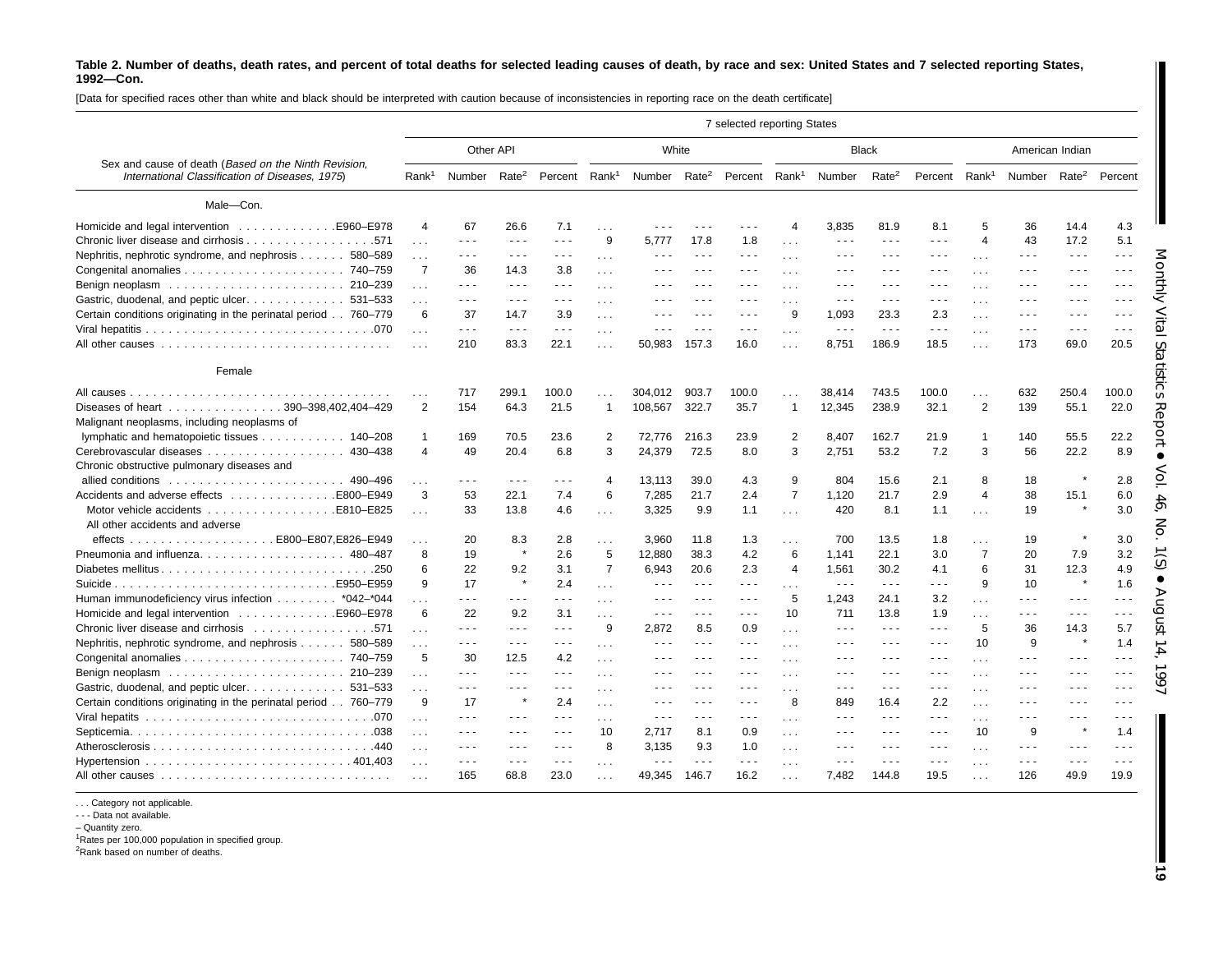<span id="page-19-0"></span>[Numbers after causes of de[ath are categories of](#page-61-0) the *Ninth Revision, International Classification of Diseases, 1975.* For explanation of asterisks preceding<br>cause-of-death categories, see Technical notes. Extreme caution

|                                                                                                                 |                                            | All races                     |                                          |                                 | All, Asian or<br>Pacific Islander |                          |                          | Chinese                        |                                                      |
|-----------------------------------------------------------------------------------------------------------------|--------------------------------------------|-------------------------------|------------------------------------------|---------------------------------|-----------------------------------|--------------------------|--------------------------|--------------------------------|------------------------------------------------------|
| Cause of death (Ninth Revision, International<br>Classification of Diseases, 1975)                              | Total                                      | Male                          | Female                                   | Total                           | Male                              | Female                   | Total                    | Male                           | Female                                               |
|                                                                                                                 |                                            |                               |                                          |                                 | Number                            |                          |                          |                                |                                                      |
|                                                                                                                 | 729.404                                    | 378,107                       | 351,297                                  | 19,478                          | 11,239                            | 8,239                    | 4,936                    | 2,785                          | 2,151                                                |
| Shigellosis and amebiasis 004,006                                                                               | 10                                         | 10                            | $\overline{\phantom{a}}$                 | 1                               | 1                                 | $\overline{\phantom{0}}$ | $\overline{\phantom{0}}$ | $\overline{\phantom{0}}$       |                                                      |
| Certain other intestinal infections 007-009                                                                     | 167                                        | 90                            | 77                                       | $\overline{4}$                  | 3                                 | 1                        | $\overline{\phantom{m}}$ | $\overline{\phantom{0}}$       | $\overline{\phantom{0}}$                             |
|                                                                                                                 | 730                                        | 455                           | 275                                      | 67                              | 40                                | 27                       | 22                       | 16                             | 6                                                    |
| Tuberculosis of respiratory system010–012                                                                       | 560                                        | 354                           | 206                                      | 50                              | 30                                | 20                       | 17                       | 12                             | 5                                                    |
| Other tuberculosis. 013-018                                                                                     | 170                                        | 101                           | 69                                       | 17                              | 10                                | 7                        | 5                        | 4                              | $\mathbf{1}$                                         |
| Whooping cough $\ldots \ldots \ldots \ldots \ldots \ldots \ldots$<br>Streptococcal sore throat, scarlatina, and | 3                                          | 2                             | $\mathbf{1}$                             | $\overline{\phantom{0}}$        |                                   | $\overline{\phantom{0}}$ | $\overline{\phantom{0}}$ | ÷                              |                                                      |
| erysipelas $\ldots \ldots \ldots \ldots \ldots \ldots \ldots \ldots 034-035$                                    | $\overline{\phantom{0}}$                   | $\overline{\phantom{0}}$      | $\overline{\phantom{0}}$                 | $\overline{\phantom{0}}$        | $\equiv$                          | $\overline{\phantom{0}}$ | $\overline{\phantom{0}}$ | $\overline{\phantom{0}}$       |                                                      |
| Meningococcal infection 036                                                                                     | 91                                         | 42                            | 49                                       | 2                               | $\overline{\phantom{0}}$          | 2                        | $\overline{\phantom{0}}$ | $\overline{\phantom{0}}$       |                                                      |
| Septicemia. $\ldots \ldots \ldots \ldots \ldots \ldots \ldots \ldots \ldots$ . 038                              | 5,933                                      | 2,646                         | 3,287                                    | 139                             | 67                                | 72                       | 25                       | 11                             | 14                                                   |
|                                                                                                                 | $\overline{\phantom{0}}$<br>$\overline{2}$ | $\overline{\phantom{0}}$<br>1 | $\overline{\phantom{0}}$<br>$\mathbf{1}$ | $\overline{\phantom{0}}$        | $\overline{\phantom{0}}$          | $\qquad \qquad -$        | $\overline{\phantom{0}}$ | $\overline{\phantom{0}}$       | $\overline{\phantom{0}}$<br>$\overline{\phantom{0}}$ |
|                                                                                                                 | 856                                        | 511                           | 345                                      | $\overline{\phantom{0}}$<br>101 | $\overline{\phantom{0}}$<br>57    | $\qquad \qquad -$<br>44  | $\qquad \qquad -$<br>20  | $\overline{\phantom{0}}$<br>12 | 8                                                    |
|                                                                                                                 | 32                                         | 22                            | 10                                       | $\qquad \qquad -$               | $\overline{\phantom{0}}$          | $\qquad \qquad -$        | $\overline{\phantom{a}}$ | $\overline{\phantom{m}}$       | $\overline{\phantom{0}}$                             |
| All other infectious and parasitic diseases 001-139 <sup>1</sup>                                                | 21,001                                     | 17,580                        | 3,421                                    | 295                             | 238                               | 57                       | 66                       | 56                             | 10                                                   |
| Malignant neoplasms, including neoplasms of lymphatic                                                           |                                            |                               |                                          |                                 |                                   |                          |                          |                                |                                                      |
| and hematopoietic tissues $\ldots \ldots \ldots \ldots 140-208$                                                 | 172,514                                    | 88,992                        | 83,522                                   | 5,035                           | 2,836                             | 2,199                    | 1,426                    | 842                            | 584                                                  |
| Malignant neoplasms of lip, oral cavity, and                                                                    | 2,851                                      | 1,890                         | 961                                      | 134                             | 101                               | 33                       | 58                       | 43                             | 15                                                   |
| Malignant neoplasms of digestive organs and                                                                     |                                            |                               |                                          |                                 |                                   |                          |                          |                                |                                                      |
|                                                                                                                 | 42,377                                     | 22,362                        | 20,015                                   | 1,881                           | 1,124                             | 757                      | 552                      | 353                            | 199                                                  |
| Malignant neoplasms of respiratory and intrathoracic                                                            |                                            |                               |                                          |                                 |                                   |                          |                          |                                |                                                      |
|                                                                                                                 | 48,505                                     | 29,443                        | 19,062                                   | 1,167                           | 786                               | 381                      | 378                      | 249                            | 129                                                  |
| Malignant neoplasm of breast. 174–175                                                                           | 15,026                                     | 97                            | 14,929                                   | 312                             | 4                                 | 308                      | 66                       | $\overline{\phantom{0}}$       | 66                                                   |
| Malignant neoplasms of genital organs 179–187                                                                   | 19,823                                     | 11,068                        | 8,755                                    | 464                             | 207                               | 257                      | 96                       | 37                             | 59                                                   |
| Malignant neoplasms of urinary organs188-189                                                                    | 6,985                                      | 4,440                         | 2,545                                    | 131                             | 92                                | 39                       | 37                       | 25                             | 12                                                   |
| Malignant neoplasms of all other and unspecified                                                                |                                            |                               |                                          |                                 |                                   |                          |                          |                                |                                                      |
|                                                                                                                 | 19,898                                     | 10,489                        | 9,409                                    | 482                             | 243                               | 239                      | 130                      | 73                             | 57                                                   |
|                                                                                                                 | 6,539                                      | 3,629                         | 2,910                                    | 183                             | 113                               | 70                       | 29                       | 16                             | 13                                                   |
| Other malignant neoplasms of lymphatic and                                                                      |                                            |                               |                                          |                                 |                                   |                          |                          |                                |                                                      |
| hematopoietic tissues 200–203                                                                                   | 10,510                                     | 5,574                         | 4,936                                    | 281                             | 166                               | 115                      | 80                       | 46                             | 34                                                   |
| Benign neoplasms, carcinoma in situ, and neoplasms of                                                           |                                            |                               |                                          |                                 |                                   |                          |                          |                                |                                                      |
| uncertain behavior and of unspecified nature 210-239<br>Diabetes mellitus250                                    | 2,412<br>15,789                            | 1,120<br>7,004                | 1,292<br>8,785                           | 70<br>486                       | 35<br>236                         | 35<br>250                | 16<br>118                | 6<br>58                        | 10<br>60                                             |
| Nutritional deficiencies 260-269                                                                                | 778                                        | 279                           | 499                                      | 19                              | 11                                | 8                        | $\overline{2}$           | 2                              | $\overline{\phantom{0}}$                             |
|                                                                                                                 | 1,323                                      | 558                           | 765                                      | 45                              | 20                                | 25                       | 12                       | 6                              | 6                                                    |
|                                                                                                                 | 309                                        | 171                           | 138                                      | 8                               | 5                                 | 3                        | $\mathbf{1}$             | 1                              |                                                      |
| Major cardiovascular diseases. 390-448                                                                          | 306,327                                    | 146,241                       | 160,086                                  | 7,661                           | 4,334                             | 3,327                    | 1,978                    | 1,026                          | 952                                                  |
| Diseases of heart 390-398.402.404-429                                                                           | 243.301                                    | 119,915                       | 123,386                                  | 5,611                           | 3,276                             | 2,335                    | 1,451                    | 773                            | 678                                                  |
| Rheumatic fever and rheumatic heart                                                                             |                                            |                               |                                          |                                 |                                   |                          |                          |                                |                                                      |
|                                                                                                                 | 1,996                                      | 611                           | 1,385                                    | 71                              | 34                                | 37                       | 18                       | 8                              | 10                                                   |
| Hypertensive heart disease. 402                                                                                 | 8,636                                      | 3,755                         | 4,881                                    | 242                             | 139                               | 103                      | 64                       | 34                             | 30                                                   |
| Hypertensive heart and renal disease 404                                                                        | 860                                        | 371                           | 489                                      | 29                              | 21                                | 8                        | 10                       | 8                              | $\overline{c}$                                       |
| Ischemic heart disease 410-414                                                                                  | 169,733                                    | 84,579                        | 85,154                                   | 3,691                           | 2,150                             | 1,541                    | 968                      | 511                            | 457                                                  |
| Acute myocardial infarction 410                                                                                 | 73,887                                     | 38,925                        | 34,962                                   | 1,693                           | 1,020                             | 673                      | 435                      | 236                            | 199                                                  |
| Other acute and subacute forms of ischemic heart                                                                |                                            |                               |                                          |                                 |                                   |                          |                          |                                |                                                      |
| disease411                                                                                                      | 631                                        | 349                           | 282                                      | 9                               | 7                                 | 2                        | 4                        | 2                              | 2                                                    |
|                                                                                                                 | 290                                        | 134                           | 156                                      | 7                               | 4                                 | 3                        | 2                        | $\mathbf{1}$                   | 1                                                    |
| Old myocardial infarction and other forms of                                                                    |                                            |                               |                                          |                                 |                                   |                          |                          |                                |                                                      |
| chronic ischemic heart disease 412,414                                                                          | 94,925                                     | 45,171                        | 49,754                                   | 1,982                           | 1,119                             | 863                      | 527                      | 272                            | 255                                                  |
| Other diseases of endocardium 424                                                                               | 4,680                                      | 2,016                         | 2,664                                    | 72                              | 43                                | 29                       | 21                       | 10                             | 11                                                   |
| All other forms of heart disease 415-423,425-429                                                                | 57,396                                     | 28,583                        | 28,813                                   | 1,506                           | 889                               | 617                      | 370                      | 202                            | 168                                                  |
| Hypertension with or without renal disease 401,403                                                              | 3,490                                      | 1,453                         | 2,037                                    | 131                             | 63                                | 68                       | 42<br>417                | 24<br>189                      | 18                                                   |
| Cerebrovascular diseases 430-438<br>Intracerebral and other intracranial                                        | 46,321                                     | 18,319                        | 28,002                                   | 1,618                           | 802                               | 816                      |                          |                                | 228                                                  |
|                                                                                                                 | 7,204                                      | 3,297                         | 3,907                                    | 446                             | 224                               | 222                      | 120                      | 52                             | 68                                                   |
| Cerebral thrombosis and unspecified occlusion of                                                                |                                            |                               |                                          |                                 |                                   |                          |                          |                                |                                                      |
| cerebral arteries434.0-.9                                                                                       | 5,190                                      | 2,034                         | 3,156                                    | 148                             | 81                                | 67                       | 42                       | 22                             | 20                                                   |
|                                                                                                                 |                                            |                               |                                          |                                 |                                   |                          |                          |                                |                                                      |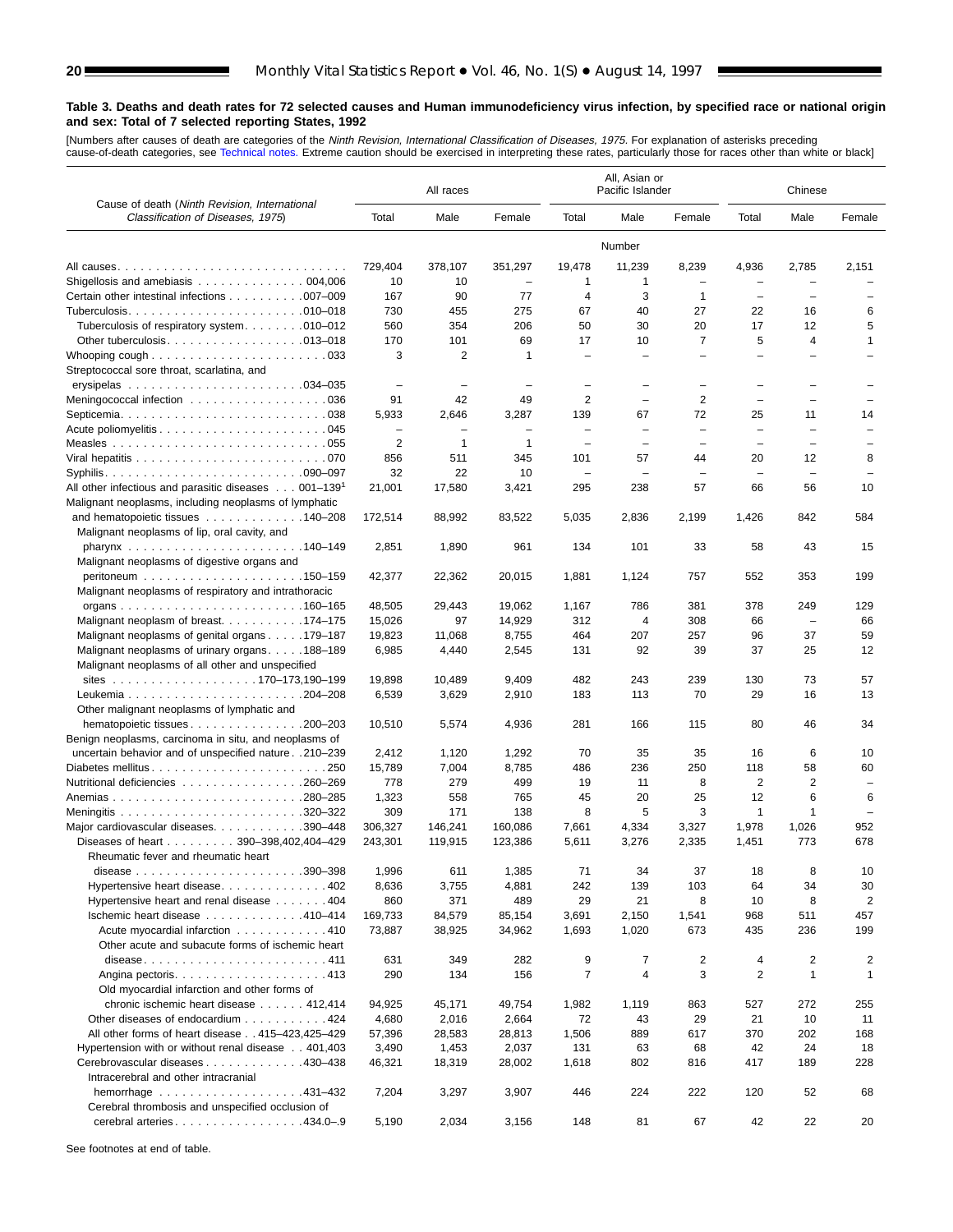[Numbers after causes of de[ath are categories of](#page-61-0) the *Ninth Revision, International Classification of Diseases, 1975.* For explanation of asterisks preceding<br>cause-of-death categories, see Technical notes. Extreme caution

|                                                                                                                                |        | All races |             |                          | All, Asian or<br>Pacific Islander |                          |                          | Chinese                  |                 |
|--------------------------------------------------------------------------------------------------------------------------------|--------|-----------|-------------|--------------------------|-----------------------------------|--------------------------|--------------------------|--------------------------|-----------------|
| Cause of death (Ninth Revision, International<br>Classification of Diseases, 1975)                                             | Total  | Male      | Female      | Total                    | Male                              | Female                   | Total                    | Male                     | Female          |
| Major cardiovascular diseases-Con.                                                                                             |        |           |             |                          | Number                            |                          |                          |                          |                 |
| Cerebral embolism 434.1<br>All other and late effects of cerebrovascular                                                       | 195    | 67        | 128         | 10                       | 5                                 | 5                        |                          |                          |                 |
| diseases 430,433,435-438                                                                                                       | 33,732 | 12,921    | 20,811      | 1,014                    | 492                               | 522                      | 255                      | 115                      | 140             |
|                                                                                                                                | 5,376  | 2,029     | 3,347       | 73                       | 42                                | 31                       | 19                       | 10                       | 9               |
| Other diseases of arteries, arterioles, and                                                                                    |        |           |             |                          |                                   |                          |                          |                          |                 |
|                                                                                                                                | 7,839  | 4,525     | 3,314       | 228                      | 151                               | 77                       | 49                       | 30                       | 19              |
| Acute bronchitis and bronchiolitis 466                                                                                         | 175    | 89        | 86          | 3                        | 3                                 | $\qquad \qquad -$        | 1                        | $\mathbf{1}$             |                 |
| Pneumonia and influenza. 480-487                                                                                               | 27,020 | 12,655    | 14.365      | 781                      | 457                               | 324                      | 234                      | 132                      | 102             |
|                                                                                                                                | 26,727 | 12,556    | 14,171      | 775                      | 454                               | 321                      | 233                      | 132                      | 101             |
|                                                                                                                                | 293    | 99        | 194         | 6                        | 3                                 | 3                        | 1                        | $\overline{\phantom{0}}$ | 1               |
| Chronic obstructive pulmonary diseases and allied                                                                              |        |           |             |                          |                                   |                          |                          |                          |                 |
|                                                                                                                                | 29,871 | 15,759    | 14,112      | 548                      | 371                               | 177                      | 168                      | 116                      | 52              |
| Bronchitis, chronic and unspecified 490–491                                                                                    | 1,243  | 573       | 670         | 25                       | 14                                | 11                       | 9                        | 6                        | 3               |
|                                                                                                                                | 5,880  | 3,265     | 2,615       | 92                       | 71                                | 21                       | 25                       | 19                       | 6               |
|                                                                                                                                | 1,869  | 759       | 1,110       | 102                      | 57                                | 45                       | 32                       | 21                       | 11              |
| Other chronic obstructive pulmonary diseases and                                                                               |        |           |             |                          |                                   |                          |                          |                          |                 |
| allied conditions 494-496                                                                                                      | 20,879 | 11,162    | 9,717       | 329                      | 229                               | 100                      | 102                      | 70                       | 32              |
| Ulcer of stomach and duodenum 531-533                                                                                          | 2,341  | 1,121     | 1,220       | 70                       | 38                                | 32                       | 21                       | 14                       | 7               |
|                                                                                                                                | 138    | 85        | 53          | 8                        | 5                                 | 3                        | 3                        | $\overline{2}$           | 1               |
| Hernia of abdominal cavity and intestinal obstruction                                                                          |        |           |             |                          |                                   |                          |                          |                          |                 |
| without mention of hernia 550-553,560                                                                                          | 1,794  | 645       | 1,149       | 37                       | 23                                | 14                       | 5                        | 2                        | 3               |
| Chronic liver disease and cirrhosis 571                                                                                        | 10,157 | 6,785     | 3,372       | 222                      | 143                               | 79                       | 43                       | 26                       | 17              |
| Cholelithiasis and other disorders of                                                                                          |        |           |             |                          |                                   |                          |                          |                          |                 |
| qallbladder574-575                                                                                                             | 934    | 387       | 547         | 28                       | 11                                | 17                       | 6                        | 2                        | 4               |
| Nephritis, nephrotic syndrome, and                                                                                             |        |           |             |                          |                                   |                          |                          |                          |                 |
| nephrosis580-589                                                                                                               | 6,363  | 3,122     | 3,241       | 188                      | 89                                | 99                       | 53                       | 27                       | 26              |
| Acute glomerulonephritis and nephrotic                                                                                         |        |           |             |                          |                                   |                          |                          |                          |                 |
| syndrome<br>.580–581<br>Chronic glomerulonephritis, nephritis and nephropathy,<br>not specified as acute or chronic, and renal | 97     | 44        | 53          | $\overline{7}$           | 5                                 | $\overline{2}$           | $\mathbf{1}$             | $\mathbf{1}$             |                 |
| sclerosis, unspecified 582-583,587                                                                                             | 548    | 266       | 282         | 14                       | 6                                 | 8                        | 3                        | 3                        |                 |
| Renal failure, disorders resulting from impaired renal<br>function, and small kidney of unknown                                |        |           |             |                          |                                   |                          |                          |                          |                 |
|                                                                                                                                | 5,718  | 2,812     | 2,906       | 167                      | 78                                | 89                       | 49                       | 23                       | 26              |
|                                                                                                                                | 380    | 118       | 262         | 9                        | 6                                 | 3                        | $\overline{\phantom{0}}$ | $\equiv$                 |                 |
|                                                                                                                                | 132    | 132       | $\sim 10$ . | 2                        | 2                                 | $\sim$ $\sim$ $\sim$     |                          |                          | $\cdots$        |
| Complications of pregnancy, childbirth, and the                                                                                |        |           |             |                          |                                   |                          |                          |                          |                 |
|                                                                                                                                | 148    | $\sim$    | 148         | 8                        | $\cdots$                          | 8                        | 1                        | $\sim$                   | 1               |
| Pregnancy with abortive outcome 630–638                                                                                        | 32     | $\cdots$  | 32          | $\overline{\phantom{0}}$ | $\cdots$                          | $\overline{\phantom{m}}$ | $\overline{\phantom{0}}$ | $\cdots$                 |                 |
| Other complications of pregnancy, childbirth, and the                                                                          |        |           |             |                          |                                   |                          |                          |                          |                 |
|                                                                                                                                | 116    | $\cdots$  | 116         | 8                        | $\cdots$                          | 8                        | $\mathbf{1}$             | $\cdots$                 | 1               |
| Congenital anomalies 740-759                                                                                                   | 4,641  | 2,434     | 2,207       | 226                      | 116                               | 110                      | 35                       | 22                       | 13              |
| Certain conditions originating in the perinatal                                                                                |        |           |             |                          |                                   |                          |                          |                          |                 |
| period760–779<br>Birth trauma, intrauterine hypoxia, birth asphyxia,                                                           | 5,761  | 3,197     | 2,564       | 203                      | 120                               | 83                       | 25                       | 10                       | 15              |
| and respiratory distress syndrome 767–769                                                                                      | 1,083  | 614       | 469         | 36                       | 22                                | 14                       | 3                        | 3                        |                 |
| Other conditions originating in the perinatal                                                                                  |        |           |             |                          |                                   |                          |                          |                          |                 |
|                                                                                                                                | 4,678  | 2,583     | 2,095       | 167                      | 98                                | 69                       | 22                       | 7                        | 15              |
| Symptoms, signs, and ill-defined conditions 780–799                                                                            | 6,216  | 3,638     | 2,578       | 193                      | 114                               | 79                       | 40                       | 25                       | 15              |
|                                                                                                                                | 55,010 | 25,371    | 29,639      | 1,274                    | 671                               | 603                      | 287                      | 162                      | 125             |
| Accidents and adverse effectsE800–E949                                                                                         |        |           |             | 990                      |                                   |                          | 188                      | 125                      |                 |
|                                                                                                                                | 28,000 | 19,214    | 8,786       |                          | 647                               | 343                      |                          |                          | 63              |
| Motor vehicle accidents E810–E825<br>All other accidents and adverse                                                           | 12,869 | 8,895     | 3,974       | 576                      | 366                               | 210                      | 108                      | 77                       | 31              |
| effects E800-E807,E826-E949                                                                                                    | 15,131 | 10,319    | 4,812       | 414                      | 281                               | 133                      | 80                       | 48                       | 32              |
|                                                                                                                                | 9,991  | 7,813     | 2,178       | 369                      | 247                               | 122                      | 92                       | 49                       | 43              |
| Homicide and legal intervention E960–E978                                                                                      | 11,165 | 9,189     | 1,976       | 365                      | 277                               | 88                       | 44                       | 30                       | 14              |
| All other external causes E980–E999                                                                                            | 890    | 629       | 261         | 21                       | 16                                | 5                        | 4                        | 4                        | $\qquad \qquad$ |
| Human immunodeficiency virus infection *042-*044 <sup>2</sup>                                                                  | 18,519 | 16,125    | 2,394       | 188                      | 170                               | 18                       | 43                       | 39                       | 4               |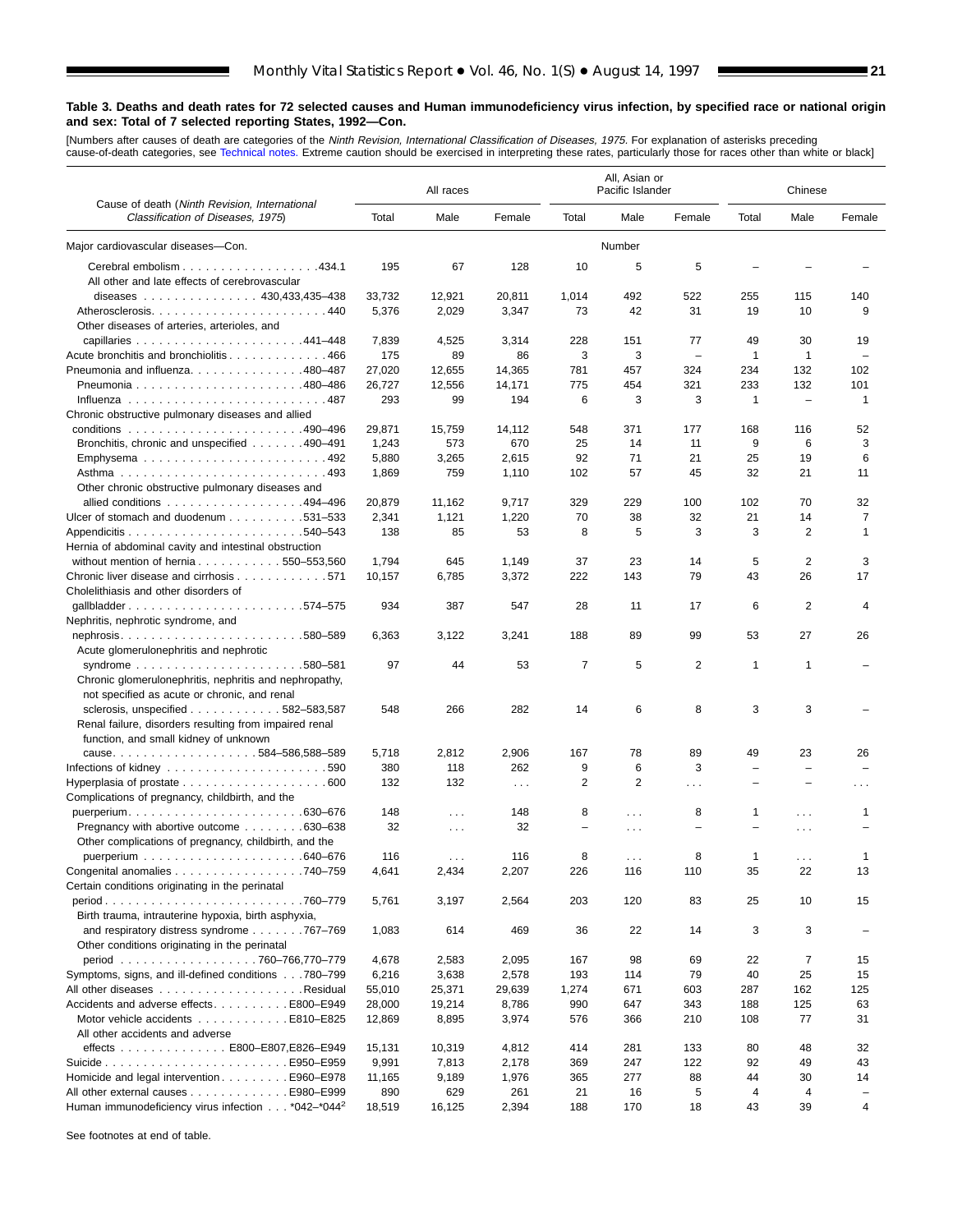[Numbers after causes of death are categories of the *Ninth Revision, International Classification of Diseases, 1975.* For explanation of asterisks preceding<br>cause-of-death categories, see [Technical notes.](#page-61-0) Extreme caution

|                                                                                    |                          | Japanese                 |                          |                          | Hawaiian                       |                          |                          | Filipino                 |                          |
|------------------------------------------------------------------------------------|--------------------------|--------------------------|--------------------------|--------------------------|--------------------------------|--------------------------|--------------------------|--------------------------|--------------------------|
| Cause of death (Ninth Revision, International<br>Classification of Diseases, 1975) | Total                    | Male                     | Female                   | Total                    | Male                           | Female                   | Total                    | Male                     | Female                   |
|                                                                                    |                          |                          |                          |                          | Number                         |                          |                          |                          |                          |
|                                                                                    | 3,904                    | 2,021                    | 1,883                    | 1,260                    | 730                            | 530                      | 4,339                    | 2,821                    | 1,518                    |
| Shigellosis and amebiasis $\ldots \ldots \ldots \ldots \ldots 004,006$             |                          |                          |                          |                          |                                |                          |                          |                          |                          |
| Certain other intestinal infections 007-009                                        | 2                        | 2                        |                          | $\mathbf 1$              |                                | 1                        | 1                        | 1                        |                          |
|                                                                                    | $\overline{4}$           | 2                        | 2                        | $\mathbf{1}$             | $\overline{\phantom{0}}$       | 1                        | 16                       | 7                        | 9                        |
| Tuberculosis of respiratory system. 010-012                                        | 3                        | 2                        | 1                        | $\mathbf{1}$             | $\overline{\phantom{0}}$       | 1                        | 13                       | 5                        | 8                        |
|                                                                                    | 1                        | $\overline{\phantom{0}}$ | 1                        |                          | $\overline{\phantom{0}}$       |                          | 3                        | 2                        | $\mathbf{1}$             |
| Whooping cough $\ldots \ldots \ldots \ldots \ldots \ldots \ldots$                  | $\overline{\phantom{0}}$ |                          |                          |                          |                                |                          |                          |                          |                          |
| Streptococcal sore throat, scarlatina, and                                         |                          |                          |                          |                          |                                |                          |                          |                          |                          |
|                                                                                    | L.                       |                          |                          |                          |                                |                          | $\overline{\phantom{0}}$ |                          |                          |
| Meningococcal infection 036                                                        | $\overline{\phantom{0}}$ | $\overline{\phantom{0}}$ | ÷                        | $\overline{\phantom{0}}$ | $\equiv$                       | $\equiv$                 | 1                        | $\overline{\phantom{0}}$ | $\mathbf{1}$             |
|                                                                                    | 27                       | 10                       | 17                       | 14                       | 6                              | 8                        | 43                       | 26                       | 17                       |
|                                                                                    | $\overline{\phantom{0}}$ | $\overline{\phantom{0}}$ | $\overline{\phantom{0}}$ | $\overline{\phantom{0}}$ |                                |                          | $\overline{\phantom{0}}$ | Ē,                       | $\overline{\phantom{0}}$ |
| Measles $\ldots \ldots \ldots \ldots \ldots \ldots \ldots \ldots \ldots \ldots$    | $\overline{\phantom{0}}$ | $\overline{\phantom{0}}$ | $\overline{\phantom{0}}$ | $\overline{\phantom{m}}$ | $\equiv$                       | $\overline{\phantom{0}}$ | $\overline{\phantom{0}}$ | Ē,                       |                          |
|                                                                                    | 8                        | 5                        | 3                        | 5                        | 4                              | 1                        | 12                       | 4                        | 8                        |
|                                                                                    | $\overline{\phantom{0}}$ | ÷                        |                          | $\overline{\phantom{0}}$ | L,                             |                          | $\overline{\phantom{0}}$ |                          |                          |
| All other infectious and parasitic diseases 001-139 <sup>1</sup>                   | 43                       | 34                       | 9                        | 26                       | 23                             | 3                        | 81                       | 63                       | 18                       |
| Malignant neoplasms, including neoplasms of lymphatic                              |                          |                          |                          |                          |                                |                          |                          |                          |                          |
| and hematopoietic tissues 140–208                                                  | 1,163                    | 617                      | 546                      | 306                      | 170                            | 136                      | 947                      | 544                      | 403                      |
| Malignant neoplasms of lip, oral cavity, and                                       |                          |                          |                          |                          |                                |                          |                          |                          |                          |
|                                                                                    | 15                       | 11                       | 4                        | 4                        | 3                              | 1                        | 22                       | 15                       | 7                        |
| Malignant neoplasms of digestive organs and                                        |                          |                          |                          |                          |                                |                          |                          |                          |                          |
|                                                                                    | 500                      | 265                      | 235                      | 81                       | 50                             | 31                       | 260                      | 156                      | 104                      |
| Malignant neoplasms of respiratory and intrathoracic                               | 251                      | 162                      | 89                       | 89                       |                                | 27                       | 220                      | 151                      | 69                       |
| Malignant neoplasm of breast. 174–175                                              | 79                       | 2                        | 77                       | 27                       | 62<br>$\overline{\phantom{a}}$ | 27                       | 67                       | $\mathbf{1}$             | 66                       |
| Malignant neoplasms of genital organs 179–187                                      | 106                      | 59                       | 47                       | 27                       | 9                              | 18                       | 129                      | 77                       | 52                       |
| Malignant neoplasms of urinary organs. 188–189                                     | 34                       | 24                       | 10                       | 13                       | 9                              | 4                        | 21                       | 16                       | 5                        |
| Malignant neoplasms of all other and unspecified                                   |                          |                          |                          |                          |                                |                          |                          |                          |                          |
|                                                                                    | 90                       | 40                       | 50                       | 34                       | 17                             | 17                       | 104                      | 50                       | 54                       |
|                                                                                    | 25                       | 16                       | 9                        | 14                       | $\overline{7}$                 | $\overline{7}$           | 57                       | 40                       | 17                       |
| Other malignant neoplasms of lymphatic and                                         |                          |                          |                          |                          |                                |                          |                          |                          |                          |
| hematopoietic tissues 200-203                                                      | 63                       | 38                       | 25                       | 17                       | 13                             | 4                        | 67                       | 38                       | 29                       |
| Benign neoplasms, carcinoma in situ, and neoplasms of                              |                          |                          |                          |                          |                                |                          |                          |                          |                          |
| uncertain behavior and of unspecified nature 210-239                               | 15                       | 8                        | 7                        | 2                        | 2                              | $\overline{\phantom{0}}$ | 14                       | 8                        | 6                        |
| Diabetes mellitus250                                                               | 85                       | 40                       | 45                       | 55                       | 20                             | 35                       | 103                      | 62                       | 41                       |
| Nutritional deficiencies 260–269                                                   | 9                        | 5                        | 4                        | $\qquad \qquad -$        | $\overline{\phantom{0}}$       | $\overline{\phantom{0}}$ | 6                        | 3                        | 3                        |
|                                                                                    | 3                        | 2                        | $\mathbf{1}$             | $\overline{\phantom{0}}$ | $\overline{\phantom{0}}$       | $\overline{\phantom{0}}$ | 13                       | $\overline{7}$           | 6                        |
|                                                                                    | $\overline{\phantom{0}}$ | $\overline{\phantom{0}}$ | ÷                        | 1                        | $\overline{\phantom{0}}$       | 1                        | 1                        | $\overline{\phantom{0}}$ | 1                        |
| Major cardiovascular diseases. 390-448                                             | 1,574                    | 817                      | 757                      | 512                      | 288                            | 224                      | 1,948                    | 1,314                    | 634                      |
| Diseases of heart 390-398,402,404-429                                              | 1,083                    | 594                      | 489                      | 421                      | 247                            | 174                      | 1,415                    | 981                      | 434                      |
| Rheumatic fever and rheumatic heart                                                |                          |                          |                          |                          |                                |                          |                          |                          |                          |
| 390-398<br>disease $\ldots \ldots \ldots \ldots \ldots \ldots \ldots$              | 17                       | 10                       | 7                        | $\overline{4}$           | 1                              | 3                        | 15                       | 6                        | 9                        |
| Hypertensive heart disease. 402                                                    | 60                       | 24                       | 36                       | $\overline{7}$           | 5                              | $\overline{\mathbf{c}}$  | 55                       | 42                       | 13                       |
| Hypertensive heart and renal disease 404                                           | 5                        | $\overline{4}$           | $\mathbf{1}$             | $\mathbf{1}$             | $\overline{\phantom{0}}$       | $\mathbf{1}$             | 8                        | 5                        | 3                        |
| Ischemic heart disease 410-414                                                     | 679                      | 376                      | 303                      | 233                      | 129                            | 104                      | 970                      | 672                      | 298                      |
| Acute myocardial infarction 410                                                    | 293                      | 174                      | 119                      | 122                      | 69                             | 53                       | 441                      | 313                      | 128                      |
| Other acute and subacute forms of ischemic heart                                   |                          |                          |                          |                          |                                |                          |                          |                          |                          |
| disease411                                                                         | 1                        | $\mathbf{1}$             | $\overline{\phantom{0}}$ |                          |                                |                          | $\overline{2}$           | $\overline{2}$           |                          |
|                                                                                    | 2                        | 1                        | $\mathbf{1}$             |                          | $\overline{\phantom{0}}$       |                          | 2                        | $\overline{2}$           |                          |
| Old myocardial infarction and other forms of                                       |                          |                          |                          |                          |                                |                          |                          |                          |                          |
| chronic ischemic heart disease 412,414                                             | 383                      | 200                      | 183                      | 111                      | 60                             | 51                       | 525                      | 355                      | 170                      |
| Other diseases of endocardium 424                                                  | 14                       | 11                       | 3                        | 5                        | $\overline{2}$                 | 3                        | 21                       | 17                       | 4                        |
| All other forms of heart disease 415-423,425-429                                   | 308                      | 169                      | 139                      | 171                      | 110                            | 61                       | 346                      | 239                      | 107                      |
| Hypertension with or without renal disease 401,403                                 | 22                       | 7                        | 15                       | 11                       | 6                              | 5                        | 28                       | 16                       | 12                       |
| Cerebrovascular diseases 430–438                                                   | 382                      | 163                      | 219                      | 67                       | 27                             | 40                       | 420                      | 252                      | 168                      |
| Intracerebral and other intracranial                                               |                          |                          |                          |                          |                                |                          |                          |                          |                          |
| hemorrhage $\ldots \ldots \ldots \ldots \ldots \ldots$ . 431-432                   | 72                       | 29                       | 43                       | 20                       | 10                             | 10                       | 121                      | 71                       | 50                       |
| Cerebral thrombosis and unspecified occlusion of                                   |                          |                          |                          |                          |                                |                          |                          |                          |                          |
| cerebral arteries434.0-.9                                                          | 31                       | 12                       | 19                       | 7                        | 3                              | 4                        | 44                       | 31                       | 13                       |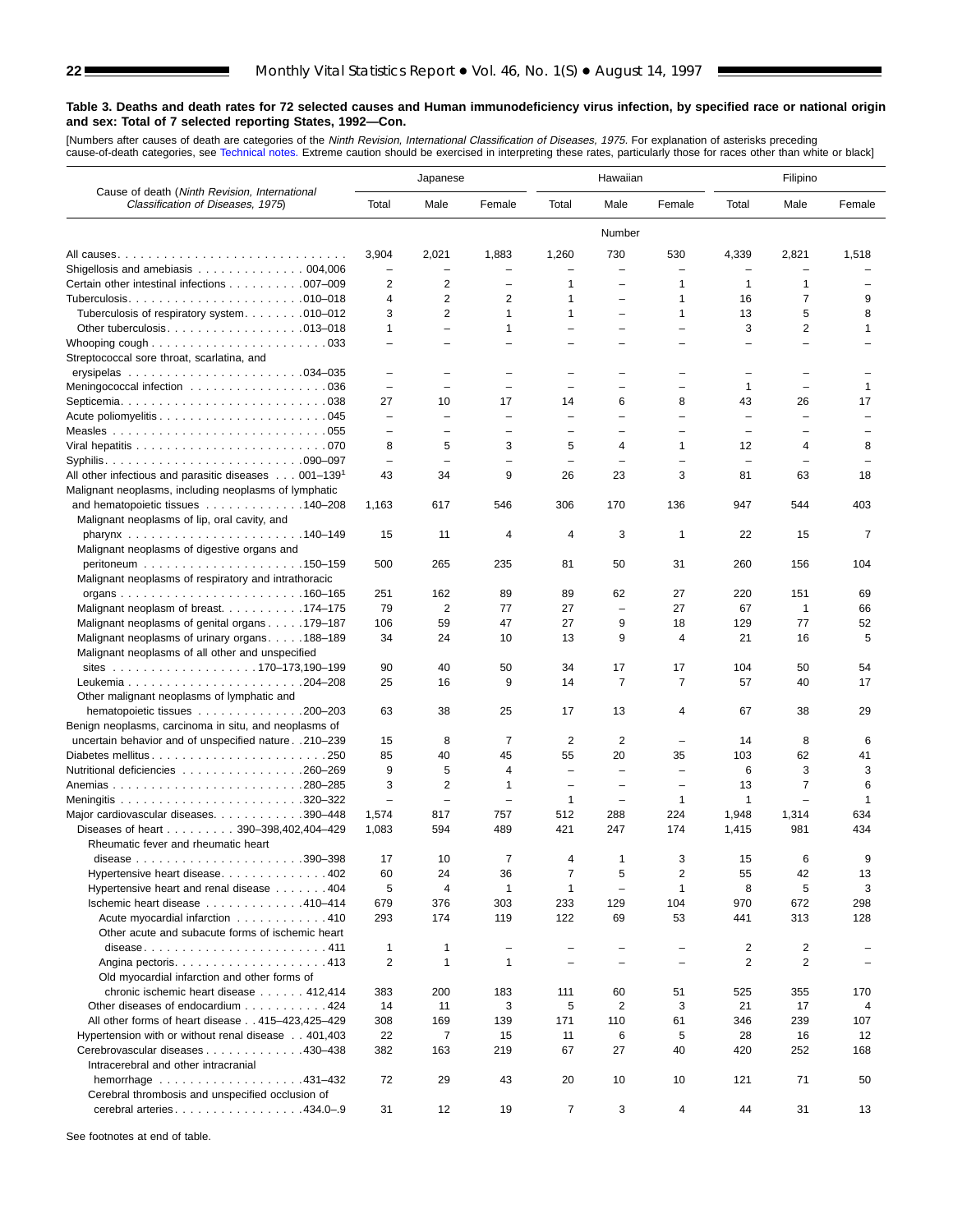[Numbers after causes of de[ath are categories of](#page-61-0) the *Ninth Revision, International Classification of Diseases, 1975.* For explanation of asterisks preceding<br>cause-of-death categories, see Technical notes. Extreme caution

■

|                                                                                    |                          | Japanese                 |              |                          | Hawaiian                 |                          |                | Filipino       |          |
|------------------------------------------------------------------------------------|--------------------------|--------------------------|--------------|--------------------------|--------------------------|--------------------------|----------------|----------------|----------|
| Cause of death (Ninth Revision, International<br>Classification of Diseases, 1975) | Total                    | Male                     | Female       | Total                    | Male                     | Female                   | Total          | Male           | Female   |
| Major cardiovascular diseases-Con.                                                 |                          |                          |              |                          | Number                   |                          |                |                |          |
|                                                                                    | $\overline{4}$           | 3                        | 1            | 1                        |                          | 1                        | 4              | 2              | 2        |
| All other and late effects of cerebrovascular                                      |                          |                          |              |                          |                          |                          |                |                |          |
| diseases 430,433,435-438                                                           | 275                      | 119                      | 156          | 39                       | 14                       | 25                       | 251            | 148            | 103      |
|                                                                                    | 28                       | 15                       | 13           | $\mathbf{1}$             |                          | 1                        | 13             | 11             | 2        |
| Other diseases of arteries, arterioles, and                                        |                          |                          |              |                          |                          |                          |                |                |          |
|                                                                                    | 59                       | 38                       | 21           | 12                       | 8                        | 4                        | 72             | 54             | 18       |
| Acute bronchitis and bronchiolitis 466                                             | $\overline{\phantom{m}}$ | $\overline{\phantom{0}}$ |              | $\overline{\phantom{a}}$ |                          | $\overline{\phantom{0}}$ | $\overline{2}$ | $\overline{2}$ |          |
| Pneumonia and influenza. 480–487                                                   | 185                      | 84                       | 101          | 23                       | 17                       | 6                        | 199            | 147            | 52       |
|                                                                                    | 183                      | 84                       | 99           | 23                       | 17                       | 6                        | 196            | 144            | 52       |
|                                                                                    | $\overline{2}$           | $\overline{\phantom{0}}$ | 2            | $\overline{\phantom{0}}$ | ÷                        | $\overline{\phantom{0}}$ | 3              | 3              |          |
| Chronic obstructive pulmonary diseases and allied                                  |                          |                          |              |                          |                          |                          |                |                |          |
|                                                                                    | 98                       | 56                       | 42           | 26                       | 17                       | 9                        | 138            | 110            | 28       |
| Bronchitis, chronic and unspecified 490–491                                        | 6                        | 3                        | 3            | 1                        | $\overline{\phantom{0}}$ | 1                        | 5              | $\overline{2}$ | 3        |
| Emphysema492                                                                       | 24                       | 17                       | 7            | 3                        | 3                        | $\overline{\phantom{0}}$ | 23             | 19             | 4        |
|                                                                                    | 8                        | 4                        | 4            | $\overline{7}$           | 3                        | 4                        | 26             | 15             | 11       |
| Other chronic obstructive pulmonary diseases and                                   |                          |                          |              |                          |                          |                          |                |                |          |
| allied conditions 494–496                                                          | 60                       | 32                       | 28           | 15                       | 11                       | 4                        | 84             | 74             | 10       |
| Ulcer of stomach and duodenum 531–533                                              | 15                       | 6                        | 9            | 5                        | 2                        | 3                        | 12             | 8              | 4        |
|                                                                                    | $\overline{\phantom{0}}$ |                          |              |                          |                          |                          | 1              | 1              |          |
| Hernia of abdominal cavity and intestinal obstruction                              |                          |                          |              |                          |                          |                          |                |                |          |
| without mention of hernia $\ldots \ldots \ldots \ldots 550 - 553,560$              | 13                       | 7                        | 6            | 2                        | 1                        | 1                        | 7              | 6              | -1       |
| Chronic liver disease and cirrhosis 571                                            | 39                       | 24                       | 15           | 15                       | 14                       | 1                        | 31             | 23             | 8        |
| Cholelithiasis and other disorders of<br>gallbladder574-575                        | 6                        | 2                        | 4            | 2                        | 1                        | 1                        | 4              | 2              | 2        |
| Nephritis, nephrotic syndrome, and                                                 |                          |                          |              |                          |                          |                          |                |                |          |
| nephrosis580-589                                                                   | 36                       | 10                       | 26           | 12                       | 7                        | 5                        | 42             | 23             | 19       |
| Acute glomerulonephritis and nephrotic                                             |                          |                          |              |                          |                          |                          |                |                |          |
|                                                                                    |                          |                          |              | $\mathbf{1}$             | 1                        |                          | 2              | $\overline{2}$ |          |
| Chronic glomerulonephritis, nephritis and nephropathy,                             |                          |                          |              |                          |                          |                          |                |                |          |
| not specified as acute or chronic, and renal                                       |                          |                          |              |                          |                          |                          |                |                |          |
| sclerosis, unspecified $\ldots$ , , , 582-583,587                                  | $\overline{4}$           | 1                        | 3            |                          |                          |                          | 1              |                | 1        |
| Renal failure, disorders resulting from impaired renal                             |                          |                          |              |                          |                          |                          |                |                |          |
| function, and small kidney of                                                      |                          |                          |              |                          |                          |                          |                |                |          |
| unknown cause. 584-586,588-589                                                     | 32                       | 9                        | 23           | 11                       | 6                        | 5                        | 39             | 21             | 18       |
| Infections of kidney $\ldots \ldots \ldots \ldots \ldots \ldots \ldots 590$        | $\mathbf{1}$             | $\overline{\phantom{0}}$ | $\mathbf{1}$ | $\mathbf{1}$             | 1                        | $\overline{\phantom{0}}$ | 5              | 3              | 2        |
| Hyperplasia of prostate $\ldots \ldots \ldots \ldots \ldots \ldots$ . 600          | $\overline{\phantom{0}}$ | $\equiv$                 | $\cdots$     | $\equiv$                 | L.                       | .                        | 2              | $\overline{2}$ | $\cdots$ |
| Complications of pregnancy, childbirth, and the                                    |                          |                          |              |                          |                          |                          |                |                |          |
|                                                                                    | 1                        | $\sim$ $\sim$ $\sim$     | 1            | 1                        | $\cdots$                 | 1                        | 1              | .              | 1        |
| Pregnancy with abortive outcome 630–638                                            | $\overline{\phantom{0}}$ | $\sim$ $\sim$ $\sim$     | -            |                          | .                        |                          |                | $\cdots$       |          |
| Other complications of pregnancy, childbirth, and the                              |                          |                          |              |                          |                          |                          |                |                |          |
|                                                                                    | $\mathbf{1}$             | .                        | 1            | 1                        | .                        | 1                        | 1              | .              | 1        |
| Congenital anomalies 740-759                                                       | 17                       | 8                        | 9            | 13                       | 6                        | 7                        | 44             | 21             | 23       |
| Certain conditions originating in the perinatal                                    |                          |                          |              |                          |                          |                          |                |                |          |
|                                                                                    | 14                       | 10                       | 4            | 26                       | 14                       | 12                       | 37             | 26             | 11       |
| Birth trauma, intrauterine hypoxia, birth asphyxia,                                |                          |                          |              |                          |                          |                          |                |                |          |
| and respiratory distress syndrome $\ldots \ldots \ldots$ 767–769                   | 2                        | 2                        |              | 5                        | 3                        | 2                        | 5              | 2              | 3        |
| Other conditions originating in the perinatal<br>period 760-766,770-779            |                          |                          |              |                          |                          |                          |                |                |          |
| Symptoms, signs, and ill-defined conditions 780-799                                | 12<br>28                 | 8<br>13                  | 4<br>15      | 21<br>25                 | 11<br>13                 | 10<br>12                 | 32<br>23       | 24<br>13       | 8<br>10  |
|                                                                                    | 327                      | 148                      | 179          | 84                       | 42                       | 42                       | 284            | 175            | 109      |
|                                                                                    |                          |                          |              |                          |                          |                          |                |                |          |
| Accidents and adverse effects. E800-E949<br>Motor vehicle accidents E810–E825      | 127<br>47                | 72<br>26                 | 55<br>21     | 52<br>27                 | 42<br>23                 | 10<br>4                  | 209<br>124     | 135<br>68      | 74       |
| All other accidents and adverse                                                    |                          |                          |              |                          |                          |                          |                |                | 56       |
| effects E800-E807, E826-E949                                                       | 80                       | 46                       | 34           | 25                       | 19                       | 6                        | 85             | 67             | 18       |
|                                                                                    | 50                       | 34                       | 16           | 29                       | 26                       | 3                        | 52             | 41             | 11       |
| Homicide and legal intervention E960–E978                                          | 14                       | 5                        | 9            | 16                       | 10                       | 6                        | 56             | 40             | 16       |
| All other external causes E980-E999                                                | $\overline{\phantom{m}}$ | $\overline{\phantom{0}}$ | -            | 5                        | 4                        | 1                        | 4              | 4              |          |
| Human immunodeficiency virus infection *042-*044 <sup>2</sup>                      | 31                       | 28                       | 3            | 22                       | 21                       | $\mathbf{1}$             | 47             | 45             | 2        |
|                                                                                    |                          |                          |              |                          |                          |                          |                |                |          |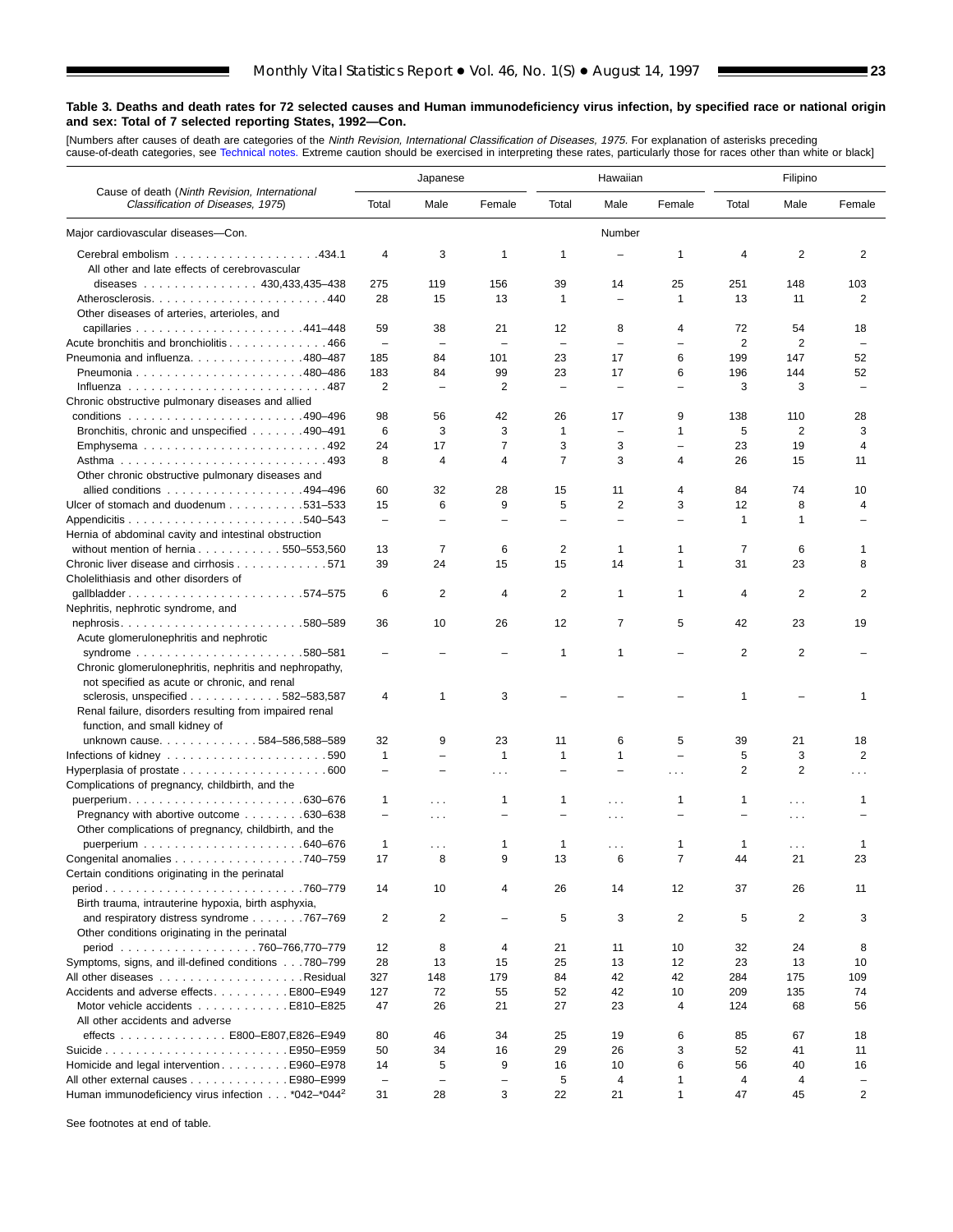[Numbers after causes of death are categories of the *Ninth Revision, International Classification of Diseases, 1975.* For explanation of asterisks preceding<br>cause-of-death categories, see [Technical notes.](#page-61-0) Extreme caution

| Classification of Diseases, 1975)<br>Male<br>Female<br>Male<br>Female<br>Total<br>Male<br>Female<br>Total<br>Total<br>Number<br>689<br>744<br>460<br>284<br>1,296<br>607<br>266<br>165<br>101<br>1<br>Shigellosis and amebiasis $\ldots \ldots \ldots \ldots \ldots 004,006$<br>1<br>L.<br>L,<br>Certain other intestinal infections 007-009<br>$\overline{\phantom{0}}$<br>$\overline{\phantom{0}}$<br>$\overline{\phantom{0}}$<br>L,<br>1<br>6<br>1<br>6<br>-<br>Tuberculosis of respiratory system. 010-012<br>4<br>1<br>4<br>1<br>L,<br>2<br>2<br>Other tuberculosis. $\ldots$ . 013–018<br>$\overline{\phantom{0}}$<br>$\overline{\phantom{0}}$<br>$\overline{\phantom{0}}$<br>$\equiv$<br>$\overline{\phantom{0}}$<br>$\equiv$<br>Whooping cough $\ldots \ldots \ldots \ldots \ldots \ldots \ldots \ldots 033$<br>$\overline{\phantom{0}}$<br>$\equiv$<br>$\equiv$<br>L.<br>$\overline{\phantom{0}}$<br>Streptococcal sore throat, scarlatina, and<br>$\qquad \qquad -$<br>-<br>Meningococcal infection 036<br>$\qquad \qquad -$<br>÷<br>$\equiv$<br>$\equiv$<br>L,<br>L,<br>5<br>3<br>3<br>3<br>1<br>2<br>4<br>1<br>$\overline{\phantom{0}}$<br>$\overline{\phantom{a}}$<br>$\overline{\phantom{0}}$<br>$\overline{\phantom{0}}$<br>$\overline{\phantom{0}}$<br>$\equiv$<br>$\equiv$<br>$\overline{\phantom{0}}$<br>$\equiv$<br>$\overline{\phantom{0}}$<br>$\equiv$<br>$\overline{\phantom{m}}$<br>$\overline{\phantom{0}}$<br>-<br>$\equiv$<br>$\overline{\phantom{0}}$<br>$\overline{\phantom{0}}$<br>14<br>7<br>7<br>1<br>$\mathbf{1}$<br>$\overline{\phantom{0}}$<br>$\overline{\phantom{0}}$<br>$\overline{\phantom{0}}$<br>$\overline{\phantom{0}}$<br>L.<br>÷<br>L,<br>$\overline{\phantom{0}}$<br>$\overline{\phantom{0}}$<br>$\overline{\phantom{0}}$<br>$\overline{\phantom{0}}$<br>$\overline{7}$<br>All other infectious and parasitic diseases $\ldots$ 001–139 <sup>1</sup><br>10<br>5<br>5<br>9<br>2<br>8<br>$\mathbf{1}$<br>11<br>Malignant neoplasms, including neoplasms of lymphatic<br>412<br>247<br>23<br>27<br>and hematopoietic tissues 140–208<br>132<br>73<br>59<br>165<br>50<br>Malignant neoplasms of lip, oral cavity, and<br>5<br>5<br>3<br>4<br>1<br>1<br>1<br>Malignant neoplasms of digestive organs and<br>35<br>24<br>11<br>224<br>139<br>85<br>17<br>11<br>6<br>Malignant neoplasms of respiratory and intrathoracic<br>6<br>5<br>11<br>10<br>$\mathbf{1}$<br>85<br>63<br>22<br>11<br>19<br>18<br>14<br>14<br>6<br>6<br>Malignant neoplasm of breast. 174–175<br>1<br>÷,<br>$\overline{\phantom{0}}$<br>22<br>25<br>Malignant neoplasms of genital organs 179-187<br>11<br>11<br>6<br>19<br>4<br>4<br>$\overline{\phantom{0}}$<br>$\mathbf{1}$<br>5<br>$\mathbf{1}$<br>6<br>$\mathbf{1}$<br>1<br>Malignant neoplasms of urinary organs188-189<br>1<br>$\equiv$<br>L,<br>Malignant neoplasms of all other and unspecified<br>21<br>29<br>5<br>2<br>10<br>11<br>15<br>14<br>3<br>$\overline{2}$<br>$\overline{7}$<br>3<br>10<br>13<br>10<br>3<br>4<br>2<br>Other malignant neoplasms of lymphatic and<br>hematopoietic tissues 200-203<br>8<br>5<br>3<br>12<br>6<br>6<br>1<br>1<br>Benign neoplasms, carcinoma in situ, and neoplasms of<br>uncertain behavior and of unspecified nature 210-239<br>3<br>3<br>4<br>1<br>4<br>1<br>L,<br>$\overline{7}$<br>18<br>8<br>10<br>29<br>12<br>17<br>14<br>7<br>Diabetes mellitus250<br>Nutritional deficiencies 260–269<br>$\qquad \qquad -$<br>$\overline{\phantom{0}}$<br>$\qquad \qquad -$<br>$\overline{\phantom{0}}$<br>$\overline{\phantom{0}}$<br>1<br>3<br>2<br>1<br>1<br>÷,<br>$\overline{\phantom{0}}$<br>$\overline{\phantom{0}}$<br>$\qquad \qquad -$<br>$\overline{\phantom{0}}$<br>$\equiv$<br>$\overline{\phantom{0}}$<br>$\equiv$<br>$\sim$<br>$\overline{\phantom{0}}$<br>$\overline{\phantom{0}}$<br>Major cardiovascular diseases. 390-448<br>332<br>211<br>121<br>412<br>179<br>233<br>98<br>60<br>38<br>288<br>103<br>307<br>130<br>177<br>77<br>51<br>26<br>Diseases of heart 390-398,402,404-429<br>185<br>Rheumatic fever and rheumatic heart<br>3<br>2<br>2<br>7<br>5<br>1<br>$\overline{7}$<br>3<br>$\overline{7}$<br>2<br>$\overline{\mathbf{c}}$<br>Hypertensive heart disease402<br>10<br>18<br>11<br>2<br>$\overline{2}$<br>Hypertensive heart and renal disease 404<br>$\mathbf{1}$<br>$\mathbf{1}$<br>1<br>$\overline{\phantom{a}}$<br>1<br>$\overline{\phantom{m}}$<br>77<br>122<br>25<br>Ischemic heart disease 410-414<br>218<br>141<br>206<br>40<br>15<br>84<br>42<br>37<br>53<br>10<br>2<br>Acute myocardial infarction 410<br>111<br>69<br>90<br>12<br>Other acute and subacute forms of ischemic heart<br>disease411<br>$\qquad \qquad -$<br>$\overline{\phantom{0}}$<br>-<br>$\overline{\phantom{0}}$<br>$\overline{\phantom{0}}$<br>$\overline{\phantom{0}}$<br>Old myocardial infarction and other forms of<br>chronic ischemic heart disease 412,414<br>107<br>72<br>35<br>116<br>47<br>69<br>28<br>15<br>13<br>Other diseases of endocardium 424<br>2<br>2<br>$\mathbf{1}$<br>1<br>1<br>1<br>$\qquad \qquad -$<br>$\overline{\phantom{m}}$<br>$\overline{\phantom{a}}$<br>All other forms of heart disease 415-423,425-429<br>53<br>34<br>19<br>74<br>33<br>41<br>32<br>22<br>10<br>5<br>Hypertension with or without renal disease 401,403<br>3<br>2<br>$\mathbf{1}$<br>3<br>2<br>2<br>4<br>$\overline{\phantom{a}}$<br>8<br>Cerebrovascular diseases 430-438<br>31<br>12<br>47<br>17<br>9<br>19<br>88<br>41<br>Intracerebral and other intracranial<br>hemorrhage 431-432<br>5<br>4<br>31<br>15<br>16<br>5<br>4<br>$\mathbf{1}$<br>$\mathbf 1$<br>Cerebral thrombosis and unspecified occlusion of<br>$\overline{7}$<br>cerebral arteries. 434.0-.9<br>2<br>2<br>4<br>3<br>2<br>$\mathbf{1}$<br>4<br>$\mathbf 1$ |                                               | Asian Indian <sup>3</sup> |  | Korean |  | Samoan <sup>3</sup> |  |
|--------------------------------------------------------------------------------------------------------------------------------------------------------------------------------------------------------------------------------------------------------------------------------------------------------------------------------------------------------------------------------------------------------------------------------------------------------------------------------------------------------------------------------------------------------------------------------------------------------------------------------------------------------------------------------------------------------------------------------------------------------------------------------------------------------------------------------------------------------------------------------------------------------------------------------------------------------------------------------------------------------------------------------------------------------------------------------------------------------------------------------------------------------------------------------------------------------------------------------------------------------------------------------------------------------------------------------------------------------------------------------------------------------------------------------------------------------------------------------------------------------------------------------------------------------------------------------------------------------------------------------------------------------------------------------------------------------------------------------------------------------------------------------------------------------------------------------------------------------------------------------------------------------------------------------------------------------------------------------------------------------------------------------------------------------------------------------------------------------------------------------------------------------------------------------------------------------------------------------------------------------------------------------------------------------------------------------------------------------------------------------------------------------------------------------------------------------------------------------------------------------------------------------------------------------------------------------------------------------------------------------------------------------------------------------------------------------------------------------------------------------------------------------------------------------------------------------------------------------------------------------------------------------------------------------------------------------------------------------------------------------------------------------------------------------------------------------------------------------------------------------------------------------------------------------------------------------------------------------------------------------------------------------------------------------------------------------------------------------------------------------------------------------------------------------------------------------------------------------------------------------------------------------------------------------------------------------------------------------------------------------------------------------------------------------------------------------------------------------------------------------------------------------------------------------------------------------------------------------------------------------------------------------------------------------------------------------------------------------------------------------------------------------------------------------------------------------------------------------------------------------------------------------------------------------------------------------------------------------------------------------------------------------------------------------------------------------------------------------------------------------------------------------------------------------------------------------------------------------------------------------------------------------------------------------------------------------------------------------------------------------------------------------------------------------------------------------------------------------------------------------------------------------------------------------------------------------------------------------------------------------------------------------------------------------------------------------------------------------------------------------------------------------------------------------------------------------------------------------------------------------------------------------------------------------------------------------------------------------------------------------------------------------------------------------------------------------------------------------------------------------------------------------------------------------------------------------------------------------------------------------------------------------------------------------------------------------------------------------------------------------------------------------------------------------------------------------------------------------------------------|-----------------------------------------------|---------------------------|--|--------|--|---------------------|--|
|                                                                                                                                                                                                                                                                                                                                                                                                                                                                                                                                                                                                                                                                                                                                                                                                                                                                                                                                                                                                                                                                                                                                                                                                                                                                                                                                                                                                                                                                                                                                                                                                                                                                                                                                                                                                                                                                                                                                                                                                                                                                                                                                                                                                                                                                                                                                                                                                                                                                                                                                                                                                                                                                                                                                                                                                                                                                                                                                                                                                                                                                                                                                                                                                                                                                                                                                                                                                                                                                                                                                                                                                                                                                                                                                                                                                                                                                                                                                                                                                                                                                                                                                                                                                                                                                                                                                                                                                                                                                                                                                                                                                                                                                                                                                                                                                                                                                                                                                                                                                                                                                                                                                                                                                                                                                                                                                                                                                                                                                                                                                                                                                                                                                                                                                                  | Cause of death (Ninth Revision, International |                           |  |        |  |                     |  |
|                                                                                                                                                                                                                                                                                                                                                                                                                                                                                                                                                                                                                                                                                                                                                                                                                                                                                                                                                                                                                                                                                                                                                                                                                                                                                                                                                                                                                                                                                                                                                                                                                                                                                                                                                                                                                                                                                                                                                                                                                                                                                                                                                                                                                                                                                                                                                                                                                                                                                                                                                                                                                                                                                                                                                                                                                                                                                                                                                                                                                                                                                                                                                                                                                                                                                                                                                                                                                                                                                                                                                                                                                                                                                                                                                                                                                                                                                                                                                                                                                                                                                                                                                                                                                                                                                                                                                                                                                                                                                                                                                                                                                                                                                                                                                                                                                                                                                                                                                                                                                                                                                                                                                                                                                                                                                                                                                                                                                                                                                                                                                                                                                                                                                                                                                  |                                               |                           |  |        |  |                     |  |
|                                                                                                                                                                                                                                                                                                                                                                                                                                                                                                                                                                                                                                                                                                                                                                                                                                                                                                                                                                                                                                                                                                                                                                                                                                                                                                                                                                                                                                                                                                                                                                                                                                                                                                                                                                                                                                                                                                                                                                                                                                                                                                                                                                                                                                                                                                                                                                                                                                                                                                                                                                                                                                                                                                                                                                                                                                                                                                                                                                                                                                                                                                                                                                                                                                                                                                                                                                                                                                                                                                                                                                                                                                                                                                                                                                                                                                                                                                                                                                                                                                                                                                                                                                                                                                                                                                                                                                                                                                                                                                                                                                                                                                                                                                                                                                                                                                                                                                                                                                                                                                                                                                                                                                                                                                                                                                                                                                                                                                                                                                                                                                                                                                                                                                                                                  |                                               |                           |  |        |  |                     |  |
|                                                                                                                                                                                                                                                                                                                                                                                                                                                                                                                                                                                                                                                                                                                                                                                                                                                                                                                                                                                                                                                                                                                                                                                                                                                                                                                                                                                                                                                                                                                                                                                                                                                                                                                                                                                                                                                                                                                                                                                                                                                                                                                                                                                                                                                                                                                                                                                                                                                                                                                                                                                                                                                                                                                                                                                                                                                                                                                                                                                                                                                                                                                                                                                                                                                                                                                                                                                                                                                                                                                                                                                                                                                                                                                                                                                                                                                                                                                                                                                                                                                                                                                                                                                                                                                                                                                                                                                                                                                                                                                                                                                                                                                                                                                                                                                                                                                                                                                                                                                                                                                                                                                                                                                                                                                                                                                                                                                                                                                                                                                                                                                                                                                                                                                                                  |                                               |                           |  |        |  |                     |  |
|                                                                                                                                                                                                                                                                                                                                                                                                                                                                                                                                                                                                                                                                                                                                                                                                                                                                                                                                                                                                                                                                                                                                                                                                                                                                                                                                                                                                                                                                                                                                                                                                                                                                                                                                                                                                                                                                                                                                                                                                                                                                                                                                                                                                                                                                                                                                                                                                                                                                                                                                                                                                                                                                                                                                                                                                                                                                                                                                                                                                                                                                                                                                                                                                                                                                                                                                                                                                                                                                                                                                                                                                                                                                                                                                                                                                                                                                                                                                                                                                                                                                                                                                                                                                                                                                                                                                                                                                                                                                                                                                                                                                                                                                                                                                                                                                                                                                                                                                                                                                                                                                                                                                                                                                                                                                                                                                                                                                                                                                                                                                                                                                                                                                                                                                                  |                                               |                           |  |        |  |                     |  |
|                                                                                                                                                                                                                                                                                                                                                                                                                                                                                                                                                                                                                                                                                                                                                                                                                                                                                                                                                                                                                                                                                                                                                                                                                                                                                                                                                                                                                                                                                                                                                                                                                                                                                                                                                                                                                                                                                                                                                                                                                                                                                                                                                                                                                                                                                                                                                                                                                                                                                                                                                                                                                                                                                                                                                                                                                                                                                                                                                                                                                                                                                                                                                                                                                                                                                                                                                                                                                                                                                                                                                                                                                                                                                                                                                                                                                                                                                                                                                                                                                                                                                                                                                                                                                                                                                                                                                                                                                                                                                                                                                                                                                                                                                                                                                                                                                                                                                                                                                                                                                                                                                                                                                                                                                                                                                                                                                                                                                                                                                                                                                                                                                                                                                                                                                  |                                               |                           |  |        |  |                     |  |
|                                                                                                                                                                                                                                                                                                                                                                                                                                                                                                                                                                                                                                                                                                                                                                                                                                                                                                                                                                                                                                                                                                                                                                                                                                                                                                                                                                                                                                                                                                                                                                                                                                                                                                                                                                                                                                                                                                                                                                                                                                                                                                                                                                                                                                                                                                                                                                                                                                                                                                                                                                                                                                                                                                                                                                                                                                                                                                                                                                                                                                                                                                                                                                                                                                                                                                                                                                                                                                                                                                                                                                                                                                                                                                                                                                                                                                                                                                                                                                                                                                                                                                                                                                                                                                                                                                                                                                                                                                                                                                                                                                                                                                                                                                                                                                                                                                                                                                                                                                                                                                                                                                                                                                                                                                                                                                                                                                                                                                                                                                                                                                                                                                                                                                                                                  |                                               |                           |  |        |  |                     |  |
|                                                                                                                                                                                                                                                                                                                                                                                                                                                                                                                                                                                                                                                                                                                                                                                                                                                                                                                                                                                                                                                                                                                                                                                                                                                                                                                                                                                                                                                                                                                                                                                                                                                                                                                                                                                                                                                                                                                                                                                                                                                                                                                                                                                                                                                                                                                                                                                                                                                                                                                                                                                                                                                                                                                                                                                                                                                                                                                                                                                                                                                                                                                                                                                                                                                                                                                                                                                                                                                                                                                                                                                                                                                                                                                                                                                                                                                                                                                                                                                                                                                                                                                                                                                                                                                                                                                                                                                                                                                                                                                                                                                                                                                                                                                                                                                                                                                                                                                                                                                                                                                                                                                                                                                                                                                                                                                                                                                                                                                                                                                                                                                                                                                                                                                                                  |                                               |                           |  |        |  |                     |  |
|                                                                                                                                                                                                                                                                                                                                                                                                                                                                                                                                                                                                                                                                                                                                                                                                                                                                                                                                                                                                                                                                                                                                                                                                                                                                                                                                                                                                                                                                                                                                                                                                                                                                                                                                                                                                                                                                                                                                                                                                                                                                                                                                                                                                                                                                                                                                                                                                                                                                                                                                                                                                                                                                                                                                                                                                                                                                                                                                                                                                                                                                                                                                                                                                                                                                                                                                                                                                                                                                                                                                                                                                                                                                                                                                                                                                                                                                                                                                                                                                                                                                                                                                                                                                                                                                                                                                                                                                                                                                                                                                                                                                                                                                                                                                                                                                                                                                                                                                                                                                                                                                                                                                                                                                                                                                                                                                                                                                                                                                                                                                                                                                                                                                                                                                                  |                                               |                           |  |        |  |                     |  |
|                                                                                                                                                                                                                                                                                                                                                                                                                                                                                                                                                                                                                                                                                                                                                                                                                                                                                                                                                                                                                                                                                                                                                                                                                                                                                                                                                                                                                                                                                                                                                                                                                                                                                                                                                                                                                                                                                                                                                                                                                                                                                                                                                                                                                                                                                                                                                                                                                                                                                                                                                                                                                                                                                                                                                                                                                                                                                                                                                                                                                                                                                                                                                                                                                                                                                                                                                                                                                                                                                                                                                                                                                                                                                                                                                                                                                                                                                                                                                                                                                                                                                                                                                                                                                                                                                                                                                                                                                                                                                                                                                                                                                                                                                                                                                                                                                                                                                                                                                                                                                                                                                                                                                                                                                                                                                                                                                                                                                                                                                                                                                                                                                                                                                                                                                  |                                               |                           |  |        |  |                     |  |
|                                                                                                                                                                                                                                                                                                                                                                                                                                                                                                                                                                                                                                                                                                                                                                                                                                                                                                                                                                                                                                                                                                                                                                                                                                                                                                                                                                                                                                                                                                                                                                                                                                                                                                                                                                                                                                                                                                                                                                                                                                                                                                                                                                                                                                                                                                                                                                                                                                                                                                                                                                                                                                                                                                                                                                                                                                                                                                                                                                                                                                                                                                                                                                                                                                                                                                                                                                                                                                                                                                                                                                                                                                                                                                                                                                                                                                                                                                                                                                                                                                                                                                                                                                                                                                                                                                                                                                                                                                                                                                                                                                                                                                                                                                                                                                                                                                                                                                                                                                                                                                                                                                                                                                                                                                                                                                                                                                                                                                                                                                                                                                                                                                                                                                                                                  |                                               |                           |  |        |  |                     |  |
|                                                                                                                                                                                                                                                                                                                                                                                                                                                                                                                                                                                                                                                                                                                                                                                                                                                                                                                                                                                                                                                                                                                                                                                                                                                                                                                                                                                                                                                                                                                                                                                                                                                                                                                                                                                                                                                                                                                                                                                                                                                                                                                                                                                                                                                                                                                                                                                                                                                                                                                                                                                                                                                                                                                                                                                                                                                                                                                                                                                                                                                                                                                                                                                                                                                                                                                                                                                                                                                                                                                                                                                                                                                                                                                                                                                                                                                                                                                                                                                                                                                                                                                                                                                                                                                                                                                                                                                                                                                                                                                                                                                                                                                                                                                                                                                                                                                                                                                                                                                                                                                                                                                                                                                                                                                                                                                                                                                                                                                                                                                                                                                                                                                                                                                                                  |                                               |                           |  |        |  |                     |  |
|                                                                                                                                                                                                                                                                                                                                                                                                                                                                                                                                                                                                                                                                                                                                                                                                                                                                                                                                                                                                                                                                                                                                                                                                                                                                                                                                                                                                                                                                                                                                                                                                                                                                                                                                                                                                                                                                                                                                                                                                                                                                                                                                                                                                                                                                                                                                                                                                                                                                                                                                                                                                                                                                                                                                                                                                                                                                                                                                                                                                                                                                                                                                                                                                                                                                                                                                                                                                                                                                                                                                                                                                                                                                                                                                                                                                                                                                                                                                                                                                                                                                                                                                                                                                                                                                                                                                                                                                                                                                                                                                                                                                                                                                                                                                                                                                                                                                                                                                                                                                                                                                                                                                                                                                                                                                                                                                                                                                                                                                                                                                                                                                                                                                                                                                                  |                                               |                           |  |        |  |                     |  |
|                                                                                                                                                                                                                                                                                                                                                                                                                                                                                                                                                                                                                                                                                                                                                                                                                                                                                                                                                                                                                                                                                                                                                                                                                                                                                                                                                                                                                                                                                                                                                                                                                                                                                                                                                                                                                                                                                                                                                                                                                                                                                                                                                                                                                                                                                                                                                                                                                                                                                                                                                                                                                                                                                                                                                                                                                                                                                                                                                                                                                                                                                                                                                                                                                                                                                                                                                                                                                                                                                                                                                                                                                                                                                                                                                                                                                                                                                                                                                                                                                                                                                                                                                                                                                                                                                                                                                                                                                                                                                                                                                                                                                                                                                                                                                                                                                                                                                                                                                                                                                                                                                                                                                                                                                                                                                                                                                                                                                                                                                                                                                                                                                                                                                                                                                  |                                               |                           |  |        |  |                     |  |
|                                                                                                                                                                                                                                                                                                                                                                                                                                                                                                                                                                                                                                                                                                                                                                                                                                                                                                                                                                                                                                                                                                                                                                                                                                                                                                                                                                                                                                                                                                                                                                                                                                                                                                                                                                                                                                                                                                                                                                                                                                                                                                                                                                                                                                                                                                                                                                                                                                                                                                                                                                                                                                                                                                                                                                                                                                                                                                                                                                                                                                                                                                                                                                                                                                                                                                                                                                                                                                                                                                                                                                                                                                                                                                                                                                                                                                                                                                                                                                                                                                                                                                                                                                                                                                                                                                                                                                                                                                                                                                                                                                                                                                                                                                                                                                                                                                                                                                                                                                                                                                                                                                                                                                                                                                                                                                                                                                                                                                                                                                                                                                                                                                                                                                                                                  |                                               |                           |  |        |  |                     |  |
|                                                                                                                                                                                                                                                                                                                                                                                                                                                                                                                                                                                                                                                                                                                                                                                                                                                                                                                                                                                                                                                                                                                                                                                                                                                                                                                                                                                                                                                                                                                                                                                                                                                                                                                                                                                                                                                                                                                                                                                                                                                                                                                                                                                                                                                                                                                                                                                                                                                                                                                                                                                                                                                                                                                                                                                                                                                                                                                                                                                                                                                                                                                                                                                                                                                                                                                                                                                                                                                                                                                                                                                                                                                                                                                                                                                                                                                                                                                                                                                                                                                                                                                                                                                                                                                                                                                                                                                                                                                                                                                                                                                                                                                                                                                                                                                                                                                                                                                                                                                                                                                                                                                                                                                                                                                                                                                                                                                                                                                                                                                                                                                                                                                                                                                                                  |                                               |                           |  |        |  |                     |  |
|                                                                                                                                                                                                                                                                                                                                                                                                                                                                                                                                                                                                                                                                                                                                                                                                                                                                                                                                                                                                                                                                                                                                                                                                                                                                                                                                                                                                                                                                                                                                                                                                                                                                                                                                                                                                                                                                                                                                                                                                                                                                                                                                                                                                                                                                                                                                                                                                                                                                                                                                                                                                                                                                                                                                                                                                                                                                                                                                                                                                                                                                                                                                                                                                                                                                                                                                                                                                                                                                                                                                                                                                                                                                                                                                                                                                                                                                                                                                                                                                                                                                                                                                                                                                                                                                                                                                                                                                                                                                                                                                                                                                                                                                                                                                                                                                                                                                                                                                                                                                                                                                                                                                                                                                                                                                                                                                                                                                                                                                                                                                                                                                                                                                                                                                                  |                                               |                           |  |        |  |                     |  |
|                                                                                                                                                                                                                                                                                                                                                                                                                                                                                                                                                                                                                                                                                                                                                                                                                                                                                                                                                                                                                                                                                                                                                                                                                                                                                                                                                                                                                                                                                                                                                                                                                                                                                                                                                                                                                                                                                                                                                                                                                                                                                                                                                                                                                                                                                                                                                                                                                                                                                                                                                                                                                                                                                                                                                                                                                                                                                                                                                                                                                                                                                                                                                                                                                                                                                                                                                                                                                                                                                                                                                                                                                                                                                                                                                                                                                                                                                                                                                                                                                                                                                                                                                                                                                                                                                                                                                                                                                                                                                                                                                                                                                                                                                                                                                                                                                                                                                                                                                                                                                                                                                                                                                                                                                                                                                                                                                                                                                                                                                                                                                                                                                                                                                                                                                  |                                               |                           |  |        |  |                     |  |
|                                                                                                                                                                                                                                                                                                                                                                                                                                                                                                                                                                                                                                                                                                                                                                                                                                                                                                                                                                                                                                                                                                                                                                                                                                                                                                                                                                                                                                                                                                                                                                                                                                                                                                                                                                                                                                                                                                                                                                                                                                                                                                                                                                                                                                                                                                                                                                                                                                                                                                                                                                                                                                                                                                                                                                                                                                                                                                                                                                                                                                                                                                                                                                                                                                                                                                                                                                                                                                                                                                                                                                                                                                                                                                                                                                                                                                                                                                                                                                                                                                                                                                                                                                                                                                                                                                                                                                                                                                                                                                                                                                                                                                                                                                                                                                                                                                                                                                                                                                                                                                                                                                                                                                                                                                                                                                                                                                                                                                                                                                                                                                                                                                                                                                                                                  |                                               |                           |  |        |  |                     |  |
|                                                                                                                                                                                                                                                                                                                                                                                                                                                                                                                                                                                                                                                                                                                                                                                                                                                                                                                                                                                                                                                                                                                                                                                                                                                                                                                                                                                                                                                                                                                                                                                                                                                                                                                                                                                                                                                                                                                                                                                                                                                                                                                                                                                                                                                                                                                                                                                                                                                                                                                                                                                                                                                                                                                                                                                                                                                                                                                                                                                                                                                                                                                                                                                                                                                                                                                                                                                                                                                                                                                                                                                                                                                                                                                                                                                                                                                                                                                                                                                                                                                                                                                                                                                                                                                                                                                                                                                                                                                                                                                                                                                                                                                                                                                                                                                                                                                                                                                                                                                                                                                                                                                                                                                                                                                                                                                                                                                                                                                                                                                                                                                                                                                                                                                                                  |                                               |                           |  |        |  |                     |  |
|                                                                                                                                                                                                                                                                                                                                                                                                                                                                                                                                                                                                                                                                                                                                                                                                                                                                                                                                                                                                                                                                                                                                                                                                                                                                                                                                                                                                                                                                                                                                                                                                                                                                                                                                                                                                                                                                                                                                                                                                                                                                                                                                                                                                                                                                                                                                                                                                                                                                                                                                                                                                                                                                                                                                                                                                                                                                                                                                                                                                                                                                                                                                                                                                                                                                                                                                                                                                                                                                                                                                                                                                                                                                                                                                                                                                                                                                                                                                                                                                                                                                                                                                                                                                                                                                                                                                                                                                                                                                                                                                                                                                                                                                                                                                                                                                                                                                                                                                                                                                                                                                                                                                                                                                                                                                                                                                                                                                                                                                                                                                                                                                                                                                                                                                                  |                                               |                           |  |        |  |                     |  |
|                                                                                                                                                                                                                                                                                                                                                                                                                                                                                                                                                                                                                                                                                                                                                                                                                                                                                                                                                                                                                                                                                                                                                                                                                                                                                                                                                                                                                                                                                                                                                                                                                                                                                                                                                                                                                                                                                                                                                                                                                                                                                                                                                                                                                                                                                                                                                                                                                                                                                                                                                                                                                                                                                                                                                                                                                                                                                                                                                                                                                                                                                                                                                                                                                                                                                                                                                                                                                                                                                                                                                                                                                                                                                                                                                                                                                                                                                                                                                                                                                                                                                                                                                                                                                                                                                                                                                                                                                                                                                                                                                                                                                                                                                                                                                                                                                                                                                                                                                                                                                                                                                                                                                                                                                                                                                                                                                                                                                                                                                                                                                                                                                                                                                                                                                  |                                               |                           |  |        |  |                     |  |
|                                                                                                                                                                                                                                                                                                                                                                                                                                                                                                                                                                                                                                                                                                                                                                                                                                                                                                                                                                                                                                                                                                                                                                                                                                                                                                                                                                                                                                                                                                                                                                                                                                                                                                                                                                                                                                                                                                                                                                                                                                                                                                                                                                                                                                                                                                                                                                                                                                                                                                                                                                                                                                                                                                                                                                                                                                                                                                                                                                                                                                                                                                                                                                                                                                                                                                                                                                                                                                                                                                                                                                                                                                                                                                                                                                                                                                                                                                                                                                                                                                                                                                                                                                                                                                                                                                                                                                                                                                                                                                                                                                                                                                                                                                                                                                                                                                                                                                                                                                                                                                                                                                                                                                                                                                                                                                                                                                                                                                                                                                                                                                                                                                                                                                                                                  |                                               |                           |  |        |  |                     |  |
|                                                                                                                                                                                                                                                                                                                                                                                                                                                                                                                                                                                                                                                                                                                                                                                                                                                                                                                                                                                                                                                                                                                                                                                                                                                                                                                                                                                                                                                                                                                                                                                                                                                                                                                                                                                                                                                                                                                                                                                                                                                                                                                                                                                                                                                                                                                                                                                                                                                                                                                                                                                                                                                                                                                                                                                                                                                                                                                                                                                                                                                                                                                                                                                                                                                                                                                                                                                                                                                                                                                                                                                                                                                                                                                                                                                                                                                                                                                                                                                                                                                                                                                                                                                                                                                                                                                                                                                                                                                                                                                                                                                                                                                                                                                                                                                                                                                                                                                                                                                                                                                                                                                                                                                                                                                                                                                                                                                                                                                                                                                                                                                                                                                                                                                                                  |                                               |                           |  |        |  |                     |  |
|                                                                                                                                                                                                                                                                                                                                                                                                                                                                                                                                                                                                                                                                                                                                                                                                                                                                                                                                                                                                                                                                                                                                                                                                                                                                                                                                                                                                                                                                                                                                                                                                                                                                                                                                                                                                                                                                                                                                                                                                                                                                                                                                                                                                                                                                                                                                                                                                                                                                                                                                                                                                                                                                                                                                                                                                                                                                                                                                                                                                                                                                                                                                                                                                                                                                                                                                                                                                                                                                                                                                                                                                                                                                                                                                                                                                                                                                                                                                                                                                                                                                                                                                                                                                                                                                                                                                                                                                                                                                                                                                                                                                                                                                                                                                                                                                                                                                                                                                                                                                                                                                                                                                                                                                                                                                                                                                                                                                                                                                                                                                                                                                                                                                                                                                                  |                                               |                           |  |        |  |                     |  |
|                                                                                                                                                                                                                                                                                                                                                                                                                                                                                                                                                                                                                                                                                                                                                                                                                                                                                                                                                                                                                                                                                                                                                                                                                                                                                                                                                                                                                                                                                                                                                                                                                                                                                                                                                                                                                                                                                                                                                                                                                                                                                                                                                                                                                                                                                                                                                                                                                                                                                                                                                                                                                                                                                                                                                                                                                                                                                                                                                                                                                                                                                                                                                                                                                                                                                                                                                                                                                                                                                                                                                                                                                                                                                                                                                                                                                                                                                                                                                                                                                                                                                                                                                                                                                                                                                                                                                                                                                                                                                                                                                                                                                                                                                                                                                                                                                                                                                                                                                                                                                                                                                                                                                                                                                                                                                                                                                                                                                                                                                                                                                                                                                                                                                                                                                  |                                               |                           |  |        |  |                     |  |
|                                                                                                                                                                                                                                                                                                                                                                                                                                                                                                                                                                                                                                                                                                                                                                                                                                                                                                                                                                                                                                                                                                                                                                                                                                                                                                                                                                                                                                                                                                                                                                                                                                                                                                                                                                                                                                                                                                                                                                                                                                                                                                                                                                                                                                                                                                                                                                                                                                                                                                                                                                                                                                                                                                                                                                                                                                                                                                                                                                                                                                                                                                                                                                                                                                                                                                                                                                                                                                                                                                                                                                                                                                                                                                                                                                                                                                                                                                                                                                                                                                                                                                                                                                                                                                                                                                                                                                                                                                                                                                                                                                                                                                                                                                                                                                                                                                                                                                                                                                                                                                                                                                                                                                                                                                                                                                                                                                                                                                                                                                                                                                                                                                                                                                                                                  |                                               |                           |  |        |  |                     |  |
|                                                                                                                                                                                                                                                                                                                                                                                                                                                                                                                                                                                                                                                                                                                                                                                                                                                                                                                                                                                                                                                                                                                                                                                                                                                                                                                                                                                                                                                                                                                                                                                                                                                                                                                                                                                                                                                                                                                                                                                                                                                                                                                                                                                                                                                                                                                                                                                                                                                                                                                                                                                                                                                                                                                                                                                                                                                                                                                                                                                                                                                                                                                                                                                                                                                                                                                                                                                                                                                                                                                                                                                                                                                                                                                                                                                                                                                                                                                                                                                                                                                                                                                                                                                                                                                                                                                                                                                                                                                                                                                                                                                                                                                                                                                                                                                                                                                                                                                                                                                                                                                                                                                                                                                                                                                                                                                                                                                                                                                                                                                                                                                                                                                                                                                                                  |                                               |                           |  |        |  |                     |  |
|                                                                                                                                                                                                                                                                                                                                                                                                                                                                                                                                                                                                                                                                                                                                                                                                                                                                                                                                                                                                                                                                                                                                                                                                                                                                                                                                                                                                                                                                                                                                                                                                                                                                                                                                                                                                                                                                                                                                                                                                                                                                                                                                                                                                                                                                                                                                                                                                                                                                                                                                                                                                                                                                                                                                                                                                                                                                                                                                                                                                                                                                                                                                                                                                                                                                                                                                                                                                                                                                                                                                                                                                                                                                                                                                                                                                                                                                                                                                                                                                                                                                                                                                                                                                                                                                                                                                                                                                                                                                                                                                                                                                                                                                                                                                                                                                                                                                                                                                                                                                                                                                                                                                                                                                                                                                                                                                                                                                                                                                                                                                                                                                                                                                                                                                                  |                                               |                           |  |        |  |                     |  |
|                                                                                                                                                                                                                                                                                                                                                                                                                                                                                                                                                                                                                                                                                                                                                                                                                                                                                                                                                                                                                                                                                                                                                                                                                                                                                                                                                                                                                                                                                                                                                                                                                                                                                                                                                                                                                                                                                                                                                                                                                                                                                                                                                                                                                                                                                                                                                                                                                                                                                                                                                                                                                                                                                                                                                                                                                                                                                                                                                                                                                                                                                                                                                                                                                                                                                                                                                                                                                                                                                                                                                                                                                                                                                                                                                                                                                                                                                                                                                                                                                                                                                                                                                                                                                                                                                                                                                                                                                                                                                                                                                                                                                                                                                                                                                                                                                                                                                                                                                                                                                                                                                                                                                                                                                                                                                                                                                                                                                                                                                                                                                                                                                                                                                                                                                  |                                               |                           |  |        |  |                     |  |
|                                                                                                                                                                                                                                                                                                                                                                                                                                                                                                                                                                                                                                                                                                                                                                                                                                                                                                                                                                                                                                                                                                                                                                                                                                                                                                                                                                                                                                                                                                                                                                                                                                                                                                                                                                                                                                                                                                                                                                                                                                                                                                                                                                                                                                                                                                                                                                                                                                                                                                                                                                                                                                                                                                                                                                                                                                                                                                                                                                                                                                                                                                                                                                                                                                                                                                                                                                                                                                                                                                                                                                                                                                                                                                                                                                                                                                                                                                                                                                                                                                                                                                                                                                                                                                                                                                                                                                                                                                                                                                                                                                                                                                                                                                                                                                                                                                                                                                                                                                                                                                                                                                                                                                                                                                                                                                                                                                                                                                                                                                                                                                                                                                                                                                                                                  |                                               |                           |  |        |  |                     |  |
|                                                                                                                                                                                                                                                                                                                                                                                                                                                                                                                                                                                                                                                                                                                                                                                                                                                                                                                                                                                                                                                                                                                                                                                                                                                                                                                                                                                                                                                                                                                                                                                                                                                                                                                                                                                                                                                                                                                                                                                                                                                                                                                                                                                                                                                                                                                                                                                                                                                                                                                                                                                                                                                                                                                                                                                                                                                                                                                                                                                                                                                                                                                                                                                                                                                                                                                                                                                                                                                                                                                                                                                                                                                                                                                                                                                                                                                                                                                                                                                                                                                                                                                                                                                                                                                                                                                                                                                                                                                                                                                                                                                                                                                                                                                                                                                                                                                                                                                                                                                                                                                                                                                                                                                                                                                                                                                                                                                                                                                                                                                                                                                                                                                                                                                                                  |                                               |                           |  |        |  |                     |  |
|                                                                                                                                                                                                                                                                                                                                                                                                                                                                                                                                                                                                                                                                                                                                                                                                                                                                                                                                                                                                                                                                                                                                                                                                                                                                                                                                                                                                                                                                                                                                                                                                                                                                                                                                                                                                                                                                                                                                                                                                                                                                                                                                                                                                                                                                                                                                                                                                                                                                                                                                                                                                                                                                                                                                                                                                                                                                                                                                                                                                                                                                                                                                                                                                                                                                                                                                                                                                                                                                                                                                                                                                                                                                                                                                                                                                                                                                                                                                                                                                                                                                                                                                                                                                                                                                                                                                                                                                                                                                                                                                                                                                                                                                                                                                                                                                                                                                                                                                                                                                                                                                                                                                                                                                                                                                                                                                                                                                                                                                                                                                                                                                                                                                                                                                                  |                                               |                           |  |        |  |                     |  |
|                                                                                                                                                                                                                                                                                                                                                                                                                                                                                                                                                                                                                                                                                                                                                                                                                                                                                                                                                                                                                                                                                                                                                                                                                                                                                                                                                                                                                                                                                                                                                                                                                                                                                                                                                                                                                                                                                                                                                                                                                                                                                                                                                                                                                                                                                                                                                                                                                                                                                                                                                                                                                                                                                                                                                                                                                                                                                                                                                                                                                                                                                                                                                                                                                                                                                                                                                                                                                                                                                                                                                                                                                                                                                                                                                                                                                                                                                                                                                                                                                                                                                                                                                                                                                                                                                                                                                                                                                                                                                                                                                                                                                                                                                                                                                                                                                                                                                                                                                                                                                                                                                                                                                                                                                                                                                                                                                                                                                                                                                                                                                                                                                                                                                                                                                  |                                               |                           |  |        |  |                     |  |
|                                                                                                                                                                                                                                                                                                                                                                                                                                                                                                                                                                                                                                                                                                                                                                                                                                                                                                                                                                                                                                                                                                                                                                                                                                                                                                                                                                                                                                                                                                                                                                                                                                                                                                                                                                                                                                                                                                                                                                                                                                                                                                                                                                                                                                                                                                                                                                                                                                                                                                                                                                                                                                                                                                                                                                                                                                                                                                                                                                                                                                                                                                                                                                                                                                                                                                                                                                                                                                                                                                                                                                                                                                                                                                                                                                                                                                                                                                                                                                                                                                                                                                                                                                                                                                                                                                                                                                                                                                                                                                                                                                                                                                                                                                                                                                                                                                                                                                                                                                                                                                                                                                                                                                                                                                                                                                                                                                                                                                                                                                                                                                                                                                                                                                                                                  |                                               |                           |  |        |  |                     |  |
|                                                                                                                                                                                                                                                                                                                                                                                                                                                                                                                                                                                                                                                                                                                                                                                                                                                                                                                                                                                                                                                                                                                                                                                                                                                                                                                                                                                                                                                                                                                                                                                                                                                                                                                                                                                                                                                                                                                                                                                                                                                                                                                                                                                                                                                                                                                                                                                                                                                                                                                                                                                                                                                                                                                                                                                                                                                                                                                                                                                                                                                                                                                                                                                                                                                                                                                                                                                                                                                                                                                                                                                                                                                                                                                                                                                                                                                                                                                                                                                                                                                                                                                                                                                                                                                                                                                                                                                                                                                                                                                                                                                                                                                                                                                                                                                                                                                                                                                                                                                                                                                                                                                                                                                                                                                                                                                                                                                                                                                                                                                                                                                                                                                                                                                                                  |                                               |                           |  |        |  |                     |  |
|                                                                                                                                                                                                                                                                                                                                                                                                                                                                                                                                                                                                                                                                                                                                                                                                                                                                                                                                                                                                                                                                                                                                                                                                                                                                                                                                                                                                                                                                                                                                                                                                                                                                                                                                                                                                                                                                                                                                                                                                                                                                                                                                                                                                                                                                                                                                                                                                                                                                                                                                                                                                                                                                                                                                                                                                                                                                                                                                                                                                                                                                                                                                                                                                                                                                                                                                                                                                                                                                                                                                                                                                                                                                                                                                                                                                                                                                                                                                                                                                                                                                                                                                                                                                                                                                                                                                                                                                                                                                                                                                                                                                                                                                                                                                                                                                                                                                                                                                                                                                                                                                                                                                                                                                                                                                                                                                                                                                                                                                                                                                                                                                                                                                                                                                                  |                                               |                           |  |        |  |                     |  |
|                                                                                                                                                                                                                                                                                                                                                                                                                                                                                                                                                                                                                                                                                                                                                                                                                                                                                                                                                                                                                                                                                                                                                                                                                                                                                                                                                                                                                                                                                                                                                                                                                                                                                                                                                                                                                                                                                                                                                                                                                                                                                                                                                                                                                                                                                                                                                                                                                                                                                                                                                                                                                                                                                                                                                                                                                                                                                                                                                                                                                                                                                                                                                                                                                                                                                                                                                                                                                                                                                                                                                                                                                                                                                                                                                                                                                                                                                                                                                                                                                                                                                                                                                                                                                                                                                                                                                                                                                                                                                                                                                                                                                                                                                                                                                                                                                                                                                                                                                                                                                                                                                                                                                                                                                                                                                                                                                                                                                                                                                                                                                                                                                                                                                                                                                  |                                               |                           |  |        |  |                     |  |
|                                                                                                                                                                                                                                                                                                                                                                                                                                                                                                                                                                                                                                                                                                                                                                                                                                                                                                                                                                                                                                                                                                                                                                                                                                                                                                                                                                                                                                                                                                                                                                                                                                                                                                                                                                                                                                                                                                                                                                                                                                                                                                                                                                                                                                                                                                                                                                                                                                                                                                                                                                                                                                                                                                                                                                                                                                                                                                                                                                                                                                                                                                                                                                                                                                                                                                                                                                                                                                                                                                                                                                                                                                                                                                                                                                                                                                                                                                                                                                                                                                                                                                                                                                                                                                                                                                                                                                                                                                                                                                                                                                                                                                                                                                                                                                                                                                                                                                                                                                                                                                                                                                                                                                                                                                                                                                                                                                                                                                                                                                                                                                                                                                                                                                                                                  |                                               |                           |  |        |  |                     |  |
|                                                                                                                                                                                                                                                                                                                                                                                                                                                                                                                                                                                                                                                                                                                                                                                                                                                                                                                                                                                                                                                                                                                                                                                                                                                                                                                                                                                                                                                                                                                                                                                                                                                                                                                                                                                                                                                                                                                                                                                                                                                                                                                                                                                                                                                                                                                                                                                                                                                                                                                                                                                                                                                                                                                                                                                                                                                                                                                                                                                                                                                                                                                                                                                                                                                                                                                                                                                                                                                                                                                                                                                                                                                                                                                                                                                                                                                                                                                                                                                                                                                                                                                                                                                                                                                                                                                                                                                                                                                                                                                                                                                                                                                                                                                                                                                                                                                                                                                                                                                                                                                                                                                                                                                                                                                                                                                                                                                                                                                                                                                                                                                                                                                                                                                                                  |                                               |                           |  |        |  |                     |  |
|                                                                                                                                                                                                                                                                                                                                                                                                                                                                                                                                                                                                                                                                                                                                                                                                                                                                                                                                                                                                                                                                                                                                                                                                                                                                                                                                                                                                                                                                                                                                                                                                                                                                                                                                                                                                                                                                                                                                                                                                                                                                                                                                                                                                                                                                                                                                                                                                                                                                                                                                                                                                                                                                                                                                                                                                                                                                                                                                                                                                                                                                                                                                                                                                                                                                                                                                                                                                                                                                                                                                                                                                                                                                                                                                                                                                                                                                                                                                                                                                                                                                                                                                                                                                                                                                                                                                                                                                                                                                                                                                                                                                                                                                                                                                                                                                                                                                                                                                                                                                                                                                                                                                                                                                                                                                                                                                                                                                                                                                                                                                                                                                                                                                                                                                                  |                                               |                           |  |        |  |                     |  |
|                                                                                                                                                                                                                                                                                                                                                                                                                                                                                                                                                                                                                                                                                                                                                                                                                                                                                                                                                                                                                                                                                                                                                                                                                                                                                                                                                                                                                                                                                                                                                                                                                                                                                                                                                                                                                                                                                                                                                                                                                                                                                                                                                                                                                                                                                                                                                                                                                                                                                                                                                                                                                                                                                                                                                                                                                                                                                                                                                                                                                                                                                                                                                                                                                                                                                                                                                                                                                                                                                                                                                                                                                                                                                                                                                                                                                                                                                                                                                                                                                                                                                                                                                                                                                                                                                                                                                                                                                                                                                                                                                                                                                                                                                                                                                                                                                                                                                                                                                                                                                                                                                                                                                                                                                                                                                                                                                                                                                                                                                                                                                                                                                                                                                                                                                  |                                               |                           |  |        |  |                     |  |
|                                                                                                                                                                                                                                                                                                                                                                                                                                                                                                                                                                                                                                                                                                                                                                                                                                                                                                                                                                                                                                                                                                                                                                                                                                                                                                                                                                                                                                                                                                                                                                                                                                                                                                                                                                                                                                                                                                                                                                                                                                                                                                                                                                                                                                                                                                                                                                                                                                                                                                                                                                                                                                                                                                                                                                                                                                                                                                                                                                                                                                                                                                                                                                                                                                                                                                                                                                                                                                                                                                                                                                                                                                                                                                                                                                                                                                                                                                                                                                                                                                                                                                                                                                                                                                                                                                                                                                                                                                                                                                                                                                                                                                                                                                                                                                                                                                                                                                                                                                                                                                                                                                                                                                                                                                                                                                                                                                                                                                                                                                                                                                                                                                                                                                                                                  |                                               |                           |  |        |  |                     |  |
|                                                                                                                                                                                                                                                                                                                                                                                                                                                                                                                                                                                                                                                                                                                                                                                                                                                                                                                                                                                                                                                                                                                                                                                                                                                                                                                                                                                                                                                                                                                                                                                                                                                                                                                                                                                                                                                                                                                                                                                                                                                                                                                                                                                                                                                                                                                                                                                                                                                                                                                                                                                                                                                                                                                                                                                                                                                                                                                                                                                                                                                                                                                                                                                                                                                                                                                                                                                                                                                                                                                                                                                                                                                                                                                                                                                                                                                                                                                                                                                                                                                                                                                                                                                                                                                                                                                                                                                                                                                                                                                                                                                                                                                                                                                                                                                                                                                                                                                                                                                                                                                                                                                                                                                                                                                                                                                                                                                                                                                                                                                                                                                                                                                                                                                                                  |                                               |                           |  |        |  |                     |  |
|                                                                                                                                                                                                                                                                                                                                                                                                                                                                                                                                                                                                                                                                                                                                                                                                                                                                                                                                                                                                                                                                                                                                                                                                                                                                                                                                                                                                                                                                                                                                                                                                                                                                                                                                                                                                                                                                                                                                                                                                                                                                                                                                                                                                                                                                                                                                                                                                                                                                                                                                                                                                                                                                                                                                                                                                                                                                                                                                                                                                                                                                                                                                                                                                                                                                                                                                                                                                                                                                                                                                                                                                                                                                                                                                                                                                                                                                                                                                                                                                                                                                                                                                                                                                                                                                                                                                                                                                                                                                                                                                                                                                                                                                                                                                                                                                                                                                                                                                                                                                                                                                                                                                                                                                                                                                                                                                                                                                                                                                                                                                                                                                                                                                                                                                                  |                                               |                           |  |        |  |                     |  |
|                                                                                                                                                                                                                                                                                                                                                                                                                                                                                                                                                                                                                                                                                                                                                                                                                                                                                                                                                                                                                                                                                                                                                                                                                                                                                                                                                                                                                                                                                                                                                                                                                                                                                                                                                                                                                                                                                                                                                                                                                                                                                                                                                                                                                                                                                                                                                                                                                                                                                                                                                                                                                                                                                                                                                                                                                                                                                                                                                                                                                                                                                                                                                                                                                                                                                                                                                                                                                                                                                                                                                                                                                                                                                                                                                                                                                                                                                                                                                                                                                                                                                                                                                                                                                                                                                                                                                                                                                                                                                                                                                                                                                                                                                                                                                                                                                                                                                                                                                                                                                                                                                                                                                                                                                                                                                                                                                                                                                                                                                                                                                                                                                                                                                                                                                  |                                               |                           |  |        |  |                     |  |
|                                                                                                                                                                                                                                                                                                                                                                                                                                                                                                                                                                                                                                                                                                                                                                                                                                                                                                                                                                                                                                                                                                                                                                                                                                                                                                                                                                                                                                                                                                                                                                                                                                                                                                                                                                                                                                                                                                                                                                                                                                                                                                                                                                                                                                                                                                                                                                                                                                                                                                                                                                                                                                                                                                                                                                                                                                                                                                                                                                                                                                                                                                                                                                                                                                                                                                                                                                                                                                                                                                                                                                                                                                                                                                                                                                                                                                                                                                                                                                                                                                                                                                                                                                                                                                                                                                                                                                                                                                                                                                                                                                                                                                                                                                                                                                                                                                                                                                                                                                                                                                                                                                                                                                                                                                                                                                                                                                                                                                                                                                                                                                                                                                                                                                                                                  |                                               |                           |  |        |  |                     |  |
|                                                                                                                                                                                                                                                                                                                                                                                                                                                                                                                                                                                                                                                                                                                                                                                                                                                                                                                                                                                                                                                                                                                                                                                                                                                                                                                                                                                                                                                                                                                                                                                                                                                                                                                                                                                                                                                                                                                                                                                                                                                                                                                                                                                                                                                                                                                                                                                                                                                                                                                                                                                                                                                                                                                                                                                                                                                                                                                                                                                                                                                                                                                                                                                                                                                                                                                                                                                                                                                                                                                                                                                                                                                                                                                                                                                                                                                                                                                                                                                                                                                                                                                                                                                                                                                                                                                                                                                                                                                                                                                                                                                                                                                                                                                                                                                                                                                                                                                                                                                                                                                                                                                                                                                                                                                                                                                                                                                                                                                                                                                                                                                                                                                                                                                                                  |                                               |                           |  |        |  |                     |  |
|                                                                                                                                                                                                                                                                                                                                                                                                                                                                                                                                                                                                                                                                                                                                                                                                                                                                                                                                                                                                                                                                                                                                                                                                                                                                                                                                                                                                                                                                                                                                                                                                                                                                                                                                                                                                                                                                                                                                                                                                                                                                                                                                                                                                                                                                                                                                                                                                                                                                                                                                                                                                                                                                                                                                                                                                                                                                                                                                                                                                                                                                                                                                                                                                                                                                                                                                                                                                                                                                                                                                                                                                                                                                                                                                                                                                                                                                                                                                                                                                                                                                                                                                                                                                                                                                                                                                                                                                                                                                                                                                                                                                                                                                                                                                                                                                                                                                                                                                                                                                                                                                                                                                                                                                                                                                                                                                                                                                                                                                                                                                                                                                                                                                                                                                                  |                                               |                           |  |        |  |                     |  |
|                                                                                                                                                                                                                                                                                                                                                                                                                                                                                                                                                                                                                                                                                                                                                                                                                                                                                                                                                                                                                                                                                                                                                                                                                                                                                                                                                                                                                                                                                                                                                                                                                                                                                                                                                                                                                                                                                                                                                                                                                                                                                                                                                                                                                                                                                                                                                                                                                                                                                                                                                                                                                                                                                                                                                                                                                                                                                                                                                                                                                                                                                                                                                                                                                                                                                                                                                                                                                                                                                                                                                                                                                                                                                                                                                                                                                                                                                                                                                                                                                                                                                                                                                                                                                                                                                                                                                                                                                                                                                                                                                                                                                                                                                                                                                                                                                                                                                                                                                                                                                                                                                                                                                                                                                                                                                                                                                                                                                                                                                                                                                                                                                                                                                                                                                  |                                               |                           |  |        |  |                     |  |
|                                                                                                                                                                                                                                                                                                                                                                                                                                                                                                                                                                                                                                                                                                                                                                                                                                                                                                                                                                                                                                                                                                                                                                                                                                                                                                                                                                                                                                                                                                                                                                                                                                                                                                                                                                                                                                                                                                                                                                                                                                                                                                                                                                                                                                                                                                                                                                                                                                                                                                                                                                                                                                                                                                                                                                                                                                                                                                                                                                                                                                                                                                                                                                                                                                                                                                                                                                                                                                                                                                                                                                                                                                                                                                                                                                                                                                                                                                                                                                                                                                                                                                                                                                                                                                                                                                                                                                                                                                                                                                                                                                                                                                                                                                                                                                                                                                                                                                                                                                                                                                                                                                                                                                                                                                                                                                                                                                                                                                                                                                                                                                                                                                                                                                                                                  |                                               |                           |  |        |  |                     |  |
|                                                                                                                                                                                                                                                                                                                                                                                                                                                                                                                                                                                                                                                                                                                                                                                                                                                                                                                                                                                                                                                                                                                                                                                                                                                                                                                                                                                                                                                                                                                                                                                                                                                                                                                                                                                                                                                                                                                                                                                                                                                                                                                                                                                                                                                                                                                                                                                                                                                                                                                                                                                                                                                                                                                                                                                                                                                                                                                                                                                                                                                                                                                                                                                                                                                                                                                                                                                                                                                                                                                                                                                                                                                                                                                                                                                                                                                                                                                                                                                                                                                                                                                                                                                                                                                                                                                                                                                                                                                                                                                                                                                                                                                                                                                                                                                                                                                                                                                                                                                                                                                                                                                                                                                                                                                                                                                                                                                                                                                                                                                                                                                                                                                                                                                                                  |                                               |                           |  |        |  |                     |  |
|                                                                                                                                                                                                                                                                                                                                                                                                                                                                                                                                                                                                                                                                                                                                                                                                                                                                                                                                                                                                                                                                                                                                                                                                                                                                                                                                                                                                                                                                                                                                                                                                                                                                                                                                                                                                                                                                                                                                                                                                                                                                                                                                                                                                                                                                                                                                                                                                                                                                                                                                                                                                                                                                                                                                                                                                                                                                                                                                                                                                                                                                                                                                                                                                                                                                                                                                                                                                                                                                                                                                                                                                                                                                                                                                                                                                                                                                                                                                                                                                                                                                                                                                                                                                                                                                                                                                                                                                                                                                                                                                                                                                                                                                                                                                                                                                                                                                                                                                                                                                                                                                                                                                                                                                                                                                                                                                                                                                                                                                                                                                                                                                                                                                                                                                                  |                                               |                           |  |        |  |                     |  |
|                                                                                                                                                                                                                                                                                                                                                                                                                                                                                                                                                                                                                                                                                                                                                                                                                                                                                                                                                                                                                                                                                                                                                                                                                                                                                                                                                                                                                                                                                                                                                                                                                                                                                                                                                                                                                                                                                                                                                                                                                                                                                                                                                                                                                                                                                                                                                                                                                                                                                                                                                                                                                                                                                                                                                                                                                                                                                                                                                                                                                                                                                                                                                                                                                                                                                                                                                                                                                                                                                                                                                                                                                                                                                                                                                                                                                                                                                                                                                                                                                                                                                                                                                                                                                                                                                                                                                                                                                                                                                                                                                                                                                                                                                                                                                                                                                                                                                                                                                                                                                                                                                                                                                                                                                                                                                                                                                                                                                                                                                                                                                                                                                                                                                                                                                  |                                               |                           |  |        |  |                     |  |
|                                                                                                                                                                                                                                                                                                                                                                                                                                                                                                                                                                                                                                                                                                                                                                                                                                                                                                                                                                                                                                                                                                                                                                                                                                                                                                                                                                                                                                                                                                                                                                                                                                                                                                                                                                                                                                                                                                                                                                                                                                                                                                                                                                                                                                                                                                                                                                                                                                                                                                                                                                                                                                                                                                                                                                                                                                                                                                                                                                                                                                                                                                                                                                                                                                                                                                                                                                                                                                                                                                                                                                                                                                                                                                                                                                                                                                                                                                                                                                                                                                                                                                                                                                                                                                                                                                                                                                                                                                                                                                                                                                                                                                                                                                                                                                                                                                                                                                                                                                                                                                                                                                                                                                                                                                                                                                                                                                                                                                                                                                                                                                                                                                                                                                                                                  |                                               |                           |  |        |  |                     |  |
|                                                                                                                                                                                                                                                                                                                                                                                                                                                                                                                                                                                                                                                                                                                                                                                                                                                                                                                                                                                                                                                                                                                                                                                                                                                                                                                                                                                                                                                                                                                                                                                                                                                                                                                                                                                                                                                                                                                                                                                                                                                                                                                                                                                                                                                                                                                                                                                                                                                                                                                                                                                                                                                                                                                                                                                                                                                                                                                                                                                                                                                                                                                                                                                                                                                                                                                                                                                                                                                                                                                                                                                                                                                                                                                                                                                                                                                                                                                                                                                                                                                                                                                                                                                                                                                                                                                                                                                                                                                                                                                                                                                                                                                                                                                                                                                                                                                                                                                                                                                                                                                                                                                                                                                                                                                                                                                                                                                                                                                                                                                                                                                                                                                                                                                                                  |                                               |                           |  |        |  |                     |  |
|                                                                                                                                                                                                                                                                                                                                                                                                                                                                                                                                                                                                                                                                                                                                                                                                                                                                                                                                                                                                                                                                                                                                                                                                                                                                                                                                                                                                                                                                                                                                                                                                                                                                                                                                                                                                                                                                                                                                                                                                                                                                                                                                                                                                                                                                                                                                                                                                                                                                                                                                                                                                                                                                                                                                                                                                                                                                                                                                                                                                                                                                                                                                                                                                                                                                                                                                                                                                                                                                                                                                                                                                                                                                                                                                                                                                                                                                                                                                                                                                                                                                                                                                                                                                                                                                                                                                                                                                                                                                                                                                                                                                                                                                                                                                                                                                                                                                                                                                                                                                                                                                                                                                                                                                                                                                                                                                                                                                                                                                                                                                                                                                                                                                                                                                                  |                                               |                           |  |        |  |                     |  |
|                                                                                                                                                                                                                                                                                                                                                                                                                                                                                                                                                                                                                                                                                                                                                                                                                                                                                                                                                                                                                                                                                                                                                                                                                                                                                                                                                                                                                                                                                                                                                                                                                                                                                                                                                                                                                                                                                                                                                                                                                                                                                                                                                                                                                                                                                                                                                                                                                                                                                                                                                                                                                                                                                                                                                                                                                                                                                                                                                                                                                                                                                                                                                                                                                                                                                                                                                                                                                                                                                                                                                                                                                                                                                                                                                                                                                                                                                                                                                                                                                                                                                                                                                                                                                                                                                                                                                                                                                                                                                                                                                                                                                                                                                                                                                                                                                                                                                                                                                                                                                                                                                                                                                                                                                                                                                                                                                                                                                                                                                                                                                                                                                                                                                                                                                  |                                               |                           |  |        |  |                     |  |
|                                                                                                                                                                                                                                                                                                                                                                                                                                                                                                                                                                                                                                                                                                                                                                                                                                                                                                                                                                                                                                                                                                                                                                                                                                                                                                                                                                                                                                                                                                                                                                                                                                                                                                                                                                                                                                                                                                                                                                                                                                                                                                                                                                                                                                                                                                                                                                                                                                                                                                                                                                                                                                                                                                                                                                                                                                                                                                                                                                                                                                                                                                                                                                                                                                                                                                                                                                                                                                                                                                                                                                                                                                                                                                                                                                                                                                                                                                                                                                                                                                                                                                                                                                                                                                                                                                                                                                                                                                                                                                                                                                                                                                                                                                                                                                                                                                                                                                                                                                                                                                                                                                                                                                                                                                                                                                                                                                                                                                                                                                                                                                                                                                                                                                                                                  |                                               |                           |  |        |  |                     |  |
|                                                                                                                                                                                                                                                                                                                                                                                                                                                                                                                                                                                                                                                                                                                                                                                                                                                                                                                                                                                                                                                                                                                                                                                                                                                                                                                                                                                                                                                                                                                                                                                                                                                                                                                                                                                                                                                                                                                                                                                                                                                                                                                                                                                                                                                                                                                                                                                                                                                                                                                                                                                                                                                                                                                                                                                                                                                                                                                                                                                                                                                                                                                                                                                                                                                                                                                                                                                                                                                                                                                                                                                                                                                                                                                                                                                                                                                                                                                                                                                                                                                                                                                                                                                                                                                                                                                                                                                                                                                                                                                                                                                                                                                                                                                                                                                                                                                                                                                                                                                                                                                                                                                                                                                                                                                                                                                                                                                                                                                                                                                                                                                                                                                                                                                                                  |                                               |                           |  |        |  |                     |  |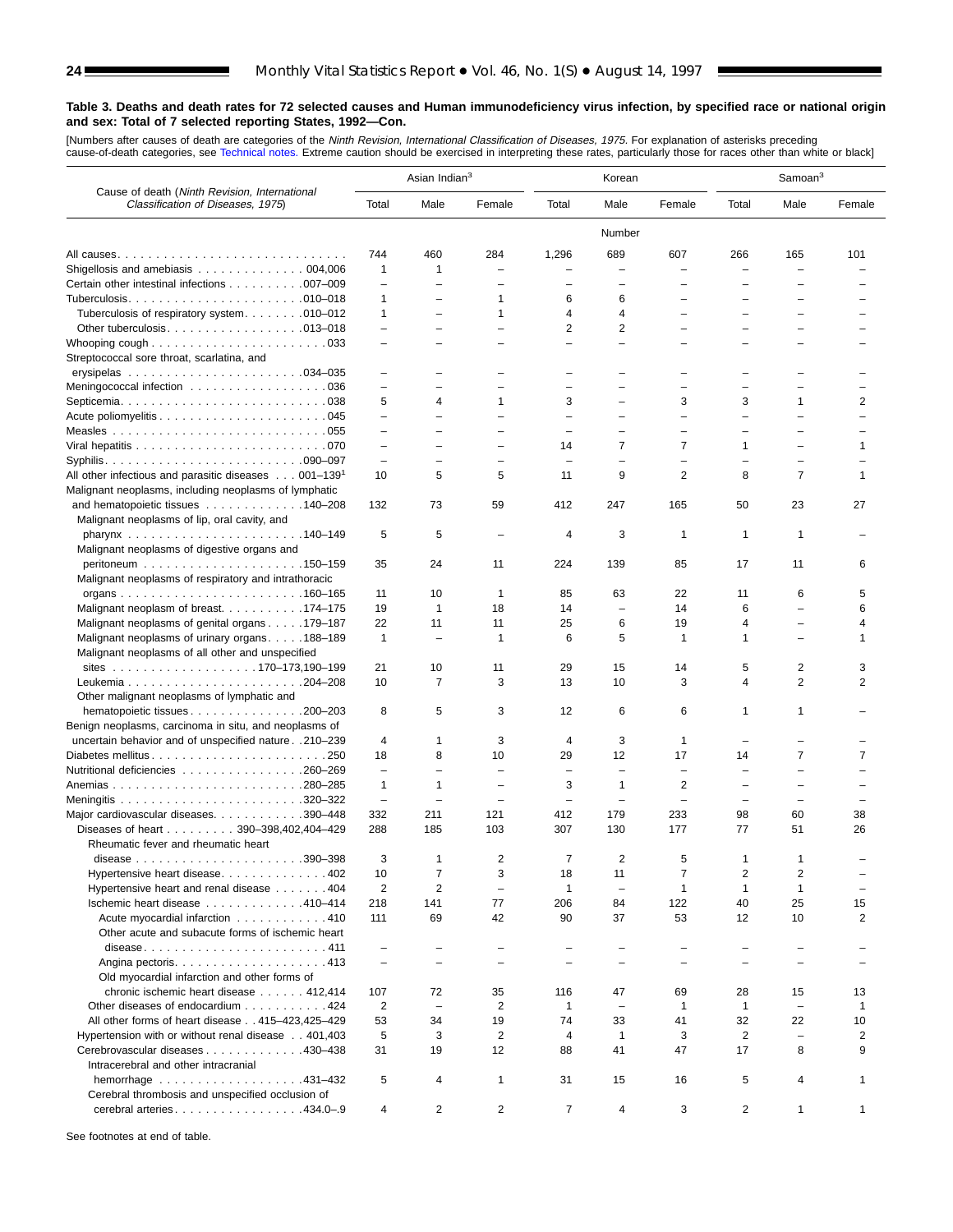[Numbers after causes of dea[th are categories of](#page-61-0) the *Ninth Revision, International Classification of Diseases, 1975.* For explanation of asterisks preceding<br>cause-of-death categories, see Technical notes. Extreme caution

٠

|                                                                                    |                          | Asian Indian <sup>3</sup>     |                          |                          | Korean                   |                          |                          | Samoan <sup>3</sup> |        |
|------------------------------------------------------------------------------------|--------------------------|-------------------------------|--------------------------|--------------------------|--------------------------|--------------------------|--------------------------|---------------------|--------|
| Cause of death (Ninth Revision, International<br>Classification of Diseases, 1975) | Total                    | Male                          | Female                   | Total                    | Male                     | Female                   | Total                    | Male                | Female |
| Major cardiovascular diseases-Con.                                                 |                          |                               |                          |                          | Number                   |                          |                          |                     |        |
|                                                                                    |                          |                               |                          | 1                        |                          | 1                        |                          |                     |        |
| All other and late effects of cerebrovascular                                      |                          |                               |                          |                          |                          |                          |                          |                     |        |
| diseases 430,433,435-438                                                           | 22                       | 13                            | 9                        | 49                       | 22                       | 27                       | 10                       | 3                   | 7      |
| Atherosclerosis440                                                                 | 3                        | 1                             | 2                        | $\mathbf{1}$             | $\mathbf{1}$             | $\overline{\phantom{0}}$ | $\mathbf{1}$             | 1                   |        |
| Other diseases of arteries, arterioles, and                                        |                          |                               |                          |                          |                          |                          |                          |                     |        |
|                                                                                    | 5                        | 3                             | 2                        | 12                       | 6                        | 6                        | $\mathbf{1}$             |                     |        |
| Acute bronchitis and bronchiolitis 466                                             | $\overline{\phantom{0}}$ | $\overline{\phantom{0}}$      | $\overline{\phantom{0}}$ | $\overline{\phantom{a}}$ |                          |                          |                          |                     |        |
| Pneumonia and influenza. 480–487                                                   | 17                       | 11                            | 6                        | 41                       | 21                       | 20                       | 10                       | 6                   | 4      |
|                                                                                    | 17                       | 11                            | 6                        | 41                       | 21                       | 20                       | 10                       | 6                   |        |
|                                                                                    | $\overline{\phantom{0}}$ | L.                            |                          |                          | Ē,                       | $\overline{\phantom{0}}$ |                          |                     |        |
| Chronic obstructive pulmonary diseases and allied                                  |                          |                               |                          |                          |                          |                          |                          |                     |        |
|                                                                                    | 15                       | $\overline{7}$                | 8                        | 28                       | 18                       | 10                       | 9                        | 7                   | 2      |
| Bronchitis, chronic and unspecified 490–491                                        | $\overline{\phantom{0}}$ | $\overline{\phantom{0}}$      | $\overline{\phantom{0}}$ | $\mathbf{1}$             | 1                        | $\overline{\phantom{0}}$ | 1                        | 1                   |        |
|                                                                                    | $\overline{\phantom{0}}$ | $\equiv$                      |                          | $\overline{7}$           | 4                        | 3                        | $\overline{2}$           | 2                   |        |
|                                                                                    | $\overline{7}$           | 3                             | 4                        | 3                        | 1                        | $\overline{2}$           | $\overline{2}$           | $\mathbf{1}$        | 1      |
| Other chronic obstructive pulmonary diseases and                                   |                          |                               |                          |                          |                          |                          |                          |                     |        |
| allied conditions 494–496                                                          | 8                        | 4                             | 4                        | 17                       | 12                       | 5                        | 4                        | 3                   | 1      |
| Ulcer of stomach and duodenum 531–533                                              | 4                        | $\overline{\phantom{0}}$      | 4                        | $\overline{2}$           | $\mathbf{1}$             | $\mathbf{1}$             | $\overline{\phantom{0}}$ |                     |        |
|                                                                                    | $\overline{2}$           | $\overline{2}$                |                          |                          |                          |                          |                          |                     |        |
| Hernia of abdominal cavity and intestinal obstruction                              |                          |                               |                          |                          |                          |                          |                          |                     |        |
| without mention of hernia 550-553,560                                              | $\overline{\phantom{0}}$ | $\equiv$                      |                          | 2                        |                          | 2                        | $\mathbf 1$              | 1                   |        |
| Chronic liver disease and cirrhosis 571                                            | 13                       | 9                             | 4                        | 31                       | 20                       | 11                       | $\overline{2}$           | 1                   |        |
| Cholelithiasis and other disorders of                                              |                          |                               |                          |                          |                          |                          |                          |                     |        |
|                                                                                    | 2                        | 1                             | 1                        | 2                        | 1                        | 1                        | 1                        |                     |        |
| Nephritis, nephrotic syndrome, and                                                 |                          |                               |                          |                          |                          |                          |                          |                     |        |
|                                                                                    | $\overline{7}$           | 4                             | 3                        | 10                       | 4                        | 6                        | 3                        | 2                   | 1      |
| Acute glomerulonephritis and nephrotic                                             |                          |                               |                          |                          |                          |                          |                          |                     |        |
|                                                                                    | $\mathbf{1}$             | 1                             |                          | 1                        |                          | 1                        |                          |                     |        |
| Chronic glomerulonephritis, nephritis and nephropathy,                             |                          |                               |                          |                          |                          |                          |                          |                     |        |
| not specified as acute or chronic, and renal                                       |                          |                               |                          |                          |                          |                          |                          |                     |        |
| sclerosis, unspecified $\ldots$ , , , 582-583,587                                  | 1                        |                               | 1                        |                          |                          |                          |                          |                     |        |
| Renal failure, disorders resulting from impaired renal                             |                          |                               |                          |                          |                          |                          |                          |                     |        |
|                                                                                    |                          |                               |                          |                          |                          |                          |                          |                     |        |
| function, and small kidney of unknown                                              | 5                        |                               | $\overline{2}$           | 9                        | 4                        |                          | 3                        | 2                   |        |
| cause584-586,588-589                                                               | $\overline{\phantom{0}}$ | 3<br>$\overline{\phantom{0}}$ | $\overline{\phantom{0}}$ | $\equiv$                 |                          | 5                        |                          | L.                  |        |
| Infections of kidney $\ldots \ldots \ldots \ldots \ldots \ldots \ldots 590$        | $\equiv$                 | $\overline{\phantom{0}}$      |                          |                          |                          |                          |                          |                     |        |
| Hyperplasia of prostate $\ldots \ldots \ldots \ldots \ldots \ldots$ . 600          |                          |                               | .                        |                          |                          | .                        |                          |                     |        |
| Complications of pregnancy, childbirth, and the                                    |                          |                               |                          |                          |                          |                          |                          |                     |        |
|                                                                                    |                          | $\cdots$                      |                          |                          |                          |                          |                          |                     |        |
| Pregnancy with abortive outcome 630–638                                            | $\overline{\phantom{0}}$ | $\cdots$                      |                          |                          | $\cdots$                 |                          |                          | .                   |        |
| Other complications of pregnancy, childbirth, and the                              |                          |                               |                          |                          |                          |                          |                          |                     |        |
|                                                                                    | $\overline{\phantom{0}}$ | .                             |                          |                          |                          |                          |                          | .                   |        |
| Congenital anomalies 740-759                                                       | 16                       | 8                             | 8                        | 10                       | 4                        | ี                        | 5                        | 1                   |        |
| Certain conditions originating in the perinatal                                    |                          |                               |                          |                          |                          |                          |                          |                     |        |
|                                                                                    | 15                       | 8                             | 7                        | 11                       | 5                        | 6                        | 7                        |                     | 3      |
| Birth trauma, intrauterine hypoxia, birth asphyxia, and                            |                          |                               |                          |                          |                          |                          |                          |                     |        |
| respiratory distress syndrome 767-769                                              | 3                        | 2                             | $\mathbf{1}$             | $\mathbf{1}$             | 1                        |                          | 2                        | 1                   | 1      |
| Other conditions originating in the perinatal                                      |                          |                               |                          |                          |                          |                          |                          |                     |        |
| period 760-766,770-779                                                             | 12                       | 6                             | 6                        | 10                       | 4                        | 6                        | 5                        | 3                   | 2      |
| Symptoms, signs, and ill-defined conditions780-799                                 | 12                       | 9                             | 3                        | 16                       | 9                        | 7                        | 7                        | 5                   | 2      |
|                                                                                    | 44                       | 24                            | 20                       | 72                       | 34                       | 38                       | 10                       | $\overline{7}$      | 3      |
| Accidents and adverse effects. E800–E949                                           | 51                       | 39                            | 12                       | 90                       | 47                       | 43                       | 20                       | 17                  | 3      |
| Motor vehicle accidents E810–E825                                                  | 35                       | 27                            | 8                        | 56                       | 25                       | 31                       | 10                       | 9                   | 1      |
| All other accidents and adverse                                                    |                          |                               |                          |                          |                          |                          |                          |                     |        |
| effects E800-E807, E826-E949                                                       | 16                       | 12                            | 4                        | 34                       | 22                       | 12                       | 10                       | 8                   | 2      |
|                                                                                    | 20                       | 13                            | $\overline{7}$           | 42                       | 27                       | 15                       | $\overline{4}$           | 3                   | 1      |
| Homicide and legal intervention E960–E978                                          | 22                       | 21                            | $\mathbf{1}$             | 42                       | 34                       | 8                        | 11                       | 11                  |        |
| All other external causes E980-E999                                                | $\qquad \qquad -$        | $\qquad \qquad -$             | $\overline{\phantom{0}}$ | 3                        | $\overline{\phantom{0}}$ | 3                        | $\overline{2}$           | $\overline{c}$      |        |
| Human immunodeficiency virus infection *042-*044 <sup>2</sup>                      | 4                        | $\mathbf{1}$                  | 3                        | 6                        | 5                        | $\mathbf{1}$             | 4                        | 3                   | 1      |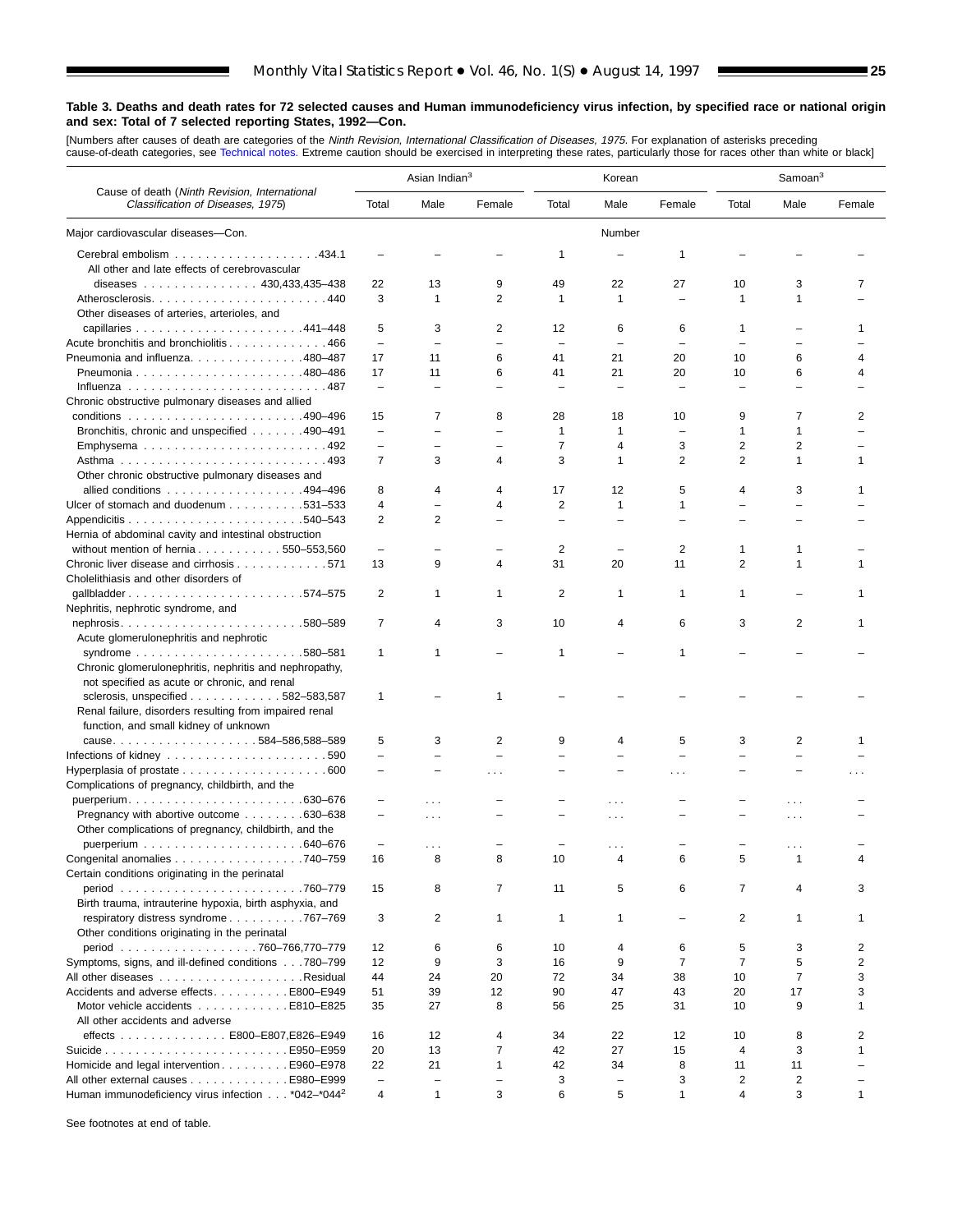[Numbers after causes of dea[th are categories of](#page-61-0) the *Ninth Revision, International Classification of Diseases, 1975.* For explanation of asterisks preceding<br>cause-of-death categories, see Technical notes. Extreme caution

|                                                                                    |                          | Vietnamese <sup>3</sup>  |                                 |                                | Guamanian <sup>3</sup>         |                          |                          | Other Asian or Pacific Islander |                    |
|------------------------------------------------------------------------------------|--------------------------|--------------------------|---------------------------------|--------------------------------|--------------------------------|--------------------------|--------------------------|---------------------------------|--------------------|
| Cause of death (Ninth Revision, International<br>Classification of Diseases, 1975) | Total                    | Male                     | Female                          | Total                          | Male                           | Female                   | Total                    | Male                            | Female             |
|                                                                                    |                          |                          |                                 |                                |                                | Number                   |                          |                                 |                    |
|                                                                                    | 893                      | 514                      | 379                             | 83                             | 48                             | 35                       | 1,667                    | 950                             | 717                |
| Shigellosis and amebiasis $\ldots \ldots \ldots \ldots \ldots 004,006$             | $\overline{\phantom{0}}$ | L,                       |                                 | Ē,                             |                                | ÷                        |                          |                                 |                    |
| Certain other intestinal infections 007-009                                        | $\overline{\phantom{0}}$ |                          |                                 |                                |                                | -                        | $\equiv$                 |                                 |                    |
|                                                                                    | 6                        | 2                        | 4                               | ÷                              |                                | -                        | 10                       | 6                               | 4                  |
| Tuberculosis of respiratory system. 010-012                                        | 5                        | 2                        | 3                               |                                |                                |                          | 5                        | 4                               | 1                  |
| Other tuberculosis. $\ldots$ . 013–018                                             | $\mathbf{1}$             | $\overline{\phantom{0}}$ | $\mathbf 1$                     | $\overline{\phantom{0}}$       | $\overline{\phantom{0}}$       | $\overline{\phantom{0}}$ | 5                        | 2                               | 3                  |
| Whooping cough $\ldots \ldots \ldots \ldots \ldots \ldots \ldots \ldots$           | $\overline{\phantom{0}}$ | -                        |                                 |                                |                                |                          | $\overline{\phantom{0}}$ |                                 |                    |
| Streptococcal sore throat, scarlatina, and                                         | $\equiv$                 | $\equiv$                 |                                 |                                |                                | $\equiv$                 | $\overline{\phantom{0}}$ |                                 |                    |
| Meningococcal infection 036                                                        | $\equiv$                 | $\equiv$                 |                                 | L.                             | $\overline{\phantom{a}}$       | $\equiv$                 | 1                        | $\equiv$                        | 1                  |
|                                                                                    | 6                        | 2                        | 4                               |                                |                                |                          | 13                       | 7                               | 6                  |
|                                                                                    | -                        | -                        |                                 |                                |                                |                          | $\overline{\phantom{0}}$ |                                 |                    |
|                                                                                    | $\overline{\phantom{0}}$ | $\overline{\phantom{0}}$ | $\overline{\phantom{0}}$        | $\overline{\phantom{0}}$       | $\equiv$                       | $=$                      | $\overline{\phantom{0}}$ | $\equiv$                        |                    |
|                                                                                    | 14                       | 9                        | 5                               | ÷                              | $\equiv$                       | $=$                      | 24                       | 14                              | 10                 |
|                                                                                    | $\overline{\phantom{0}}$ | L.                       | $\equiv$                        | L.                             | $\equiv$                       | $=$                      | $\equiv$                 | $\overline{\phantom{0}}$        |                    |
| All other infectious and parasitic diseases $\ldots$ 001–139 <sup>1</sup>          | 7                        | 5                        | 2                               | 2                              | 2                              | $\equiv$                 | 39                       | 32                              | 7                  |
| Malignant neoplasms, including neoplasms of lymphatic                              |                          |                          |                                 |                                |                                |                          |                          |                                 |                    |
| and hematopoietic tissues 140–208                                                  | 225                      | 130                      | 95                              | 18                             | 9                              | 9                        | 348                      | 179                             | 169                |
| Malignant neoplasms of lip, oral cavity, and                                       |                          |                          |                                 |                                |                                |                          |                          |                                 |                    |
|                                                                                    | 6                        | 4                        | 2                               | 3                              | 3                              |                          | 15                       | 13                              | 2                  |
| Malignant neoplasms of digestive organs and                                        |                          |                          |                                 | $\overline{4}$                 | $\mathbf{1}$                   |                          |                          |                                 |                    |
| Malignant neoplasms of respiratory and intrathoracic                               | 77                       | 46                       | 31                              |                                |                                | 3                        | 130                      | 79                              | 51                 |
|                                                                                    | 50                       | 35                       | 15                              | 5                              | 3                              | 2                        | 66                       | 44                              | 22                 |
| Malignant neoplasm of breast. 174–175                                              | 7                        | $\overline{\phantom{a}}$ | 7                               | $\overline{\phantom{0}}$       | $\overline{\phantom{0}}$       | $\overline{\phantom{0}}$ | 26                       | $\overline{\phantom{0}}$        | 26                 |
| Malignant neoplasms of genital organs 179–187                                      | 22                       | 3                        | 19                              | ÷                              |                                | $\overline{\phantom{0}}$ | 32                       | 5                               | 27                 |
| Malignant neoplasms of urinary organs. 188–189                                     | $\overline{7}$           | 6                        | $\mathbf{1}$                    | 1                              | $\overline{\phantom{0}}$       | 1                        | 10                       | $\overline{7}$                  | 3                  |
| Malignant neoplasms of all other and unspecified                                   |                          |                          |                                 |                                |                                |                          |                          |                                 |                    |
|                                                                                    | 29                       | 17                       | 12                              | 3                              | $\overline{2}$                 | 1                        | 37                       | 17                              | 20                 |
|                                                                                    | 13                       | 9                        | 4                               | $\mathbf{1}$                   | $\overline{\phantom{0}}$       | $\mathbf{1}$             | 17                       | 6                               | 11                 |
| Other malignant neoplasms of lymphatic and                                         |                          |                          |                                 |                                |                                |                          |                          |                                 |                    |
| hematopoietic tissues 200-203                                                      | 14                       | 10                       | 4                               | 1                              | $\overline{\phantom{m}}$       | 1                        | 15                       | 8                               | 7                  |
| Benign neoplasms, carcinoma in situ, and neoplasms of                              |                          |                          |                                 |                                |                                |                          |                          |                                 |                    |
| uncertain behavior and of unspecified nature 210-239                               | 7                        | 3                        | 4                               | 1                              | 1                              | $\overline{\phantom{0}}$ | 7                        | 3                               | 4                  |
| Diabetes mellitus250                                                               | 17                       | 6                        | 11                              | 5                              | 3                              | 2                        | 41                       | 19                              | 22                 |
| Nutritional deficiencies 260–269                                                   | $\qquad \qquad -$        | -                        |                                 | ÷                              |                                |                          | $\overline{2}$           | 1                               | $\mathbf{1}$       |
|                                                                                    | 2                        | $\mathbf{1}$             | 1                               | $\overline{\phantom{0}}$       |                                | -<br>$\equiv$            | 11                       | $\overline{2}$                  | 9                  |
| Major cardiovascular diseases. 390-448                                             | 2<br>257                 | $\overline{2}$<br>127    | $\overline{\phantom{0}}$<br>130 | $\overline{\phantom{0}}$<br>36 | $\overline{\phantom{0}}$<br>24 | 12                       | 3<br>495                 | 2<br>278                        | $\mathbf 1$<br>217 |
| Diseases of heart 390-398,402,404-429                                              | 172                      | 87                       | 85                              | 29                             | 21                             | 8                        | 354                      | 200                             | 154                |
| Rheumatic fever and rheumatic heart                                                |                          |                          |                                 |                                |                                |                          |                          |                                 |                    |
|                                                                                    | 1                        | $\mathbf{1}$             |                                 |                                |                                |                          | 5                        | ⊿                               |                    |
| Hypertensive heart disease402                                                      | 10                       | 6                        | 4                               |                                |                                |                          | 15                       | 8                               | $\overline{7}$     |
| Hypertensive heart and renal disease 404                                           | $\mathbf{1}$             | $\mathbf{1}$             | $\overline{\phantom{0}}$        | $\overline{\phantom{0}}$       | $\equiv$                       | $\equiv$                 | $\overline{\phantom{0}}$ | $\sim$                          |                    |
| Ischemic heart disease 410-414                                                     | 109                      | 49                       | 60                              | 23                             | 17                             | 6                        | 238                      | 143                             | 95                 |
| Acute myocardial infarction 410                                                    | 53                       | 26                       | 27                              | 8                              | 6                              | $\overline{2}$           | 121                      | 77                              | 44                 |
| Other acute and subacute forms of ischemic heart                                   |                          |                          |                                 |                                |                                |                          |                          |                                 |                    |
| disease411                                                                         | $\mathbf{1}$             | $\mathbf{1}$             |                                 | ÷                              |                                | $\overline{\phantom{0}}$ | $\mathbf{1}$             | $\mathbf{1}$                    |                    |
|                                                                                    | $\overline{\phantom{0}}$ | $\overline{\phantom{a}}$ |                                 | $\overline{\phantom{0}}$       |                                | $\overline{\phantom{0}}$ | 1                        |                                 | 1                  |
| Old myocardial infarction and other forms of                                       |                          |                          |                                 |                                |                                |                          |                          |                                 |                    |
| chronic ischemic heart disease 412,414                                             | 55                       | 22                       | 33                              | 15                             | 11                             | 4                        | 115                      | 65                              | 50                 |
| Other diseases of endocardium 424                                                  | 2                        | $\mathbf{1}$             | $\mathbf{1}$                    | $\qquad \qquad -$              |                                | $\overline{\phantom{0}}$ | 4                        | $\overline{2}$                  | 2                  |
| All other forms of heart disease 415-423,425-429                                   | 49                       | 29                       | 20                              | 6                              | 4                              | 2                        | 92                       | 43                              | 49                 |
| Hypertension with or without renal disease 401,403                                 | 5                        | $\mathbf{1}$             | 4                               | $\overline{\phantom{0}}$       | $\overline{\phantom{0}}$       | ÷                        | 11                       | $\overline{4}$                  | 7                  |
| Cerebrovascular diseases 430-438                                                   | 72                       | 34                       | 38                              | $\overline{7}$                 | 3                              | 4                        | 113                      | 64                              | 49                 |
| Intracerebral and other intracranial                                               | 26                       | 16                       | 10                              | 4                              | 2                              | 2                        | 39                       | 19                              | 20                 |
| Cerebral thrombosis and unspecified occlusion of                                   |                          |                          |                                 |                                |                                |                          |                          |                                 |                    |
| cerebral arteries. 434.0-9                                                         | 5                        | 3                        | 2                               |                                |                                | $\overline{\phantom{0}}$ | 6                        | 3                               | 3                  |
|                                                                                    |                          |                          |                                 |                                |                                |                          |                          |                                 |                    |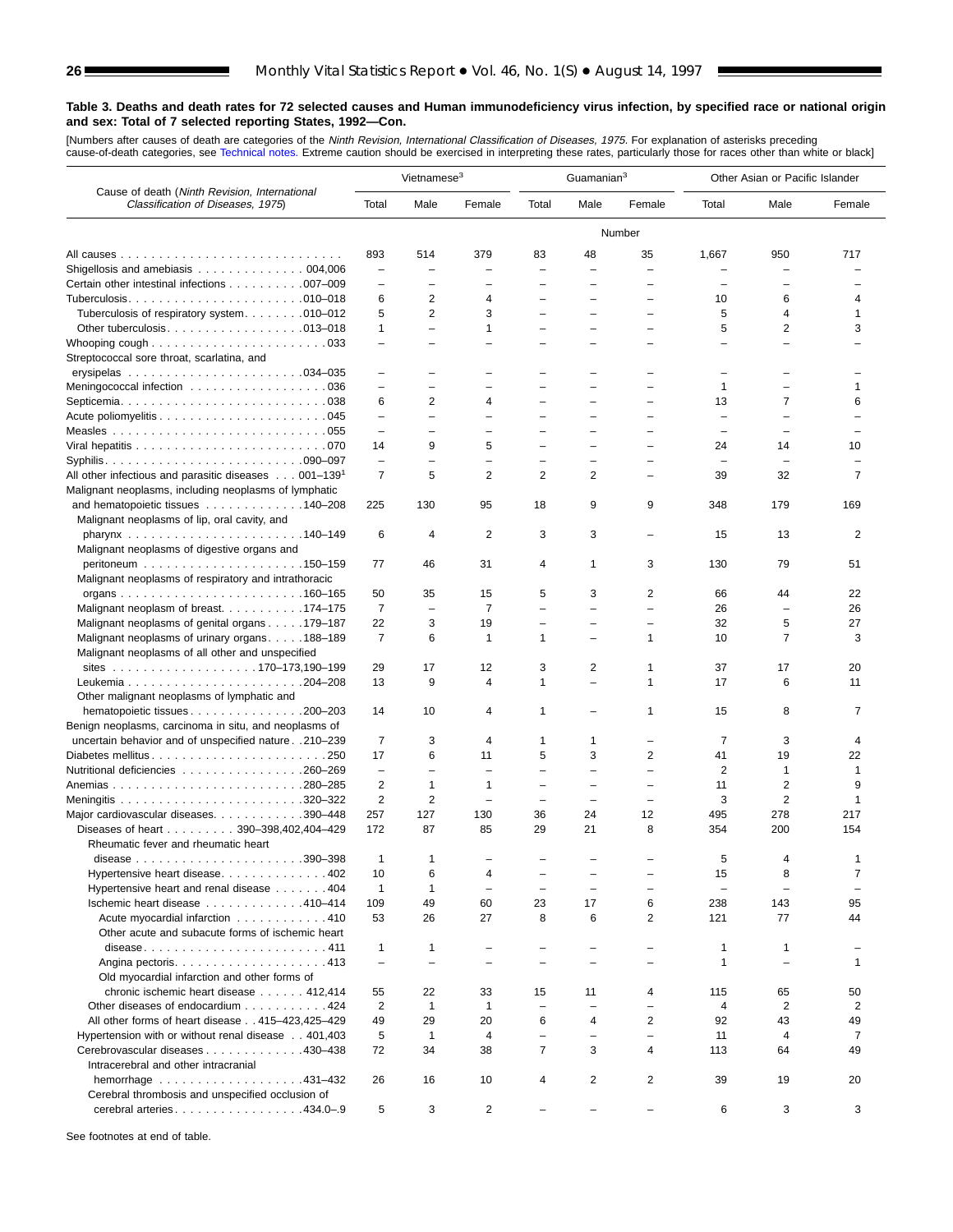■

#### **Table 3. Deaths and death rates for 72 selected causes and Human immunodeficiency virus infection, by specified race or national origin and sex: Total of 7 selected reporting States, 1992—Con.**

[Numbers after causes of death are categories of the *Ninth Revision, International Classification of Diseases, 1975.* For explanation of asterisks preceding<br>cause-of-death categories, see [Technical notes.](#page-61-0) Extreme caution

|                                                                                    |                          | Vietnamese <sup>3</sup>  |                          |                          | Guamanian <sup>3</sup> |                          |                          | Other Asian or Pacific Islander |        |
|------------------------------------------------------------------------------------|--------------------------|--------------------------|--------------------------|--------------------------|------------------------|--------------------------|--------------------------|---------------------------------|--------|
| Cause of death (Ninth Revision, International<br>Classification of Diseases, 1975) | Total                    | Male                     | Female                   | Total                    | Male                   | Female                   | Total                    | Male                            | Female |
| Major cardiovascular diseases-Con.                                                 |                          |                          |                          |                          |                        | Number                   |                          |                                 |        |
| All other and late effects of cerebrovascular                                      |                          |                          |                          |                          |                        |                          |                          |                                 |        |
| diseases 430,433,435-438                                                           | 41                       | 15                       | 26                       | 3                        | 1                      | 2                        | 68                       | 42                              | 26     |
| Atherosclerosis440                                                                 | 3                        | $\overline{2}$           | 1                        | ÷,                       |                        | $\overline{\phantom{0}}$ | 4                        | 1                               | 3      |
| Other diseases of arteries, arterioles, and                                        |                          |                          |                          |                          |                        |                          |                          |                                 |        |
|                                                                                    | 5                        | 3                        | 2                        |                          |                        |                          | 13                       | 9                               | 4      |
| Acute bronchitis and bronchiolitis 466                                             | $\qquad \qquad -$        | ÷                        | ÷                        | -                        |                        |                          | $\overline{\phantom{0}}$ |                                 |        |
| Pneumonia and influenza. 480–487                                                   | 32                       | 18                       | 14                       | 3                        | 3                      |                          | 37                       | 18                              | 19     |
|                                                                                    | 32                       | 18                       | 14                       | 3                        | 3                      | L,                       | 37                       | 18                              | 19     |
|                                                                                    | $\overline{\phantom{0}}$ |                          |                          |                          |                        |                          |                          |                                 |        |
| Chronic obstructive pulmonary diseases and allied                                  |                          |                          |                          |                          |                        |                          |                          |                                 |        |
|                                                                                    | 29                       | 17                       | 12                       | 3                        | 1                      | 2                        | 34                       | 22                              | 12     |
| Bronchitis, chronic and unspecified 490-491                                        | $\mathbf{1}$             | $\mathbf{1}$             | $\overline{\phantom{0}}$ | $\overline{\phantom{0}}$ |                        | $\overline{\phantom{0}}$ | $\mathbf{1}$             |                                 | 1      |
|                                                                                    | 3                        | $\overline{2}$           | 1                        | 1                        | 1                      | $\equiv$                 | $\overline{4}$           | 4                               |        |
| Emphysema492                                                                       | $\overline{7}$           | $\overline{4}$           |                          | $\equiv$                 |                        |                          |                          | 5                               | 5      |
|                                                                                    |                          |                          | 3                        |                          |                        |                          | 10                       |                                 |        |
| Other chronic obstructive pulmonary diseases and                                   |                          |                          |                          |                          |                        |                          |                          |                                 |        |
| allied conditions 494–496                                                          | 18                       | 10                       | 8                        | 2                        |                        | 2                        | 19                       | 13                              | 6      |
| Ulcer of stomach and duodenum 531–533                                              | 4                        | 2                        | 2                        | $\mathbf{1}$             | 1                      | $\overline{\phantom{0}}$ | 4                        | 2                               | 2      |
|                                                                                    | 2                        | $\overline{\phantom{0}}$ | 2                        |                          |                        |                          |                          |                                 |        |
| Hernia of abdominal cavity and intestinal obstruction                              |                          |                          |                          |                          |                        |                          |                          |                                 |        |
| without mention of hernia $\ldots \ldots \ldots 550 - 553,560$                     | 2                        | 2                        |                          |                          |                        |                          | 5                        | 4                               | 1      |
| Chronic liver disease and cirrhosis 571                                            | 17                       | 10                       | $\overline{7}$           | 1                        |                        | 1                        | 30                       | 16                              | 14     |
| Cholelithiasis and other disorders of                                              |                          |                          |                          |                          |                        |                          |                          |                                 |        |
| qallbladder574-575                                                                 | 2                        |                          | 2                        |                          |                        |                          | 3                        | 2                               | 1      |
| Nephritis, nephrotic syndrome, and                                                 |                          |                          |                          |                          |                        |                          |                          |                                 |        |
| nephrosis580–589                                                                   | 7                        | 3                        | 4                        | 1                        |                        | 1                        | 16                       | 8                               | 8      |
| Acute glomerulonephritis and nephrotic                                             |                          |                          |                          |                          |                        |                          |                          |                                 |        |
|                                                                                    |                          |                          |                          |                          |                        |                          | $\mathbf{1}$             |                                 | 1      |
| Chronic glomerulonephritis, nephritis and nephropathy,                             |                          |                          |                          |                          |                        |                          |                          |                                 |        |
| not specified as acute or chronic, and renal                                       |                          |                          |                          |                          |                        |                          |                          |                                 |        |
| sclerosis, unspecified $\ldots$ 582–583,587                                        | 2                        | $\mathbf{1}$             | 1                        |                          |                        |                          | 2                        |                                 | 2      |
| Renal failure, disorders resulting from impaired renal                             |                          |                          |                          |                          |                        |                          |                          |                                 |        |
| function, and small kidney of unknown                                              |                          |                          |                          |                          |                        |                          |                          |                                 |        |
|                                                                                    | 5                        | 2                        | 3                        | 1                        |                        | 1                        | 13                       | 8                               | 5      |
| Infections of kidney $\ldots \ldots \ldots \ldots \ldots \ldots \ldots 590$        | $\qquad \qquad -$        | ÷                        |                          |                          |                        |                          | $\overline{2}$           | $\overline{2}$                  |        |
|                                                                                    |                          |                          |                          |                          |                        | .                        | $\overline{\phantom{0}}$ |                                 | .      |
| Complications of pregnancy, childbirth, and the                                    |                          |                          |                          |                          |                        |                          |                          |                                 |        |
|                                                                                    | 2                        | a a la                   | 2                        |                          | .                      |                          | 2                        | .                               | 2      |
| Pregnancy with abortive outcome 630–638                                            | $\overline{\phantom{0}}$ | $\cdots$                 | L.                       |                          | .                      |                          |                          | .                               |        |
| Other complications of pregnancy, childbirth, and the                              |                          |                          |                          |                          |                        |                          |                          |                                 |        |
|                                                                                    | 2                        | $\sim$ $\sim$            | 2                        |                          |                        |                          | 2                        | .                               | 2      |
| Congenital anomalies 740–759                                                       | 17                       | 7                        | 10                       | 1                        | 1                      |                          | 66                       | 36                              | 30     |
| Certain conditions originating in the perinatal                                    |                          |                          |                          |                          |                        |                          |                          |                                 |        |
|                                                                                    | 13                       | 6                        | 7                        |                          |                        |                          | 54                       | 37                              | 17     |
| Birth trauma, intrauterine hypoxia, birth asphyxia,                                |                          |                          |                          |                          |                        |                          |                          |                                 |        |
| and respiratory distress syndrome 767-769                                          | $\mathbf{1}$             | $\overline{\phantom{0}}$ | 1                        |                          |                        |                          | 14                       | 8                               | 6      |
| Other conditions originating in the perinatal                                      |                          |                          |                          |                          |                        |                          |                          |                                 |        |
| period 760-766,770-779                                                             | 12                       | 6                        | 6                        |                          |                        |                          | 40                       | 29                              | 11     |
| Symptoms, signs, and ill-defined conditions780-799                                 | 7                        | 5                        | 2                        | $\overline{\phantom{0}}$ |                        | $\overline{\phantom{0}}$ | 34                       | 22                              | 12     |
|                                                                                    | 45                       | 20                       | 25                       | $\overline{7}$           |                        | $\overline{7}$           | 113                      | 58                              | 55     |
| Accidents and adverse effects. E800–E949                                           | 75                       | 57                       | 18                       | 3                        | 3                      | $\equiv$                 | 136                      | 83                              | 53     |
| Motor vehicle accidents E810–E825                                                  | 49                       | 35                       | 14                       | 1                        | 1                      | $\equiv$                 | 87                       | 54                              | 33     |
| All other accidents and adverse                                                    |                          |                          |                          |                          |                        |                          |                          |                                 |        |
| effects E800-E807, E826-E949                                                       | 26                       | 22                       | 4                        | 2                        | 2                      |                          | 49                       | 29                              | 20     |
|                                                                                    | 28                       | 22                       | 6                        | $\mathbf{1}$             |                        | 1                        | 47                       | 30                              | 17     |
| Homicide and legal intervention E960–E978                                          | 66                       | 56                       | 10                       | $\overline{\phantom{0}}$ |                        | $\overline{\phantom{0}}$ | 89                       | 67                              | 22     |
| All other external causes E980-E999                                                | $\overline{2}$           | $\overline{c}$           |                          | $\overline{\phantom{0}}$ |                        |                          | $\mathbf{1}$             | $\overline{\phantom{0}}$        | 1      |
| Human immunodeficiency virus infection *042-*044 <sup>2</sup>                      | 3                        | 3                        | L.                       | 2                        | 2                      |                          | 25                       | 22                              | 3      |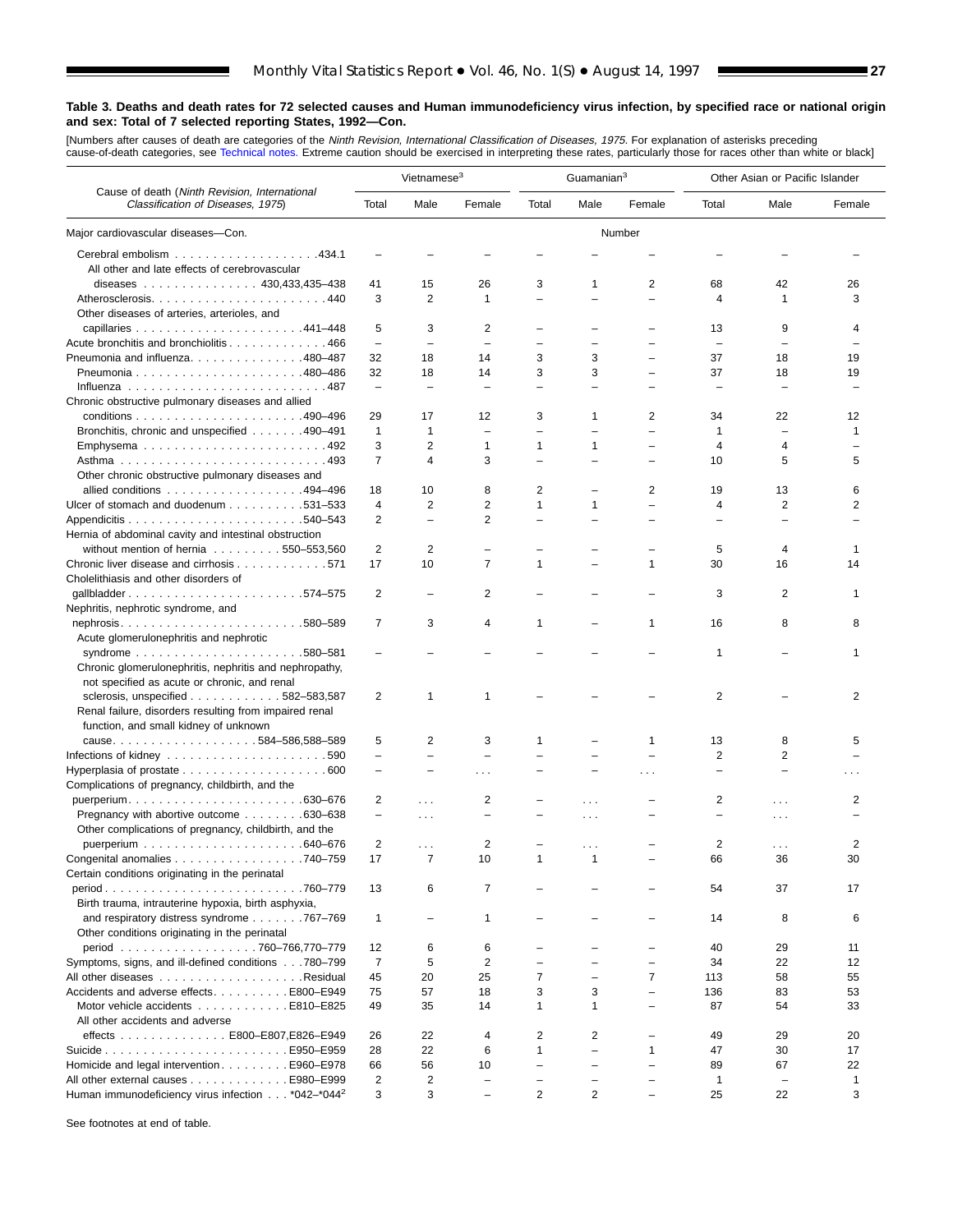[Numbers after causes of de[ath are categories of](#page-61-0) the *Ninth Revision, International Classification of Diseases, 1975.* For explanation of asterisks preceding<br>cause-of-death categories, see Technical notes. Extreme caution

|                                                                                    |                          | White                    |                          |                          | <b>Black</b>             |                          |                          | American Indian          |                          |
|------------------------------------------------------------------------------------|--------------------------|--------------------------|--------------------------|--------------------------|--------------------------|--------------------------|--------------------------|--------------------------|--------------------------|
| Cause of death (Ninth Revision, International<br>Classification of Diseases, 1975) | Total                    | Male                     | Female                   | Total                    | Male                     | Female                   | Total                    | Male                     | Female                   |
|                                                                                    |                          |                          |                          |                          | Number                   |                          |                          |                          |                          |
|                                                                                    | 622,620                  | 318,608                  | 304,012                  | 85,830                   | 47,416                   | 38,414                   | 1,476                    | 844                      | 632                      |
| Shigellosis and amebiasis 004,006                                                  | 8                        | 8                        |                          | 1                        | 1                        |                          |                          |                          |                          |
| Certain other intestinal infections 007-009                                        | 129                      | 68                       | 61                       | 34                       | 19                       | 15                       | $\overline{\phantom{0}}$ |                          |                          |
|                                                                                    | 392                      | 238                      | 154                      | 269                      | 175                      | 94                       | 2                        | $\overline{2}$           |                          |
| Tuberculosis of respiratory system. 010-012                                        | 301                      | 186                      | 115                      | 207                      | 136                      | 71                       | $\overline{2}$           | $\overline{2}$           |                          |
| Other tuberculosis. $\ldots$ . 013–018                                             | 91                       | 52                       | 39                       | 62                       | 39                       | 23                       | $\overline{\phantom{0}}$ | $\overline{\phantom{0}}$ | $\overline{\phantom{0}}$ |
| Whooping cough $\ldots \ldots \ldots \ldots \ldots \ldots \ldots \ldots$           | 3                        | 2                        | 1                        |                          | $\overline{\phantom{0}}$ | $\overline{\phantom{0}}$ |                          |                          |                          |
| Streptococcal sore throat, scarlatina, and                                         |                          |                          |                          |                          |                          |                          |                          |                          |                          |
|                                                                                    | ÷                        | $\overline{\phantom{m}}$ | $\overline{\phantom{0}}$ | $\overline{\phantom{m}}$ | $\overline{\phantom{0}}$ | $\overline{\phantom{0}}$ | $\equiv$                 | $\equiv$                 |                          |
| Meningococcal infection 036                                                        | 79                       | 35                       | 44                       | 10                       | 7                        | 3                        | $\equiv$                 | $\equiv$                 | $\equiv$                 |
|                                                                                    | 4,825                    | 2,108                    | 2,717                    | 956                      | 467                      | 489                      | 13                       | 4                        | 9                        |
|                                                                                    | $\overline{\phantom{0}}$ |                          | -                        | $\overline{\phantom{0}}$ | $\overline{\phantom{0}}$ | $\overline{\phantom{0}}$ | $\overline{\phantom{0}}$ | -                        | $\overline{\phantom{0}}$ |
|                                                                                    | $\overline{2}$           | $\mathbf 1$              | 1                        | $\overline{\phantom{0}}$ | $\overline{\phantom{0}}$ | $\overline{\phantom{0}}$ | $\qquad \qquad -$        | $\overline{\phantom{0}}$ | $\overline{\phantom{0}}$ |
|                                                                                    | 657                      | 401                      | 256                      | 97                       | 52                       | 45                       | 1                        | $\mathbf{1}$<br>$\equiv$ | $\overline{\phantom{0}}$ |
|                                                                                    | 13                       | 6                        | 7                        | 18                       | 16                       | 2                        | 1                        |                          | 1                        |
| All other infectious and parasitic diseases 001-139 <sup>1</sup>                   | 14,571                   | 12,687                   | 1,884                    | 6,101                    | 4,625                    | 1,476                    | 34                       | 30                       | $\overline{4}$           |
| Malignant neoplasms, including neoplasms of lymphatic                              | 149,081                  | 76,305                   | 72,776                   | 18,137                   | 9,730                    | 8,407                    | 261                      | 121                      | 140                      |
| and hematopoietic tissues 140–208<br>Malignant neoplasms of lip, oral cavity, and  |                          |                          |                          |                          |                          |                          |                          |                          |                          |
|                                                                                    | 2,283                    | 1,460                    | 823                      | 431                      | 328                      | 103                      | 3                        | 1                        | 2                        |
| Malignant neoplasms of digestive organs and                                        |                          |                          |                          |                          |                          |                          |                          |                          |                          |
|                                                                                    | 35,625                   | 18,693                   | 16,932                   | 4,799                    | 2,511                    | 2,288                    | 72                       | 34                       | 38                       |
| Malignant neoplasms of respiratory and intrathoracic                               |                          |                          |                          |                          |                          |                          |                          |                          |                          |
|                                                                                    | 42,166                   | 25,215                   | 16,951                   | 5,105                    | 3,408                    | 1,697                    | 67                       | 34                       | 33                       |
| Malignant neoplasm of breast. 174–175                                              | 13,104                   | 82                       | 13,022                   | 1,585                    | 11                       | 1,574                    | 25                       | $\overline{\phantom{0}}$ | 25                       |
| Malignant neoplasms of genital organs 179–187                                      | 16,778                   | 9,296                    | 7,482                    | 2,552                    | 1,547                    | 1,005                    | 29                       | 18                       | 11                       |
| Malignant neoplasms of urinary organs. 188–189                                     | 6,318                    | 4,040                    | 2,278                    | 528                      | 301                      | 227                      | 8                        | 7                        | $\mathbf{1}$             |
| Malignant neoplasms of all other and unspecified                                   |                          |                          |                          |                          |                          |                          |                          |                          |                          |
|                                                                                    | 17,725                   | 9,384                    | 8,341                    | 1,659                    | 847                      | 812                      | 32                       | 15                       | 17                       |
|                                                                                    | 5,865                    | 3,255                    | 2,610                    | 476                      | 253                      | 223                      | 15                       | 8                        | $\overline{7}$           |
| Other malignant neoplasms of lymphatic                                             |                          |                          |                          |                          |                          |                          |                          |                          |                          |
| and hematopoietic tissues 200-203                                                  | 9,217                    | 4,880                    | 4,337                    | 1,002                    | 524                      | 478                      | 10                       | 4                        | 6                        |
| Benign neoplasms, carcinoma in situ, and neoplasms of                              |                          |                          |                          |                          |                          |                          |                          |                          |                          |
| uncertain behavior and of unspecified nature 210-239                               | 2,087                    | 965                      | 1,122                    | 254                      | 120                      | 134                      | 1                        |                          | $\mathbf{1}$             |
| Diabetes mellitus250                                                               | 12,681                   | 5,738                    | 6,943                    | 2,568                    | 1,007                    | 1,561                    | 54                       | 23                       | 31                       |
| Nutritional deficiencies 260–269                                                   | 677                      | 230                      | 447                      | 79                       | 36                       | 43                       | 3                        | $\overline{2}$           | $\mathbf{1}$             |
|                                                                                    | 987                      | 399                      | 588                      | 288                      | 138                      | 150                      | 3                        | 1                        | $\overline{2}$           |
|                                                                                    | 223                      | 121                      | 102                      | 78                       | 45                       | 33                       | $\qquad \qquad -$        | $\equiv$                 | $\equiv$                 |
| Major cardiovascular diseases. 390-448                                             | 267,709                  | 127,150                  | 140,559                  | 30,483                   | 14,488                   | 15,995                   | 474                      | 269                      | 205                      |
| Diseases of heart 390-398,402,404-429                                              | 213,326                  | 104,759                  | 108,567                  | 23,998                   | 11,653                   | 12,345                   | 366                      | 227                      | 139                      |
| Rheumatic fever and rheumatic heart                                                |                          |                          |                          |                          |                          |                          |                          |                          |                          |
|                                                                                    | 1,774                    | 524                      | 1,250                    | 147                      | 50                       | 97                       | 4                        | 3                        |                          |
| Hypertensive heart disease402                                                      | 6,294                    | 2,628                    | 3,666                    | 2,091                    | 984                      | 1,107                    | 9                        | 4                        | 5                        |
| Hypertensive heart and renal disease 404                                           | 594                      | 242                      | 352                      | 235                      | 107                      | 128                      | $\overline{c}$           | 1<br>159                 | $\mathbf{1}$<br>89       |
| Ischemic heart disease 410-414<br>Acute myocardial infarction 410                  | 151,947<br>65,974        | 75,906<br>34,864         | 76,041<br>31,110         | 13,847<br>6,103          | 6,364<br>2,961           | 7,483<br>3,142           | 248<br>117               | 80                       | 37                       |
| Other acute and subacute forms of ischemic heart                                   |                          |                          |                          |                          |                          |                          |                          |                          |                          |
| disease411                                                                         | 576                      | 314                      | 262                      | 44                       | 26                       | 18                       | 2                        | 2                        |                          |
|                                                                                    | 261                      | 119                      | 142                      | 22                       | 11                       | 11                       | $\qquad \qquad -$        |                          |                          |
| Old myocardial infarction and other forms of                                       |                          |                          |                          |                          |                          |                          |                          |                          |                          |
| chronic ischemic heart disease 412,414                                             | 85,136                   | 40,609                   | 44,527                   | 7,678                    | 3,366                    | 4,312                    | 129                      | 77                       | 52                       |
| Other diseases of endocardium 424                                                  | 4,320                    | 1,818                    | 2,502                    | 280                      | 150                      | 130                      | 8                        | 5                        | 3                        |
| All other forms of heart disease 415-423,425-429                                   | 48,397                   | 23,641                   | 24,756                   | 7,398                    | 3,998                    | 3,400                    | 95                       | 55                       | 40                       |
| Hypertension with or without renal disease 401,403                                 | 2,613                    | 1,080                    | 1,533                    | 741                      | 309                      | 432                      | 5                        | $\mathbf{1}$             | 4                        |
| Cerebrovascular diseases 430-438                                                   | 39,776                   | 15,397                   | 24,379                   | 4,838                    | 2,087                    | 2,751                    | 89                       | 33                       | 56                       |
| Intracerebral and other intracranial                                               |                          |                          |                          |                          |                          |                          |                          |                          |                          |
| hemorrhage $\ldots \ldots \ldots \ldots \ldots \ldots$ . 431-432                   | 5,798                    | 2,579                    | 3,219                    | 944                      | 489                      | 455                      | 16                       | 5                        | 11                       |
| Cerebral thrombosis and unspecified occlusion of                                   |                          |                          |                          |                          |                          |                          |                          |                          |                          |
| cerebral arteries. 434.0-9                                                         | 4,546                    | 1,740                    | 2,806                    | 489                      | 211                      | 278                      | 7                        | 2                        | 5                        |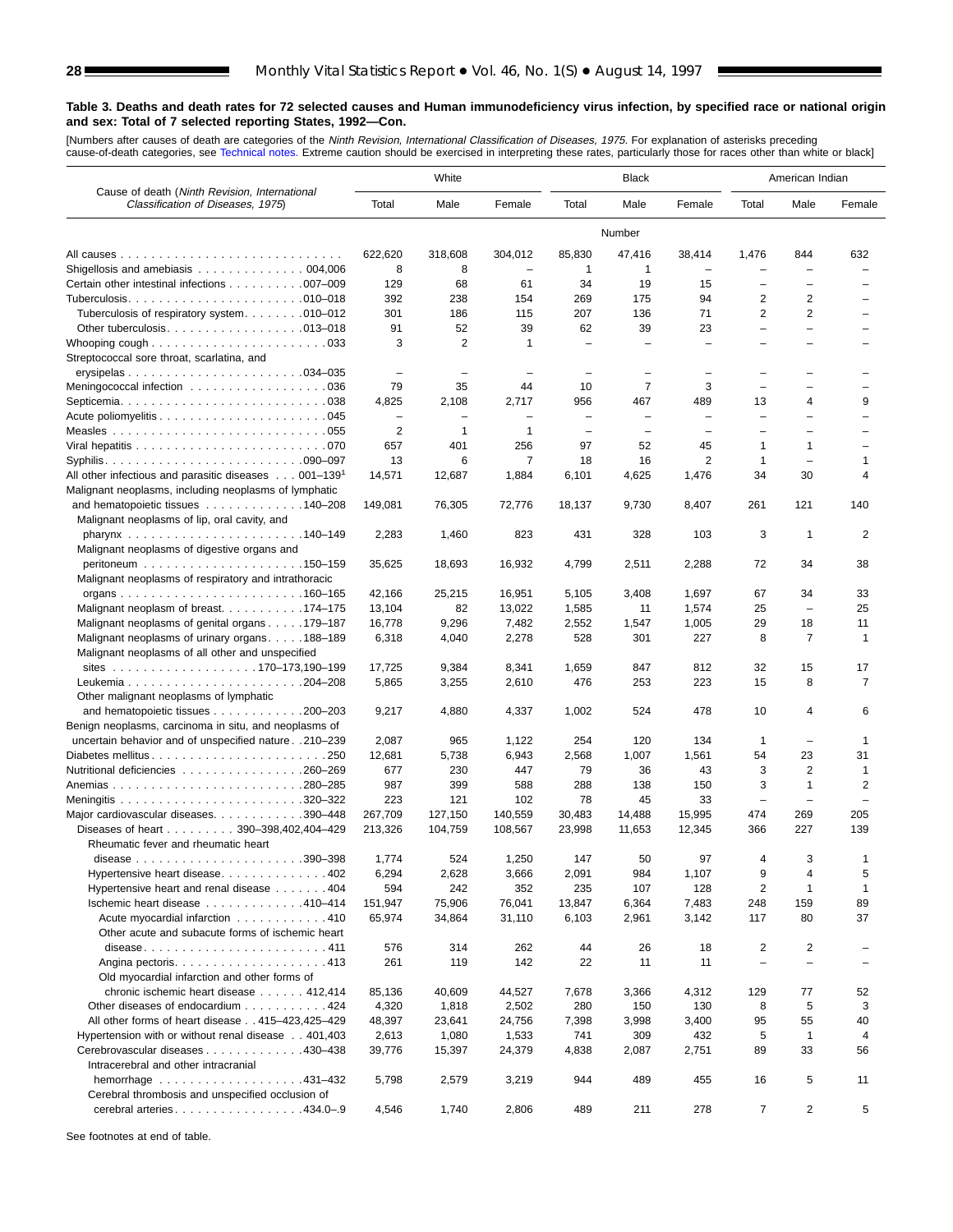[Numbers after causes of death are categories of the *Ninth Revision, International Classification of Diseases, 1975.* For explanation of asterisks preceding<br>cause-of-death categories, see [Technical notes.](#page-61-0) Extreme caution

■

|                                                                                    |              | White                         |              |           | <b>Black</b>    |                      |                                | American Indian          |                   |
|------------------------------------------------------------------------------------|--------------|-------------------------------|--------------|-----------|-----------------|----------------------|--------------------------------|--------------------------|-------------------|
| Cause of death (Ninth Revision, International<br>Classification of Diseases, 1975) | Total        | Male                          | Female       | Total     | Male            | Female               | Total                          | Male                     | Female            |
| Major cardiovascular diseases-Con.                                                 |              |                               |              |           | Number          |                      |                                |                          |                   |
| Cerebral embolism 434.1                                                            | 165          | 55                            | 110          | 20        | 7               | 13                   |                                |                          |                   |
| All other and late effects of cerebrovascular                                      |              |                               |              |           |                 |                      |                                |                          |                   |
| diseases $\ldots$ , , , , 430,433,435-438                                          | 29,267       | 11,023                        | 18,244       | 3,385     | 1,380           | 2,005                | 66                             | 26                       | 40                |
| Atherosclerosis440                                                                 | 4,998        | 1,863                         | 3,135        | 298       | 121             | 177                  | $\overline{7}$                 | 3                        | 4                 |
| Other diseases of arteries, arterioles, and                                        |              |                               |              |           |                 |                      |                                |                          |                   |
|                                                                                    | 6,996        | 4,051                         | 2,945        | 608       | 318             | 290                  | 7                              | 5                        | 2                 |
| Acute bronchitis and bronchiolitis 466                                             | 153          | 75                            | 78           | 18        | 10              | 8                    | $\mathbf{1}$                   | $\mathbf{1}$             | $\qquad \qquad -$ |
| Pneumonia and influenza. 480-487                                                   | 23,723       | 10,843                        | 12,880       | 2,468     | 1,327           | 1,141                | 48                             | 28                       | 20                |
|                                                                                    | 23.444       | 10,751                        | 12,693       | 2,461     | 1,323           | 1,138                | 47                             | 28                       | 19                |
|                                                                                    | 279          | 92                            | 187          | 7         | 4               | 3                    | $\mathbf{1}$                   |                          | 1                 |
| Chronic obstructive pulmonary diseases and allied                                  |              |                               |              |           |                 |                      |                                |                          |                   |
|                                                                                    | 27,336       | 14,223                        | 13,113       | 1,946     | 1,142           | 804                  | 41                             | 23                       | 18                |
| Bronchitis, chronic and unspecified 490–491                                        | 1,146        | 522                           | 624          | 70        | 36              | 34                   | $\overline{2}$                 | 1                        | $\mathbf{1}$      |
| Emphysema492                                                                       | 5,462        | 2,981                         | 2,481        | 318       | 209             | 109                  | 8                              | 4                        | 4                 |
|                                                                                    | 1,363        | 518                           | 845          | 400       | 183             | 217                  | $\overline{4}$                 | 1                        | 3                 |
| Other chronic obstructive pulmonary diseases and                                   |              |                               |              |           |                 |                      |                                |                          |                   |
| allied conditions 494–496                                                          | 19,365       | 10,202                        | 9,163        | 1,158     | 714             | 444                  | 27                             | 17                       | 10                |
| Ulcer of stomach and duodenum 531–533                                              | 2,049        | 944                           | 1,105        | 216       | 134             | 82                   | 6                              | 5                        | 1                 |
|                                                                                    | 105          | 68                            | 37           | 25        | 12              | 13                   | $\overline{\phantom{0}}$       | $\overline{\phantom{0}}$ |                   |
| Hernia of abdominal cavity and intestinal obstruction                              |              |                               |              |           |                 |                      |                                |                          |                   |
| without mention of hernia $\ldots \ldots \ldots \ldots 550 - 553,560$              | 1,559        | 536                           | 1,023        | 191       | 81              | 110                  | 7                              | 5                        | 2                 |
| Chronic liver disease and cirrhosis 571                                            | 8,649        | 5,777                         | 2,872        | 1,207     | 822             | 385                  | 79                             | 43                       | 36                |
| Cholelithiasis and other disorders of                                              |              |                               |              |           |                 |                      |                                |                          |                   |
| qallbladder574-575                                                                 | 828          | 350                           | 478          | 75        | 24              | 51                   | 3                              | 2                        | 1                 |
| Nephritis, nephrotic syndrome, and nephrosis580–589                                | 5,122        | 2,505                         | 2,617        | 1,036     | 520             | 516                  | 17                             | 8                        | 9                 |
| Acute glomerulonephritis and nephrotic                                             |              |                               |              |           |                 |                      |                                |                          |                   |
|                                                                                    | 74           | 32                            | 42           | 16        | 7               | 9                    |                                |                          |                   |
| Chronic glomerulonephritis, nephritis and nephropathy,                             |              |                               |              |           |                 |                      |                                |                          |                   |
| not specified as acute or chronic, and renal                                       |              |                               |              |           |                 |                      |                                |                          |                   |
| sclerosis, unspecified $\ldots \ldots \ldots \ldots 582 - 583,587$                 | 458          | 220                           | 238          | 74        | 39              | 35                   | $\overline{2}$                 | $\mathbf{1}$             | 1                 |
| Renal failure, disorders resulting from impaired renal                             |              |                               |              |           |                 |                      |                                |                          |                   |
| function, and small kidney of unknown                                              |              |                               |              |           |                 |                      |                                |                          |                   |
| cause584-586,588-589                                                               | 4,590<br>335 | 2,253<br>102                  | 2,337<br>233 | 946<br>36 | 474<br>10       | 472<br>26            | 15<br>$\overline{\phantom{a}}$ | 7<br>$=$                 | 8                 |
| Infections of kidney $\ldots \ldots \ldots \ldots \ldots \ldots \ldots \ldots 590$ | 118          | 118                           |              | 11        | 11              |                      | $\mathbf{1}$                   | $\mathbf{1}$             |                   |
|                                                                                    |              |                               | $\sim 100$   |           |                 | $\sim$ $\sim$ $\sim$ |                                |                          | .                 |
| Complications of pregnancy, childbirth, and the                                    | 72           |                               | 72           | 65        |                 | 65                   | 3                              |                          | 3                 |
| Pregnancy with abortive outcome 630–638                                            | 16           | $\sim 100$                    | 16           | 16        | $\sim$          | 16                   | $\overline{\phantom{0}}$       | $\cdots$                 |                   |
| Other complications of pregnancy, childbirth, and the                              |              | $\sim$ $\sim$ $\sim$          |              |           | $\sim$ .        |                      |                                | $\cdots$                 |                   |
|                                                                                    | 56           |                               | 56           | 49        |                 | 49                   | 3                              | $\sim$                   | 3                 |
| Congenital anomalies 740–759                                                       | 3,682        | $\sim$ $\sim$ $\sim$<br>1,922 | 1,760        | 719       | $\cdots$<br>389 | 330                  | 14                             | $\overline{7}$           | $\overline{7}$    |
| Certain conditions originating in the perinatal                                    |              |                               |              |           |                 |                      |                                |                          |                   |
| .760-779<br>$period. \ldots \ldots \ldots \ldots \ldots \ldots \ldots$             | 3,606        | 1,978                         | 1,628        | 1,942     | 1,093           | 849                  | 10                             | 6                        | 4                 |
| Birth trauma, intrauterine hypoxia, birth asphyxia,                                |              |                               |              |           |                 |                      |                                |                          |                   |
| and respiratory distress syndrome 767–769                                          | 729          | 408                           | 321          | 315       | 183             | 132                  | 3                              | 1                        | 2                 |
| Other conditions originating in the perinatal                                      |              |                               |              |           |                 |                      |                                |                          |                   |
| period 760-766,770-779                                                             | 2,877        | 1,570                         | 1,307        | 1,627     | 910             | 717                  | 7                              | 5                        | 2                 |
| Symptoms, signs, and ill-defined conditions 780-799                                | 4,566        | 2,647                         | 1,919        | 1,424     | 861             | 563                  | 33                             | 16                       | 17                |
|                                                                                    | 47,488       | 21,546                        | 25,942       | 6,106     | 3,079           | 3,027                | 142                            | 75                       | 67                |
| Accidents and adverse effects. E800-E949                                           | 23,273       | 15,988                        | 7,285        | 3,589     | 2,469           | 1,120                | 148                            | 110                      | 38                |
| Motor vehicle accidents E810-E825                                                  | 10,881       | 7,556                         | 3,325        | 1,342     | 922             | 420                  | 70                             | 51                       | 19                |
| All other accidents and adverse                                                    |              |                               |              |           |                 |                      |                                |                          |                   |
| effects E800-E807, E826-E949                                                       | 12,392       | 8,432                         | 3,960        | 2,247     | 1,547           | 700                  | 78                             | 59                       | 19                |
|                                                                                    | 8,912        | 6,989                         | 1,923        | 680       | 557             | 123                  | 30                             | 20                       | 10                |
| Homicide and legal intervention E960–E978                                          | 6,214        | 5,041                         | 1,173        | 4,546     | 3,835           | 711                  | 40                             | 36                       | 4                 |
| All other external causes E980-E999                                                | 706          | 494                           | 212          | 157       | 114             | 43                   | 6                              | 5                        | 1                 |
| Human immunodeficiency virus infection *042-*044 <sup>2</sup>                      | 12,739       | 11,606                        | 1,133        | 5,565     | 4,322           | 1,243                | 27                             | 27                       | L,                |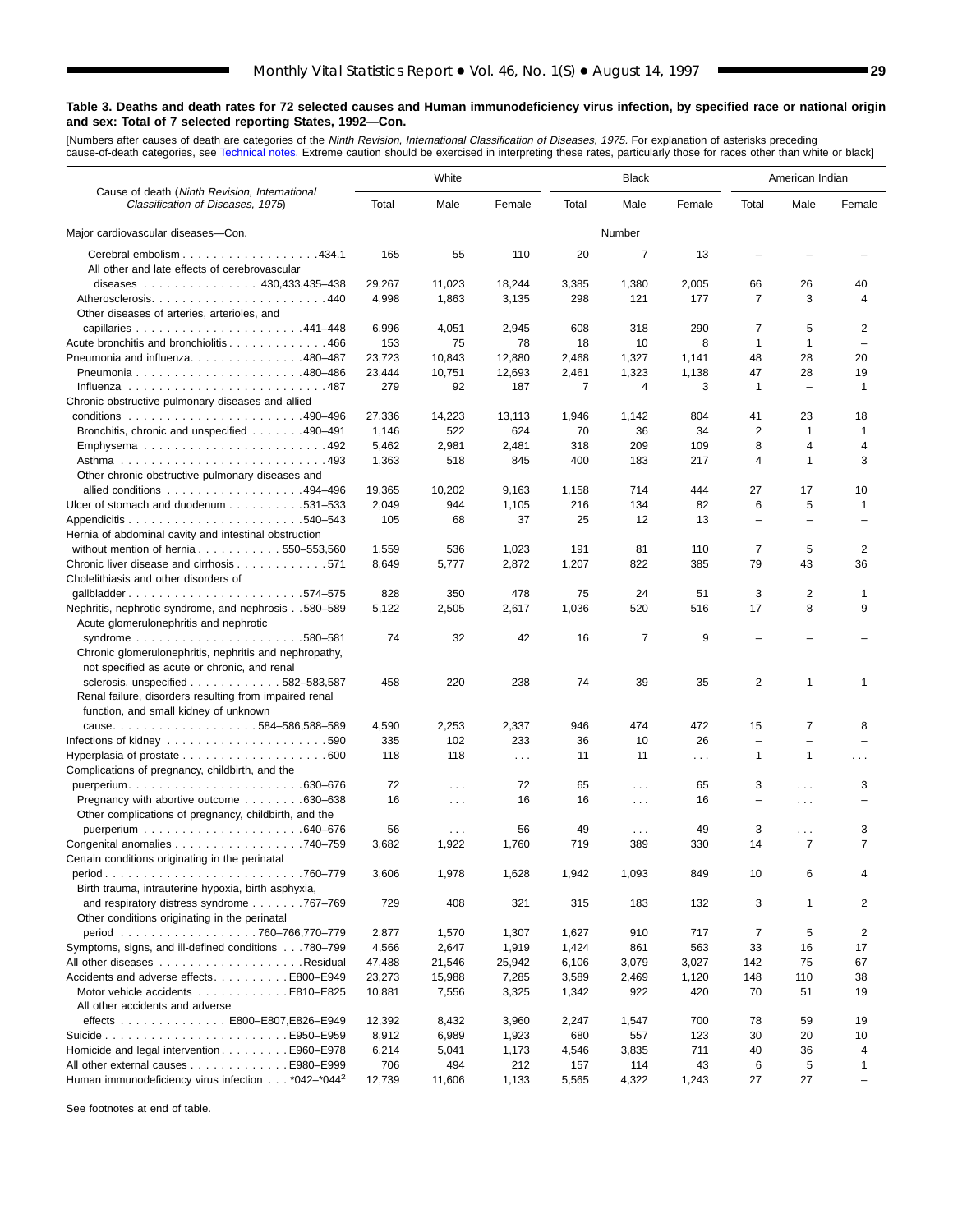[Numbers after causes of dea[th are categories of](#page-61-0) the *Ninth Revision, International Classification of Diseases, 1975.* For explanation of asterisks preceding<br>cause-of-death categories, see Technical notes. Extreme caution

|                                                                                                                 | All races    |              |         |         | All, Asian or<br>Pacific Islander |         | Chinese            |         |         |  |
|-----------------------------------------------------------------------------------------------------------------|--------------|--------------|---------|---------|-----------------------------------|---------|--------------------|---------|---------|--|
| Cause of death (Ninth Revision, International<br>Classification of Diseases, 1975)                              | Total        | Male         | Female  | Total   | Male                              | Female  | Total              | Male    | Female  |  |
|                                                                                                                 |              |              |         |         | Rate per 100,000 population       |         |                    |         |         |  |
|                                                                                                                 | 817.7        | 863.1        | 773.9   | 368.5   | 432.8                             | 306.5   | 392.6              | 446.5   | 339.5   |  |
| Shigellosis and amebiasis 004,006                                                                               | $\star$      |              |         |         |                                   |         |                    |         |         |  |
| Certain other intestinal infections 007-009                                                                     | 0.2          | 0.2          | 0.2     | $\star$ | $\star$                           | $\star$ | $\star$            |         |         |  |
|                                                                                                                 | 0.8          | 1.0          | 0.6     | 1.3     | 1.5                               | 1.0     | 1.7                |         |         |  |
| Tuberculosis of respiratory system010–012                                                                       | 0.6          | 0.8          | 0.5     | 0.9     | 1.2                               | 0.7     | $\star$            |         |         |  |
|                                                                                                                 | 0.2          | 0.2          | 0.2     | $\star$ | $\star$                           | $\star$ |                    |         |         |  |
| Streptococcal sore throat, scarlatina, and                                                                      | $\star$      |              | $\star$ |         |                                   |         |                    |         |         |  |
|                                                                                                                 | $\star$      | $\star$      | $\star$ | $\star$ | $\star$                           | $\star$ | $\star$            |         |         |  |
| Meningococcal infection 036                                                                                     | 0.1          | 0.1          | 0.1     | $\star$ | $\star$                           |         | $\star$            |         |         |  |
| Septicemia. $\ldots \ldots \ldots \ldots \ldots \ldots \ldots \ldots \ldots$ . 038                              | 6.7          | 6.0          | 7.2     | 2.6     | 2.6                               | 2.7     | 2.0                |         |         |  |
|                                                                                                                 | $\star$      | $\pmb{\ast}$ | $\star$ | $\star$ | $\star$                           | $\star$ | $\star$            |         |         |  |
|                                                                                                                 | $\pmb{\ast}$ | $\pmb{\ast}$ | $\star$ | $\star$ | $\star$                           | $\star$ | $\star$            |         |         |  |
|                                                                                                                 | 1.0          | 1.2          | 0.8     | 1.9     | 2.2                               | 1.6     | 1.6                |         |         |  |
|                                                                                                                 | 0.0          | 0.1          | $\star$ | $\star$ | $\star$                           |         |                    |         |         |  |
| All other infectious and parasitic diseases $\ldots$ 001–139 <sup>1</sup>                                       | 23.5         | 40.1         | 7.5     | 5.6     | 9.2                               | 2.1     | 5.2                | 9.0     |         |  |
| Malignant neoplasms, including neoplasms of lymphatic                                                           |              |              |         |         |                                   |         |                    |         |         |  |
| and hematopoietic tissues $\ldots \ldots \ldots \ldots 140-208$<br>Malignant neoplasms of lip, oral cavity, and | 193.4        | 203.1        | 184.0   | 95.3    | 109.2                             | 81.8    | 113.4              | 135.0   | 92.2    |  |
| Malignant neoplasms of digestive organs and                                                                     | 3.2          | 4.3          | 2.1     | 2.5     | 3.9                               | $1.2$   | 4.6                | 6.9     |         |  |
|                                                                                                                 | 47.5         | 51.0         | 44.1    | 35.6    | 43.3                              | 28.2    | 43.9               | 56.6    | 31.4    |  |
| Malignant neoplasms of respiratory and intrathoracic                                                            |              |              |         |         |                                   |         |                    |         |         |  |
|                                                                                                                 | 54.4         | 67.2         | 42.0    | 22.1    | 30.3                              | 14.2    | 30.1               | 39.9    | 20.4    |  |
| Malignant neoplasm of breast. 174–175                                                                           | 16.8         | 0.2          | 32.9    | 5.9     | $\star$                           | 11.5    | 5.2                | $\star$ | 10.4    |  |
| Malignant neoplasms of genital organs 179–187                                                                   | 22.2         | 25.3         | 19.3    | 8.8     | 8.0                               | 9.6     | 7.6                | 5.9     | 9.3     |  |
| Malignant neoplasms of urinary organs188-189                                                                    | 7.8          | 10.1         | 5.6     | 2.5     | 3.5                               | 1.5     | 2.9                | 4.0     |         |  |
| Malignant neoplasms of all other and unspecified                                                                |              |              |         |         |                                   |         |                    |         |         |  |
|                                                                                                                 | 22.3         | 23.9         | 20.7    | 9.1     | 9.4                               | 8.9     | 10.3               | 11.7    | 9.0     |  |
|                                                                                                                 | 7.3          | 8.3          | 6.4     | 3.5     | 4.4                               | 2.6     | 2.3                |         |         |  |
| Other malignant neoplasms of lymphatic                                                                          |              |              |         |         |                                   |         |                    |         |         |  |
| and hematopoietic tissues 200–203                                                                               | 11.8         | 12.7         | 10.9    | 5.3     | 6.4                               | 4.3     | 6.4                | 7.4     | 5.4     |  |
| Benign neoplasms, carcinoma in situ, and neoplasms of                                                           |              |              |         |         |                                   |         |                    |         |         |  |
| uncertain behavior and of unspecified nature 210-239                                                            | 2.7          | 2.6          | 2.8     | 1.3     | 1.3                               | 1.3     | $\star$            | $\star$ | $\star$ |  |
| Diabetes mellitus250                                                                                            | 17.7         | 16.0         | 19.4    | 9.2     | 9.1                               | 9.3     | 9.4                | 9.3     | 9.5     |  |
| Nutritional deficiencies 260–269                                                                                | 0.9          | 0.6          | 1.1     | $\star$ | $\star$                           | $\star$ | $\star$            |         | $\star$ |  |
|                                                                                                                 | 1.5          | 1.3          | 1.7     | 0.9     | 0.8                               | 0.9     |                    |         |         |  |
|                                                                                                                 | 0.3          | 0.4          | 0.3     |         | $\star$                           |         | $\star$            |         |         |  |
| Major cardiovascular diseases. 390-448                                                                          | 343.4        | 333.8        | 352.7   | 145.0   | 166.9                             | 123.8   | 157.3              | 164.5   | 150.2   |  |
| Diseases of heart 390-398,402,404-429                                                                           | 272.8        | 273.7        | 271.8   | 106.2   | 126.2                             | 86.9    | 115.4              | 123.9   | 107.0   |  |
| Rheumatic fever and rheumatic heart                                                                             |              |              |         |         |                                   |         |                    |         |         |  |
| disease $\ldots \ldots \ldots \ldots \ldots \ldots \ldots \ldots 390-398$                                       | 2.2          | 1.4          | 3.1     | 1.3     | 1.3                               | 1.4     |                    |         |         |  |
| Hypertensive heart disease402                                                                                   | 9.7          | 8.6          | 10.8    | 4.6     | 5.4                               | 3.8     | 5.1                | 5.5     | 4.7     |  |
| Hypertensive heart and renal disease 404                                                                        | 1.0          | 0.8          | 1.1     | 0.5     | 0.8                               |         |                    |         |         |  |
| Ischemic heart disease 410-414                                                                                  | 190.3        | 193.1        | 187.6   | 69.8    | 82.8                              | 57.3    | 77.0               | 81.9    | 72.1    |  |
| Acute myocardial infarction 410                                                                                 | 82.8         | 88.9         | 77.0    | 32.0    | 39.3                              | 25.0    | 34.6               | 37.8    | 31.4    |  |
| Other acute and subacute forms of ischemic heart                                                                |              |              |         |         | $\star$                           |         |                    |         |         |  |
| disease411                                                                                                      | 0.7          | 0.8          | 0.6     |         |                                   |         | $\star$<br>$\star$ |         |         |  |
|                                                                                                                 | 0.3          | 0.3          | 0.3     |         |                                   |         |                    |         |         |  |
| Old myocardial infarction and other forms of                                                                    |              |              |         |         |                                   |         |                    |         |         |  |
| chronic ischemic heart disease 412,414                                                                          | 106.4        | 103.1        | 109.6   | 37.5    | 43.1                              | 32.1    | 41.9               | 43.6    | 40.2    |  |
| Other diseases of endocardium 424                                                                               | 5.2          | 4.6          | 5.9     | 1.4     | 1.7                               | 1.1     | 1.7                |         |         |  |
| All other forms of heart disease 415-423,425-429                                                                | 64.3         | 65.2         | 63.5    | 28.5    | 34.2                              | 23.0    | 29.4               | 32.4    | 26.5    |  |
| Hypertension with or without renal disease 401,403                                                              | 3.9          | 3.3          | 4.5     | 2.5     | 2.4                               | 2.5     | 3.3                | 3.8     |         |  |
| Cerebrovascular diseases 430-438                                                                                | 51.9         | 41.8         | 61.7    | 30.6    | 30.9                              | 30.4    | 33.2               | 30.3    | 36.0    |  |
| Intracerebral and other intracranial                                                                            | 8.1          | 7.5          | 8.6     | 8.4     | 8.6                               | 8.3     | 9.5                | 8.3     | 10.7    |  |
| Cerebral thrombosis and unspecified occlusion of                                                                |              |              |         |         |                                   |         |                    |         |         |  |
| cerebral arteries434.0-.9                                                                                       | 5.8          | 4.6          | 7.0     | 2.8     | 3.1                               | 2.5     | 3.3                | 3.5     | 3.2     |  |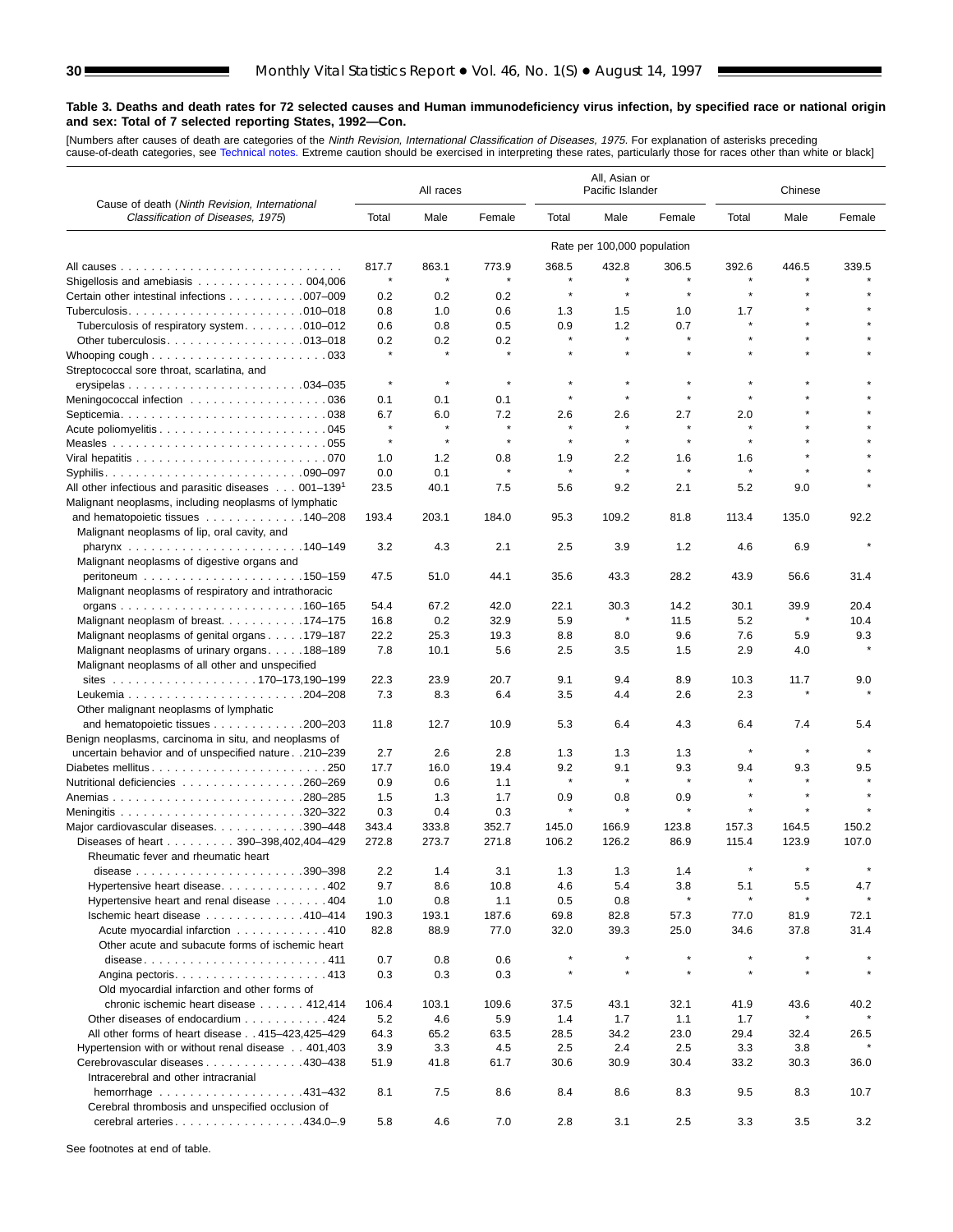[Numbers after causes of death are categories of the *Ninth Revision, International Classification of Diseases, 1975.* For explanation of asterisks preceding<br>cause-of-death categories, see [Technical notes.](#page-61-0) Extreme caution

Ξ

|                                                                                    | All races |        |         | All, Asian or<br>Pacific Islander |                             |              | Chinese |              |        |  |
|------------------------------------------------------------------------------------|-----------|--------|---------|-----------------------------------|-----------------------------|--------------|---------|--------------|--------|--|
| Cause of death (Ninth Revision, International<br>Classification of Diseases, 1975) | Total     | Male   | Female  | Total                             | Male                        | Female       | Total   | Male         | Female |  |
| Major cardiovascular diseases-Con.                                                 |           |        |         |                                   | Rate per 100,000 population |              |         |              |        |  |
| Cerebral embolism 434.1<br>All other and late effects of cerebrovascular           | 0.2       | 0.2    | 0.3     | $\star$                           |                             |              |         |              |        |  |
| diseases 430,433,435-438                                                           | 37.8      | 29.5   | 45.8    | 19.2                              | 18.9                        | 19.4         | 20.3    | 18.4         | 22.1   |  |
|                                                                                    | 6.0       | 4.6    | 7.4     | 1.4                               | 1.6                         | 1.2          |         |              |        |  |
| Other diseases of arteries, arterioles, and                                        |           |        |         |                                   |                             |              |         |              |        |  |
|                                                                                    | 8.8       | 10.3   | 7.3     | 4.3                               | 5.8                         | 2.9          | 3.9     | 4.8          |        |  |
| Acute bronchitis and bronchiolitis 466                                             | 0.2       | 0.2    | 0.2     | $\star$                           | $\star$                     | $\star$      | $\star$ | $\star$      |        |  |
| Pneumonia and influenza. 480-487                                                   | 30.3      | 28.9   | 31.6    | 14.8                              | 17.6                        | 12.1         | 18.6    | 21.2         | 16.1   |  |
|                                                                                    | 30.0      | 28.7   | 31.2    | 14.7                              | 17.5                        | 11.9         | 18.5    | 21.2         | 15.9   |  |
|                                                                                    | 0.3       | 0.2    | 0.4     | $\star$                           |                             | $\star$      | $\star$ | $\star$      |        |  |
| Chronic obstructive pulmonary diseases and allied                                  |           |        |         |                                   |                             |              |         |              |        |  |
|                                                                                    | 33.5      | 36.0   | 31.1    | 10.4                              | 14.3                        | 6.6          | 13.4    | 18.6         | 8.2    |  |
| Bronchitis, chronic and unspecified 490–491                                        | 1.4       | 1.3    | 1.5     | 0.5                               | $\pmb{\ast}$                | $\pmb{\ast}$ | $\star$ | $\star$      |        |  |
|                                                                                    | 6.6       | 7.5    | 5.8     | 1.7                               | 2.7                         | 0.8          | 2.0     | $\pmb{\ast}$ |        |  |
|                                                                                    | 2.1       | 1.7    | 2.4     | 1.9                               | 2.2                         | 1.7          | 2.5     | 3.4          |        |  |
| Other chronic obstructive pulmonary diseases and                                   |           |        |         |                                   |                             |              |         |              |        |  |
| allied conditions 494–496                                                          | 23.4      | 25.5   | 21.4    | 6.2                               | 8.8                         | 3.7          | 8.1     | 11.2         | 5.1    |  |
| Ulcer of stomach and duodenum 531–533                                              | 2.6       | 2.6    | 2.7     | 1.3                               | 1.5                         | 1.2          | 1.7     |              |        |  |
|                                                                                    | 0.2       | 0.2    | 0.1     | $\pmb{\ast}$                      | $\pmb{\ast}$                | $\pmb{\ast}$ | $\star$ |              |        |  |
| Hernia of abdominal cavity and intestinal obstruction                              |           |        |         |                                   |                             |              |         |              |        |  |
| without mention of hernia 550-553,560                                              | 2.0       | 1.5    | 2.5     | 0.7                               | 0.9                         |              | $\star$ |              |        |  |
| Chronic liver disease and cirrhosis 571                                            | 11.4      | 15.5   | 7.4     | 4.2                               | 5.5                         | 2.9          | 3.4     | 4.2          |        |  |
| Cholelithiasis and other disorders of                                              |           |        |         |                                   |                             |              |         |              |        |  |
| gallbladder574-575                                                                 | 1.0       | 0.9    | 1.2     | 0.5                               | $\star$                     | $\star$      | $\star$ | $\star$      |        |  |
| Nephritis, nephrotic syndrome, and                                                 |           |        |         |                                   |                             |              |         |              |        |  |
| nephrosis580-589                                                                   | 7.1       | 7.1    | 7.1     | 3.6                               | 3.4                         | 3.7          | 4.2     | 4.3          | 4.1    |  |
| Acute glomerulonephritis and nephrotic                                             |           |        |         |                                   |                             |              |         |              |        |  |
|                                                                                    | 0.1       | 0.1    | 0.1     |                                   |                             |              |         |              |        |  |
| Chronic glomerulonephritis, nephritis and nephropathy,                             |           |        |         |                                   |                             |              |         |              |        |  |
| not specified as acute or chronic, and renal                                       |           |        |         |                                   |                             |              |         |              |        |  |
| sclerosis, unspecified 582-583,587                                                 | 0.6       | 0.6    | 0.6     |                                   |                             |              |         |              |        |  |
| Renal failure, disorders resulting from impaired renal                             |           |        |         |                                   |                             |              |         |              |        |  |
| function, and small kidney of unknown                                              |           |        |         |                                   |                             |              |         |              |        |  |
|                                                                                    | 6.4       | 6.4    | 6.4     | 3.2                               | 3.0                         | 3.3          | 3.9     | 3.7          | 4.1    |  |
|                                                                                    | 0.4       | 0.3    | 0.6     |                                   |                             |              |         |              |        |  |
|                                                                                    | 0.1       | 0.3    | $\star$ | $\star$                           | $\star$                     | $\star$      |         |              |        |  |
| Complications of pregnancy, childbirth, and the                                    |           |        |         |                                   |                             |              |         |              |        |  |
|                                                                                    | 0.2       |        | 0.3     |                                   |                             |              |         |              |        |  |
| Pregnancy with abortive outcome 630–638                                            | 0.0       | $\ast$ | 0.1     |                                   |                             |              |         |              |        |  |
| Other complications of pregnancy, childbirth, and the                              |           |        |         |                                   |                             |              |         |              |        |  |
|                                                                                    | 0.1       |        | 0.3     |                                   |                             |              |         |              |        |  |
| Congenital anomalies $\ldots \ldots \ldots \ldots \ldots \ldots$ . 740–759         | 5.2       | 5.6    | 4.9     | 4.3                               | 4.5                         | 4.1          | 2.8     | 3.5          |        |  |
| Certain conditions originating in the perinatal                                    |           |        |         |                                   |                             |              |         |              |        |  |
|                                                                                    | 6.5       | 7.3    | 5.6     | 3.8                               | 4.6                         | 3.1          | 2.0     |              |        |  |
| Birth trauma, intrauterine hypoxia, birth asphyxia, and                            |           |        |         |                                   |                             |              |         |              |        |  |
| respiratory distress syndrome767-769                                               | 1.2       | 1.4    | 1.0     | 0.7                               | 0.8                         | $\star$      | $\star$ |              |        |  |
| Other conditions originating in the perinatal                                      |           |        |         |                                   |                             |              |         |              |        |  |
|                                                                                    | 5.2       | 5.9    | 4.6     | 3.2                               | 3.8                         | 2.6          | 1.7     | $\star$      |        |  |
| Symptoms, signs, and ill-defined conditions780-799                                 | 7.0       | 8.3    | 5.7     | 3.7                               | 4.4                         | 2.9          | 3.2     | 4.0          |        |  |
|                                                                                    | 61.7      | 57.9   | 65.3    | 24.1                              | 25.8                        | 22.4         | 22.8    | 26.0         | 19.7   |  |
| Accidents and adverse effects. E800-E949                                           | 31.4      | 43.9   | 19.4    | 18.7                              | 24.9                        | 12.8         | 15.0    | 20.0         | 9.9    |  |
| Motor vehicle accidents E810–E825                                                  | 14.4      | 20.3   | 8.8     | 10.9                              | 14.1                        | 7.8          | 8.6     | 12.3         | 4.9    |  |
| All other accidents and adverse                                                    |           |        |         |                                   |                             |              |         |              |        |  |
| effects E800-E807,E826-E949                                                        | 17.0      | 23.6   | 10.6    | 7.8                               | 10.8                        | 4.9          | 6.4     | 7.7          | 5.1    |  |
|                                                                                    | 11.2      | 17.8   | 4.8     | 7.0                               | 9.5                         | 4.5          | 7.3     | 7.9          | 6.8    |  |
| Homicide and legal intervention E960–E978                                          | 12.5      | 21.0   | 4.4     | 6.9                               | 10.7                        | 3.3          | 3.5     | 4.8          |        |  |
| All other external causes E980-E999                                                | 1.0       | 1.4    | 0.6     | 0.4                               |                             | $\star$      |         | $\star$      |        |  |
| Human immunodeficiency virus infection *042-*044 <sup>2</sup>                      | 20.8      | 36.8   | 5.3     | 3.6                               | 6.5                         | $\star$      | 3.4     | 6.3          |        |  |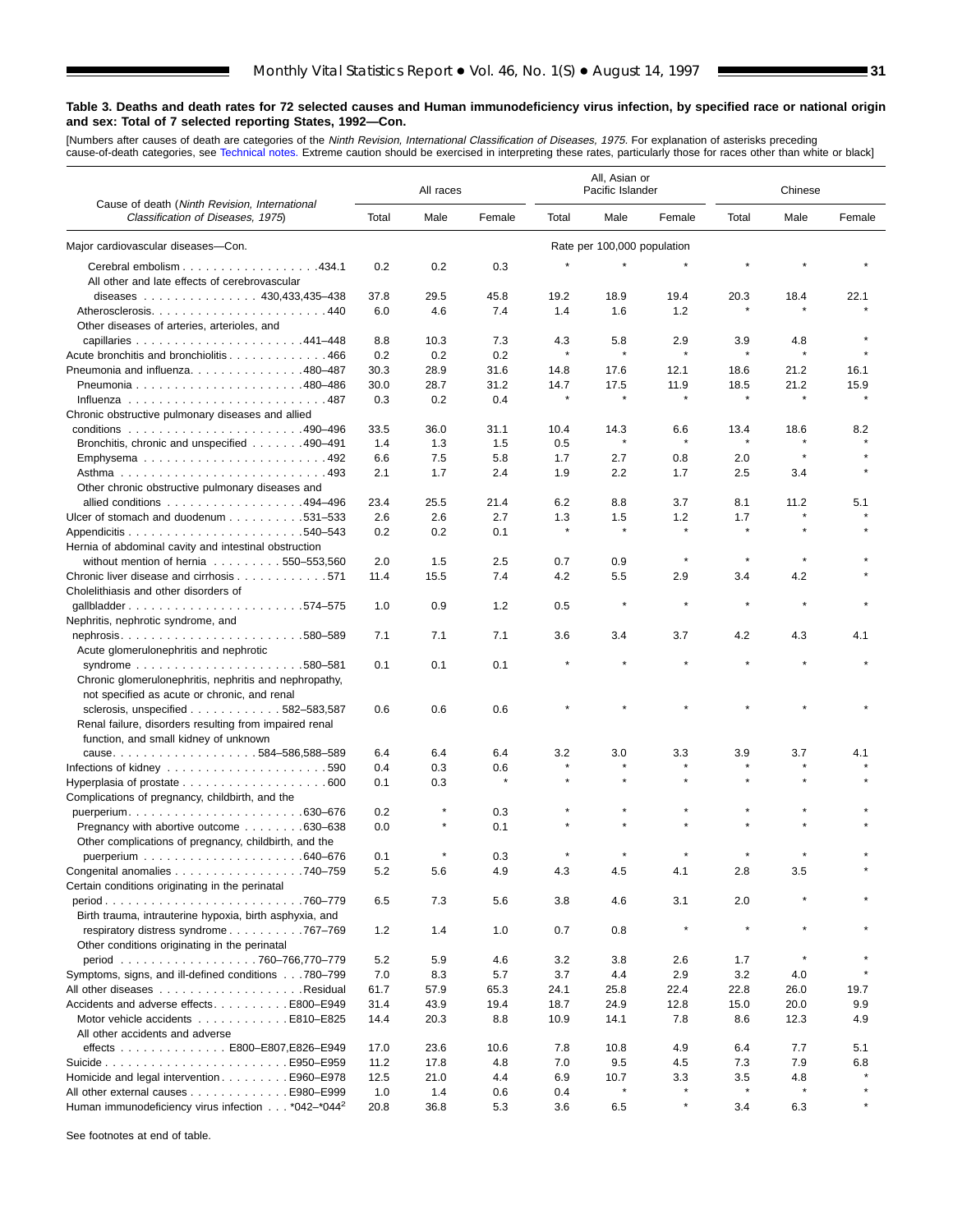[Numbers after causes of dea[th are categories of t](#page-61-0)he *Ninth Revision, International Classification of Diseases, 1975.* For explanation of asterisks preceding<br>cause-of-death categories, see Technical notes. Extreme caution

|                                                                                    | Japanese     |              |         | Hawaiian     |                             |         | Filipino |         |         |
|------------------------------------------------------------------------------------|--------------|--------------|---------|--------------|-----------------------------|---------|----------|---------|---------|
| Cause of death (Ninth Revision, International<br>Classification of Diseases, 1975) | Total        | Male         | Female  | Total        | Male                        | Female  | Total    | Male    | Female  |
|                                                                                    |              |              |         |              | Rate per 100,000 population |         |          |         |         |
|                                                                                    | 569.6        | 616.9        | 526.2   | 696.0        | 802.7                       | 588.3   | 375.8    | 524.4   | 246.2   |
| Shigellosis and amebiasis $\ldots \ldots \ldots \ldots \ldots$ 004,006             |              |              |         |              |                             |         |          |         |         |
| Certain other intestinal infections 007-009                                        |              |              |         |              |                             |         |          |         |         |
|                                                                                    |              |              |         |              |                             |         |          |         |         |
| Tuberculosis of respiratory system. 010-012                                        |              |              |         |              |                             |         |          |         |         |
|                                                                                    |              |              |         |              |                             |         |          |         |         |
|                                                                                    |              |              |         |              |                             |         |          |         |         |
| Streptococcal sore throat, scarlatina, and                                         |              |              |         |              |                             |         |          |         |         |
|                                                                                    |              |              |         |              |                             |         |          |         |         |
| Meningococcal infection 036                                                        | $\star$      |              |         |              |                             |         | $\star$  |         |         |
|                                                                                    | 3.9          |              |         |              |                             |         | 3.7      | 4.8     |         |
|                                                                                    |              |              |         |              |                             |         | $\star$  |         |         |
|                                                                                    |              |              |         |              |                             |         |          |         |         |
|                                                                                    | $\star$      |              |         |              |                             |         | $\star$  |         |         |
|                                                                                    |              |              |         |              |                             |         |          |         |         |
| All other infectious and parasitic diseases $\ldots$ 001-139 <sup>1</sup>          | 6.3          | 10.4         |         | 14.4         | 25.3                        |         | 7.0      | 11.7    |         |
| Malignant neoplasms, including neoplasms of lymphatic                              |              |              |         |              |                             |         |          |         |         |
| and hematopoietic tissues 140–208                                                  | 169.7        | 188.3        | 152.6   | 169.0        | 186.9                       | 150.9   | 82.0     | 101.1   | 65.4    |
| Malignant neoplasms of lip, oral cavity, and                                       |              |              |         |              |                             | $\star$ |          |         |         |
|                                                                                    |              |              |         |              |                             |         | 1.9      |         |         |
| Malignant neoplasms of digestive organs and                                        |              |              |         |              |                             |         |          |         |         |
|                                                                                    | 72.9         | 80.9         | 65.7    | 44.7         | 55.0                        | 34.4    | 22.5     | 29.0    | 16.9    |
| Malignant neoplasms of respiratory and intrathoracic                               | 36.6         | 49.5         | 24.9    | 49.2         | 68.2                        | 30.0    | 19.1     | 28.1    | 11.2    |
| Malignant neoplasm of breast. 174–175                                              | 11.5         |              | 21.5    | 14.9         |                             | 30.0    | 5.8      |         | 10.7    |
| Malignant neoplasms of genital organs 179–187                                      | 15.5         | 18.0         | 13.1    | 14.9         |                             |         | 11.2     | 14.3    | 8.4     |
| Malignant neoplasms of urinary organs. 188–189                                     | 5.0          | 7.3          | $\ast$  |              |                             |         | 1.8      |         |         |
| Malignant neoplasms of all other and unspecified                                   |              |              |         |              |                             |         |          |         |         |
|                                                                                    | 13.1         | 12.2         | 14.0    | 18.8         |                             |         | 9.0      | 9.3     | 8.8     |
|                                                                                    | 3.6          | $\star$      |         |              |                             |         | 4.9      | 7.4     |         |
| Other malignant neoplasms of lymphatic                                             |              |              |         |              |                             |         |          |         |         |
| and hematopoietic tissues 200–203                                                  | 9.2          | 11.6         | 7.0     |              |                             |         | 5.8      | 7.1     | 4.7     |
| Benign neoplasms, carcinoma in situ, and neoplasms of                              |              |              |         |              |                             |         |          |         |         |
| uncertain behavior and of unspecified nature. .210-239                             |              | $\star$      | $\star$ |              |                             |         | $\star$  |         |         |
| Diabetes mellitus250                                                               | 12.4         | 12.2         | 12.6    | 30.4         | 22.0                        | 38.8    | 8.9      | 11.5    | 6.6     |
| Nutritional deficiencies 260–269                                                   | $\star$      | $\star$      | $\star$ |              |                             |         |          |         |         |
|                                                                                    |              | $\star$      |         |              |                             |         |          |         |         |
|                                                                                    |              | $\star$      | $\star$ |              |                             |         | $\star$  |         |         |
| Major cardiovascular diseases. 390-448                                             | 229.6        | 249.4        | 211.5   | 282.8        | 316.7                       | 248.6   | 168.7    | 244.3   | 102.8   |
| Diseases of heart 390-398,402,404-429                                              | 158.0        | 181.3        | 136.6   | 232.5        | 271.6                       | 193.1   | 122.6    | 182.4   | 70.4    |
| Rheumatic fever and rheumatic heart                                                |              |              |         |              |                             |         |          |         |         |
| .390–398<br>disease.<br>.                                                          |              |              |         |              |                             |         |          |         |         |
| Hypertensive heart disease402                                                      | 8.8          | 7.3          | 10.1    | $\star$      |                             |         | 4.8      | 7.8     | $\star$ |
| Hypertensive heart and renal disease 404                                           | $\pmb{\ast}$ | $\star$      | $\star$ |              |                             |         | $\star$  | $\star$ |         |
| Ischemic heart disease 410-414                                                     | 99.1         | 114.8        | 84.7    | 128.7        | 141.8                       | 115.4   | 84.0     | 124.9   | 48.3    |
| Acute myocardial infarction 410                                                    | 42.7         | 53.1         | 33.3    | 67.4         | 75.9                        | 58.8    | 38.2     | 58.2    | 20.8    |
| Other acute and subacute forms of ischemic heart                                   |              |              |         |              |                             |         |          |         |         |
| disease411                                                                         | $\star$      | $\star$      | $\star$ | $\star$      | $\star$                     | $\star$ | $\star$  | $\star$ |         |
|                                                                                    | $\star$      | $\star$      | $\star$ | $\star$      |                             | $\star$ | $\star$  | $\star$ |         |
| Old myocardial infarction and other forms of                                       |              |              |         |              |                             |         |          |         |         |
| chronic ischemic heart disease 412,414                                             | 55.9         | 61.1         | 51.1    | 61.3         | 66.0                        | 56.6    | 45.5     | 66.0    | 27.6    |
| Other diseases of endocardium 424                                                  | $\star$      |              | $\star$ | $\star$      | $\star$                     | $\star$ | 1.8      |         |         |
| All other forms of heart disease 415-423,425-429                                   | 44.9         | 51.6         | 38.8    | 94.5         | 121.0                       | 67.7    | 30.0     | 44.4    | 17.4    |
| Hypertension with or without renal disease 401,403                                 | 3.2          | $\pmb{\ast}$ | $\star$ | $\pmb{\ast}$ |                             | $\star$ | 2.4      |         |         |
| Cerebrovascular diseases 430–438                                                   | 55.7         | 49.8         | 61.2    | 37.0         | 29.7                        | 44.4    | 36.4     | 46.8    | 27.2    |
| Intracerebral and other intracranial                                               |              |              |         |              |                             |         |          |         |         |
|                                                                                    | 10.5         | 8.9          | 12.0    | 11.0         |                             | $\star$ | 10.5     | 13.2    | 8.1     |
| Cerebral thrombosis and unspecified occlusion of                                   |              |              |         |              |                             |         |          |         |         |
| cerebral arteries. 434.0-9                                                         | 4.5          | $\star$      | $\star$ |              |                             | $\star$ | 3.8      | 5.8     |         |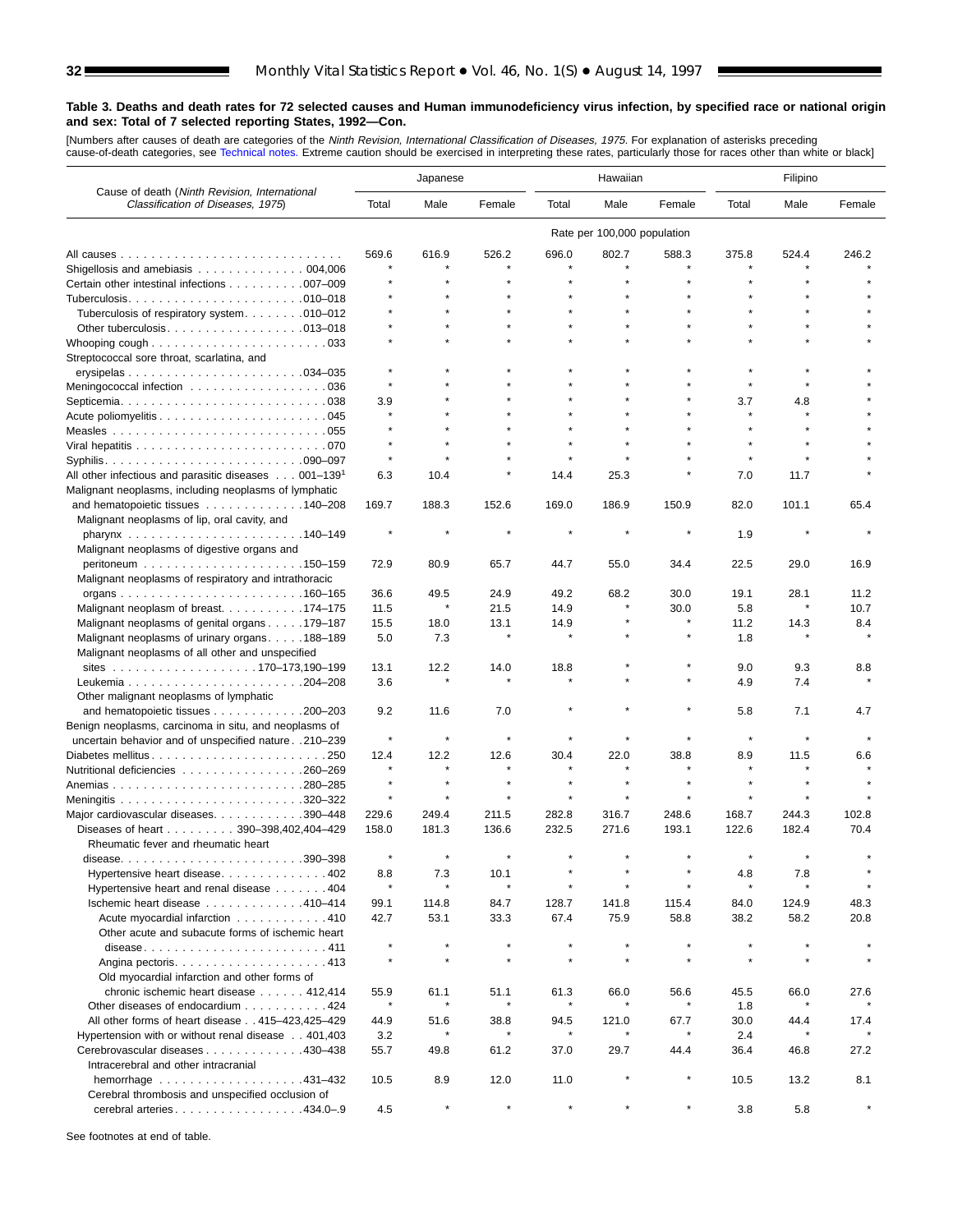[Numbers after causes of de[ath are categories of](#page-61-0) the *Ninth Revision, International Classification of Diseases, 1975.* For explanation of asterisks preceding<br>cause-of-death categories, see Technical notes. Extreme caution

■

|                                                                                    | Japanese     |         |         |         | Hawaiian                    |              | Filipino     |                |        |
|------------------------------------------------------------------------------------|--------------|---------|---------|---------|-----------------------------|--------------|--------------|----------------|--------|
| Cause of death (Ninth Revision, International<br>Classification of Diseases, 1975) | Total        | Male    | Female  | Total   | Male                        | Female       | Total        | Male           | Female |
| Major cardiovascular diseases-Con.                                                 |              |         |         |         | Rate per 100,000 population |              |              |                |        |
| Cerebral embolism 434.1                                                            |              |         |         |         |                             |              |              |                |        |
| All other and late effects of cerebrovascular                                      |              |         |         |         |                             |              |              |                |        |
| diseases 430,433,435-438                                                           | 40.1         | 36.3    | 43.6    | 21.5    |                             | 27.7         | 21.7         | 27.5           | 16.7   |
| Other diseases of arteries, arterioles, and                                        | 4.1          |         |         |         |                             |              |              |                |        |
|                                                                                    | 8.6          | 11.6    | 5.9     |         |                             |              | 6.2          | 10.0           |        |
| Acute bronchitis and bronchiolitis 466                                             | $\pmb{\ast}$ |         |         |         |                             |              |              | $\star$        |        |
| Pneumonia and influenza480-487                                                     | 27.0         | 25.6    | 28.2    | 12.7    |                             |              | 17.2         | 27.3           | 8.4    |
|                                                                                    | 26.7         | 25.6    | 27.7    | 12.7    |                             |              | 17.0         | 26.8           | 8.4    |
|                                                                                    |              | $\star$ | $\star$ |         |                             |              |              |                |        |
| Chronic obstructive pulmonary diseases and allied                                  |              |         |         |         |                             |              |              |                |        |
|                                                                                    | 14.3         | 17.1    | 11.7    | 14.4    |                             |              | 12.0         | 20.4           | 4.5    |
|                                                                                    | $\pmb{\ast}$ |         |         |         |                             |              |              |                |        |
| Bronchitis, chronic and unspecified 490–491                                        |              |         |         |         |                             |              |              |                |        |
|                                                                                    | 3.5          |         |         |         |                             |              | 2.0          |                |        |
|                                                                                    | $\star$      |         |         |         |                             |              | 2.3          |                |        |
| Other chronic obstructive pulmonary diseases and                                   |              |         |         |         |                             |              |              |                |        |
| allied conditions 494-496                                                          | 8.8          | 9.8     | 7.8     |         |                             |              | 7.3          | 13.8           |        |
| Ulcer of stomach and duodenum 531–533                                              |              |         |         |         |                             |              |              |                |        |
|                                                                                    |              |         |         |         |                             |              |              |                |        |
| Hernia of abdominal cavity and intestinal obstruction                              |              |         |         |         |                             |              |              |                |        |
| without mention of hernia $\ldots \ldots \ldots \ldots 550 - 553,560$              | $\star$      |         |         |         |                             |              | $\pmb{\ast}$ |                |        |
| Chronic liver disease and cirrhosis 571                                            | 5.7          | 7.3     |         |         |                             |              | 2.7          | 4.3            |        |
| Cholelithiasis and other disorders of                                              |              |         |         |         |                             |              |              |                |        |
| gallbladder574-575                                                                 | $\star$      |         |         |         |                             |              |              |                |        |
| Nephritis, nephrotic syndrome, and nephrosis580-589                                | 5.3          |         | 7.3     |         |                             |              | 3.6          | 4.3            |        |
| Acute glomerulonephritis and nephrotic                                             |              |         |         |         |                             |              |              |                |        |
|                                                                                    |              |         |         |         |                             |              |              |                |        |
| Chronic glomerulonephritis, nephritis and nephropathy,                             |              |         |         |         |                             |              |              |                |        |
| not specified as acute or chronic, and renal                                       |              |         |         |         |                             |              |              |                |        |
| sclerosis, unspecified $\ldots$ , , , 582-583,587                                  |              |         |         |         |                             |              |              |                |        |
| Renal failure, disorders resulting from impaired renal                             |              |         |         |         |                             |              |              |                |        |
| function, and small kidney of unknown                                              |              |         |         |         |                             |              |              |                |        |
| cause584-586,588-589                                                               | 4.7          |         | 6.4     |         |                             |              | 3.4          | 3.9            |        |
|                                                                                    | $\star$      |         |         |         |                             |              |              |                |        |
| Infections of kidney $\ldots \ldots \ldots \ldots \ldots \ldots \ldots 590$        |              |         |         |         |                             |              |              |                |        |
|                                                                                    |              |         |         |         |                             |              |              |                |        |
| Complications of pregnancy, childbirth, and the                                    |              |         |         |         |                             |              |              |                |        |
|                                                                                    |              |         |         |         |                             |              |              |                |        |
| Pregnancy with abortive outcome 630–638                                            |              |         |         |         |                             |              |              |                |        |
| Other complications of pregnancy, childbirth, and the                              |              |         |         |         |                             |              |              |                |        |
|                                                                                    |              |         |         |         |                             |              |              |                |        |
| Congenital anomalies 740–759                                                       |              |         |         |         |                             |              | 3.8          | 3.9            | 3.7    |
| Certain conditions originating in the perinatal                                    |              |         |         |         |                             |              |              |                |        |
| .760-779                                                                           |              |         |         | 14.4    |                             |              | 3.2          | 4.8            |        |
| Birth trauma, intrauterine hypoxia, birth asphyxia, and                            |              |         |         |         |                             |              |              |                |        |
| respiratory distress syndrome 767-769                                              |              |         |         |         |                             |              |              |                |        |
|                                                                                    |              |         |         |         |                             |              |              |                |        |
| Other conditions originating in the perinatal                                      | $\star$      |         | $\star$ |         |                             |              |              |                |        |
| period 760-766,770-779                                                             |              | $\star$ |         | 11.6    | $\star$                     | $\pmb{\ast}$ | 2.8          | 4.5<br>$\star$ |        |
| Symptoms, signs, and ill-defined conditions 780-799                                | 4.1          |         | $\star$ | 13.8    |                             |              | 2.0          |                |        |
|                                                                                    | 47.7         | 45.2    | 50.0    | 46.4    | 46.2                        | 46.6         | 24.6         | 32.5           | 17.7   |
| Accidents and adverse effects. E800–E949                                           | 18.5         | 22.0    | 15.4    | 28.7    | 46.2                        |              | 18.1         | 25.1           | 12.0   |
| Motor vehicle accidents E810–E825                                                  | 6.9          | 7.9     | 5.9     | 14.9    | 25.3                        |              | 10.7         | 12.6           | 9.1    |
| All other accidents and adverse                                                    |              |         |         |         |                             |              |              |                |        |
| effects E800-E807, E826-E949                                                       | 11.7         | 14.0    | 9.5     | 13.8    |                             |              | 7.4          | 12.5           |        |
|                                                                                    | 7.3          | 10.4    |         | 16.0    | 28.6                        |              | 4.5          | 7.6            |        |
| Homicide and legal interventionE960-E978                                           | $\star$      |         |         |         |                             |              | 4.9          | 7.4            |        |
| All other external causes E980–E999                                                | $\star$      | $\star$ |         | $\star$ | $\star$                     |              |              |                |        |
| Human immunodeficiency virus infection *042-*044 <sup>2</sup>                      | 4.5          | 8.5     | $\star$ | 12.2    | 23.1                        |              | 4.1          | 8.4            |        |
|                                                                                    |              |         |         |         |                             |              |              |                |        |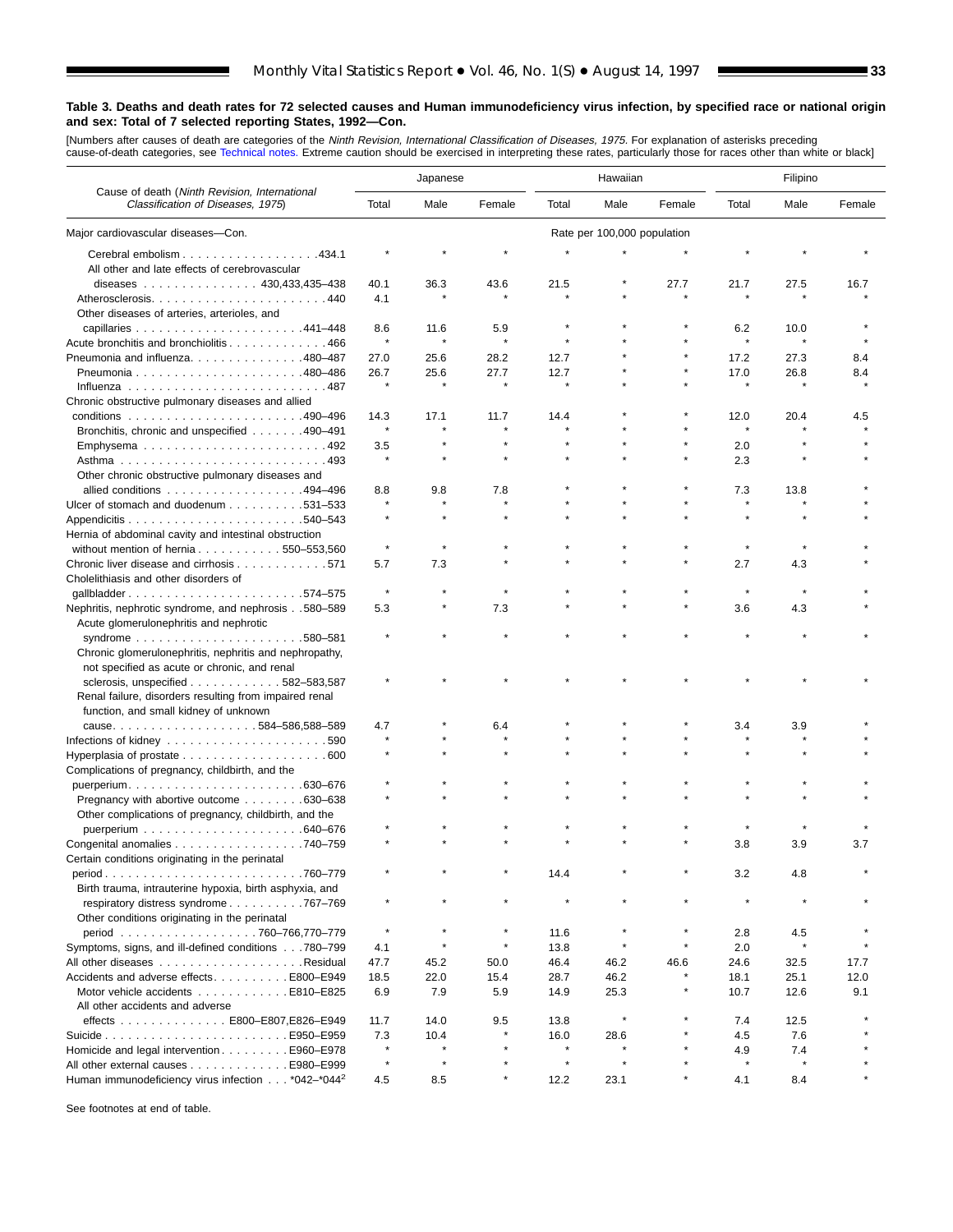[Numbers after causes of death are categories of the *Ninth Revision, International Classification of Diseases, 1975.* For explanation of asterisks preceding<br>cause-of-death categories, see [Technical notes.](#page-61-0) Extreme caution

|                                                                                    | Asian Indian <sup>3</sup> |         | Korean  |                |                             | Samoan <sup>3</sup> |       |       |        |
|------------------------------------------------------------------------------------|---------------------------|---------|---------|----------------|-----------------------------|---------------------|-------|-------|--------|
| Cause of death (Ninth Revision, International<br>Classification of Diseases, 1975) | Total                     | Male    | Female  | Total          | Male                        | Female              | Total | Male  | Female |
|                                                                                    |                           |         |         |                | Rate per 100,000 population |                     |       |       |        |
|                                                                                    | 148.5                     | 172.0   | 121.6   | 243.9          | 279.9                       | 212.9               | 515.6 | 630.5 | 397.3  |
| Shigellosis and amebiasis $\ldots \ldots \ldots \ldots \ldots 004,006$             |                           |         |         |                |                             |                     |       |       |        |
| Certain other intestinal infections 007-009                                        |                           |         |         |                |                             |                     |       |       |        |
|                                                                                    |                           |         |         |                |                             |                     |       |       |        |
| Tuberculosis of respiratory system. 010-012                                        |                           |         |         |                |                             |                     |       |       |        |
|                                                                                    |                           |         |         |                |                             |                     |       |       |        |
| Whooping cough $\ldots \ldots \ldots \ldots \ldots \ldots \ldots$                  |                           |         |         |                |                             |                     |       |       |        |
| Streptococcal sore throat, scarlatina, and                                         |                           |         |         |                |                             |                     |       |       |        |
|                                                                                    |                           |         |         |                |                             |                     |       |       |        |
| Meningococcal infection 036                                                        |                           |         |         |                |                             |                     |       |       |        |
|                                                                                    |                           |         |         |                |                             |                     |       |       |        |
|                                                                                    |                           |         |         |                |                             |                     |       |       |        |
|                                                                                    |                           |         |         |                |                             |                     |       |       |        |
|                                                                                    |                           |         |         |                |                             |                     |       |       |        |
| All other infectious and parasitic diseases $\ldots$ 001-139 <sup>1</sup>          |                           |         |         |                |                             |                     |       |       |        |
| Malignant neoplasms, including neoplasms of lymphatic                              |                           |         |         |                |                             |                     |       |       |        |
| and hematopoietic tissues 140–208                                                  | 26.3                      | 27.3    | 25.3    | 77.6           | 100.4                       | 57.9                | 96.9  | 87.9  | 106.2  |
| Malignant neoplasms of lip, oral cavity, and                                       |                           |         |         |                |                             |                     |       |       |        |
|                                                                                    |                           |         |         |                |                             |                     |       |       |        |
| Malignant neoplasms of digestive organs and                                        |                           |         |         |                |                             |                     |       |       |        |
|                                                                                    | 7.0                       | 9.0     |         | 42.2           | 56.5                        | 29.8                |       |       |        |
| Malignant neoplasms of respiratory and intrathoracic                               |                           |         |         |                |                             |                     |       |       |        |
|                                                                                    |                           |         |         | 16.0           | 25.6                        | 7.7                 |       |       |        |
| Malignant neoplasm of breast. 174–175                                              | $\star$                   |         |         |                |                             |                     |       |       |        |
| Malignant neoplasms of genital organs 179–187                                      | 4.4                       |         |         | 4.7            |                             |                     |       |       |        |
| Malignant neoplasms of urinary organs. 188–189                                     |                           |         |         |                |                             |                     |       |       |        |
| Malignant neoplasms of all other and unspecified                                   |                           |         |         |                |                             |                     |       |       |        |
|                                                                                    | 4.2                       |         |         | 5.5            |                             |                     |       |       |        |
|                                                                                    |                           |         |         |                |                             |                     |       |       |        |
| Other malignant neoplasms of lymphatic                                             |                           |         |         |                |                             |                     |       |       |        |
| and hematopoietic tissues 200-203                                                  |                           |         |         |                |                             |                     |       |       |        |
| Benign neoplasms, carcinoma in situ, and neoplasms of                              |                           |         |         |                |                             |                     |       |       |        |
| uncertain behavior and of unspecified nature 210-239                               |                           |         |         |                |                             |                     |       |       |        |
| Diabetes mellitus250<br>Nutritional deficiencies 260–269                           |                           |         |         | 5.5<br>$\star$ |                             |                     |       |       |        |
|                                                                                    |                           |         |         |                |                             |                     |       |       |        |
|                                                                                    | $\star$                   |         |         |                |                             |                     |       |       |        |
| Major cardiovascular diseases. 390-448                                             | 66.3                      | 78.9    | 51.8    | 77.6           | 72.7                        | 81.7                | 190.0 | 229.3 | 149.5  |
| Diseases of heart 390-398,402,404-429                                              | 57.5                      | 69.2    | 44.1    | 57.8           | 52.8                        | 62.1                | 149.2 | 194.9 | 102.3  |
| Rheumatic fever and rheumatic heart                                                |                           |         |         |                |                             |                     |       |       |        |
| .390-398<br>disease $\ldots \ldots \ldots \ldots \ldots \ldots \ldots$             |                           |         |         |                |                             |                     |       |       |        |
| Hypertensive heart disease. 402                                                    |                           |         |         |                |                             |                     |       |       |        |
| Hypertensive heart and renal disease 404                                           |                           |         |         |                |                             |                     |       |       |        |
| Ischemic heart disease 410-414                                                     | 43.5                      | 52.7    | 33.0    | 38.8           | 34.1                        | 42.8                | 77.5  | 95.5  |        |
| Acute myocardial infarction 410                                                    | 22.2                      | 25.8    | 18.0    | 16.9           | 15.0                        | 18.6                |       |       |        |
| Other acute and subacute forms of ischemic heart                                   |                           |         |         |                |                             |                     |       |       |        |
| disease411                                                                         | $\star$                   | $\star$ | $\star$ | $\star$        |                             |                     |       |       |        |
|                                                                                    |                           |         |         |                |                             |                     |       |       |        |
| Old myocardial infarction and other forms of                                       |                           |         |         |                |                             |                     |       |       |        |
| chronic ischemic heart disease 412,414                                             | 21.4                      | 26.9    | 15.0    | 21.8           | 19.1                        | 24.2                | 54.3  |       |        |
| Other diseases of endocardium 424                                                  |                           |         |         |                |                             |                     |       |       |        |
| All other forms of heart disease 415-423.425-429                                   | 10.6                      | 12.7    |         | 13.9           | 13.4                        | 14.4                | 62.0  | 84.1  |        |
| Hypertension with or without renal disease 401,403                                 | $\star$                   |         |         |                | $\star$                     |                     |       |       |        |
| Cerebrovascular diseases 430–438                                                   | 6.2                       |         |         | 16.6           | 16.7                        | 16.5                |       |       |        |
| Intracerebral and other intracranial                                               | $\star$                   |         | $\star$ |                |                             |                     |       |       |        |
| hemorrhage 431-432                                                                 |                           |         |         | 5.8            |                             |                     |       |       |        |
| Cerebral thrombosis and unspecified occlusion of<br>cerebral arteries. 434.0-9     |                           |         |         |                |                             |                     |       |       |        |
|                                                                                    |                           |         |         |                |                             |                     |       |       |        |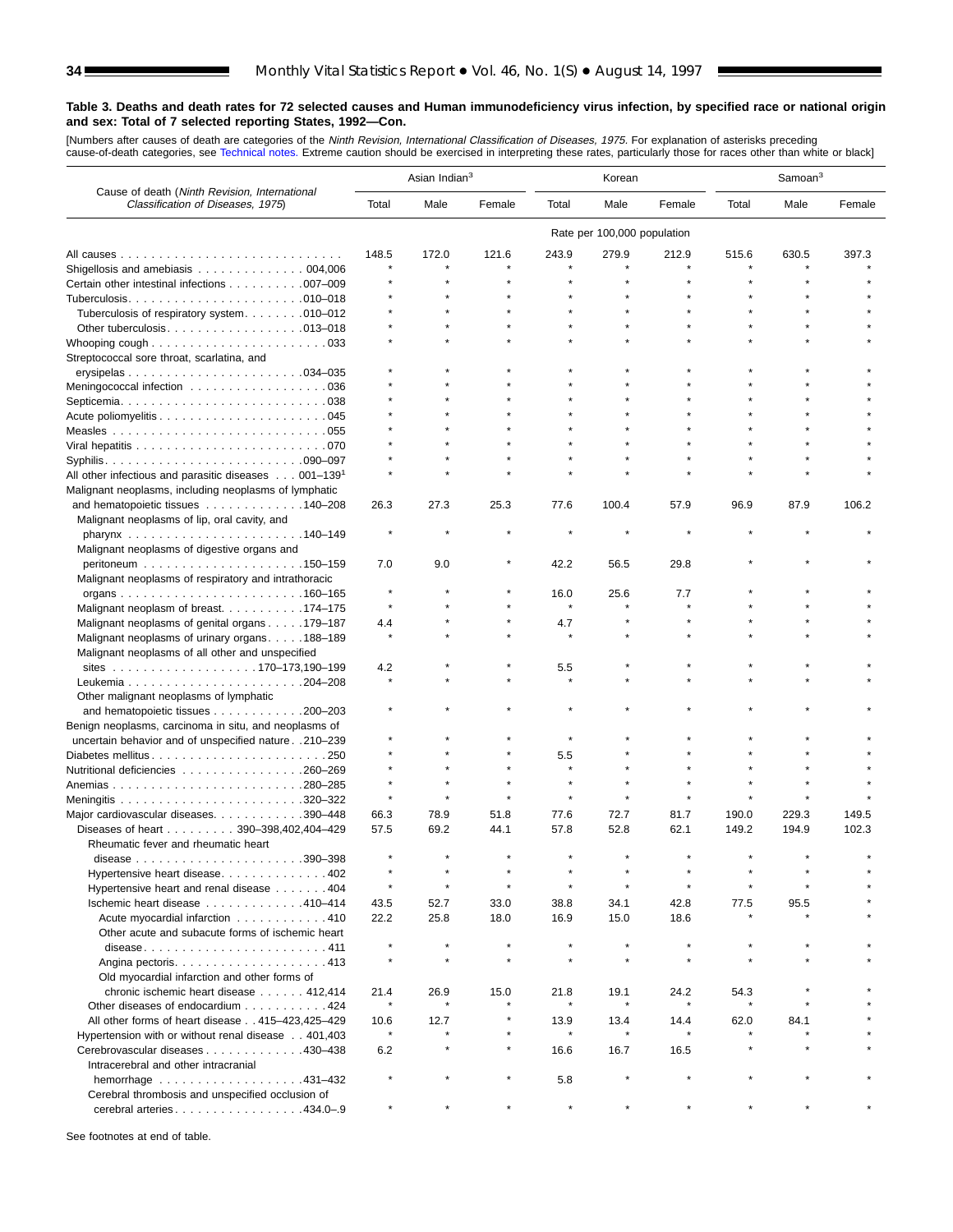[Numbers after causes of death are categories of the *Ninth Revision, International Classification of Diseases, 1975.* For explanation of asterisks preceding<br>cause-of-death categories, see [Technical notes.](#page-61-0) Extreme caution

٠

|                                                                                    | Asian Indian <sup>3</sup> |      |        | Korean         |                             |        | Samoan <sup>3</sup> |      |        |
|------------------------------------------------------------------------------------|---------------------------|------|--------|----------------|-----------------------------|--------|---------------------|------|--------|
| Cause of death (Ninth Revision, International<br>Classification of Diseases, 1975) | Total                     | Male | Female | Total          | Male                        | Female | Total               | Male | Female |
| Major cardiovascular diseases-Con.                                                 |                           |      |        |                | Rate per 100,000 population |        |                     |      |        |
| Cerebral embolism 434.1                                                            |                           |      |        |                |                             |        |                     |      |        |
| All other and late effects of cerebrovascular                                      |                           |      |        |                |                             |        |                     |      |        |
| diseases $\ldots$ , , , , 430,433,435-438                                          | 4.4                       |      |        | 9.2            | 8.9                         | 9.5    |                     |      |        |
| Atherosclerosis440                                                                 |                           |      |        |                |                             |        |                     |      |        |
| Other diseases of arteries, arterioles, and                                        |                           |      |        |                |                             |        |                     |      |        |
|                                                                                    |                           |      |        |                |                             |        |                     |      |        |
| Acute bronchitis and bronchiolitis 466                                             |                           |      |        |                | $\star$                     |        |                     |      |        |
| Pneumonia and influenza. 480–487                                                   |                           |      |        | 7.7            | 8.5                         | 7.0    |                     |      |        |
|                                                                                    |                           |      |        | 7.7<br>$\star$ | 8.5                         | 7.0    |                     |      |        |
|                                                                                    |                           |      |        |                |                             |        |                     |      |        |
| Chronic obstructive pulmonary diseases and allied                                  |                           |      |        | 5.3            |                             |        |                     |      |        |
| Bronchitis, chronic and unspecified 490-491                                        |                           |      |        |                |                             |        |                     |      |        |
|                                                                                    |                           |      |        |                |                             |        |                     |      |        |
|                                                                                    |                           |      |        |                |                             |        |                     |      |        |
| Other chronic obstructive pulmonary diseases and                                   |                           |      |        |                |                             |        |                     |      |        |
| allied conditions 494-496                                                          |                           |      |        |                |                             |        |                     |      |        |
| Ulcer of stomach and duodenum 531-533                                              |                           |      |        |                |                             |        |                     |      |        |
|                                                                                    |                           |      |        |                |                             |        |                     |      |        |
| Hernia of abdominal cavity and intestinal obstruction                              |                           |      |        |                |                             |        |                     |      |        |
| without mention of hernia 550-553,560                                              |                           |      |        |                |                             |        |                     |      |        |
| Chronic liver disease and cirrhosis 571                                            |                           |      |        | 5.8            | 8.1                         |        |                     |      |        |
| Cholelithiasis and other disorders of                                              |                           |      |        |                |                             |        |                     |      |        |
| gallbladder574-575                                                                 |                           |      |        |                |                             |        |                     |      |        |
| Nephritis, nephrotic syndrome, and nephrosis580-589                                |                           |      |        |                |                             |        |                     |      |        |
| Acute glomerulonephritis and nephrotic                                             |                           |      |        |                |                             |        |                     |      |        |
|                                                                                    |                           |      |        |                |                             |        |                     |      |        |
| Chronic glomerulonephritis, nephritis and nephropathy,                             |                           |      |        |                |                             |        |                     |      |        |
| not specified as acute or chronic, and renal                                       |                           |      |        |                |                             |        |                     |      |        |
| sclerosis, unspecified $\ldots$ , , , 582-583,587                                  |                           |      |        |                |                             |        |                     |      |        |
| Renal failure, disorders resulting from impaired renal                             |                           |      |        |                |                             |        |                     |      |        |
| function, and small kidney of unknown                                              |                           |      |        |                |                             |        |                     |      |        |
| cause584-586,588-589                                                               |                           |      |        |                |                             |        |                     |      |        |
| Infections of kidney $\ldots \ldots \ldots \ldots \ldots \ldots \ldots \ldots 590$ |                           |      |        |                |                             |        |                     |      |        |
| Hyperplasia of prostate $\ldots \ldots \ldots \ldots \ldots \ldots$ . 600          |                           |      |        |                |                             |        |                     |      |        |
| Complications of pregnancy, childbirth, and the                                    |                           |      |        |                |                             |        |                     |      |        |
|                                                                                    |                           |      |        |                |                             |        |                     |      |        |
| Pregnancy with abortive outcome 630-638                                            |                           |      |        |                |                             |        |                     |      |        |
| Other complications of pregnancy, childbirth, and the                              |                           |      |        |                |                             |        |                     |      |        |
| Congenital anomalies 740–759                                                       |                           |      |        |                |                             |        |                     |      |        |
| Certain conditions originating in the perinatal                                    |                           |      |        |                |                             |        |                     |      |        |
| .760-779                                                                           |                           |      |        |                |                             |        |                     |      |        |
| Birth trauma, intrauterine hypoxia, birth asphyxia, and                            |                           |      |        |                |                             |        |                     |      |        |
| respiratory distress syndrome 767-769                                              |                           |      |        |                |                             |        |                     |      |        |
| Other conditions originating in the perinatal                                      |                           |      |        |                |                             |        |                     |      |        |
| period 760-766,770-779                                                             |                           |      |        |                |                             |        |                     |      |        |
| Symptoms, signs, and ill-defined conditions 780-799                                | $\star$                   |      |        |                | $\star$                     |        |                     |      |        |
|                                                                                    | 8.8                       | 9.0  | 8.6    | 13.6           | 13.8                        | 13.3   |                     |      |        |
| Accidents and adverse effects. E800-E949                                           | 10.2                      | 14.6 |        | 16.9           | 19.1                        | 15.1   | 38.8                |      |        |
| Motor vehicle accidents E810–E825                                                  | 7.0                       | 10.1 |        | 10.5           | 10.2                        | 10.9   |                     |      |        |
| All other accidents and adverse                                                    |                           |      |        |                |                             |        |                     |      |        |
| effects E800-E807,E826-E949                                                        | $\star$                   |      |        | 6.4            | 8.9                         |        |                     |      |        |
|                                                                                    | 4.0                       |      |        | 7.9            | 11.0                        |        |                     |      |        |
| Homicide and legal intervention E960-E978                                          | 4.4                       | 7.9  |        | 7.9            | 13.8                        |        |                     |      |        |
| All other external causes E980-E999                                                |                           |      |        |                |                             |        |                     |      |        |
| Human immunodeficiency virus infection *042-*044 <sup>2</sup>                      | $\star$                   |      |        |                |                             |        |                     |      |        |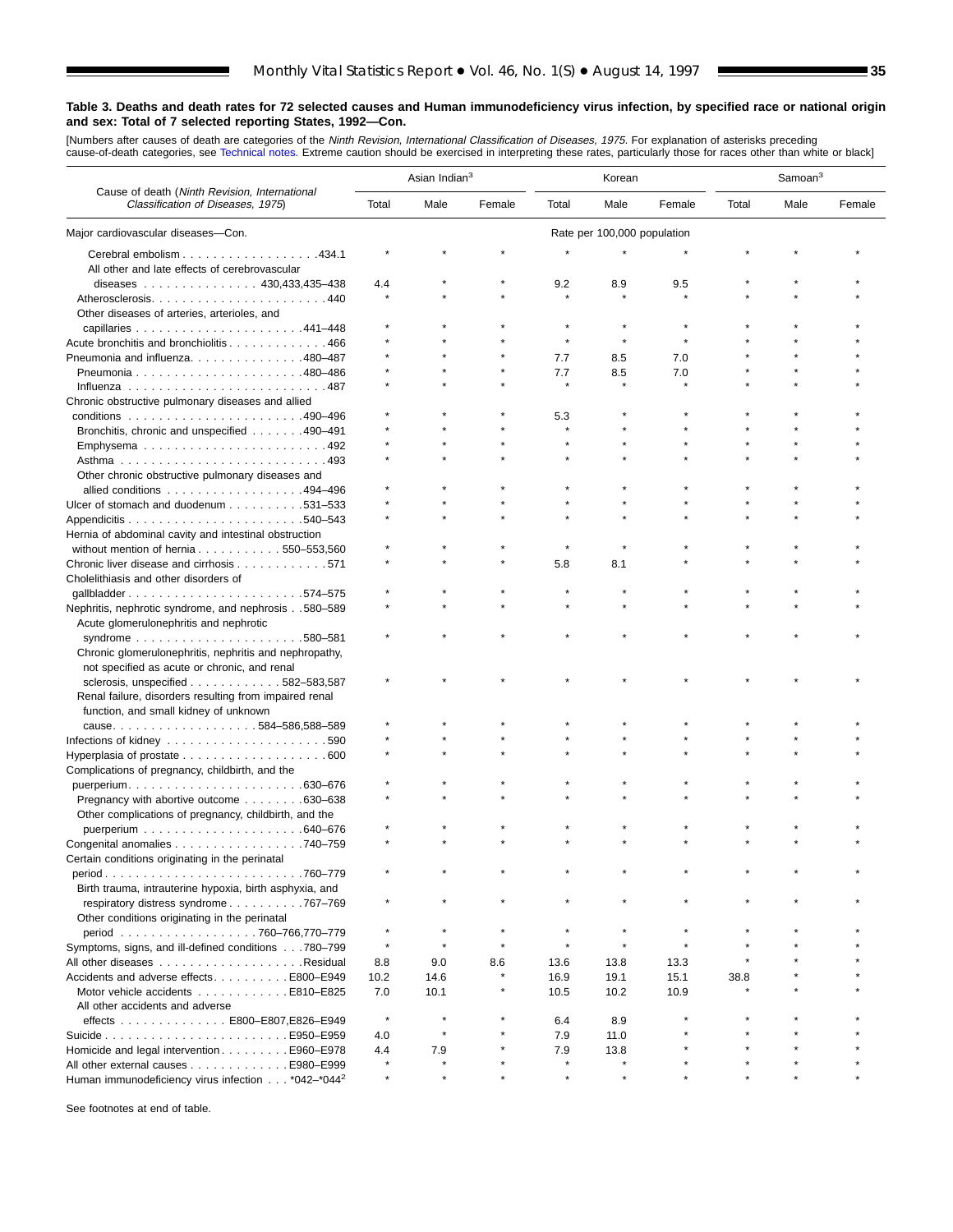[Numbers after causes of de[ath are categories of t](#page-61-0)he *Ninth Revision, International Classification of Diseases, 1975.* For explanation of asterisks preceding<br>cause-of-death categories, see Technical notes. Extreme caution

|                                                                                                    | Vietnamese <sup>3</sup> |         |         |       | Guamanian <sup>3</sup> |                             | Other Asian or Pacific Islander |         |        |  |
|----------------------------------------------------------------------------------------------------|-------------------------|---------|---------|-------|------------------------|-----------------------------|---------------------------------|---------|--------|--|
| Cause of death (Ninth Revision, International<br>Classification of Diseases, 1975)                 | Total                   | Male    | Female  | Total | Male                   | Female                      | Total                           | Male    | Female |  |
|                                                                                                    |                         |         |         |       |                        | Rate per 100,000 population |                                 |         |        |  |
|                                                                                                    | 224.9                   | 247.4   | 200.2   | 244.6 | 283.3                  | 206.0                       | 339.0                           | 376.8   | 299.1  |  |
| Shigellosis and amebiasis 004,006                                                                  |                         |         |         |       |                        |                             |                                 |         |        |  |
| Certain other intestinal infections 007-009                                                        |                         |         |         |       |                        |                             |                                 |         |        |  |
|                                                                                                    |                         |         |         |       |                        |                             |                                 |         |        |  |
| Tuberculosis of respiratory system. 010-012                                                        |                         |         |         |       |                        |                             |                                 |         |        |  |
|                                                                                                    |                         |         |         |       |                        |                             |                                 |         |        |  |
| Whooping cough $\ldots \ldots \ldots \ldots \ldots \ldots \ldots$                                  |                         |         |         |       |                        |                             |                                 |         |        |  |
| Streptococcal sore throat, scarlatina, and                                                         |                         |         |         |       |                        |                             |                                 |         |        |  |
|                                                                                                    |                         |         |         |       |                        |                             |                                 |         |        |  |
| Meningococcal infection 036                                                                        |                         |         |         |       |                        |                             |                                 |         |        |  |
|                                                                                                    |                         |         |         |       |                        |                             |                                 |         |        |  |
|                                                                                                    |                         |         |         |       |                        |                             |                                 |         |        |  |
|                                                                                                    |                         |         |         |       |                        |                             |                                 |         |        |  |
|                                                                                                    |                         |         |         |       |                        |                             | 4.9                             |         |        |  |
|                                                                                                    |                         |         |         |       |                        |                             | $\star$                         |         |        |  |
| All other infectious and parasitic diseases 001-139 <sup>1</sup>                                   |                         |         |         |       |                        |                             | 7.9                             | 12.7    |        |  |
| Malignant neoplasms, including neoplasms of lymphatic                                              |                         |         |         |       |                        |                             |                                 |         |        |  |
| and hematopoietic tissues 140–208                                                                  | 56.7                    | 62.6    | 50.2    |       |                        |                             | 70.8                            | 71.0    | 70.5   |  |
| Malignant neoplasms of lip, oral cavity, and                                                       |                         |         |         |       |                        |                             |                                 | $\star$ |        |  |
|                                                                                                    |                         |         |         |       |                        |                             |                                 |         |        |  |
| Malignant neoplasms of digestive organs and                                                        |                         |         |         |       |                        |                             |                                 |         |        |  |
|                                                                                                    | 19.4                    | 22.1    | 16.4    |       |                        |                             | 26.4                            | 31.3    | 21.3   |  |
| Malignant neoplasms of respiratory and intrathoracic                                               |                         |         |         |       |                        |                             |                                 |         |        |  |
|                                                                                                    | 12.6<br>$\star$         | 16.8    |         |       |                        |                             | 13.4                            | 17.5    | 9.2    |  |
| Malignant neoplasm of breast. 174–175                                                              |                         |         |         |       |                        |                             | 5.3                             |         | 10.8   |  |
| Malignant neoplasms of genital organs 179–187                                                      | 5.5<br>$\star$          |         |         |       |                        |                             | 6.5<br>$\star$                  |         | 11.3   |  |
| Malignant neoplasms of urinary organs. 188-189<br>Malignant neoplasms of all other and unspecified |                         |         |         |       |                        |                             |                                 |         |        |  |
|                                                                                                    | 7.3                     |         |         |       |                        |                             | 7.5                             |         | 8.3    |  |
|                                                                                                    |                         |         |         |       |                        |                             |                                 |         |        |  |
| Other malignant neoplasms of lymphatic                                                             |                         |         |         |       |                        |                             |                                 |         |        |  |
| and hematopoietic tissues 200–203                                                                  |                         |         |         |       |                        |                             |                                 |         |        |  |
| Benign neoplasms, carcinoma in situ, and neoplasms of                                              |                         |         |         |       |                        |                             |                                 |         |        |  |
| uncertain behavior and of unspecified nature 210-239                                               |                         |         |         |       |                        |                             |                                 |         |        |  |
| Diabetes mellitus250                                                                               |                         |         |         |       |                        |                             | 8.3                             |         | 9.2    |  |
| Nutritional deficiencies 260–269                                                                   |                         |         |         |       |                        |                             |                                 |         |        |  |
|                                                                                                    |                         |         |         |       |                        |                             |                                 |         |        |  |
|                                                                                                    | $\star$                 |         |         |       |                        |                             |                                 |         |        |  |
| Major cardiovascular diseases. 390-448                                                             | 64.7                    | 61.1    | 68.7    | 106.1 | 141.7                  |                             | 100.6                           | 110.3   | 90.5   |  |
| Diseases of heart 390-398,402,404-429                                                              | 43.3                    | 41.9    | 44.9    | 85.5  | 124.0                  |                             | 72.0                            | 79.3    | 64.3   |  |
| Rheumatic fever and rheumatic heart                                                                |                         |         |         |       |                        |                             |                                 |         |        |  |
| .390–398<br>disease<br>.                                                                           |                         |         |         |       |                        |                             |                                 |         |        |  |
| Hypertensive heart disease402                                                                      |                         |         |         |       |                        |                             |                                 |         |        |  |
| Hypertensive heart and renal disease 404                                                           | $\star$                 |         | $\star$ |       |                        |                             | $\star$                         |         |        |  |
| Ischemic heart disease 410-414                                                                     | 27.5                    | 23.6    | 31.7    | 67.8  |                        |                             | 48.4                            | 56.7    | 39.6   |  |
| Acute myocardial infarction 410                                                                    | 13.3                    | 12.5    | 14.3    |       |                        |                             | 24.6                            | 30.5    | 18.4   |  |
| Other acute and subacute forms of ischemic heart                                                   |                         |         |         |       |                        |                             |                                 |         |        |  |
| disease411                                                                                         | $\star$                 |         | $\star$ |       |                        |                             | $\star$                         | $\star$ |        |  |
|                                                                                                    | $\star$                 | $\star$ | $\star$ |       |                        |                             | $\star$                         | $\star$ |        |  |
| Old myocardial infarction and other forms of                                                       |                         |         |         |       |                        |                             |                                 |         |        |  |
| chronic ischemic heart disease 412,414                                                             | 13.9                    | 10.6    | 17.4    |       |                        |                             | 23.4                            | 25.8    | 20.9   |  |
| Other diseases of endocardium 424                                                                  | $\star$                 |         | $\star$ |       |                        |                             |                                 |         |        |  |
| All other forms of heart disease 415-423,425-429                                                   | 12.3                    | 14.0    | 10.6    |       |                        |                             | 18.7                            | 17.1    | 20.4   |  |
| Hypertension with or without renal disease 401,403                                                 | $\star$                 | $\star$ | $\star$ |       |                        |                             | $\star$                         | $\star$ |        |  |
| Cerebrovascular diseases 430–438                                                                   | 18.1                    | 16.4    | 20.1    |       |                        |                             | 23.0                            | 25.4    | 20.4   |  |
| Intracerebral and other intracranial                                                               |                         |         |         |       |                        |                             |                                 |         |        |  |
| hemorrhage $\ldots \ldots \ldots \ldots \ldots \ldots$ . 431-432                                   | 6.5                     |         |         |       |                        |                             | 7.9                             |         | 8.3    |  |
| Cerebral thrombosis and unspecified occlusion of                                                   |                         |         |         |       |                        |                             |                                 |         |        |  |
| cerebral arteries. 434.0-.9                                                                        |                         |         |         |       |                        |                             |                                 |         |        |  |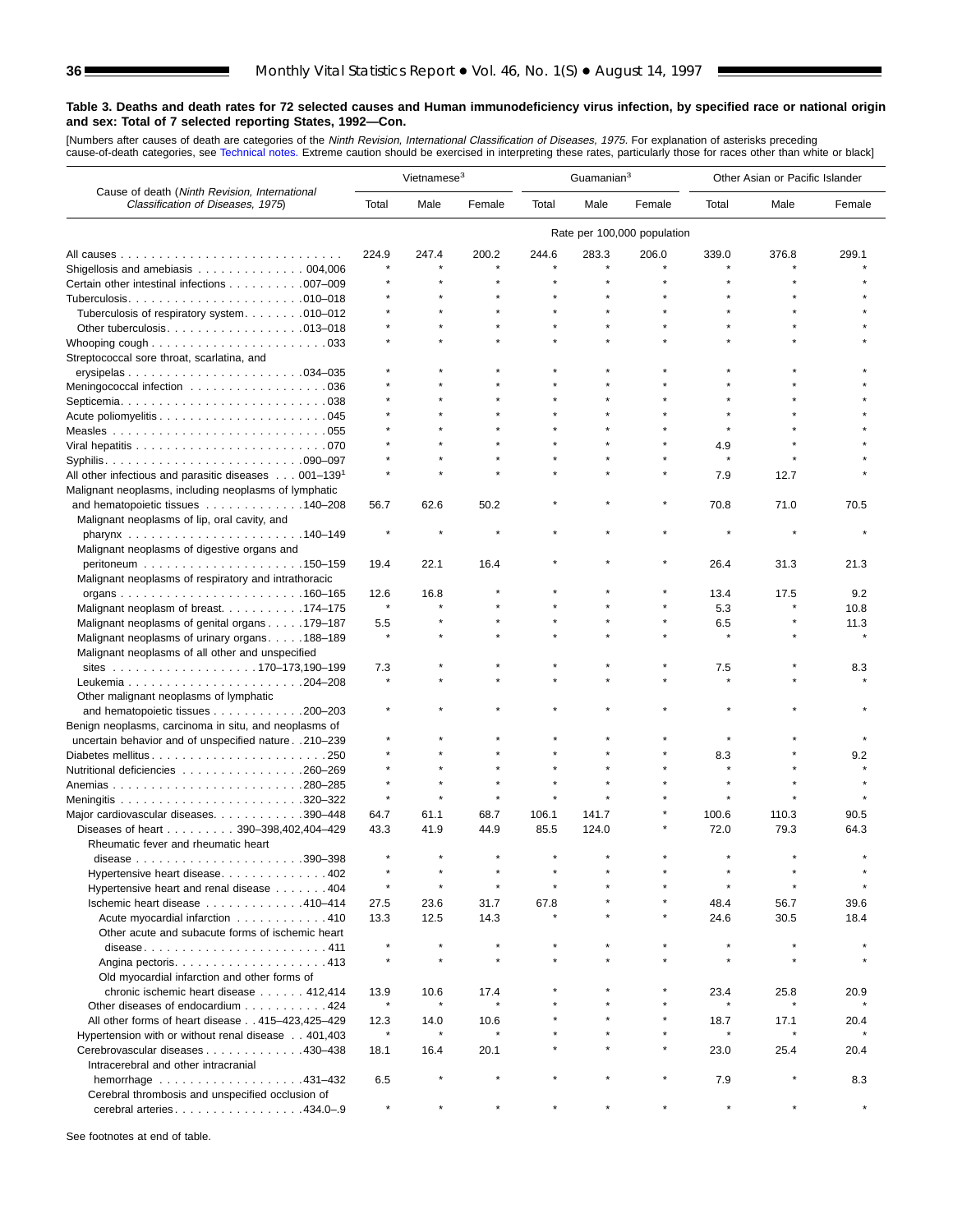[Numbers after causes of death are categories of the *Ninth Revision, International Classification of Diseases, 1975.* For explanation of asterisks preceding<br>cause-of-death categories, see [Technical notes.](#page-61-0) Extreme caution

٠

|                                                                                               | Vietnamese <sup>3</sup> |      |        | Guamanian <sup>3</sup> |      |                             | Other Asian or Pacific Islander |      |        |
|-----------------------------------------------------------------------------------------------|-------------------------|------|--------|------------------------|------|-----------------------------|---------------------------------|------|--------|
| Cause of death (Ninth Revision, International<br>Classification of Diseases, 1975)            | Total                   | Male | Female | Total                  | Male | Female                      | Total                           | Male | Female |
| Major cardiovascular diseases-Con.                                                            |                         |      |        |                        |      | Rate per 100,000 population |                                 |      |        |
|                                                                                               |                         |      |        |                        |      |                             |                                 |      |        |
| All other and late effects of cerebrovascular                                                 |                         |      |        |                        |      |                             |                                 |      |        |
| diseases 430,433,435-438                                                                      | 10.3                    |      | 13.7   |                        |      |                             | 13.8                            | 16.7 | 10.8   |
| Atherosclerosis440                                                                            |                         |      |        |                        |      |                             |                                 |      |        |
| Other diseases of arteries, arterioles, and                                                   |                         |      |        |                        |      |                             |                                 |      |        |
|                                                                                               |                         |      |        |                        |      |                             |                                 |      |        |
| Acute bronchitis and bronchiolitis 466                                                        | $\star$                 |      |        |                        |      |                             |                                 |      |        |
| Pneumonia and influenza. 480–487                                                              | 8.1                     |      |        |                        |      |                             | 7.5                             |      |        |
|                                                                                               | 8.1                     |      |        |                        |      |                             | 7.5                             |      |        |
|                                                                                               |                         |      |        |                        |      |                             |                                 |      |        |
| Chronic obstructive pulmonary diseases and allied                                             |                         |      |        |                        |      |                             |                                 |      |        |
|                                                                                               | 7.3                     |      |        |                        |      |                             | 6.9                             | 8.7  |        |
| Bronchitis, chronic and unspecified 490–491                                                   |                         |      |        |                        |      |                             |                                 |      |        |
|                                                                                               |                         |      |        |                        |      |                             |                                 |      |        |
|                                                                                               |                         |      |        |                        |      |                             |                                 |      |        |
| Other chronic obstructive pulmonary diseases and                                              |                         |      |        |                        |      |                             |                                 |      |        |
| allied conditions 494-496                                                                     |                         |      |        |                        |      |                             |                                 |      |        |
| Ulcer of stomach and duodenum 531-533                                                         |                         |      |        |                        |      |                             |                                 |      |        |
|                                                                                               |                         |      |        |                        |      |                             |                                 |      |        |
| Hernia of abdominal cavity and intestinal obstruction                                         |                         |      |        |                        |      |                             |                                 |      |        |
| without mention of hernia 550-553,560                                                         |                         |      |        |                        |      |                             |                                 |      |        |
| Chronic liver disease and cirrhosis 571<br>Cholelithiasis and other disorders of              |                         |      |        |                        |      |                             | 6.1                             |      |        |
| gallbladder574-575                                                                            |                         |      |        |                        |      |                             |                                 |      |        |
| Nephritis, nephrotic syndrome, and nephrosis580-589<br>Acute glomerulonephritis and nephrotic |                         |      |        |                        |      |                             |                                 |      |        |
|                                                                                               |                         |      |        |                        |      |                             |                                 |      |        |
| Chronic glomerulonephritis, nephritis and nephropathy,                                        |                         |      |        |                        |      |                             |                                 |      |        |
| not specified as acute or chronic, and renal                                                  |                         |      |        |                        |      |                             |                                 |      |        |
| sclerosis, unspecified 582-583,587                                                            |                         |      |        |                        |      |                             |                                 |      |        |
| Renal failure, disorders resulting from impaired renal                                        |                         |      |        |                        |      |                             |                                 |      |        |
| function, and small kidney of unknown                                                         |                         |      |        |                        |      |                             |                                 |      |        |
|                                                                                               |                         |      |        |                        |      |                             |                                 |      |        |
|                                                                                               |                         |      |        |                        |      |                             |                                 |      |        |
|                                                                                               |                         |      |        |                        |      |                             |                                 |      |        |
| Complications of pregnancy, childbirth, and the                                               |                         |      |        |                        |      |                             |                                 |      |        |
|                                                                                               |                         |      |        |                        |      |                             |                                 |      |        |
| Pregnancy with abortive outcome 630–638                                                       |                         |      |        |                        |      |                             |                                 |      |        |
| Other complications of pregnancy, childbirth, and the                                         |                         |      |        |                        |      |                             |                                 |      |        |
|                                                                                               |                         |      |        |                        |      |                             |                                 |      |        |
| Congenital anomalies 740–759                                                                  |                         |      |        |                        |      |                             | 13.4                            | 14.3 | 12.5   |
| Certain conditions originating in the perinatal                                               |                         |      |        |                        |      |                             |                                 |      |        |
| .760–779<br>$period.$                                                                         |                         |      |        |                        |      |                             | 11.0                            | 14.7 |        |
| Birth trauma, intrauterine hypoxia, birth asphyxia,                                           |                         |      |        |                        |      |                             |                                 |      |        |
| and respiratory distress syndrome 767-769                                                     |                         |      |        |                        |      |                             |                                 |      |        |
| Other conditions originating in the perinatal                                                 |                         |      |        |                        |      |                             |                                 |      |        |
| period 760-766,770-779                                                                        |                         |      |        |                        |      |                             | 8.1                             | 11.5 |        |
| Symptoms, signs, and ill-defined conditions780-799                                            | $\star$                 |      |        |                        |      |                             | 6.9                             | 8.7  |        |
|                                                                                               | 11.3                    | 9.6  | 13.2   |                        |      |                             | 23.0                            | 23.0 | 22.9   |
| Accidents and adverse effects. E800–E949                                                      | 18.9                    | 27.4 |        |                        |      |                             | 27.7                            | 32.9 | 22.1   |
| Motor vehicle accidents E810-E825<br>All other accidents and adverse                          | 12.3                    | 16.8 |        |                        |      |                             | 17.7                            | 21.4 | 13.8   |
| effects E800-E807, E826-E949                                                                  | 6.5                     | 10.6 |        |                        |      |                             | 10.0                            | 11.5 | 8.3    |
|                                                                                               | 7.1                     | 10.6 |        |                        |      |                             | 9.6                             | 11.9 |        |
| Homicide and legal intervention E960–E978                                                     | 16.6                    | 27.0 |        |                        |      |                             | 18.1                            | 26.6 | 9.2    |
| All other external causes E980-E999                                                           | $\star$                 |      |        |                        |      |                             |                                 |      |        |
| Human immunodeficiency virus infection *042-*044 <sup>2</sup>                                 |                         |      |        |                        |      |                             | 5.1                             | 8.7  |        |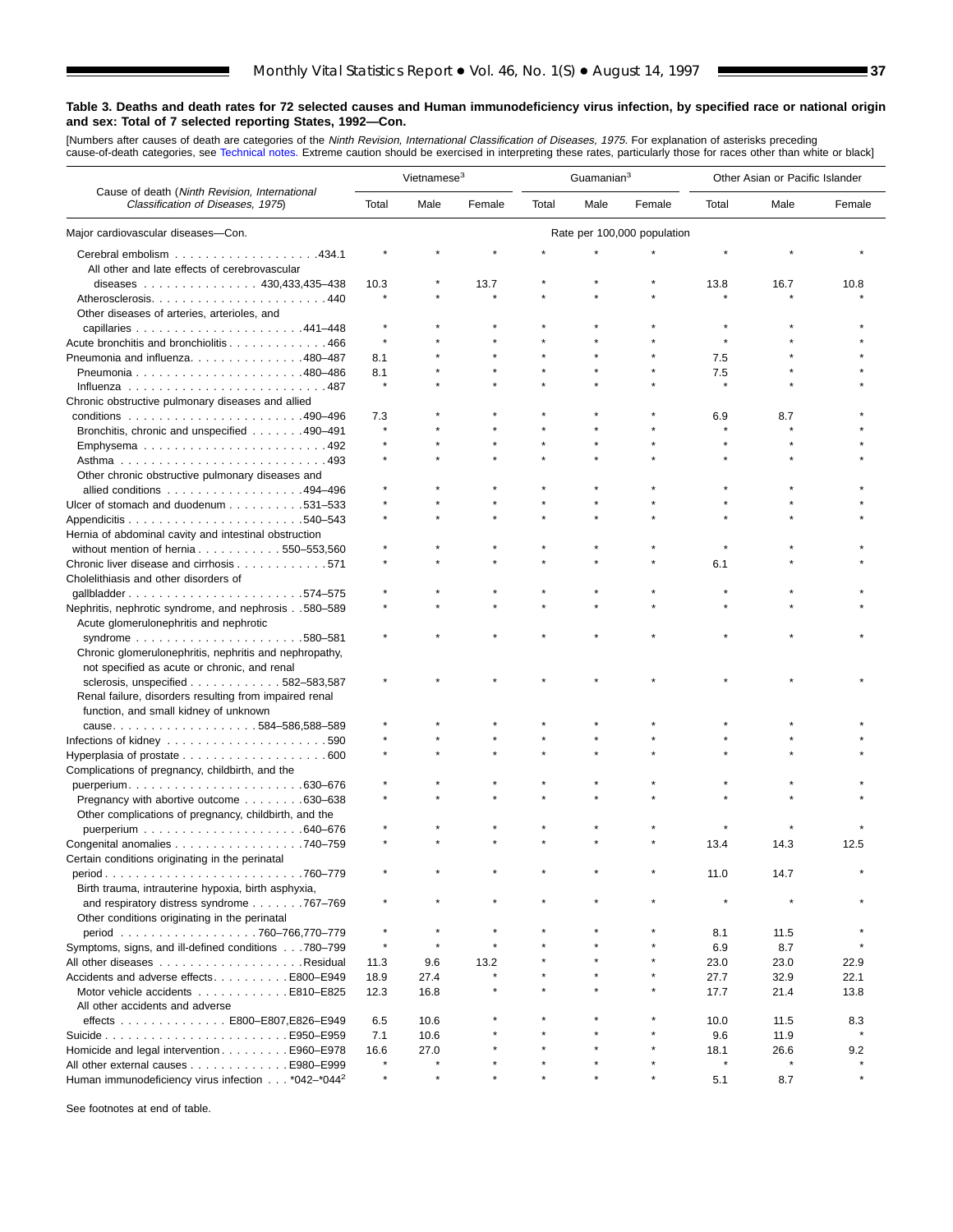[Numbers after causes of de[ath are categories of](#page-61-0) the *Ninth Revision, International Classification of Diseases, 1975.* For explanation of asterisks preceding<br>cause-of-death categories, see Technical notes. Extreme caution

|                                                                                                  | White        |            |            | <b>Black</b> |                             |                | American Indian |       |        |
|--------------------------------------------------------------------------------------------------|--------------|------------|------------|--------------|-----------------------------|----------------|-----------------|-------|--------|
| Cause of death (Ninth Revision, International<br>Classification of Diseases, 1975)               | Total        | Male       | Female     | Total        | Male                        | Female         | Total           | Male  | Female |
|                                                                                                  |              |            |            |              | Rate per 100,000 population |                |                 |       |        |
|                                                                                                  | 942.8        | 983.3      | 903.7      | 871.4        | 1,012.5                     | 743.5          | 293.4           | 336.7 | 250.4  |
| Shigellosis and amebiasis $\ldots \ldots \ldots \ldots \ldots 004,006$                           | $\star$      |            |            |              |                             |                |                 |       |        |
| Certain other intestinal infections 007-009                                                      | 0.2          | 0.2        | 0.2        | 0.3          | $\star$                     | $\star$        |                 |       |        |
|                                                                                                  | 0.6          | 0.7        | 0.5        | 2.7          | 3.7                         | 1.8            |                 |       |        |
| Tuberculosis of respiratory system. 010-012                                                      | 0.5          | 0.6        | 0.3        | 2.1          | 2.9                         | 1.4            |                 |       |        |
| Other tuberculosis. $\ldots$ . 013–018                                                           | 0.1          | 0.2        | 0.1        | 0.6          | 0.8                         | 0.4<br>$\star$ |                 |       |        |
| Whooping cough $\ldots \ldots \ldots \ldots \ldots \ldots \ldots \ldots$                         |              |            |            |              |                             |                |                 |       |        |
| Streptococcal sore throat, scarlatina, and                                                       | $\star$      | $\star$    | $\star$    | $\star$      |                             |                |                 |       |        |
|                                                                                                  | 0.1          | 0.1        | 0.1        | $\star$      | $\star$                     | $\pmb{\ast}$   |                 |       |        |
|                                                                                                  | 7.3          | 6.5        | 8.1        | 9.7          | 10.0                        | 9.5            |                 |       |        |
|                                                                                                  | $\star$      | $\star$    | $\star$    | $\star$      | $\star$                     | $\star$        |                 |       |        |
|                                                                                                  | $\pmb{\ast}$ | $\star$    | $\star$    | $\star$      | ×                           | $\star$        |                 |       |        |
|                                                                                                  | 1.0          | 1.2        | 0.8        | 1.0          | 1.1                         | 0.9            |                 |       |        |
|                                                                                                  | $\pmb{\ast}$ | $\star$    | $\star$    | $\star$      | $\star$                     | $\star$        | $\star$         |       |        |
| All other infectious and parasitic diseases $\ldots$ 001–139 <sup>1</sup>                        | 22.1         | 39.2       | 5.6        | 61.9         | 98.8                        | 28.6           | 6.8             | 12.0  |        |
| Malignant neoplasms, including neoplasms of lymphatic                                            |              |            |            |              |                             |                |                 |       |        |
| and hematopoietic tissues 140–208                                                                | 225.7        | 235.5      | 216.3      | 184.1        | 207.8                       | 162.7          | 51.9            | 48.3  | 55.5   |
| Malignant neoplasms of lip, oral cavity, and                                                     |              |            |            |              |                             |                |                 |       |        |
|                                                                                                  | 3.5          | 4.5        | 2.4        | 4.4          | 7.0                         | 2.0            |                 |       |        |
| Malignant neoplasms of digestive organs and                                                      |              |            |            |              |                             |                |                 |       |        |
|                                                                                                  | 53.9         | 57.7       | 50.3       | 48.7         | 53.6                        | 44.3           | 14.3            | 13.6  | 15.1   |
| Malignant neoplasms of respiratory and intrathoracic                                             |              |            |            |              |                             |                |                 |       |        |
|                                                                                                  | 63.8         | 77.8       | 50.4       | 51.8         | 72.8                        | 32.8           | 13.3            | 13.6  | 13.1   |
| Malignant neoplasm of breast. 174–175                                                            | 19.8         | 0.3        | 38.7       | 16.1         |                             | 30.5           | 5.0             |       | 9.9    |
| Malignant neoplasms of genital organs 179–187                                                    | 25.4         | 28.7       | 22.2       | 25.9         | 33.0                        | 19.5           | 5.8<br>$\star$  |       |        |
| Malignant neoplasms of urinary organs188-189<br>Malignant neoplasms of all other and unspecified | 9.6          | 12.5       | 6.8        | 5.4          | 6.4                         | 4.4            |                 |       |        |
|                                                                                                  | 26.8         | 29.0       | 24.8       | 16.8         | 18.1                        | 15.7           | 6.4             |       |        |
|                                                                                                  | 8.9          | 10.0       | 7.8        | 4.8          | 5.4                         | 4.3            |                 |       |        |
| Other malignant neoplasms of lymphatic                                                           |              |            |            |              |                             |                |                 |       |        |
| and hematopoietic tissues 200–203                                                                | 14.0         | 15.1       | 12.9       | 10.2         | 11.2                        | 9.3            |                 |       |        |
| Benign neoplasms, carcinoma in situ, and neoplasms of                                            |              |            |            |              |                             |                |                 |       |        |
| uncertain behavior and of unspecified nature 210-239                                             | 3.2          | 3.0        | 3.3        | 2.6          | 2.6                         | 2.6            |                 |       |        |
| Diabetes mellitus250                                                                             | 19.2         | 17.7       | 20.6       | 26.1         | 21.5                        | 30.2           | 10.7            | 9.2   | 12.3   |
| Nutritional deficiencies 260–269                                                                 | 1.0          | 0.7        | 1.3        | 0.8          | 0.8                         | 0.8            |                 |       |        |
|                                                                                                  | 1.5          | 1.2        | 1.7        | 2.9          | 2.9                         | 2.9            | $\star$         |       |        |
|                                                                                                  | 0.3          | 0.4        | 0.3        | 0.8          | 1.0                         | 0.6            | $\star$         |       |        |
| Major cardiovascular diseases. 390-448                                                           | 405.4        | 392.4      | 417.8      | 309.5        | 309.4                       | 309.6          | 94.2            | 107.3 | 81.2   |
| Diseases of heart 390-398,402,404-429                                                            | 323.0        | 323.3      | 322.7      | 243.6        | 248.8                       | 238.9          | 72.8            | 90.6  | 55.1   |
| Rheumatic fever and rheumatic heart                                                              |              |            |            |              |                             |                |                 |       |        |
| .390–398<br>disease $\ldots \ldots \ldots \ldots \ldots \ldots \ldots$                           | 2.7          | 1.6        | 3.7        | 1.5          | 1.1                         | 1.9            |                 |       |        |
| Hypertensive heart disease402                                                                    | 9.5          | 8.1        | 10.9       | 21.2         | 21.0                        | 21.4           |                 |       |        |
| Hypertensive heart and renal disease 404                                                         | 0.9          | 0.7        | 1.0        | 2.4          | 2.3                         | 2.5            |                 |       |        |
| Ischemic heart disease 410-414                                                                   | 230.1        | 234.3      | 226.0      | 140.6        | 135.9                       | 144.8          | 49.3            | 63.4  | 35.3   |
| Acute myocardial infarction 410                                                                  | 99.9         | 107.6      | 92.5       | 62.0         | 63.2                        | 60.8           | 23.3            | 31.9  | 14.7   |
| Other acute and subacute forms of ischemic heart                                                 |              |            |            |              |                             | $\star$        |                 |       |        |
| disease411                                                                                       | 0.9<br>0.4   | 1.0<br>0.4 | 0.8<br>0.4 | 0.4<br>0.2   | 0.6                         |                |                 |       |        |
| Old myocardial infarction and other forms of                                                     |              |            |            |              |                             |                |                 |       |        |
| chronic ischemic heart disease 412,414                                                           | 128.9        | 125.3      | 132.4      | 77.9         | 71.9                        | 83.5           | 25.6            | 30.7  | 20.6   |
| Other diseases of endocardium 424                                                                | 6.5          | 5.6        | 7.4        | 2.8          | 3.2                         | 2.5            |                 |       |        |
| All other forms of heart disease 415-423,425-429                                                 | 73.3         | 73.0       | 73.6       | 75.1         | 85.4                        | 65.8           | 18.9            | 21.9  | 15.9   |
| Hypertension with or without renal disease 401,403                                               | 4.0          | 3.3        | 4.6        | 7.5          | 6.6                         | 8.4            | $\star$         |       |        |
| Cerebrovascular diseases 430-438                                                                 | 60.2         | 47.5       | 72.5       | 49.1         | 44.6                        | 53.2           | 17.7            | 13.2  | 22.2   |
| Intracerebral and other intracranial                                                             |              |            |            |              |                             |                |                 |       |        |
| hemorrhage 431-432                                                                               | 8.8          | 8.0        | 9.6        | 9.6          | 10.4                        | 8.8            |                 |       |        |
| Cerebral thrombosis and unspecified occlusion of                                                 |              |            |            |              |                             |                |                 |       |        |
| cerebral arteries. 434.0-.9                                                                      | 6.9          | 5.4        | 8.3        | 5.0          | 4.5                         | 5.4            |                 |       |        |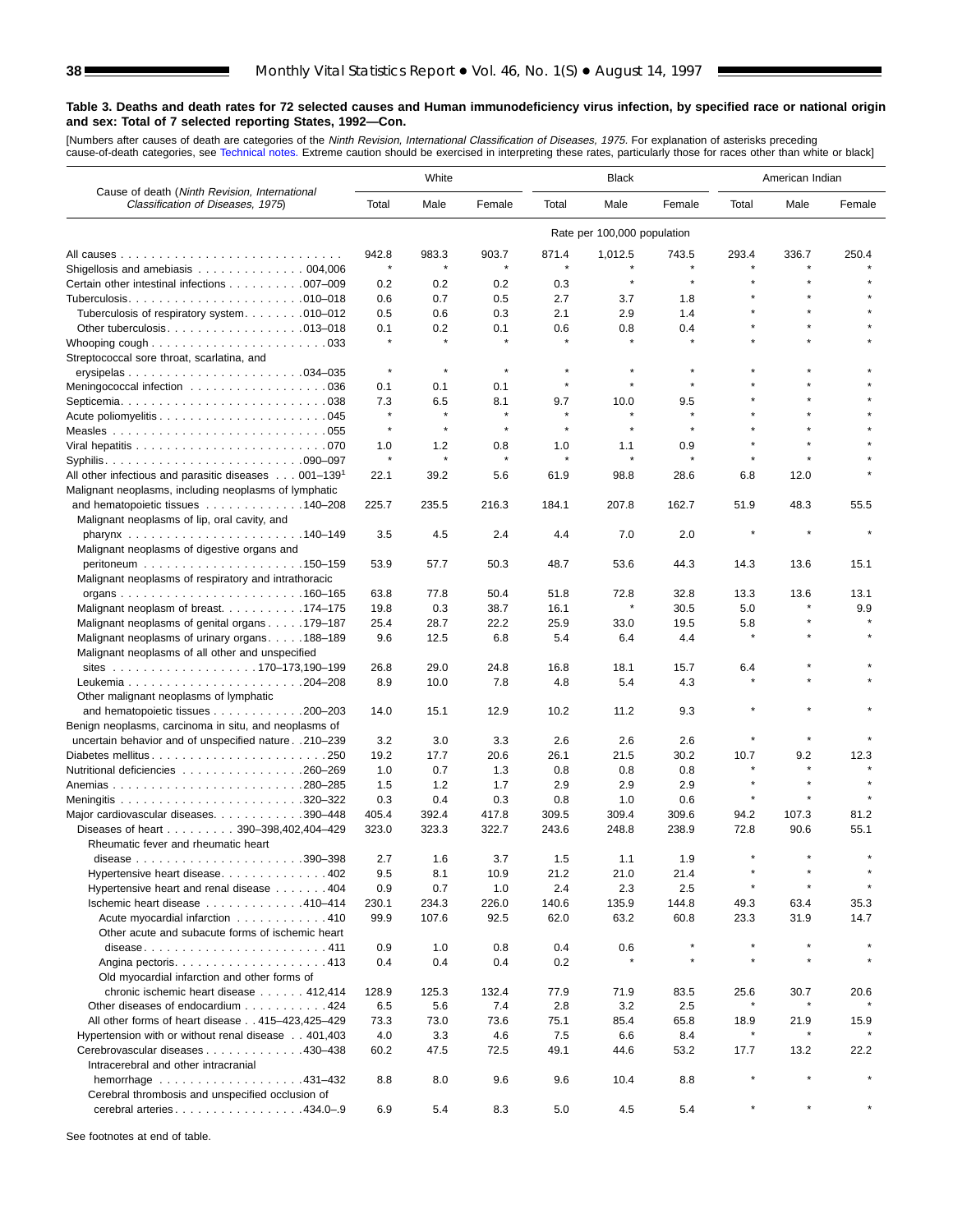[Numbers after causes of dea[th are categories of th](#page-61-0)e *Ninth Revision, International Classification of Diseases, 1975.* For explanation of asterisks preceding<br>cause-of-death categories, see Technical notes. Extreme caution

|                                                                                                                               | White<br><b>Black</b> |      |                     |                 |                             | American Indian |                |              |        |
|-------------------------------------------------------------------------------------------------------------------------------|-----------------------|------|---------------------|-----------------|-----------------------------|-----------------|----------------|--------------|--------|
| Cause of death (Ninth Revision, International<br>Classification of Diseases, 1975)                                            | Total                 | Male | Female              | Total           | Male                        | Female          | Total          | Male         | Female |
| Major cardiovascular diseases-Con.                                                                                            |                       |      |                     |                 | Rate per 100,000 population |                 |                |              |        |
| Cerebral embolism 434.1<br>All other and late effects of cerebrovascular                                                      | 0.2                   | 0.2  | 0.3                 | 0.2             |                             |                 |                |              |        |
| diseases 430,433,435-438                                                                                                      | 44.3                  | 34.0 | 54.2                | 34.4            | 29.5                        | 38.8            | 13.1           | 10.4         | 15.9   |
| Atherosclerosis440                                                                                                            | 7.6                   | 5.7  | 9.3                 | 3.0             | 2.6                         | 3.4             |                |              |        |
| Other diseases of arteries, arterioles, and                                                                                   |                       |      |                     |                 |                             |                 |                |              |        |
|                                                                                                                               | 10.6                  | 12.5 | 8.8                 | 6.2             | 6.8                         | 5.6             |                |              |        |
| Acute bronchitis and bronchiolitis 466                                                                                        | 0.2                   | 0.2  |                     | $\pmb{\ast}$    | $\star$                     | $\star$         | $\star$        | $\star$      |        |
|                                                                                                                               |                       |      | 0.2                 |                 |                             |                 |                |              |        |
| Pneumonia and influenza. 480–487                                                                                              | 35.9                  | 33.5 | 38.3                | 25.1            | 28.3                        | 22.1            | 9.5            | 11.2         | 7.9    |
|                                                                                                                               | 35.5                  | 33.2 | 37.7                | 25.0<br>$\star$ | 28.3                        | 22.0<br>$\star$ | 9.3<br>$\star$ | 11.2         |        |
|                                                                                                                               | 0.4                   | 0.3  | 0.6                 |                 |                             |                 |                |              |        |
| Chronic obstructive pulmonary diseases and allied                                                                             |                       |      |                     |                 |                             |                 |                |              |        |
|                                                                                                                               | 41.4                  | 43.9 | 39.0                | 19.8            | 24.4                        | 15.6            | 8.2            | 9.2          |        |
| Bronchitis, chronic and unspecified 490–491                                                                                   | 1.7                   | 1.6  | 1.9                 | 0.7             | 0.8                         | 0.7             | $\pmb{\ast}$   |              |        |
|                                                                                                                               | 8.3                   | 9.2  | 7.4                 | 3.2             | 4.5                         | 2.1             |                |              |        |
|                                                                                                                               | 2.1                   | 1.6  | 2.5                 | 4.1             | 3.9                         | 4.2             |                |              |        |
| Other chronic obstructive pulmonary diseases and                                                                              |                       |      |                     |                 |                             |                 |                |              |        |
| allied conditions 494–496                                                                                                     | 29.3                  | 31.5 | 27.2                | 11.8            | 15.2                        | 8.6             | 5.4            |              |        |
| Ulcer of stomach and duodenum 531–533                                                                                         | 3.1                   | 2.9  | 3.3                 | 2.2             | 2.9                         | 1.6             | $\pmb{\ast}$   |              |        |
|                                                                                                                               | 0.2                   | 0.2  | 0.1                 | 0.3             | $\star$                     | $\star$         |                |              |        |
| Hernia of abdominal cavity and intestinal obstruction                                                                         |                       |      |                     |                 |                             |                 |                |              |        |
| without mention of hernia550-553,560                                                                                          | 2.4                   | 1.7  | 3.0                 | 1.9             | 1.7                         | 2.1             | $\pmb{\ast}$   |              |        |
| Chronic liver disease and cirrhosis 571                                                                                       |                       |      |                     |                 |                             |                 |                |              |        |
| Cholelithiasis and other disorders of                                                                                         | 13.1                  | 17.8 | 8.5                 | 12.3            | 17.6                        | 7.5             | 15.7           | 17.2         | 14.3   |
| gallbladder574-575                                                                                                            | 1.3                   | 1.1  | 1.4                 | 0.8             | 0.5                         | 1.0             |                |              |        |
| Nephritis, nephrotic syndrome, and nephrosis580-589                                                                           | 7.8                   | 7.7  | 7.8                 | 10.5            | 11.1                        | 10.0            |                |              |        |
| Acute glomerulonephritis and nephrotic                                                                                        |                       |      |                     |                 |                             |                 |                |              |        |
|                                                                                                                               | 0.1                   | 0.1  | 0.1                 |                 |                             |                 |                |              |        |
| Chronic glomerulonephritis, nephritis and nephropathy,<br>not specified as acute or chronic, and renal                        |                       |      |                     |                 |                             |                 |                |              |        |
| sclerosis, unspecified $\ldots$ , , , 582-583,587                                                                             | 0.7                   | 0.7  | 0.7                 | 0.8             | 0.8                         | 0.7             |                |              |        |
| Renal failure, disorders resulting from impaired renal<br>function, and small kidney of unknown                               |                       |      |                     |                 |                             |                 |                |              |        |
| cause584-586,588-589                                                                                                          | 7.0                   | 7.0  | 6.9                 | 9.6             | 10.1                        | 9.1             |                |              |        |
|                                                                                                                               | 0.5                   | 0.3  | 0.7                 | 0.4             |                             | 0.5             |                |              |        |
|                                                                                                                               | 0.2                   | 0.4  |                     | $\star$         |                             |                 |                |              |        |
|                                                                                                                               |                       |      |                     |                 |                             |                 |                |              |        |
| Complications of pregnancy, childbirth, and the                                                                               |                       |      |                     |                 |                             |                 |                |              |        |
|                                                                                                                               | 0.1<br>$\star$        |      | 0.2<br>$\pmb{\ast}$ | 0.7             |                             | 1.3             |                |              |        |
| Pregnancy with abortive outcome 630–638                                                                                       |                       |      |                     |                 |                             |                 |                |              |        |
| Other complications of pregnancy, childbirth, and the                                                                         |                       |      |                     |                 |                             |                 |                |              |        |
|                                                                                                                               | 0.1                   |      | 0.2                 | 0.5             |                             | 0.9             |                |              |        |
| Congenital anomalies $\ldots \ldots \ldots \ldots \ldots \ldots$ . 740–759<br>Certain conditions originating in the perinatal | 5.6                   | 5.9  | 5.2                 | 7.3             | 8.3                         | 6.4             |                |              |        |
| period760–779                                                                                                                 | 5.5                   | 6.1  | 4.8                 | 19.7            | 23.3                        | 16.4            |                |              |        |
| Birth trauma, intrauterine hypoxia, birth asphyxia,                                                                           |                       |      |                     |                 |                             |                 |                |              |        |
| and respiratory distress syndrome 767–769<br>Other conditions originating in the perinatal                                    | 1.1                   | 1.3  | 1.0                 | 3.2             | 3.9                         | 2.6             |                |              |        |
| period 760-766,770-779                                                                                                        | 4.4                   | 4.8  | 3.9                 | 16.5            | 19.4                        | 13.9            | $\pmb{\ast}$   | $\star$      |        |
| Symptoms, signs, and ill-defined conditions 780–799                                                                           | 6.9                   | 8.2  | 5.7                 | 14.5            | 18.4                        | 10.9            | 6.6            | $\pmb{\ast}$ |        |
|                                                                                                                               | 71.9                  | 66.5 | 77.1                | 62.0            | 65.7                        | 58.6            | 28.2           | 29.9         | 26.6   |
| Accidents and adverse effects. E800-E949                                                                                      | 35.2                  | 49.3 | 21.7                | 36.4            | 52.7                        | 21.7            | 29.4           | 43.9         | 15.1   |
| Motor vehicle accidents E810-E825                                                                                             | 16.5                  | 23.3 | 9.9                 | 13.6            | 19.7                        | 8.1             | 13.9           | 20.3         |        |
| All other accidents and adverse                                                                                               |                       |      |                     |                 |                             |                 |                |              |        |
| effects E800-E807,E826-E949                                                                                                   | 18.8                  | 26.0 | 11.8                | 22.8            | 33.0                        | 13.5            | 15.5           | 23.5         |        |
|                                                                                                                               | 13.5                  | 21.6 | 5.7                 | 6.9             | 11.9                        | 2.4             | 6.0            | 8.0          |        |
| Homicide and legal intervention E960–E978                                                                                     | 9.4                   | 15.6 | 3.5                 | 46.2            | 81.9                        | 13.8            | 8.0            | 14.4         |        |
| All other external causes E980-E999                                                                                           | 1.1                   | 1.5  | 0.6                 | 1.6             | 2.4                         | 0.8             | $\pmb{\ast}$   |              |        |
| Human immunodeficiency virus infection *042-*044 <sup>2</sup>                                                                 | 19.3                  | 35.8 | 3.4                 | 56.5            | 92.3                        | 24.1            | 5.4            | 10.8         |        |

– Quantity zero. . . . . . . Category not applicable. Figure does not meet standard of reliability or precision.<br><sup>1</sup>Includes 042–044. <sup>2</sup>Included in 001–139. <sup>3</sup>Small population size limits the reliability of rates. <sup>3</sup>Small population size limits the reliability of rates.

NOTE: The total for Asian or Pacific Islander may be greater than the sum of the specified subgroups, because it includes deaths to residents occurring outside the 7 selected reporting States.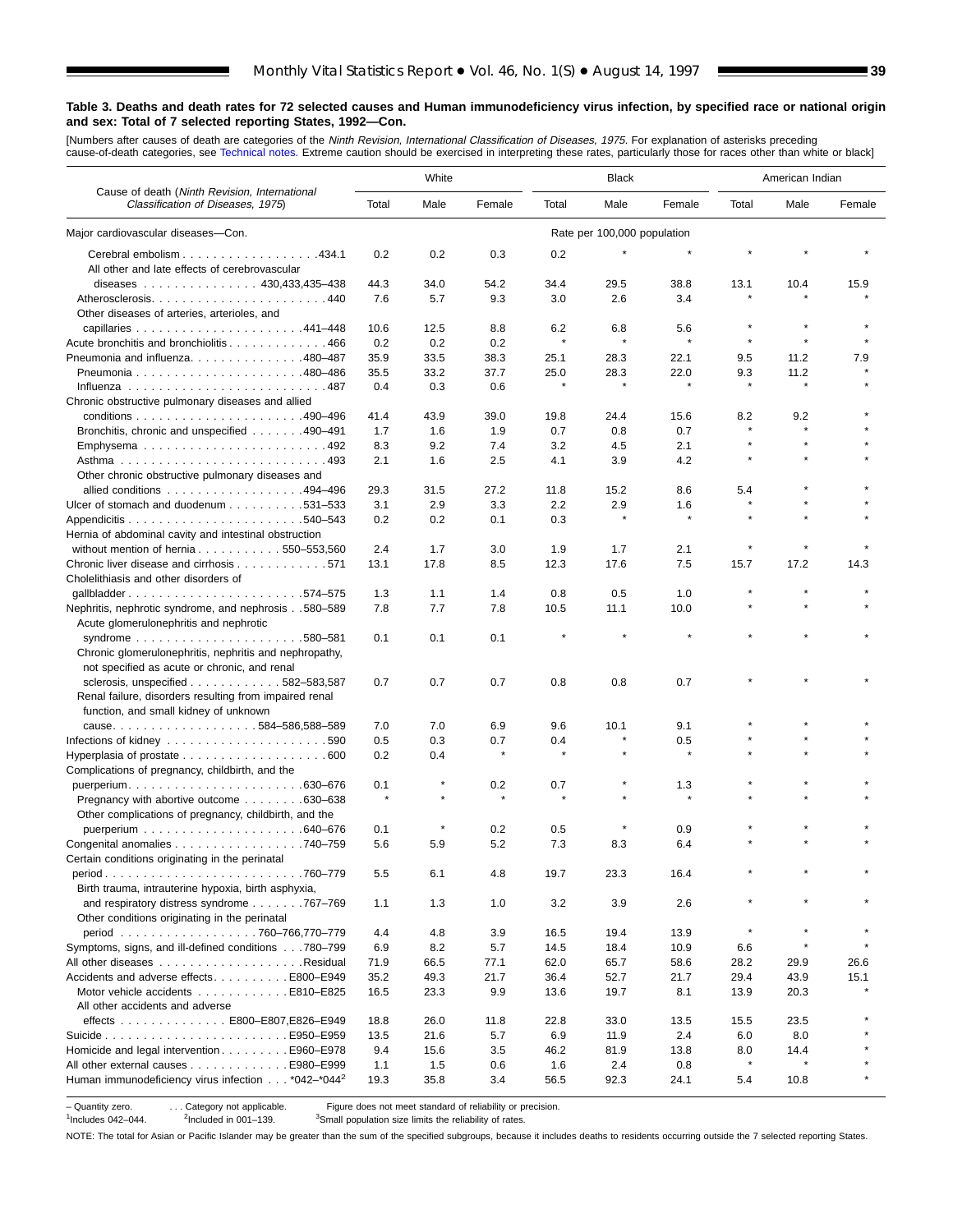<span id="page-39-0"></span>[Data for specified races other than white and black should be interpreted with caution because of inconsistencies in reporting race on the death certificate. Numbers<br>after causes [of death are categori](#page-61-0)es of the *Ninth Revi* categories, see Technical notes]

| Rank <sup>1</sup>    | Cause of death (Based on the Ninth Revision,<br>International Classification of Diseases, 1975) and age                   | Number  | Rate <sup>2</sup> | Percent of<br>deaths |
|----------------------|---------------------------------------------------------------------------------------------------------------------------|---------|-------------------|----------------------|
|                      | All races, all ages <sup>3</sup>                                                                                          |         |                   |                      |
| $\cdots$             |                                                                                                                           | 729,404 | 817.7             | 100.0                |
| $\mathbf{1}$         |                                                                                                                           | 243,301 | 272.8             | 33.4                 |
| 2                    | Malignant neoplasms, including neoplasms of lymphatic and                                                                 |         |                   |                      |
|                      |                                                                                                                           | 172,514 | 193.4             | 23.7                 |
| 3                    |                                                                                                                           | 46,321  | 51.9              | 6.4                  |
| $\overline{4}$       | Chronic obstructive pulmonary diseases and allied conditions 490–496                                                      | 29,871  | 33.5              | 4.1                  |
| 5                    |                                                                                                                           | 28,000  | 31.4              | 3.8                  |
|                      |                                                                                                                           | 12,869  | 14.4              | 1.8                  |
|                      | All other accidents and adverse effects E800-E807, E826-E949                                                              | 15,131  | 17.0              | 2.1                  |
| $\cdots$             |                                                                                                                           | 209,397 | 234.7             | 28.7                 |
|                      |                                                                                                                           |         |                   |                      |
|                      | All races, 1-4 years                                                                                                      |         |                   |                      |
| $\cdots$             |                                                                                                                           | 2,517   | 44.9              | 100.0                |
| $\mathbf{1}$         |                                                                                                                           | 846     | 15.1              | 33.6                 |
|                      |                                                                                                                           | 301     | 5.4               | 12.0                 |
|                      | All other accidents and adverse effects E800-E807, E826-E949                                                              | 545     | 9.7               | 21.7                 |
| 2                    |                                                                                                                           | 352     | 6.3               | 14.0                 |
| 3                    | Malignant neoplasms, including neoplasms of lymphatic and                                                                 |         |                   |                      |
|                      |                                                                                                                           | 185     | 3.3               | 7.4                  |
| 4                    |                                                                                                                           | 167     | 3.0               | 6.6                  |
| 5                    |                                                                                                                           | 96      | 1.7               | 3.8                  |
| .                    |                                                                                                                           | 871     | 15.5              | 34.6                 |
|                      |                                                                                                                           |         |                   |                      |
|                      | All races, 5-14 years                                                                                                     |         |                   |                      |
| $\cdots$             |                                                                                                                           | 2,810   | 22.3              | 100.0                |
| 1                    | Accidents and adverse effectsE800–E949                                                                                    | 1,029   | 8.2               | 36.6                 |
|                      |                                                                                                                           | 584     | 4.6               | 20.8                 |
| 2                    | All other accidents and adverse effects E800–E807, E826–E949<br>Malignant neoplasms, including neoplasms of lymphatic and | 445     | 3.5               | 15.8                 |
|                      |                                                                                                                           | 420     | 3.3               | 14.9                 |
| 3                    |                                                                                                                           | 243     | 1.9               | 8.6                  |
| $\overline{4}$       |                                                                                                                           | 169     | 1.3               | 6.0                  |
| 5                    |                                                                                                                           | 100     | 0.8               | 3.6                  |
| $\cdots$             |                                                                                                                           | 849     | 6.7               | 30.2                 |
|                      |                                                                                                                           |         |                   |                      |
|                      | All races, 15-24 years                                                                                                    |         |                   |                      |
| $\cdots$             |                                                                                                                           | 12,856  | 98.1              | 100.0                |
| 1                    |                                                                                                                           | 4,429   | 33.8              | 34.5                 |
|                      |                                                                                                                           | 3,262   | 24.9              | 25.4                 |
|                      | All other accidents and adverse effectsE800-E807,E826-E949                                                                | 1,167   | 8.9               | 9.1                  |
| 2                    |                                                                                                                           | 3,822   | 29.2              | 29.7                 |
| 3                    |                                                                                                                           | 1,491   | 11.4              | 11.6                 |
| 4                    | Malignant neoplasms, including neoplasms of lymphatic and                                                                 |         |                   |                      |
|                      |                                                                                                                           | 700     | 5.3               | 5.4                  |
| 5                    |                                                                                                                           | 340     | 2.6               | 2.6                  |
| .                    |                                                                                                                           | 2,074   | 15.8              | 16.1                 |
|                      | All races, 25-44 years                                                                                                    |         |                   |                      |
|                      |                                                                                                                           |         |                   | 100.0                |
| .                    |                                                                                                                           | 60,179  | 200.3             |                      |
| 1                    |                                                                                                                           | 13,397  | 44.6              | 22.3                 |
| 2                    |                                                                                                                           | 9,473   | 31.5              | 15.7                 |
|                      |                                                                                                                           | 4,458   | 14.8              | 7.4                  |
|                      | All other accidents and adverse effects E800–E807, E826–E949                                                              | 5,015   | 16.7              | 8.3                  |
| 3                    | Malignant neoplasms, including neoplasms of lymphatic and                                                                 | 8,040   | 26.8              | 13.4                 |
| $\overline{4}$       |                                                                                                                           |         |                   |                      |
|                      |                                                                                                                           | 5,580   | 18.6              | 9.3                  |
| 5                    |                                                                                                                           | 5,144   | 17.1              | 8.5                  |
| $\sim$ $\sim$ $\sim$ |                                                                                                                           | 18,545  | 61.7              | 30.8                 |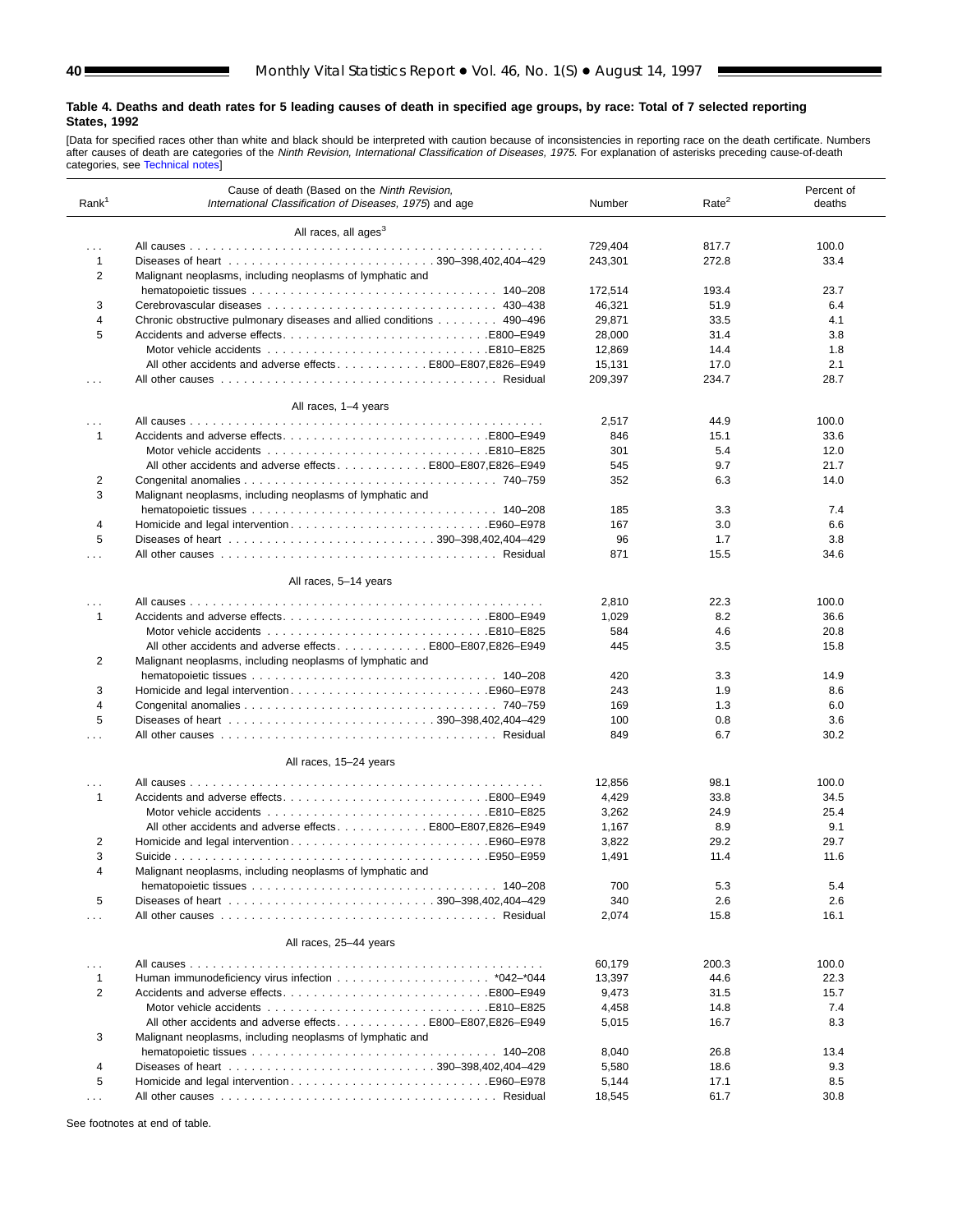ш

 $\overline{a}$ 

[Data for specified races other than white and black should be interpreted with caution because of inconsistencies in reporting race on the death certificate. Numbers<br>after causes of death are categories of the *Ninth Revi* 

| Rank <sup>1</sup>        | Cause of death (Based on the Ninth Revision,<br>International Classification of Diseases, 1975) and age | Number            | Rate <sup>2</sup> | Percent of<br>deaths |
|--------------------------|---------------------------------------------------------------------------------------------------------|-------------------|-------------------|----------------------|
|                          | All races, 45-64 years                                                                                  |                   |                   |                      |
| $\cdots$<br>$\mathbf{1}$ | Malignant neoplasms, including neoplasms of lymphatic and                                               | 126,143           | 770.5             | 100.0                |
|                          |                                                                                                         | 44,961            | 274.6             | 35.6                 |
| 2                        |                                                                                                         | 34,982            | 213.7             | 27.7                 |
| 3                        |                                                                                                         | 5,011             | 30.6              | 4.0                  |
| 4                        |                                                                                                         | 4,595             | 28.1              | 3.6                  |
|                          |                                                                                                         | 2,079             | 12.7              | 1.6                  |
|                          | All other accidents and adverse effectsE800-E807.E826-E949                                              | 2,516             | 15.4              | 2.0                  |
| 5                        |                                                                                                         | 4,398             | 26.9              | 3.5                  |
| $\cdots$                 |                                                                                                         | 32,196            | 196.6             | 25.5                 |
|                          | All races, 65 years and over                                                                            |                   |                   |                      |
| .                        |                                                                                                         | 511,841           | 4,969.4           | 100.0                |
| $\mathbf{1}$             |                                                                                                         | 201,920           | 1,960.4           | 39.4                 |
| $\overline{2}$           | Malignant neoplasms, including neoplasms of lymphatic and                                               |                   |                   | 23.1                 |
| 3                        |                                                                                                         | 118,153<br>39,922 | 1,147.1<br>387.6  | 7.8                  |
| $\overline{4}$           | Chronic obstructive pulmonary diseases and allied conditions 490–496                                    | 25,417            | 246.8             | 5.0                  |
| 5                        | Pneumonia and influenza 480–487                                                                         | 23,777            | 230.8             | 4.6                  |
| $\cdots$                 |                                                                                                         | 102,652           | 996.6             | 20.1                 |
|                          | All API, $4$ all ages <sup>3</sup>                                                                      |                   |                   |                      |
| $\cdots$                 |                                                                                                         | 19,478            | 368.5             | 100.0                |
| $\mathbf{1}$             |                                                                                                         | 5,611             | 106.2             | 28.8                 |
| 2                        | Malignant neoplasms, including neoplasms of lymphatic and                                               |                   |                   |                      |
|                          |                                                                                                         | 5,035             | 95.3              | 25.8                 |
| 3                        |                                                                                                         | 1,618             | 30.6              | 8.3                  |
| 4                        |                                                                                                         | 990               | 18.7              | 5.1                  |
|                          |                                                                                                         | 576               | 10.9              | 3.0                  |
|                          | All other accidents and adverse effectsE800–E807.E826–E949                                              | 414               | 7.8               | 2.1                  |
| 5<br>$\cdots$            | Pneumonia and influenza 480–487                                                                         | 781<br>5,443      | 14.8<br>103.0     | 4.0<br>27.9          |
|                          | All API, <sup>4</sup> 1-4 years                                                                         |                   |                   |                      |
|                          |                                                                                                         |                   |                   |                      |
| $\cdots$                 |                                                                                                         | 109               | 31.5              | 100.0                |
| $\mathbf{1}$             |                                                                                                         | 35<br>19          | 10.1<br>$\star$   | 32.1                 |
|                          | E810–E825E810–E825<br>All other accidents and adverse effects E800–E807, E826–E949                      | 16                |                   |                      |
| 2                        | Malignant neoplasms, including neoplasms of lymphatic and                                               |                   |                   |                      |
|                          |                                                                                                         | 18                |                   |                      |
| 3                        |                                                                                                         | 16                |                   |                      |
| 4                        |                                                                                                         | 6                 |                   |                      |
| 5                        | Certain conditions originating in the perinatal period 760-779                                          | 5                 |                   |                      |
| 5                        |                                                                                                         | 5                 |                   |                      |
| $\cdots$                 |                                                                                                         | 24                | 6.9               | 22.0                 |
|                          | All API, <sup>4</sup> 5-14 years                                                                        |                   |                   |                      |
| $\cdots$                 |                                                                                                         | 144               | 17.3              | 100.0                |
| $\mathbf{1}$             |                                                                                                         | 56                | 6.7               | 38.9                 |
|                          |                                                                                                         | 29                | 3.5               | 20.1                 |
|                          | All other accidents and adverse effects E800–E807, E826–E949                                            | 27                | 3.2               | 18.8                 |
| 2                        | Malignant neoplasms, including neoplasms of lymphatic and                                               | 24                | 2.9               | 16.7                 |
| 3                        |                                                                                                         | 17                |                   |                      |
| 4                        |                                                                                                         | 8                 |                   |                      |
| 5                        |                                                                                                         | 7                 |                   |                      |
| $\sim$ $\sim$ $\sim$     |                                                                                                         | 32                | 3.8               | 22.2                 |
|                          |                                                                                                         |                   |                   |                      |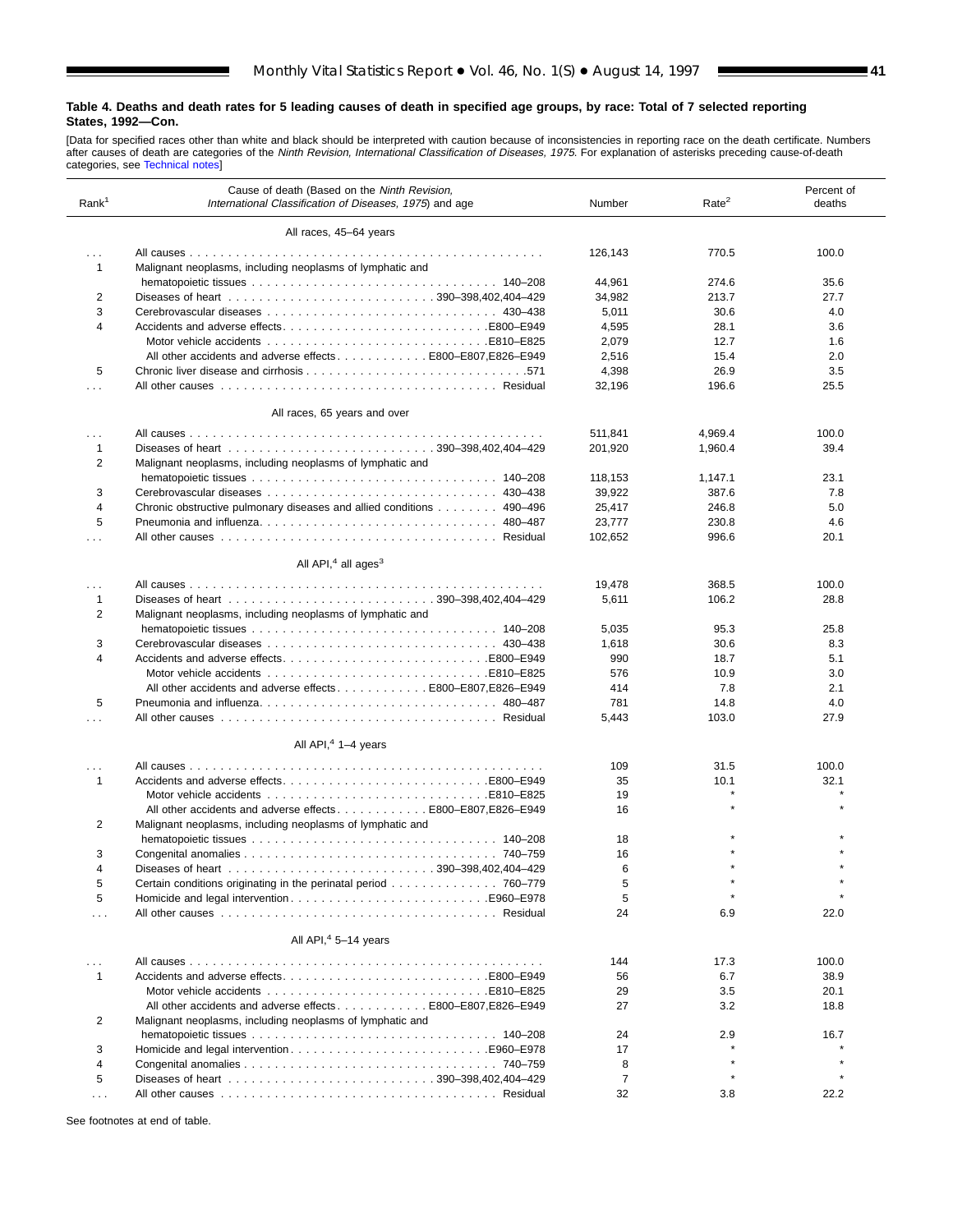[Data for specified races other than white and black should be interpreted with caution because of inconsistencies in reporting race on the death certificate. Numbers<br>after causes [of death are categor](#page-61-0)ies of the *Ninth Revi* 

| Rank <sup>1</sup> | Cause of death (Based on the Ninth Revision,<br>International Classification of Diseases, 1975) and age | Number | Rate <sup>2</sup> | Percent of<br>deaths |
|-------------------|---------------------------------------------------------------------------------------------------------|--------|-------------------|----------------------|
|                   | All API, <sup>4</sup> 15-24 years                                                                       |        |                   |                      |
| $\sim 10$ .       |                                                                                                         | 532    | 64.9              | 100.0                |
| $\mathbf{1}$      |                                                                                                         | 182    | 22.2              | 34.2                 |
|                   |                                                                                                         | 138    | 16.8              | 25.9                 |
|                   | All other accidents and adverse effects E800–E807, E826–E949                                            | 44     | 5.4               | 8.3                  |
| 2                 |                                                                                                         | 135    | 16.5              | 25.4                 |
| 3                 |                                                                                                         | 92     | 11.2              | 17.3                 |
| 4                 |                                                                                                         |        |                   |                      |
|                   | Malignant neoplasms, including neoplasms of lymphatic and                                               |        |                   |                      |
|                   |                                                                                                         | 32     | 3.9<br>$\star$    | 6.0                  |
| 5                 |                                                                                                         | 18     |                   |                      |
| .                 |                                                                                                         | 73     | 8.9               | 13.7                 |
|                   | All API, $4$ 25-44 years                                                                                |        |                   |                      |
| .                 |                                                                                                         | 1,699  | 87.0              | 100.0                |
| $\mathbf{1}$      | Malignant neoplasms, including neoplasms of lymphatic and                                               |        |                   |                      |
|                   |                                                                                                         | 390    | 20.0              | 23.0                 |
| 2                 | Accidents and adverse effectsE800–E949                                                                  | 276    | 14.1              | 16.2                 |
|                   |                                                                                                         | 186    | 9.5               | 10.9                 |
|                   | All other accidents and adverse effects E800-E807, E826-E949                                            | 90     | 4.6               | 5.3                  |
| 3                 |                                                                                                         | 202    | 10.3              | 11.9                 |
| 4                 |                                                                                                         | 157    | 8.0               | 9.2                  |
| 5                 |                                                                                                         | 140    | 7.2               | 8.2                  |
| 5                 |                                                                                                         | 140    | 7.2               | 8.2                  |
|                   |                                                                                                         | 394    | 20.2              | 23.2                 |
| $\cdots$          |                                                                                                         |        |                   |                      |
|                   | All API, <sup>4</sup> 45-64 years                                                                       |        |                   |                      |
|                   |                                                                                                         | 4,134  | 461.0             | 100.0                |
| 1                 | Malignant neoplasms, including neoplasms of lymphatic and                                               |        |                   |                      |
|                   |                                                                                                         | 1,640  | 182.9             | 39.7                 |
| 2                 |                                                                                                         | 979    | 109.2             | 23.7                 |
| 3                 |                                                                                                         | 316    | 35.2              | 7.6                  |
| $\overline{4}$    |                                                                                                         | 163    | 18.2              | 3.9                  |
|                   |                                                                                                         | 100    | 11.2              | 2.4                  |
|                   | All other accidents and adverse effects E800-E807, E826-E949                                            | 63     | 7.0               | 1.5                  |
| 5                 |                                                                                                         | 110    | 12.3              | 2.7                  |
| .                 |                                                                                                         | 926    | 103.3             | 22.4                 |
|                   | All API, <sup>4</sup> 65 years and over                                                                 |        |                   |                      |
| .                 |                                                                                                         | 12,326 | 3,368.0           | 100.0                |
| 1                 |                                                                                                         | 4,382  | 1,197.4           | 35.6                 |
| 2                 | Malignant neoplasms, including neoplasms of lymphatic and                                               |        |                   |                      |
|                   |                                                                                                         | 2,928  | 800.1             | 23.8                 |
| 3                 |                                                                                                         | 1,243  | 339.6             | 10.1                 |
| 4                 | Pneumonia and influenza<br>. 480-                                                                       | 676    | 184.7             | 5.5                  |
| 5                 | Chronic obstructive pulmonary diseases and allied conditions 490–496                                    | 444    | 121.3             | 3.6                  |
|                   |                                                                                                         | 2,653  | 724.9             | 21.5                 |
| $\cdots$          |                                                                                                         |        |                   |                      |
|                   | Chinese, all ages <sup>3</sup>                                                                          |        |                   |                      |
| $\cdots$          |                                                                                                         | 4,936  | 392.6             | 100.0                |
| 1                 |                                                                                                         | 1,451  | 115.4             | 29.4                 |
| 2                 | Malignant neoplasms, including neoplasms of lymphatic and                                               |        |                   |                      |
|                   |                                                                                                         | 1,426  | 113.4             | 28.9                 |
| 3                 |                                                                                                         | 417    | 33.2              | 8.4                  |
| 4                 |                                                                                                         | 234    | 18.6              | 4.7                  |
| 5                 |                                                                                                         | 188    | 15.0              | 3.8                  |
|                   |                                                                                                         | 108    | 8.6               | 2.2                  |
|                   | All other accidents and adverse effects E800-E807, E826-E949                                            | 80     | 6.4               | 1.6                  |
| $\cdots$          |                                                                                                         | 1,220  | 97.0              | 24.7                 |
|                   |                                                                                                         |        |                   |                      |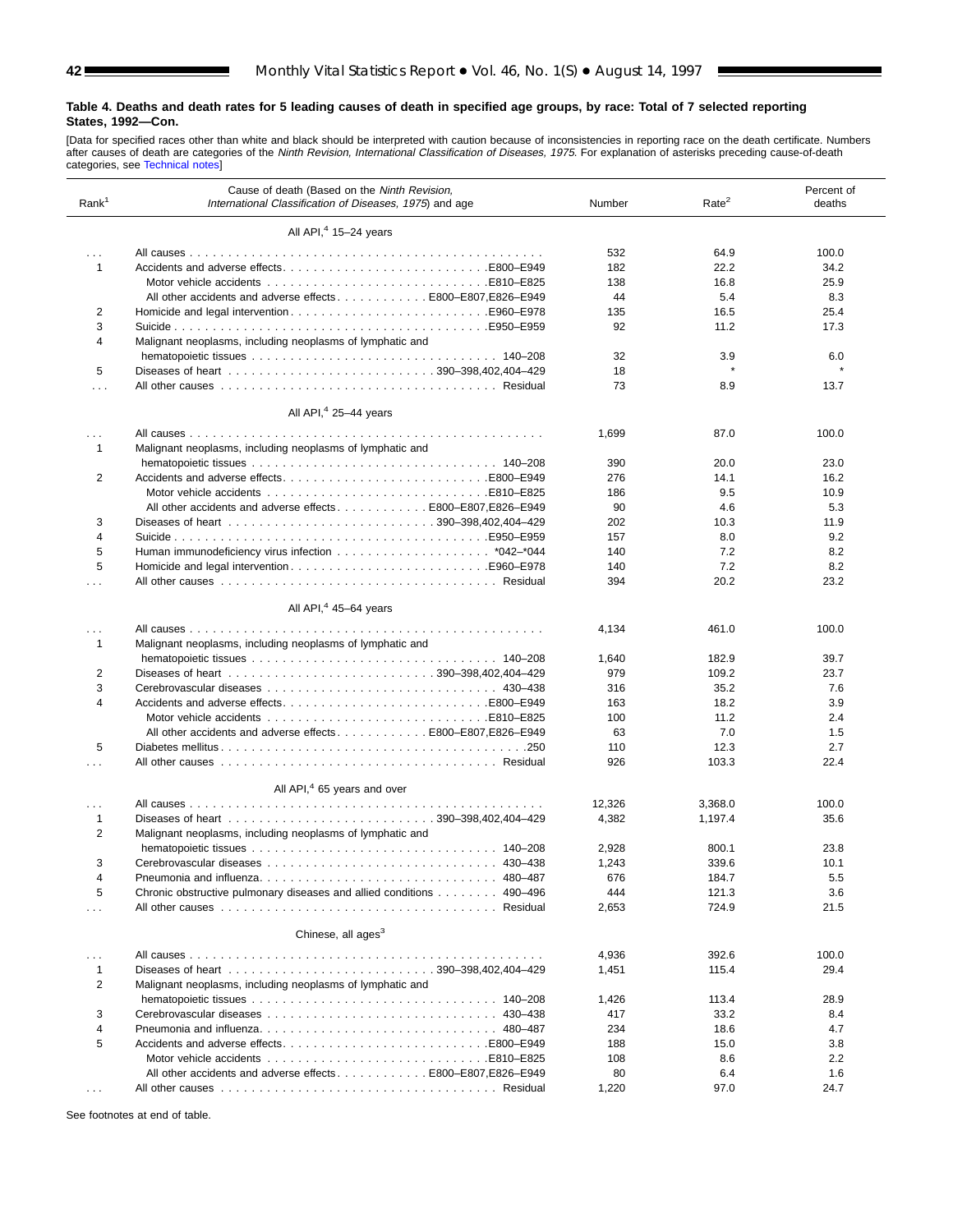ш

[Data for specified races other than white and black should be interpreted with caution because of inconsistencies in reporting race on the death certificate. Numbers<br>after causes [of death are categorie](#page-61-0)s of the *Ninth Revi* 

| Rank <sup>1</sup>    | Cause of death (Based on the Ninth Revision,<br>International Classification of Diseases, 1975) and age | Number         | Rate <sup>2</sup> | Percent of<br>deaths |
|----------------------|---------------------------------------------------------------------------------------------------------|----------------|-------------------|----------------------|
|                      | Chinese, 1-4 years                                                                                      |                |                   |                      |
| $\cdots$             |                                                                                                         | 10             |                   |                      |
| 1                    |                                                                                                         | 3              |                   |                      |
| 1                    | Accidents and adverse effectsB800-E949                                                                  | 3              |                   |                      |
|                      |                                                                                                         | $\overline{2}$ |                   |                      |
|                      | All other accidents and adverse effects E800-E807, E826-E949                                            | 1              |                   |                      |
| 3                    |                                                                                                         | 1              |                   |                      |
| 3                    | Malignant neoplasms, including neoplasms of lymphatic and                                               |                |                   |                      |
|                      |                                                                                                         | 1              |                   |                      |
| 3                    | Chronic obstructive pulmonary diseases and allied conditions 490–496                                    |                |                   |                      |
| .                    |                                                                                                         | 1              |                   |                      |
|                      | Chinese, 5-14 years                                                                                     |                |                   |                      |
| .                    |                                                                                                         | 16             |                   |                      |
| 1                    | Malignant neoplasms, including neoplasms of lymphatic and                                               |                |                   |                      |
|                      |                                                                                                         | 5              |                   |                      |
| 1                    |                                                                                                         | 5              |                   |                      |
|                      |                                                                                                         | 3              |                   |                      |
|                      | All other accidents and adverse effectsE800-E807.E826-E949                                              | 2              |                   |                      |
| 3                    |                                                                                                         | 1              |                   |                      |
| 3                    |                                                                                                         | 1              |                   |                      |
| 3                    |                                                                                                         | 1              |                   |                      |
| .                    |                                                                                                         | 3              |                   |                      |
|                      |                                                                                                         |                |                   |                      |
|                      | Chinese, 15-24 years                                                                                    |                |                   |                      |
| .                    |                                                                                                         | 82             | 44.8              | 100.0                |
| $\mathbf{1}$         |                                                                                                         | 29             | 15.8              | 35.4                 |
|                      |                                                                                                         | 27             | 14.7              | 32.9                 |
|                      | All other accidents and adverse effects E800-E807, E826-E949                                            | $\overline{2}$ |                   |                      |
| 2                    |                                                                                                         | 15             |                   |                      |
| 3                    |                                                                                                         | 12             |                   |                      |
| 4                    | Malignant neoplasms, including neoplasms of lymphatic and                                               |                |                   |                      |
|                      |                                                                                                         | 6              |                   |                      |
| 5                    |                                                                                                         | 4              |                   |                      |
| .                    |                                                                                                         | 16             |                   |                      |
|                      | Chinese, 25-44 years                                                                                    |                |                   |                      |
|                      |                                                                                                         |                |                   |                      |
| 1                    | Malignant neoplasms, including neoplasms of lymphatic and                                               | 333            | 67.9              | 100.0                |
|                      |                                                                                                         | 88             | 17.9              | 26.4                 |
| 2                    |                                                                                                         | 49             | 10.0              | 14.7                 |
|                      |                                                                                                         | 34             | 6.9               | 10.2                 |
|                      | All other accidents and adverse effects E800-E807, E826-E949                                            | 15             |                   |                      |
| 3                    |                                                                                                         | 38             | 7.7               | 11.4                 |
| 4                    |                                                                                                         | 31             | 6.3               | 9.3                  |
|                      |                                                                                                         |                |                   |                      |
| 5                    |                                                                                                         | 22             | 4.5               | 6.6                  |
| $\cdots$             |                                                                                                         | 105            | 21.4              | 31.5                 |
|                      | Chinese, 45-64 years                                                                                    |                |                   |                      |
| $\cdots$             |                                                                                                         | 845            | 378.8             | 100.0                |
| $\mathbf{1}$         | Malignant neoplasms, including neoplasms of lymphatic and                                               |                |                   |                      |
|                      |                                                                                                         | 401            | 179.8             | 47.5                 |
| 2                    |                                                                                                         | 162            | 72.6              | 19.2                 |
| 3                    |                                                                                                         | 64             | 28.7              | 7.6                  |
| $\overline{4}$       |                                                                                                         | 26             | 11.7              | 3.1                  |
|                      |                                                                                                         | 15             |                   |                      |
|                      | All other accidents and adverse effects. E800-E807.E826-E949                                            | 11             |                   |                      |
|                      |                                                                                                         |                |                   |                      |
| 5                    | Chronic obstructive pulmonary diseases and allied conditions 490–496                                    | 22             | 9.9               | 2.6                  |
| $\sim$ $\sim$ $\sim$ |                                                                                                         | 170            | 76.2              | 20.1                 |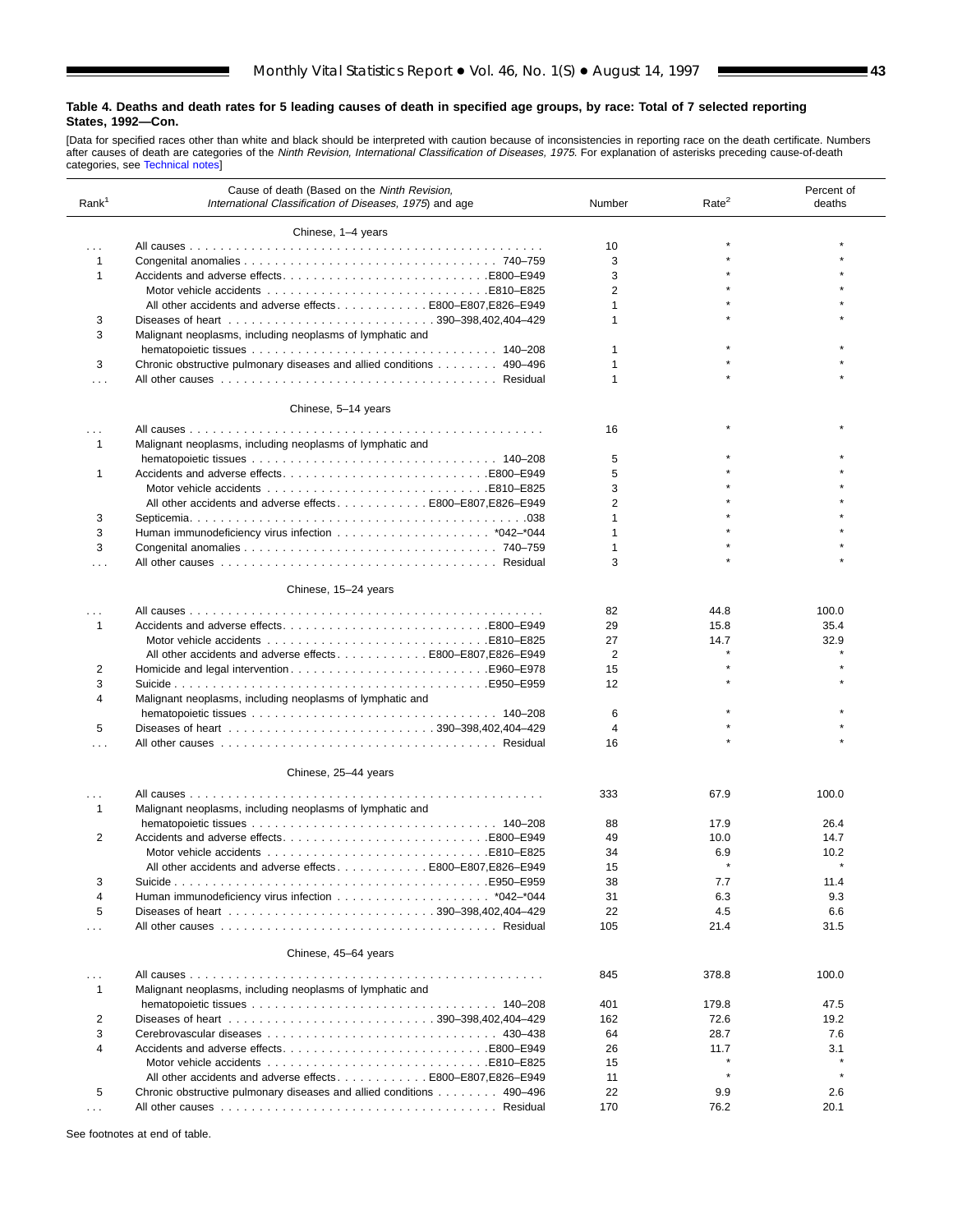[Data for specified races other than white and black should be interpreted with caution because of inconsistencies in reporting race on the death certificate. Numbers<br>after causes of death are categories of the *Ninth Revi* 

| Rank <sup>1</sup>    | Cause of death (Based on the Ninth Revision,<br>International Classification of Diseases, 1975) and age | Number         | Rate <sup>2</sup> | Percent of<br>deaths |
|----------------------|---------------------------------------------------------------------------------------------------------|----------------|-------------------|----------------------|
|                      | Chinese, 65 years and over                                                                              |                |                   |                      |
| $\cdots$             |                                                                                                         | 3,565          | 3,188.6           | 100.0                |
| 1                    |                                                                                                         | 1,261          | 1.127.8           | 35.4                 |
| 2                    | Malignant neoplasms, including neoplasms of lymphatic and                                               |                |                   |                      |
|                      |                                                                                                         | 924            | 826.4             | 25.9                 |
| 3                    |                                                                                                         | 345            | 308.6             | 9.7                  |
| 4                    |                                                                                                         | 210            | 187.8             | 5.9                  |
| 5                    | Chronic obstructive pulmonary diseases and allied conditions 490–496                                    | 139            | 124.3             | 3.9                  |
| $\cdots$             |                                                                                                         | 686            | 613.6             | 19.2                 |
|                      |                                                                                                         |                |                   |                      |
|                      | Japanese, all ages <sup>3</sup>                                                                         |                |                   |                      |
|                      |                                                                                                         | 3,904          | 569.6             | 100.0                |
| 1                    | Malignant neoplasms, including neoplasms of lymphatic and                                               |                |                   |                      |
|                      |                                                                                                         | 1,163          | 169.7             | 29.8                 |
| 2                    |                                                                                                         | 1,083          | 158.0             | 27.7                 |
| 3                    |                                                                                                         | 382            | 55.7              | 9.8                  |
| 4                    |                                                                                                         | 185            | 27.0              | 4.7                  |
| 5                    |                                                                                                         | 127            | 18.5              | 3.3                  |
|                      | E810–E825E810–E825                                                                                      | 47             | 6.9               | 1.2                  |
|                      | All other accidents and adverse effects E800-E807, E826-E949                                            | 80             | 11.7              | 2.0                  |
| .                    |                                                                                                         | 964            | 140.6             | 24.7                 |
|                      | Japanese, 1-4 years                                                                                     |                |                   |                      |
| $\cdots$             |                                                                                                         | 9              |                   |                      |
| 1                    |                                                                                                         | 4              |                   |                      |
|                      | E810–E825E810–E825                                                                                      |                |                   |                      |
|                      | All other accidents and adverse effects E800-E807, E826-E949                                            | 4              |                   |                      |
| 2                    | Malignant neoplasms, including neoplasms of lymphatic and                                               |                |                   |                      |
|                      |                                                                                                         | -1             |                   |                      |
| 2                    |                                                                                                         | -1             |                   |                      |
| $\overline{2}$       | Certain conditions originating in the perinatal period 760–779                                          | $\mathbf 1$    |                   |                      |
| .                    |                                                                                                         | 2              |                   |                      |
|                      | Japanese, 5-14 years                                                                                    |                |                   |                      |
|                      |                                                                                                         | 9              |                   |                      |
| .<br>1               | Malignant neoplasms, including neoplasms of lymphatic and                                               |                |                   |                      |
|                      |                                                                                                         |                |                   |                      |
|                      |                                                                                                         | 3<br>3         |                   |                      |
| 1                    | E810–E825E810–E825                                                                                      | $\mathbf{1}$   |                   |                      |
|                      | All other accidents and adverse effects E800-E807, E826-E949                                            | 2              |                   |                      |
| 3                    |                                                                                                         | $\mathbf{1}$   |                   |                      |
|                      |                                                                                                         | $\overline{2}$ |                   |                      |
| .                    |                                                                                                         |                |                   |                      |
|                      | Japanese, 15-24 years                                                                                   |                |                   |                      |
| .                    |                                                                                                         | 26             | 38.8              | 100.0                |
| 1                    | Accidents and adverse effectsE800–E949                                                                  | 11             |                   |                      |
|                      |                                                                                                         | 7              |                   |                      |
|                      | All other accidents and adverse effects E800-E807, E826-E949                                            | 4              |                   |                      |
| 2                    |                                                                                                         | 5              |                   |                      |
| 3                    |                                                                                                         | 3              |                   |                      |
| 4                    |                                                                                                         | $\overline{2}$ |                   |                      |
| 5                    | Malignant neoplasms, including neoplasms of lymphatic and                                               |                |                   |                      |
|                      |                                                                                                         |                |                   |                      |
| 5                    |                                                                                                         |                |                   |                      |
| 5                    | Complications of pregnancy, childbirth, and the puerperium 630–676                                      |                |                   |                      |
| $\sim$ $\sim$ $\sim$ |                                                                                                         | 2              |                   |                      |
|                      |                                                                                                         |                |                   |                      |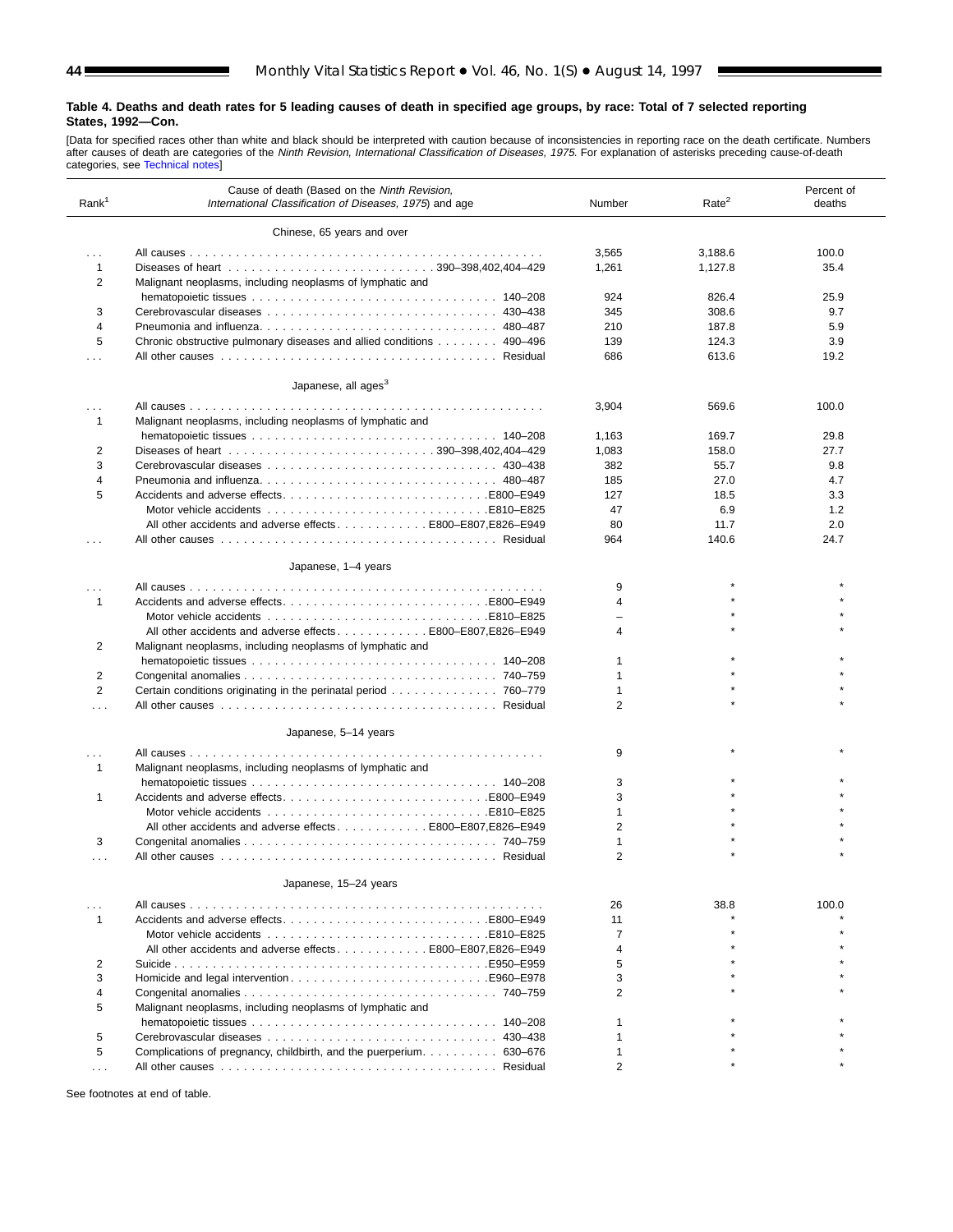ш

[Data for specified races other than white and black should be interpreted with caution because of inconsistencies in reporting race on the death certificate. Numbers<br>after causes [of death are categories](#page-61-0) of the *Ninth Revi* 

| Rank <sup>1</sup> | Cause of death (Based on the Ninth Revision,<br>International Classification of Diseases, 1975) and age | Number       | Rate <sup>2</sup> | Percent of<br>deaths |
|-------------------|---------------------------------------------------------------------------------------------------------|--------------|-------------------|----------------------|
|                   | Japanese, 25-44 years                                                                                   |              |                   |                      |
| $\cdots$          |                                                                                                         | 141          | 55.7              | 100.0                |
| 1                 | Malignant neoplasms, including neoplasms of lymphatic and                                               |              |                   |                      |
|                   |                                                                                                         | 29           | 11.4              | 20.6                 |
| 2                 |                                                                                                         | 26           | 10.3              | 18.4                 |
| 3                 |                                                                                                         | 25           | 9.9               | 17.7                 |
|                   |                                                                                                         | 12           |                   |                      |
|                   | All other accidents and adverse effects E800-E807, E826-E949                                            | 13           |                   |                      |
| 4                 |                                                                                                         | 18           |                   |                      |
| 5                 |                                                                                                         | 14           |                   |                      |
| .                 |                                                                                                         | 29           | 11.4              | 20.6                 |
|                   | Japanese, 45-64 years                                                                                   |              |                   |                      |
| .                 |                                                                                                         | 672          | 412.2             | 100.0                |
| 1                 | Malignant neoplasms, including neoplasms of lymphatic and                                               |              |                   |                      |
|                   |                                                                                                         | 325          | 199.3             | 48.4                 |
| 2                 |                                                                                                         | 126          | 77.3              | 18.8                 |
| 3                 |                                                                                                         | 45           | 27.6              | 6.7                  |
| 4                 |                                                                                                         | 15           |                   |                      |
| 5                 | Accidents and adverse effectsB800-E949                                                                  | 14           |                   |                      |
|                   |                                                                                                         | 5            |                   |                      |
|                   | All other accidents and adverse effects E800–E807, E826–E949                                            | 9            |                   |                      |
| 5                 |                                                                                                         | 14           |                   |                      |
| 5                 |                                                                                                         | 14           |                   |                      |
| .                 |                                                                                                         | 119          | 73.0              | 17.7                 |
|                   | Japanese, 65 years and over                                                                             |              |                   |                      |
| .                 |                                                                                                         | 3,015        | 3,212.9           | 100.0                |
| 1                 |                                                                                                         | 930          | 991.1             | 30.8                 |
| 2                 | Malignant neoplasms, including neoplasms of lymphatic and                                               |              |                   |                      |
|                   |                                                                                                         | 804          | 856.8             | 26.7                 |
| 3                 |                                                                                                         | 328          | 349.5             | 10.9                 |
| 4                 |                                                                                                         | 170          | 181.2             | 5.6                  |
| 5                 | Chronic obstructive pulmonary diseases and allied conditions 490–496                                    | 85           | 90.6              | 2.8                  |
| .                 |                                                                                                         | 698          | 743.8             | 23.2                 |
|                   | Hawaiian, all ages <sup>3</sup>                                                                         |              |                   |                      |
|                   |                                                                                                         |              |                   |                      |
| $\cdots$          |                                                                                                         | 1,260        | 696.0             | 100.0                |
| 1                 |                                                                                                         | 421          | 232.5             | 33.4                 |
| 2                 | Malignant neoplasms, including neoplasms of lymphatic and                                               |              |                   |                      |
|                   |                                                                                                         | 306          | 169.0             | 24.3                 |
| 3                 |                                                                                                         | 67           | 37.0              | 5.3                  |
| 4                 |                                                                                                         | 55           | 30.4              | 4.4                  |
| 5                 |                                                                                                         | 52           | 28.7              | 4.1                  |
|                   |                                                                                                         | 27           | 14.9              | 2.1                  |
|                   | All other accidents and adverse effects E800-E807, E826-E949                                            | 25           | 13.8              | 2.0                  |
| .                 |                                                                                                         | 359          | 198.3             | 28.5                 |
|                   | Hawaiian, 1-4 years                                                                                     |              |                   |                      |
|                   |                                                                                                         | 6            |                   |                      |
| 1                 | Malignant neoplasms, including neoplasms of lymphatic and                                               |              |                   |                      |
|                   |                                                                                                         |              |                   |                      |
| 1                 | Certain conditions originating in the perinatal period 760–779                                          |              |                   |                      |
| 1                 |                                                                                                         |              |                   |                      |
|                   |                                                                                                         |              |                   |                      |
|                   | All other accidents and adverse effects E800-E807, E826-E949                                            |              |                   |                      |
| 1                 |                                                                                                         |              |                   |                      |
| 1                 |                                                                                                         |              |                   |                      |
| $\cdots$          |                                                                                                         | $\mathbf{1}$ |                   |                      |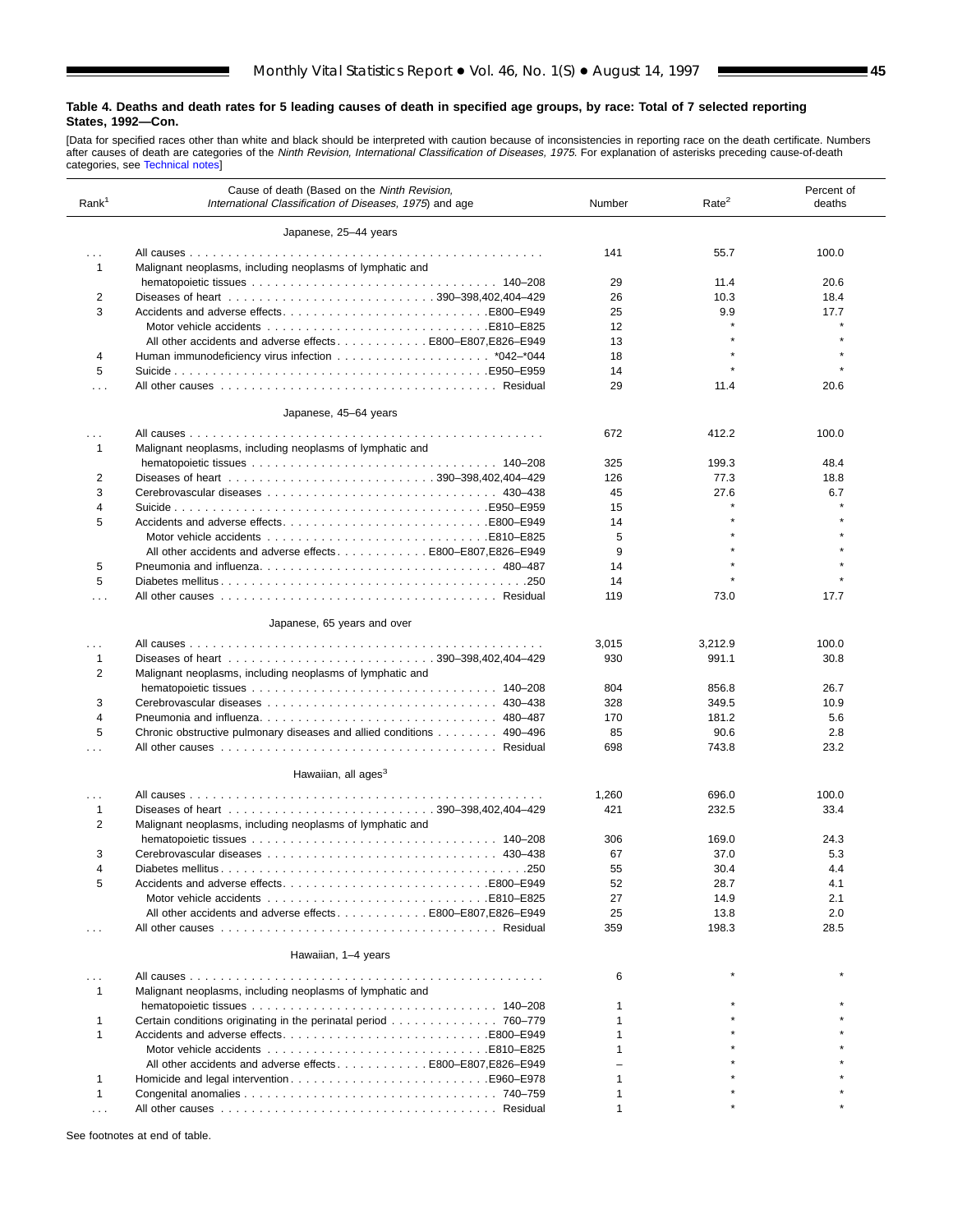[Data for specified races other than white and black should be interpreted with caution because of inconsistencies in reporting race on the death certificate. Numbers<br>after causes of death are categories of the *Ninth Revi* 

| Rank <sup>1</sup> | Cause of death (Based on the Ninth Revision,<br>International Classification of Diseases, 1975) and age | Number         | Rate <sup>2</sup> | Percent of<br>deaths |
|-------------------|---------------------------------------------------------------------------------------------------------|----------------|-------------------|----------------------|
|                   | Hawaiian, 5-14 years                                                                                    |                |                   |                      |
| .                 |                                                                                                         | 6              |                   |                      |
| 1                 |                                                                                                         | $\overline{2}$ |                   |                      |
| $\mathbf 1$       | Malignant neoplasms, including neoplasms of lymphatic and                                               |                |                   |                      |
|                   |                                                                                                         | 2              |                   |                      |
| 3                 |                                                                                                         | 1              |                   |                      |
| .                 |                                                                                                         | 1              |                   |                      |
|                   | Hawaiian, 15-24 years                                                                                   |                |                   |                      |
| .                 |                                                                                                         | 45             | 137.4             | 100.0                |
| $\mathbf{1}$      |                                                                                                         | 14             |                   |                      |
|                   |                                                                                                         | 9              |                   |                      |
|                   | All other accidents and adverse effects 800–E807, E826–E949                                             | 5              |                   |                      |
| 2                 |                                                                                                         | 12             |                   |                      |
| 3                 |                                                                                                         | 4              |                   |                      |
| 4                 | Malignant neoplasms, including neoplasms of lymphatic and                                               |                |                   |                      |
|                   |                                                                                                         | 3              |                   |                      |
| 5                 |                                                                                                         | $\overline{2}$ |                   |                      |
| .                 |                                                                                                         | 10             |                   |                      |
|                   | Hawaiian, 25-44 years                                                                                   |                |                   |                      |
| .                 |                                                                                                         | 156            | 275.4             | 100.0                |
| 1                 |                                                                                                         | 30             | 53.0              | 19.2                 |
| 2                 | Malignant neoplasms, including neoplasms of lymphatic and                                               |                |                   |                      |
|                   |                                                                                                         | 21             | 37.1              | 13.5                 |
| 3                 |                                                                                                         | 18             |                   |                      |
| 4                 |                                                                                                         | 17             |                   |                      |
|                   |                                                                                                         | 11             |                   |                      |
|                   | All other accidents and adverse effects E800-E807, E826-E949                                            | 6              |                   |                      |
| 5                 |                                                                                                         | 13             |                   |                      |
| .                 |                                                                                                         | 57             | 100.6             | 36.5                 |
|                   |                                                                                                         |                |                   |                      |
|                   | Hawaiian, 45-64 years                                                                                   |                |                   |                      |
| .                 |                                                                                                         | 393            | 1,411.6           | 100.0                |
| 1<br>2            | Malignant neoplasms, including neoplasms of lymphatic and                                               | 134            | 481.3             | 34.1                 |
|                   |                                                                                                         | 131            | 470.5             | 33.3                 |
| 3                 |                                                                                                         | 27             | 97.0              | 6.9                  |
| 4                 |                                                                                                         | 18             |                   |                      |
| 5                 |                                                                                                         | 11             |                   |                      |
|                   |                                                                                                         | 6              |                   |                      |
|                   | All other accidents and adverse effects E800-E807,E826-E949                                             | 5              |                   |                      |
|                   |                                                                                                         | 72             | 258.6             | 18.3                 |
|                   |                                                                                                         |                |                   |                      |
|                   | Hawaiian, 65 years and over                                                                             |                |                   |                      |
| .                 |                                                                                                         | 604            | 7,624.3           | 100.0                |
| 1                 |                                                                                                         | 250            | 3,155.8           | 41.4                 |
| 2                 | Malignant neoplasms, including neoplasms of lymphatic and                                               |                |                   |                      |
|                   |                                                                                                         | 148            | 1,868.2           | 24.5                 |
| 3                 |                                                                                                         | 40             | 504.9             | 6.6                  |
| $\overline{4}$    |                                                                                                         | 25             | 315.6             | 4.1                  |
|                   | Chronic obstructive pulmonary diseases and allied conditions 490-496                                    |                |                   |                      |
| 5                 |                                                                                                         | 19             |                   |                      |
| $\cdots$          |                                                                                                         | 122            | 1,540.0           | 20.2                 |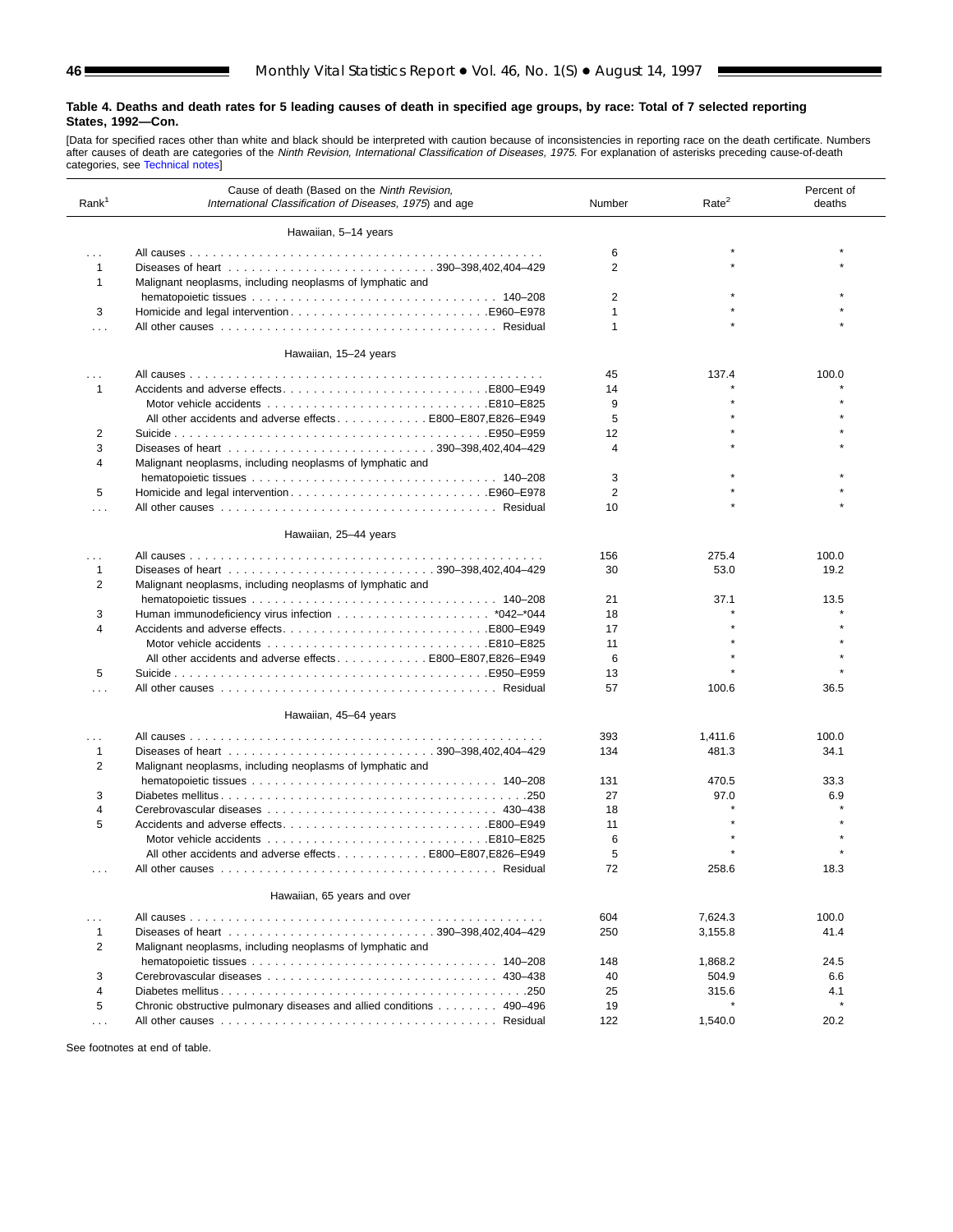ш

[Data for specified races other than white and black should be interpreted with caution because of inconsistencies in reporting race on the death certificate. Numbers<br>after causes [of death are categorie](#page-61-0)s of the *Ninth Revi* 

| Rank <sup>1</sup> | Cause of death (Based on the Ninth Revision,<br>International Classification of Diseases, 1975) and age | Number         | Rate <sup>2</sup> | Percent of<br>deaths |
|-------------------|---------------------------------------------------------------------------------------------------------|----------------|-------------------|----------------------|
|                   | Filipino, all ages <sup>3</sup>                                                                         |                |                   |                      |
| .                 |                                                                                                         | 4,339          | 375.8             | 100.0                |
| $\mathbf{1}$      |                                                                                                         | 1,415          | 122.6             | 32.6                 |
| 2                 | Malignant neoplasms, including neoplasms of lymphatic and                                               |                |                   |                      |
|                   |                                                                                                         | 947            | 82.0              | 21.8                 |
| 3                 |                                                                                                         | 420            | 36.4              | 9.7                  |
| $\overline{4}$    |                                                                                                         | 209            | 18.1              | 4.8                  |
|                   |                                                                                                         | 124            | 10.7              | 2.9                  |
|                   | All other accidents and adverse effectsE800-E807.E826-E949                                              | 85             | 7.4               | 2.0                  |
| 5                 |                                                                                                         | 199            | 17.2              | 4.6                  |
|                   |                                                                                                         | 1,149          | 99.5              | 26.5                 |
|                   | Filipino, 1-4 years                                                                                     |                |                   |                      |
|                   |                                                                                                         | 21             | 29.5              | 100.0                |
| -1                | Malignant neoplasms, including neoplasms of lymphatic and                                               |                |                   |                      |
|                   |                                                                                                         | 5              |                   |                      |
| 2                 |                                                                                                         | 3              |                   |                      |
| 2                 |                                                                                                         | 3              |                   |                      |
|                   |                                                                                                         | 3              |                   |                      |
|                   | All other accidents and adverse effectsB800-E807.E826-E949                                              |                |                   |                      |
| 4                 |                                                                                                         | 2              |                   |                      |
| 5                 |                                                                                                         | $\overline{1}$ |                   |                      |
| 5                 | Chronic obstructive pulmonary diseases and allied conditions 490–496                                    | $\overline{1}$ |                   |                      |
| 5                 | Pneumonia and influenza 480–487                                                                         | 1              |                   |                      |
| 5                 |                                                                                                         |                |                   |                      |
| 5                 |                                                                                                         | 1              |                   |                      |
| .                 |                                                                                                         | 3              |                   |                      |
|                   |                                                                                                         |                |                   |                      |
|                   | Filipino, 5-14 years                                                                                    |                |                   |                      |
|                   |                                                                                                         | 26             | 14.8              | 100.0                |
| $\mathbf{1}$      | Accidents and adverse effectsE800–E949                                                                  | 10             |                   |                      |
|                   |                                                                                                         | 5              |                   |                      |
|                   | All other accidents and adverse effects E800–E807, E826–E949                                            | 5              |                   |                      |
| 2                 | Malignant neoplasms, including neoplasms of lymphatic and                                               |                |                   |                      |
|                   |                                                                                                         | 5              |                   |                      |
| 3                 |                                                                                                         | $\overline{2}$ |                   |                      |
| 3                 |                                                                                                         | $\overline{2}$ |                   |                      |
| 5                 | Benign neoplasms, carcinoma in situ, and neoplasms of uncertain                                         |                |                   |                      |
|                   |                                                                                                         | 1              |                   |                      |
| 5                 |                                                                                                         |                |                   |                      |
| 5                 | Chronic obstructive pulmonary diseases and allied conditions 490–496                                    | 1              |                   |                      |
| 5                 |                                                                                                         | 1              |                   |                      |
|                   |                                                                                                         | 3              |                   |                      |
|                   | Filipino, 15-24 years                                                                                   |                |                   |                      |
| $\cdots$          |                                                                                                         | 104            | 54.1              | 100.0                |
| $\mathbf{1}$      |                                                                                                         | 37             | 19.2              | 35.6                 |
|                   |                                                                                                         | 28             | 14.6              | 26.9                 |
|                   | All other accidents and adverse effectsE800-E807,E826-E949                                              | 9              |                   |                      |
| 2                 |                                                                                                         | 19             |                   |                      |
| 3                 |                                                                                                         | 17             |                   |                      |
| 4                 | Malignant neoplasms, including neoplasms of lymphatic and                                               |                |                   |                      |
|                   |                                                                                                         | 9              |                   |                      |
| 5                 |                                                                                                         | 8              |                   |                      |
| $\cdots$          |                                                                                                         | 14             |                   |                      |
|                   |                                                                                                         |                |                   |                      |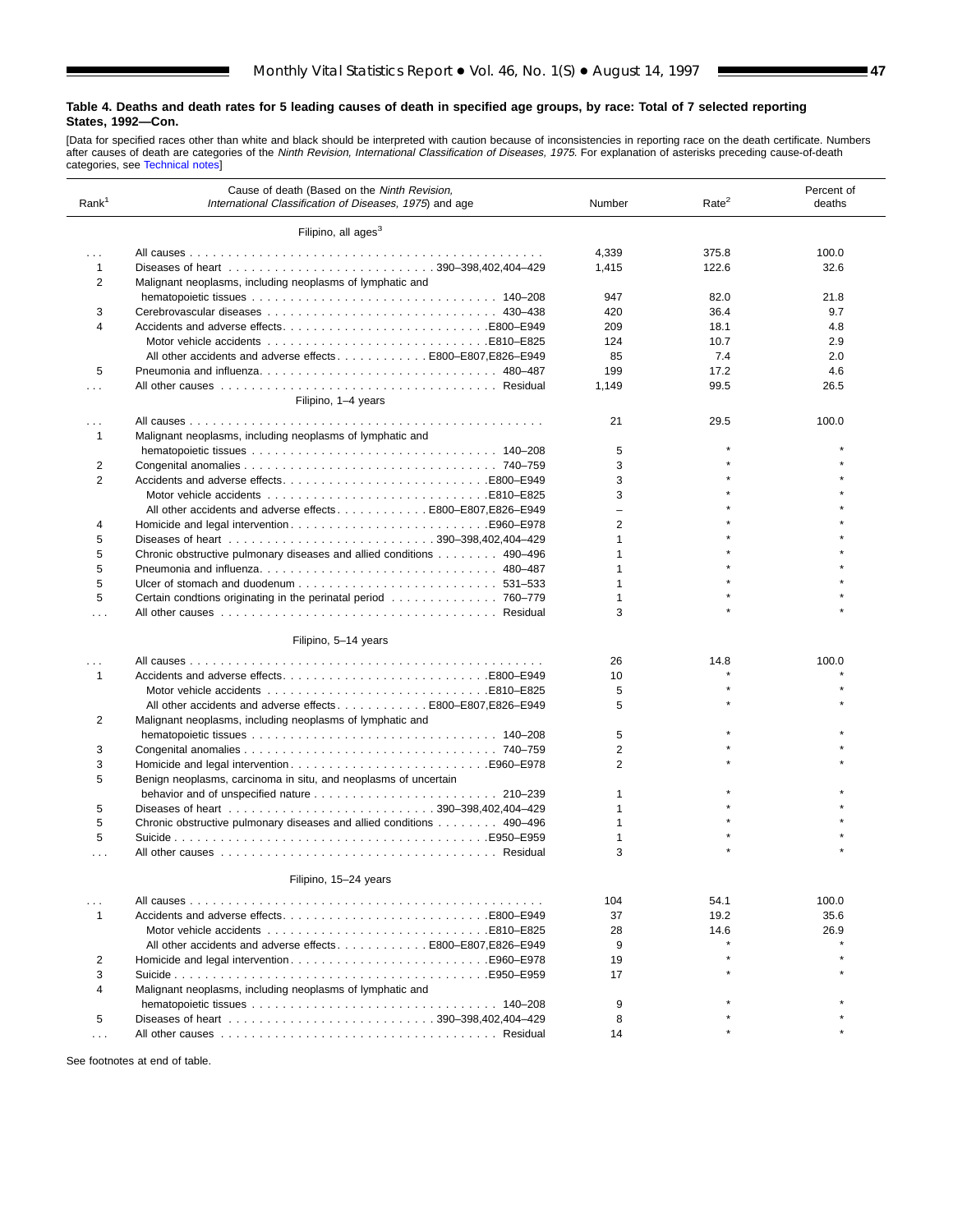[Data for specified races other than white and black should be interpreted with caution because of inconsistencies in reporting race on the death certificate. Numbers<br>after causes [of death are categorie](#page-61-0)s of the *Ninth Revi* 

| Rank <sup>1</sup>       | Cause of death (Based on the Ninth Revision,<br>International Classification of Diseases, 1975) and age | Number         | Rate <sup>2</sup> | Percent of<br>deaths |
|-------------------------|---------------------------------------------------------------------------------------------------------|----------------|-------------------|----------------------|
|                         | Filipino, 25-44 years                                                                                   |                |                   |                      |
| $\cdots$                |                                                                                                         | 318            | 77.5              | 100.0                |
| 1                       | Malignant neoplasms, including neoplasms of lymphatic and                                               |                |                   |                      |
|                         |                                                                                                         | 69             | 16.8              | 21.7                 |
| 2                       |                                                                                                         | 57             | 13.9              | 17.9                 |
|                         |                                                                                                         | 39             | 9.5               | 12.3                 |
|                         | All other accidents and adverse effects E800-E807,E826-E949                                             | 18             | $\star$           |                      |
| 3                       |                                                                                                         | 43             | 10.5              | 13.5                 |
| 4                       |                                                                                                         | 38             | 9.3               | 11.9                 |
| 5                       |                                                                                                         | 22             | 5.4               | 6.9                  |
| $\cdots$                |                                                                                                         | 89             | 21.7              | 28.0                 |
|                         |                                                                                                         |                |                   |                      |
|                         | Filipino, 45-64 years                                                                                   |                |                   |                      |
| .<br>1                  | Malignant neoplasms, including neoplasms of lymphatic and                                               | 826            | 405.1             | 100.0                |
|                         |                                                                                                         | 300            | 147.1             | 36.3                 |
| 2                       |                                                                                                         | 215            | 105.4             | 26.0                 |
| 3                       |                                                                                                         | 86             | 42.2              | 10.4                 |
| $\overline{\mathbf{4}}$ |                                                                                                         | 39             | 19.1              | 4.7                  |
|                         |                                                                                                         | 27             | 13.2              | 3.3                  |
|                         | All other accidents and adverse effectsE800-E807.E826-E949                                              | 12             | $\star$           |                      |
| 5                       | Chronic obstructive pulmonary diseases and allied conditions 490–496                                    | 18             | $\star$           | $\star$              |
| .                       |                                                                                                         | 168            | 82.4              | 20.3                 |
|                         |                                                                                                         |                |                   |                      |
|                         | Filipino, 65 years and over                                                                             |                |                   |                      |
| $\cdots$                |                                                                                                         | 2,955          | 3,457.8           | 100.0                |
| 1                       |                                                                                                         | 1,144          | 1,338.7           | 38.7                 |
| 2                       | Malignant neoplasms, including neoplasms of lymphatic and                                               |                |                   |                      |
|                         |                                                                                                         | 558            | 653.0             | 18.9                 |
| 3                       |                                                                                                         | 324            | 379.1             | 11.0                 |
| 4                       |                                                                                                         | 178            | 208.3             | 6.0                  |
| 5                       | Chronic obstructive pulmonary diseases and allied conditions 490–496                                    | 116            | 135.7             | 3.9                  |
| .                       |                                                                                                         | 635            | 743.1             | 21.5                 |
|                         |                                                                                                         |                |                   |                      |
|                         | Asian Indian, all ages <sup>3</sup>                                                                     |                |                   |                      |
| $\cdots$                |                                                                                                         | 744            | 148.5             | 100.0                |
| 1                       |                                                                                                         | 288            | 57.5              | 38.7                 |
| 2                       | Malignant neoplasms, including neoplasms of lymphatic and                                               |                |                   |                      |
|                         |                                                                                                         | 132            | 26.3              | 17.7                 |
| 3                       |                                                                                                         | 51             | 10.2              | 6.9                  |
|                         |                                                                                                         | 35             | 7.0               | 4.7                  |
|                         | All other accidents and adverse effects E800-E807, E826-E949                                            | 16             |                   |                      |
| 4                       |                                                                                                         | 31             | 6.2               | 4.2                  |
| 5                       |                                                                                                         | 22             | 4.4               | 3.0                  |
| .                       |                                                                                                         | 220            | 43.9              | 29.6                 |
|                         | Asian Indian, 1-4 years                                                                                 |                |                   |                      |
|                         |                                                                                                         |                |                   |                      |
|                         |                                                                                                         | 8              |                   |                      |
| 1                       |                                                                                                         | $\overline{2}$ |                   |                      |
|                         |                                                                                                         | 2              |                   |                      |
|                         | All other accidents and adverse effects 800–E807, E826–E949                                             |                |                   |                      |
| 2                       |                                                                                                         | 1              |                   |                      |
| $\overline{2}$          |                                                                                                         |                |                   |                      |
| $\overline{2}$          |                                                                                                         | 1              |                   |                      |
| 2                       | Malignant neoplasms, including neoplasms of lymphatic and                                               |                |                   |                      |
|                         |                                                                                                         |                |                   |                      |
|                         |                                                                                                         | $\overline{2}$ |                   |                      |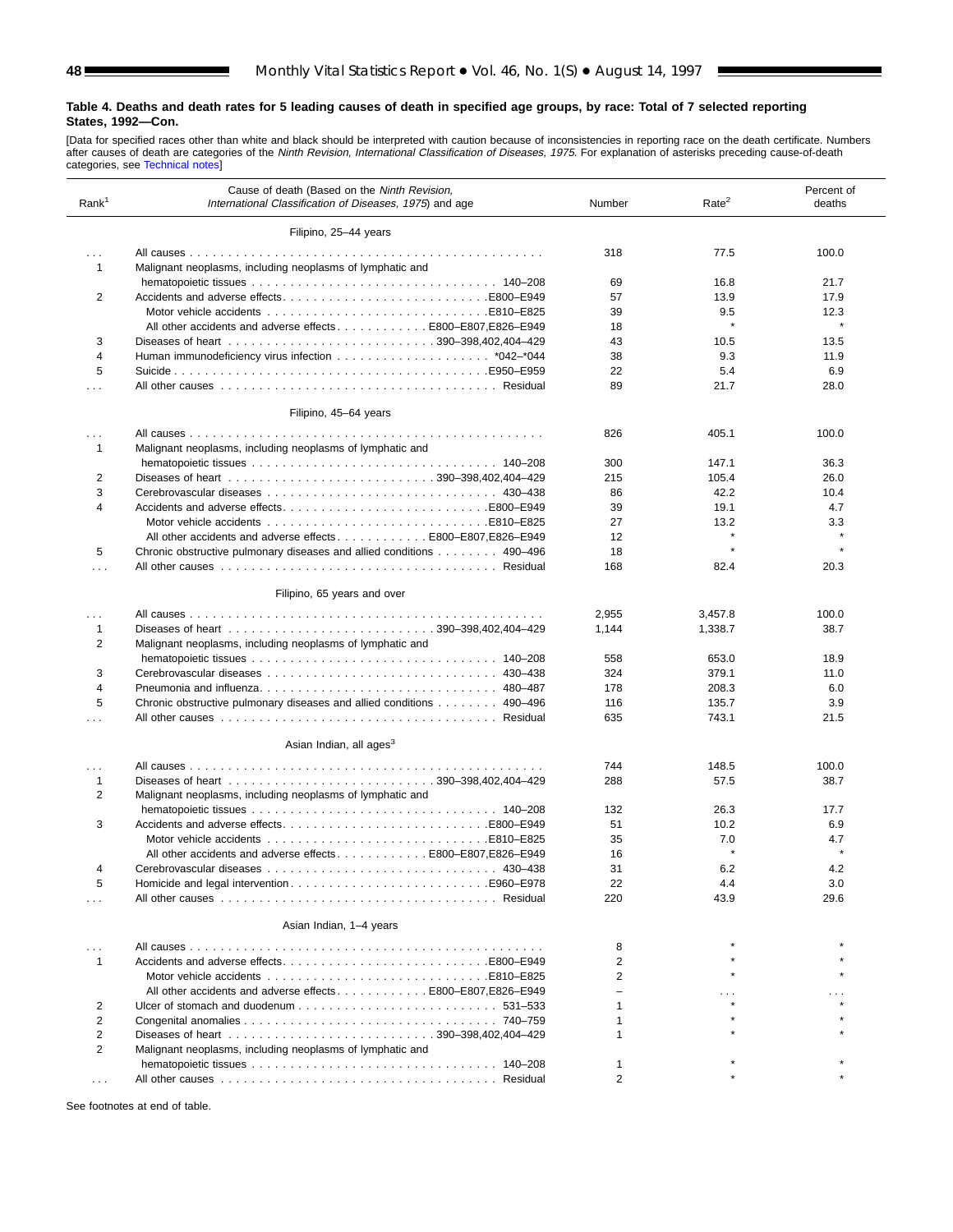ш

[Data for specified races other than white and black should be interpreted with caution because of inconsistencies in reporting race on the death certificate. Numbers<br>after causes [of death are categorie](#page-61-0)s of the *Ninth Revi* 

| Rank <sup>1</sup> | Cause of death (Based on the Ninth Revision,<br>International Classification of Diseases, 1975) and age | Number                   | Rate <sup>2</sup>    | Percent of<br>deaths |
|-------------------|---------------------------------------------------------------------------------------------------------|--------------------------|----------------------|----------------------|
|                   | Asian Indian, 5-14 years                                                                                |                          |                      |                      |
| $\cdots$          |                                                                                                         | 6                        |                      |                      |
| 1                 |                                                                                                         | $\overline{2}$           |                      |                      |
|                   |                                                                                                         | $\overline{2}$           |                      |                      |
|                   |                                                                                                         | $\overline{\phantom{0}}$ |                      |                      |
|                   | All other accidents and adverse effects E800-E807, E826-E949                                            |                          |                      |                      |
| 2                 |                                                                                                         | 1                        |                      |                      |
| .                 |                                                                                                         | 3                        |                      |                      |
|                   | Asian Indian, 15-24 years                                                                               |                          |                      |                      |
| .                 |                                                                                                         | 28                       | 37.0                 | 100.0                |
| 1                 |                                                                                                         | 10                       |                      |                      |
| $\overline{2}$    |                                                                                                         | 8                        |                      |                      |
|                   |                                                                                                         | 8                        |                      |                      |
|                   | All other accidents and adverse effects 800–E807, E826–E949                                             | ÷                        | $\sim$ $\sim$ $\sim$ |                      |
| 3                 |                                                                                                         | $\overline{4}$           |                      |                      |
| 4                 |                                                                                                         | 1                        |                      |                      |
| 4                 | Malignant neoplasms, including neoplasms of lymphatic and                                               |                          |                      |                      |
|                   |                                                                                                         | 1                        |                      |                      |
| 4                 |                                                                                                         |                          |                      |                      |
|                   | Benign neoplasms, carcinoma in situ, and neoplasms of uncertain                                         |                          |                      |                      |
|                   |                                                                                                         | 1                        |                      |                      |
| 4                 |                                                                                                         | $\mathbf{1}$             |                      |                      |
| .                 |                                                                                                         | $\overline{2}$           |                      |                      |
|                   | Asian Indian, 25-44 years                                                                               |                          |                      |                      |
|                   |                                                                                                         | 93                       | 45.3                 | 100.0                |
| 1                 | Malignant neoplasms, including neoplasms of lymphatic and                                               |                          |                      |                      |
|                   |                                                                                                         | 17                       |                      |                      |
| 2                 |                                                                                                         | 16                       |                      |                      |
|                   |                                                                                                         | 9                        |                      |                      |
|                   | All other accidents and adverse effects E800-E807, E826-E949                                            | 7                        |                      |                      |
| 3                 |                                                                                                         | 14                       |                      |                      |
| 4                 |                                                                                                         | 13                       |                      |                      |
| 5                 |                                                                                                         | 8                        |                      |                      |
| .                 |                                                                                                         | 25                       | 12.2                 | 26.9                 |
|                   | Asian Indian, 45-64 years                                                                               |                          |                      |                      |
|                   |                                                                                                         | 223                      | 281.1                | 100.0                |
| $\cdots$<br>1     |                                                                                                         | 95                       | 119.7                | 42.6                 |
| 2                 |                                                                                                         |                          |                      |                      |
|                   | Malignant neoplasms, including neoplasms of lymphatic and                                               |                          |                      |                      |
|                   |                                                                                                         | 56                       | 70.6                 | 25.1                 |
| 3                 |                                                                                                         | 14                       |                      |                      |
|                   |                                                                                                         | 8                        |                      |                      |
|                   | All other accidents and adverse effectsE800–E807,E826–E949                                              | 6                        |                      |                      |
| 4                 |                                                                                                         | 9                        |                      |                      |
| 5                 |                                                                                                         | 5                        |                      |                      |
| 5                 |                                                                                                         | 5                        |                      |                      |
| 5                 |                                                                                                         | 5                        |                      |                      |
| .                 |                                                                                                         | 34                       | 42.9                 | 15.2                 |
|                   | Asian Indian, 65 years and over                                                                         |                          |                      |                      |
| $\cdots$          |                                                                                                         | 346                      | 2,308.1              | 100.0                |
| 1                 |                                                                                                         | 175                      | 1,167.4              | 50.6                 |
| 2                 | Malignant neoplasms, including neoplasms of lymphatic and                                               |                          |                      |                      |
|                   |                                                                                                         | 57                       | 380.2                | 16.5                 |
| 3                 |                                                                                                         | 20                       | 133.4                | 5.8                  |
| $\overline{4}$    |                                                                                                         | 13                       |                      |                      |
|                   |                                                                                                         |                          |                      |                      |
| 4                 |                                                                                                         | 13                       |                      |                      |
| $\cdots$          |                                                                                                         | 68                       | 453.6                | 19.7                 |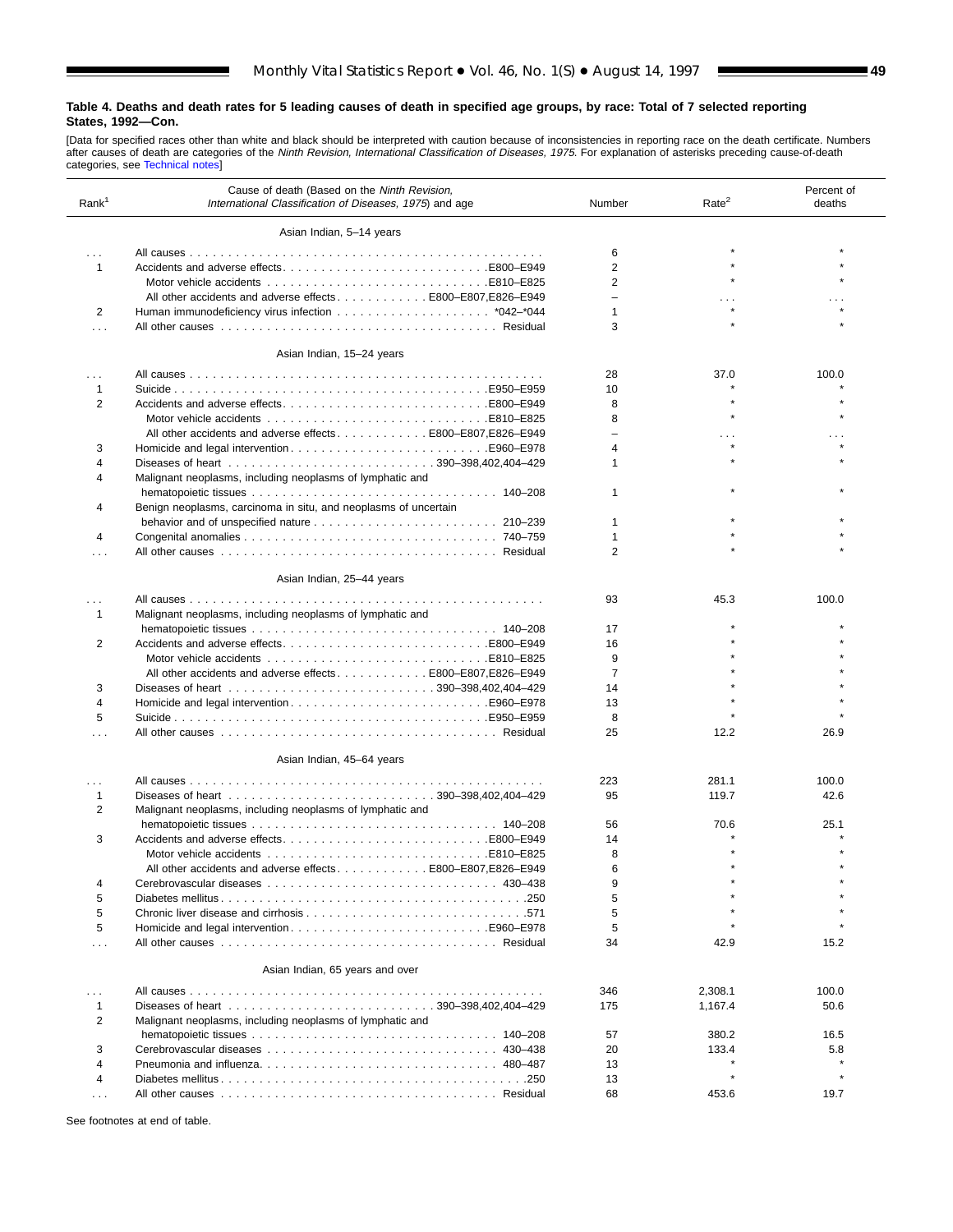[Data for specified races other than white and black should be interpreted with caution because of inconsistencies in reporting race on the death certificate. Numbers<br>after causes [of death are categorie](#page-61-0)s of the *Ninth Revi* 

| Rank <sup>1</sup> | Cause of death (Based on the Ninth Revision,<br>International Classification of Diseases, 1975) and age | Number | Rate <sup>2</sup> | Percent of<br>deaths |
|-------------------|---------------------------------------------------------------------------------------------------------|--------|-------------------|----------------------|
|                   | Korean, all ages <sup>3</sup>                                                                           |        |                   |                      |
| $\cdots$          |                                                                                                         | 1,296  | 243.9             | 100.0                |
| $\mathbf{1}$      | Malignant neoplasms, including neoplasms of lymphatic and                                               |        |                   |                      |
|                   |                                                                                                         | 412    | 77.6              | 31.8                 |
| 2                 |                                                                                                         | 307    | 57.8              | 23.7                 |
| 3                 |                                                                                                         | 90     | 16.9              | 6.9                  |
|                   |                                                                                                         | 56     | 10.5              | 4.3                  |
|                   | All other accidents and adverse effects E800–E807.E826–E949                                             | 34     | 6.4               | 2.6                  |
| 4                 |                                                                                                         | 88     | 16.6              | 6.8                  |
| 5                 |                                                                                                         | 42     | 7.9               | 3.2                  |
|                   |                                                                                                         |        |                   | 3.2                  |
| 5                 |                                                                                                         | 42     | 7.9               |                      |
| $\cdots$          |                                                                                                         | 315    | 59.3              | 24.3                 |
|                   | Korean, 1-4 years                                                                                       |        |                   |                      |
| $\cdots$          |                                                                                                         | 8      |                   |                      |
| $\mathbf{1}$      |                                                                                                         | 4      |                   |                      |
|                   | E810–E825E810–E825                                                                                      | 1      |                   |                      |
|                   | All other accidents and adverse effects E800-E807, E826-E949                                            | 3      |                   |                      |
| 2                 | Pneumonia and influenza 480–487                                                                         | 1      |                   |                      |
| $\overline{2}$    |                                                                                                         | 1      |                   |                      |
| $\overline{2}$    |                                                                                                         | 1      |                   |                      |
| $\cdots$          |                                                                                                         | 2      |                   |                      |
|                   |                                                                                                         |        |                   |                      |
|                   | Korean, 5-14 years                                                                                      |        |                   |                      |
| .                 |                                                                                                         | 12     |                   |                      |
| $\mathbf{1}$      |                                                                                                         | 6      |                   |                      |
|                   | E810–E825E810–E825                                                                                      | 4      |                   |                      |
|                   | All other accidents and adverse effects 800–E807, E826–E949                                             | 2      |                   |                      |
| 2                 |                                                                                                         | 1      |                   |                      |
| 2                 | Malignant neoplasms, including neoplasms of lymphatic and                                               |        |                   |                      |
|                   |                                                                                                         | 1      |                   |                      |
| 2                 |                                                                                                         | 1      |                   |                      |
| $\overline{2}$    |                                                                                                         | 1      |                   |                      |
| $\cdots$          |                                                                                                         | 2      |                   |                      |
|                   | Korean, 15-24 years                                                                                     |        |                   |                      |
|                   |                                                                                                         | 40     | 47.1              | 100.0                |
| $\cdots$          |                                                                                                         |        |                   |                      |
| $\mathbf{1}$      |                                                                                                         | 17     |                   |                      |
|                   |                                                                                                         | 14     |                   |                      |
|                   | All other accidents and adverse effects E800-E807, E826-E949                                            | 3      |                   |                      |
| 2                 |                                                                                                         | 11     |                   |                      |
| 3<br>4            | Malignant neoplasms, including neoplasms of lymphatic and                                               | 5      |                   |                      |
|                   |                                                                                                         |        |                   |                      |
|                   |                                                                                                         | 3<br>4 |                   |                      |
| $\cdots$          |                                                                                                         |        |                   |                      |
|                   | Korean, 25-44 years                                                                                     |        |                   |                      |
| .                 |                                                                                                         | 153    | 78.1              | 100.0                |
| 1                 | Malignant neoplasms, including neoplasms of lymphatic and                                               |        |                   |                      |
|                   |                                                                                                         | 48     | 24.5              | 31.4                 |
| 2                 |                                                                                                         | 24     | 12.2              | 15.7                 |
| 3                 |                                                                                                         | 19     |                   |                      |
|                   |                                                                                                         | 11     |                   |                      |
|                   | All other accidents and adverse effects E800-E807, E826-E949                                            | 8      |                   |                      |
| $\overline{4}$    |                                                                                                         | 16     |                   |                      |
| 5                 |                                                                                                         | 12     |                   |                      |
| $\cdots$          |                                                                                                         | 34     | 17.4              | 22.2                 |

See footnotes at end of table.

 $\overline{a}$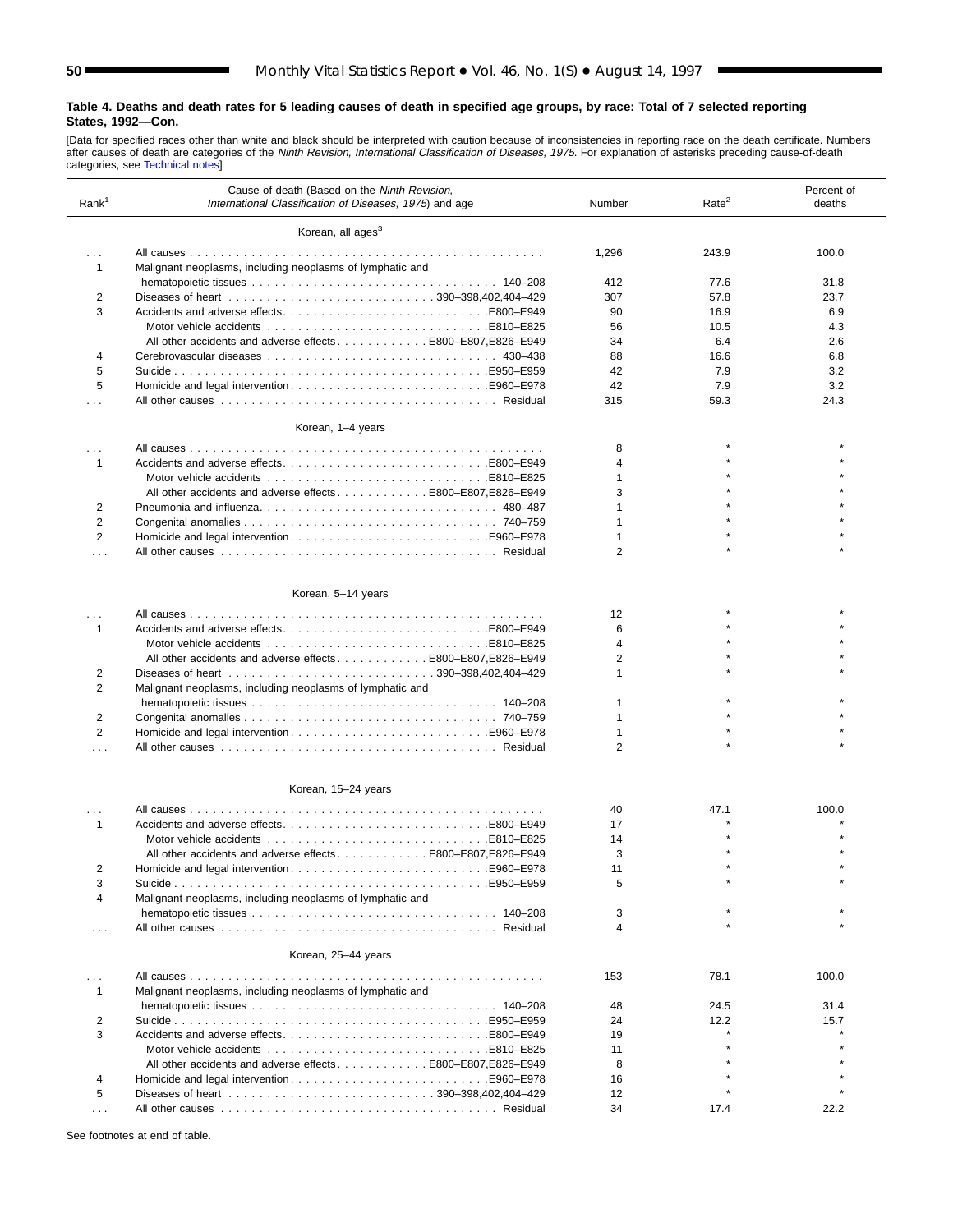ш

[Data for specified races other than white and black should be interpreted with caution because of inconsistencies in reporting race on the death certificate. Numbers<br>after causes of death are categories of the *Ninth Revi* 

| Rank <sup>1</sup> | Cause of death (Based on the Ninth Revision,<br>International Classification of Diseases, 1975) and age | Number         | Rate <sup>2</sup> | Percent of<br>deaths |
|-------------------|---------------------------------------------------------------------------------------------------------|----------------|-------------------|----------------------|
|                   | Korean, 45-64 years                                                                                     |                |                   |                      |
| $\cdots$          |                                                                                                         | 384            | 402.2             | 100.0                |
| 1                 | Malignant neoplasms, including neoplasms of lymphatic and                                               |                |                   |                      |
|                   |                                                                                                         | 167            | 174.9             | 43.5                 |
| 2                 |                                                                                                         | 65             | 68.1              | 16.9                 |
| 3                 |                                                                                                         | 32             | 33.5              | 8.3                  |
| 4                 |                                                                                                         | 18             |                   |                      |
|                   |                                                                                                         | 12             |                   |                      |
|                   | All other accidents and adverse effects E800-E807.E826-E949                                             | 6              |                   |                      |
| 4                 |                                                                                                         | 18             |                   |                      |
|                   |                                                                                                         | 84             | 88.0              | 21.9                 |
|                   | Korean, 65 years and over                                                                               |                |                   |                      |
|                   |                                                                                                         |                |                   |                      |
| .<br>1            |                                                                                                         | 669<br>228     | 2,373.6<br>808.9  | 100.0<br>34.1        |
|                   |                                                                                                         |                |                   |                      |
| 2                 | Malignant neoplasms, including neoplasms of lymphatic and                                               | 192            | 681.2             |                      |
| 3                 |                                                                                                         | 52             | 184.5             | 28.7<br>7.8          |
| 4                 |                                                                                                         | 35             | 124.2             | 5.2                  |
| 5                 | Pneumonia and influenza 480–487                                                                         |                |                   | 3.7                  |
|                   |                                                                                                         | 25<br>14       | 88.7              |                      |
|                   | All other accidents and adverse effects E800-E807.E826-E949                                             | 11             |                   |                      |
|                   |                                                                                                         | 137            | 486.1             | 20.5                 |
| .                 |                                                                                                         |                |                   |                      |
|                   | Samoan, all ages <sup>3</sup>                                                                           |                |                   |                      |
|                   |                                                                                                         | 266            | 515.6             | 100.0                |
| 1                 |                                                                                                         | 77             | 149.2             | 28.9                 |
| $\overline{2}$    | Malignant neoplasms, including neoplasms of lymphatic and                                               |                |                   |                      |
|                   |                                                                                                         | 50             | 96.9              | 18.8                 |
| 3                 |                                                                                                         | 20             | 38.8              | 7.5                  |
|                   |                                                                                                         | 10             | $\star$           |                      |
|                   | All other accidents and adverse effects E800-E807, E826-E949                                            | 10             |                   |                      |
| 4                 |                                                                                                         | 17             |                   |                      |
| 5                 |                                                                                                         | 14             |                   |                      |
| .                 |                                                                                                         | 88             | 170.6             | 33.1                 |
|                   | Samoan, 1-4 years                                                                                       |                |                   |                      |
|                   |                                                                                                         | 7              |                   |                      |
| $\cdots$<br>1     |                                                                                                         | 3              |                   |                      |
|                   |                                                                                                         | $\mathbf{1}$   |                   |                      |
|                   | All other accidents and adverse effectsE800-E807.E826-E949                                              | 2              |                   |                      |
| 2                 | Malignant neoplasms, including neoplasms of lymphatic and                                               |                |                   |                      |
|                   |                                                                                                         | 1              |                   |                      |
| 2                 |                                                                                                         |                |                   |                      |
| $\overline{2}$    | Certain conditions originating in the perinatal period 760–779                                          |                |                   |                      |
|                   |                                                                                                         |                |                   |                      |
| .                 |                                                                                                         |                |                   |                      |
|                   | Samoan, 5-14 years                                                                                      |                |                   |                      |
| .<br>1            | Malignant neoplasms, including neoplasms of lymphatic and                                               | $\overline{7}$ |                   |                      |
|                   |                                                                                                         | $\overline{2}$ |                   |                      |
| 1                 |                                                                                                         | $\overline{2}$ |                   |                      |
|                   |                                                                                                         |                |                   |                      |
|                   | All other accidents and adverse effects E800-E807, E826-E949                                            | 2              |                   |                      |
| 3                 |                                                                                                         | $\mathbf{1}$   |                   |                      |
|                   |                                                                                                         | $\overline{2}$ |                   |                      |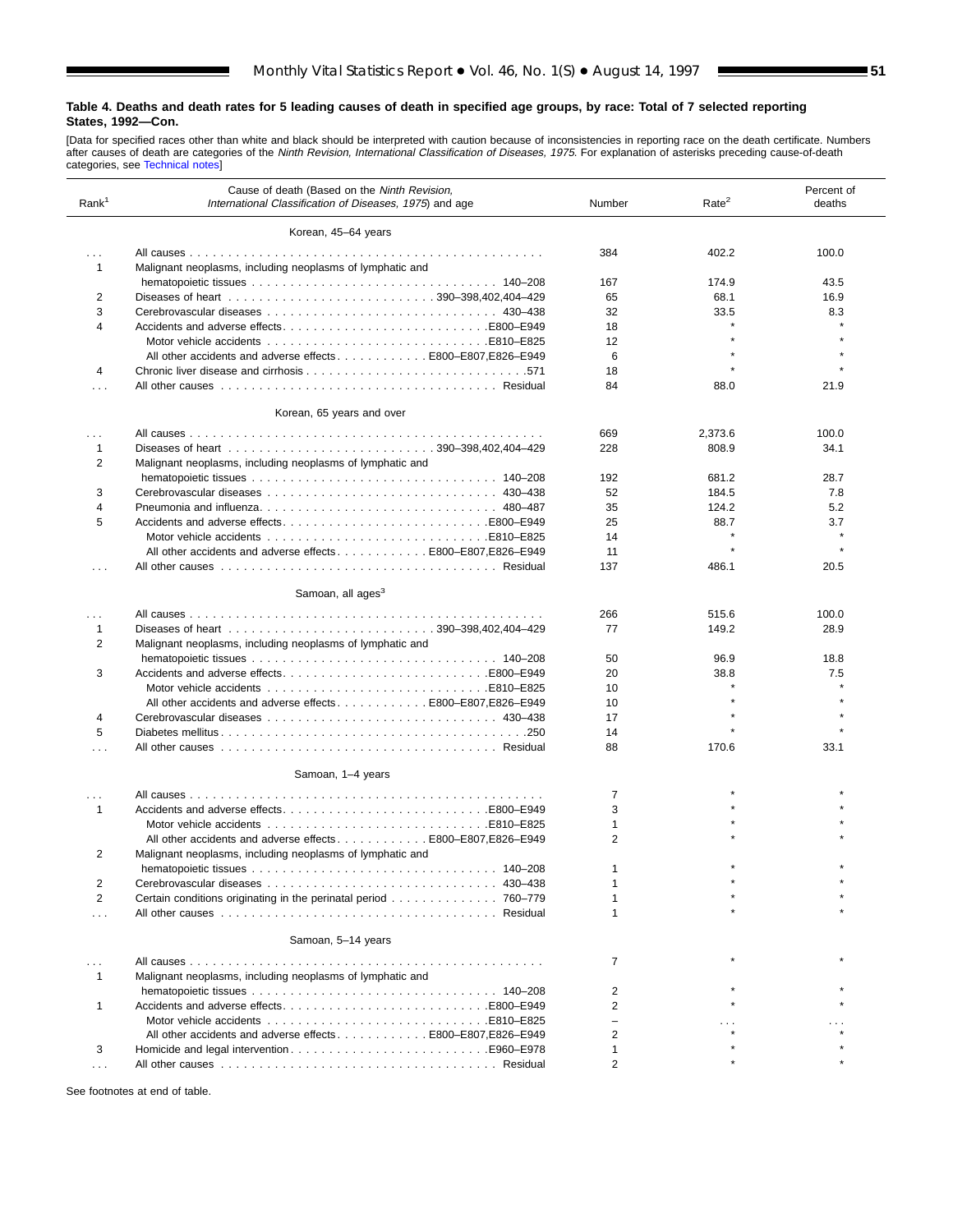[Data for specified races other than white and black should be interpreted with caution because of inconsistencies in reporting race on the death certificate. Numbers<br>after causes [of death are categories](#page-61-0) of the *Ninth Revi* 

| Rank <sup>1</sup>    | Cause of death (Based on the Ninth Revision,<br>International Classification of Diseases, 1975) and age | Number         | Rate <sup>2</sup> | Percent of<br>deaths |
|----------------------|---------------------------------------------------------------------------------------------------------|----------------|-------------------|----------------------|
|                      | Samoan, 15-24 years                                                                                     |                |                   |                      |
|                      |                                                                                                         | 16             |                   |                      |
| $\cdots$<br>1        |                                                                                                         | 8              |                   |                      |
| $\overline{2}$       |                                                                                                         | $\overline{2}$ |                   |                      |
|                      |                                                                                                         |                |                   |                      |
| 2<br>4               | Malignant neoplasms, including neoplasms of lymphatic and                                               | 2              |                   |                      |
|                      |                                                                                                         | 1              |                   |                      |
| 4                    |                                                                                                         | 1              |                   |                      |
|                      | All other accidents and adverse effects E800-E807, E826-E949                                            | ÷<br>1         |                   |                      |
| 4                    |                                                                                                         | 1              |                   |                      |
|                      |                                                                                                         | 1              |                   |                      |
|                      | Samoan, 25-44 years                                                                                     |                |                   |                      |
| .                    |                                                                                                         | 46             | 341.0             | 100.0                |
| 1                    |                                                                                                         | 11             |                   |                      |
| 2                    | Malignant neoplasms, including neoplasms of lymphatic and                                               |                |                   |                      |
|                      |                                                                                                         | $\overline{7}$ |                   |                      |
| 3                    |                                                                                                         | 6              |                   |                      |
|                      |                                                                                                         | 5              |                   |                      |
|                      | All other accidents and adverse effects E800-E807, E826-E949                                            | 1              |                   |                      |
|                      |                                                                                                         | 4              |                   |                      |
| 4                    |                                                                                                         |                |                   |                      |
| 5                    |                                                                                                         | $\overline{2}$ |                   |                      |
| 5                    | Chronic obstructive pulmonary diseases and allied conditions 490-496                                    | $\overline{2}$ |                   |                      |
| 5                    |                                                                                                         | $\overline{2}$ |                   |                      |
| 5                    |                                                                                                         | 2              |                   |                      |
|                      |                                                                                                         | 10             |                   |                      |
|                      | Samoan, 45-64 years                                                                                     |                |                   |                      |
| .                    |                                                                                                         | 76             | 1,172.8           | 100.0                |
| 1                    |                                                                                                         | 25             | 385.8             | 32.9                 |
| 2                    | Malignant neoplasms, including neoplasms of lymphatic and                                               |                |                   |                      |
|                      |                                                                                                         | 21             | 324.1             | 27.6                 |
| 3                    |                                                                                                         | $\overline{7}$ |                   |                      |
| 4                    |                                                                                                         | 6              |                   |                      |
| 5                    |                                                                                                         | 5              |                   |                      |
|                      |                                                                                                         | $\overline{4}$ |                   |                      |
|                      | All other accidents and adverse effectsB800-E807.E826-E949                                              | $\mathbf{1}$   |                   |                      |
|                      |                                                                                                         | 12             |                   |                      |
|                      | Samoan, 65 years and over                                                                               |                |                   |                      |
|                      |                                                                                                         |                |                   |                      |
|                      |                                                                                                         | 98             | 7,065.6           | 100.0                |
| 1                    |                                                                                                         | 41             | 2,956.0           | 41.8                 |
| $\overline{2}$       | Malignant neoplasms, including neoplasms of lymphatic and                                               |                |                   |                      |
|                      |                                                                                                         | 18             |                   |                      |
| 3                    |                                                                                                         | 8              |                   |                      |
| 4                    |                                                                                                         | $\overline{7}$ |                   |                      |
| 5                    | Chronic obstructive pulmonary diseases and allied conditions 490–496                                    | 6              |                   |                      |
| $\cdots$             |                                                                                                         | 18             |                   |                      |
|                      | Vietnamese, all ages <sup>3</sup>                                                                       |                |                   |                      |
|                      |                                                                                                         | 893            | 224.9             | 100.0                |
| $\mathbf{1}$         | Malignant neoplasms, including neoplasms of lymphatic and                                               |                |                   |                      |
|                      |                                                                                                         | 225            | 56.7              | 25.2                 |
| 2                    |                                                                                                         | 172            | 43.3              | 19.3                 |
| 3                    |                                                                                                         | 75             | 18.9              | 8.4                  |
|                      |                                                                                                         | 49             | 12.3              | 5.5                  |
|                      | All other accidents and adverse effects E800–E807, E826–E949                                            | 26             | 6.5               | 2.9                  |
| 4                    |                                                                                                         | 72             | 18.1              | 8.1                  |
| 5                    |                                                                                                         | 66             | 16.6              | 7.4                  |
| $\sim$ $\sim$ $\sim$ |                                                                                                         | 283            | 71.3              | 31.7                 |
|                      |                                                                                                         |                |                   |                      |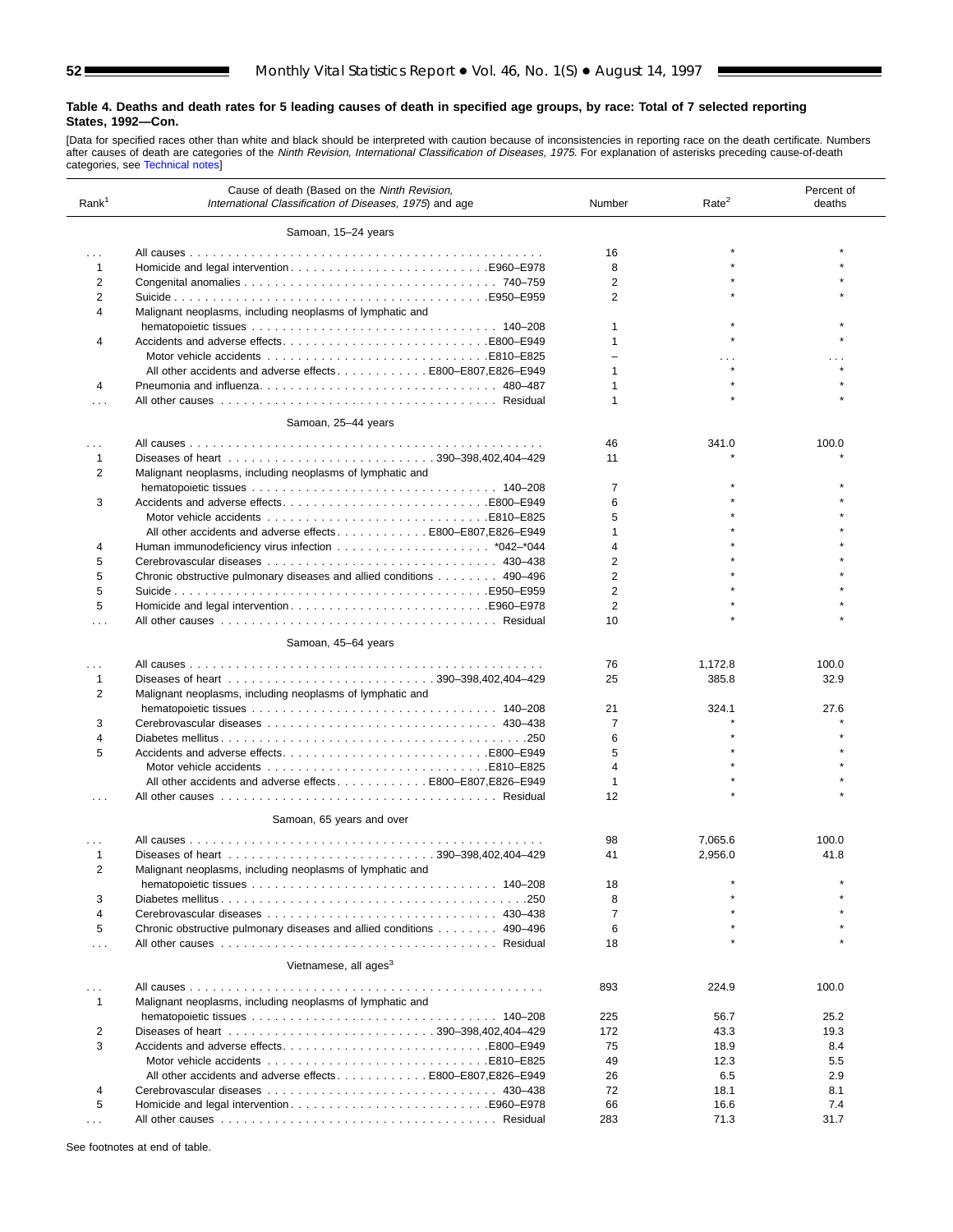ш

[Data for specified races other than white and black should be interpreted with caution because of inconsistencies in reporting race on the death certificate. Numbers<br>after causes [of death are categorie](#page-61-0)s of the *Ninth Revi* 

| Rank <sup>1</sup>    | Cause of death (Based on the Ninth Revision,<br>International Classification of Diseases, 1975) and age | Number         | Rate <sup>2</sup> | Percent of<br>deaths |
|----------------------|---------------------------------------------------------------------------------------------------------|----------------|-------------------|----------------------|
|                      | Vietnamese, 1-4 years                                                                                   |                |                   |                      |
| $\sim$ $\sim$ $\sim$ |                                                                                                         | $\overline{7}$ |                   |                      |
| $\mathbf{1}$         | Malignant neoplasms, including neoplasms of lymphatic and                                               |                |                   |                      |
|                      |                                                                                                         | 4              |                   |                      |
| 2                    |                                                                                                         | $\overline{2}$ |                   |                      |
|                      |                                                                                                         | 1              |                   |                      |
|                      | All other accidents and adverse effects E800-E807, E826-E949                                            | 1              |                   |                      |
| 3                    |                                                                                                         | 1              |                   |                      |
| $\sim$ $\sim$ $\sim$ |                                                                                                         |                | .                 |                      |
|                      | Vietnamese, 5-14 years                                                                                  |                |                   |                      |
| $\cdots$             |                                                                                                         | 16             |                   |                      |
| $\mathbf{1}$         |                                                                                                         | 5              |                   |                      |
|                      |                                                                                                         | $\overline{2}$ |                   |                      |
|                      | All other accidents and adverse effects E800-E807,E826-E949                                             | 3              |                   |                      |
| 2                    |                                                                                                         | 4              |                   |                      |
| 3                    |                                                                                                         | $\overline{2}$ |                   |                      |
| 3                    | Malignant neoplasms, including neoplasms of lymphatic and                                               |                |                   |                      |
|                      |                                                                                                         | 2              |                   |                      |
| 5                    | Chronic obstructive pulmonary diseases and allied conditions 490–496                                    | 1              |                   |                      |
| 5                    |                                                                                                         | 1              |                   |                      |
| $\cdots$             |                                                                                                         | 1              |                   |                      |
|                      | Vietnamese, 15-24 years                                                                                 |                |                   |                      |
|                      |                                                                                                         |                | 75.8              | 100.0                |
| $\cdots$             |                                                                                                         | 64             |                   |                      |
| 1                    |                                                                                                         | 26             | 30.8              | 40.6                 |
| 2                    |                                                                                                         | 22             | 26.1              | 34.4                 |
|                      |                                                                                                         | 16             |                   |                      |
|                      | All other accidents and adverse effects E800-E807, E826-E949                                            | 6              |                   |                      |
| 3                    |                                                                                                         | 10             |                   |                      |
| 4                    | Malignant neoplasms, including neoplasms of lymphatic and                                               |                |                   |                      |
|                      |                                                                                                         | 2              |                   |                      |
| 5                    |                                                                                                         | 1              |                   |                      |
| 5                    |                                                                                                         | 1              |                   |                      |
| $\cdots$             |                                                                                                         | 2              |                   |                      |
|                      | Vietnamese, 25-44 years                                                                                 |                |                   |                      |
| $\cdots$             |                                                                                                         | 143            | 94.9              | 100.0                |
| $\mathbf{1}$         | Malignant neoplasms, including neoplasms of lymphatic and                                               |                |                   |                      |
|                      |                                                                                                         | 40             | 26.5              | 28.0                 |
| 2                    |                                                                                                         | 30             | 19.9              | 21.0                 |
| 3                    |                                                                                                         | 29             | 19.2              | 20.3                 |
|                      |                                                                                                         | 19             |                   |                      |
|                      | All other accidents and adverse effectsB800-E807.E826-E949                                              | 10             |                   |                      |
| 4                    |                                                                                                         | 10             |                   |                      |
| 5                    |                                                                                                         | 9              |                   |                      |
| $\cdots$             |                                                                                                         | 25             | 16.6              | 17.5                 |
|                      | Vietnamese, 45-64 years                                                                                 |                |                   |                      |
|                      |                                                                                                         |                |                   |                      |
| $\cdots$             |                                                                                                         | 206            | 472.3             | 100.0                |
| 1                    | Malignant neoplasms, including neoplasms of lymphatic and                                               |                |                   |                      |
|                      |                                                                                                         | 81             | 185.7             | 39.3                 |
| 2                    |                                                                                                         | 34             | 77.9              | 16.5                 |
| 3                    |                                                                                                         | 17             |                   |                      |
| 4                    |                                                                                                         | 8              |                   |                      |
|                      |                                                                                                         | 6              |                   |                      |
|                      | All other accidents and adverse effects E800-E807,E826-E949                                             | $\overline{2}$ |                   |                      |
| 4                    |                                                                                                         | 8              |                   |                      |
| $\sim$ $\sim$ $\sim$ |                                                                                                         | 58             | 133.0             | 28.2                 |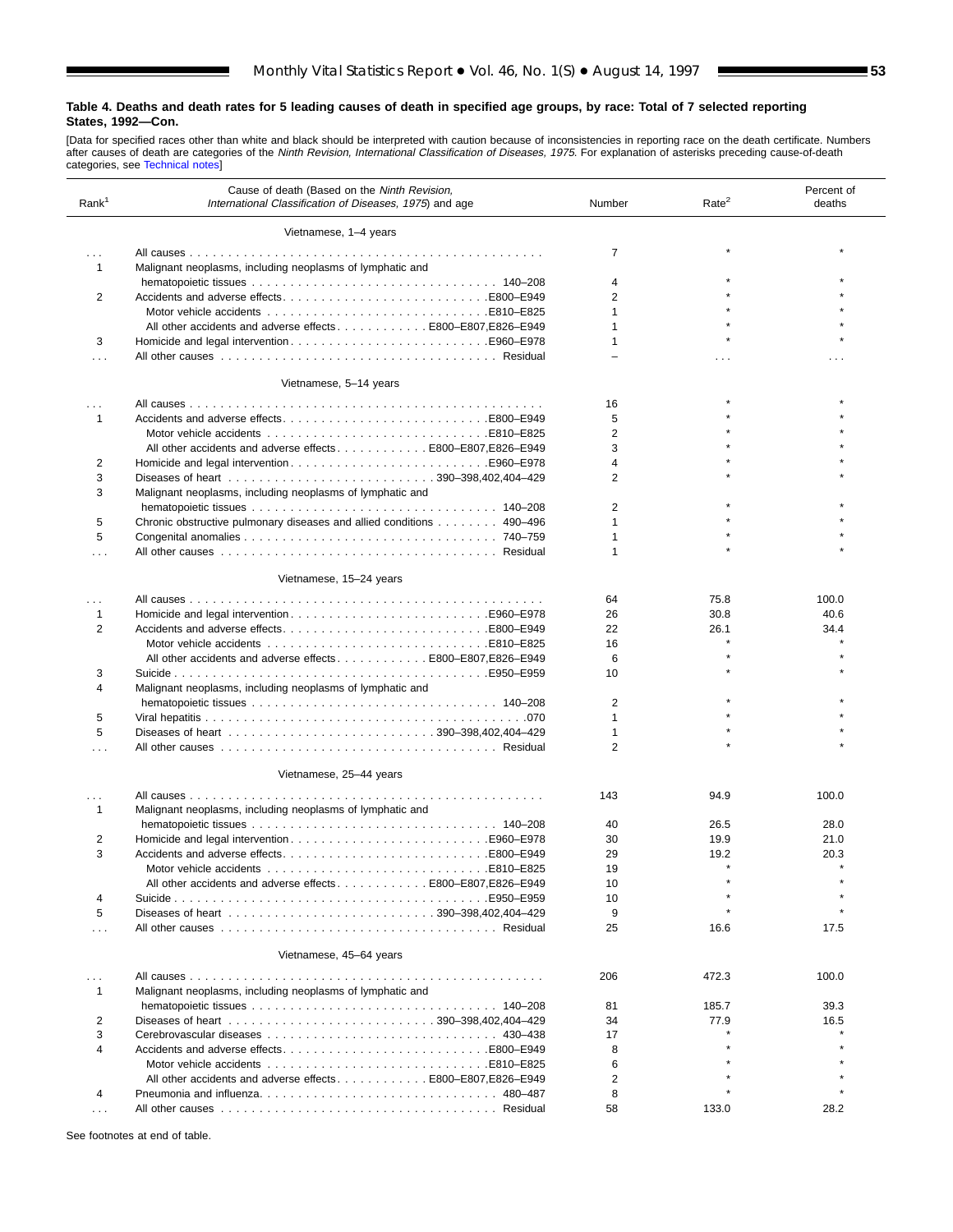[Data for specified races other than white and black should be interpreted with caution because of inconsistencies in reporting race on the death certificate. Numbers<br>after causes [of death are categor](#page-61-0)ies of the *Ninth Revi* 

| Rank <sup>1</sup> | Cause of death (Based on the Ninth Revision,<br>International Classification of Diseases, 1975) and age | Number<br>Rate <sup>2</sup> |          |          |  |
|-------------------|---------------------------------------------------------------------------------------------------------|-----------------------------|----------|----------|--|
|                   | Vietnamese, 65 years and over                                                                           |                             |          |          |  |
| $\cdots$          |                                                                                                         | 415                         | 3,710.3  | 100.0    |  |
| 1                 |                                                                                                         | 124                         | 1,108.6  | 29.9     |  |
| 2                 | Malignant neoplasms, including neoplasms of lymphatic and                                               |                             |          |          |  |
|                   |                                                                                                         | 96                          | 858.3    | 23.1     |  |
| 3                 |                                                                                                         | 52                          | 464.9    | 12.5     |  |
|                   |                                                                                                         |                             |          |          |  |
| 4                 |                                                                                                         | 22                          | 196.7    | 5.3      |  |
| 5                 | Chronic obstructive pulmonary diseases and allied conditions 490-496                                    | 20                          | 178.8    | 4.8      |  |
| $\cdots$          |                                                                                                         | 101                         | 903.0    | 24.3     |  |
|                   | Guamanian, all ages <sup>3</sup>                                                                        |                             |          |          |  |
| .                 |                                                                                                         | 83                          | 244.6    | 100.0    |  |
| 1                 |                                                                                                         | 29                          | 85.5     | 34.9     |  |
| 2                 | Malignant neoplasms, including neoplasms of lymphatic and                                               |                             |          |          |  |
|                   |                                                                                                         | 18                          |          |          |  |
| 3                 |                                                                                                         | 7                           |          |          |  |
| 4                 |                                                                                                         | 5                           |          |          |  |
|                   |                                                                                                         | 3                           |          |          |  |
| 5                 |                                                                                                         |                             |          |          |  |
| 5                 | Chronic obstructive pulmonary diseases and allied conditions 490–496                                    | 3                           |          |          |  |
| 5                 |                                                                                                         | 3                           |          |          |  |
|                   |                                                                                                         | $\mathbf{1}$                |          |          |  |
|                   | All other accidents and adverse effects E800-E807, E826-E949                                            | $\overline{2}$              |          |          |  |
|                   |                                                                                                         | 15                          |          |          |  |
|                   | Guamanian, 1-4 years                                                                                    |                             |          |          |  |
|                   |                                                                                                         |                             | .        |          |  |
|                   |                                                                                                         |                             | $\cdots$ |          |  |
|                   | Guamanian, 5-14 years                                                                                   |                             |          |          |  |
|                   |                                                                                                         | 1                           |          |          |  |
|                   |                                                                                                         | 1                           |          |          |  |
| 1                 | Accidents and adverse effectsE800–E949                                                                  |                             |          |          |  |
|                   |                                                                                                         | 1                           |          |          |  |
|                   | All other accidents and adverse effects E800-E807, E826-E949                                            |                             |          |          |  |
| .                 |                                                                                                         |                             | .        |          |  |
|                   | Guamanian, 15-24 years                                                                                  |                             |          |          |  |
| $\cdots$          | .                                                                                                       | 3                           |          |          |  |
| 1                 | Malignant neoplasms, including neoplasms of lymphatic and                                               |                             |          |          |  |
|                   |                                                                                                         | 2                           |          |          |  |
| 2                 |                                                                                                         | $\mathbf{1}$                |          |          |  |
|                   |                                                                                                         |                             |          |          |  |
| .                 |                                                                                                         |                             |          |          |  |
|                   | Guamanian, 25-44 years                                                                                  |                             |          |          |  |
| .                 |                                                                                                         | 10                          |          |          |  |
| 1                 |                                                                                                         | 3                           |          |          |  |
| 2                 |                                                                                                         | $\overline{2}$              |          |          |  |
| 2                 |                                                                                                         | 2                           |          |          |  |
|                   |                                                                                                         | $\overline{\phantom{0}}$    |          |          |  |
|                   | All other accidents and adverse effects E800-E807.E826-E949                                             | 2                           |          |          |  |
| 4                 | Malignant neoplasms, including neoplasms of lymphatic and                                               |                             |          |          |  |
|                   |                                                                                                         |                             |          |          |  |
|                   |                                                                                                         | 1                           |          |          |  |
| 4                 |                                                                                                         |                             |          |          |  |
| 4                 |                                                                                                         |                             |          |          |  |
| .                 |                                                                                                         |                             | .        | $\cdots$ |  |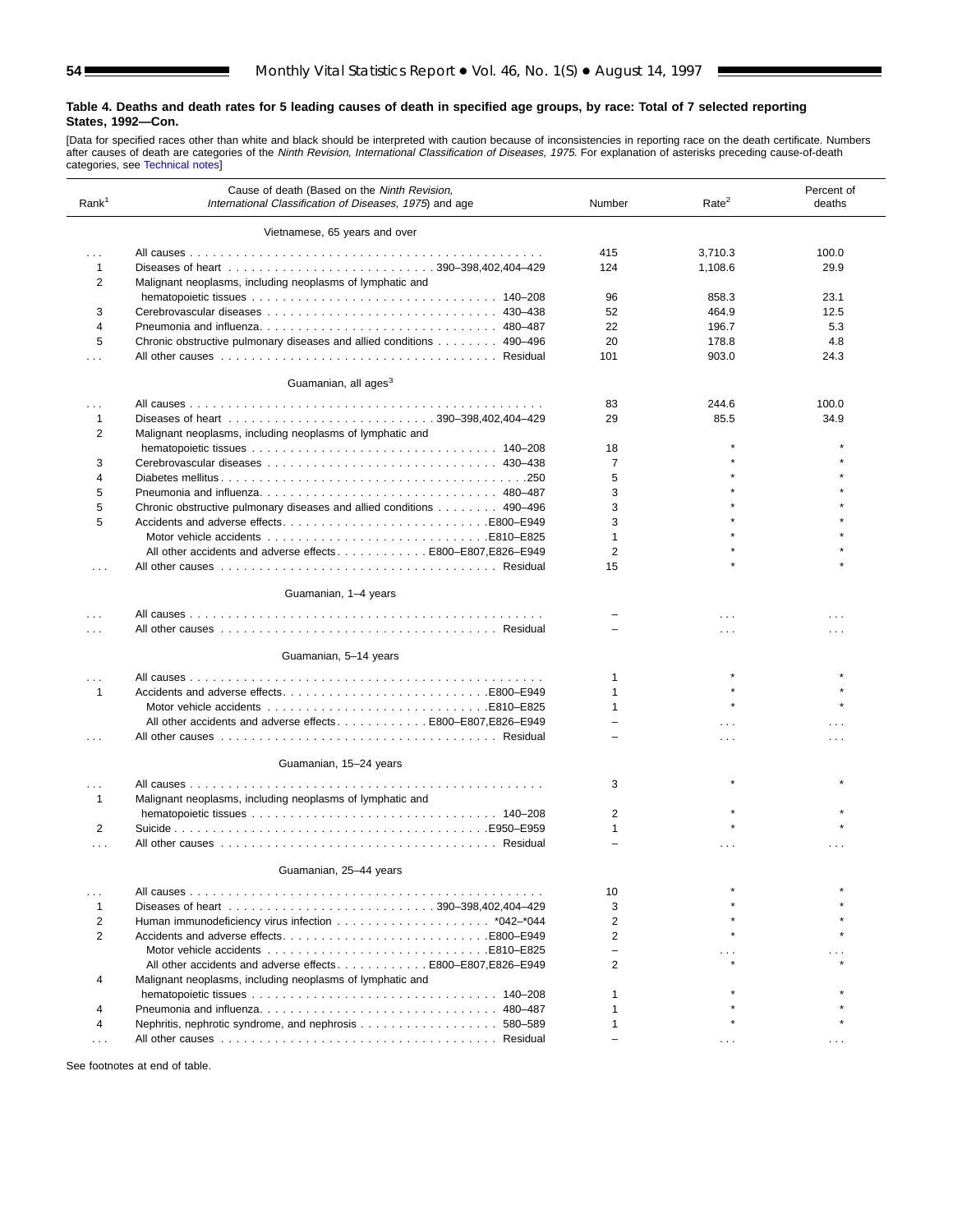ш

[Data for specified races other than white and black should be interpreted with caution because of inconsistencies in reporting race on the death certificate. Numbers<br>after causes [of death are categories](#page-61-0) of the *Ninth Revi* 

| Rank <sup>1</sup> | Cause of death (Based on the Ninth Revision,<br>International Classification of Diseases, 1975) and age | Rate <sup>2</sup><br>Number |         |       |  |
|-------------------|---------------------------------------------------------------------------------------------------------|-----------------------------|---------|-------|--|
|                   | Guamanian, 45-64 years                                                                                  |                             |         |       |  |
|                   |                                                                                                         | 32                          | 661.7   | 100.0 |  |
| $\mathbf{1}$      | Malignant neoplasms, including neoplasms of lymphatic and                                               |                             |         |       |  |
|                   |                                                                                                         | 12                          |         |       |  |
| 2                 |                                                                                                         | 11                          |         |       |  |
| 3                 |                                                                                                         | $\overline{4}$              |         |       |  |
| $\overline{4}$    | Benign neoplasms, carcinoma in situ, and neoplasms of uncertain behavior and of                         |                             |         |       |  |
|                   |                                                                                                         | $\mathbf 1$                 |         |       |  |
| 4                 | Chronic obstructive pulmonary diseases and allied conditions 490–496                                    | $\mathbf{1}$                |         |       |  |
| 4                 |                                                                                                         | $\mathbf{1}$                |         |       |  |
| 4                 |                                                                                                         | $\mathbf{1}$                |         |       |  |
| .                 |                                                                                                         | $\mathbf{1}$                |         |       |  |
|                   | Guamanian, 65 years and over                                                                            |                             |         |       |  |
| .                 |                                                                                                         | 36                          | 3,618.1 | 100.0 |  |
| 1                 |                                                                                                         | 15                          |         |       |  |
| $\overline{2}$    |                                                                                                         | $\overline{4}$              |         |       |  |
| 3                 | Malignant neoplasms, including neoplasms of lymphatic and                                               |                             |         |       |  |
|                   |                                                                                                         | 3                           |         |       |  |
| 3                 |                                                                                                         | 3                           |         |       |  |
| 5                 | Chronic obstructive pulmonary diseases and allied conditions 490-496                                    | $\overline{2}$              |         |       |  |
| .                 |                                                                                                         | 9                           |         |       |  |
|                   | Other API, all ages <sup>3</sup>                                                                        |                             |         |       |  |
| .                 |                                                                                                         | 1,667                       | 339.0   | 100.0 |  |
| 1                 |                                                                                                         | 354                         | 72.0    | 21.2  |  |
| 2                 | Malignant neoplasms, including neoplasms of lymphatic and                                               |                             |         |       |  |
|                   |                                                                                                         | 348                         | 70.8    | 20.9  |  |
| 3                 |                                                                                                         | 136                         | 27.7    | 8.2   |  |
|                   |                                                                                                         | 87                          | 17.7    | 5.2   |  |
|                   | All other accidents and adverse effects E800-E807, E826-E949                                            | 49                          | 10.0    | 2.9   |  |
| 4                 |                                                                                                         | 113                         | 23.0    | 6.8   |  |
| 5                 |                                                                                                         | 89                          | 18.1    | 5.3   |  |
| .                 |                                                                                                         | 627                         | 127.5   | 37.6  |  |
|                   | Other API, 1-4 years                                                                                    |                             |         |       |  |
| $\cdots$          |                                                                                                         | 33                          | 59.4    | 253.8 |  |
| 1                 |                                                                                                         | 13                          |         |       |  |
|                   |                                                                                                         | 8                           |         |       |  |
|                   | All other accidents and adverse effects 800–E807, E826–E949                                             | 5                           |         |       |  |
| 2                 |                                                                                                         | 6                           |         |       |  |
| 3                 | Malignant neoplasms, includingneoplasms of lymphatic and                                                |                             |         |       |  |
|                   |                                                                                                         | $\overline{4}$              |         |       |  |
| 4                 |                                                                                                         | 3                           |         |       |  |
| 5                 |                                                                                                         | $\mathbf{1}$                |         |       |  |
| 5                 |                                                                                                         | 1                           |         |       |  |
| 5                 | Pneumonia and influenza 480-487                                                                         | $\mathbf{1}$                |         |       |  |
| 5                 | Certain conditions originating in the perinatal period 760–779                                          | $\mathbf 1$                 |         |       |  |
| .                 |                                                                                                         | 3                           |         |       |  |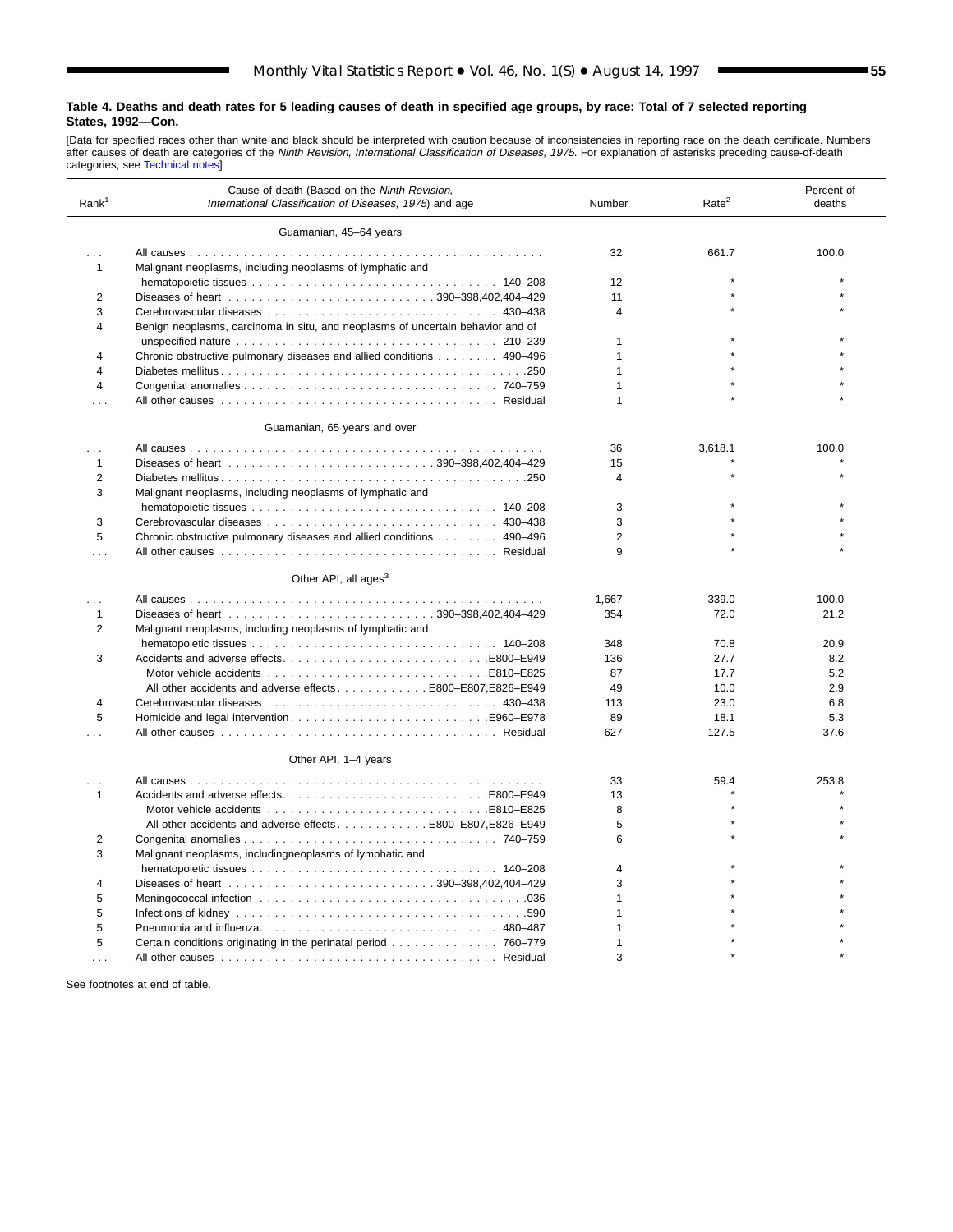[Data for specified races other than white and black should be interpreted with caution because of inconsistencies in reporting race on the death certificate. Numbers<br>after causes [of death are categorie](#page-61-0)s of the *Ninth Revi* 

| Rank <sup>1</sup> | Cause of death (Based on the Ninth Revision,<br>International Classification of Diseases, 1975) and age | Number         | Rate <sup>2</sup> | Percent of<br>deaths |
|-------------------|---------------------------------------------------------------------------------------------------------|----------------|-------------------|----------------------|
|                   | Other API, 5-14 years                                                                                   |                |                   |                      |
|                   |                                                                                                         |                |                   |                      |
| $\sim 100$        |                                                                                                         | 43             | 36.3              | 100.0                |
| $\mathbf{1}$      | Accidents and adverse effectsB800-E949                                                                  | 20             | 16.9              | 46.5                 |
|                   |                                                                                                         | 10             |                   |                      |
|                   | All other accidents and adverse effects E800-E807, E826-E949                                            | 10             |                   |                      |
| 2                 |                                                                                                         | 8              |                   |                      |
| 3                 | Malignant neoplasms, including neoplasms of lymphatic and                                               |                |                   |                      |
|                   |                                                                                                         | 4              |                   |                      |
| 4                 |                                                                                                         | $\overline{2}$ |                   |                      |
| 5                 |                                                                                                         | $\mathbf{1}$   |                   |                      |
| 5                 |                                                                                                         | 1              |                   |                      |
| 5                 | Chronic obstructive pulmonary diseases and allied conditions 490–496                                    | $\mathbf{1}$   |                   |                      |
| 5                 |                                                                                                         | 1              |                   |                      |
| $\cdots$          |                                                                                                         | 5              |                   |                      |
|                   | Other API, 15-24 years                                                                                  |                |                   |                      |
| $\cdots$          |                                                                                                         | 112            | 135.0             | 100.0                |
| $\mathbf{1}$      |                                                                                                         | 45             | 54.2              | 40.2                 |
| $\overline{2}$    |                                                                                                         | 35             | 42.2              | 31.3                 |
|                   |                                                                                                         | 21             | 25.3              | 18.8                 |
|                   | All other accidents and adverse effectsE800-E807.E826-E949                                              | 14             |                   |                      |
| 3                 |                                                                                                         | 16             |                   |                      |
| 4                 | Malignant neoplasms, including neoplasms of lymphatic and                                               |                |                   |                      |
|                   |                                                                                                         | 4              |                   |                      |
| 5                 |                                                                                                         | 3              |                   |                      |
|                   |                                                                                                         | 9              |                   |                      |
| $\cdots$          |                                                                                                         |                |                   |                      |
|                   | Other API, 25-44 years                                                                                  |                |                   |                      |
|                   |                                                                                                         | 279            | 170.1             | 100.0                |
| $\mathbf{1}$      | Malignant neoplasms, including neoplasms of lymphatic and                                               |                |                   |                      |
|                   |                                                                                                         | 70             | 42.7              | 25.1                 |
| 2                 |                                                                                                         | 38             | 23.2              | 13.6                 |
|                   |                                                                                                         | 31             | 18.9              | 11.1                 |
|                   | All other accidents and adverse effects E800-E807,E826-E949                                             | $\overline{7}$ | $\star$           |                      |
| 3                 |                                                                                                         | 31             | 18.9              | 11.1                 |
| 4                 |                                                                                                         | 24             | 14.6              | 8.6                  |
| 4                 |                                                                                                         | 24             | 14.6              | 8.6                  |
| $\cdots$          |                                                                                                         | 92             | 56.1              | 33.0                 |
|                   | Other API, 45-64 years                                                                                  |                |                   |                      |
|                   |                                                                                                         |                |                   |                      |
| $\mathbf{1}$      | Malignant neoplasms, including neoplasms of lymphatic and                                               | 452            | 920.9             | 100.0                |
|                   |                                                                                                         | 143            | 291.4             | 31.6                 |
| 2                 |                                                                                                         | 110            | 224.1             | 24.3                 |
| 3                 |                                                                                                         | 32             | 65.2              | 7.1                  |
| 4                 |                                                                                                         | 18             |                   |                      |
|                   |                                                                                                         | 10             |                   |                      |
|                   | All other accidents and adverse effectsE800-E807.E826-E949                                              | 8              |                   |                      |
| 5                 |                                                                                                         | 14             |                   |                      |
| $\cdots$          |                                                                                                         | 135            | 275.1             | 29.9                 |
|                   | Other API, 65 years and over                                                                            |                |                   |                      |
| $\cdots$          |                                                                                                         | 602            | 5,899.6           | 100.0                |
| 1                 |                                                                                                         | 203            | 1,989.4           | 33.7                 |
| 2                 | Malignant neoplasms, including neoplasms of lymphatic and                                               |                |                   |                      |
|                   |                                                                                                         | 123            | 1,205.4           | 20.4                 |
| 3                 |                                                                                                         | 71             | 695.8             | 11.8                 |
| 4                 |                                                                                                         | 27             | 264.6             | 4.5                  |
| 5                 | Pneumonia and influenza 480–487                                                                         | 24             | 235.2             | 4.0                  |
|                   |                                                                                                         | 154            | 1,509.2           | 25.6                 |

See footnotes at end of table.

 $\overline{a}$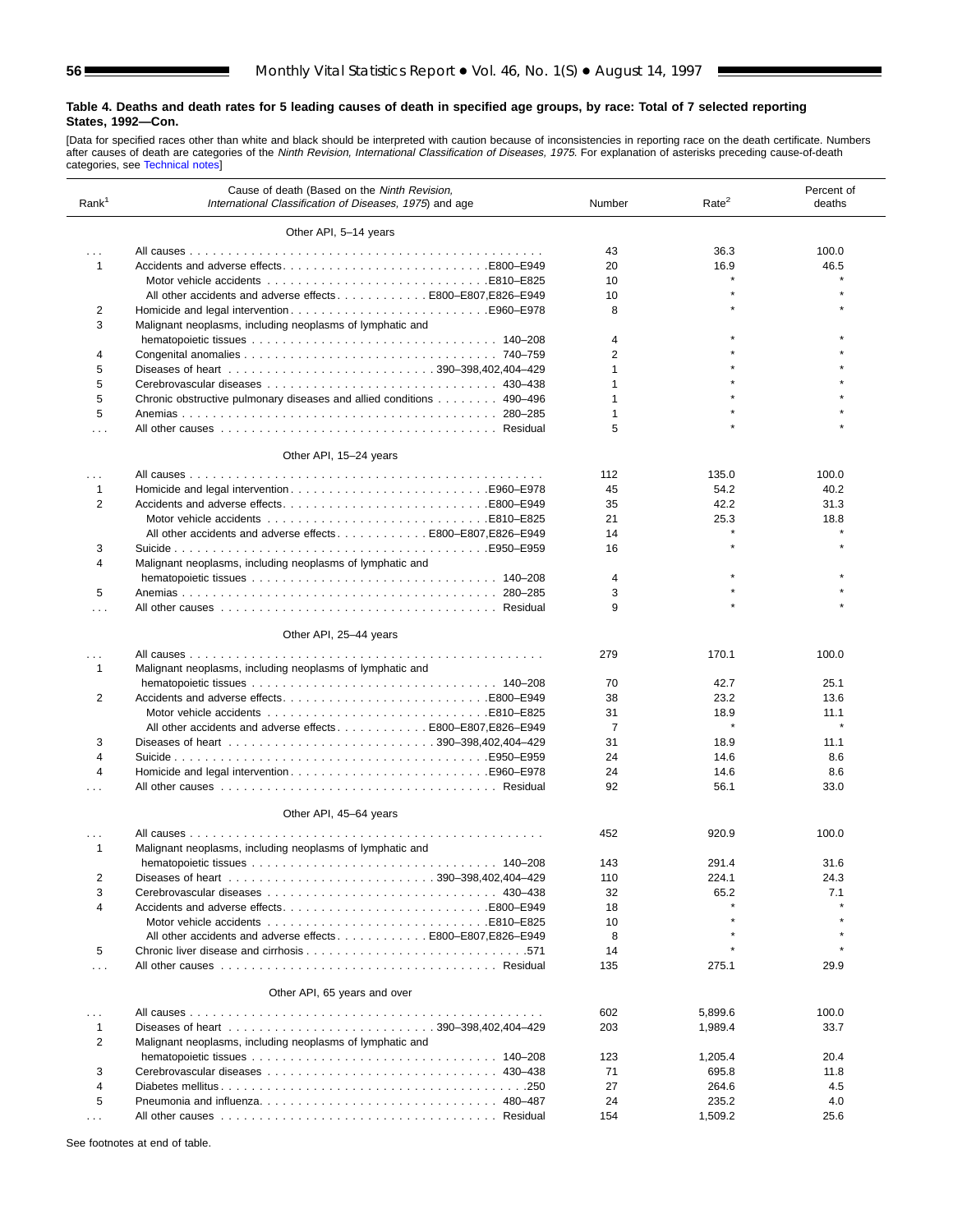ш

[Data for specified races other than white and black should be interpreted with caution because of inconsistencies in reporting race on the death certificate. Numbers<br>after causes [of death are categories](#page-61-0) of the *Ninth Revi* 

| Rank <sup>1</sup> | Cause of death (Based on the Ninth Revision,<br>International Classification of Diseases, 1975) and age | Rate <sup>2</sup><br>Number |       |       |  |
|-------------------|---------------------------------------------------------------------------------------------------------|-----------------------------|-------|-------|--|
|                   | White, all ages <sup>3</sup>                                                                            |                             |       |       |  |
| $\sim 10$         |                                                                                                         | 622,620                     | 942.8 | 100.0 |  |
| 1                 |                                                                                                         | 213,326                     | 323.0 | 34.3  |  |
| 2                 | Malignant neoplasms, including neoplasms of lymphatic and                                               |                             |       |       |  |
|                   |                                                                                                         | 149,081                     | 225.7 | 23.9  |  |
| 3                 |                                                                                                         | 39,776                      | 60.2  | 6.4   |  |
| 4                 | Chronic obstructive pulmonary diseases and allied conditions 490-496                                    | 27,336                      | 41.4  | 4.4   |  |
| 5                 |                                                                                                         | 23,723                      | 35.9  | 3.8   |  |
|                   |                                                                                                         | 169.378                     | 256.5 | 27.2  |  |
| $\cdots$          |                                                                                                         |                             |       |       |  |
|                   | White, 1-4 years                                                                                        |                             |       |       |  |
| $\cdots$          |                                                                                                         | 1,809                       | 47.6  | 100.0 |  |
| $\mathbf{1}$      |                                                                                                         | 625                         | 16.4  | 34.5  |  |
|                   |                                                                                                         | 230                         | 6.0   | 12.7  |  |
|                   | All other accidents and adverse effects E800–E807, E826–E949                                            | 395                         | 10.4  | 21.8  |  |
| 2                 |                                                                                                         | 257                         | 6.8   | 14.2  |  |
| 3                 | Malignant neoplasms, including neoplasms of lymphatic and                                               |                             |       |       |  |
|                   |                                                                                                         | 156                         | 4.1   | 8.6   |  |
| 4                 |                                                                                                         | 91                          | 2.4   | 5.0   |  |
| 5                 |                                                                                                         | 63                          | 1.7   | 3.5   |  |
|                   |                                                                                                         | 617                         | 16.2  | 34.1  |  |
|                   |                                                                                                         |                             |       |       |  |
|                   | White, 5-14 years                                                                                       |                             |       |       |  |
| .                 |                                                                                                         | 2,054                       | 24.1  | 100.0 |  |
| 1                 |                                                                                                         | 763                         | 8.9   | 37.1  |  |
|                   |                                                                                                         | 461                         | 5.4   | 22.4  |  |
|                   | All other accidents and adverse effects E800-E807, E826-E949                                            | 302                         | 3.5   | 14.7  |  |
| 2                 | Malignant neoplasms, including neoplasms of lymphatic and                                               |                             |       |       |  |
|                   |                                                                                                         | 335                         | 3.9   | 16.3  |  |
| 3                 |                                                                                                         | 135                         | 1.6   | 6.6   |  |
| 4                 |                                                                                                         | 132                         | 1.5   | 6.4   |  |
| 5                 |                                                                                                         | 67                          | 0.8   | 3.3   |  |
| 5                 |                                                                                                         | 67                          | 0.8   | 3.3   |  |
| .                 |                                                                                                         | 555                         | 6.5   | 27.0  |  |
|                   | White, 15-24 years                                                                                      |                             |       |       |  |
| $\cdots$          |                                                                                                         | 9,192                       | 102.7 | 100.0 |  |
| 1                 | Accidents and adverse effectsE800–E949                                                                  | 3,777                       | 42.2  | 41.1  |  |
|                   |                                                                                                         | 2,826                       | 31.6  | 30.7  |  |
|                   | All other accidents and adverse effects E800-E807,E826-E949                                             | 951                         | 10.6  | 10.3  |  |
| 2                 |                                                                                                         | 1,942                       | 21.7  | 21.1  |  |
| 3                 |                                                                                                         | 1,225                       | 13.7  | 13.3  |  |
| 4                 | Malignant neoplasms, including neoplasms of lymphatic and                                               |                             |       |       |  |
|                   |                                                                                                         | 566                         | 6.3   | 6.2   |  |
| 5                 |                                                                                                         | 222                         | 2.5   | 2.4   |  |
| $\cdots$          |                                                                                                         | 1,460                       | 16.3  | 15.9  |  |
|                   | White, 25-44 years                                                                                      |                             |       |       |  |
| $\cdots$          |                                                                                                         | 43,537                      | 197.1 | 100.0 |  |
| 1                 |                                                                                                         | 9,131                       | 41.3  | 21.0  |  |
| $\overline{2}$    |                                                                                                         | 7,712                       | 34.9  | 17.7  |  |
|                   |                                                                                                         | 3,729                       | 16.9  | 8.6   |  |
|                   | All other accidents and adverse effectsE800-E807,E826-E949                                              | 3,983                       | 18.0  | 9.1   |  |
| 3                 | Malignant neoplasms, including neoplasms of lymphatic and                                               |                             |       |       |  |
|                   |                                                                                                         |                             |       |       |  |
|                   |                                                                                                         | 6,288                       | 28.5  | 14.4  |  |
| 4                 |                                                                                                         | 3,939                       | 17.8  | 9.0   |  |
| 5                 |                                                                                                         | 3,498                       | 15.8  | 8.0   |  |
| $\sim$ $\sim$     |                                                                                                         | 12,969                      | 58.7  | 29.8  |  |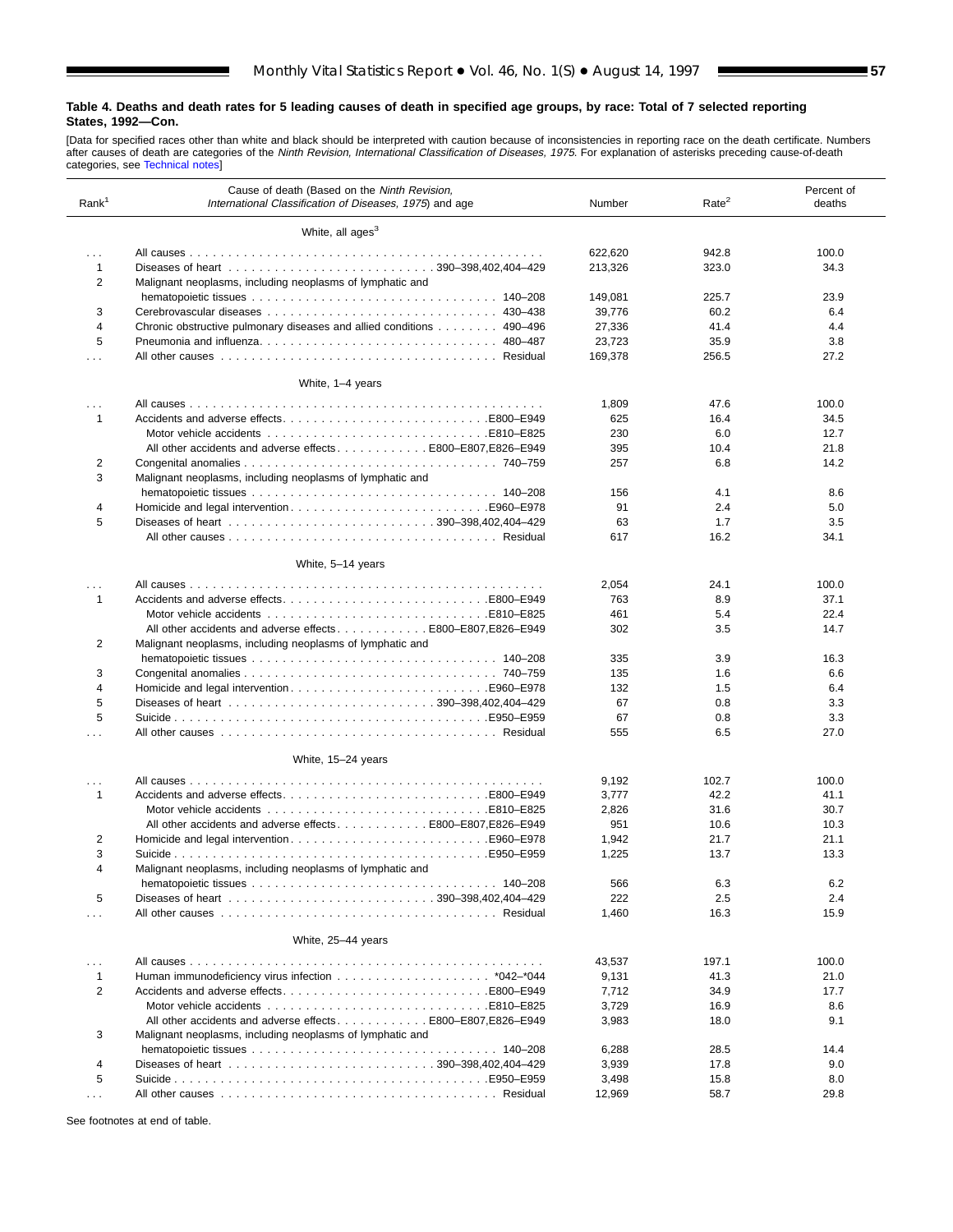[Data for specified races other than white and black should be interpreted with caution because of inconsistencies in reporting race on the death certificate. Numbers<br>after causes [of death are categori](#page-61-0)es of the *Ninth Revi* 

| Rank <sup>1</sup>    | Cause of death (Based on the Ninth Revision,<br>International Classification of Diseases, 1975) and age | Rate <sup>2</sup><br>Number |         |       |  |
|----------------------|---------------------------------------------------------------------------------------------------------|-----------------------------|---------|-------|--|
|                      | White, 45-64 years                                                                                      |                             |         |       |  |
| $\cdots$<br>1        | Malignant neoplasms, including neoplasms of lymphatic and                                               | 99,924                      | 773.1   | 100.0 |  |
|                      |                                                                                                         | 36,789                      | 284.6   | 36.8  |  |
| 2                    |                                                                                                         | 27,617                      | 213.7   | 27.6  |  |
| 3                    |                                                                                                         | 3,706                       | 28.7    | 3.7   |  |
|                      |                                                                                                         | 1,709                       | 13.2    | 1.7   |  |
|                      | All other accidents and adverse effects E800-E807, E826-E949                                            | 1,997                       | 15.5    | 2.0   |  |
| 4                    |                                                                                                         | 3,666                       | 28.4    | 3.7   |  |
| 5                    |                                                                                                         | 3,517                       | 27.2    | 3.5   |  |
| .                    |                                                                                                         | 24,629                      | 190.5   | 24.6  |  |
|                      | White, 65 years and over                                                                                |                             |         |       |  |
| $\cdots$             |                                                                                                         | 457,366                     | 5,134.3 | 100.0 |  |
| 1                    |                                                                                                         | 181,227                     | 2,034.4 | 39.6  |  |
| 2                    | Malignant neoplasms, including neoplasms of lymphatic and                                               |                             |         |       |  |
|                      |                                                                                                         | 104,903                     | 1,177.6 | 22.9  |  |
| 3                    |                                                                                                         | 35,328                      | 396.6   | 7.7   |  |
| 4                    | Chronic obstructive pulmonary diseases and allied conditions 490–496                                    | 23,653                      | 265.5   | 5.2   |  |
| 5                    | Pneumonia and influenza 480–487                                                                         | 21,409                      | 240.3   | 4.7   |  |
| .                    |                                                                                                         | 90,846                      | 1,019.8 | 19.9  |  |
|                      | Black, all ages <sup>3</sup>                                                                            |                             |         |       |  |
| .                    |                                                                                                         | 85,830                      | 871.4   | 100.0 |  |
| 1<br>2               | Malignant neoplasms, including neoplasms of lymphatic and                                               | 23,998                      | 243.6   | 28.0  |  |
|                      |                                                                                                         | 18,137                      | 184.1   | 21.1  |  |
| 3                    |                                                                                                         | 5,565                       | 56.5    | 6.5   |  |
| $\overline{4}$       |                                                                                                         | 4,838                       | 49.1    | 5.6   |  |
| 5                    |                                                                                                         | 4,546                       | 46.2    | 5.3   |  |
| $\cdots$             |                                                                                                         | 28,746                      | 291.8   | 33.5  |  |
|                      | Black, 1-4 years                                                                                        |                             |         |       |  |
| $\cdots$             |                                                                                                         | 586                         | 80.8    | 100.0 |  |
| $\mathbf{1}$         |                                                                                                         | 180                         | 24.8    | 30.7  |  |
|                      |                                                                                                         | 50                          | 6.9     | 8.5   |  |
|                      | All other accidents and adverse effects E800–E807, E826–E949                                            | 130                         | 17.9    | 22.2  |  |
| 2                    |                                                                                                         | 77                          | 10.6    | 13.1  |  |
| 3                    |                                                                                                         | 70                          | 9.7     | 11.9  |  |
| $\overline{4}$       |                                                                                                         | 45                          | 6.2     | 7.7   |  |
| 5                    |                                                                                                         | 27                          | 3.7     | 4.6   |  |
| $\cdots$             |                                                                                                         | 187                         | 25.8    | 31.9  |  |
|                      | Black, 5-14 years                                                                                       |                             |         |       |  |
| $\cdots$             |                                                                                                         | 604                         | 36.3    | 100.0 |  |
| 1                    |                                                                                                         | 206                         | 12.4    | 34.1  |  |
|                      |                                                                                                         | 92                          | 5.5     | 15.2  |  |
|                      | All other accidents and adverse effects E800-E807, E826-E949                                            | 114                         | 6.9     | 18.9  |  |
| 2                    |                                                                                                         | 94                          | 5.7     | 15.6  |  |
| 3                    | Malignant neoplasms, including neoplasms of lymphatic and                                               |                             |         |       |  |
|                      |                                                                                                         | 60                          | 3.6     | 9.9   |  |
| 4                    |                                                                                                         | 27                          | 1.6     | 4.5   |  |
| 5                    |                                                                                                         | 26                          | 1.6     | 4.3   |  |
| $\sim$ $\sim$ $\sim$ |                                                                                                         | 191                         | 11.5    | 31.6  |  |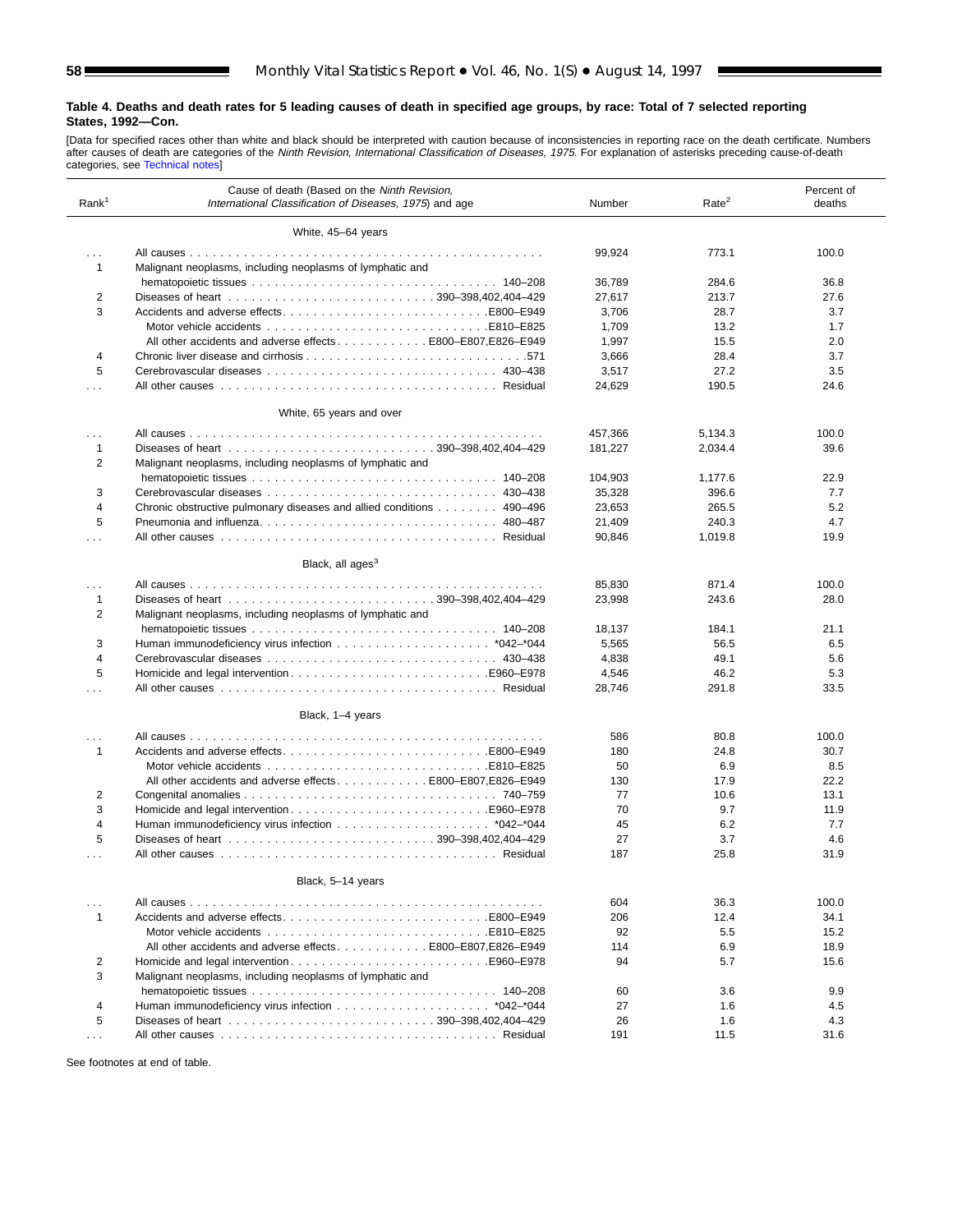ш

[Data for specified races other than white and black should be interpreted with caution because of inconsistencies in reporting race on the death certificate. Numbers<br>after causes of death are categories of the *Ninth Revi* 

| Rank <sup>1</sup> | Cause of death (Based on the Ninth Revision,<br>International Classification of Diseases, 1975) and age | Number | Rate <sup>2</sup> | Percent of<br>deaths |
|-------------------|---------------------------------------------------------------------------------------------------------|--------|-------------------|----------------------|
|                   | Black, 15-24 years                                                                                      |        |                   |                      |
| $\cdots$          |                                                                                                         | 3,062  | 184.6             | 100.0                |
| $\mathbf{1}$      |                                                                                                         | 1,731  | 104.4             | 56.5                 |
| $\overline{2}$    |                                                                                                         | 437    | 26.3              | 14.3                 |
|                   |                                                                                                         | 280    | 16.9              | 9.1                  |
|                   | All other accidents and adverse effects E800-E807, E826-E949                                            | 157    | 9.5               | 5.1                  |
| 3                 |                                                                                                         | 164    | 9.9               | 5.4                  |
| $\overline{4}$    |                                                                                                         | 110    | 6.6               | 3.6                  |
| 5                 |                                                                                                         | 99     | 6.0               | 3.2                  |
| $\cdots$          |                                                                                                         | 521    | 31.4              | 17.0                 |
|                   | Black, 25-44 years                                                                                      |        |                   |                      |
|                   |                                                                                                         |        |                   |                      |
| $\cdots$          |                                                                                                         | 14,705 | 447.9             | 100.0                |
| $\mathbf{1}$      |                                                                                                         | 4,103  | 125.0             | 27.9                 |
| $\overline{2}$    |                                                                                                         | 2,117  | 64.5              | 14.4                 |
| 3                 |                                                                                                         | 1,423  | 43.3              | 9.7                  |
| 4                 | Accidents and adverse effectsE800-E949                                                                  | 1,421  | 43.3              | 9.7                  |
|                   |                                                                                                         | 510    | 15.5              | 3.5                  |
|                   | All other accidents and adverse effects E800-E807, E826-E949                                            | 911    | 27.7              | 6.2                  |
| 5                 | Malignant neoplasms, including neoplasms of lymphatic and                                               |        |                   |                      |
|                   |                                                                                                         | 1,346  | 41.0              | 9.2                  |
| $\cdots$          |                                                                                                         | 4,295  | 130.8             | 29.2                 |
|                   | Black, 45-64 years                                                                                      |        |                   |                      |
| .                 |                                                                                                         | 21,648 | 1,333.0           | 100.0                |
| $\mathbf{1}$      | Malignant neoplasms, including neoplasms of lymphatic and                                               |        |                   |                      |
|                   |                                                                                                         | 6,429  | 395.9             | 29.7                 |
| 2                 |                                                                                                         | 6,276  | 386.5             | 29.0                 |
| 3                 |                                                                                                         | 1,160  | 71.4              | 5.4                  |
| $\overline{4}$    |                                                                                                         | 1,142  | 70.3              | 5.3                  |
| 5                 |                                                                                                         | 774    | 47.7              | 3.6                  |
| .                 |                                                                                                         | 5,867  | 361.3             | 27.1                 |
|                   | Black, 65 years and over                                                                                |        |                   |                      |
|                   |                                                                                                         |        |                   |                      |
| .                 |                                                                                                         | 41,495 | 5,526.0           | 100.0                |
| $\mathbf{1}$      |                                                                                                         | 16,072 | 2,140.3           | 38.7                 |
| 2                 | Malignant neoplasms, including neoplasms of lymphatic and                                               |        |                   |                      |
|                   |                                                                                                         | 10,186 | 1,356.5           | 24.5                 |
| 3                 |                                                                                                         | 3,284  | 437.3             | 7.9                  |
| 4                 | Pneumonia and influenza 480–487                                                                         | 1,660  | 221.1             | 4.0                  |
| 5                 |                                                                                                         | 1,595  | 212.4             | 3.8                  |
| .                 |                                                                                                         | 8,698  | 1,158.3           | 21.0                 |
|                   | American Indian, all ages <sup>3</sup>                                                                  |        |                   |                      |
| $\cdots$          |                                                                                                         | 1,476  | 293.4             | 100.0                |
| $\mathbf{1}$      |                                                                                                         | 366    | 72.8              | 24.8                 |
| 2                 | Malignant neoplasms, including neoplasms of lymphatic and                                               |        |                   |                      |
|                   |                                                                                                         | 261    | 51.9              | 17.7                 |
| 3                 |                                                                                                         | 148    | 29.4              | 10.0                 |
|                   |                                                                                                         | 70     | 13.9              | 4.7                  |
|                   | All other accidents and adverse effects E800-E807, E826-E949                                            | 78     | 15.5              | 5.3                  |
| 4                 |                                                                                                         | 89     | 17.7              | 6.0                  |
| 5                 |                                                                                                         | 79     | 15.7              | 5.4                  |
| $\cdots$          |                                                                                                         | 533    | 106.0             | 36.1                 |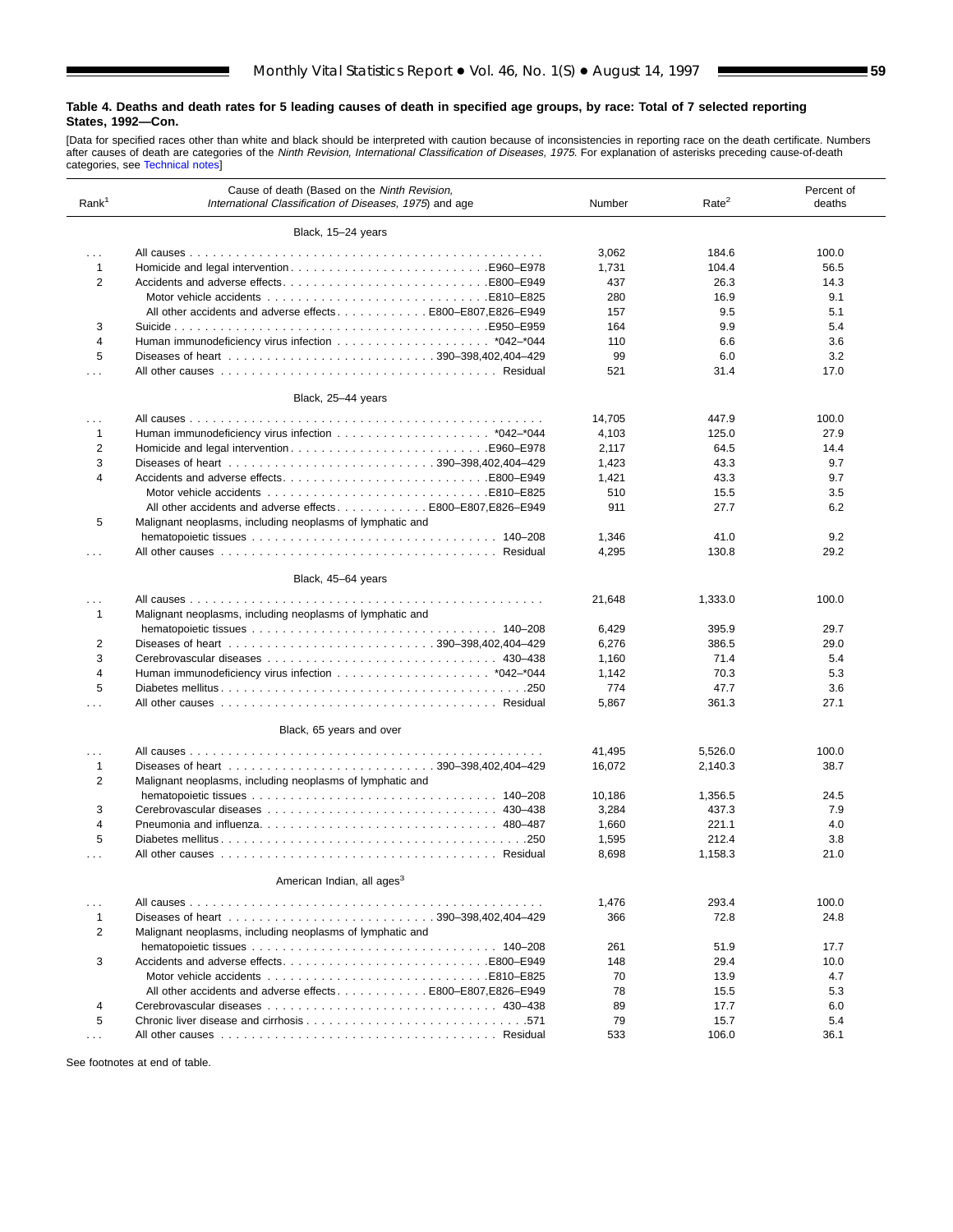[Data for specified races other than white and black should be interpreted with caution because of inconsistencies in reporting race on the death certificate. Numbers<br>after causes [of death are categorie](#page-61-0)s of the *Ninth Revi* 

| Rank <sup>1</sup> | Cause of death (Based on the Ninth Revision,<br>International Classification of Diseases, 1975) and age | Number         | Rate <sup>2</sup> | Percent of<br>deaths |
|-------------------|---------------------------------------------------------------------------------------------------------|----------------|-------------------|----------------------|
|                   | American Indian, 1-4 years                                                                              |                |                   |                      |
| $\cdots$          |                                                                                                         | 13             |                   |                      |
| 1                 | Accidents and adverse effectsB800-E949                                                                  | 6              |                   |                      |
|                   |                                                                                                         | $\overline{2}$ |                   |                      |
|                   | All other accidents and adverse effects E800-E807, E826-E949                                            | 4              |                   |                      |
| 2                 |                                                                                                         | 2              |                   |                      |
| 3                 | Malignant neoplasms, including neoplasms of lymphatic and                                               |                |                   |                      |
|                   |                                                                                                         | 1              |                   |                      |
| 3                 | Pneumonia and influenza 480–487                                                                         | 1              |                   |                      |
| 3                 |                                                                                                         | $\mathbf{1}$   |                   |                      |
|                   |                                                                                                         | $\overline{2}$ |                   |                      |
| .                 |                                                                                                         |                |                   |                      |
|                   | American Indian, 5-14 years                                                                             |                |                   |                      |
| $\cdots$          |                                                                                                         | 8              |                   |                      |
| 1                 |                                                                                                         | 4              |                   |                      |
|                   |                                                                                                         | 2              |                   |                      |
|                   | All other accidents and adverse effects E800-E807,E826-E949                                             | 2              |                   |                      |
| 2                 | Malignant neoplasms, including neoplasms of lymphatic and                                               |                |                   |                      |
|                   |                                                                                                         | 1              |                   |                      |
| 2                 | Pneumonia and influenza 480–487                                                                         | $\mathbf{1}$   |                   |                      |
| $\overline{2}$    |                                                                                                         | 1              |                   |                      |
| $\cdots$          |                                                                                                         | 1              |                   |                      |
|                   | American Indian, 15-24 years                                                                            |                |                   |                      |
|                   |                                                                                                         | 70             | 81.9              | 100.0                |
| 1                 | Accidents and adverse effectsB800-E949                                                                  | 33             | 38.6              | 47.1                 |
|                   |                                                                                                         | 18             |                   |                      |
|                   | All other accidents and adverse effects E800-E807, E826-E949                                            | 15             |                   |                      |
| 2                 |                                                                                                         | 14             |                   |                      |
| 3                 |                                                                                                         | 10             |                   |                      |
| 4                 | Malignant neoplasms, including neoplasms of lymphatic and                                               |                |                   |                      |
|                   |                                                                                                         | 4              |                   |                      |
| 5                 |                                                                                                         | 1              |                   |                      |
| 5                 |                                                                                                         | 1              |                   |                      |
| 5                 | Hernia of abdominal cavity and intestinal obstruction without                                           |                |                   |                      |
|                   |                                                                                                         | 1              |                   |                      |
| 5                 | Complications of pregnancy, childbirth, and the puerperium 630–676                                      | 1              |                   |                      |
| .                 |                                                                                                         | 5              |                   |                      |
|                   | American Indian, 25-44 years                                                                            |                |                   |                      |
|                   |                                                                                                         | 238            | 129.8             | 100.0                |
| 1                 |                                                                                                         | 64             | 34.9              | 26.9                 |
|                   |                                                                                                         | 33             | 18.0              | 13.9                 |
|                   | All other accidents and adverse effects E800–E807, E826–E949                                            | 31             | 16.9              | 13.0                 |
| 2                 |                                                                                                         | 25             | 13.6              | 10.5                 |
| 3                 |                                                                                                         | 23             | 12.5              | 9.7                  |
| 3                 |                                                                                                         | 23             | 12.5              | 9.7                  |
| 5                 |                                                                                                         | 16             |                   |                      |
| 5                 | Malignant neoplasms, including neoplasms of lymphatic and                                               |                |                   |                      |
|                   |                                                                                                         | 16             | $\star$           |                      |
|                   |                                                                                                         |                |                   |                      |
| $\cdots$          |                                                                                                         | 71             | 38.7              | 29.8                 |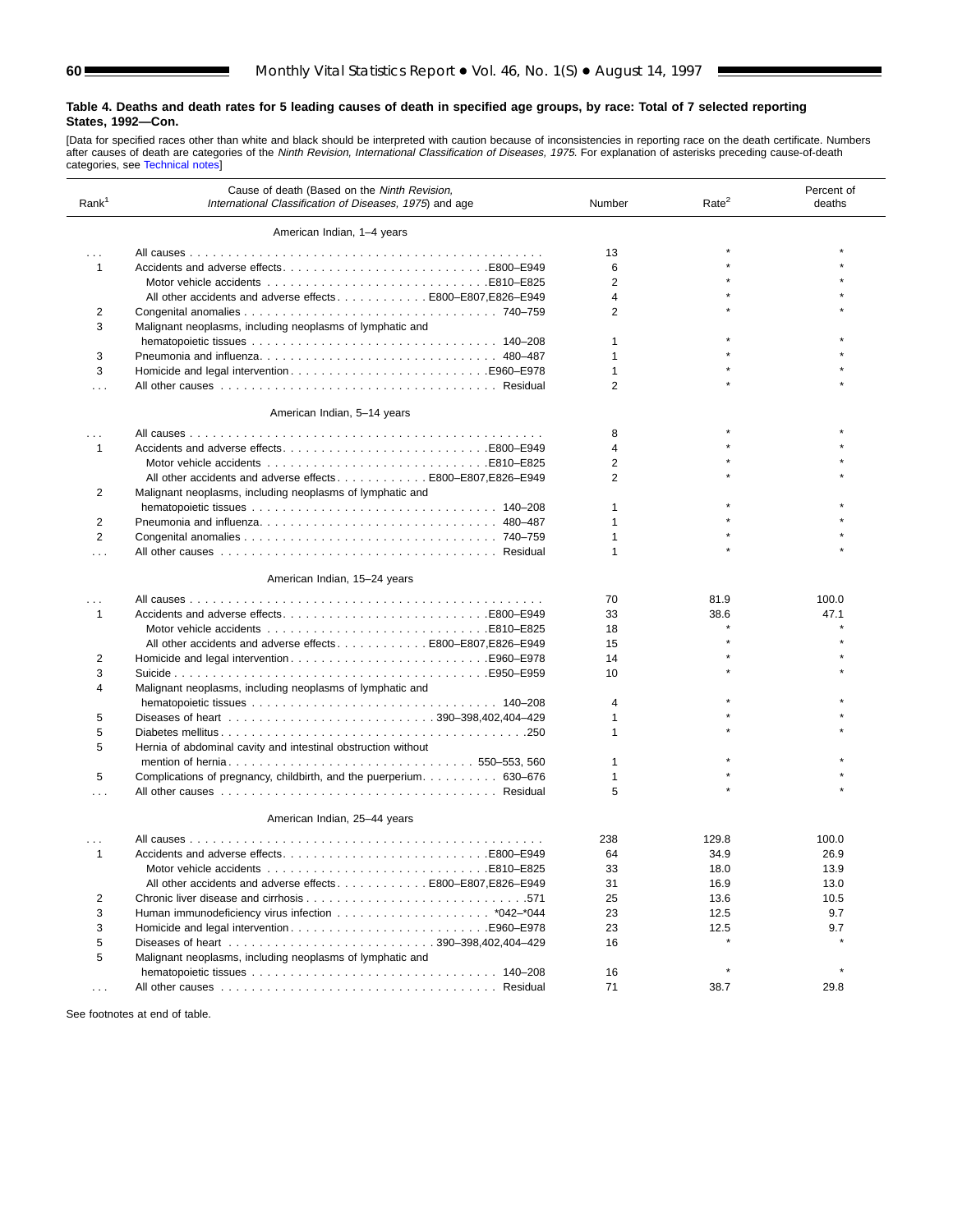[Data for specified races other than white and black should be interpreted with caution because of inconsistencies in reporting race on the death certificate. Numbers<br>after causes [of death are categorie](#page-61-0)s of the *Ninth Revi* categories, see Technical notes]

| Rank <sup>1</sup> | Cause of death (Based on the Ninth Revision,<br>International Classification of Diseases, 1975) and age | Rate <sup>2</sup> | Percent of<br>deaths |       |
|-------------------|---------------------------------------------------------------------------------------------------------|-------------------|----------------------|-------|
|                   | American Indian, 45-64 years                                                                            |                   |                      |       |
| $\cdots$          |                                                                                                         | 437               | 518.0                | 100.0 |
|                   |                                                                                                         | 110               | 130.4                | 25.2  |
| 2                 | Malignant neoplasms, including neoplasms of lymphatic and                                               |                   |                      |       |
|                   |                                                                                                         | 103               | 122.1                | 23.6  |
| 3                 |                                                                                                         | 43                | 51.0                 | 9.8   |
| 4                 | Accidents and adverse effectsE800–E949                                                                  | 24                | 28.4                 | 5.5   |
|                   | Motor vehicle accidents experiences and contact the service of the E825                                 | 9                 |                      |       |
|                   | All other accidents and adverse effects E800-E807,E826-E949                                             | 15                |                      |       |
| 4                 |                                                                                                         | 24                | 28.4                 | 5.5   |
|                   |                                                                                                         | 133               | 157.6                | 30.4  |
|                   | American Indian, 65 years and over                                                                      |                   |                      |       |
| $\cdots$          |                                                                                                         | 654               | 1.965.9              | 100.0 |
|                   |                                                                                                         | 239               | 718.4                | 36.5  |
| $\overline{2}$    | Malignant neoplasms, including neoplasms of lymphatic and                                               |                   |                      |       |
|                   |                                                                                                         | 136               | 408.8                | 20.8  |
| 3                 |                                                                                                         | 67                | 201.4                | 10.2  |
| 4                 |                                                                                                         | 32                | 96.2                 | 4.9   |
| 5                 |                                                                                                         | 28                | 84.2                 | 4.3   |
| $\cdots$          |                                                                                                         | 152               | 456.9                | 23.2  |

\* Figure does not meet standard of reliability or precision.

. . . Category not applicable.

– Quantity zero.

<sup>1</sup>Rank based on number of deaths; see [Technical notes.](#page-61-0)

<sup>2</sup>Rates per 100,000 population in specified group.<br><sup>3</sup>Includes deaths under 1 year of age.

4Total for Asian or Pacific Islander may be greater than the sum of the specified subgroups because it includes deaths to residents occurring outside the 7 selected reporting States.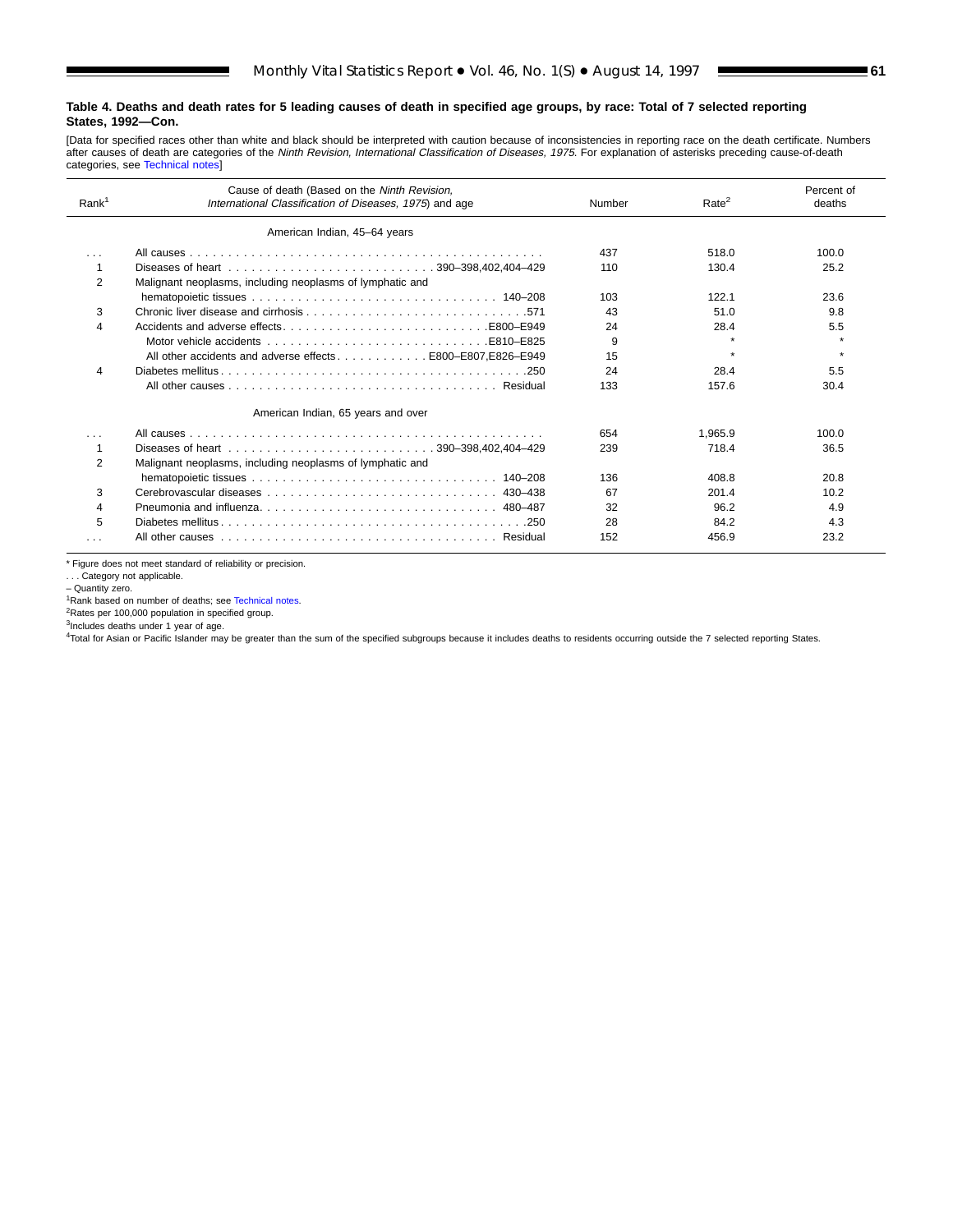## <span id="page-61-0"></span>**Technical notes**

## **Nature and sources of data**

Data shown in this report are based on information from all death certificates filed for residents of California, Hawaii, Illinois, New Jersey, New York, Texas, and Washington. The expanded race detail, however, is only available for deaths to residents occurring in one of these seven States. For 60 residents of these States, race was classified as ''other API'' because they died in a State that did not have the expanded race detail. Mortality statistics are based on information coded by the States and provided to NCHS through the Vital Statistics Cooperative Program (VSCP) and from copies of the original certificates received by NCHS from the State registration offices. In 1992 all seven States participated in this program and submitted part or all of the mortality data for 1992 on computer tape to NCHS. Of these, the four States in the VSCP that submitted precoded medical data for all deaths on computer tapes are California, New York State (excluding New York City), Texas, and Washington. Hawaii, Illinois, New Jersey, and New York City submitted copies of the original certificates from which NCHS coded the medical data. All seven States submitted precoded demographic data for all deaths.

The seven States differ in the specific subgroups making up their API population as well as the percentage of the total population represented by the API population (6). The percentage of deaths in each State occurring to the API population was as follows: California, 5 percent; New York, 1 percent; Hawaii, 69 percent; Texas, less than 1 percent; Illinois, less than 1 percent; New Jersey, less than 1 percent; and Washington, 2 percent [\(table I\).](#page-62-0) The Chinese population accounted for the largest percentage of deaths among the API subgroups in California and New York (29 percent and 59 percent, respectively); the Japanese in

Hawaii (41 percent); and the residual Other API category in Washington and New Jersey (28 and 23 percent, respectively). No single group comprised an overwhelming percent of API deaths in Illinois and Tex[as \(table I\).](#page-62-0)

## **Race**

For 1992 vital statistics in these seven States, deaths were classified by race—white, black, American Indian, Chinese, Hawaiian, Japanese, Filipino, Asian Indian, Korean, Vietnamese, Samoan, and Guamanian. For the API population, race was reported according to the national origin of the decedent, such as Chinese, Japanese, or Hawaiian.

The American Indian category includes Native American, Alaskan, Canadian, Eskimo, and Aleut. If the informant indicated that the decedent was of mixed race, both races or ancestries were reported on the death certificate and coded as follows: If the racial entry on the death certificate indicated a mixture of Hawaiian and any other race, the entry was coded to Hawaiian. If the race was given as mixture of white and any other race, the entry was coded to the appropriate nonwhite race. If a mixture of races other than white was given (except Hawaiian), the entry was coded to the first race listed (6). Beginning in 1992, for other races and race not stated, all records coded as ''Other races'' (0.01 percent of the total deaths) were assigned to the specified nonwhite race of the previous record. Records for which race was unknown, not stated, or not classifiable (0.3 percent of the total deaths) were assigned the racial designation of the previous record with known race.

#### **Cause-of-death classification**

The mortality statistics presented in this report were compiled in accordance with the World Health Organization (WHO) regulations, which specify that member nations classify causes of death

by the current *Manual of the International Statistical Classification of Diseases, Injuries, and Causes of Death* (16). Besides specifying the classification, WHO regulations outline the form of medical certification and the procedures to be used in coding cause of death. Cause-of-death data presented in this publication were coded by procedures outlined in annual issues of the *NCHS Instructional Manual* (17–19).

In this report, tabulations of causeof-death statistics are based solely on the underlying cause of death. The underlying cause is defined by WHO as the disease or injury that initiated the sequence of events leading directly to death or as the circumstances of the accident or violence that produced the fatal injury. It is selected from the conditions entered by the physician in the cause-ofdeath section of the death certificate. When more than one cause or condition is entered by the physician, the underlying cause is determined by the sequence of conditions on the certificate, provisions of the ICD, and associated selection rules. Generally, more medical information is reported on death certificates than is directly reflected in the underlying cause of death.

Beginning with data for 1987, NCHS introduced category numbers \*042–\*044 for classifying and coding Human immunodeficiency virus (HIV) infection. The asterisks before the category numbers indicate that these codes are not part of the *Ninth Revision, International Classification of Diseases* (ICD–9).

## **Random variation**

Although the mortality data in this report are not subject to sampling error, they may be affected by random variation in the number of deaths involved. When the number of events is small (perhaps less than 100) and the probability of such an event is small, considerable caution must be observed in interpreting the data. An asterisk is shown in place of rates based on fewer than 20 deaths.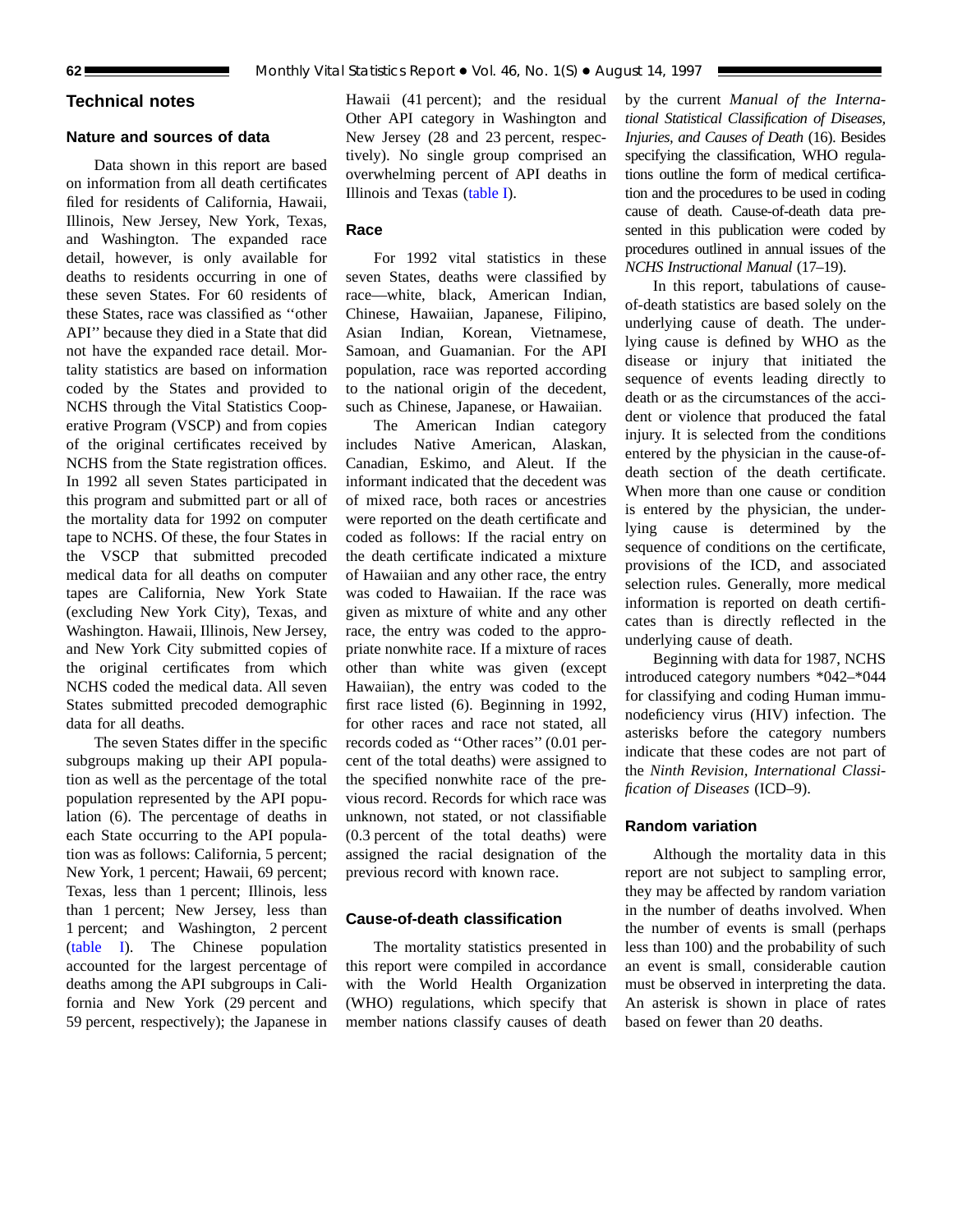## <span id="page-62-0"></span>**Table I. Deaths and percent distribution, by specified race or national origin: Total of 7 selected reporting States and each State, 1992**

|                                                      | Deaths                   |            |          |                          |                          |                          |                          |            |
|------------------------------------------------------|--------------------------|------------|----------|--------------------------|--------------------------|--------------------------|--------------------------|------------|
| Race or national origin                              | Total of<br>seven states | California | Hawaii   | <b>Illinois</b>          | New<br>Jersey            | New<br>York              | Texas                    | Washington |
| All races                                            | 729,404                  | 215,847    | 6,968    | 102,118                  | 70,868                   | 166,333                  | 129,108                  | 38,162     |
| Total Asian or Pacific Islander.                     | 19.478                   | 10,455     | 4,823    | 616                      | 460                      | 1,713                    | 633                      | 778        |
| $Chinese. \ldots \ldots \ldots \ldots \ldots$        | 4,936                    | 2,990      | 467      | 133                      | 104                      | 1,009                    | 130                      | 103        |
| $Japanese. \ldots \ldots \ldots \ldots \ldots$       | 3,904                    | 1,622      | 1,969    | 62                       | 17                       | 45                       | 38                       | 151        |
| Hawaiian                                             | 1,260                    | 66         | 1,170    | 2                        | $\overline{2}$           | 4                        | 3                        | 13         |
| Filipino $\ldots \ldots \ldots \ldots \ldots$        | 4,339                    | 2,874      | 972      | 95                       | 67                       | 102                      | 67                       | 162        |
| Asian Indian                                         | 744                      | 357        | $\equiv$ | 91                       | 99                       | 100                      | 74                       | 23         |
| Korean                                               | 1,296                    | 785        | 117      | 87                       | 46                       | 141                      | 70                       | 50         |
| Samoan.                                              | 266                      | 169        | 77       | $\overline{\phantom{0}}$ | $\overline{\phantom{a}}$ | $\overline{\phantom{0}}$ | $\overline{\phantom{0}}$ | 20         |
| Vietnamese $\ldots$ , $\ldots$ , $\ldots$ , $\ldots$ | 893                      | 684        | 11       | 13                       | 6                        | 12                       | 140                      | 27         |
| Guamanian                                            | 83                       | 73         | 3        | $\overline{\phantom{a}}$ | 3                        | $\mathbf{1}$             | $\overline{\phantom{m}}$ | 3          |
|                                                      | 1,667                    | 805        | 34       | 122                      | 105                      | 278                      | 104                      | 219        |
|                                                      | 622,620                  | 186,927    | 2,068    | 85,307                   | 61,004                   | 139,984                  | 111,273                  | 36,057     |
| Black                                                | 85,830                   | 17,834     | 54       | 16,133                   | 9,346                    | 24,435                   | 17,131                   | 897        |
| American Indian                                      | 1,476                    | 631        | 23       | 62                       | 58                       | 201                      | 71                       | 430        |
|                                                      |                          |            |          | Percent                  |                          |                          |                          |            |
| All races                                            | 100.0                    | 100.0      | 100.0    | 100.0                    | 100.0                    | 100.0                    | 100.0                    | 100.0      |
| Total Asian or Pacific Islander.                     | 2.7                      | 4.8        | 69.2     | 0.6                      | 0.6                      | 1.0                      | 0.5                      | 2.0        |
| Chinese.                                             | 0.7                      | 1.4        | 6.7      | 0.1                      | 0.1                      | 0.6                      | 0.1                      | 0.3        |
| Japanese                                             | 0.5                      | 0.8        | 28.3     | 0.1                      | $\star$                  | 0.0                      | 0.0                      | 0.4        |
| Hawaiian                                             | 0.2                      | 0.0        | 16.8     | $\star$                  | $\star$                  | $\pmb{\ast}$             | $\star$                  | $\star$    |
| Filipino                                             | 0.6                      | 1.3        | 13.9     | 0.1                      | 0.1                      | 0.1                      | 0.1                      | 0.4        |
| Asian Indian                                         | 0.1                      | 0.2        | $\star$  | 0.1                      | 0.1                      | 0.1                      | 0.1                      | 0.1        |
| Korean                                               | 0.2                      | 0.4        | 1.7      | 0.1                      | 0.1                      | 0.1                      | 0.1                      | 0.1        |
| Samoan. $\ldots$ .                                   | 0.0                      | 0.1        | 1.1      | $\star$                  | $\star$                  | $\star$                  | $\star$                  | 0.1        |
| Vietnamese                                           | 0.1                      | 0.3        | $\star$  | $\star$                  | $\star$                  | $\pmb{\ast}$             | 0.1                      | 0.1        |
| Guamanian                                            | 0.0                      | 0.0        | $\star$  | $\ddot{\phantom{a}}$     | $\bullet$                | $\star$                  | $\star$                  | $\bullet$  |
|                                                      | 0.2                      | 0.4        | 0.5      | 0.1                      | 0.1                      | 0.2                      | 0.1                      | 0.6        |
| White. $\ldots$                                      | 85.4                     | 86.6       | 29.7     | 83.5                     | 86.1                     | 84.2                     | 86.2                     | 94.5       |
|                                                      | 11.8                     | 8.3        | 0.8      | 15.8                     | 13.2                     | 14.7                     | 13.3                     | 2.4        |
| American Indian                                      | 0.2                      | 0.3        | 0.3      | 0.1                      | 0.1                      | 0.1                      | 0.1                      | 1.1        |

– Quantity zero. \* Figure does not meet standard of reliability or precision.

■

NOTE: The total for Asian or Pacific Islander may be greater than the sum of the specified subgroups, because it includes deaths to residents occurring outside the 7 selected reporting States.